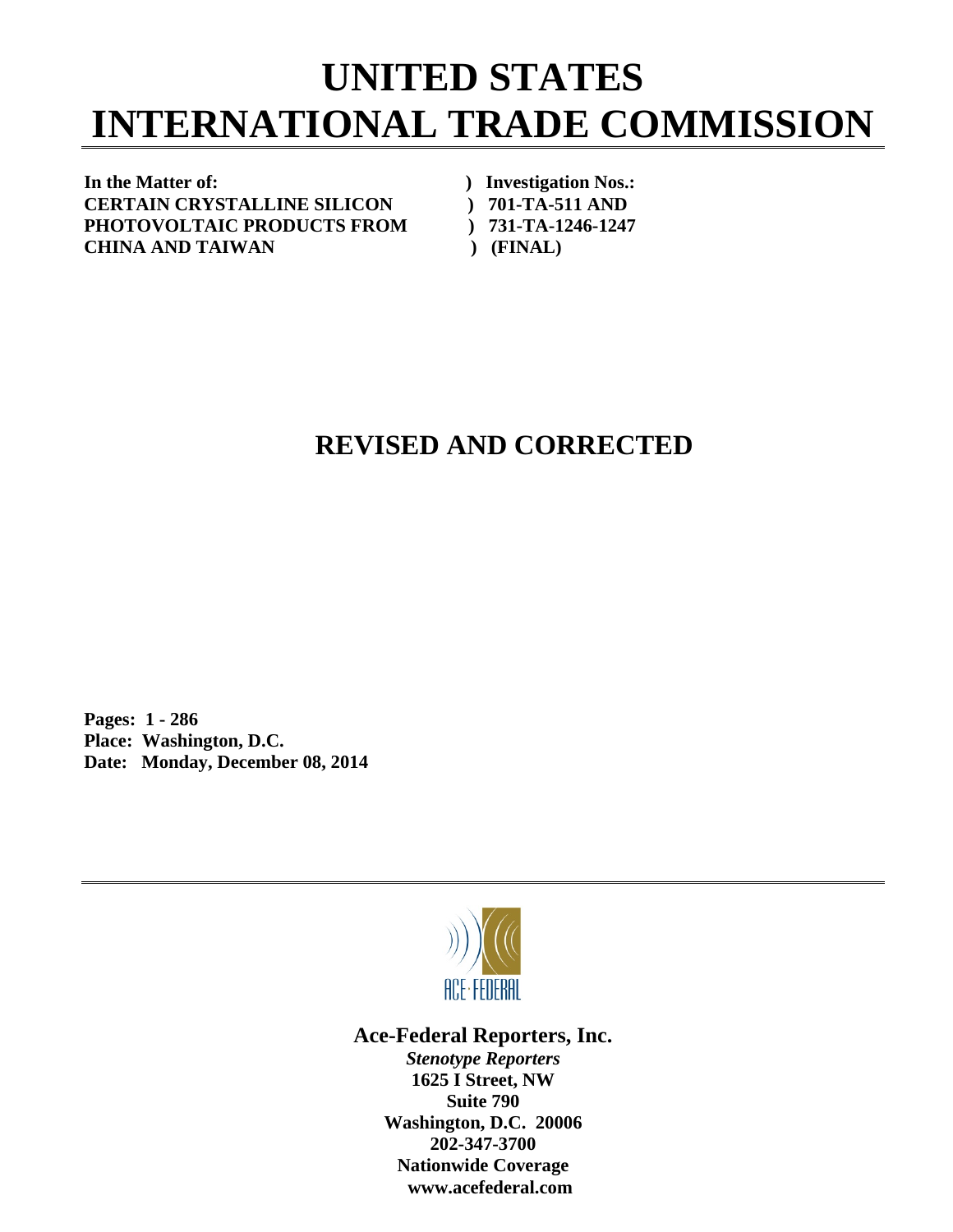| 1  | THE UNITED STATES                                         |
|----|-----------------------------------------------------------|
| 2  | INTERNATIONAL TRADE COMMISSION                            |
| 3  |                                                           |
| 4  | ) Investigation Nos.:<br>IN THE MATTER OF:                |
| 5  | ) 701-TA-511 AND<br>CERTAIN CRYSTALLINE SILICON           |
| 6  | ) 731-TA-1246-1247<br>PHOTOVOLTAIC PRODUCTS FROM          |
| 7  | CHINA AND TAIWAN<br>$)$ (FINAL)                           |
| 8  |                                                           |
| 9  |                                                           |
| 10 |                                                           |
| 11 |                                                           |
| 12 | Monday, December 8, 2014                                  |
| 13 | Main Hearing Room (Room 101)                              |
| 14 | U.S. International Trade                                  |
| 15 | Commission                                                |
| 16 | 500 E Street, SW                                          |
| 17 | Washington, DC                                            |
| 18 |                                                           |
| 19 | The meeting commenced pursuant to notice at 9:30          |
| 20 | a.m., before the Commissioners of the United States       |
| 21 | International Trade Commission, the Honorable Meredith M. |
| 22 | Broadbent, Chairman, presiding.                           |
| 23 |                                                           |
| 24 |                                                           |
| 25 |                                                           |
|    |                                                           |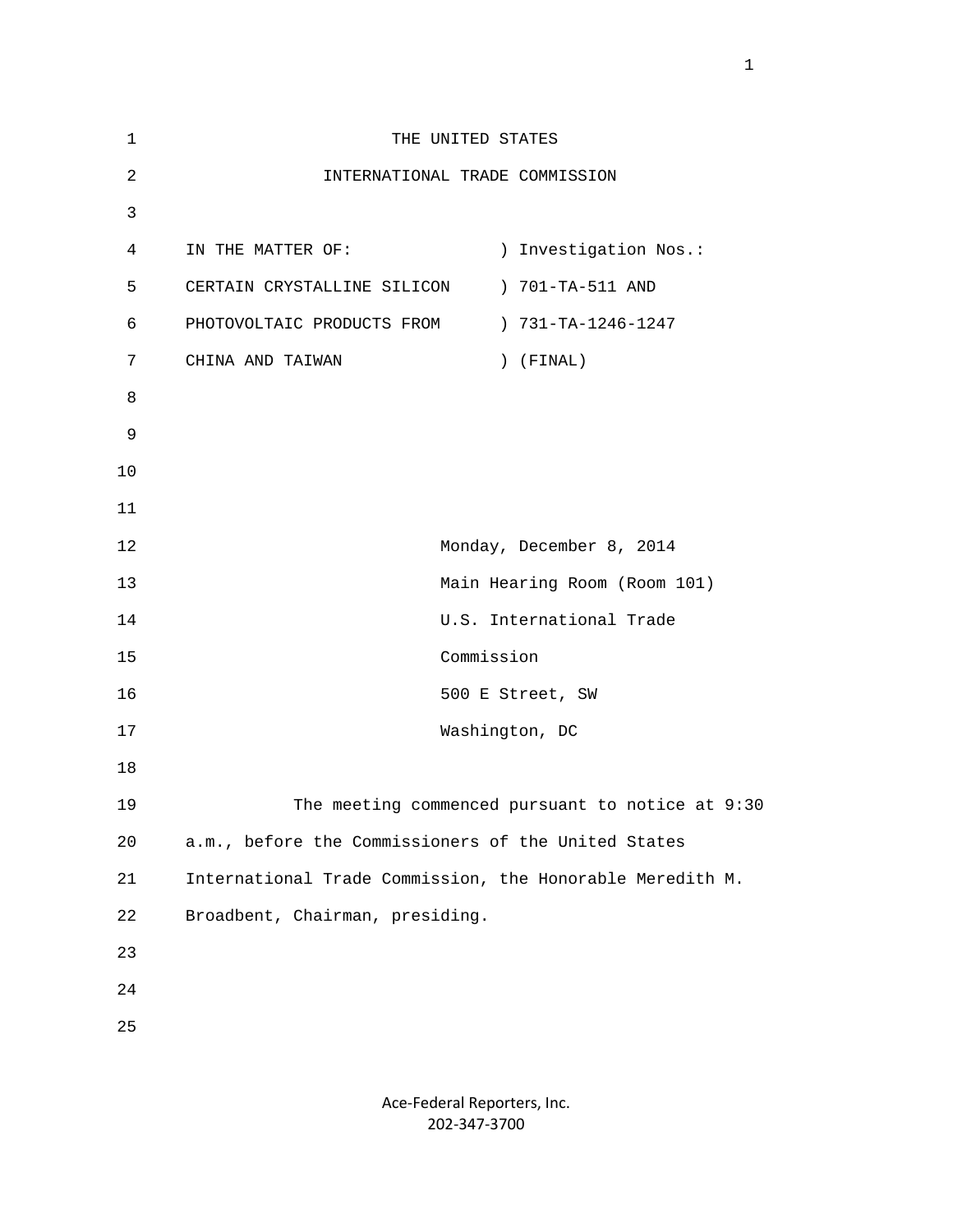1 APPEARANCES:

| $\overline{2}$ | On behalf of the International Trade Commission:        |
|----------------|---------------------------------------------------------|
| $\mathsf{3}$   | Commissioners:                                          |
| 4              | Chairman Meredith M. Broadbent (presiding)              |
| 5              | Vice Chairman Dean A. Pinkert                           |
| 6              | Commissioner Irving A. Williamson                       |
| 7              | Commissioner David S. Johanson                          |
| 8              | Commissioner Rhonda K. Schmidtlein                      |
| 9              |                                                         |
| 10             | Staff:                                                  |
| 11             | William R. Bishop, Supervisory Hearings and Information |
| 12             | Officer                                                 |
| 13             | Jennifer Rohrbach, Supervisory Attorney, Docket         |
| 14             | Services                                                |
| 15             | Mikayla Kelley, Student Intern                          |
| 16             |                                                         |
| 17             | Chris Cassise, Investigator                             |
| 18             | Andrew David, International Trade Analyst               |
| 19             | Aimee Larsen, Economist                                 |
| 20             | David Boyland, Accountant/Auditor                       |
| 21             | James McClure, Supervisory Investigator                 |
| $2\sqrt{2}$    |                                                         |
| 23             |                                                         |
| 24             |                                                         |
| 25             |                                                         |
|                |                                                         |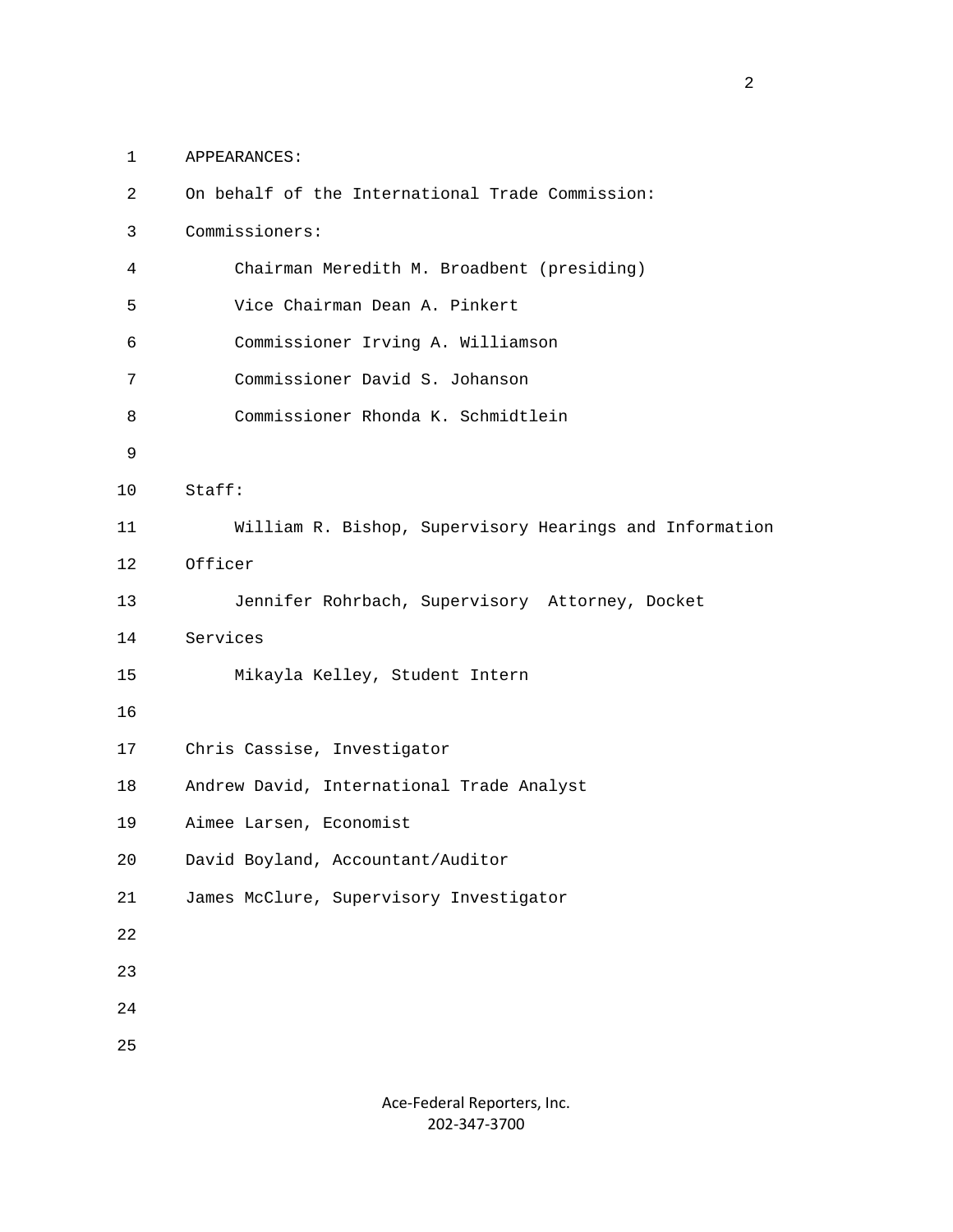- 
- 1 Congressional Appearances:

| 2  | The Honorable Ron Wyden, United States Senator, Oregon       |
|----|--------------------------------------------------------------|
| 3  | The Honorable Richard M. Nolan, U.S. Representative, 8th     |
| 4  | District, Minnesota                                          |
| 5  |                                                              |
| 6  | In Support of the Imposition of Antidumping and              |
| 7  | Countervailing Duty Orders:                                  |
| 8  | Wiley Rein LLP, Washington, DC on behalf of SolarWorld       |
| 9  | Industries America, Inc. ("SolarWorld"):                     |
| 10 | Mukesh Dulani, President, SolarWorld                         |
| 11 | Ardes Johnson, Vice President Sales, SolarWorld              |
| 12 | Gary Shaver, President, Silicon Energy, LLC                  |
| 13 | Erin Clark, President-Solar, PetersenDean                    |
| 14 | Mike McKechnie, President, Mountain View Solar               |
| 15 | Dr. Seth T. Kaplan, Principal, Capital Trade Inc.            |
| 16 | Timothy C. Brightbill, Laura El-Sabaawi and Usha             |
| 17 | Neelakantan, Wiley Rein LLP                                  |
| 18 |                                                              |
| 19 | In Opposition to the Imposition of Antidumping and           |
| 20 | Countervailing Duty Orders:                                  |
| 21 | Sidley Austin LLP, Washington, DC on behalf of China Chamber |
| 22 | of Commerce for Import and Export of Machinery and           |
| 23 | Electronic Products:                                         |
| 24 | Robert Petrina, Managing Director, Yingli Green Energy       |
| 25 | Americas, Inc.                                               |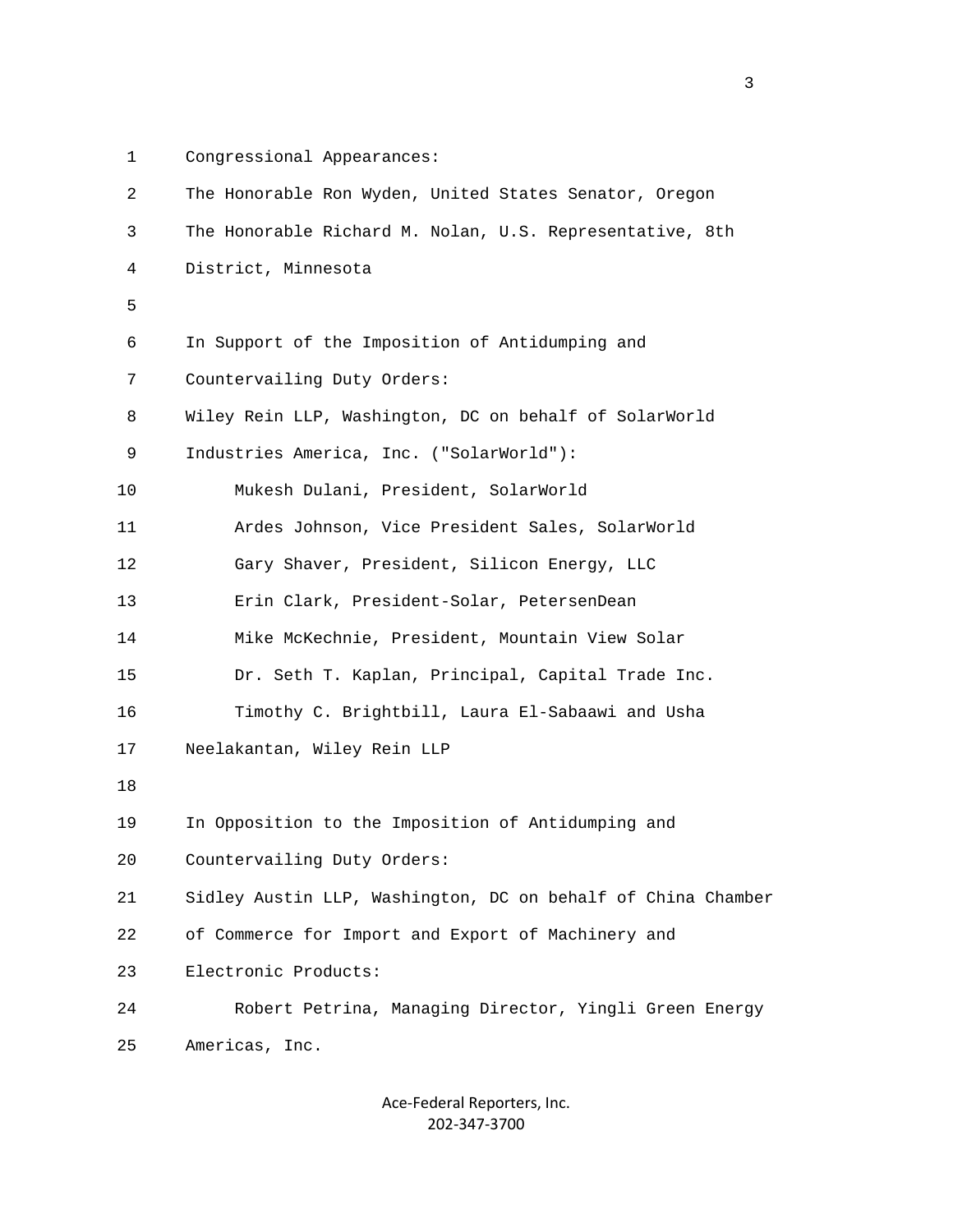1 Thomas Koerner, General Manager, Americas, Canadian 2 Solar (USA) Inc. 3 Jeff Dorety, President Trina Solar (U.S.) Inc. 4 John Morrison, Senior Vice President, Strata Solar LLC 5 Polly Shaw, Vice President, SunEdison 6 Kenneth R. Button, Senior Vice President, Economic 7 Consulting Services, LLC 8 Jennifer Lutz, Senior Economist, Economic Consulting 9 Services, LLC 10 John P. Smirnow, Vice President of Trade & 11 Competitiveness, Solar Energy Industries Association 12 ("SEIA") 13 Neil R. Ellis, Richard L.A. Weiner, Brenda A. Jacobs, 14 Rajib Pal, Shawn Higgins and Kelly Rosencrans, Sidley Austin 15 16 White & Case LLP, Washington, DC on behalf of Taiwan 17 Photovoltaic Industry Association ("TPVIA"): 18 Austin Chiu, General Counsel, Neo Solar Power 19 Corporation and Coordinator, TPVIA AD Task Force 20 Laylay Pan, Chief Financial Officer, Gintech Energy 21 Corporation 22 Joyce Chen, Senior Associate Vice President of 23 Procurement, Solartech Energy Corp. 24 Sascha Rossmann, Vice President of Global Sales, 25 Winaico

> Ace‐Federal Reporters, Inc. 202‐347‐3700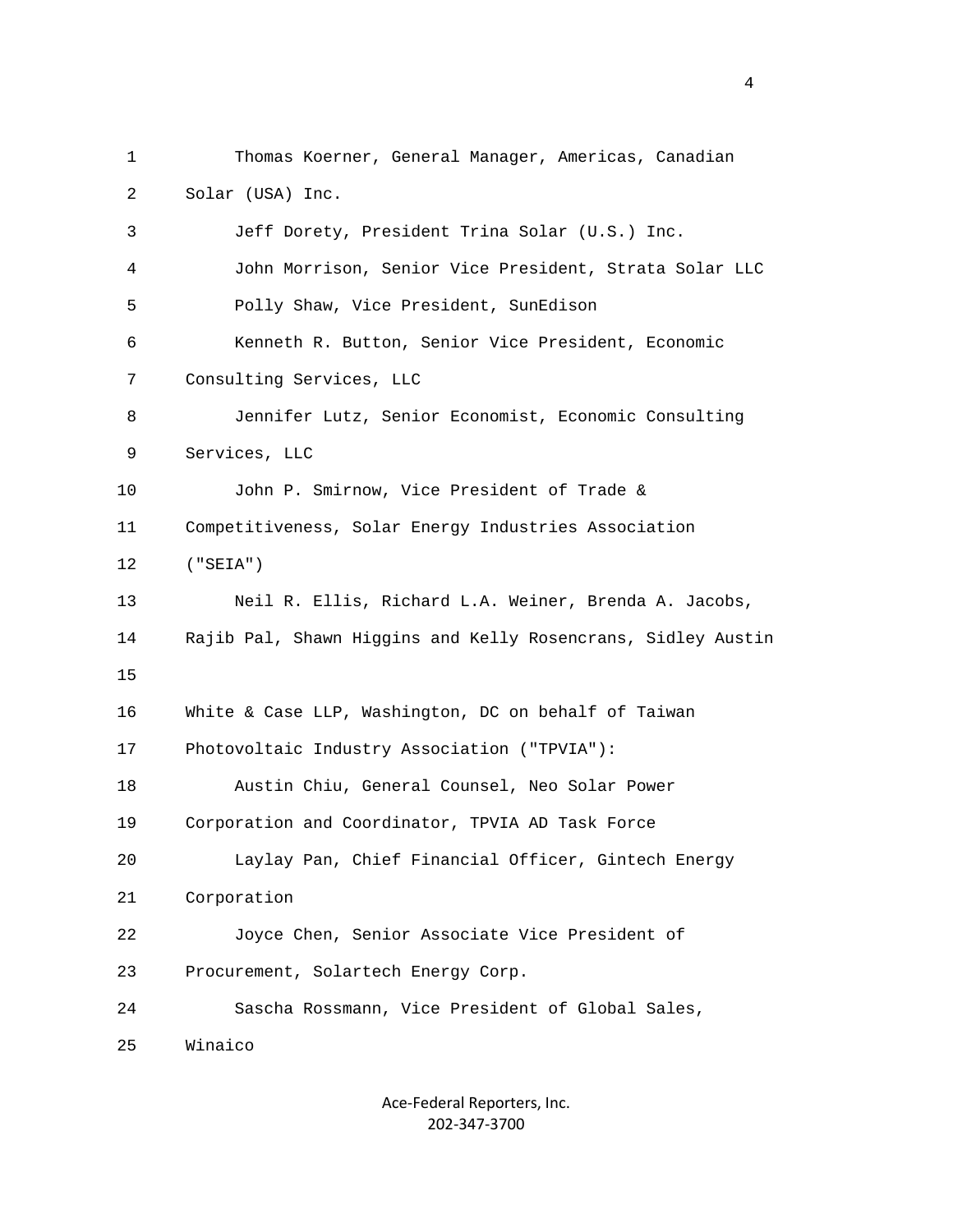```
1 Jing Yu, Vice President, Winaico USA
           2 Barry Moore, President, Moore Energy LLC 
           3 Walter J. Spak, Jay C. Campbell and Adams Lee, White & 
           4 Case LLP 
5<sub>5</sub> 6 Perkins Coie LLP, Washington, DC on behalf of SunEdison, 
           7 Inc. ("SunEdison"): 
          8 Polly Shaw, Vice President, NAMR Government Affairs,
           9 SunEdison, Inc. 
          10 David S. Christy, Jr., Perkins Coie LLP 
          11 
          12 Trade Pacific PLLC, Washington, DC on behalf of tenKsolar, 
          13 Inc.: 
          14 Joel Cannon, Chief Executive Officer, tenKsolar, Inc. 
          15 
          16 Arent Fox LLP, Washington, DC on behalf of Trina Solar 
          17 (U.S.): 
          18 John M. Gurley, Arent Fox LLP 
          19 
          20 
          21 
          22 
          23 
          24 
          25
```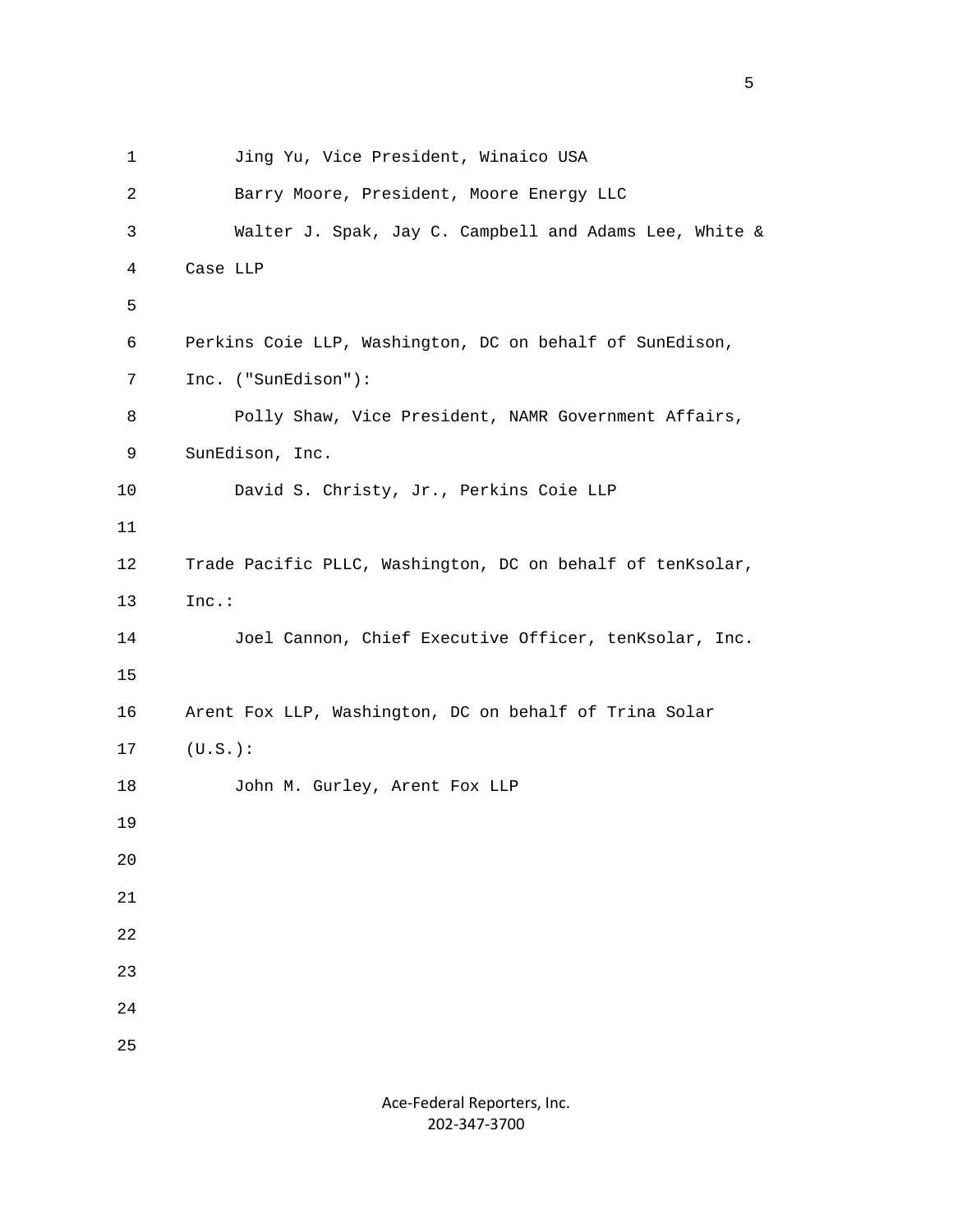1 I N D E X 2 **Page 12** Page 2 **Page 2** Page 2 Page 2 Page 2 Page 2 Page 2 Page 2 Page 2 Page 2 Page 2 Page 2 Page 2 Page 2 Page 2 Page 2 Page 2 Page 2 Page 2 Page 2 Page 2 Page 2 Page 2 Page 2 Page 2 Page 2 Page 2 Page 2 Page 2 Page 3 Opening Remarks 4 Petitioner - Timothy C. Brightbill, Wiley & Rein LLP 10  $5<sub>5</sub>$  6 Respondents - Richard Weiner, Sidley Austin LLP 14 7 8 Respondents - Walter Spak, White & Case LLP 17 9 10 Mukesh Dulani, President, SolarWorld 22 11 12 Ardes Johnson, Vice President Sales, SolarWorld 28 13 14 Gary Shaver, President, Silicon Energy, LLC 33 15 16 Erin Clark, President-Solar, PetersenDean 37 17 18 Mike McKechnie, President, Mountain View Solar 41 19 20 Dr. Seth T. Kaplan, Principal, Capital Trade Inc. 45 21 22 The Honorable Ron Wyden, United States Senator, 23 Oregon 47 24 25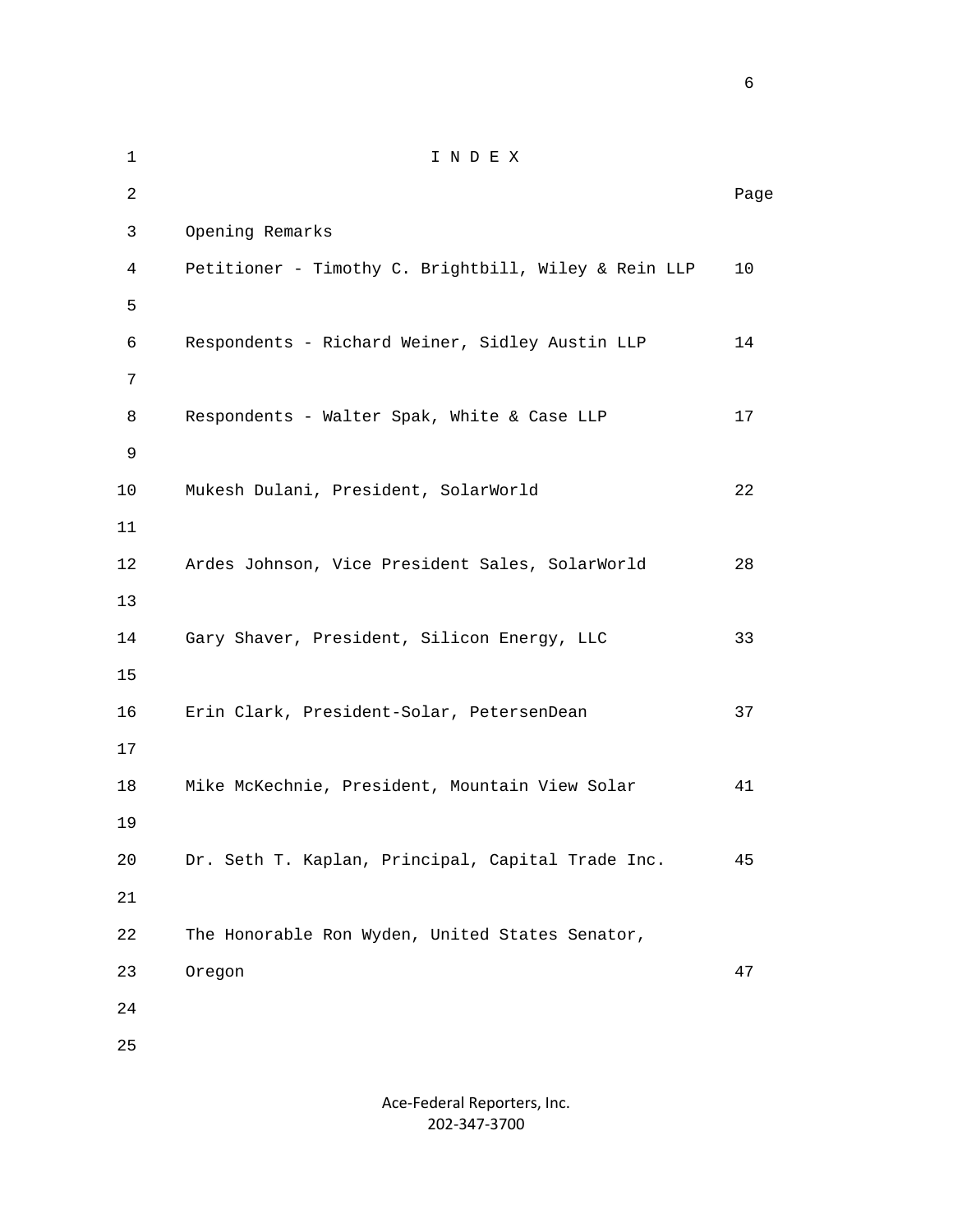1 I N D E X 2 **Page 12** Page 2 **Page 2** Page 2 Page 2 Page 2 Page 2 Page 2 Page 2 Page 2 Page 2 Page 2 Page 2 Page 2 Page 2 Page 2 Page 2 Page 2 Page 2 Page 2 Page 2 Page 2 Page 2 Page 2 Page 2 Page 2 Page 2 Page 2 Page 2 Page 2 Page 3 4 The Honorable Richard M. Nolan, U.S. Representative, 8th 5 District, Minnesota 52 6 7 Brenda A. Jacobs, Sidley Austin 147 8 9 Thomas Koerner, General Manager, Americas, Canadian Solar 10 (USA) Inc. 149 11 12 Robert Petrina, Managing Director, Yingli Green Energy 13 Americas, Inc. 154 14 15 John Morrison, Senior Vice President, Strata Solar LLC 158 16 17 Polly Shaw, Vice President, SunEdison 162 18 19 Jennifer Lutz, Senior Economist, Economic Consulting 20 Services, LLC 166 21 22 John P. Smirnow, Vice President of Trade & Competitiveness, 23 Solar Energy Industries Association ("SEIA") 170 24 25

<u>2003: The contract of the contract of the contract of the contract of the contract of the contract of the con</u>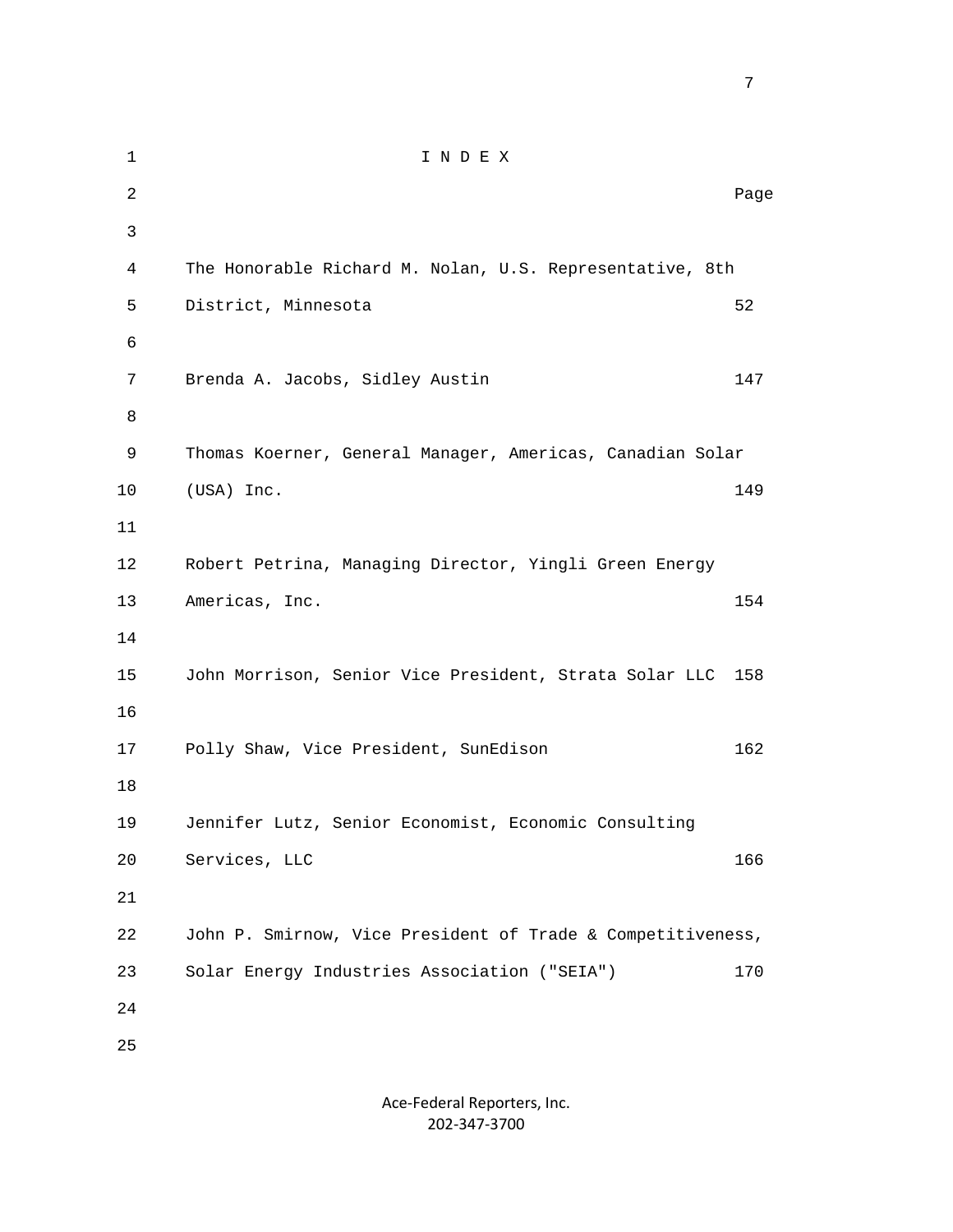1 I N D E X **Page 12** Page 2 **Page 2** Page 2 Page 2 Page 2 Page 2 Page 2 Page 2 Page 2 Page 2 Page 2 Page 2 Page 2 Page 2 Page 2 Page 2 Page 2 Page 2 Page 2 Page 2 Page 2 Page 2 Page 2 Page 2 Page 2 Page 2 Page 2 Page 2 Page 2 Page 3 Austin Chiu, General Counsel, Neo Solar Power 175 5 Joel Cannon, Chief Executive Officer, tenKsolar, Inc. 180 7 Jay C. Campbell, White & Case 183 9 Rebuttal/Closing Remarks 10 Petitioner - Timothy C. Brightbill, Wiley Rein LLP 272 12 Respondents - Rajib Pal, Sidley Austin LLP 277 14 Respondents - Walter Spak, White & Case LLP 281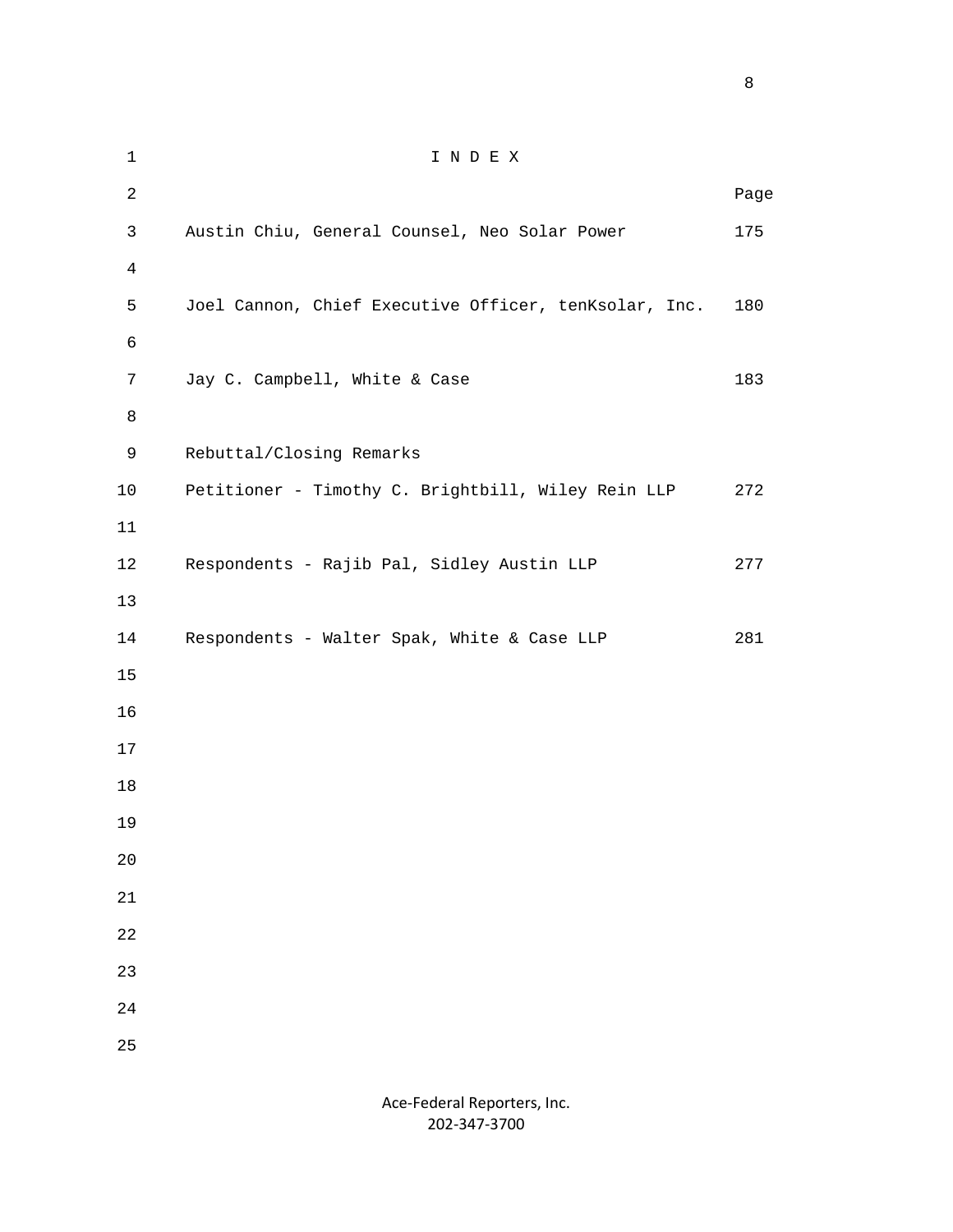1 P R O C E E D I N G S 2 CHAIRMAN BROADBENT: Good morning. On behalf 3 of the U.S. International Trade Commission, I welcome you to 4 this hearing on Investigation Nos. 701-511 and 731-1246, 5 1247, involving Certain Crystalline Silicon Photovoltaic 6 Products from China and Taiwan. 7 The purpose of these investigations is to 8 determine whether an industry in the United States is 9 materially injured or threatened with material injury, by 10 reason of less than fair value imports from China and 11 Taiwan, and by reason of imports that are subsidized by the 12 government of China. 13 Documents concerning this hearing are 14 available at the public distribution table. Please give all 15 prepared testimony to the Secretary. Do not place it on the 16 public distribution table. All witnesses must be sworn in 17 by the Secretary before presenting testimony. 18 I understand that parties are aware of the 19 time allocations, but if you have any questions about time, 20 please ask the Secretary. Speakers are reminded not to 21 refer to business proprietary information in their remarks 22 or in answers to questions. Please speak clearly into the 23 microphones and state your name for the record, so that the 24 court reporter knows who is speaking. 25 If you are submitting documents that contain

> Ace‐Federal Reporters, Inc. 202‐347‐3700

en de la provincia de la provincia de la provincia de la provincia de la provincia de la provincia de la provi<br>1900 : la provincia de la provincia de la provincia de la provincia de la provincia de la provincia de la prov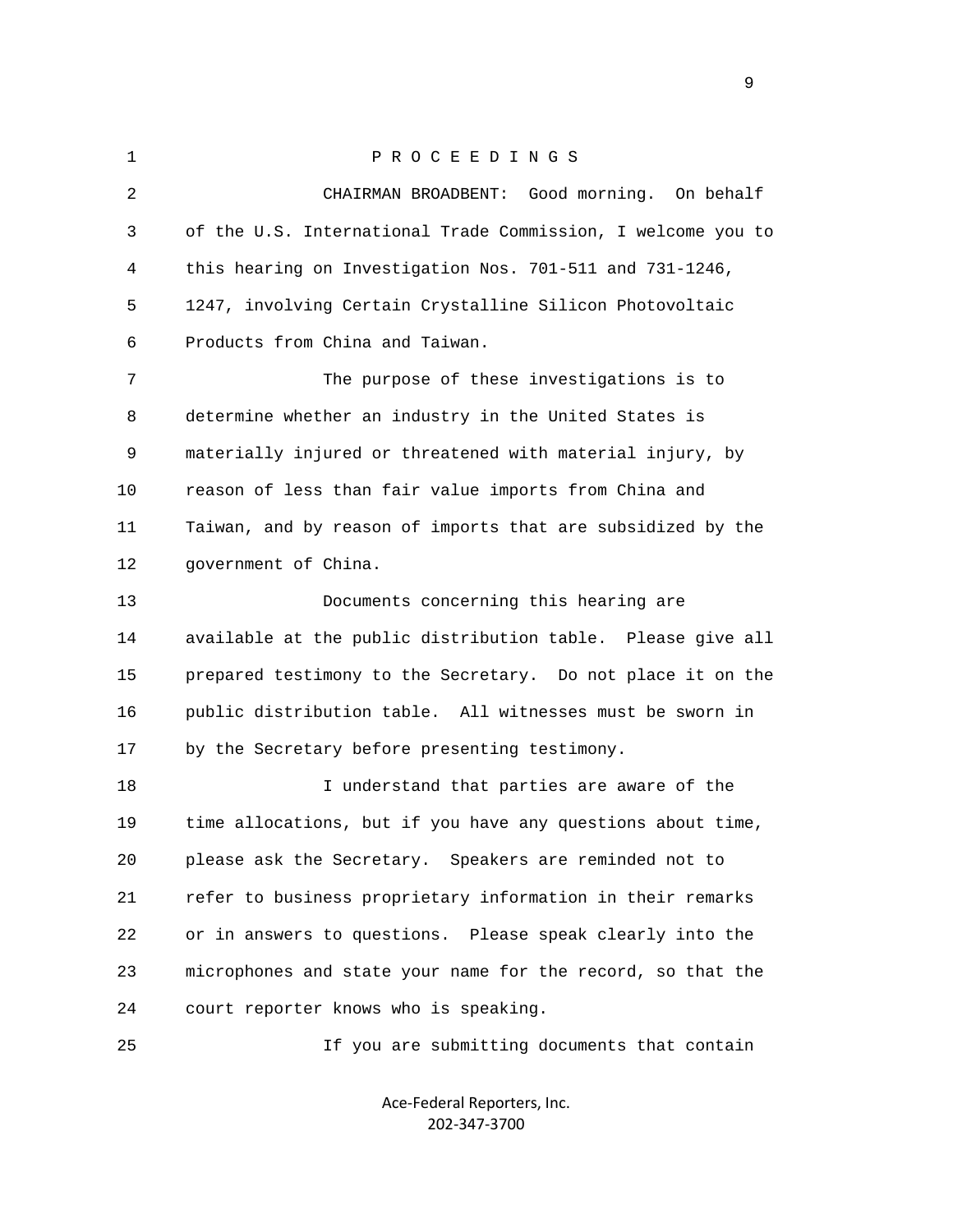1 information you wish classified as Business Confidential, 2 you're requested to comply with Commission Rule 201.6. 3 Finally, I note that the Chinese respondents and the 4 Taiwanese respondents ask that the Commission consider 5 extending the deadline for filing post-hearing briefs, or 6 give the parties an opportunity for supplemental briefing 7 after Commerce releases its final determinations on the 8 scope of these investigations.

 9 We will not be revising the date for 10 submitting post-hearing briefs, which are still due to be 11 filed on December 15th, 2014. Once Commerce has issued its 12 final determination, the Commission will consider your 13 request for additional briefing opportunities. I would 14 support additional briefing opportunities, and I think 15 procedurally we could vote on that. Mr. Secretary, are 16 there any preliminary matters?

 17 MR. BISHOP: Madam Chairman, there are no 18 preliminary matters.

 19 CHAIRMAN BROADBENT: Very well. Let's now 20 proceed with opening remarks.

 21 MR. BISHOP: Opening remarks on behalf of 22 Petitioner will be by Timothy C. Brightbill, Wiley Rein. 23 CHAIRMAN BROADBENT: Welcome, Mr. Brightbill. 24 OPENING REMARKS BY TIMOTHY C. BRIGHTBILL

25 MR. BRIGHTBILL: Good morning Chairman

Ace‐Federal Reporters, Inc. 202‐347‐3700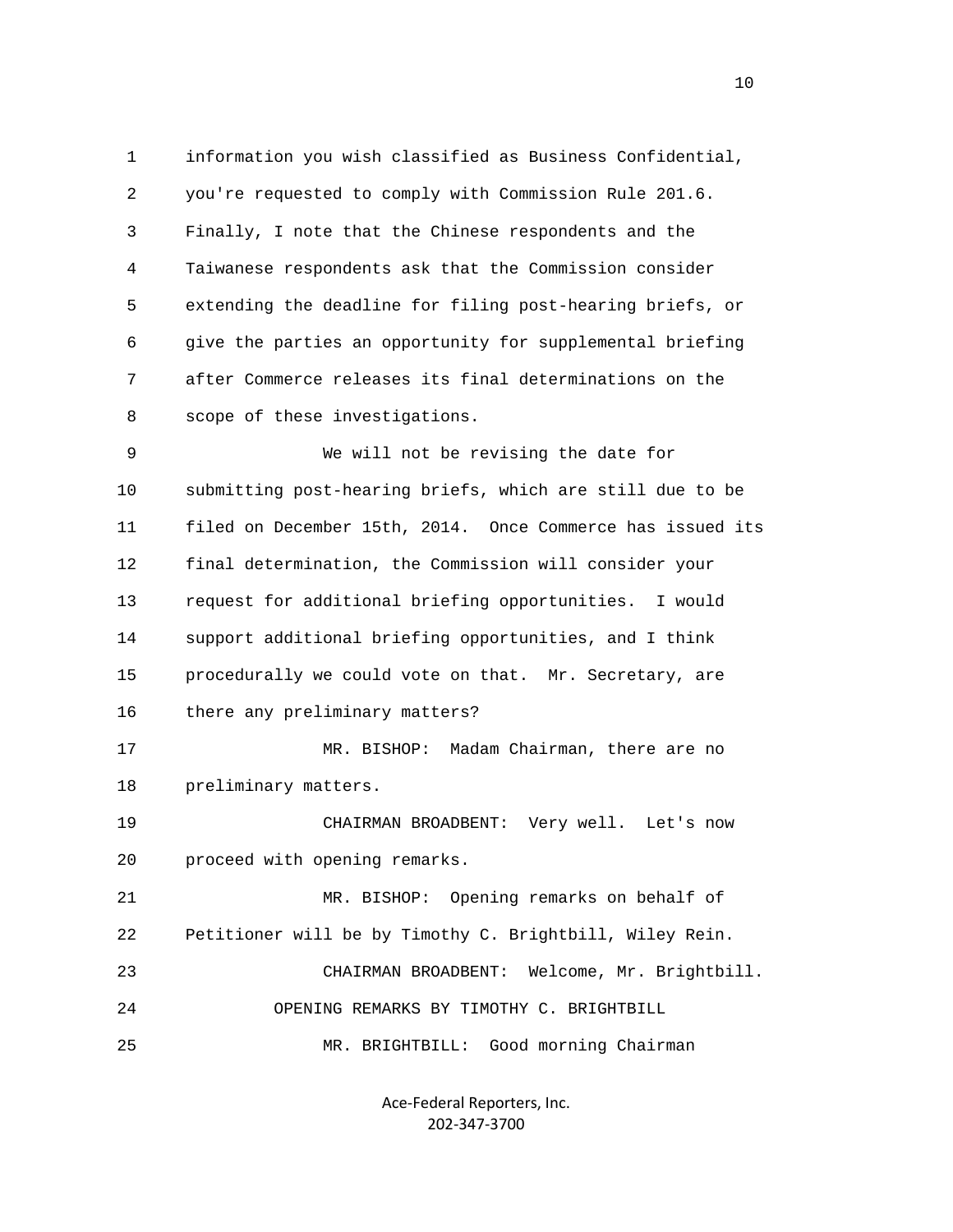1 Broadbent and Commissioners and staff. The U.S. industry is 2 here today to finish a job that we started more than three 3 years ago. As you are aware, SolarWorld first petitioned 4 the ITC for relief in the fall of 2011, in response to the 5 Government of China's systematic effort to dominate the 6 global solar manufacturing industry, using a combination of 7 state planning, billions of dollars of subsidies, massive 8 capacity additions and dumping, in order to capture sales 9 and market share.

 10 In that case, the Commission unanimously found 11 that massive volumes of subject imports that undersold the 12 domestic like product produced product by substantial 13 margins, caused layoffs, shutdowns, severe financial harm 14 and other material injury to the U.S. industry.

 15 The Commerce Department also found substantial 16 dumping and subsidies, and imposed duties of 30 to 250 17 percent almost two years ago. Unfortunately, the Commerce 18 Department's orders did not cover Chinese modules made with 19 non-Chinese cells, leaving a hole in the relief for the 20 domestic industry.

 21 And even before the duties were imposed, 22 Chinese producers, assisted in great measure by Taiwan, made 23 minor changes to their production methods, exploited the 24 loophole, and continued to ship dumped and subsidized 25 product here to the United States. That meant the harm to

> Ace‐Federal Reporters, Inc. 202‐347‐3700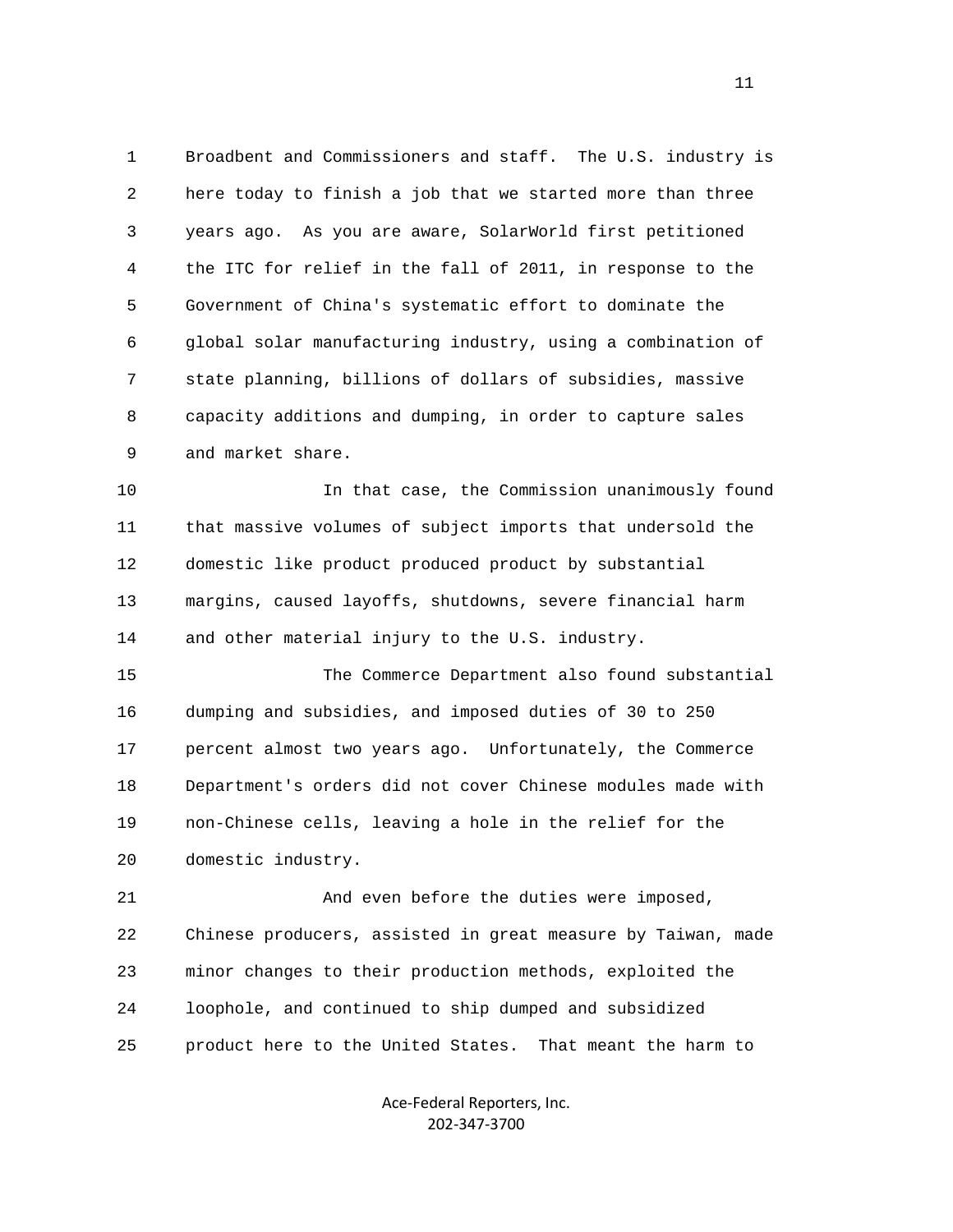1 the U.S. industry continued.

| 2  | The evidence that these subject imports are                  |
|----|--------------------------------------------------------------|
| 3  | causing substantial harm to the U.S. solar cell and module   |
| 4  | industry is overwhelming. The injury is severe, and there    |
| 5  | is no doubt that subject imports are a cause. Chinese and    |
| 6  | Taiwanese module producers are pushing dumped and subsidized |
| 7  | product into the United States in large volumes and at very  |
| 8  | substantial margins.                                         |
| 9  | Imports of subject modules alone increased by                |
| 10 | more than 2,000 percent between 2011 and 2013, far outpacing |
| 11 | Subject producers' share of the U.S. module<br>U.S. demand.  |
| 12 | market jumped from a mere six percent to a staggering 85     |
| 13 | percent earlier this year. At the same time, U.S.            |
| 14 | producers' share fell by 20 percentage points.               |
| 15 | Pervasive under-selling has pushed U.S. prices               |
| 16 | to unsustainably low levels. U.S. prices fell by 60          |
| 17 | percent, and these dumped and subsidized subject imports     |
| 18 | have caused material injury to the U.S. industry. Demand     |
| 19 | increased by more than 76 percent during the Period of       |
| 20 | Investigation, but domestic producers, far from benefitting, |
| 21 | were harmed further. More than 1,000 additional workers were |
| 22 | laid off during this period.                                 |
| 23 | Numerous U.S. producers have been forced to                  |
| 24 | shut down, declare bankruptcy or significantly cut           |
| 25 | production, all despite a growing market and existing trade  |
|    |                                                              |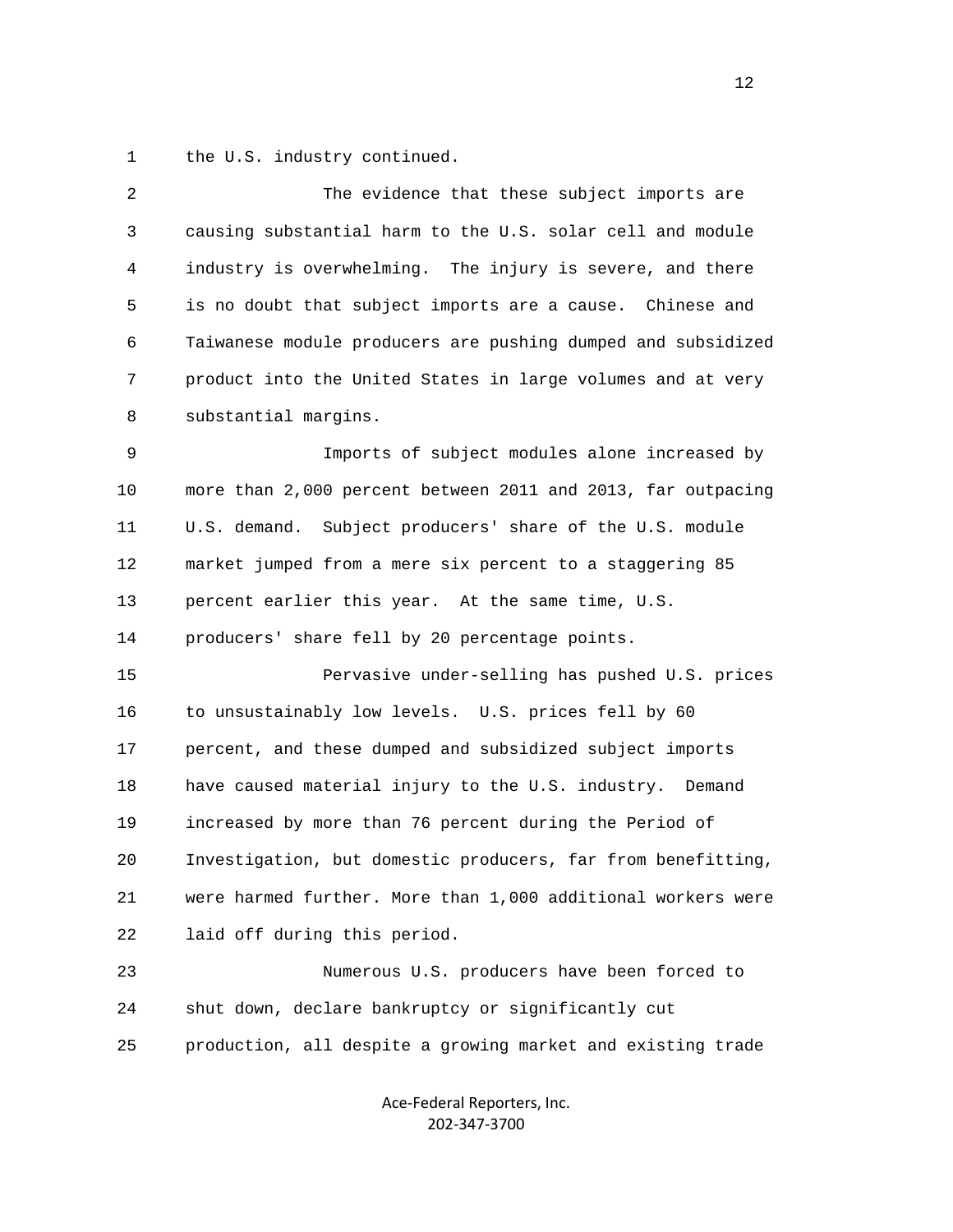1 remedy orders. The cause of this injury is clear. Subject 2 producers have massive and growing cell and module 3 production capacity, estimated as high as 60 gigawatts in 4 China, and another 10 gigawatts in Taiwan. 5 Together, these two countries represent about

 6 three-fourths of global solar production. Without trade 7 relief, that excess capacity will be headed here. The 8 dumping and subsidies taking place today have harmed the 9 entire U.S. industry.

 10 Today, you will hear from two senior officials 11 of SolarWorld, as well the president of Silicon Energy, a 12 smaller U.S. producer of high end solar modules, and two 13 solar installers, PetersenDean and Mountain View Solar. All 14 of them have seen firsthand the harm that these imports are 15 causing in the marketplace.

 16 Against this record of unmistakable injury and 17 causation, Respondents today will offer you a set of 18 alternative rationales that are flatly contradicted by the 19 investigation record of these cases. These alternatives may 20 sound familiar, and they are, because this Commission 21 already properly reviewed and rejected them two years ago, 22 and rejected them again in the preliminary determination 23 earlier this year. You should reject them again today. 24 Chinese and Taiwanese imports have taken the 25 U.S. market at precisely the time when U.S. producers should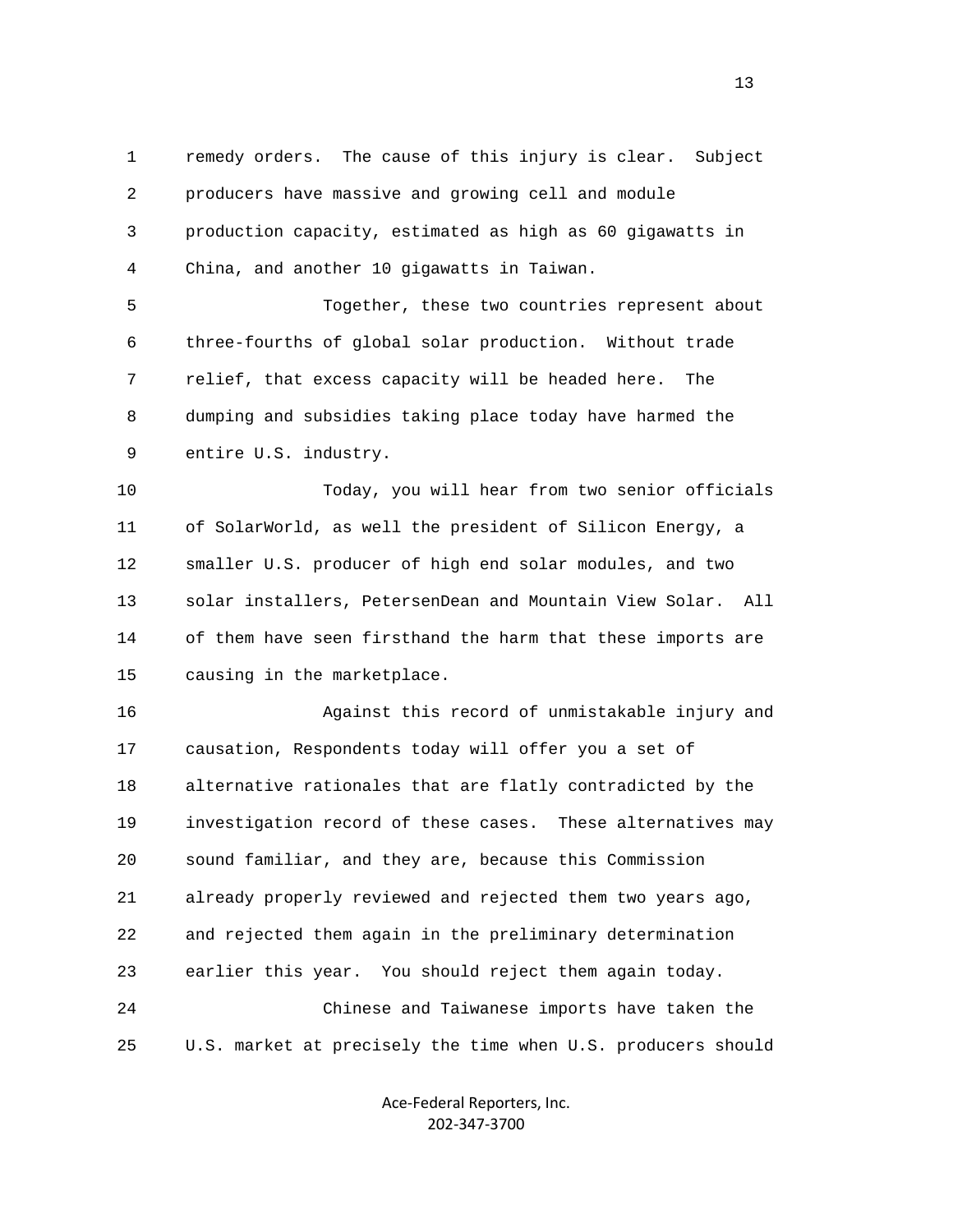1 have recovered and thrived. Instead, the U.S. industry is 2 again fighting for its survival. For these reasons, we 3 respectfully request relief from dumped and subsidized 4 Chinese and Taiwanese imports and enforcement of our trade 5 laws on behalf of the U.S. solar manufacturing industry and 6 its thousands of workers. Thank you very much. 7 MR. BISHOP: Opening remarks on behalf of 8 Respondents will be by Richard Weiner, Sidley Austin and 9 Walter Spak, White and Case. 10 CHAIRMAN BROADBENT: Welcome, Mr. Weiner. You 11 may begin. 12 OPENING REMARKS BY RICHARD L.A. WEINER 13 MR. WEINER: Madam Chairman, members of the 14 Commission, good morning. I'm Richard Weiner, Sidley 15 Austin, on behalf of the Chinese respondents. SolarWorld is 16 before you again seeking duties on imported CSPV products 17 that would bar all Chinese and Taiwanese CSPV cells and 18 modules from the U.S. market. 19 If SolarWorld succeeds, the burgeoning U.S. 20 solar industry will grind to a halt, because the domestic 21 industry cannot satisfy U.S. solar demand, and because solar 22 electricity would be uncompetitive at SolarWorld's desired 23 prices. 24 SolarWorld places in peril U.S. climate change 25 goals and 143,000 American solar jobs, all without

> Ace‐Federal Reporters, Inc. 202‐347‐3700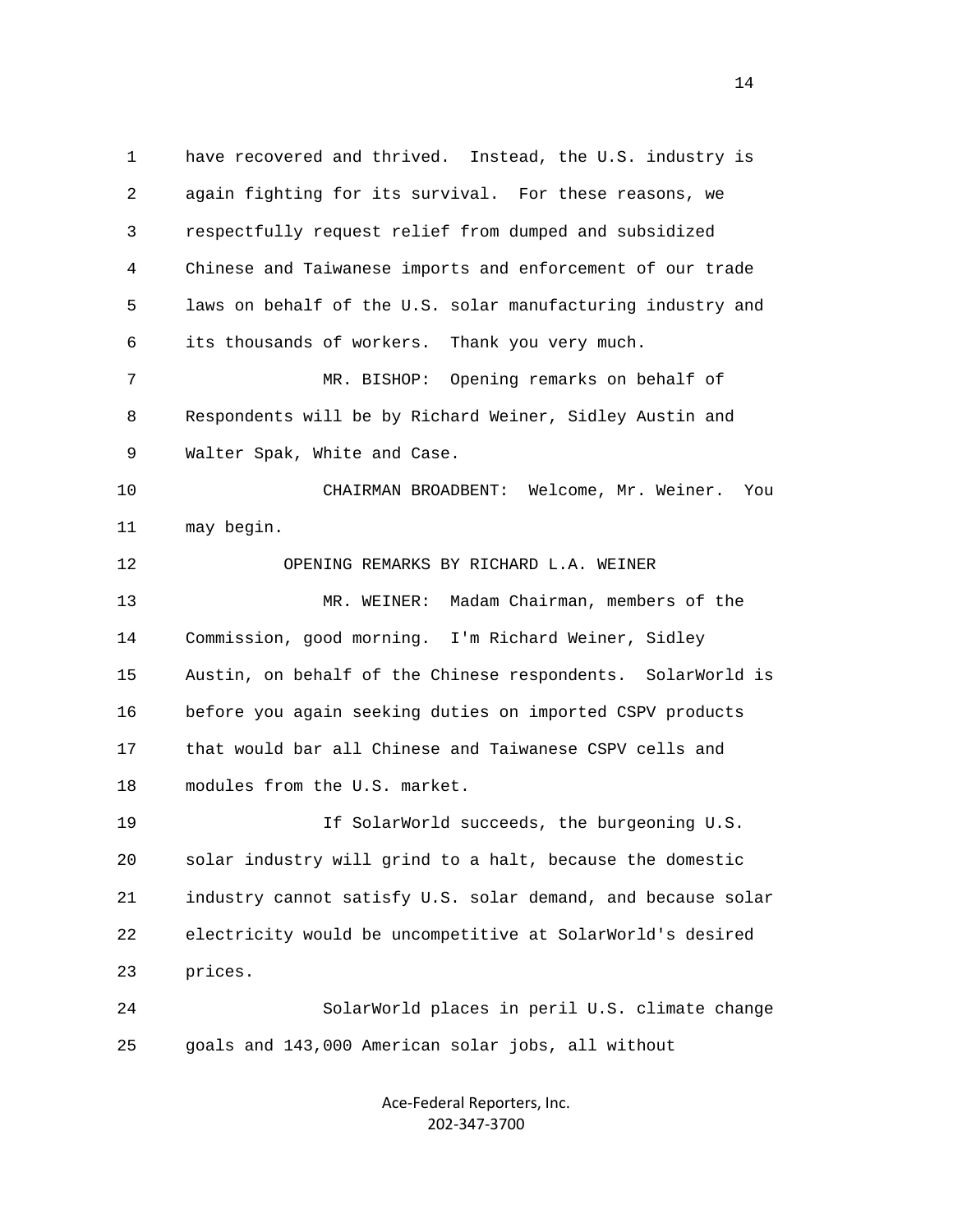1 benefitting U.S. CSPV manufacturers. That is why the U.S. 2 Solar Energy Industries Association and the major U.S. 3 purchasers are united in opposition to SolarWorld's ongoing 4 efforts to derail the growth of the U.S. solar industry. 5 The Commerce Department has left the 6 Commission in the unenviable position of conducting these 7 investigations, uncertain as to which imports are within 8 scope. As the Commission recognized in its preliminary 9 determinations, if Commerce's country of origin findings 10 from CSPV-1 were applied to these investigations, there 11 would be no subject imports from China. 12 Moreover, as the prehearing report recognizes, 13 there is an apparent contradiction between Commerce's 14 October 3 proposal that the country of origin of a module 15 should be determined by the country of module assembly, and 16 Commerce's previous rule that it should be determined by the 17 origin of the cells. 18 The only logical outcome here is that all 19 Chinese CSPV cells and modules are already covered by the 20 prior orders. With no subject imports from China, a 21 negative determination on China is compelled. Turning to 22 the issue of current injury, SolarWorld is simply retelling 23 the same tale it told in 2012 and earlier this year. 24 However, the present record departs in

25 critical respects from the records in the earlier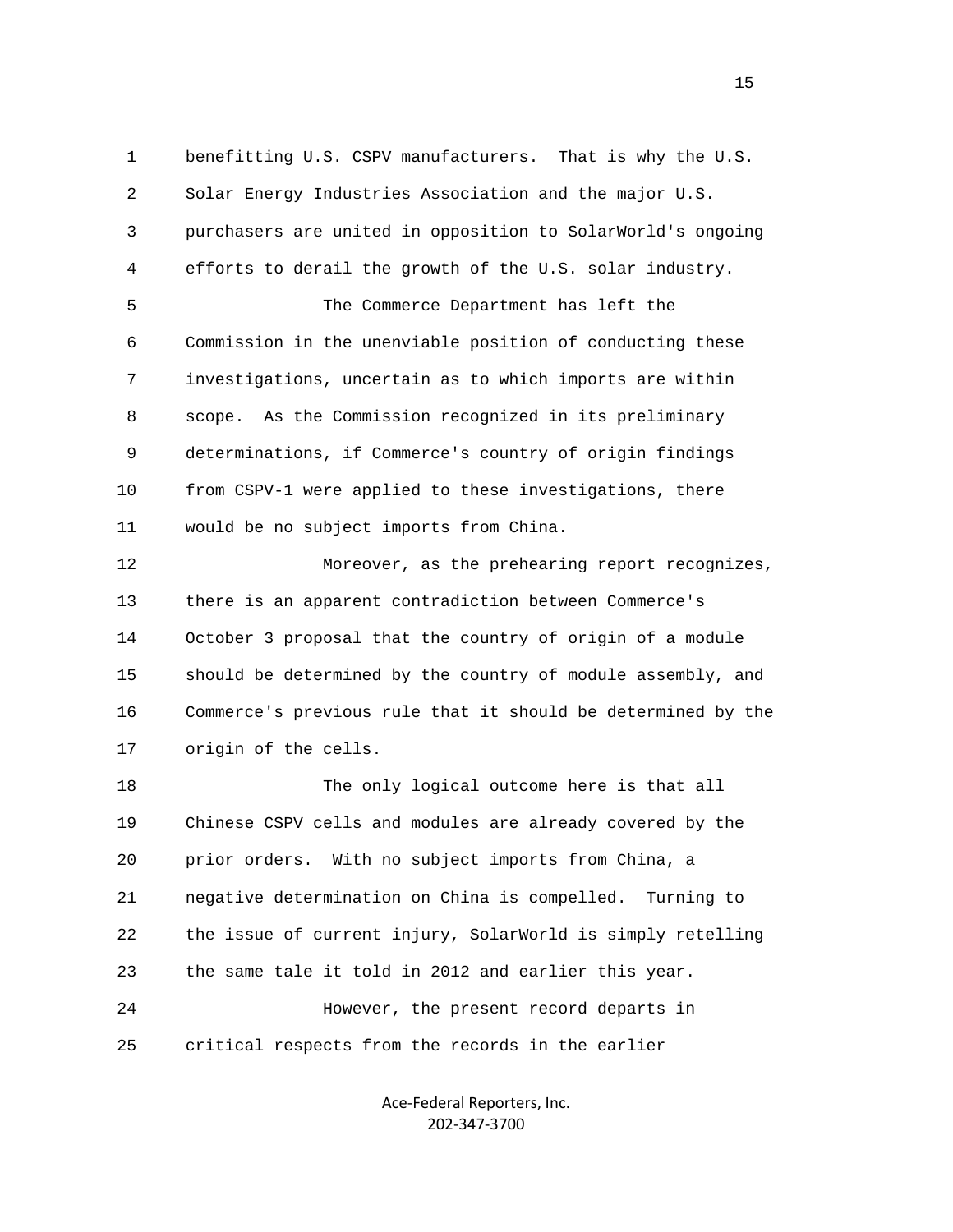1 investigations. Most importantly, the present record shows 2 that the domestic industry has made a bad bet on 3 monocrystalline technology, while the U.S. market has 4 overwhelmingly demanded multicrystalline products, which 5 subject imports supply.

 6 Further, the record shows that the domestic 7 industry, with its limited capacity, routinely failed to 8 supply products that customers demanded, especially 9 utilities, which are now the largest U.S. market segment; 10 that meaningful price under-selling conclusions are not 11 possible, particularly due to attenuated competition; that 12 price depression is the result of raw material cost declines 13 and constant improvements in technology; and that there is 14 no evidence of a cost price squeeze and thus no indication 15 of price suppression. These critical differences compel 16 negative current injury determinations here.

 17 Finally, with regard to threat, SolarWorld's 18 claim that global demand is insufficient to absorb Chinese 19 and Taiwanese capacities is flatly incorrect. Rather, 20 global demand is forecast to be about 50 gigawatts in 2014, 21 and over 60 gigawatts in 2015. The record shows Chinese and 22 Taiwanese production capacities to be well below those 23 figures. Thank you. 24 CHAIRMAN BROADBENT: Mr. Spak, you may begin.

25 OPENING REMARKS OF WALTER J. SPAK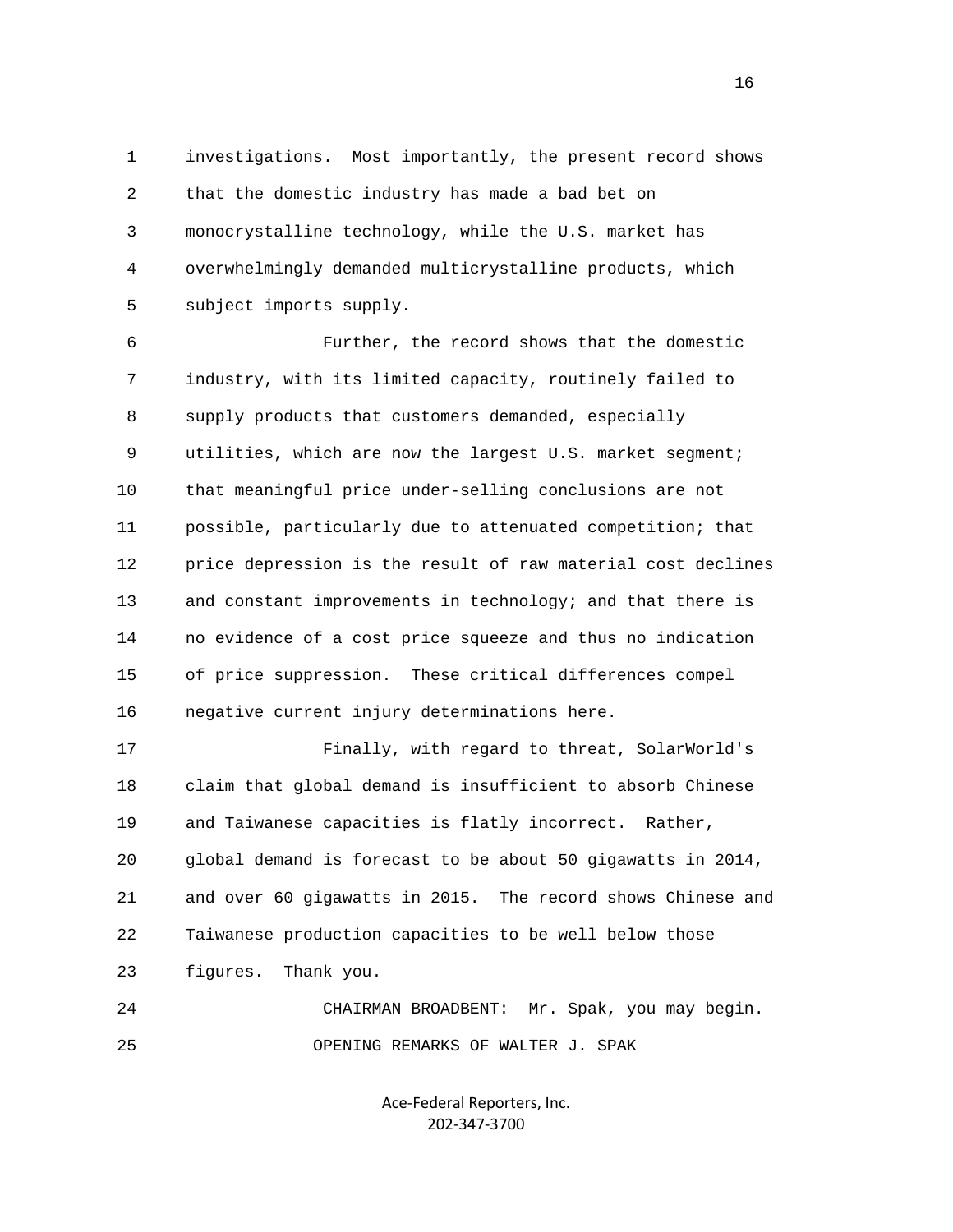## 1 MR. SPAK: Thank you. Good morning,

 2 Commissioners. My name is Walter Spak. I'm a partner with 3 the law firm of White and Case. I'm here today on behalf of 4 the Taiwan solar industry. Because my time is very limited, 5 I think have 90 seconds, I have to just make one point, but 6 I think it's the most important point for the Commission to 7 consider. 8 Simply put, the Taiwan industry is a solar 9 cell industry. In fact, the industry's worldwide leader in 10 the production of commercial, high quality and high 11 efficiency cells. Now why is this important? As a cell 12 industry, Taiwan is very different from the Chinese and the 13 U.S. industries. The Chinese and U.S. industries both focus 14 on making modules and then selling those modules to 15 installers and utilities. 16 In contrast, the Taiwanese industry focuses on 17 producing cells and selling them to module producers 18 throughout the world, including the United States. As a 19 cell industry, the Taiwan producers do not injure or 20 threaten to injure the U.S. industry. 21 In fact, the Taiwan industry benefits the 22 domestic industry. Taiwan is a reliable partner and 23 supplier of high quality cells to U.S. module assemblers. 24 Cutting off the supply of Taiwan's cells can only disrupt 25 the growth of the U.S. industry and undermine its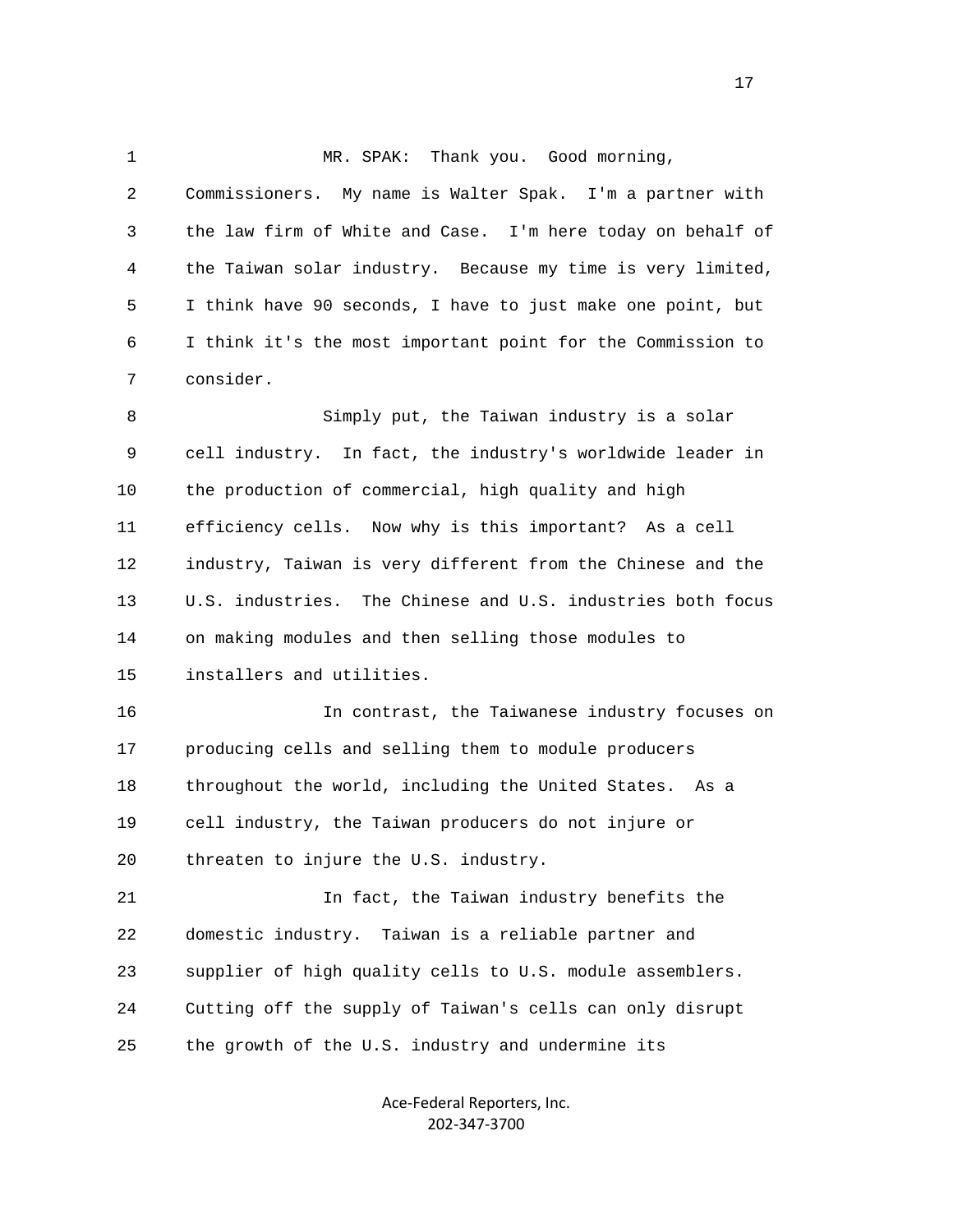1 competitive position. Thank you very much.

| $\overline{2}$ | Would the first panel, those in<br>MR. BISHOP:                 |
|----------------|----------------------------------------------------------------|
| 3              | support of the imposition of anti-dumping and countervailing   |
| 4              | duty orders, please come forward and be seated.<br>Madam       |
| 5              | Chairman, all witnesses on this panel have been sworn in.      |
| 6              | (Pause.)                                                       |
| 7              | CHAIRMAN BROADBENT: Welcome. You may begin.                    |
| 8              | MR. BRIGHTBILL: Good morning again Chairman                    |
| 9              | Broadbent and Commission and staff. Tim Brightbill from        |
| 10             | Wiley Rein. Before we hear from the U.S. industry              |
| 11             | witnesses, I wanted to highlight some of the key facts and     |
| 12             | findings and market factors affecting this case.               |
| 13             | We don't have it on screen at this point, but                  |
| 14             | I believe you all have my presentation in front of you.<br>So  |
| 15             | I'd like to go through that briefly, and then we'll turn to    |
| 16             | the testimony.                                                 |
| 17             | As you see on Slide 2, first I'd like to                       |
| 18             | review briefly the first investigation, where you see that     |
| 19             | subject imports during the 2011-2012 investigation,            |
| 20             | increased by more than 1,000 percent.<br>This was an           |
| 21             | incredibly surge of Chinese imports from the period 2008 to    |
| 22             | 2011, up to \$3 billion in imports in 2011.                    |
| 23             | On Slide 3, you see that the underselling was                  |
| 24             | pervasive and significant in the first investigation.<br>China |
| 25             | entered the market through a combination of state planning,    |

Ace‐Federal Reporters, Inc. 202‐347‐3700

n 18 ann an 18 an t-Iomraid ann an 18 an t-Iomraid ann an 18 an t-Iomraid ann an 18 an t-Iomraid ann an 18 an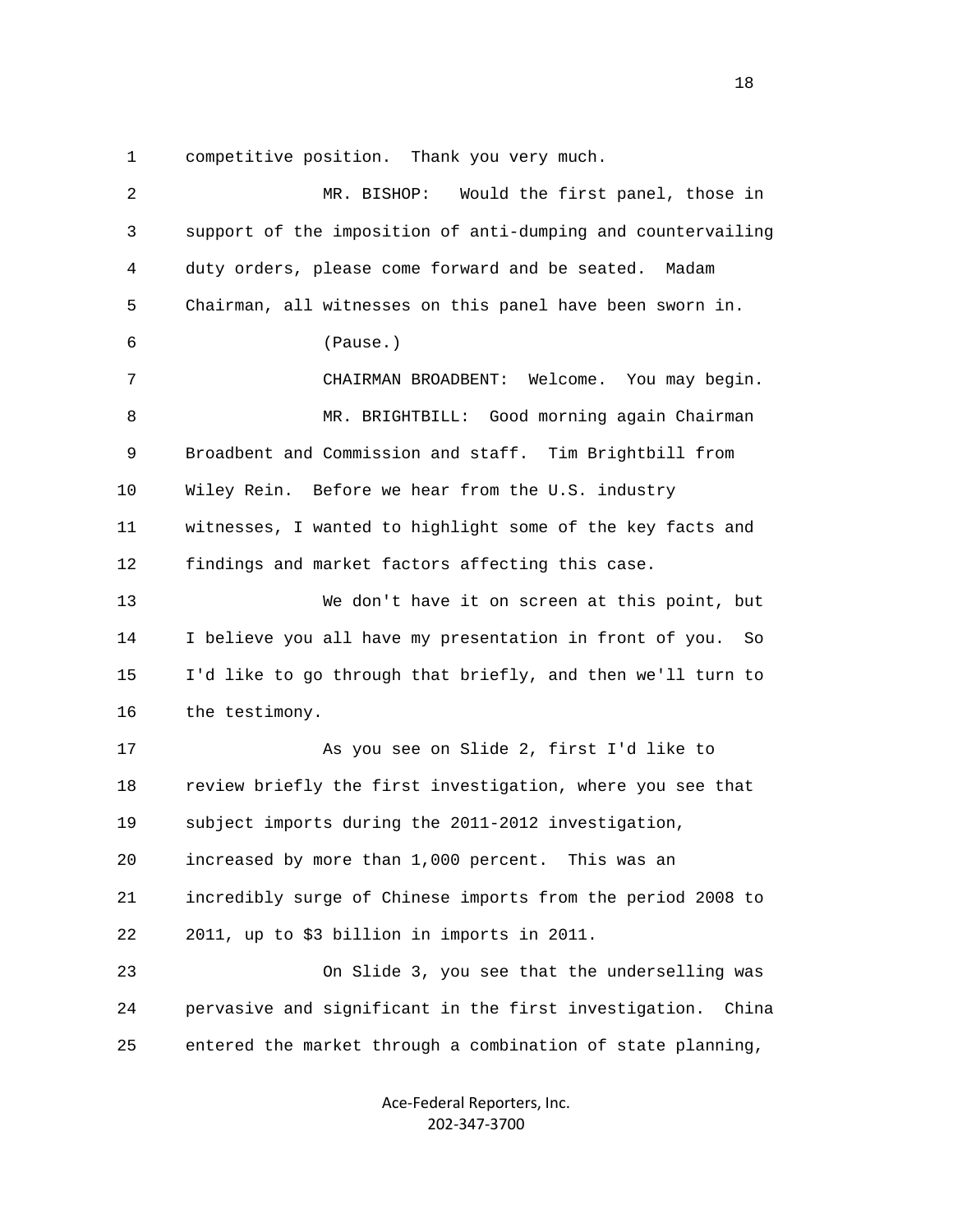1 subsidies of billions of dollars, systematic underselling, 2 all of which have continued to the present.

 3 On Slide 4, you see the result of this surge 4 of imports and underselling, which was that numerous U.S. 5 producers closed their facilities, declared bankruptcy or 6 laid off significant numbers of workers. More than 2,000 7 jobs were lost in the first investigation.

 8 On Slide 5 you see the Commission made a 9 unanimous affirmative material injury finding, and I just 10 want to go over some of the findings that you made two years 11 ago. These will sound familiar, given the investigation 12 record before you. On capacity, the Commission found 13 subject producers in China had substantial capacity and 14 substantial unused capacity throughout the POI, and they 15 continued to increase their capacity and unused capacity 16 throughout this time.

 17 The volume of imports. You found that subject 18 imports maintained a substantial and growing presence in the 19 U.S. market.

 20 With regard to underselling, you found that 21 subject imports of both lower and higher wattage products 22 pervasively undersold the domestic like product at wide 23 margins in sales to all segments, and that this prevented 24 the domestic industry from pricing their product at levels 25 that would permit it to recover its costs, and you found

> Ace‐Federal Reporters, Inc. 202‐347‐3700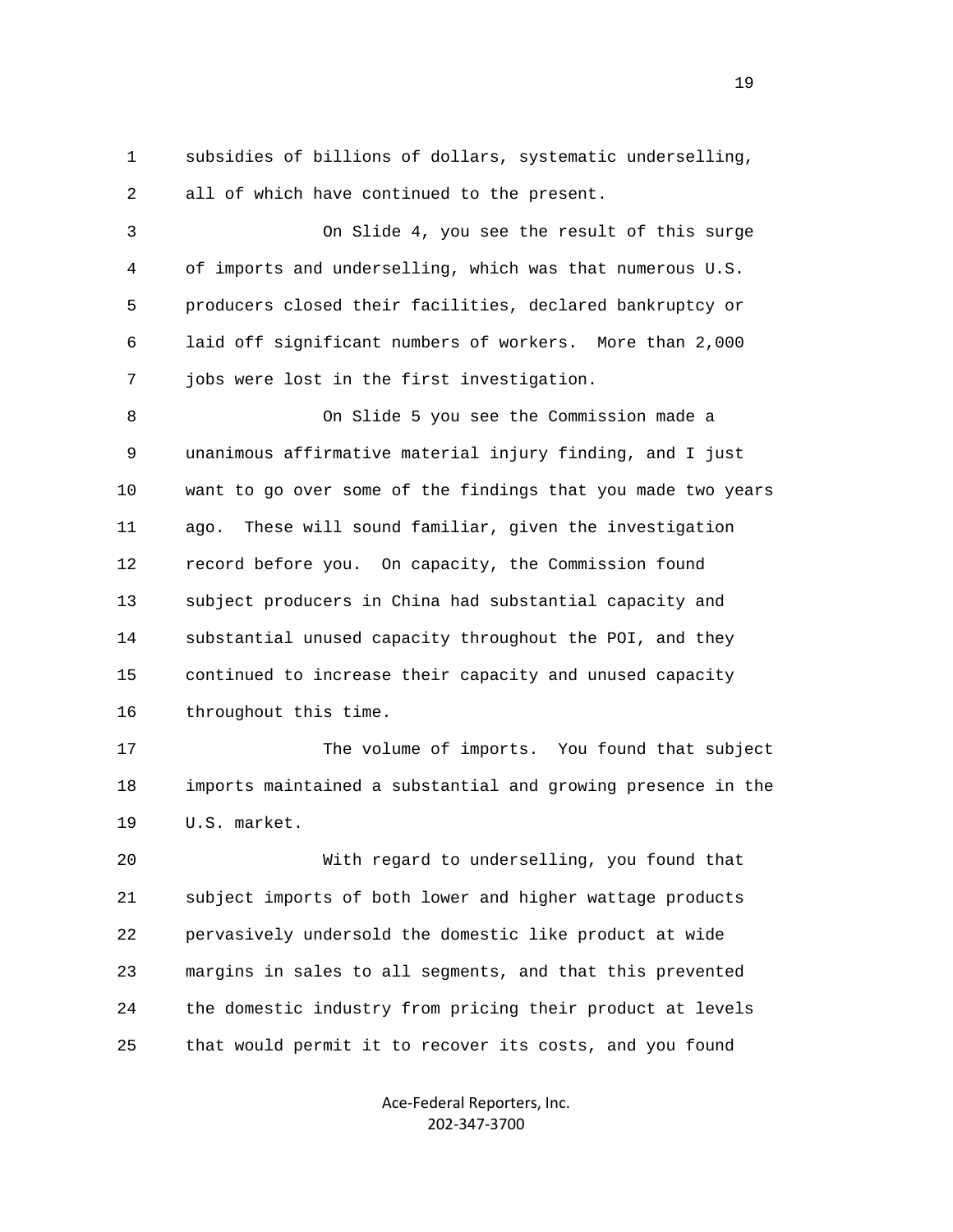1 that subject imports had a significant adverse impact on the 2 domestic industry during the period.

 3 The ITC conducted a very thorough 4 investigation of supply and demand conditions, price 5 formation, all the alternatives causes of injury, which were 6 again confirmed in this investigation. On Slide 6, you see 7 that duties were imposed of 30 to 250 percent. 8 But notwithstanding these significant margins, 9 U.S. imports of solar cells and modules from China and 10 Taiwan have continued to increase substantially, depressing 11 prices and severely injuring the domestic industry. 12 On Slide 7, you see that even before 13 preliminary duties were imposed in the prior case, Chinese 14 and Taiwanese producers changed their production models to 15 avoid paying duties, and you have quotes from some of the 16 senior executives here today. According to CCME, also here 17 today, 70 percent of the companies exporting to the U.S.

 18 market were using Taiwanese manufactured solar cells at the 19 beginning of 2014.

 20 So what have we seen in this investigation? 21 On Slide 8 you see that U.S. imports in this Period of 22 Investigation have increased more than 2,000 percent between 23 2011 and 2013, and more than doubled during the interim 24 periods. It's remarkably how quickly subject imports grew 25 and replaced U.S. market share.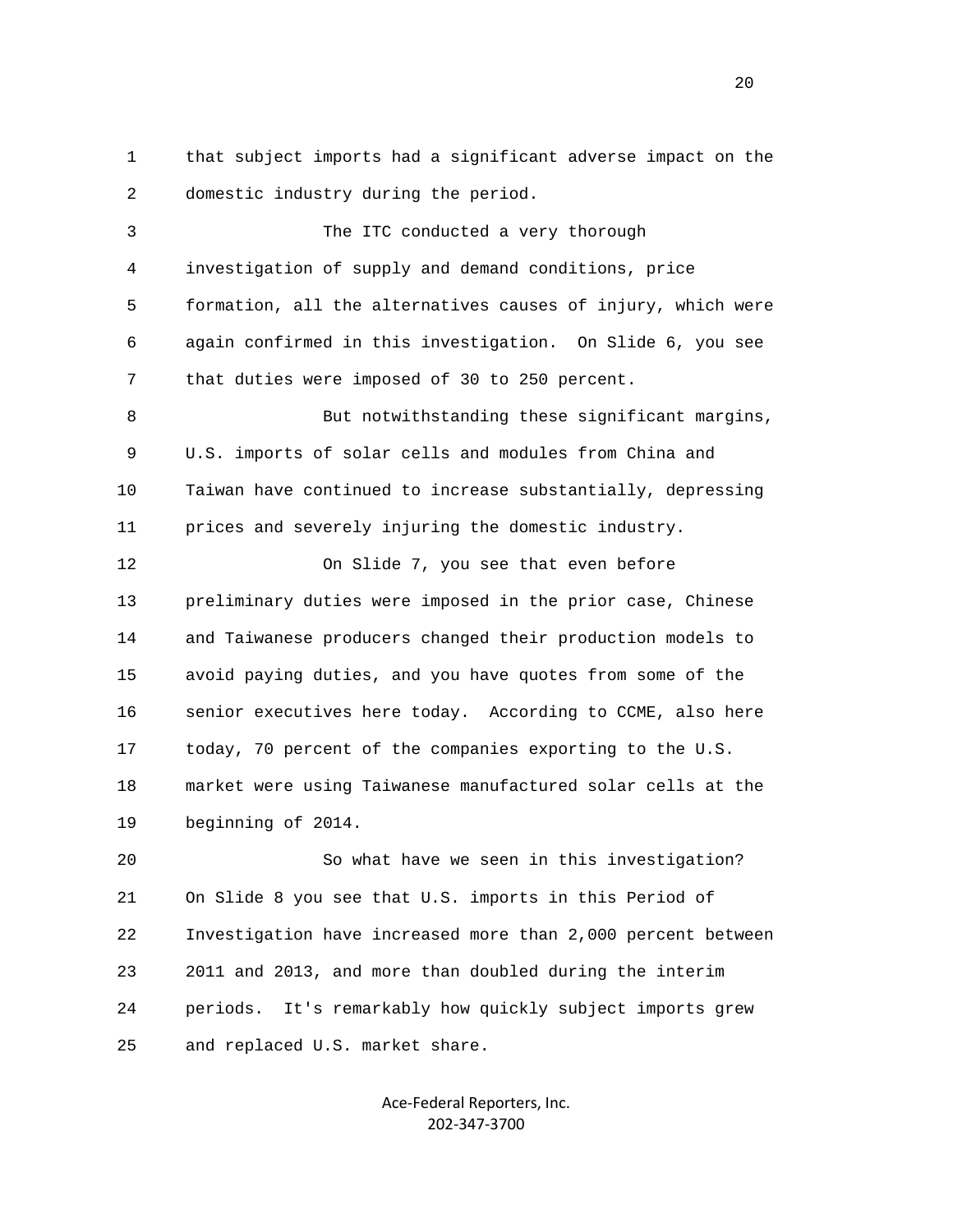1 On Slide 9, you see that the subject imports 2 undersold U.S. producers throughout the Period of 3 Investigation. Now this is AUV data. The actual 4 under-selling data is confidential, but also shows a 5 significant majority of under-selling by both China and 6 Taiwan, that is even more pronounced by volume, and I would 7 note that this is after the staff gathered additional data 8 at the request of Respondents on mono versus multiproducts. 9 On Slide 10, you see that subject imports took 10 significant market share, rising from six percent in 2011 to 11 82 percent in 2013, and 85 percent in 2014. I have never 12 seen this before in 18 years as a trade attorney, market 13 share rising from six percent to 85 percent. 14 I asked Dr. Kaplan if he's seen that before; I 15 don't think he ever has, and I'm willing to bet that none of 16 you have even seen a market share shift that rapid and that 17 complete. 18 On Slides 11 and 12, we give you some of the 19 continued offers of unfairly traded prices in the 20 marketplace. Some of these are older, some of these are 21 newer, and you see in particular Taiwan-made cells inside. 22 There's no clearer evidence of how China avoided and evaded 23 the first trade case by these advertisements from various 24 solar trade shows. 25 Now what has happened as a result of the

> Ace‐Federal Reporters, Inc. 202‐347‐3700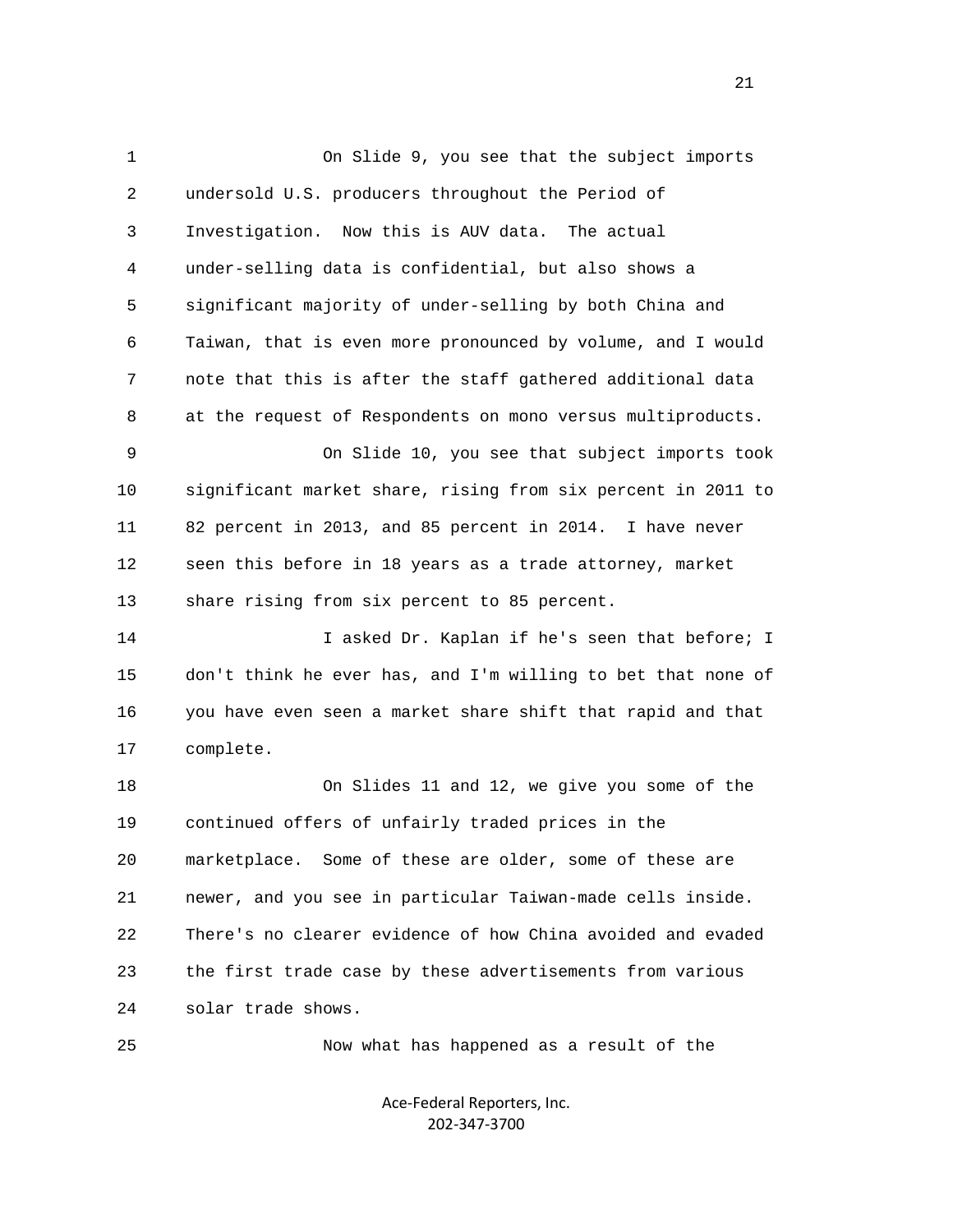1 dumping and the subsidies and the surge? On Slide 14, you 2 see additional closures of U.S. manufacturers, and it's also 3 laid out in detail in the staff report. One company, Helio 4 SolarWorld, Helio Solar Works, testified here two years ago. 5 They suspended operations in Wisconsin, and there are many 6 others, including mono producers, multi-producers shut down 7 since -- in this Period of Investigation. 8 On Slide 15, you see the operating margins of 9 the U.S. industry, and the actual data is APO. But you can 10 look for yourself in Part 6 of the staff report, and it is 11 brutal, the operating results for this industry. The harm 12 has continued in all of the other statutory factors that Dr. 13 Kaplan will go through at the end of this presentation. 14 With that, I'd like to turn to the 15 presentations of our witnesses, starting with Mukesh Dulani 16 of SolarWorld. 17 STATEMENT OF MUKESH DULANI 18 MR. DULANI: Good morning. I'm Mukesh Dulani, 19 president of SolarWorld America, Incorporated, located in 20 Hillsboro, Oregon. I have worked for SolarWorld since 2009, 21 and became president of the company in October 2013. On 22 behalf of SolarWorld and its more than 700 U.S. employees, I 23 would like to thank the Commission and staff for their hard 24 work on this case.

> Ace‐Federal Reporters, Inc. 202‐347‐3700

25 I urge the Commission to find that imports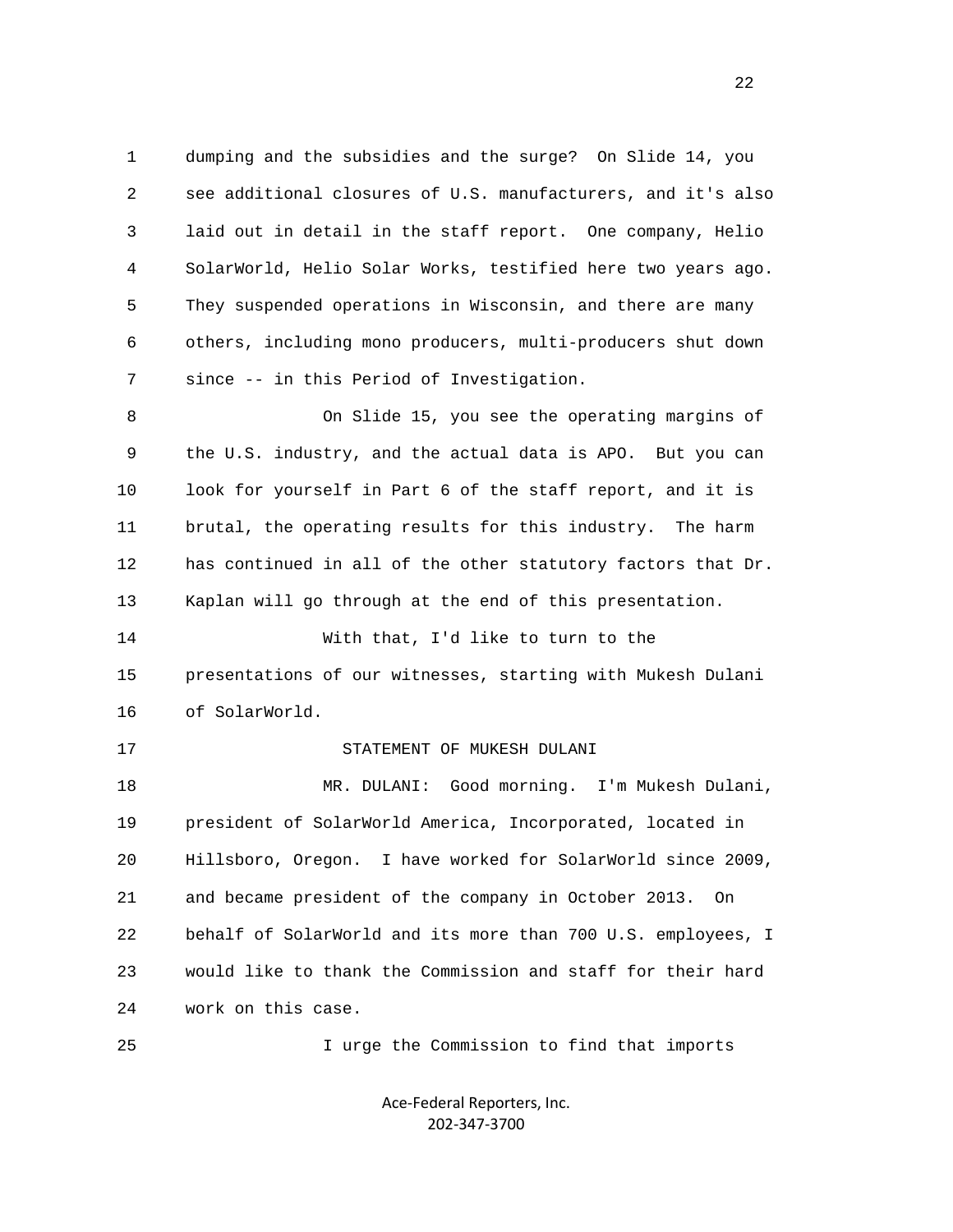1 from China and Taiwan have injured our industry and present 2 it with further injury. We have pursued our cases for 3-1/2 3 years, with support from the Coalition for American Solar 4 Manufacturing.

 5 The Coalition includes 250 U.S. companies with 6 about 25,000 employees, mostly small and medium-sized 7 installers. We are honored that some of these coalition 8 members and supporters are here with us today.

 9 SolarWorld is by far the largest crystalline 10 silicon photovoltaic cell and module producer in the 11 Americas. Worldwide, the company is entirely a vertically 12 integrated producer. For the Period of Investigation, we 13 grew the silicon crystalline, cut the crystals into wafers, 14 converted the wafers into cells and assembled the cells into 15 solar modules, all on U.S. soil.

 16 Since 2007, we have invested more than \$600 17 million to produce right here in the United States. We did 18 so without the use of any federal loan guarantees or 19 subsidies. We now produce both cells and modules in our 20 Hillsboro, Oregon facility, where we also are researching 21 and developing the solar technologies of tomorrow.

 22 We employ more than 700 highly skilled people 23 in our illustrative art facilities, in jobs ranging from 24 Ph.D. scientists to production floor operators. We can 25 compete with anyone in the world in any market that trades

> Ace‐Federal Reporters, Inc. 202‐347‐3700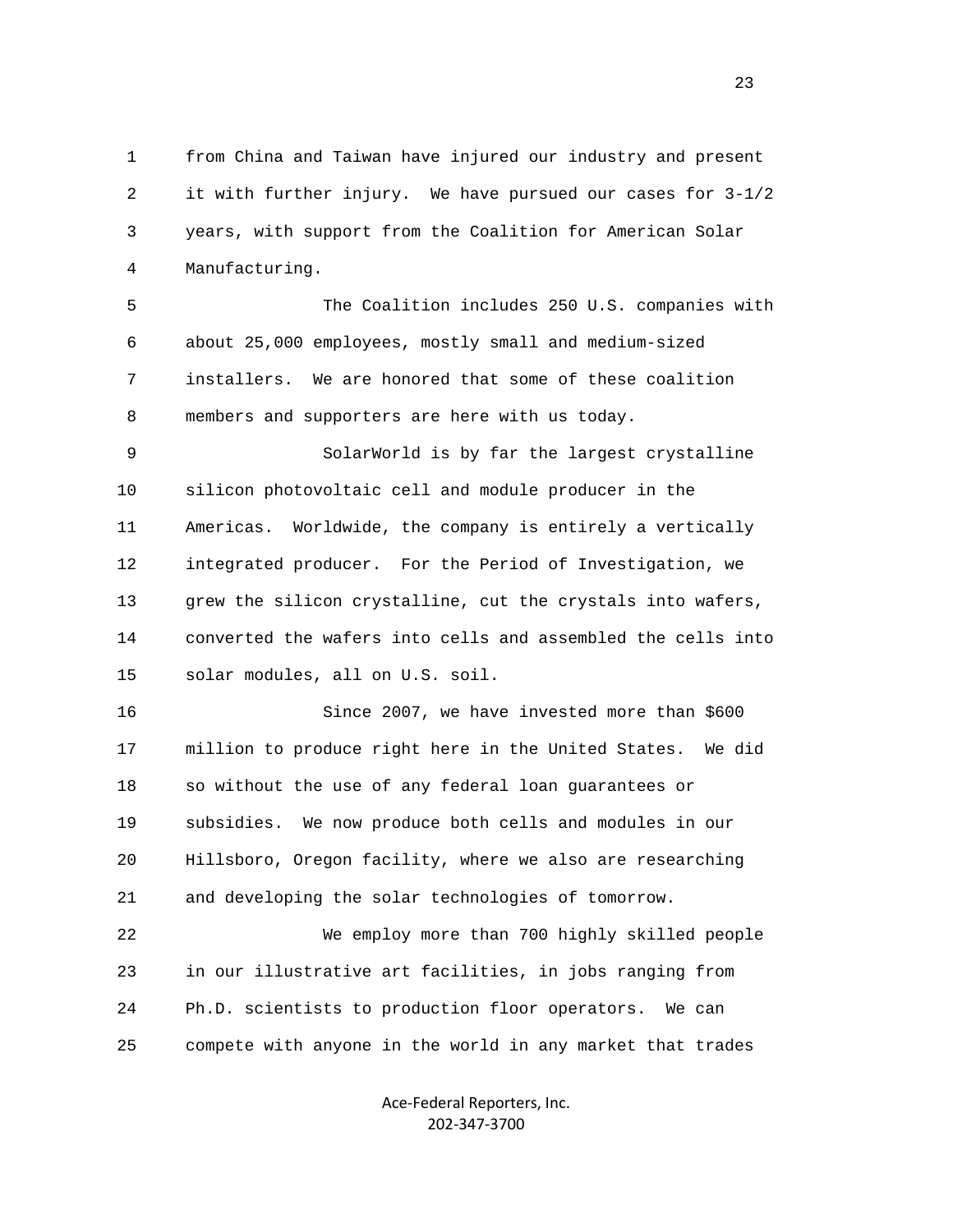1 fairly under international and U.S. law.

| $\overline{2}$ | Unfortunately, we have been forced to compete                  |
|----------------|----------------------------------------------------------------|
| 3              | against governments and unfairly-traded imports for the past   |
| 4              | The Commission and staff are already well aware<br>five years. |
| 5              | of the factors that have inflicted injury on the U.S. solar    |
| 6              | industry. As we have detailed in the two cases, the Chinese    |
| 7              | government has targeted the solar industry as a key industry   |
| 8              | of strategic importance, and has supported huge growth in      |
| 9              | solar capacities and exports far beyond demand.                |
| 10             | China unfair trade practices caused the injury                 |
| 11             | that brought us to petition you for help more than three       |
| 12             | In the first investigation, the Commission found<br>years ago. |
| 13             | a massive surge of Chinese solar cells and modules all over    |
| 14             | the United States at fairly low prices, substantially          |
| 15             | under-selling the domestic like product.                       |
| 16             | As a result, the U.S. industry and its workers                 |
| 17             | suffered many forms of harm. Because of these unfair trade     |
| 18             | practices, we obtained anti-dumping and countervailing duty    |
| 19             | orders on Chinese solar cells and modules in December 2012.    |
| 20             | Unfortunately, we are back here today to tell you what has     |
| 21             | happened since those orders were imposed.                      |
| 22             | Initially, the orders in the first cases                       |
| 23             | provided the domestic industry some benefit. However, even     |
| 24             | in the first cases it was clear that Chinese solar             |
| 25             | producers, with the help of Taiwanese producers, planned to    |
|                |                                                                |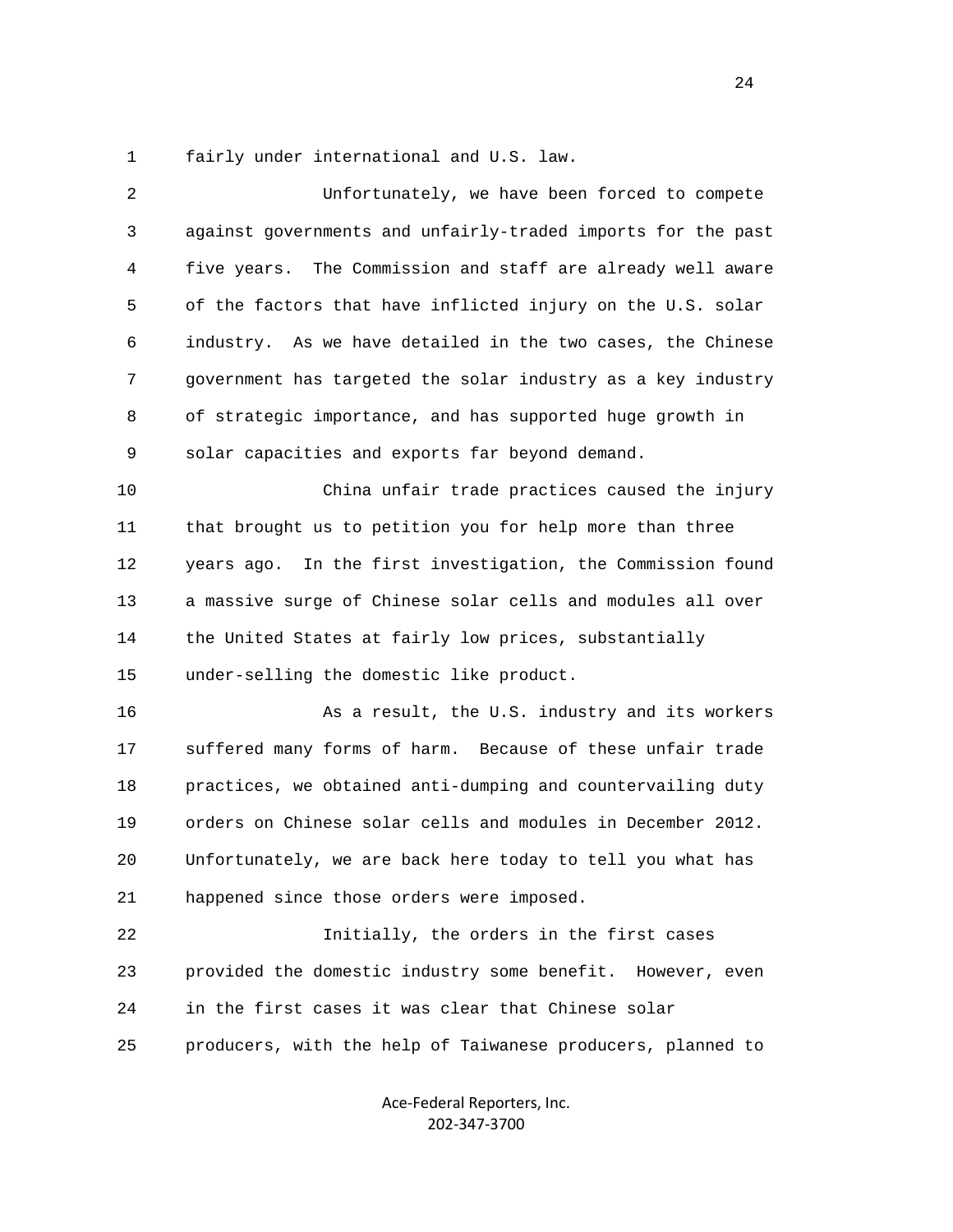1 evade duties by using a loophole in the scope, which did not 2 cover Chinese modules assembled from non-Chinese cells. 3 China and Taiwan did in fact exploit this loophole. 4 Even before preliminary duties were imposed, 5 Chinese producers began using third country cells, mostly 6 from Taiwan, in the modules then assembled in China, either 7 by buying cells from Taiwanese producers outright or 8 shipping wafers to Taiwan for processing into cells, then 9 shipping them back to China for assembly into modules. 10 The evidence in this case now makes clear just 11 how complete this shift was. As a direct result, the same 12 unfair trade practices, dumping and subsidies continue to 13 injure domestic producers. 14 STATEMENT OF MR. MUKESH DULANI 15 MR. DULANI: I do not believe the Commission 16 intended this outcome. What I can tell you that it 17 profoundly disappointed SolarWorld and its workers. 18 Since the first cases, unfairly traded subject 19 imports have continued to injure the U.S. industry. A few 20 years ago SolarWorld testified that we were seeing subject 21 modules being sold in the United States for less than \$1 a 22 watt. 23 Chinese and Taiwanese producers now have pushed 24 prices down even further. It is common for us to face from 25 subject module producers in the range of 60 cents per watt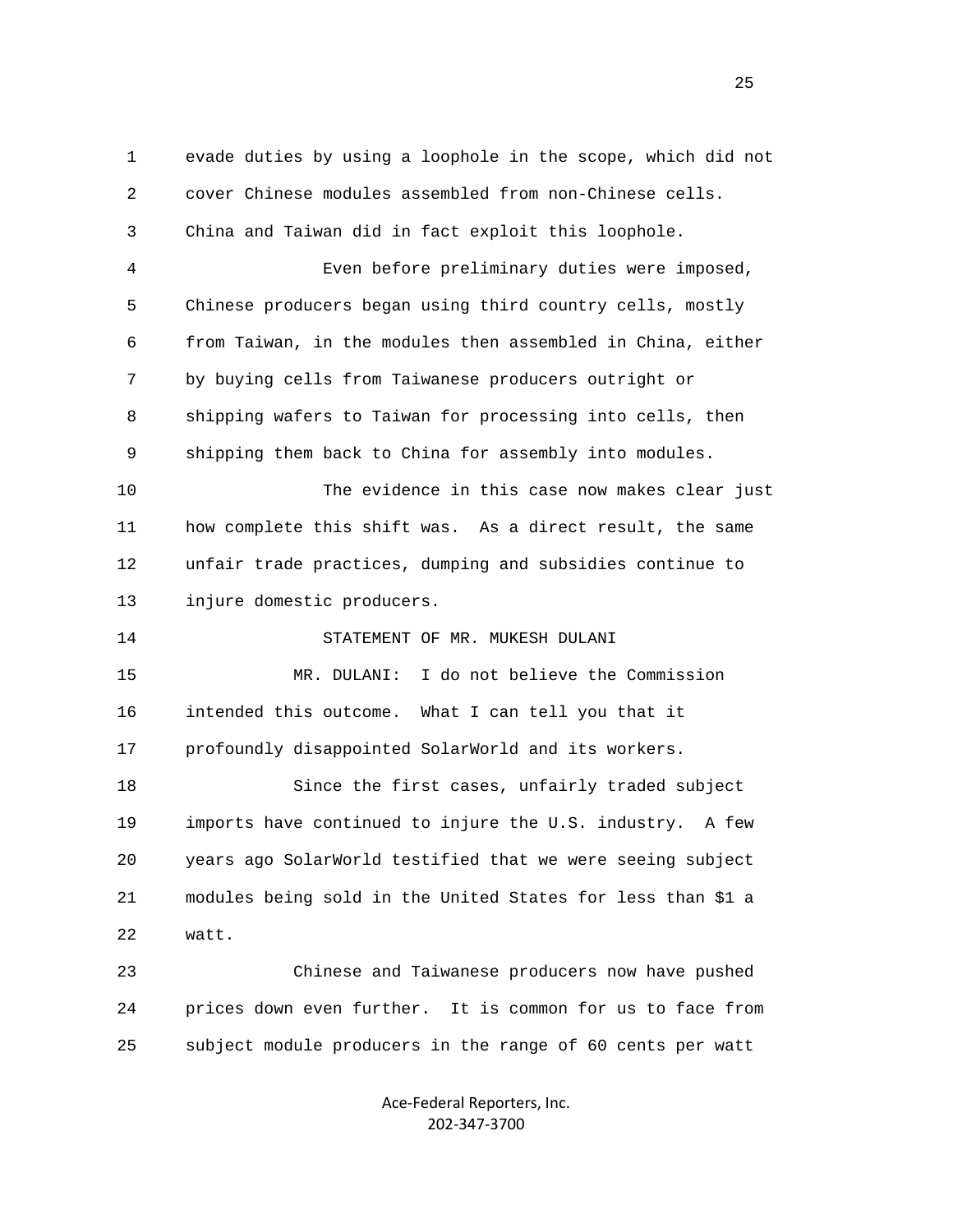1 and sometimes even lower.

| $\overline{2}$ | These prices are not fairly traded or                        |
|----------------|--------------------------------------------------------------|
| 3              | sustainable.<br>Despite improvements to our production       |
| 4              | efficiencies, our substantial R&D investments and our        |
| 5              | significant cost-cutting measures we simply cannot keep pace |
| 6              | with the pricing of dumped and illegally subsidized subject  |
| 7              | imports.                                                     |
| 8              | These unfairly prices subject imports have                   |
| 9              | continued to injure the domestic industry. Most notably      |
| 10             | SolarWorld again reduced its production and workforce.<br>In |
| 11             | 2011 SolarWorld worked full speed at about 1350.<br>Now our  |
| 12             | work force has dropped to about 700.                         |
| 13             | SolarWorld was forced to shut down all production            |
| 14             | with the Camarillo facility which had made solar products    |
| 15             | since the late 1970s. We have now closed even our sales      |
| 16             | marketing and other commercial activities there.             |
| 17             | In Oregon we also had to lay off workers and                 |
| 18             | curtail production on our 100-acre campus. In August 2013,   |
| 19             | we were forced to shut down our U.S. production of ingots    |
| 20             | And our state-of-the-art crystal and wafer<br>and wafers.    |
| 21             | production equipment now sits idle in our facility despite   |
| 22             | rising demand for solar products and even after winning the  |
| 23             | first rate case, we were still forced to dismiss workers in  |
| 24             | our facilities.                                              |
| 25             | We have suffered huge operating losses and lost              |

Ace‐Federal Reporters, Inc. 202‐347‐3700

<u>26</u>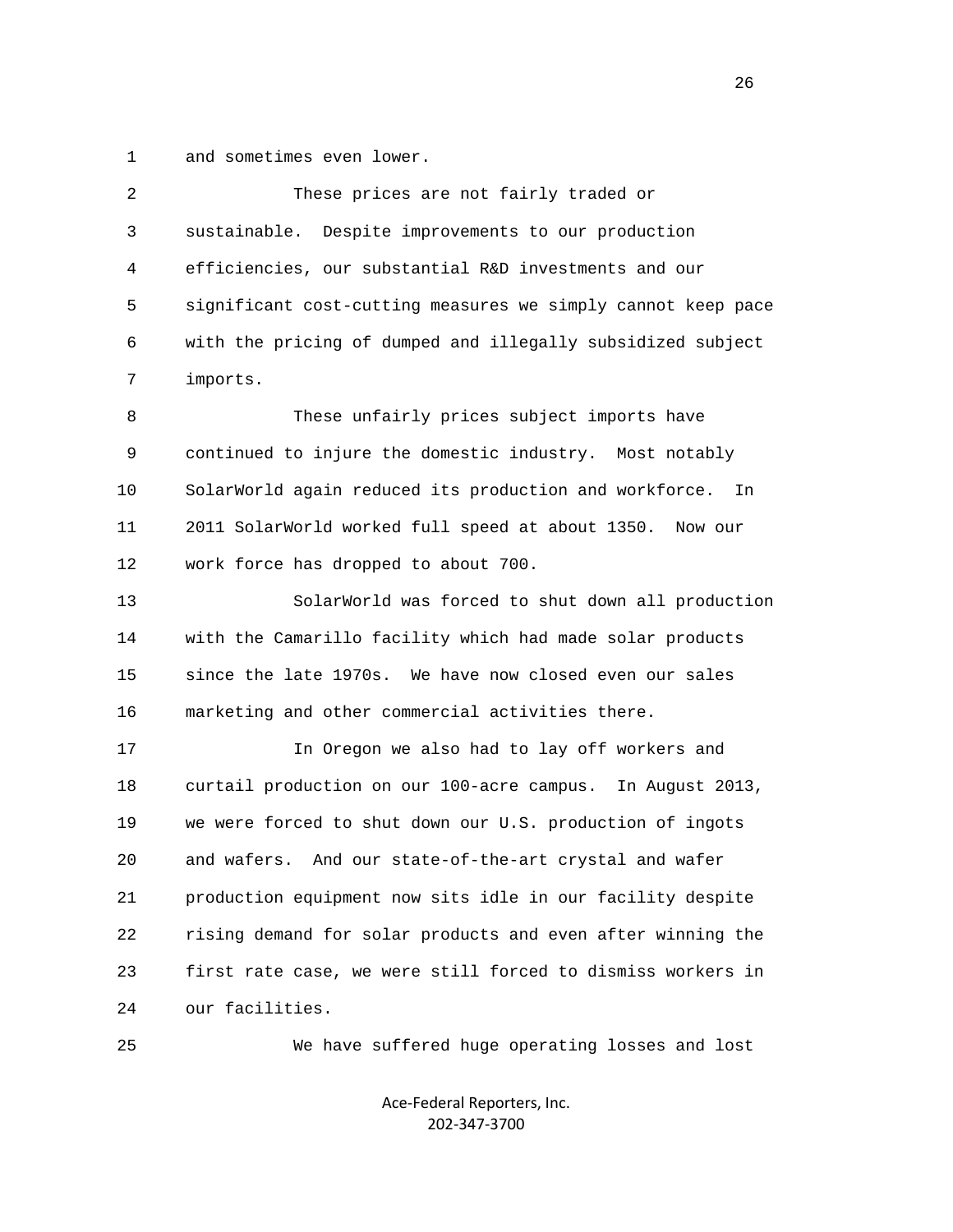1 market share.

| 2  | SolarWorld is not alone. Many U.S. solar                      |
|----|---------------------------------------------------------------|
| 3  | producers have further curtailed production, laid off         |
| 4  | workers, shut down or filed for bankruptcy, even after the    |
| 5  | first cases.                                                  |
| 6  | Just this past spring Sharp Solar shut down its               |
| 7  | U.S. manufacturing in Memphis, Tennessee laying off 700       |
| 8  | workers.<br>You may recall the CEO of Helio Solar Works, a    |
| 9  | U.S. solar producer based in Milwaukee, Wisconsin testified   |
| 10 | to the Commission in the first case.                          |
| 11 | Since then Helios was forced to file for                      |
| 12 | receivership and stop all operations in September of last     |
| 13 | year due to the damaging effects of subject imports on the    |
| 14 | U.S. market.                                                  |
| 15 | We and other surviving domestic producers have                |
| 16 | made significant investment in U.S. production with service   |
| 17 | to ongoing growth in the domestic market. But by continuing   |
| 18 | to overrun the U.S. industry dumped and subsidized imports    |
| 19 | from China and Taiwan have deprived the U.S. industry of      |
| 20 | fair competition in the U.S. market.                          |
| 21 | We are disappointed that we have had to file the              |
| 22 | But the unfair trade practices have continued<br>second case. |
| 23 | and their effects on the U.S. industry have worsened.<br>The  |
| 24 | U.S. industry and its workers do not understand why the       |
| 25 | previous order did not adequately address the improper trade  |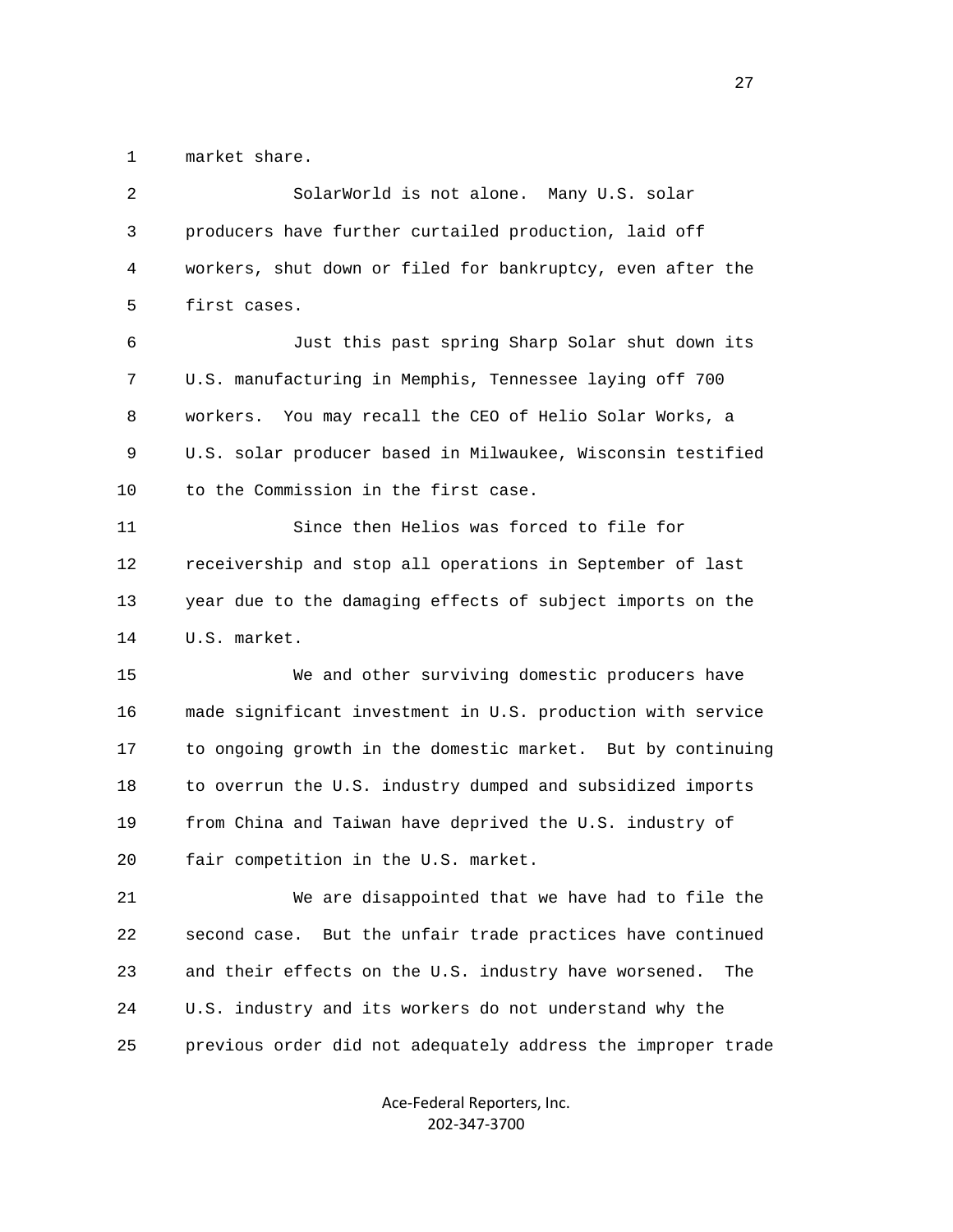1 practices and harms. This struggle to grasp why the 2 domestic industry was forced to go to such extraordinary 3 lengths and suffer so much injury for years merely to give 4 them a chance to compete under fair conditions. The current 5 cases are starting to make a difference. After preliminary 6 duties were enforced earlier this year, SolarWorld's sales 7 have improved.

 8 U.S. producers have announced some manufacturing 9 expansions in the near future and other companies are 10 becoming interested in manufacturing in the United States. 11 Yet these improvements depend on a positive outcome in this 12 case. I have no doubt that the U.S. industry's condition 13 would immediately worsen again if final duties are not 14 imposed.

 15 We believe that the Commission's task is clear. 16 In the first cases you unanimously found in the first cases 17 that subject imports trade practices materially injured the 18 U.S. industry. Today we ask you to again find that the U.S. 19 industry is materially injured by subject imports from China 20 and Taiwan and certain, with even further injury. The 21 future of the industry and the job depend on this.

 22 Thank you and I'm happy to answer any questions 23 that you have.

24 STATEMENT OF ARDES JOHNSON

25 MR. JOHNSON: Good morning and thank you for the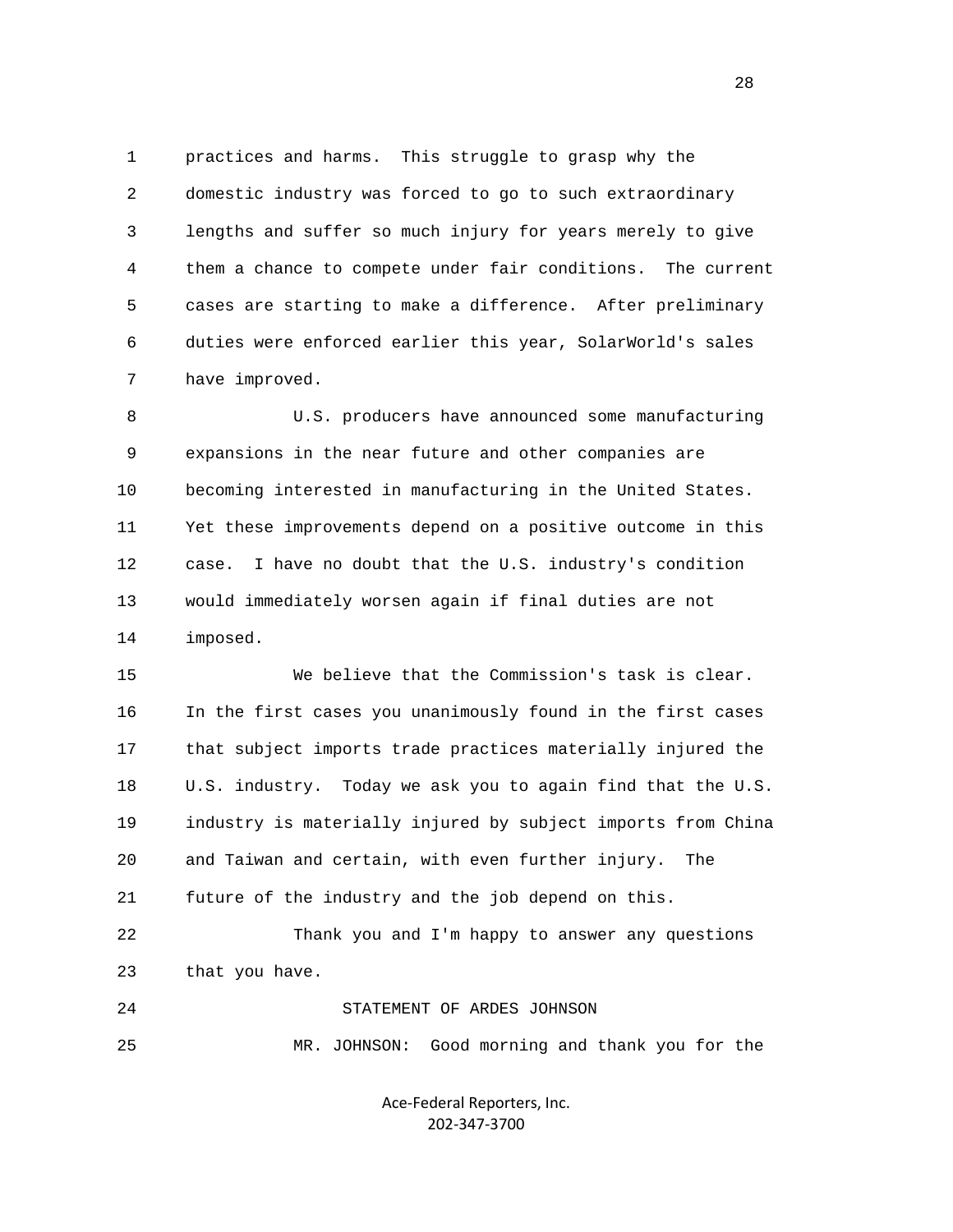1 opportunity to testify today. I am Ardes Johnson, Vice 2 President of Sales and Marketing for SolarWorld Americas. 3 In this capacity I am responsible for 4 SolarWorld's sales and marketing operations throughout the 5 Americas. I joined SolarWorld in June of 2013, part of that 6 I worked for General Electric in various energy divisions 7 for about 12 years and served five years as a naval officer 8 prior to that.

 9 As the company's top U.S.-based sales executive, 10 I'm proud to say that in terms of quality, warranty, 11 sustainability, and real value, SolarWorld has the best 12 products in the market today. We continually innovate to 13 improve our technology, increasing manufacturing 14 efficiencies and lowering our costs. We have substantially 15 increased the output of our solar panels in recent years to 16 280 watts on our 60-cell panel and 320 watts on our 72-cell 17 panel.

 18 In the expanding U.S. market we and others have 19 made significant investments to supply growing demand for 20 solar sales and modules in the United States using U.S. raw 21 materials, U.S. suppliers, and U.S. workers. Since 2008 22 SolarWorld purchased more than \$1.4 billion in equipment, 23 parts and services supplies from all 50 states creating 24 additional jobs and benefits nationwide.

25 The U.S. solar market is strong. Demand for

Ace‐Federal Reporters, Inc. 202‐347‐3700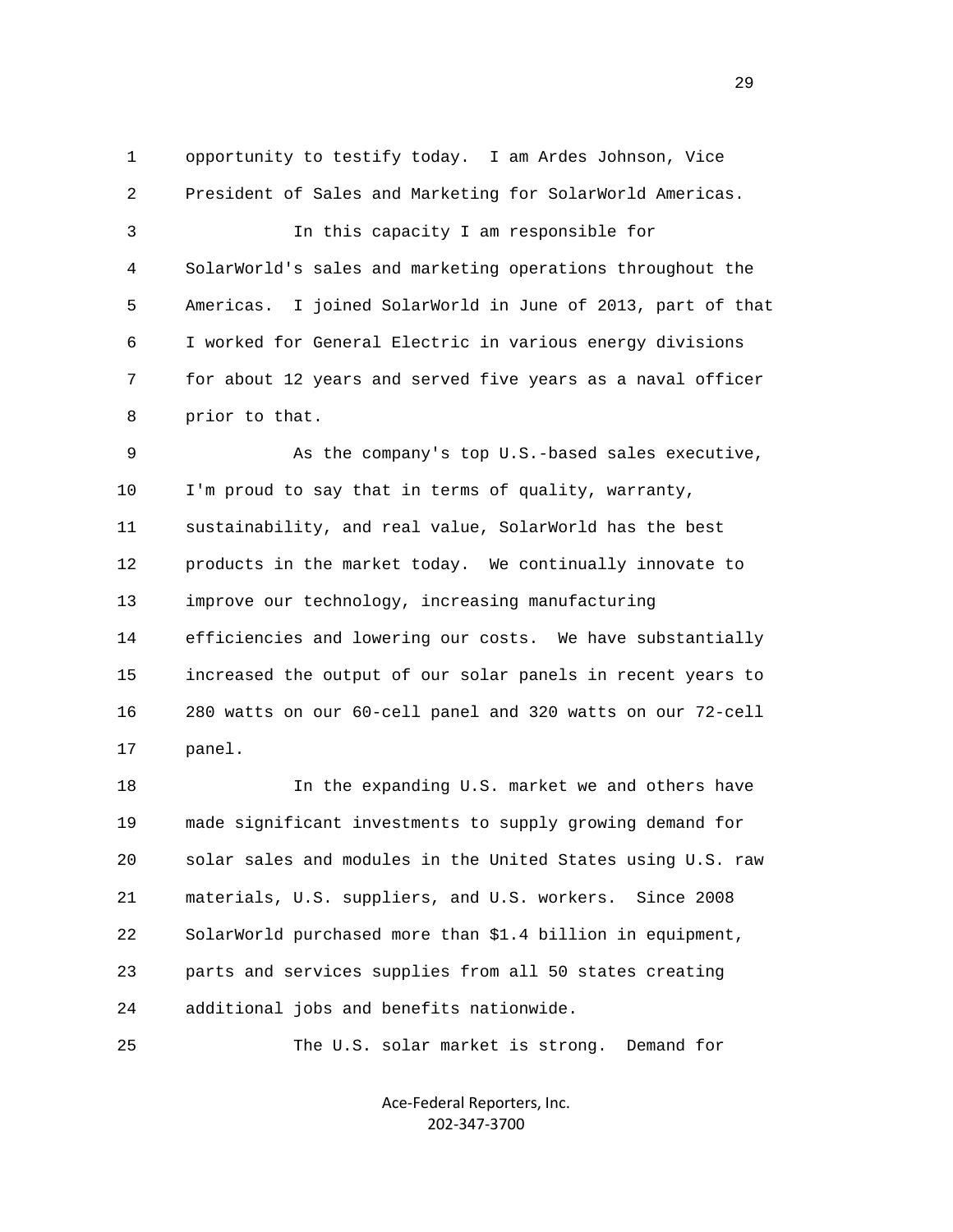1 solar has increased and will continue to increase.

 2 SolarWorld as a leader in technology for decades should have 3 been expanding and adding jobs throughout this time. We 4 sell in all channels of the U.S. market and we manufacture 5 both multi- and monochrystalline products. We sell in the 6 commercial utility and residential sectors and we are strong 7 in all of these sectors. In fact, over the period of 8 investigation, the commercial segment was SolarWorld's 9 largest market in terms of sales volume followed by utility, 10 then residential. And, yet, instead of growing SolarWorld 11 and U.S. manufacturing industry had been in a downward 12 spiral. By flooding the U.S. market with unfairly priced 13 product subject producers caused a collapse in pricing which 14 crushed U.S. manufacturers' sales channels.

 15 Chinese and Taiwanese imports have surged in the 16 United States in huge quantities. The majority of these 17 imports were 60-cell modules, the type that SolarWorld 18 produces and by far the most commonly used module in the 19 market.

 20 SolarWorld competes head to head with all of 21 these subject imports including 72-cell modules. Since 2012 22 Chinese and Taiwanese producers have used price to drive in 23 large volumes of solar panels and supply and demand market 24 principles simply do not apply to them.

25 I negotiate prices with potential customers all

Ace‐Federal Reporters, Inc. 202‐347‐3700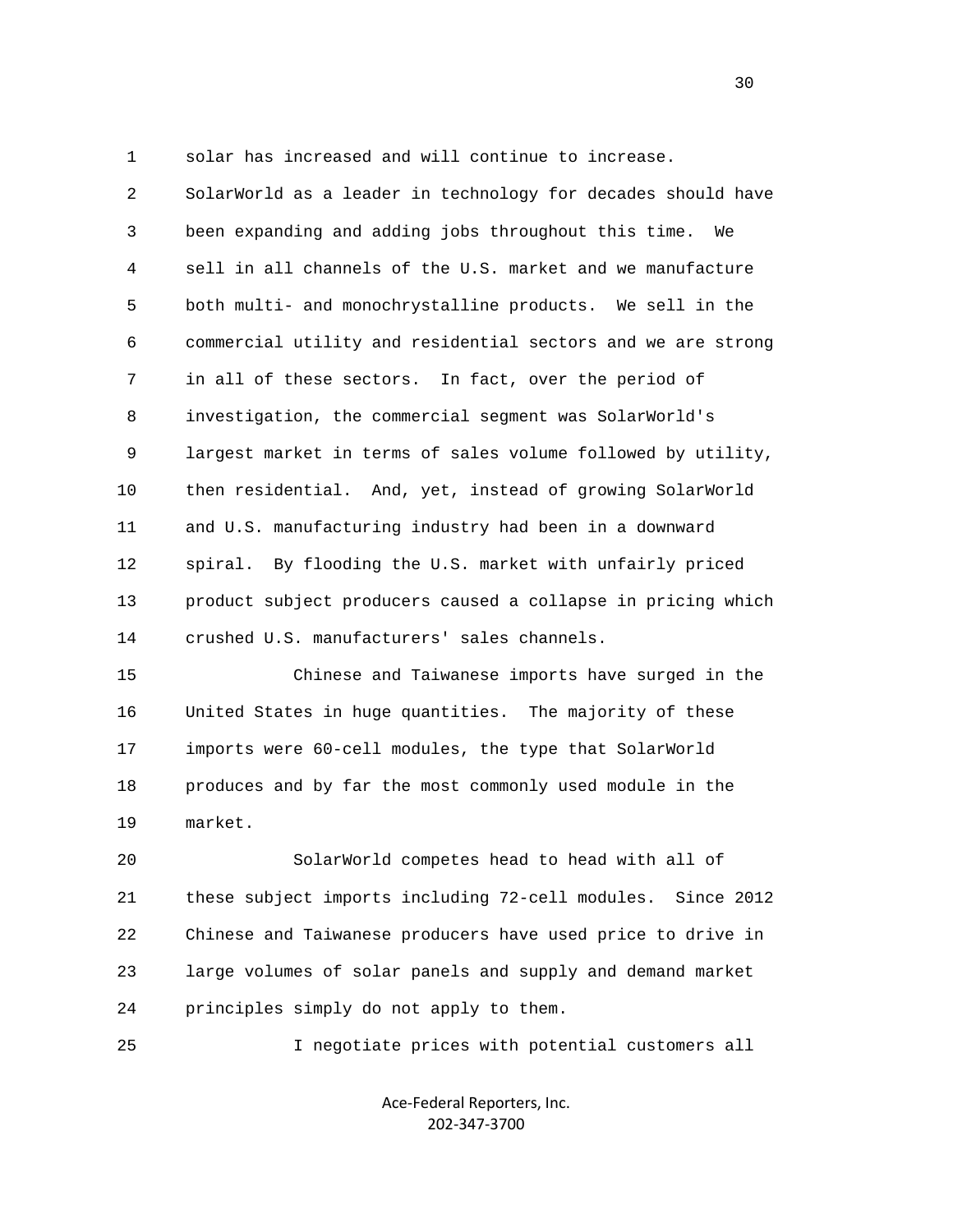1 the time and I know that the price per lot of solar products 2 is the primary factor in customers' purchasing decisions. 3 As the surge in subject imports have accelerated, we have 4 seen lower and lower Chinese and Taiwanese price offerings 5 which could not have been related to production costs.

 6 We have been under constant pressure to drop our 7 prices just so we would have a chance at competing and 8 maintaining some sales volume.

 9 For my job, my sales team and I travel around the 10 country visiting customers and attending various trade 11 shows. We have found Chinese and Taiwanese producers 12 offering solar products at cut-throat prices. From one 13 trade show to the next their prices continue to decline. 14 They even advertise that their products are not subject to 15 antidumping duties and are "tariff free".

 16 In addition, I'm constantly confronted with 17 Chinese and Taiwanese price offers. This year we are being 18 harmed every day by subject imports and we are seeing them 19 offer modules from 60 cents per watt and even less. That is 20 one-third of where the prices were just three years ago.

 21 No one should be forced to compete with these 22 dumped and subsidized price levels. These imports cause 23 module prices in the U.S. market to free fall over the past 24 three years. Such a large drop in prices during a period of 25 strong demand is a direct result of subject producers

> Ace‐Federal Reporters, Inc. 202‐347‐3700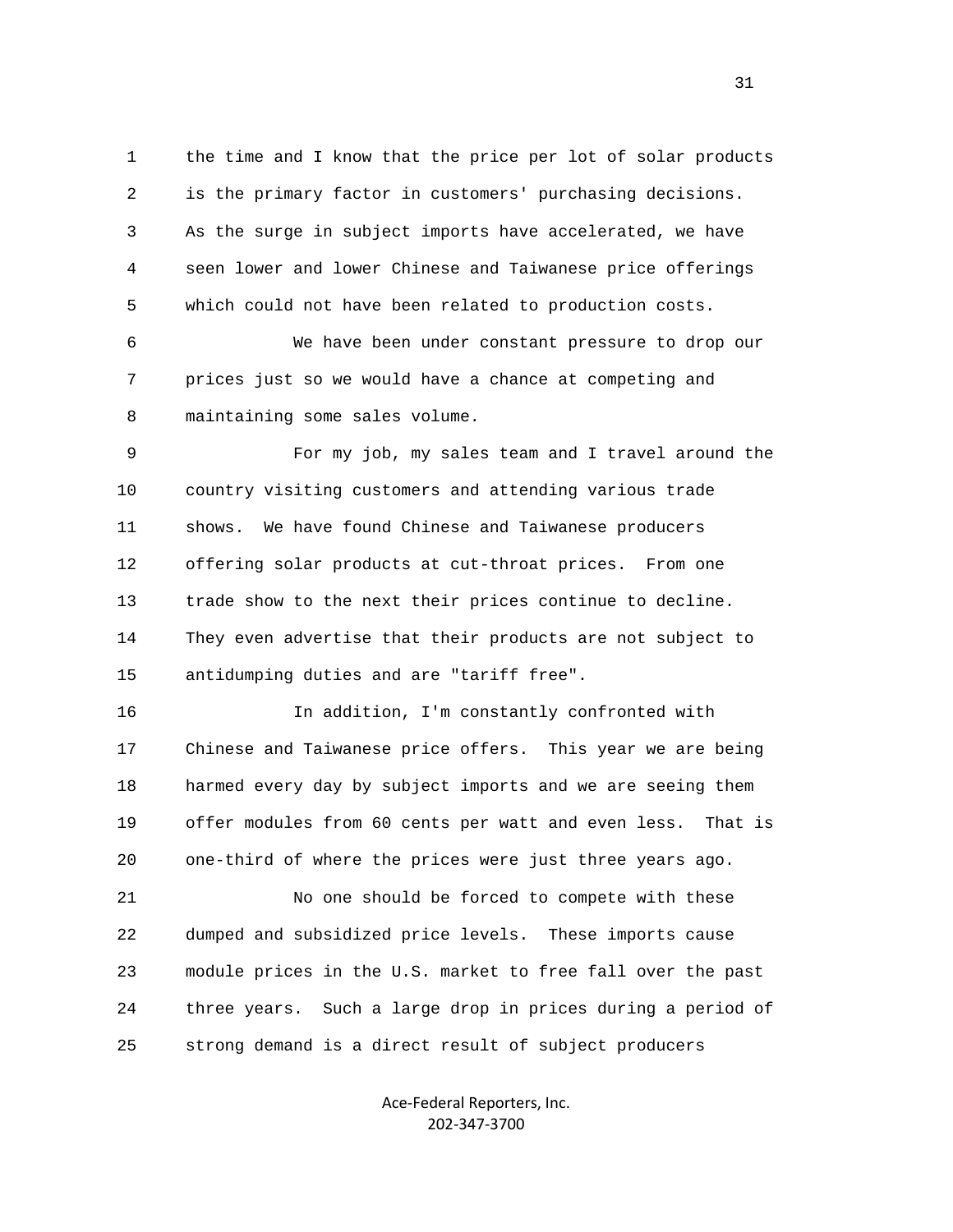1 overcapacity and unfairly priced imports that are directed 2 at the U.S. market. These producers have shown that they 3 will undercut the U.S. industry prices, no matter what they 4 are, in order to take market share.

 5 Chinese and Taiwanese dumped prices have 6 frequently been so much lower than the U.S. market prices we 7 have simply lost the chance to even participate in sales 8 opportunities.

 9 The filing of these petitions and the imposition 10 of preliminary duties in this case this summer seems to have 11 stemmed further price free fall, at least for now. But I 12 have no doubt that prices will drop again right away if 13 these duties are not imposed as a result of this case. In 14 fact, many foreign producers have specifically told 15 customers that they will immediately drop prices again if 16 these cases go away. Similarly, SolarWorld has increased 17 its sales in recent months with the trade duties in place. 18 But if these duties go away, our sales agreements would be 19 in jeopardy.

 20 These imports have dramatically increased their 21 U.S. market share at the U.S. industry's expense. By 22 overwhelming the market Chinese and Taiwanese producers have 23 forced many producers to shut down U.S. operations or 24 declare bankruptcy and thousands of U.S. workers have 25 already lost their jobs.

> Ace‐Federal Reporters, Inc. 202‐347‐3700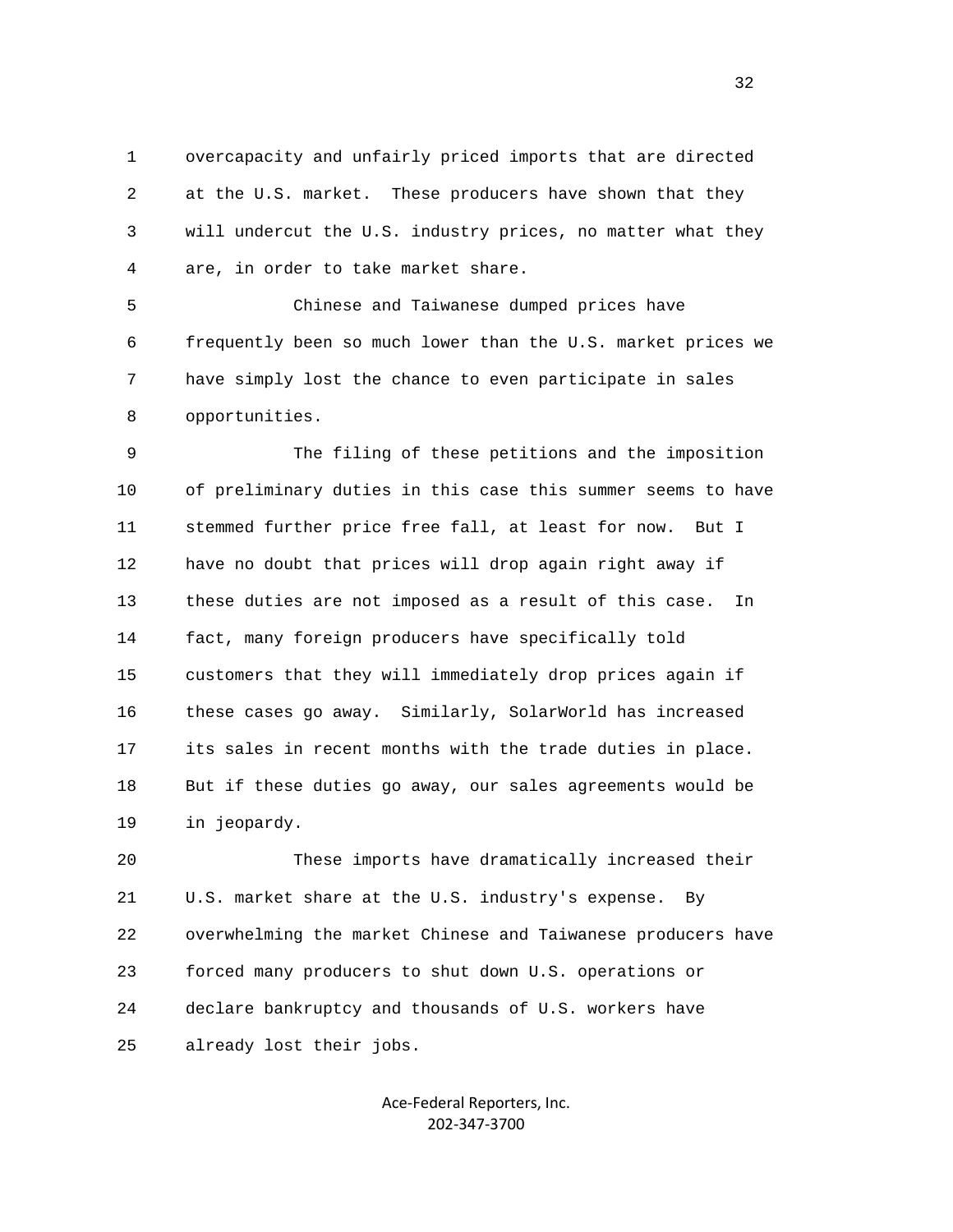1 If this case is not successful, Chinese and 2 Taiwanese producers will continue to take U.S. sales and 3 jobs at any cost. These producers have crippled our 4 industry and stand poised to inflict additional injury in 5 the absence of effective trade relief. 6 I firmly believe that this case is vital to the 7 growth, success, and indeed, viability of the U.S. solar 8 manufacturing industry. 9 We hope that relief from this case we will 10 finally be able to stop the harm to this industry and return 11 to fair competition in the market. I urge the Commission to 12 find that dumped and subsidized imports are materially 13 injuring the domestic industry and threaten the domestic 14 industry with further injury. 15 Thank you for your time and your hard work in 16 that is case. I am happy to answer questions you may have. 17 STATEMENT OF GARY SHAVER 18 MR. SHAVER: Good morning. I am Gary Shaver, 19 President of Silicon Energy, a small, U.S. IBEW solar module 20 manufacturer in Minnesota and Washington state. I 21 understand there are members of the IBEW represented in the 22 crowd today and I would like to thank them for coming. 23 I have been with Silicon Energy since the company 24 began in 2007 and have served as its president for the past 25 five years. I have about 15 years of total experience in

> Ace‐Federal Reporters, Inc. 202‐347‐3700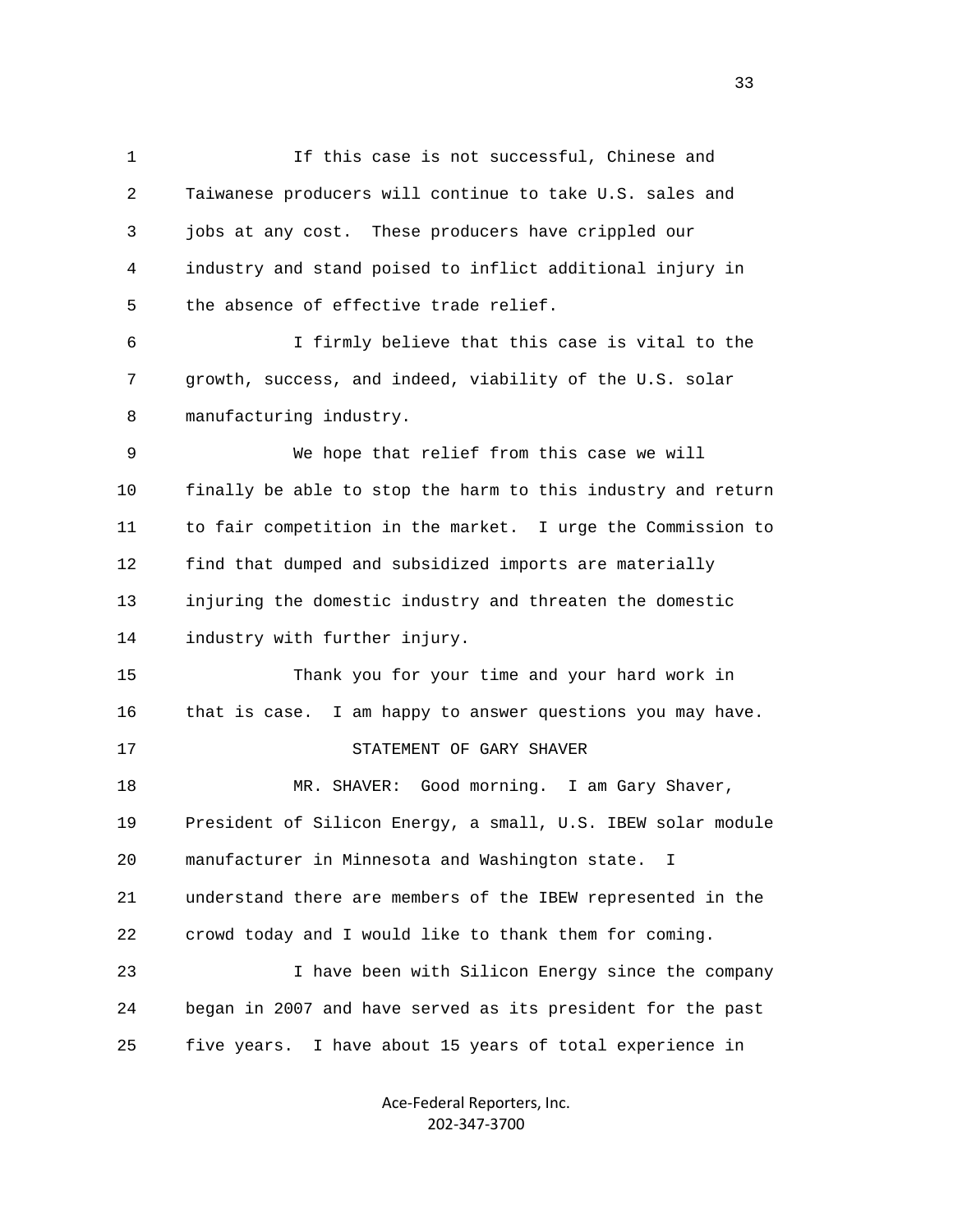1 the renewable energy sector.

| $\overline{c}$ | Silicon Energy is a start-up solar company that               |
|----------------|---------------------------------------------------------------|
| 3              | set out to design a unique and superior photovoltaic module   |
| 4              | and installation system that would not only compete in a      |
| 5              | world economy, but also deliver a new paradigm for solar      |
| 6              | installations that moves beyond the present module frame of   |
| 7              | mind.                                                         |
| 8              | We started R&D in 2007 and began production in                |
| 9              | mid-2009.<br>In August 2011, we opened a second multi-million |
| 10             | dollar manufacturing plant in Northeastern Minnesota.         |
| 11             | Silicon Energy produces a unique PV system                    |
| 12             | composed of a glass on glass mono and multi-crystalline       |
| 13             | solar modules that are combined with an integrated            |
| 14             | installation system that gives a building integrated look.    |
| 15             | While focused on commercial awnings, carports and             |
| 16             | other overhead structural solutions, this product can be      |
| 17             | successfully used in any market segment especially high       |
| 18             | durability applications such as hurricane areas and for       |
| 19             | military uses.                                                |
| 20             | In addition to residential installations, Silicon             |
| 21             | Energy has supplied or been specified into commercial,        |
| 22             | remote telecom, remote villages, and high-durability          |
| 23             | military installations.                                       |
| 24             | We believe that our modules are of unmatched                  |
| 25             | quality, durability, and appearance. However, despite         |
|                |                                                               |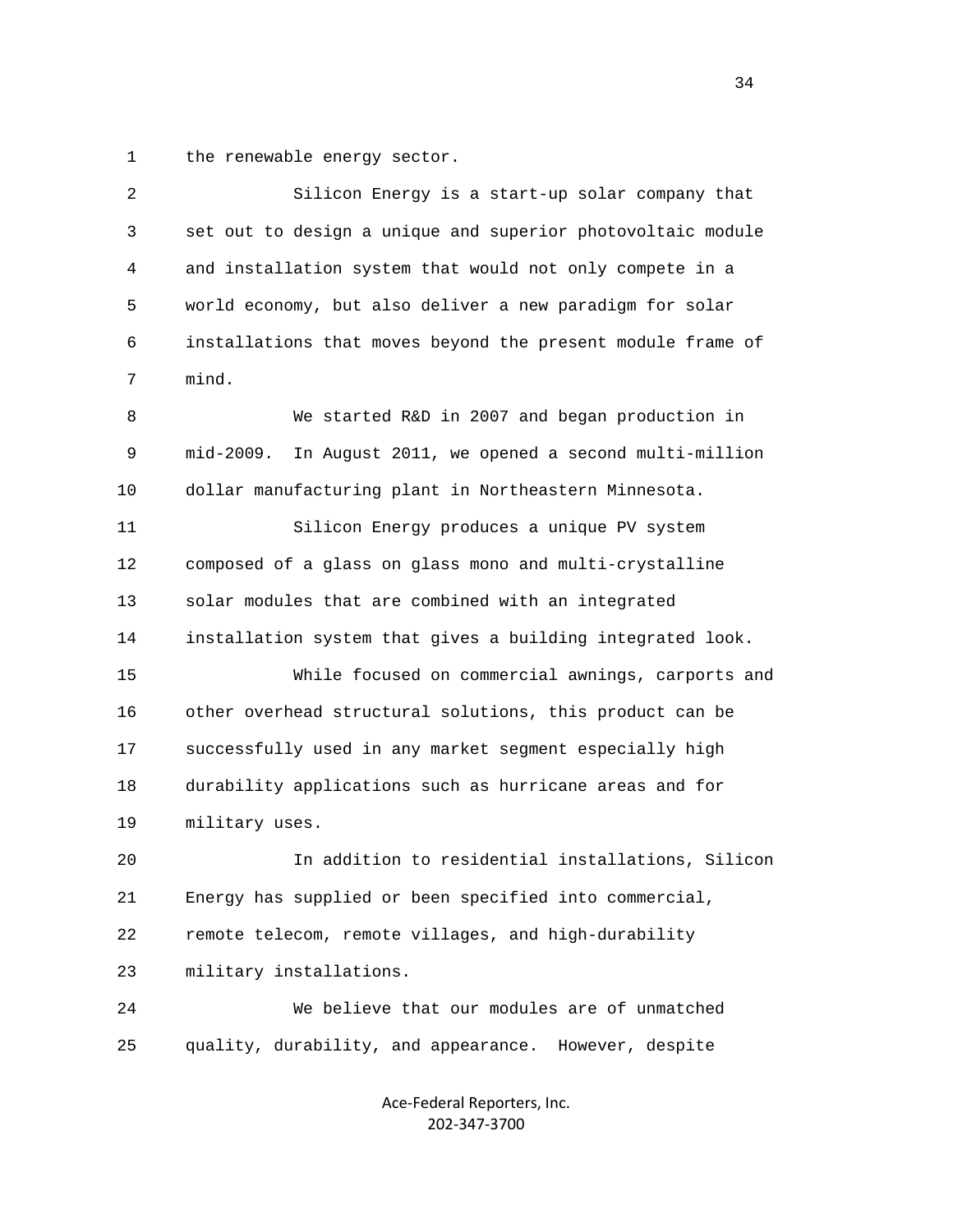1 Silicon Energy's intention to compete in a high-end niche 2 solar market, we have been severely injured by dumped and 3 subsidized subject imports. Silicon Energy entered the 4 solar industry at what should have been a great time. The 5 U.S. solar market has grown steadily in recent years and we 6 were poised and ready to take advantage of this growing 7 market.

 8 Given this market, we should have been able to 9 grow our business in the responsible, sustainable, and 10 environmentally friendly manner we intended and also make a 11 profit. But just as the market began to flourish, subject 12 imports rushed into the U.S. market. In fact, soon after we 13 opened our second manufacturing facility in 2011, Chinese 14 imports surged into the United States at astonishing levels 15 at unfairly traded prices. We started seeing dramatic price 16 declines as a result in modules, module components used by 17 U.S. competitors.

 18 High import levels and rapidly falling prices 19 continued after the trade cases in 2012 when Chinese 20 producers continued shipping using Taiwanese solar cells. 21 The severe pricing pressure caused by subject imports has 22 made it extremely difficult to sell our products based on 23 quality, durability, environmental sustainable 24 manufacturing, local and U.S. content sourcing, and unique 25 integrated differentiating factors.

> Ace‐Federal Reporters, Inc. 202‐347‐3700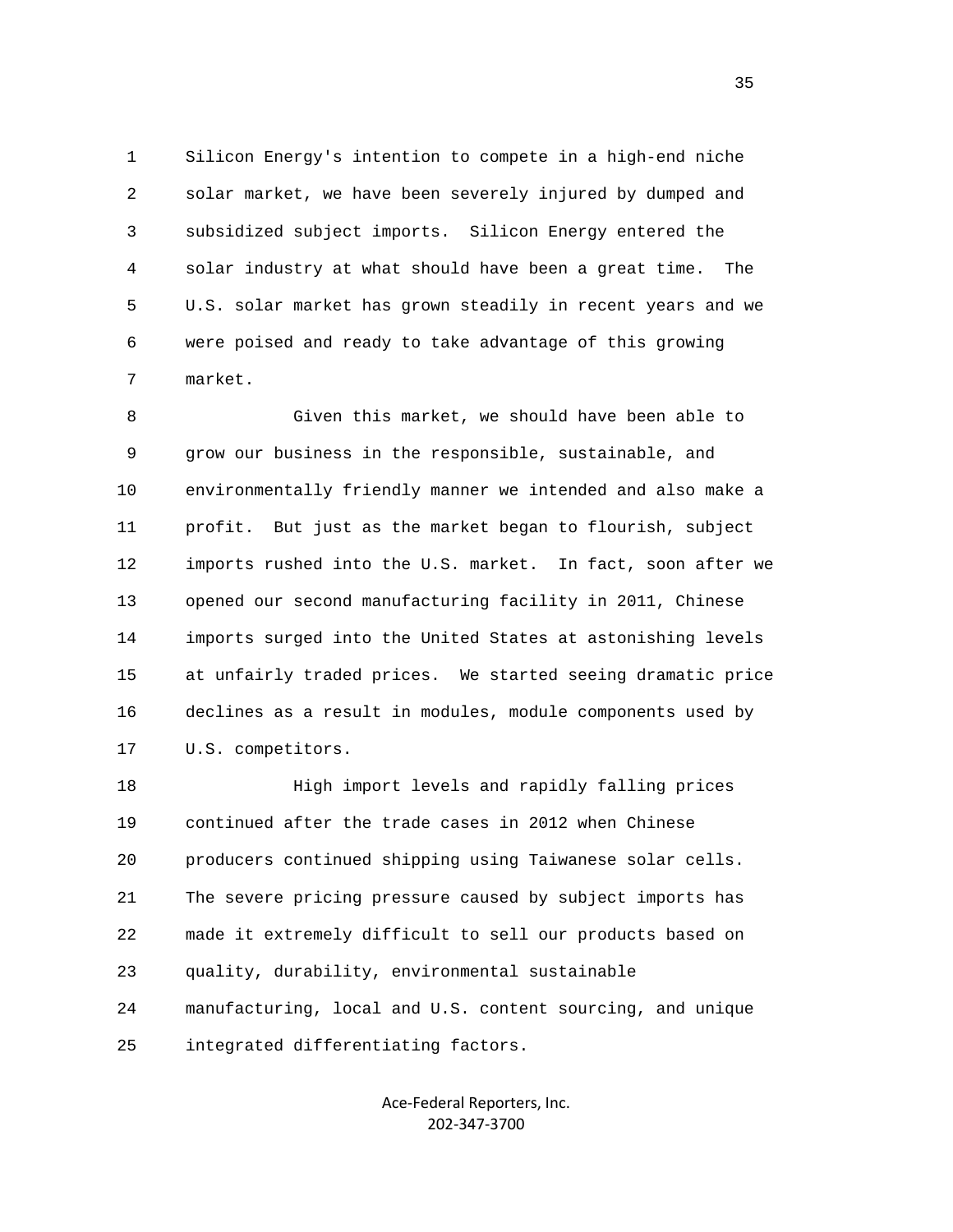1 Contractors and distributors buy solar products 2 based primarily on price with virtually no discussion at all 3 about quality or other factors. Furthermore the effects of 4 dramatic price decreases have pervaded policy thinking at 5 the U.S. and the state level policymaking levels. 6 This has led policymakers to undervalue the 7 critical importance of manufacturing in the U.S. and to 8 mistakenly believe that U.S. manufacturers are not 9 competitive.

 10 When we could not lower prices enough, we lost 11 significant sales to subject producers. We have even lost 12 sales to subject imports for the U.S. military which chose 13 modules based solely on the lowest price available. Every 14 sale is important to us especially as a small company trying 15 to survive in this industry. Subject imports have hollowed 16 out the entire supply chain for solar products forcing many 17 U.S. companies to source aluminum, glass, and other 18 materials from overseas.

 19 The American solar industry including small 20 producers like Silicon Energy, has been devastated by the 21 unfair trade practices of Chinese and Taiwanese solar 22 producers. Even our specialty modules have not been 23 insulated from the negative effects of subject imports. 24 Last year we had to lay off our entire floor production team 25 at our Minnesota facility. Most recently we have been

> Ace‐Federal Reporters, Inc. 202‐347‐3700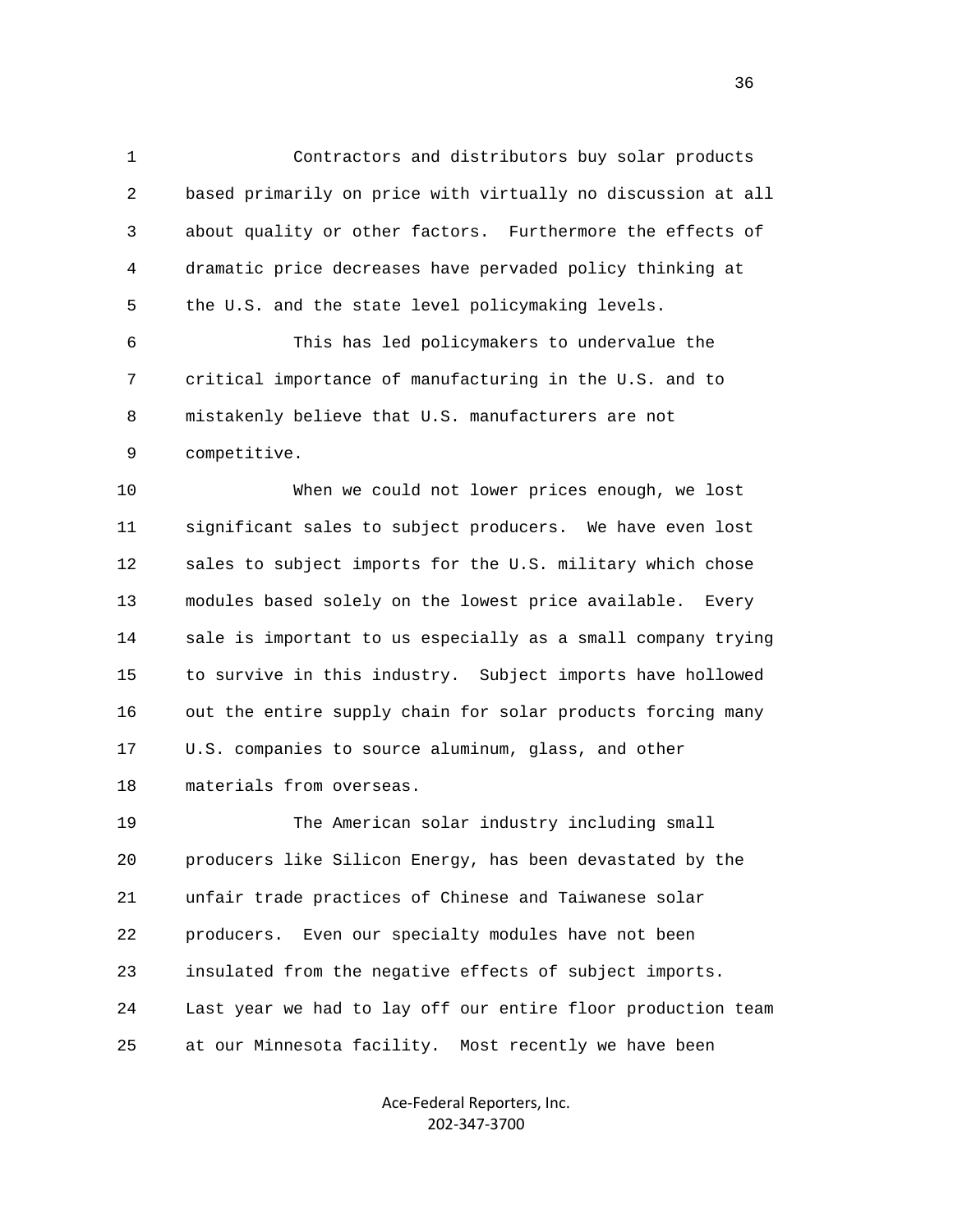1 forced to idle our production facility in Washington state. 2 Because of the effect of subject imports on the 3 U.S. market, we also have been unable to make R&D 4 investments that would further increase efficiencies, reduce 5 costs, and provide critical product differentiation. Such 6 investments are critical to the future viability and 7 competitiveness of our company and our industry as a whole. 8 The solar cell and module industry was created 9 here in the United States and our technology is world-class 10 competitive. Silicon Energy is proud to be a high-tech 11 efficient company that is positioned to be at the front of 12 the renewable energy movement. We believe American 13 manufacturers certainly can compete with fairly traded solar 14 cell and module imports. 15 On behalf of Silicon Energy, I respectfully urge 16 the Commission to give us an opportunity to do so by 17 imposing AD and CVD duties against dumped and subsidized 18 products. 19 Thank you. I'd be happy to take questions. 20 STATEMENT OF ERIN CLARK 21 MR. CLARK: Good morning. I am Erin Clark, 22 President of PetersenDean's solar division, Solar for 23 America. 24 PetersenDean is the largest privately-held and 25 family-owned roofing contractor and solar-power installer in

> Ace‐Federal Reporters, Inc. 202‐347‐3700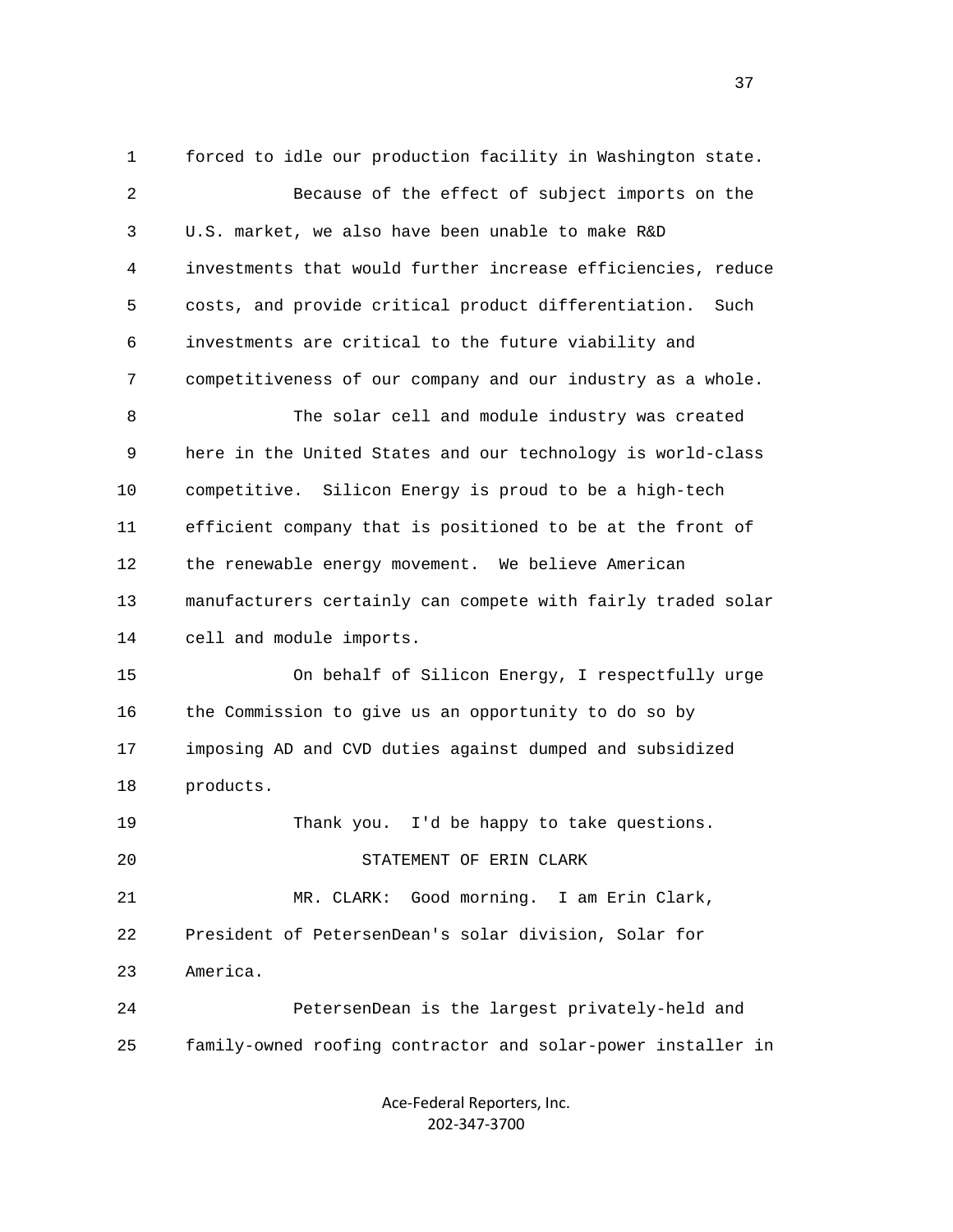1 the United States. The company has installed roofing and 2 solar products since 1984, primarily for residential 3 customers and home builders, but also for some commercial 4 customers.

 5 Over our 30-year history, we have installed more 6 than one million roofs and solar systems. We operate in 7 five states and have 3,000 employees. Prior to joining 8 PetersenDean two years ago, I served as Vice President and 9 General Manager for Real Good Solar, another residential and 10 commercial solar installer.

11 11 I have about ten years of experience in the solar 12 industry and I have seen first-hand the injury that dumped 13 and subsidized imports from China and Taiwan have inflicted 14 on U.S. solar manufacturers as well as installers like 15 PetersenDean.

 16 At PetersenDean and in my prior position I have 17 purchased solar modules from a number of sources over the 18 past several years, both from distributors and directly from 19 manufacturers. We used to source from companies that 20 manufactured modules in the United States like Sharp 21 Electronics. In fact, I've owned two homes that were 22 installed with Sharp modules made in Memphis, Tennessee. 23 They're great products, but unfortunately they are no longer 24 produced here.

25 A few years ago the U.S. solar market started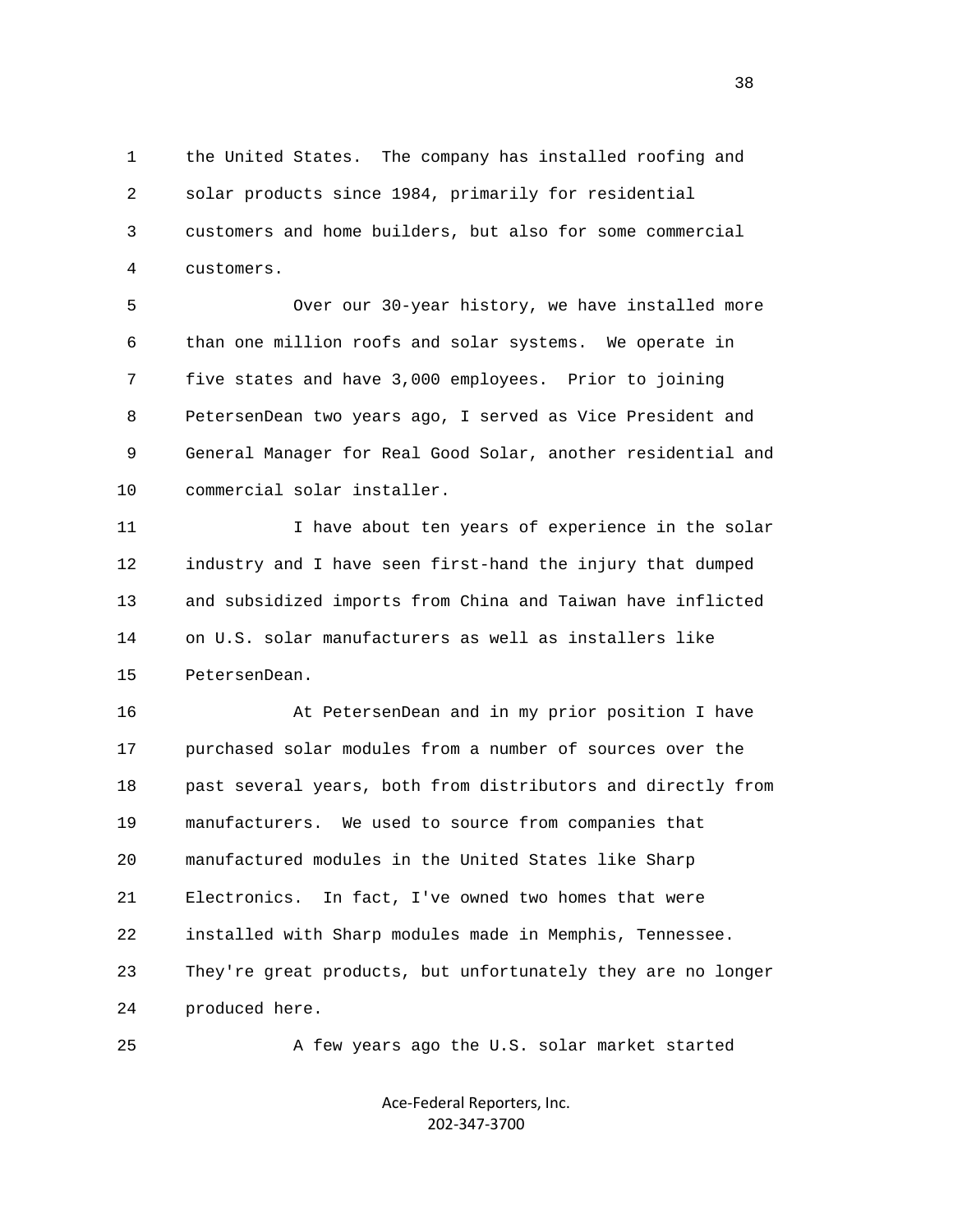1 changing rapidly just as demand really began to take off, 2 huge volumes of subject imports rushed into the United 3 States. At first, these were largely Chinese imports. 4 Since 2012, we understand that many of these imports are 5 made from Taiwanese cells to evade duties. These large 6 volumes of subject imports were priced at extremely low 7 levels. They overwhelmed the U.S. market and drove down 8 market prices for solar panels. A price war essentially 9 broke out among manufacturers, distributors, and installers.

 10 I would and still do receive daily e-mails from 11 Chinese manufacturers and distributors offering solar 12 modules well below 70 cents per watt. As a result we felt 13 that we had no choice but to give in to the enormous price 14 pressures and start buying subject imports ourselves if we 15 were to stay in business.

 16 On a quarterly or even monthly basis, we would 17 buy the cheapest solar modules we could find which were 18 always subject imports. We readily switched from supplier 19 to supplier based on price. Eventually PetersenDean moved 20 away from this model although most of our competitors have 21 not. Our solar division -- Solar for America -- was born 22 out of our desire to support American jobs, American 23 manufacturing, and provide great products at competitive 24 prices.

25 However, when we started to move away from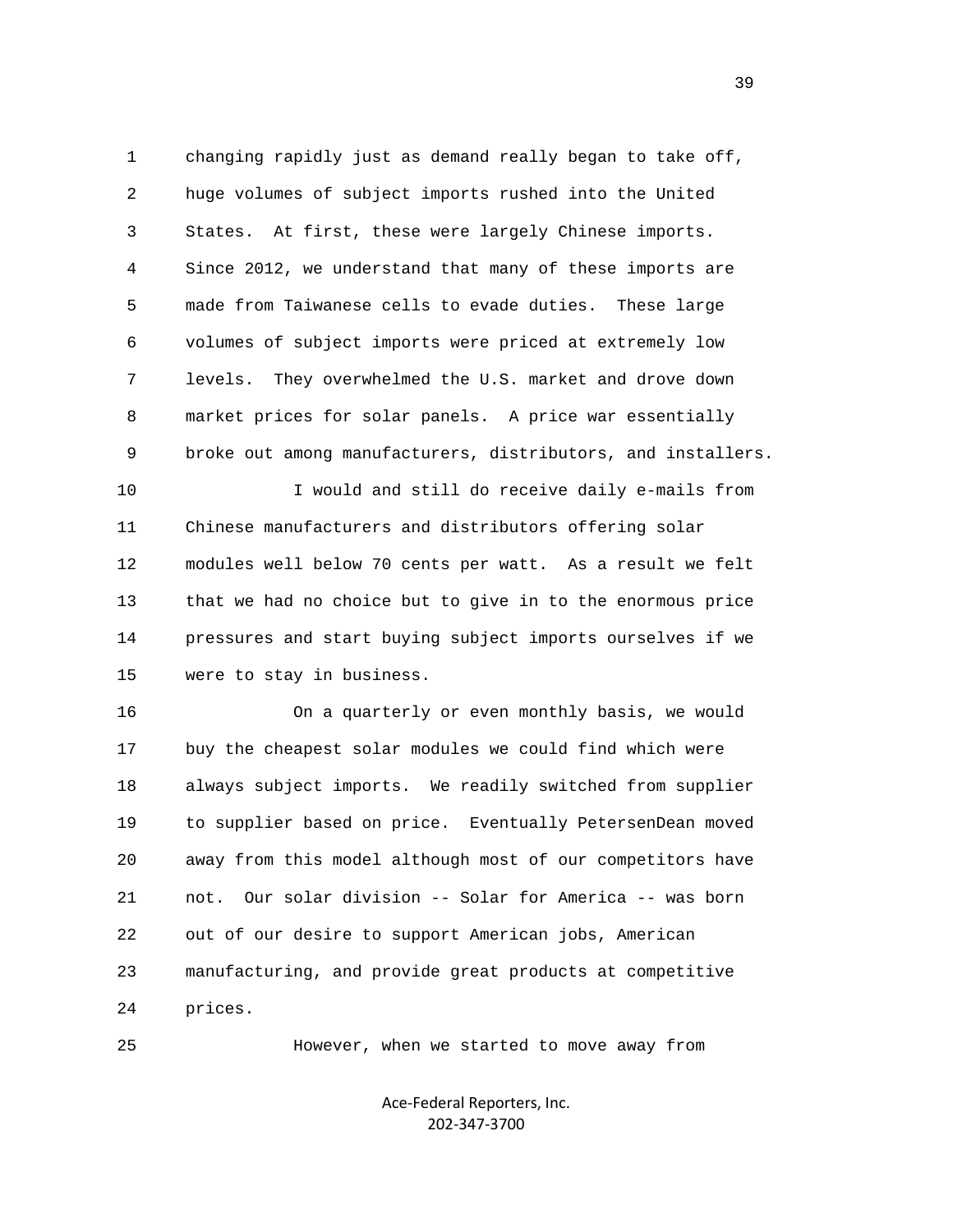1 Chinese products, and find an American-made product to use 2 we realized the extent of the damage that was caused by 3 dumping. Sharp closed its factory in Memphis, Evergreen was 4 bankrupt, and U.S. manufacturers were disappearing even 5 though solar demand was growing strongly.

 6 When we found a domestic product to buy, the 7 price was more expensive than dumped subject imports. To 8 stay competitive and keep our employees working, we have 9 been unable to increase our prices to account for increased 10 costs. The market which is still distorted by huge 11 quantities of dumped and subsidized subject imports simply 12 won't allow it. Instead, our profit margins have taken a 13 major hit.

 14 In this market customers buy solar modules based 15 on price. Even though we believe that we have a higher 16 quality, more reliable product, customers are only looking 17 for the lowest priced product. Our customers are often 18 quoted extremely low prices by installers that use Chinese 19 and Taiwanese products and we continuously have to try to 20 match these unfairly low prices.

 21 Many of our competitors have business models that 22 rely on dumped and subsidized subject imports and it is 23 incredibly difficult to compete with that. PetersenDean, 24 Solar for America, wants to be able to continue providing 25 its customers with high-quality, domestic-made solar

> Ace‐Federal Reporters, Inc. 202‐347‐3700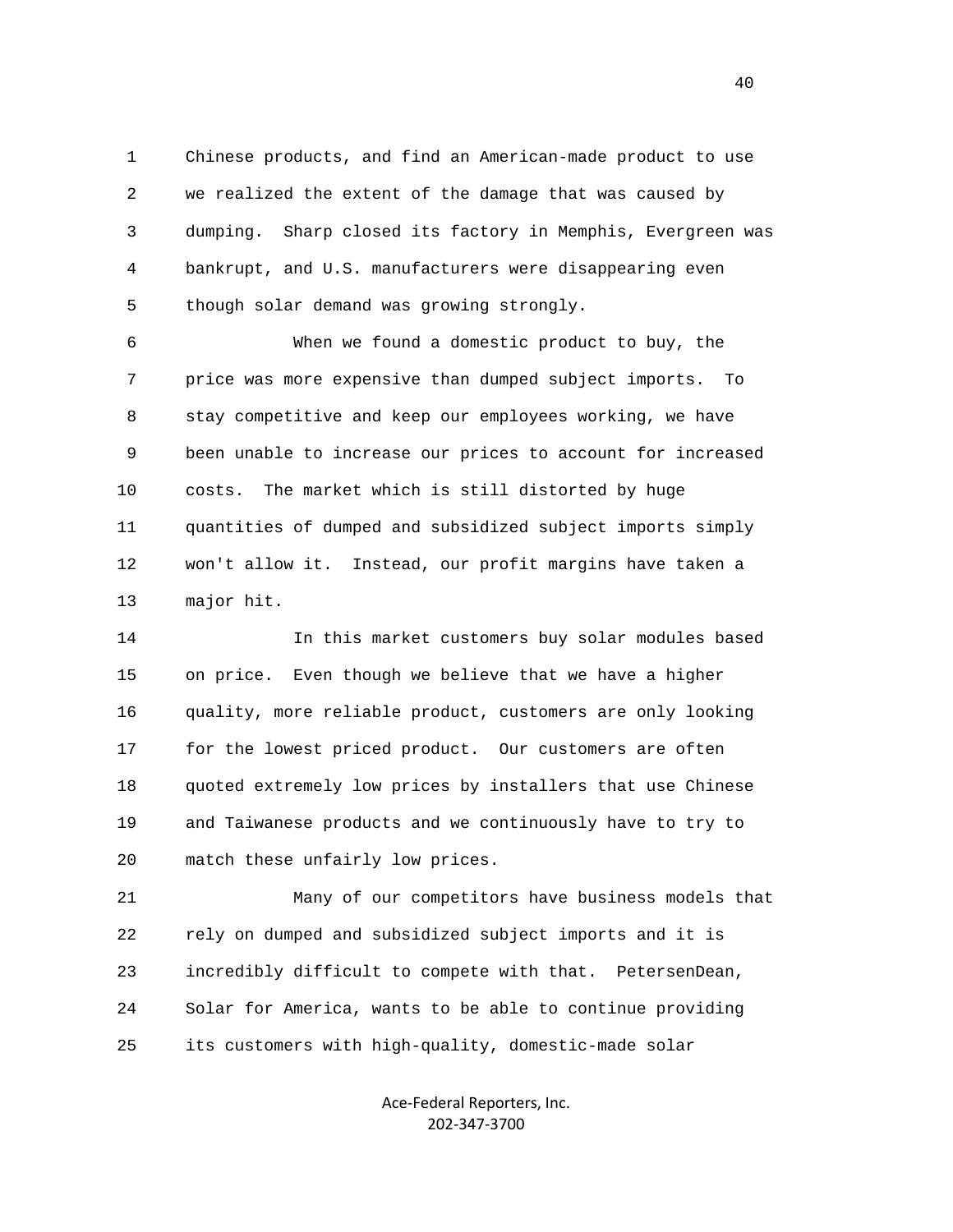1 modules. But, given the market conditions and the closure 2 of so much U.S. solar manufacturing due to the unfair trade 3 practices of subject imports, we are concerned that even our 4 remaining U.S. suppliers will not be around much longer 5 unless trade relief is granted. U.S. solar producers are 6 among the best in the world and have no problem competing 7 with fairly traded imports. However, they can't compete 8 with dumped and subsidized Chinese and Taiwanese prices. 9 The same is true for installers like us. 10 On behalf of PetersenDean, I would like to thank 11 the Commission for the opportunity to appear here today. 12 This case is critical for us. We believe in American-made 13 solar modules and do not want to be forced into a position 14 where we have to abandon our domestic supply base. 15 Thank you. 16 STATEMENT OF MIKE McKECHNIE 17 MR. MCKECHNIE: Good morning. Thank you for the 18 opportunity to appear here today. I'm Mike McKechnie, 19 President of Mountain View Solar in Berkley Springs, West 20 Virginia. I testified before the Commission two years ago 21 and I'm very appreciative of the Commission's work it was an 22 affirmative determination in that case. However, because 23 subject producers evaded the duties imposed by the last 24 trade case, I am sorry to say that the condition of the U.S. 25 solar manufacturing industry has not improved since I was

> Ace‐Federal Reporters, Inc. 202‐347‐3700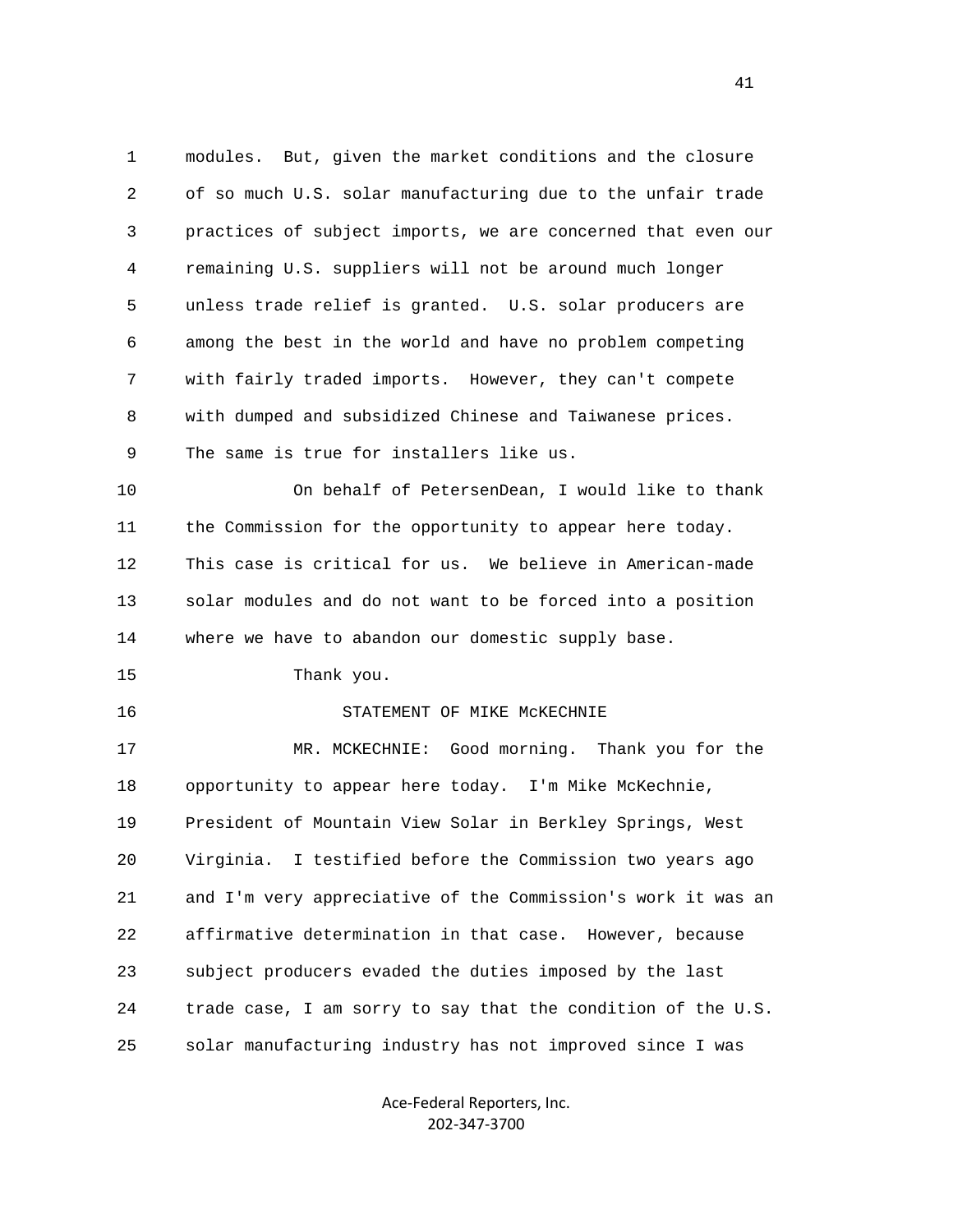1 last here.

| $\overline{2}$ | As background my company began as Mountain View              |
|----------------|--------------------------------------------------------------|
| 3              | Builders, a building contractor in 1996. We soon developed   |
| 4              | a specialty green building green buildings were especially   |
| 5              | designed to conserve energy. From there we wanted to design  |
| 6              | homes that no only conserved energy but also generated       |
| 7              | This led to our transition to renewable energy<br>power.     |
| 8              | systems in 2006.                                             |
| 9              | Mountain View started installing solar PV in 2008            |
| 10             | and in 2011 we made the full transition from building        |
| 11             | contractor to solar installer. As I mentioned in my          |
| 12             | previous testimony, I attended the Solar Decathlon here in   |
| 13             | Washington, D.C., in 2005. The Solar Decathlon is a          |
| 14             | bi-annual event sponsored by the U.S. Department of Energy   |
| 15             | where college teams design and build energy efficient houses |
| 16             | powered solely by the sun.                                   |
| 17             | At the 2005 event, I bought one of these homes               |
| 18             | and the competition moved back to West Virginia, reassembled |
| 19             | it there, my wife, daughter, son and I lived in that house   |
| 20             | that is fully solar powered since 2007. Mountain View now    |
| 21             | concentrates exclusively on installing solar panels in West  |
| 22             | Virginia, Pennsylvania, Maryland, Virginia, the District,    |
| 23             | Ohio, North and South Carolina and Tennessee.                |
| 24             | More than half of our business is in the                     |
| 25             | residential sector installing solar PV systems on homes.     |

Ace‐Federal Reporters, Inc. 202‐347‐3700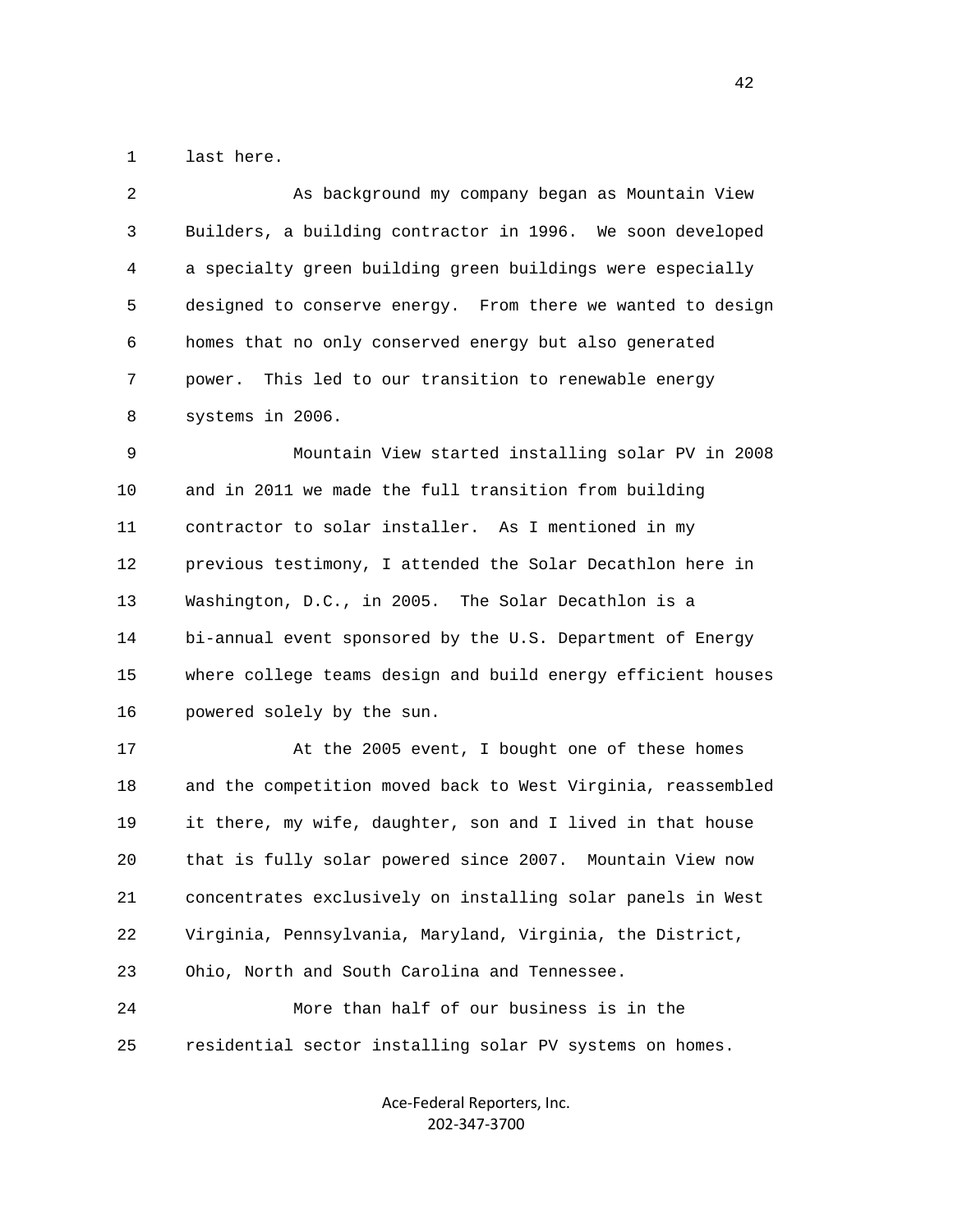1 The remainder of our work is in the commercial and utility 2 sector. These systems are non-residential buildings. When 3 Mountain View first entered the solar industry we were 4 sourcing panels from a number of manufacturers, including 5 U.S. sources like Sharp, Schott, BP Solar and SolarWorld, 6 all good companies with excellent products.

 7 Today of those U.S. companies only SolarWorld 8 remains. The rest were driven out of business by dumped and 9 subsidized imports first from China and then also from 10 Taiwan. In this rapidly growing U.S. solar market, you 11 would think a company like mine would be doing well. 12 Unfortunately the subject producers are hurting me and many, 13 many companies just like mine in this region.

 14 Mountain View has to compete with companies that 15 only install the dumped and subsidized subject imports. 16 Over the past few years, the prices offered by Chinese and 17 Taiwanese companies of these panels has gone lower and lower 18 without any relationship to production costs.

 19 Many distributors and installers have given into 20 the pricing pressure. They have either left the business or 21 now buy their panels from Chinese and Taiwanese producers. 22 In fact these installers and developers have business models 23 that quite simply depend on the use of the dumped and 24 subsidized products. They often do not even identify the 25 specific module manufacturer they wait to get the lowest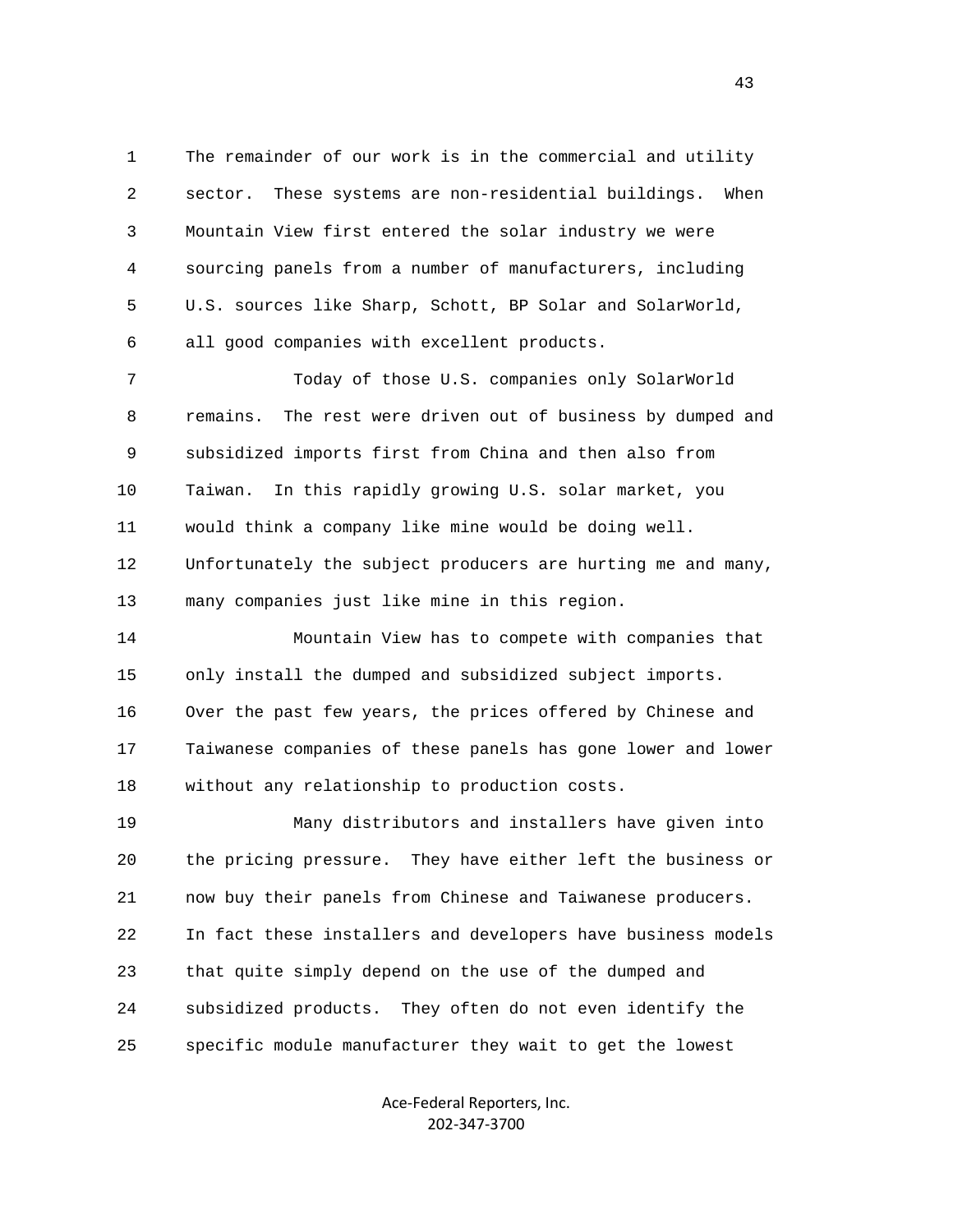1 possible price at the date of the installation.

| 2  | We compete with these companies every single day              |
|----|---------------------------------------------------------------|
| 3  | and we try to respond to the constant and increasing price    |
| 4  | For example, you have probably seen ads for<br>pressures.     |
| 5  | companies like Solar City. It won't surprise you to learn     |
| 6  | that Solar City and many companies like them use dumped and   |
| 7  | subsidized subject solar panels in their installations.       |
| 8  | They are extremely tough competitors. In fact                 |
| 9  | since I first testified here 2 years ago, they have nearly    |
| 10 | driven us out of the market in Maryland altogether. We        |
| 11 | simply cannot compete with companies that base their          |
| 12 | business model on the unfairly traded products. It's become   |
| 13 | harder and harder for us to compete in the market overall as  |
| 14 | the Chinese and Taiwanese pricing caused the market to        |
| 15 | Because we have relationships with our customers<br>collapse. |
| 16 | in the areas that we live, they often want to work with us    |
| 17 | but they are quoted extremely low prices by companies that    |
| 18 | use the Chinese and Taiwanese panels.                         |
| 19 | Customers will often show us the quotes they                  |
| 20 | received on these products and we try to come as close to     |
| 21 | the quoted prices as possible to get the sale. Sometimes we   |
| 22 | are successful but sometimes and increasingly we are not.     |
| 23 | As prices continue to decline it's become harder and harder   |
| 24 | to win that business.                                         |

25 On behalf of myself, my family and Mountain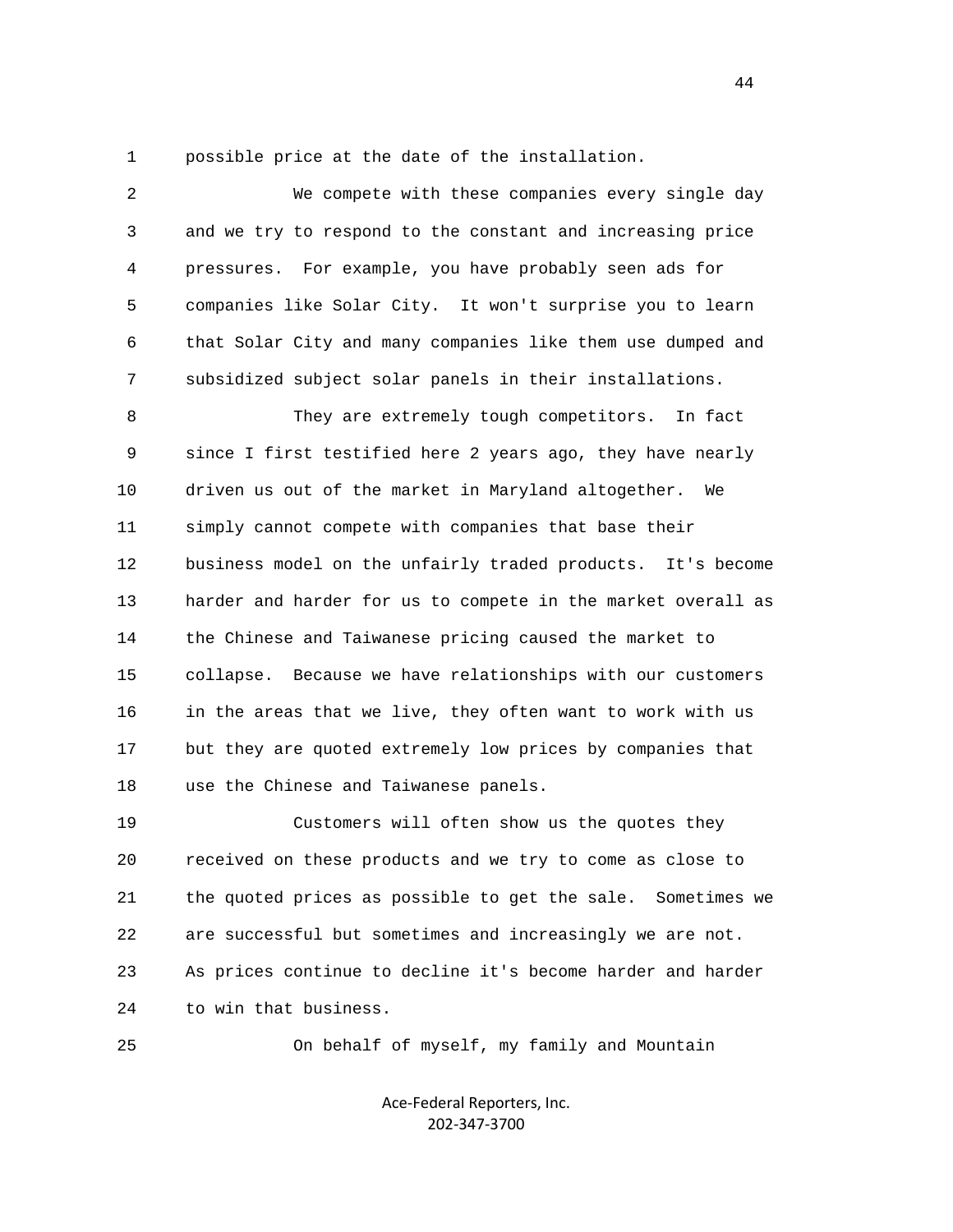1 View's employees, I would like to thank the Commission for 2 its time. This case, like the last one, is very important 3 to Mountain View Solar. Without relief I am concerned that 4 China and Taiwan will complete the goal of eliminating all 5 U.S. competition and I will be forced and we will be forced 6 to start buying dumped and subsidized solar panels just to 7 stay in business.

 8 We don't want to abandon our domestic supply base 9 but we may have no choice in the absence of relief. I 10 appreciate the time thank you and I will be available for 11 any questions you might have.

 12 STATEMENT OF DR. SETH T. KAPLAN 13 DR. KAPLAN: Good morning I am Seth Kaplan of 14 Capital Trade. I have been asked by Petitioner SolarWorld 15 to examine the economic indicia regarding injury and threat 16 in this investigation. Please just turn to my handout as 17 the slideshow doesn't seem to be working but first I am 18 going to look at changes since the prior investigation 19 followed by injury to the subject imports, the conditions of 20 competition and threat.

 21 I am going to skip several of the slides which 22 contain quotes from the previous investigations, they are 23 there for your edification you could view the presentations 24 as a takeaway. On page 4 you could look at the original 25 investigation in 2011 when Chinese imports of over 1

> Ace‐Federal Reporters, Inc. 202‐347‐3700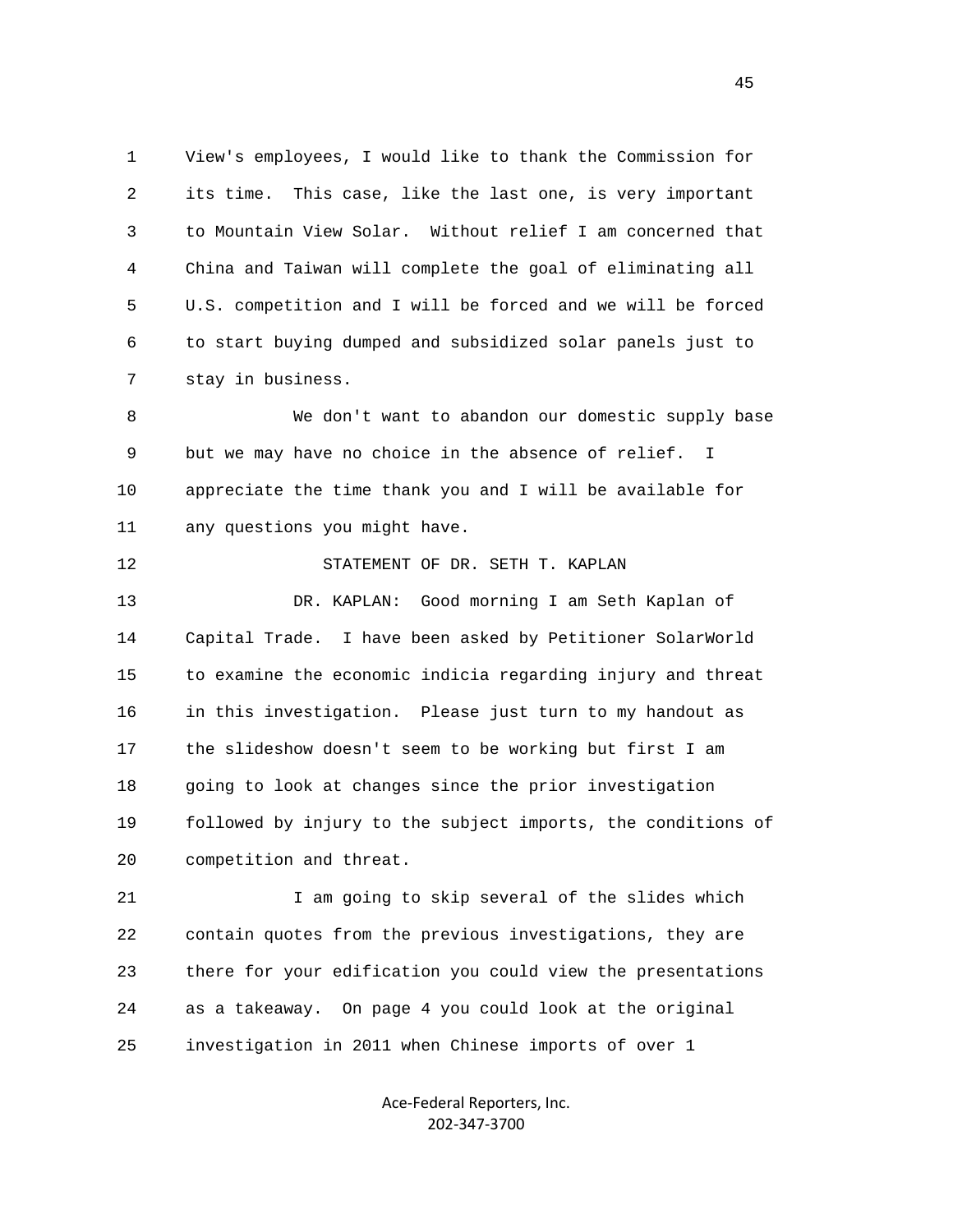1 gigabyte were found to be injuring the domestic industry.

 2 Slide 5 shows that the Chinese imports were 3 blocked by the Order in the sense that they now had to fit 4 trade fairly. The next slide shows what happened since the 5 initiation of the last Order. The Chinese imports continue 6 but at a lower level and were replaced by more than 100% by 7 Taiwanese subject imports over 2 gigabytes so the attempt by 8 the Commission to offer relief to the domestic industry 9 caused by injury was not successful due to the effects of 10 the Taiwanese sells replacing Chinese cells and Chinese 11 modules and an increase in imports.

 12 The next slide 7 shows exactly what happened. 13 China's what were called non-subject imports now from the 14 first case fell from 2011 to 2012 to 2013 and were now 15 replaced by the purple and red subject imports which were 16 actually much greater than the Chinese imports you found to 17 be injurious in the last investigation.

 18 Note that between January and June of 2014 the 19 imports are almost at the level of the full year of 2013. 20 Let me now turn to the injury indicia starting on page 9 we 21 look at the first test, the volume test, and see that 22 subject imports are increasing absolutely.

 23 The next slide shows that subject imports are 24 increasing relative to U.S. consumption and yes those 25 numbers are correct and those market shares are correct.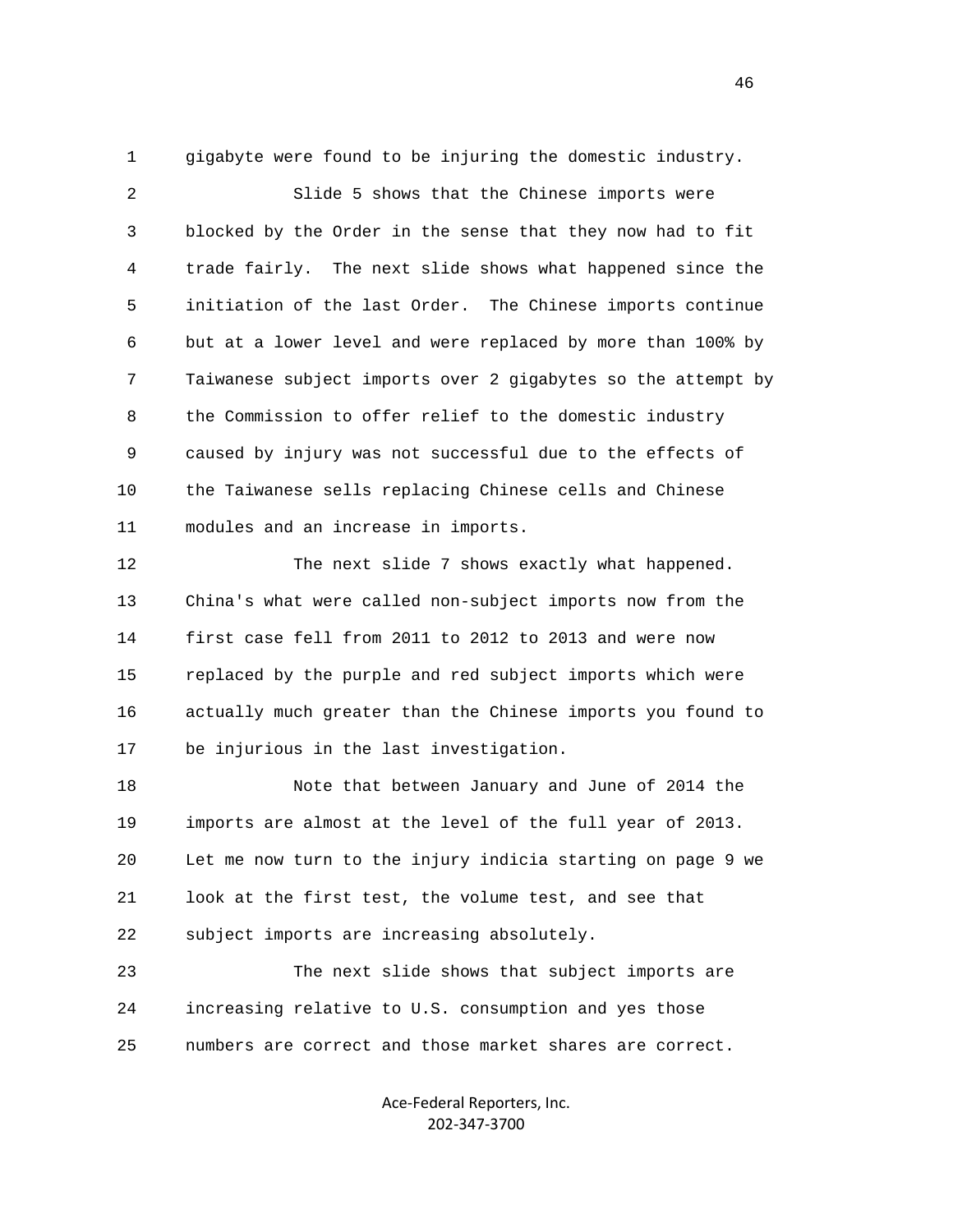1 Tim and I have never seen anything like this. I have 2 testified in over 100 investigations and follow staff 3 reports regularly. I have been involved in trade actions as 4 part of the Commission and as a consultant since the late 5 1980's. I have never seen imports go from single digits to 6 over 80% in an investigation that I am aware of and when you 7 look at the financial data and look for cells, I have never 8 seen numbers like that in terms of the financial industry 9 injury caused by such an increase. 10 We next turn to price -- 11 CHAIRMAN BROADBENT: Mr. Kaplan I am so sorry if 12 I could just interrupt you for just a minute we have got a 13 couple of Congressional witnesses that would like to 14 testify. 15 DR. KAPLAN: Absolutely. 16 CHAIRMAN BROADBENT: It's a little disruptive, I 17 really apologize but if we get their message here and then 18 you can resume we'll stop the time and you can resume your 19 time as soon as they are finished. 20 MR. BISHOP: Our first Congressional witness is 21 the Honorable Ron Wyden, United States Senator, Oregon. 22 CHAIRMAN BROADBENT: Welcome Senator Wyden I am 23 very glad to have you here today. 24 STATEMENT OF THE HONORABLE SENATOR RON WYDEN 25 SENATOR WYDEN: Thank you very much and it's a

> Ace‐Federal Reporters, Inc. 202‐347‐3700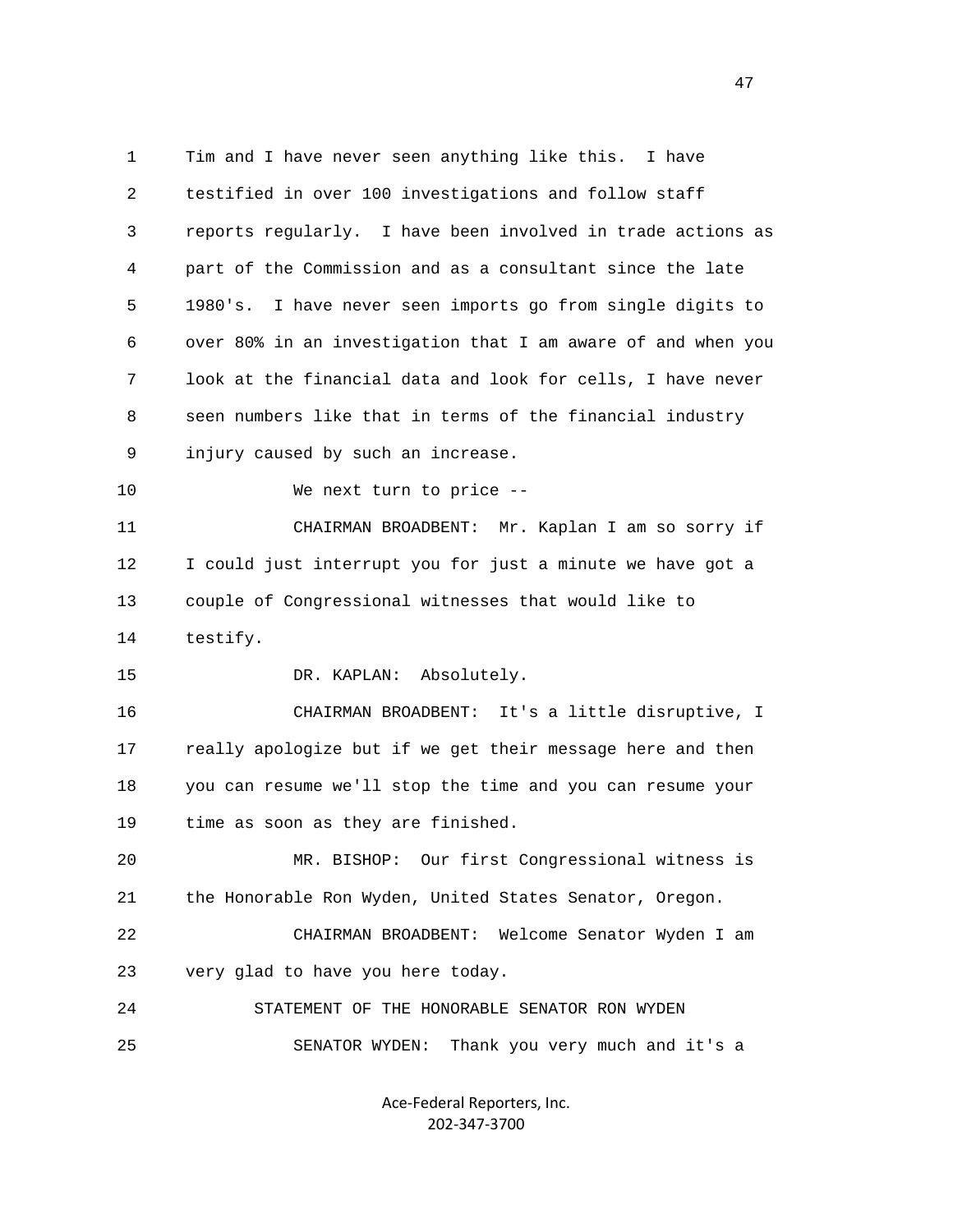1 pleasure to have a chance to be with you and particularly to 2 be able to testify in support of our domestic solar 3 manufacturers. The Commission has given a considerable 4 amount of time to these issues and we are very appreciative 5 in Oregon because they are critically important to our 6 workers and our families and our communities.

7 As Chairman of the Senate Finance Committee, I 8 have made it a special priority to make sure that trade 9 benefits our workers, our companies and our communities. As 10 a key component of that strategy I have focused on making 11 sure that our trade laws are in source and that are trading 12 partners understand that we value playing by the rules.

 13 The solar industry is an anchor of Oregon's 14 manufacturing base and is a central driver of our innovation 15 economy. It supports high skill, high wage jobs, jobs that 16 are critical to attracting investment in new opportunities 17 for the 21st Century economy. Yet our solar industry is now 18 under siege by Chinese competitors and has been facing this 19 for the last 5 years.

 20 It is not that American solar can't compete and I 21 want to emphasize that. We can beat the pants off anybody 22 if the rules are applied fairly. The fact is China isn't 23 playing by the rules. The Chinese solar producers were 24 bankrolled by the Chinese government so they overproduce and 25 they dump solar panels into our market at prices that were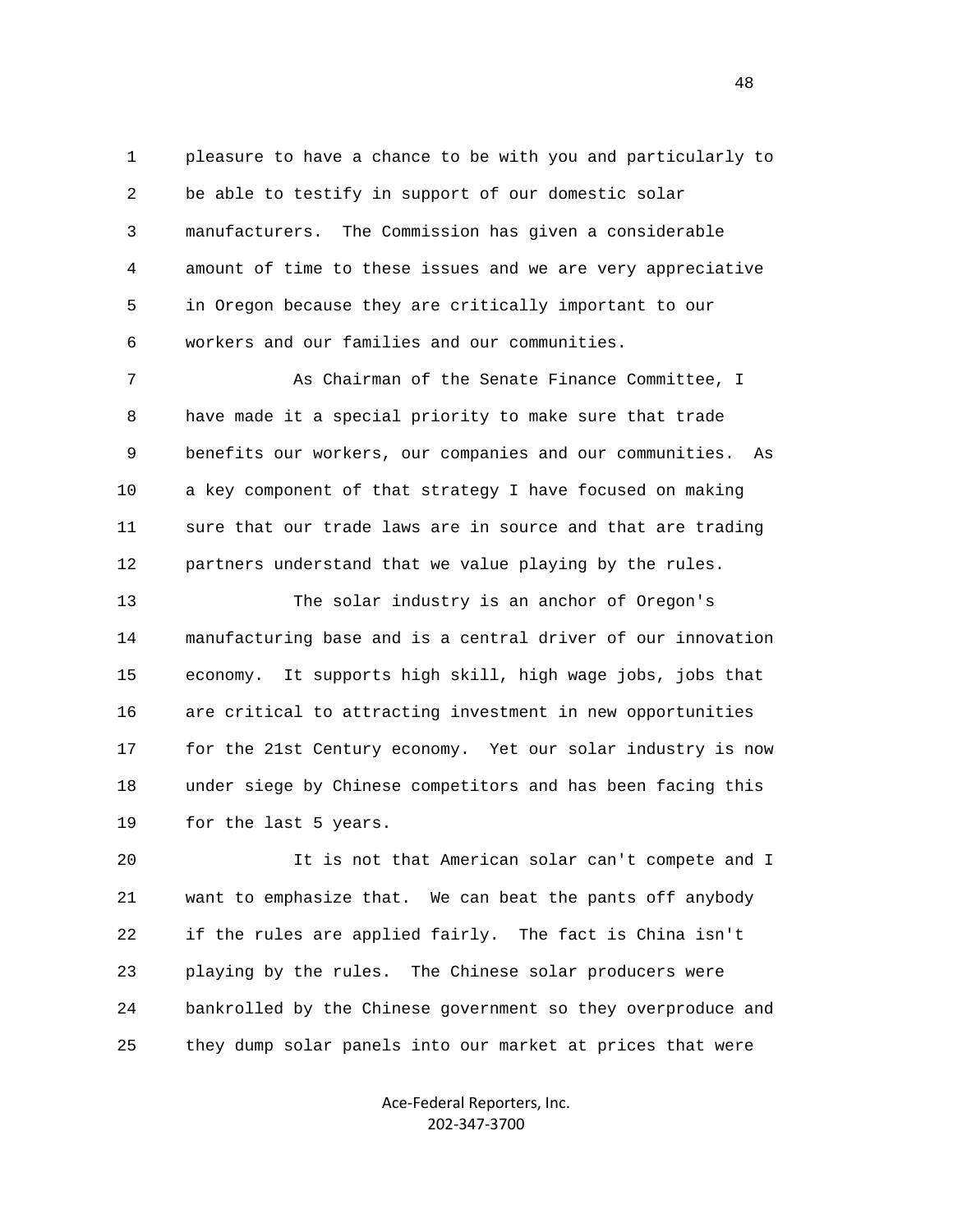1 below the cost of production.

| $\overline{2}$    | China viewed SolarWorld, its critical Oregon                 |
|-------------------|--------------------------------------------------------------|
| $\mathsf{3}$      | company, as a threat and these jobs are so strategically     |
| 4                 | important the Chinese used military computer hackers to      |
| 5                 | steal sensitive documents from the company and this is not   |
| 6                 | my opinion this is according to charges filed by our Justice |
| 7                 | Department. In short China cheated, and Oregon workers and   |
| 8                 | Oregon families suffered. Jobs were lost, capacity           |
| 9                 | diminished, opportunities were drying up. I visited          |
| 10                | SolarWorld about 3 years ago and made it clear that that was |
| 11                | unacceptable, sounded the alarm and said that China taking   |
| $12 \overline{ }$ | America's manufacturing jobs was unacceptable and the trade  |
| 13                | laws had to be enforced.                                     |
| 14                | After its own thorough inquiry this Commission               |
| 15                | found as you all know unanimously, just 2 years ago that     |
| 16                | Chinese companies were injuring our industry by inundating   |
| 17                | the U.S. market with dumped and subsidized solar products    |

 18 trade remedies were imposed and make no mistake about it we 19 Oregonians are grateful to this Commission for its efforts 20 in that original investigation to redress unfair solar 21 trade.

 22 So at that point it seemed that the trade laws 23 were working. But even while the first case was going on 24 the Chinese producers switched to a different tactic, keep 25 dumping and keep subsidizing but source non-Chinese sales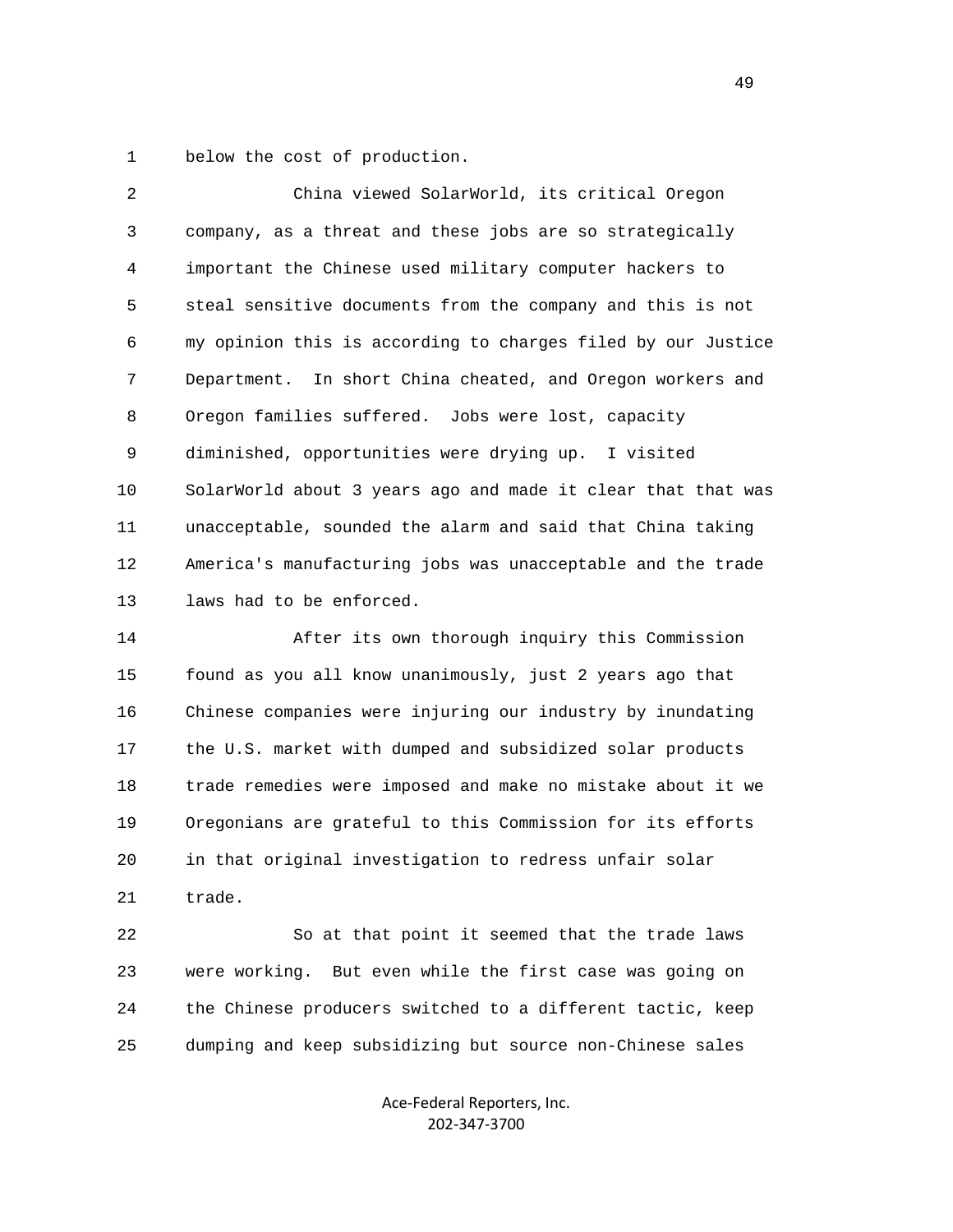1 through Taiwan and elsewhere to avoid paying the duties. 2 Dumped and subsidized imports quickly returned this time 3 through what we consider to be the Taiwan loophole. The 4 hard-fought relief that the solar industry hoped to get from 5 the original investigation was in jeopardy and its fragile 6 recovery in doubt.

 7 The domestic industry was forced to defend itself 8 once again. Finally the trade case that you are reviewing 9 this morning and this time with the loophole closed, some 10 improvement has started. Prices are no longer in free fall 11 and solar companies like SolarWorld are starting to rehire 12 for jobs that had at once been lost. Just last month back 13 in Oregon I highlighted the role of your investigation in 14 sparking hope that the industry might finally climb back 15 from the brink.

 16 Today I wish to ask that this Commission secure 17 the integrity of its original findings, secure the integrity 18 of those original findings and conclude that Chinese and 19 Taiwanese unfair trade has resulted in material injury to 20 U.S. producers including those in Oregon.

 21 My bottom line is once more this unfair trade 22 threatens additional harm to U.S. producers if it is not 23 addressed. A strong determination from the Commission, 24 coupled with anti-dumping and countervailing duties covering 25 the full scope of unfair trade will insure the growth and

> Ace‐Federal Reporters, Inc. 202‐347‐3700

 $50<sub>50</sub>$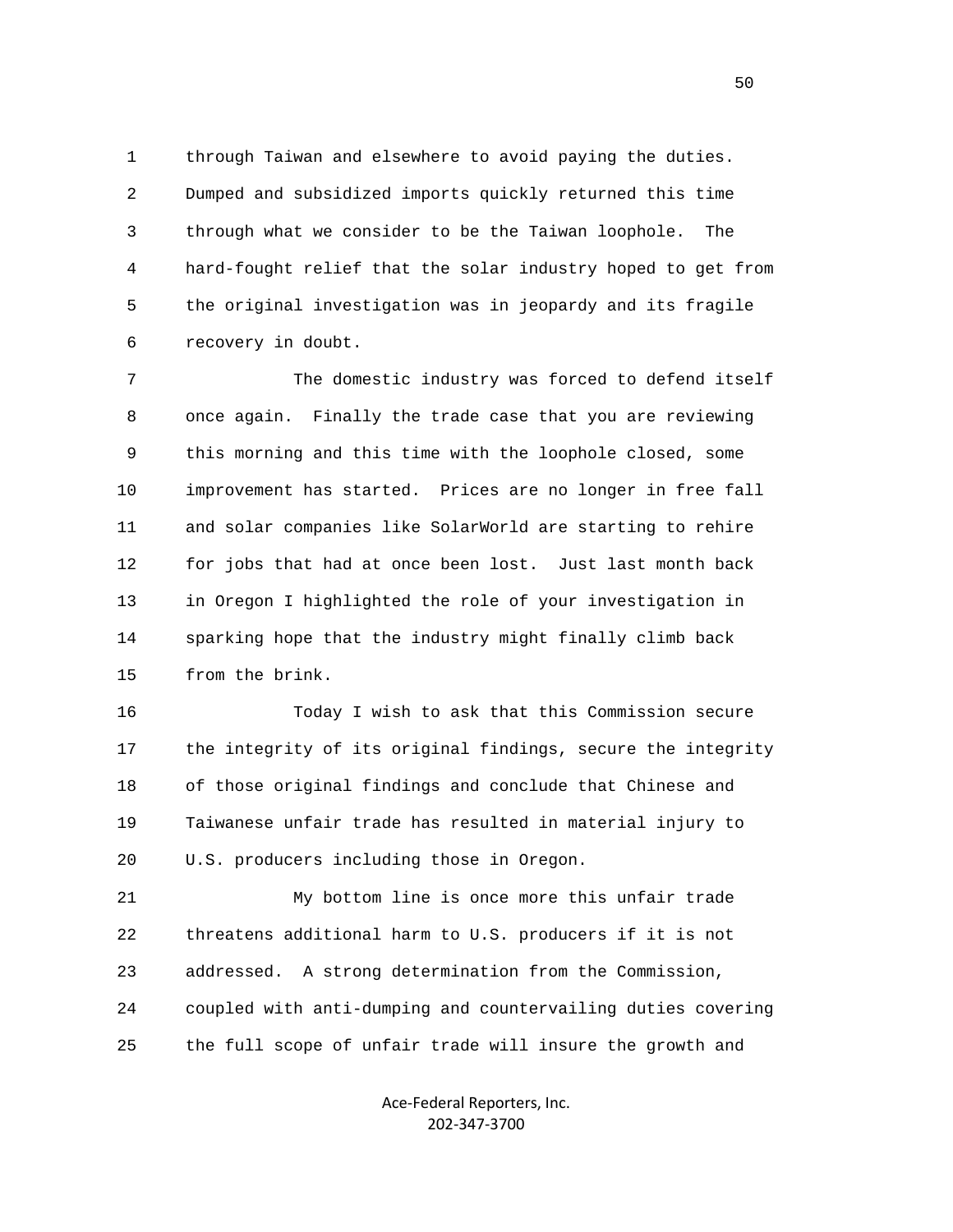1 the resurgence of the domestic industry. U.S. innovation 2 and efficiency started the worldwide growth of solar and 3 will continue to fuel that growth so long as, so long as 4 unfair trade practices are fully addressed.

 5 Let us not allow our innovation economy to be 6 undermined by cheating on trade. Trade enforcement must 7 keep pace with the times. This Commission plays a critical 8 role in insuring that trade rules are enforced as intended 9 and that unfair trade is checked and that American jobs and 10 American workers can compete on a level playing field. 11 Thank you all again on behalf of Oregonians for your hard 12 work on this matter, we urge that you fairly look at the 13 circumstances in this case and that you apply the nation's 14 trade laws accordingly so that America's solar industry can 15 finally obtain the lasting relief that is so urgently 16 needed.

 17 Thank you again for having me I understand I'm a 18 bit of a recidivist here before all of you and it just 19 reflects how important these issues are to the people of 20 Oregon and we are very grateful for your consideration thank 21 you very much.

 22 CHAIRMAN BROADBENT: Thank you Senator. Are 23 there any questions for the Senator? If not we will let you 24 go, thank you very, very much.

25 SENATOR WYDEN: Thank you.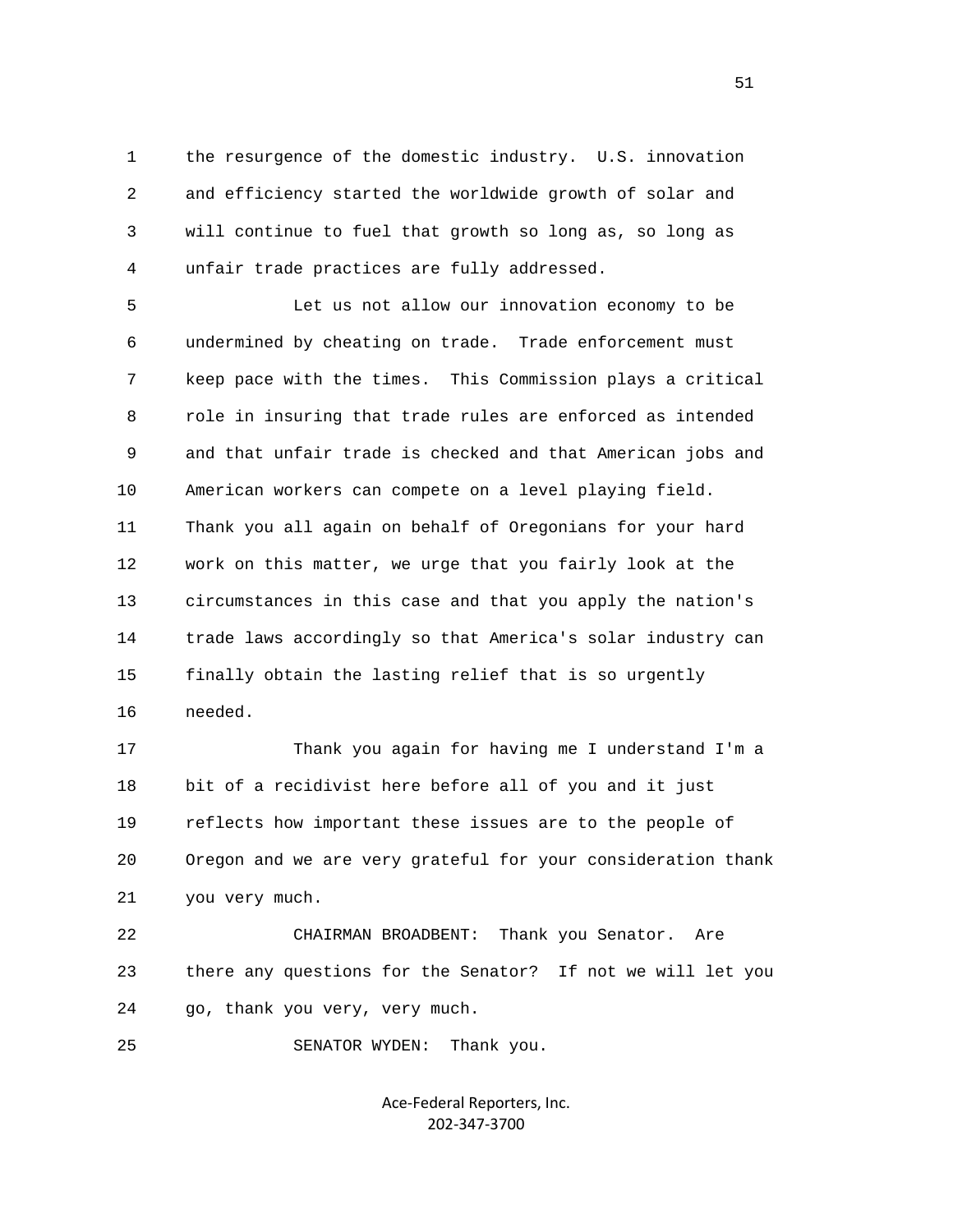1 MR. BISHOP: Our next Congressional witness is 2 the Honorable Richard M. Nolan, United States 3 Representative, 8th District, Minnesota. 4 CHAIRMAN BROADBENT: Welcome Mr. Nolan. 5 STATEMENT OF THE HONORABLE REPRESENTATIVE RICHARD M. NOLAN 6 REPRESENTATIVE NOLAN: Thank you. As you may or 7 may not know I served in the Congress in my youth and 8 apparently I didn't learn my lesson but after volunteering 9 -- retiring voluntarily back in like 1981 after 32 years 10 later I came back. They tell me it's the longest hiatus in 11 the history of the Congress but I did want you to know that 12 I spent a good part of those 32 years as an export trader 13 doing a little business all over the globe. 14 People ask me what I sold and I like to tell them

 15 I sold everything except for guns and drugs which is where 16 all the real money was. So at any rate I have a little 17 background in this and I want to thank you for the important 18 work that you do and I can't tell you how grateful I am for 19 the opportunity come here and testify this morning and I'll 20 try to be brief because I know you have a lot of people to 21 hear from so let me begin again by just thanking you for the 22 opportunity here in support of the domestic solar 23 manufacturing industry.

 24 I appreciate the work of the Commission and your 25 staff which is important to workers and families in my

> Ace‐Federal Reporters, Inc. 202‐347‐3700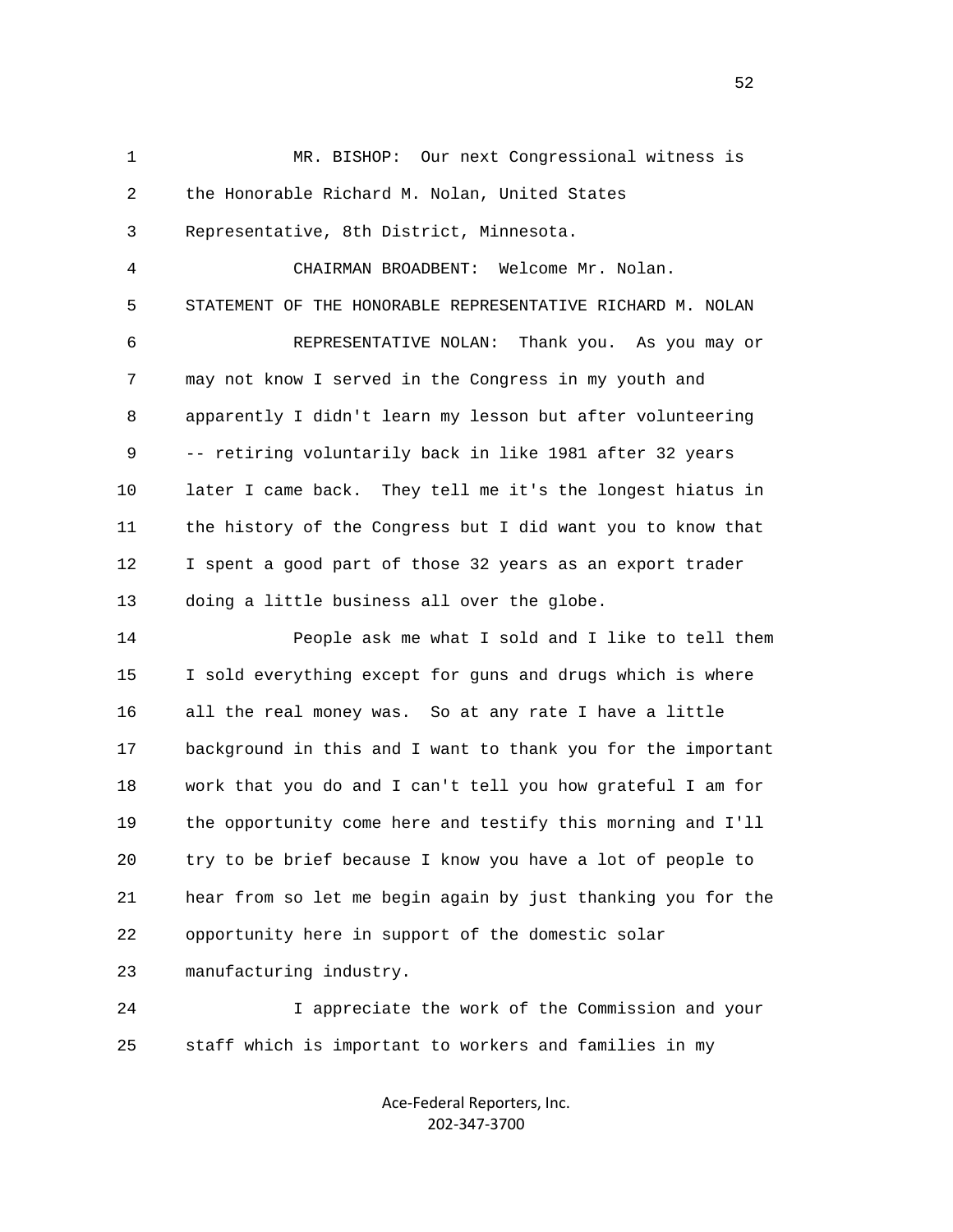1 district, in Northeastern Minnesota and of course throughout 2 our nation. In my service to the people of the 8th District 3 of Minnesota I am like so many of us committed to 4 manufacturing and job growth and introduce you know a fair 5 amount of legislation that end.

 6 But in particular I work hard every day for the 7 employees, the companies and the businesses of Minnesota's 8 8th Congressional District to make certain that they have a 9 level playing field in which to compete in the global 10 market. One of those companies is the solar manufacturer 11 Silicon Energy whose President Gary Shaver, Gary welcome to 12 the dome, is with us here today. Gary was kind enough to 13 give me a tour of his company in July, 2013 and I can tell 14 you it's a real northern Minnesota success story that we are 15 all very proud of every day.

 16 Gary I'll never forget when one of your employees 17 took a run about from here to the door, got up in the air 18 and about 5 or 6 feet and came crashing down onto that solar 19 panel without even the slightest bit of damage to that 20 panel, it was really quite a remarkable thing to see and 21 what a wonderful product you have produced there.

 22 I spent as I said a good part of my life in the 23 export trading business all over the globe. Moreover, I 24 also worked to establish a Minnesota World Trade Center 25 Corporation as Chairman of the World Trade Center's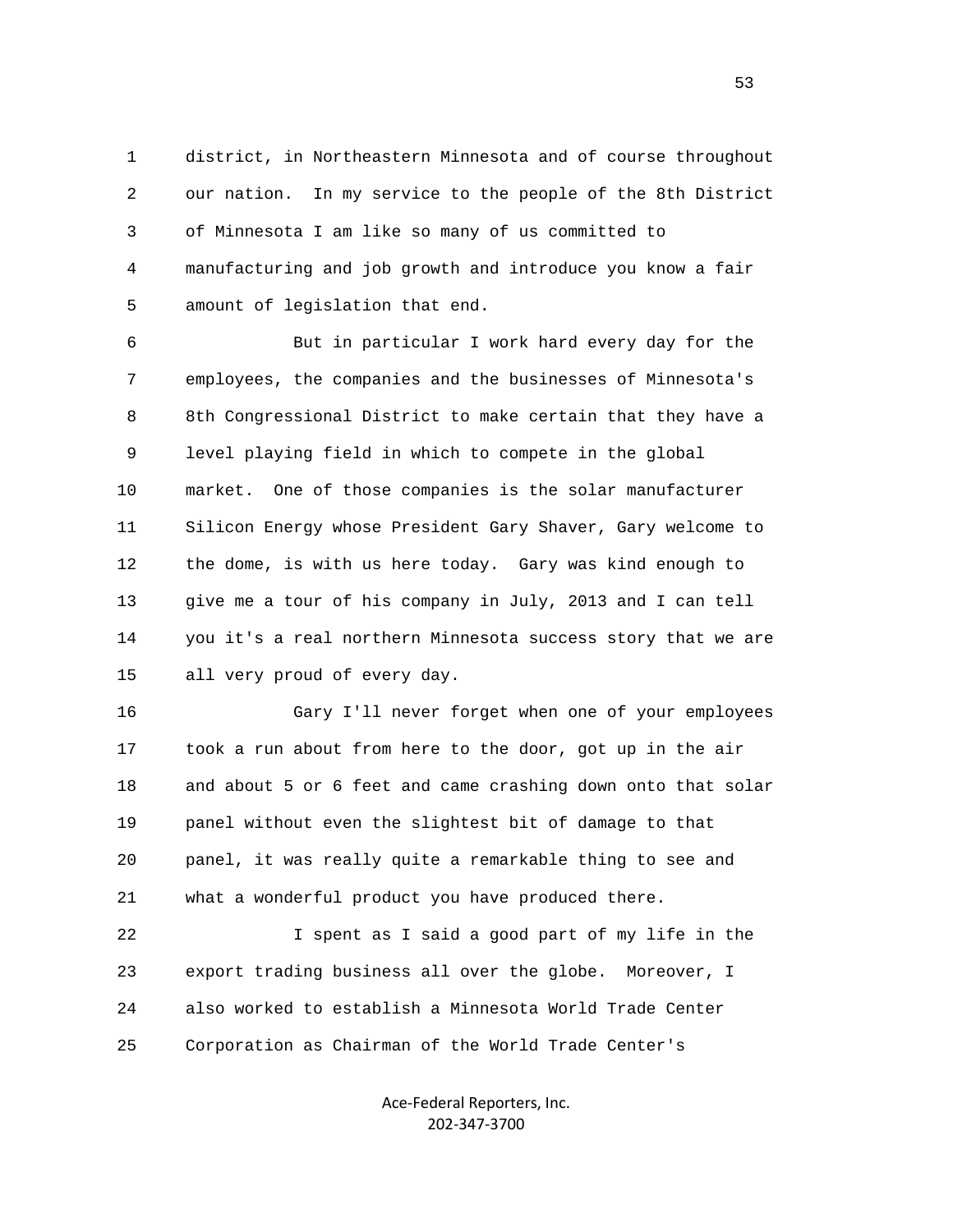1 Associations Trade Policy Committee for a number of years 2 and I have a fairly good understanding of the goals of 3 what's termed as free trade.

 4 But in my judgment the goal we should be striving 5 for is to preserve and create jobs here in America and as 6 Senator Wyden said you know, and abiding by the rules and 7 ensuring that that trade is fair. The fact is American 8 manufacturers and American workers can compete when in the 9 global marketplace every time if they are given a level 10 playing field and again I applaud you for the work that you 11 do to help ensure that.

 12 It's particularly true in the renewable energy 13 sector which like other trade sectors holds great potential 14 for good paying jobs in Minnesota, throughout the United 15 States and in helping us achieve energy independence. But 16 again, keep in mind that while we work to expand our trade 17 agreements and our trade opportunities we also need to make 18 sure that U.S. products get the access that they deserve 19 abroad and that our trading partners compete fairly here in 20 the United States.

 21 U.S. innovation and efficiency started the 22 worldwide growth of solar and will continue to fuel that 23 growth as long as unfair trade practices are fully 24 addressed. But that is not what is happening in the solar 25 manufacturing market in America today as you have heard from

> Ace‐Federal Reporters, Inc. 202‐347‐3700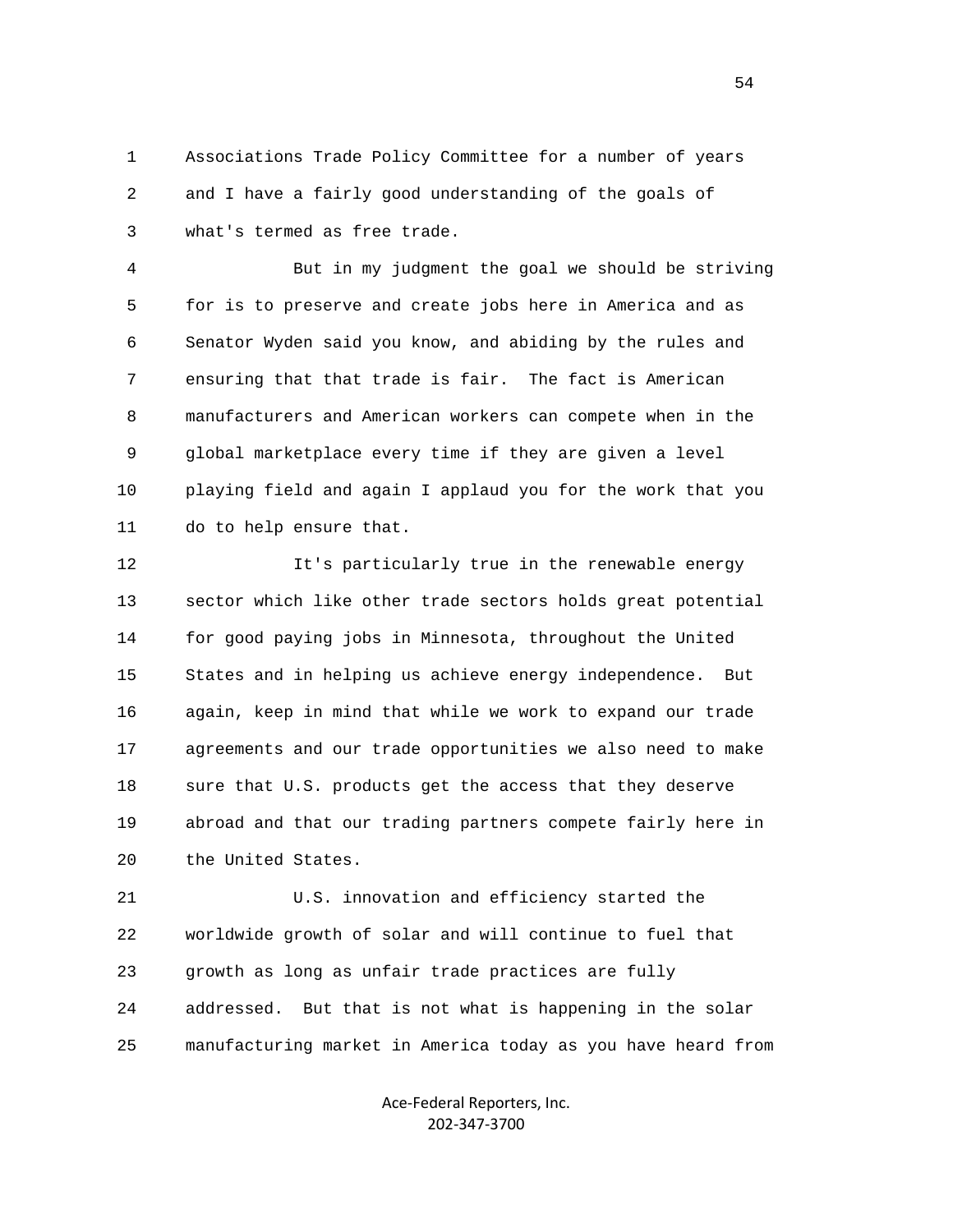1 many of our witnesses.

| 2  | Instead U.S. solar manufacturers have been                    |
|----|---------------------------------------------------------------|
| 3  | devastated by China's buildup of massive amounts of state     |
| 4  | sponsored subsidized below cost solar capacity. This has      |
| 5  | led to a surge from dumped and subsidized imports from China  |
| 6  | and unprecedented price collapse in the U.S. market and       |
| 7  | tremendous injury to the U.S. producers.                      |
| 8  | More than 20 U.S. companies have gone out of                  |
| 9  | business, gone bankrupt or had significant lay-offs.          |
| 10 | Thousands of workers have lost their jobs, causing serious    |
| 11 | harm to their families, communities and to the local          |
| 12 | In the 8th District, producers like Silicon<br>businesses.    |
| 13 | Energy lost jobs and the company's future quite frankly       |
| 14 | looked a little bleak at one point in the process, but as     |
| 15 | you know China and Taiwan found a way around the first cases  |
| 16 | that you adjudicated.                                         |
| 17 | China simply shifted its production and started               |
| 18 | using Taiwanese PV cells but it continued the same unfair     |
| 19 | trade pricing practices. The harm to the U.S. industry        |
| 20 | continued as a result of this new second import surge of      |
| 21 | solar products. The U.S. solar energy -- the U.S. solar       |
| 22 | industry then filled these current -- filed these current     |
| 23 | As a result the U.S. market was stabilized allowing<br>cases. |
| 24 | U.S. solar manufacturers to increase sales and reclaim some   |
| 25 | of that market share.                                         |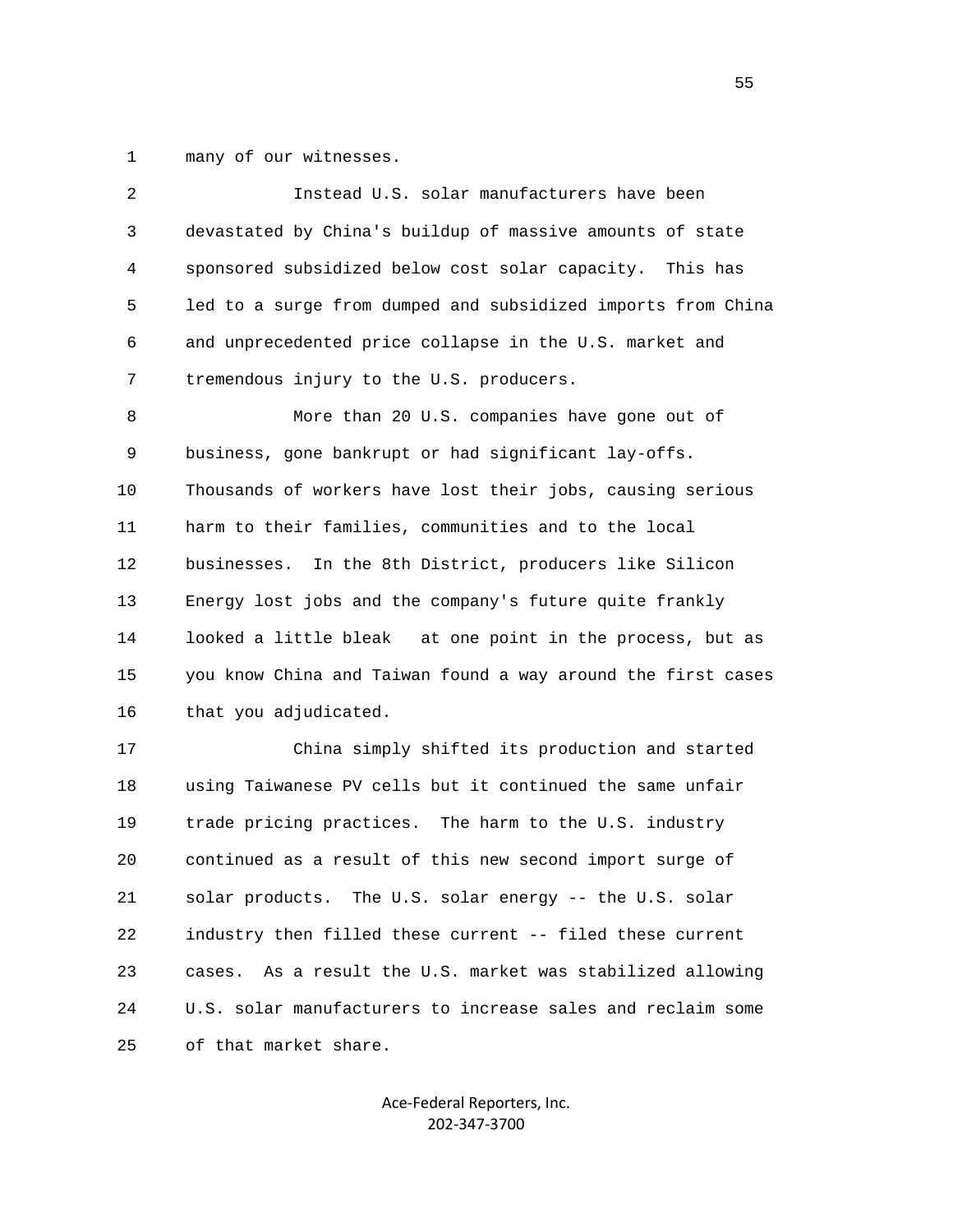1 Again this rebound demonstrates what we all know, 2 that American companies and American workers are second to 3 none when they are allowed to operate in a fair and fully 4 competitive marketplace so it is very possible that our 5 domestic solar energy will have a bright future ahead for 6 us.

 7 U.S. solar demand is growing the U.S. producers 8 are developing and making excellent products to meet that 9 demand however your work today is critically important to 10 this recovery. Without these cases the harm to U.S. 11 industry and its workers will continue to worsen. More 12 Minnesotans look forward to a growing domestic solar 13 industry. Our state has mandated the use of solar for 14 energy and set requirements for both large scale and 15 consumer level renewable solar energy systems that utilities 16 will need to meet over the next several years.

17 17 I am proud that my district was able to convince 18 Silicon Energy to build its second U.S. factor in 19 Northeastern Minnesota, we welcome the jobs and the 20 innovation in our region and we need to assure that Silicon 21 Energy is allowed to compete on a level playing field so 22 their considerable investment in our region fully benefits 23 our citizens, our communities and our national economy. 24 This Commission plays a critical role in insuring 25 that the trade rules are enforced so I ask you to continue

> Ace‐Federal Reporters, Inc. 202‐347‐3700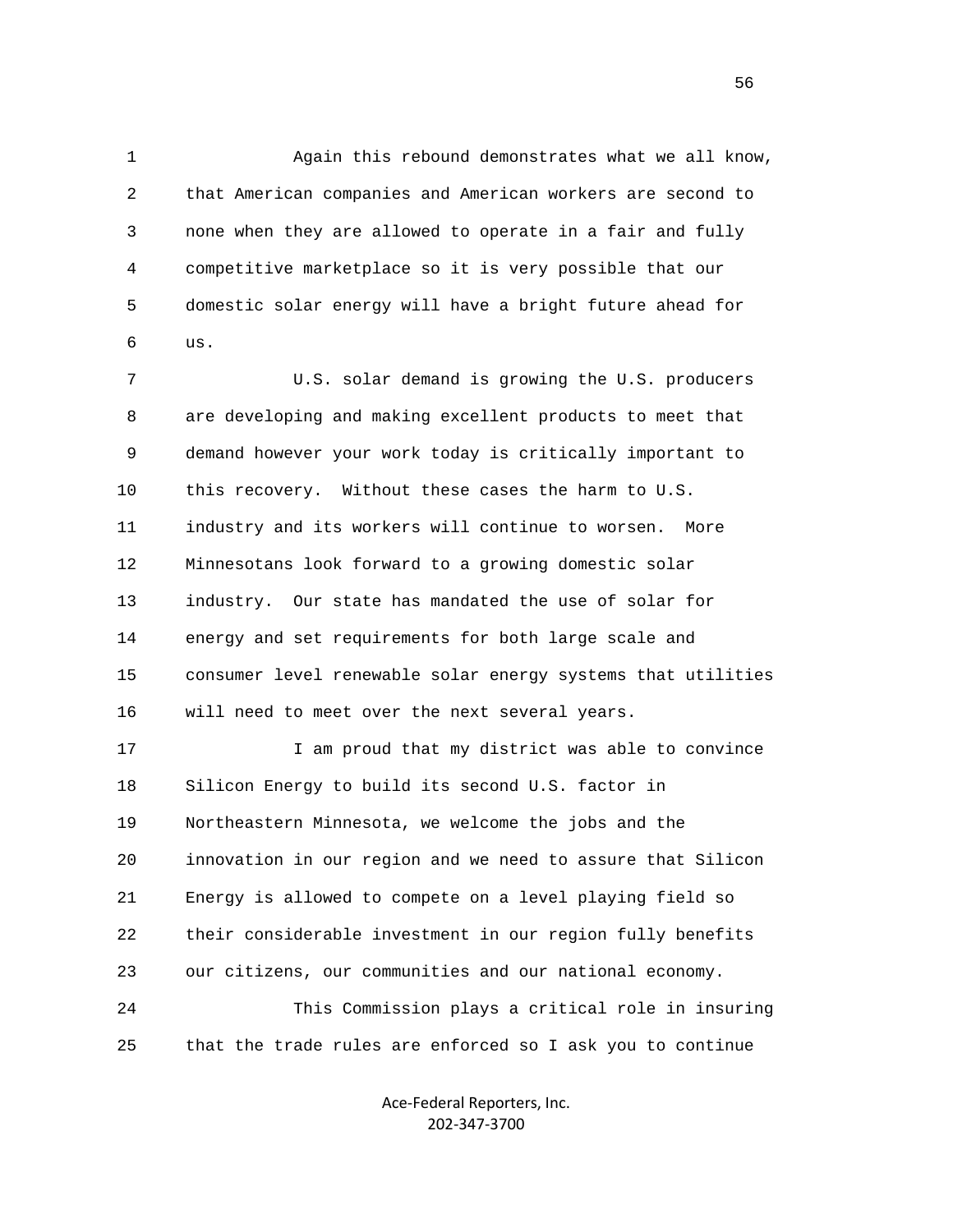1 that mission and apply the nation's trade laws fully so that 2 American solar industry can have the future that it deserves 3 and that we need. Thank you Madam Chairman. 4 CHAIRMAN BROADBENT: Great, thank you Congressman 5 Nolan, are there any questions? 6 COMMISSIONER WILLIAMSON: Madam Chairman, about 7 25 years ago I was with the World Trade Center Association, 8 I worked as the Executive Secretary of the Trade Policy 9 Committee and I do remember Congressman Nolan's active 10 leadership of the World Trade Center in Minnesota, and he 11 worked on the Trade Policy Committee and so I haven't seen 12 him since then so I want to welcome him to the Commission 13 and I second his statements about his leadership in 14 international trade. 15 REPRESENTATIVE NOLAN: Well thank you very much 16 its nice and good memories. 17 COMMISSIONER WILLIAMSON: Thank you to be 18 remembered well. 19 MR. BISHOP: Madam Chairman, that concludes our 20 congressional testimony. 21 CHAIRMAN BROADBENT: Thank you, Mr. Secretary. 22 With that, Mr. Kaplan, you may resume. And I 23 again apologize for the interruption, but I think that made 24 for a shorter day here. 25 MR. KAPLAN: Thank you, Commissioner. I'm going

> Ace‐Federal Reporters, Inc. 202‐347‐3700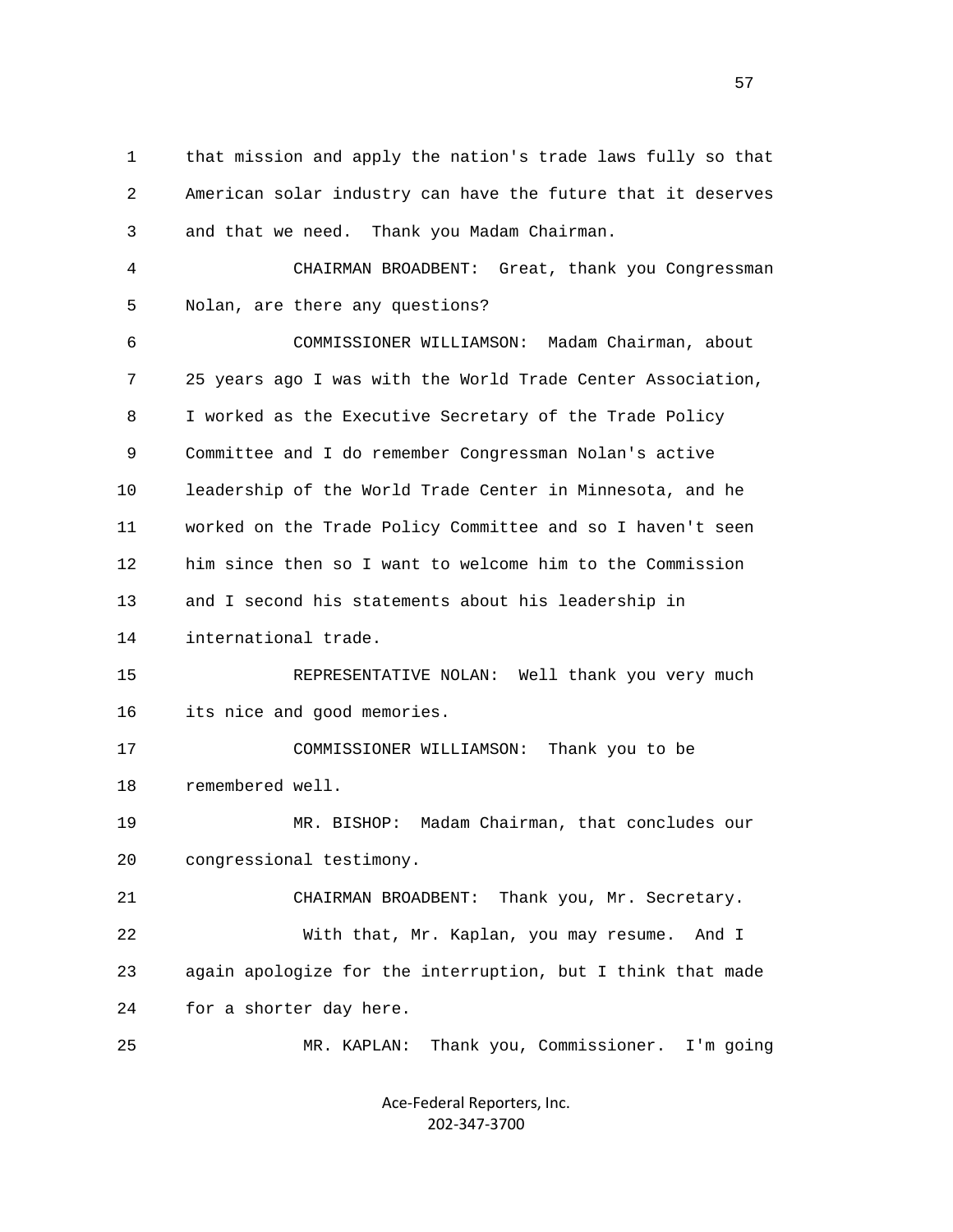1 to let the slides go up again, if possible. If it can't be 2 fixed quickly, I'll just work --

 3 CHAIRMAN BROADBENT: We were a little worried 4 because Senator Wyden had like orange stripes on.

 5 MR. KAPLAN: I was enjoying the light show for a 6 while, but it was distracting.

 7 We might have to call Mr. Johnson, in who 8 introducing himself failed to say that he was a nuclear 9 engineer and a submariner when he was in the Navy. Even the 10 sales people have incredibly strong technical backgrounds, 11 so we'll see if we need him to go over there and kick start 12 the computer system.

 13 I'll work from this, and I just want you to note 14 that that was the market share in 2011, and this is the 15 subject market share in 2013. And I did point to the fact 16 that both Tim and I had not quite seen increases of that 17 magnitude in other cases. That is somewhere in the under 10 18 percent range, and that is over 80 percent in a matter of 19 three years.

 20 When I left off, I'd switched from volume to 21 price, and we see that underselling has increased throughout 22 the POI. The margins are significant. The number of 23 instances has increased.

 24 The next slide shows that subject import AUVs, 25 beginning in 2012, consistently were below both U.S. AUVs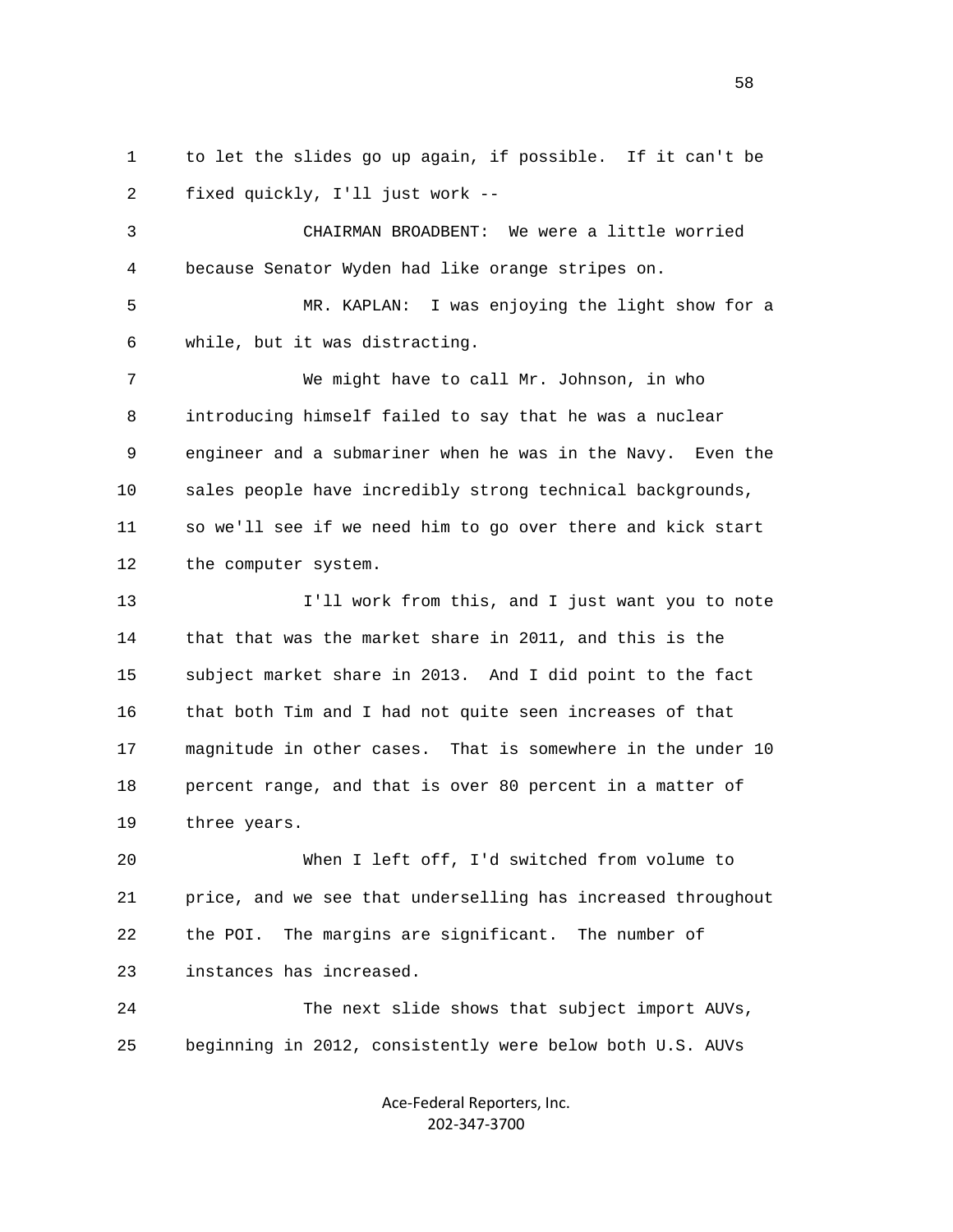1 and non-subject Chinese AUVs. So, here's the U.S. and 2 here's the subject imports. In 2012, they were much lower. 3 In 2013, they fell again. The same pattern has continued 4 throughout the interim periods.

 5 The next slide shows particularly U.S. firms 6 that were injured. The staff has done a fantastic job in 7 showing the changes in the employment and bankruptcies, and 8 I will refer you to the staff report because some of that 9 information is APO.

 10 The next slide shows U.S. producers capacity 11 production and capacity utilization. And at a time when 12 demand was increasing, when imports were going up 200 13 percent, the U.S. industry was forced to lower capacity, 14 capacity utilization, and production solely due to the 15 subject imports. There is significant excess capacity in 16 the U.S. market today.

 17 The next slide shows that the U.S. shipments 18 decreased and the post-petition affect in June of -- January 19 to June of 2014 where things have just started to turn 20 because of the preliminary duties.

 21 The next slide looks at the operating margins. 22 These are concealed because of APO. They are low. The 23 numbers are astounding. The numbers for sales are 24 unbelievable. I do not use these terms casually. They are 25 not hyperbolic, and I really encourage you to look at the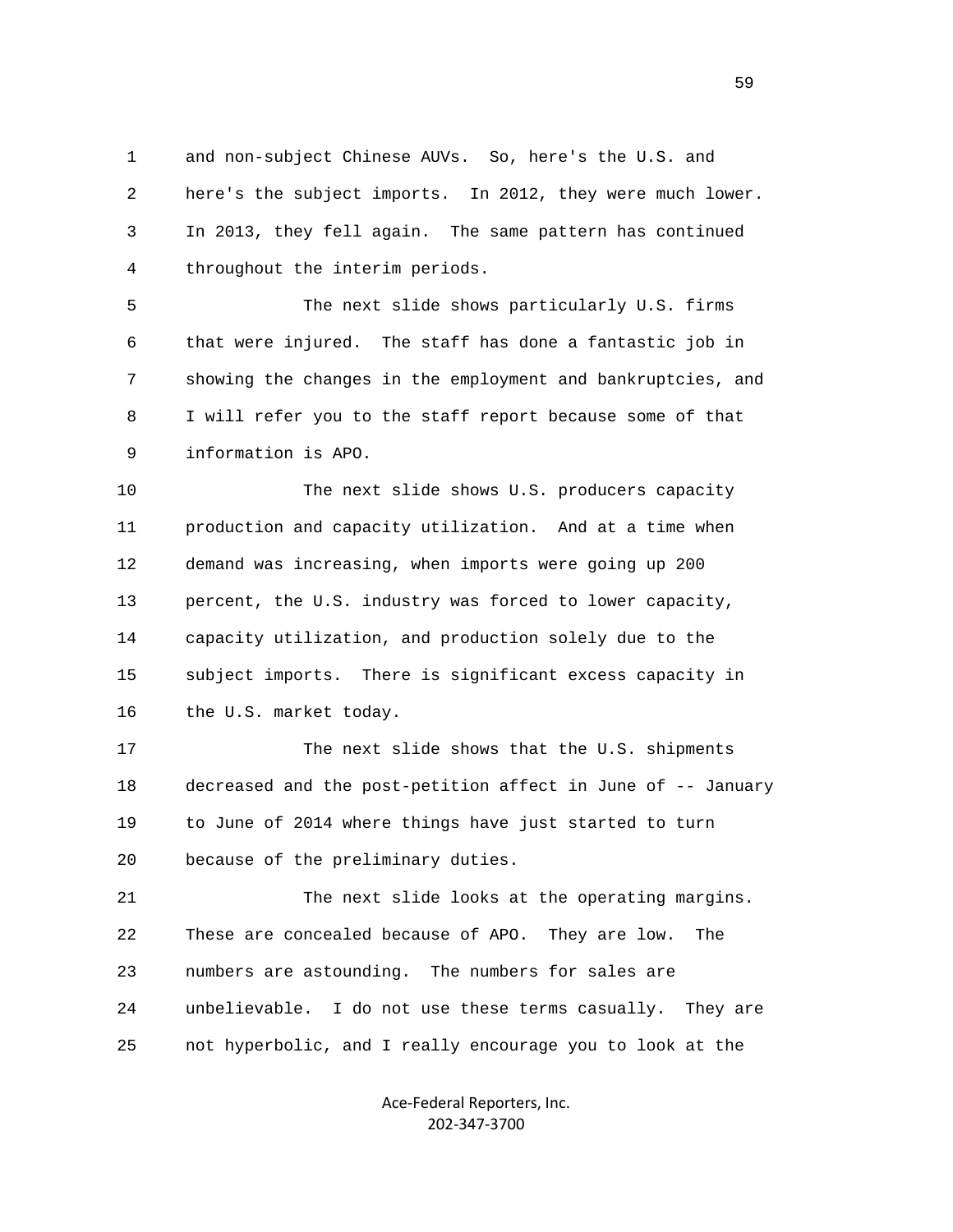1 data in the staff report.

| 2            | The next slide refers to what's happened to                    |
|--------------|----------------------------------------------------------------|
| $\mathsf{3}$ | employment. These are both non-unionized and unionized         |
| 4            | The domestic industry has done everything they can<br>workers. |
| 5            | to retain their workers. They have been unable to because      |
| 6            | of bankruptcies caused by the imports, and you note that       |
| 7            | affects on workers have been negative as well.                 |
| 8            | The next slide refers to a tabulation of the                   |
| 9            | negative affects to the statutory in dicta. Unsurprisingly,    |
| 10           | they're almost uniformly negative, despite the large           |
| 11           | increases in demand and consumption in the U.S. market.        |
| 12           | I'm now going to turn to the conditions of                     |
| 13           | The Commission has now seen this and reached<br>competition.   |
| 14           | determinations three times supporting these conditions and     |
| 15           | there have been four staff reports supporting these            |
| 16           | conditions. The Commission is going to address them yet        |
| 17           | again here, and I believe the record supports their previous   |
| 18           | findings and the staff's previous evidence.                    |
| 19           | In this market decisions are based on price.                   |
| 20           | The imported and domestic products are highly substitutable.   |
| 21           | Demand has fallen in third markets or there had been duties    |
| 22           | in third markets in Europe. Canada originated a case just      |
| 23           | Grid parity, the input cost failed to explain<br>this week.    |
| 24           | the price movements. They have been decoupled. And there       |
| 25           | have been very significant profit losses as you've seen, and   |

Ace‐Federal Reporters, Inc. 202‐347‐3700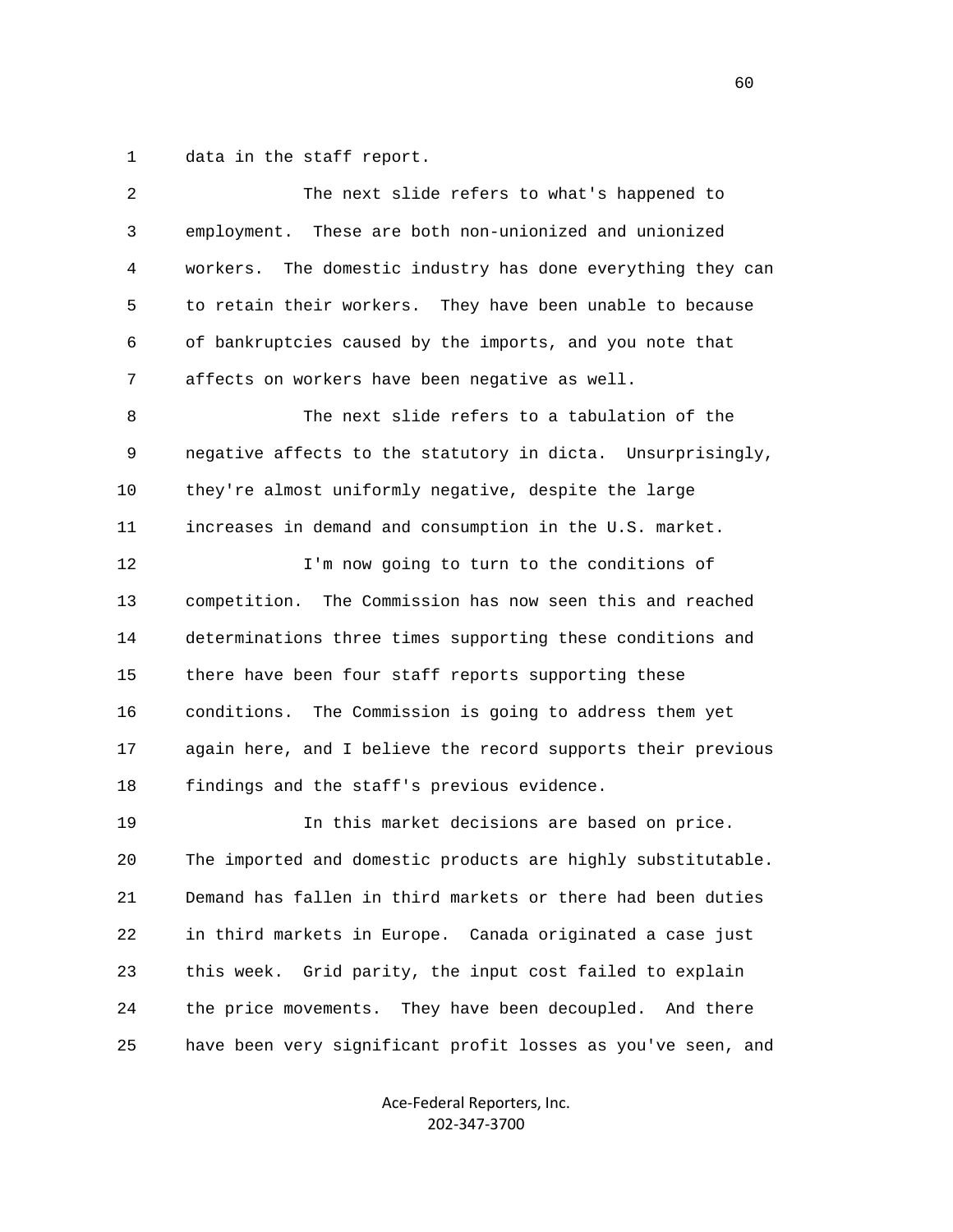1 domestic and subject imports compete across the board.

 2 The next slide shows quickly that price is the 3 most important factor in purchasing decisions, and that 4 price was rated the highest, most important factor in the 5 two surveys.

 6 I'm going to skip the next several slides, which 7 are quotes from Commission opinions which they have reached 8 the determination that, in fact, price is important and the 9 products are substitutable. Demand in the largest export 10 market, and the next slide shows, has decreased, so the U.S. 11 has become even more of the best market in the world to sell 12 into.

 13 I'm going to skip the next quote and move on to 14 U.S. producers, subject and import competing in all markets. 15 There's been talk that the U.S. industry does not compete in 16 all segments, but you, in fact, can see that it competes in 17 residential, commercial, utility, and among distributors. 18 The Commission has reached this conclusion as well. 19 The next slide shows that the U.S. producers 20 compete in all products, despite the fact that the 21 Respondents had asked for a doubling of products and a 22 distinction between mono and poly we still see there are 23 domestic production and sales in all eight products. 24 Competition across the board, once again, the Commission has 25 reached this conclusion.

> Ace‐Federal Reporters, Inc. 202‐347‐3700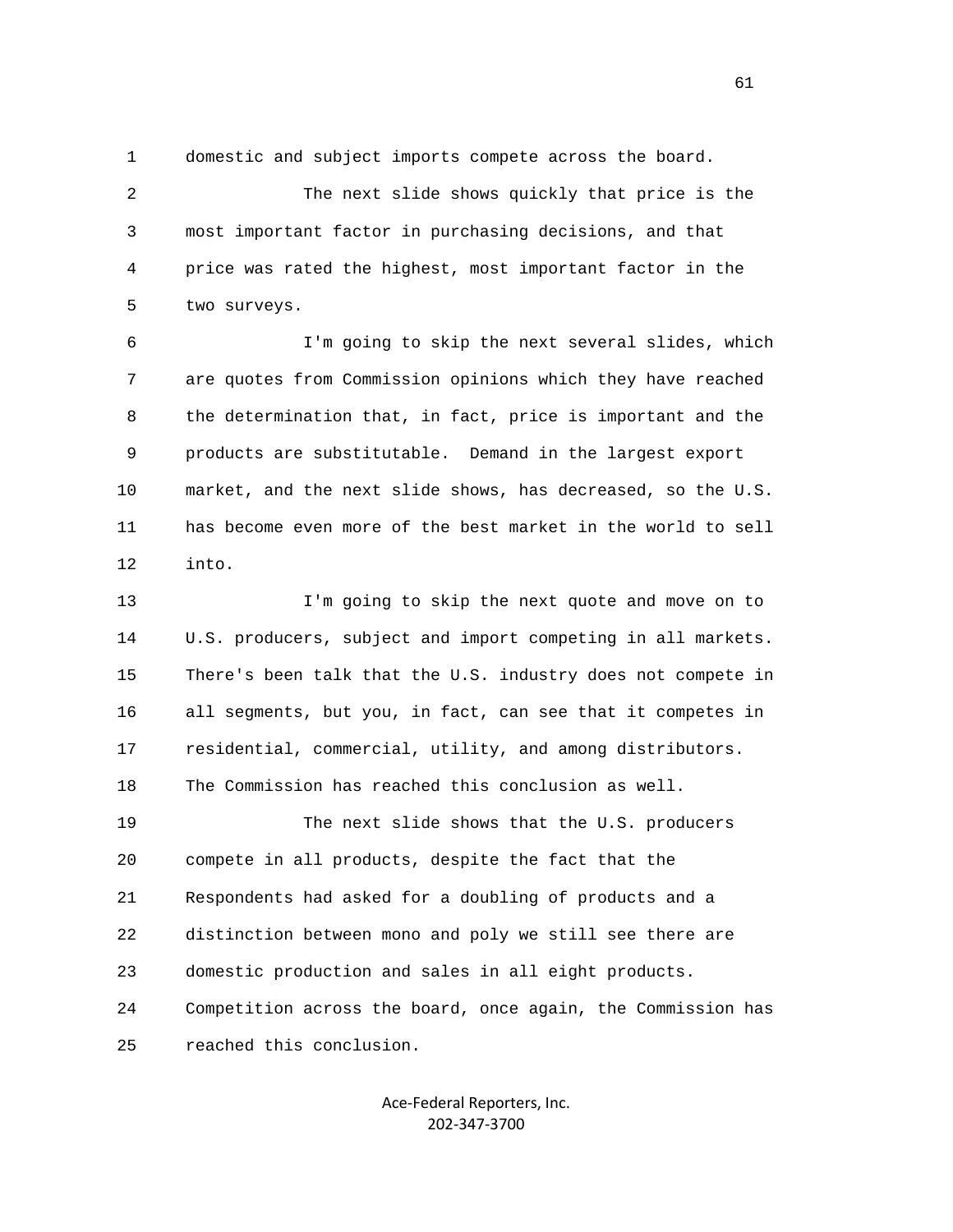1 Slide 30 discusses the mono and multi issue. 2 Purchasers do not generally specify mono or multi in RFPs. 3 Once again, a red herring, a throw-away argument by 4 Respondents in the earlier cases have now become their 5 central argument, having their other arguments discredited. 6 This is what they've turned to.

 7 The second point is the domestic industry and 8 individual producers in the U.S. manufacture and sell both 9 mono and multicrystalline products. Imports have affected 10 both mono and multicrystalline products, and monocrystalline 11 products are used in the same applications. The Commission 12 did find this in the previous investigation.

 13 I'll now turn to another condition of 14 competition, which is the issue of grid parity and the 15 alternative explanation that natural gas prices were the 16 cause of the decline. That argument was made in the earlier 17 investigation when prices were falling for gas between 2011 18 and 2012. Now, with gas prices rising, we still see the 19 same trends. The Commission also concluded that grid parity 20 failed to completely explain the affects of the imports and 21 the falling prices.

 22 Finally, the idea that demand for solar panels 23 is infinitely elastic and price sensitive is rebutted by the 24 fact that, as the representative said, many states are 25 required to install renewables and have set targets that go

> Ace‐Federal Reporters, Inc. 202‐347‐3700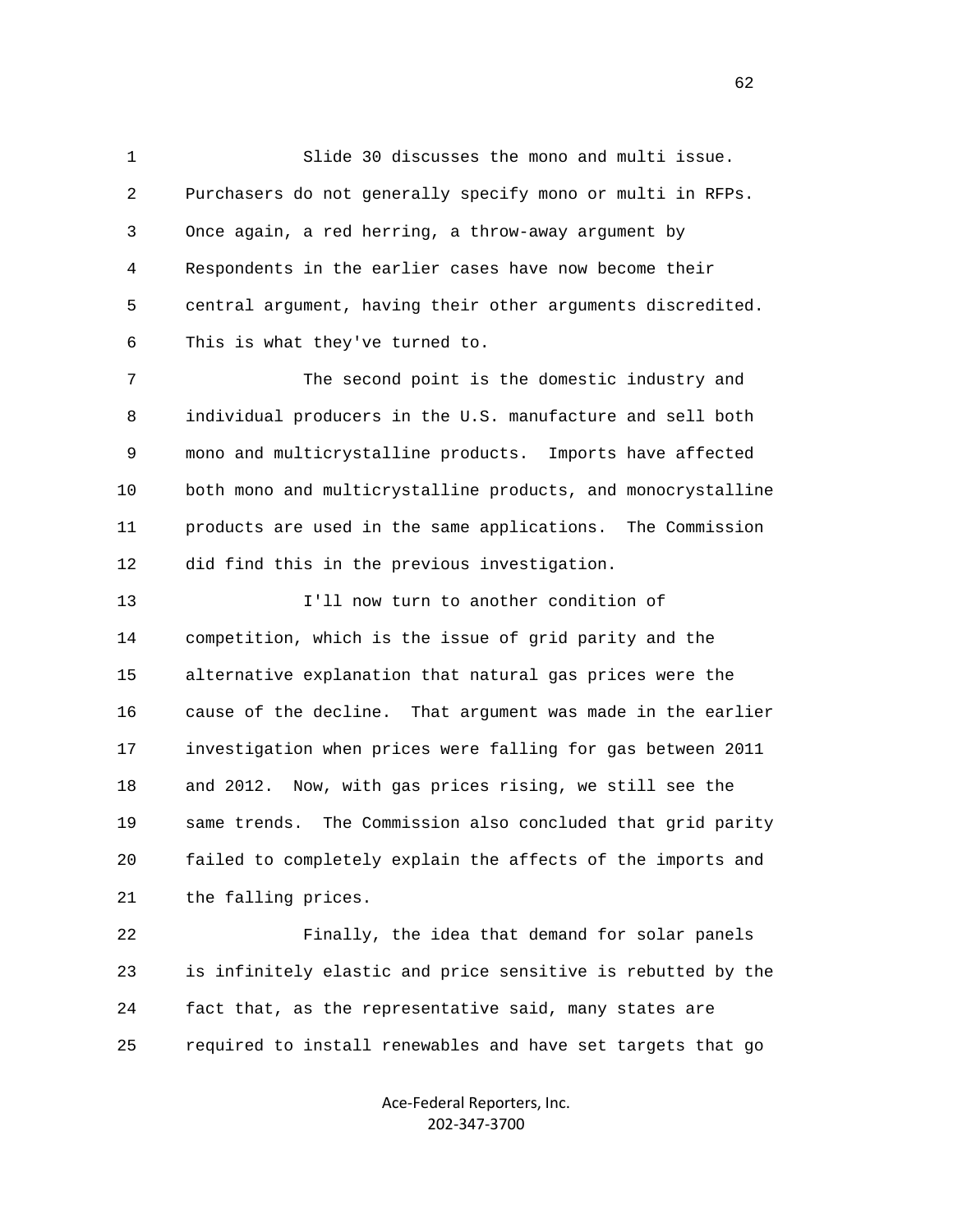1 on through up to 2030 in the case of Hawaii so that 2 irregardless (sic) renewables are being used to cut down on 3 emissions. So, there is a demand. The demand is more price 4 sensitive in some segments and less in others, but there is 5 a continual demand for this product as seen by the demand 6 increases and the necessity for renewables in end uses for 7 utilities.

8 I will leave with you the threat discussion from 9 page 36 onward. I think the indications of threat are 10 overwhelming, but I think the injury case is so strong that 11 I will discuss it if asked to later, but I will conclude my 12 presentation now. Thank you very much.

 13 MR. BRIGHTBILL: And that concludes our direct 14 presentation, and we'd like to hold the rest of the time for 15 rebuttal.

 16 CHAIRMAN BROADBENT: Thank you. This morning 17 we'll begin our questioning with Commissioner Schmidtlein. 18 COMMISSIONER SCHMIDTLEIN: Thank you, Chairman 19 Broadbent.

 20 First, I'd like to take the opportunity to thank 21 the witnesses for traveling to appear here today. That is 22 the linchpin of our process, having fact witnesses 23 contribute to the record, so we do appreciate it. 24 I wasn't here for the first investigation a few

25 years ago, and so I want to start with what I think is one

Ace‐Federal Reporters, Inc. 202‐347‐3700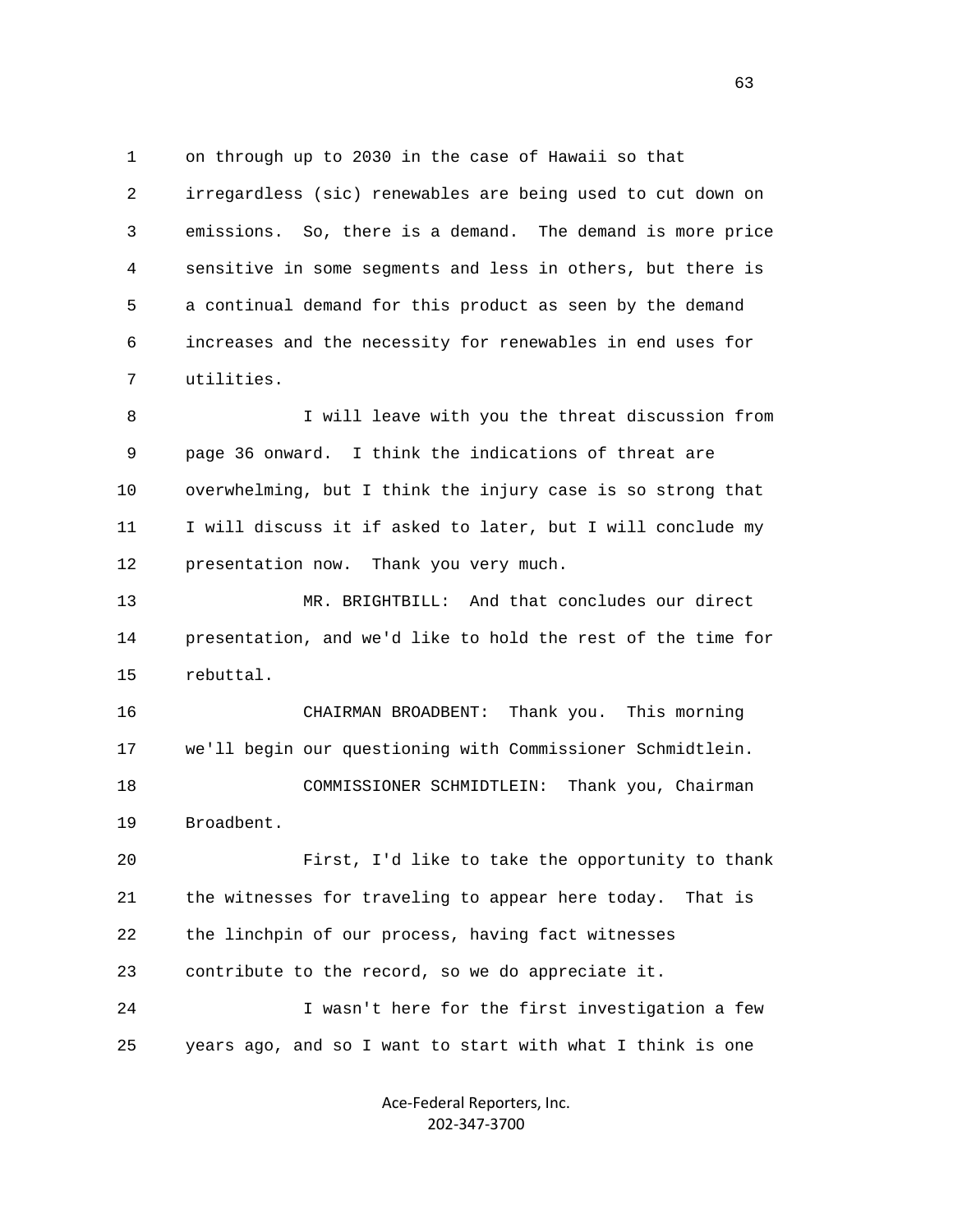1 of the key issues in this case is obviously what is driving 2 the price declines. That's often the key issue in the 3 cases. And one difference, as I understand it, between this 4 case and the prior is the substantial decline in raw 5 material costs.

 6 And so, just playing devil's advocate for a 7 moment, and either Mr. Brightbill or Mr. Kaplan -- I'm not 8 sure which one of you would be the best one to answer this, 9 but if you look at the raw material cost or at least the 10 graph that's in the staff chart at page V-II, which shows 11 polysilicon and wafer cost dropping substantially from 2011 12 through 2012 and sort of leveling out in the middle of 2012 13 for the wafers and then polysilicon really the beginning of 14 2013.

 15 And if you look at the pricing data that was 16 reported for the eight or nine pricing products, and you see 17 prices dropping through 2012, but then sort of tapering off 18 in 2013, can you tell me how I should consider that? 19 Because it looks when you look at those two facts like the 20 prices are tracking these raw material costs pretty closely, 21 which would seem to make sense, given that the raw materials 22 are such a substantial part of the production cost.

 23 MR. BRIGHTBILL: Sure. Tim Brightbill, Wiley 24 Rein. I can start and then Dr. Kaplan and maybe the 25 industry as well can jump in.

> Ace‐Federal Reporters, Inc. 202‐347‐3700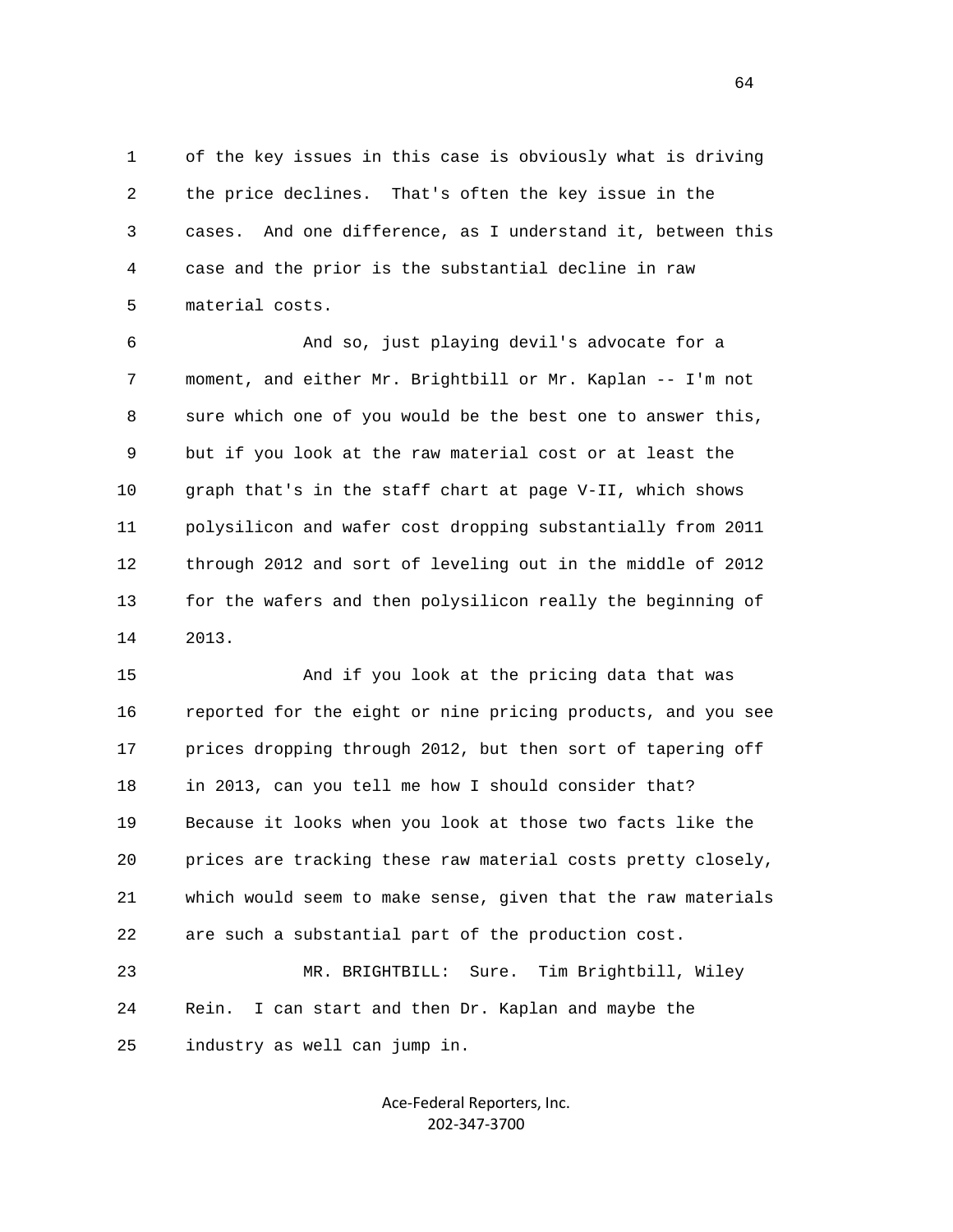1 I think, first of all, it's important to 2 emphasize that we're not just looking at poly prices, but 3 all raw material prices, some of which had had very 4 different trends during the POI. There are other very 5 important input, raw material inputs, including silver, 6 including aluminum and others.

 7 But even on polysilicon, really what we've seen 8 is that the prices have been driven lower by the subject 9 imports and not by polysilicon. And in fact, polysilicon 10 they're long-term agreements in the industry that U.S. 11 producers follow and foreign producers follow.

 12 Normally, dropping raw material costs should 13 benefit the U.S. industry. Instead, the profit levels that 14 you've seen the industry has continued to suffer despite 15 those declining raw material costs. So, I think it's a 16 combination of those things.

 17 COMMISSIONER SCHMIDTLEIN: You would expect that 18 prices for these products would fall if raw material prices 19 are coming down, right? You would agree with that.

 20 MR. BRIGHTBILL: Certainly, there can be some 21 relationship. But what we saw during the period and what I 22 think the industry is that the pricing in the marketplace 23 was not driven by raw material costs. It was driven by 24 subject imports and the bids going lower and lower.

25 COMMISSIONER SCHMIDTLEIN: Mr. Kaplan?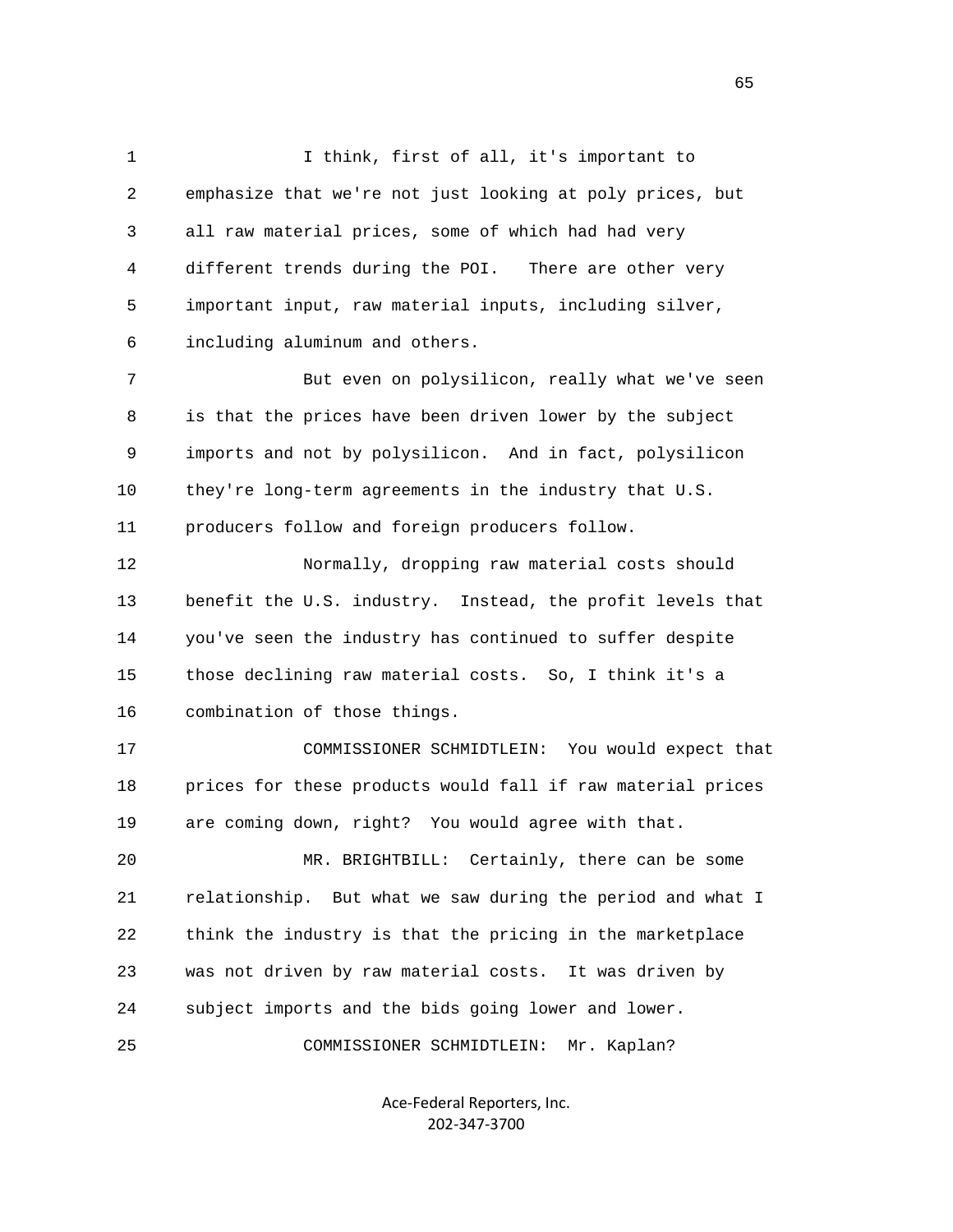1 MR. KAPLAN: Yes, input costs is one of the 2 supply factors that will generally determine market prices 3 in all industries. So, for example, you look at steel cases 4 all the time and you look at the price of scrap and a metal 5 margin. I would think another way of viewing this industry 6 is to look at a poly margin in the same kind of way.

 7 So, while the fact that there is a relationship 8 between poly prices and the prices of wafers doesn't mean 9 that poly prices determine the price of wafers. Because in 10 a competitive market, what you'd expect is that there'd be a 11 markup above poly which would produce a profit for the 12 industry. But in this industry, poly prices and 13 profitability have become completely decoupled.

 14 So, look at poly prices and then look at 15 operating margins and you'll see that the poly prices and 16 the affect of the imports is really upon the processing cost 17 and the sale of the final product. So, in the same what 18 that you couldn't deny scrap would have an affect on steel 19 prices, you won't deny that polysilicon would have an affect 20 on the price of wafers. But what is so troubling to all the 21 industry is that there is no relationship between the markup 22 above poly and poly prices. That has been completely 23 severed by the subject imports.

 24 In the last investigation and now that they've 25 been replaced more than fully in this investigation by

> Ace‐Federal Reporters, Inc. 202‐347‐3700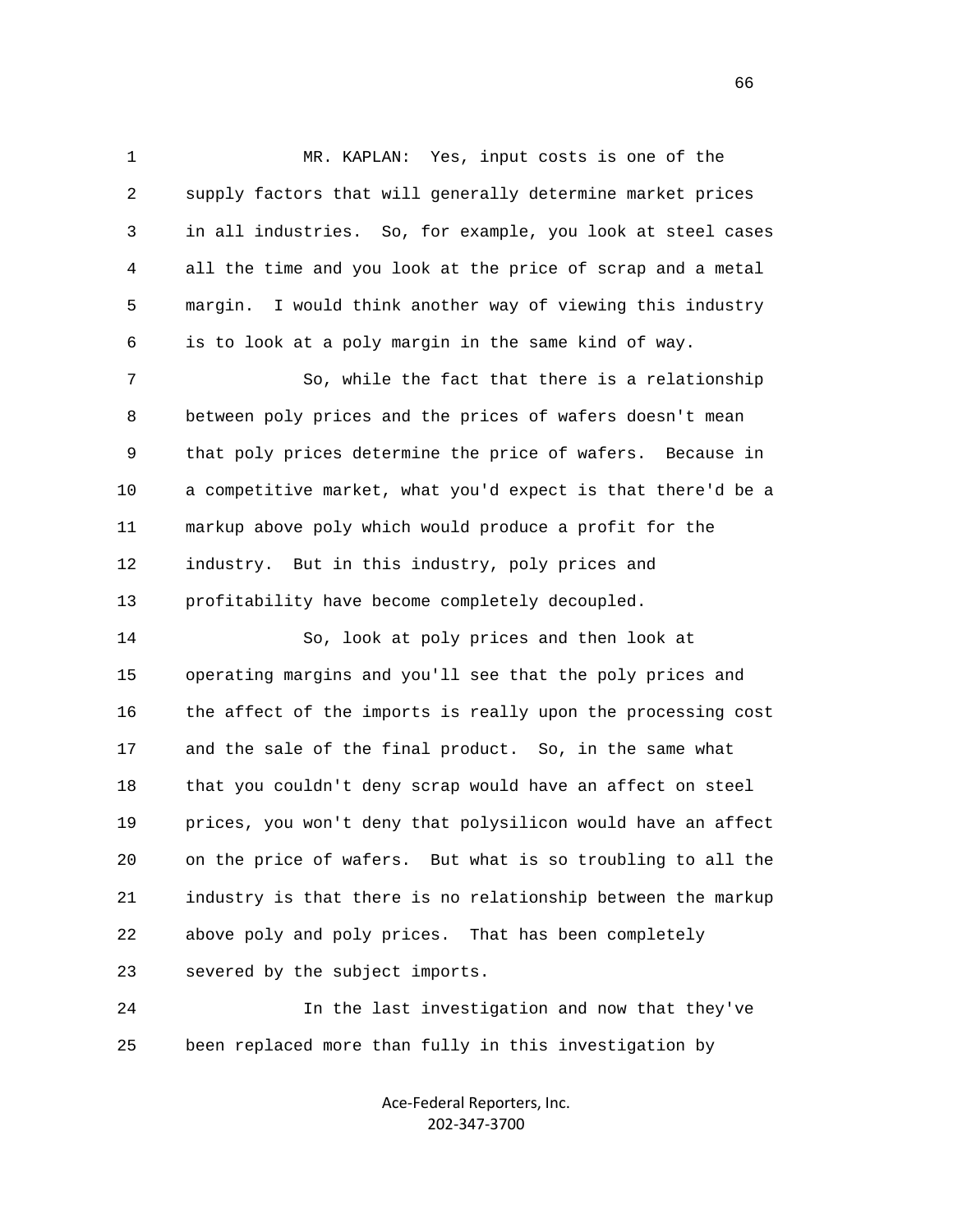1 subject imports again. So, there's many costs of prices. 2 Input costs are one of them, but input costs have become 3 decoupled from profitability and what prices of the wafers 4 and the final products are due to the subject imports. 5 COMMISSIONER SCHMIDTLEIN: Mr. Johnson, did you 6 want to -- okay. 7 MR. JOHNSON: Artes Johnson, SolarWorld 8 Americas. 9 I would say that in the market today poly prices 10 have no relation to the seller. It never comes up as part 11 of the discussion. It is always the dumped prices that are 12 in the marketplace that set that expectation, and there's no 13 discussion with customers about where raw goods are going 14 and how those prices could affect or those costs could 15 affect our prices. 16 COMMISSIONER SCHMIDTLEIN: Okay. Mr. Dulani. 17 MR. DULANI: So, when we look at raw material 18 prices, we correlate always to how it's related to costs and 19 prices, but the subject imports have just focused on 20 pricing. It has no correlation. It is completely 21 decoupled. Even in 2014, when some of the raw material 22 prices went up, prices have kept going down just to kill the 23 industry. 24 COMMISSIONER SCHMIDTLEIN: All right. Thank you 25 very much.

> Ace‐Federal Reporters, Inc. 202‐347‐3700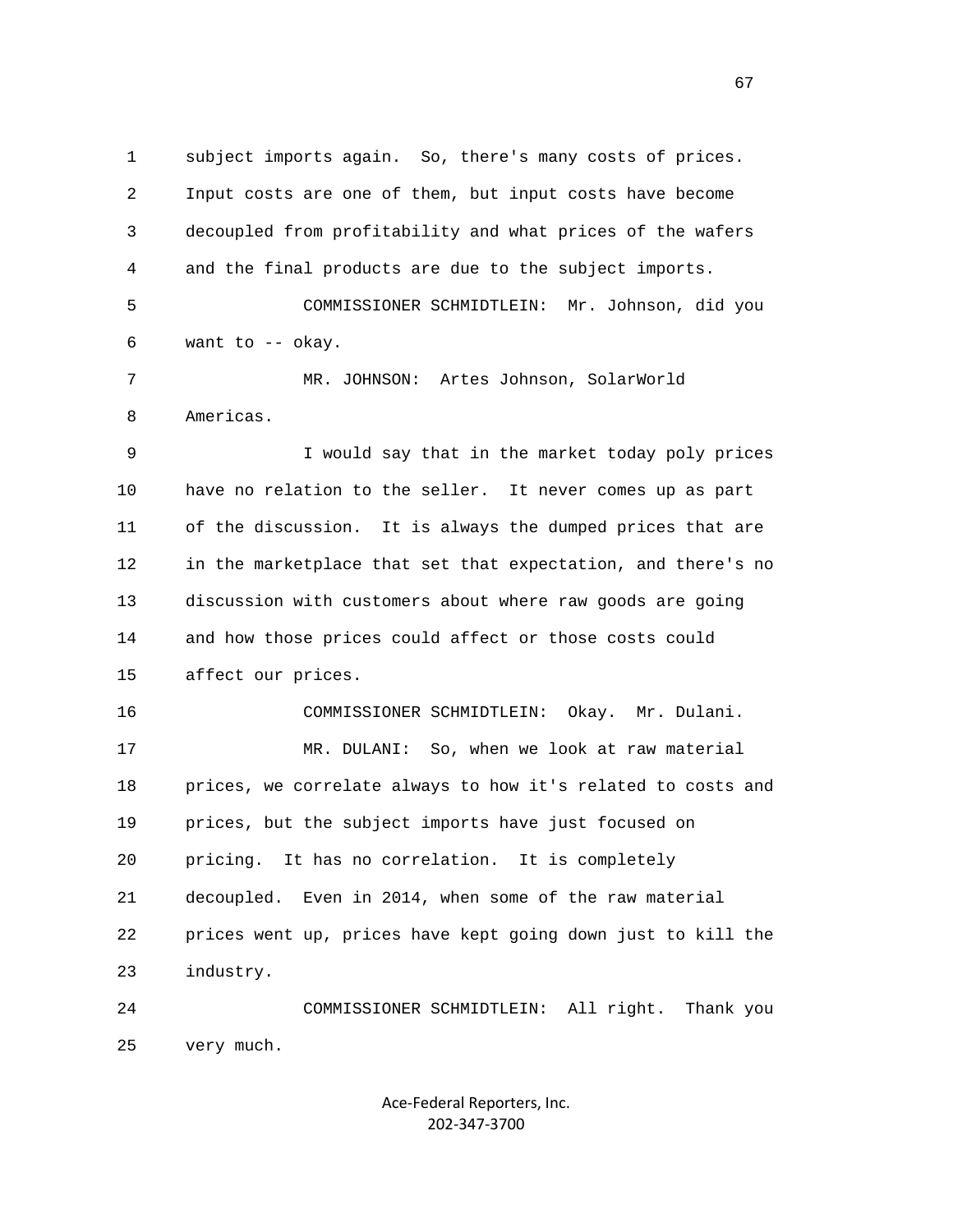1 Let me add one more fact in that scenario when 2 you look at this information, the pricing products and the 3 raw material costs. In the pricing products, at least, 4 where you look at the quantities, it looks like, and I'm 5 generalizing, right, which given eight products and so forth 6 you have to do, but it looks like the surge in imports is 7 really peaking in several of the products more in late 2012 8 or middle to late to 2012 or into 2013. I think I've got my 9 facts right here.

 10 And again, when you look at all of these 11 combined facts, it looks like you see prices dropping. It 12 looks like raw material prices are dropping. That's sort of 13 correlating and that's not correlating where you see the 14 surge in imports, where you see the prices, at least, not 15 the underselling. I understand it looks like underselling 16 is continuing into 2013 and so forth, but at least, from a 17 price standpoint it looks like the prices are relatively 18 flattening out in terms of their drop and that's where you 19 see the import prices.

 20 So, can you talk to me about how we should 21 consider that in the analysis of causation here? 22 MR. KAPLAN: Sure. 23 COMMISSIONER SCHMIDTLEIN: And if not, of 24 course, we've only got a couple of minutes, I'm happy for 25 you to also address this in post-hearing, but I'd be

> Ace‐Federal Reporters, Inc. 202‐347‐3700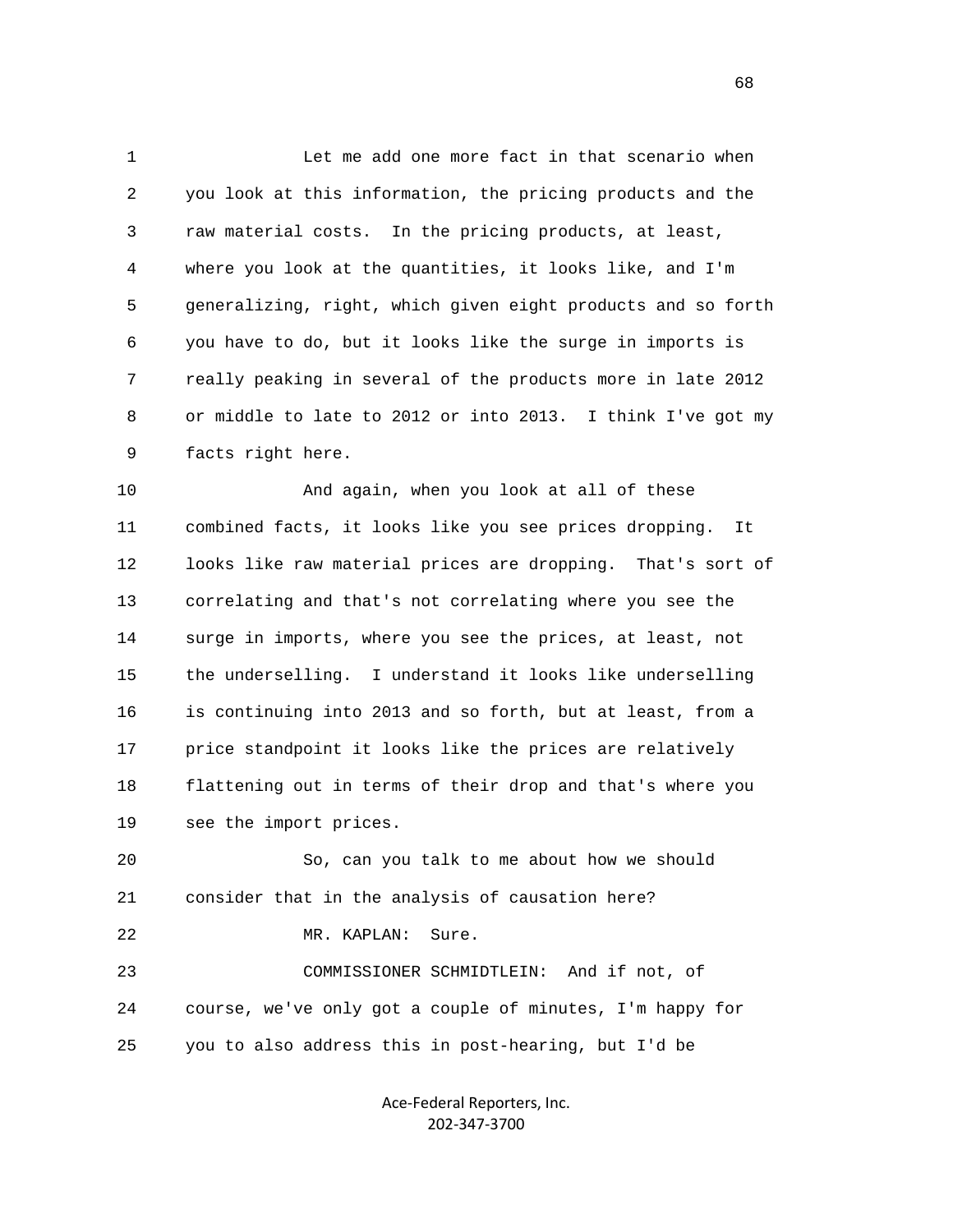1 interested to hear your initial reaction.

 2 MR. KAPLAN: Sure. I think that, you know, 3 doing quarter-to-quarter correlations, given the time 4 between the price contract and the delivery is sometimes 5 could be not the apposite way of approaching the analysis. 6 I think here the trends of volumes, the 7 underselling, and the profitability, I mean, they're 8 exaggerated relative to other cases. To say, oh, in that 9 period imports went from 6 percent to 70 versus 80, there's 10 a distinction the Commission has never had to reach because 11 imports have never risen this much. 12 The fact that prices may have leveled off and 13 profits went from -- I can't speak to it, but 14 extraordinarily low levels to another extraordinarily low 15 level, but maybe slightly better is something that is 16 parsing that misses the overall effects. So, sometimes raw 17 material costs are a driver of the level, but they are -- or 18 a driver of the trend, to a degree, as input costs are, but 19 they are disconnected from the profits and the markup above 20 that level; and that is the problem. 21 So, does Chinese dumping increase as the 22 polysilicon prices fall? Well, they've kept their dumping 23 margins really high and their imports really high during the 24 whole period. It doesn't mean that they're causing less 25 harm or less injury if the prices start to stabilize in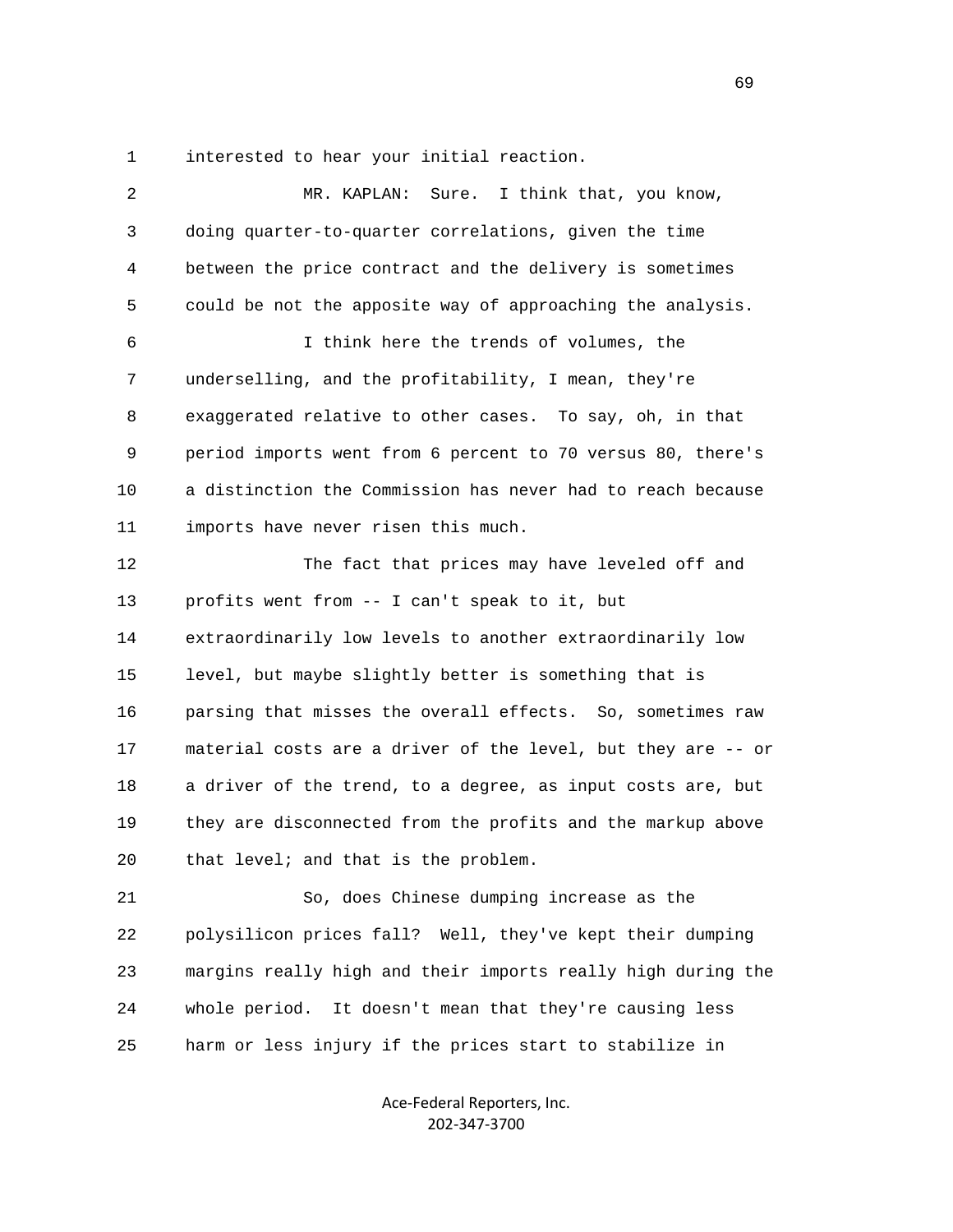1 relation to polysilicon. I hope that's helpful.

 2 COMMISSIONER SCHMIDTLEIN: Yes. Thank you. 3 MR. BRIGHTBILL: Tim Brightbill. 4 It is a somewhat difficult issue to discuss, 5 given the confidential information. We're happy to do some 6 more of that in the briefing afterwards. 7 COMMISSIONER SCHMIDTLEIN: All right. Thank 8 you very much. My time is up. 9 CHAIRMAN BROADBENT: Great. Thank you. Let's 10 see, I wanted to go to the scope issue right off the bat. 11 We have a pretty narrow focus here. We have to 12 accept the scope that the Department of Commerce comes up 13 with. Now, I understand that they may be coming up with a 14 different definition of "scope," where the origin of the 15 panel is, not where the sale is made, as it was in the first 16 case. 17 That sort of puts the Commission in a pretty 18 difficult position because if the scope changes and then the 19 scope is challenged at the Court of International Trade 20 based on a different practice than they did a year ago, then 21 it will be remanded back here again with our staff having to

 22 go do this horrible process all over again, which has been 23 very difficult, given the flux that we've been in on scope. 24 So, how would you advise us to approach this at this point? 25 And then also, could you give me an explanation

> Ace‐Federal Reporters, Inc. 202‐347‐3700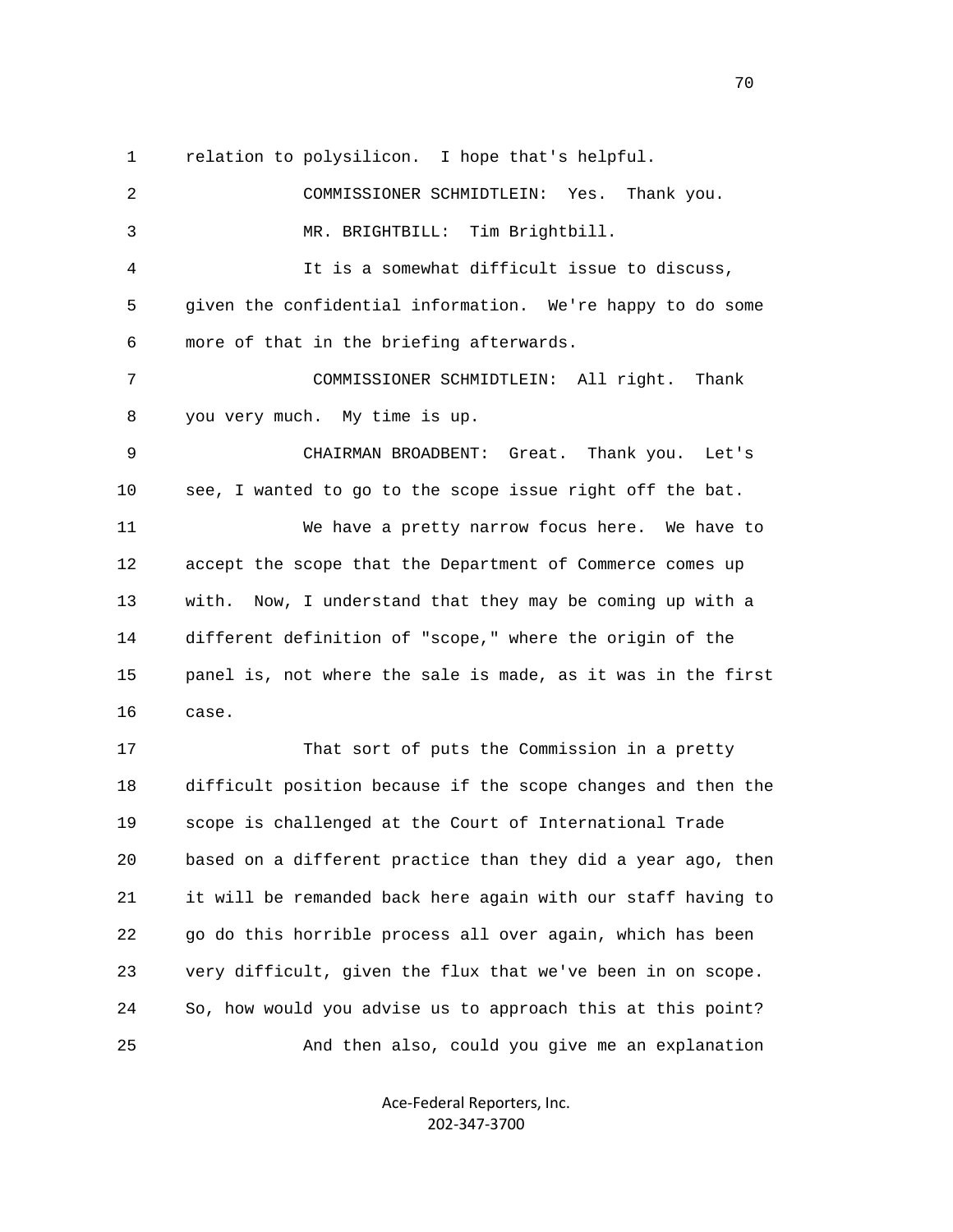1 of what you think is going on at the Commerce Department and 2 why they're having such difficulties?

 3 MR. BRIGHTBILL: Sure. Tim Brightbill, Wiley 4 Rein.

 5 First of all, with regard to -- certainly, it is 6 difficult for the Commission, given that Commerce has not 7 determined a final scope. But the staff has done an 8 excellent job of breaking down the data in so many different 9 ways and in capturing the data in a number of different 10 categories, covering Taiwanese cells, Taiwanese modules, 11 Chinese cells, Chinese modules that we think you have not 12 only a solid, but an extremely solid basis for a final 13 determination using what's in the pre-hearing report 14 already, regardless of how the scope comes out.

 15 And we have pointed out, the Court of 16 International Trade has said, first of all, the subject 17 import investigation by the Commission does not have to 18 exactly match the definition of subject imports under 19 Commerce's scope. We have that around page 18 and 19 of our 20 brief.

 21 You have to collect the information that allows 22 you to fulfill your statutory obligation, but there's not 23 always a perfect match between what you gather and the scope 24 of a case. Here, though, because of the number of 25 categories of data that you asked from domestic producers,

> Ace‐Federal Reporters, Inc. 202‐347‐3700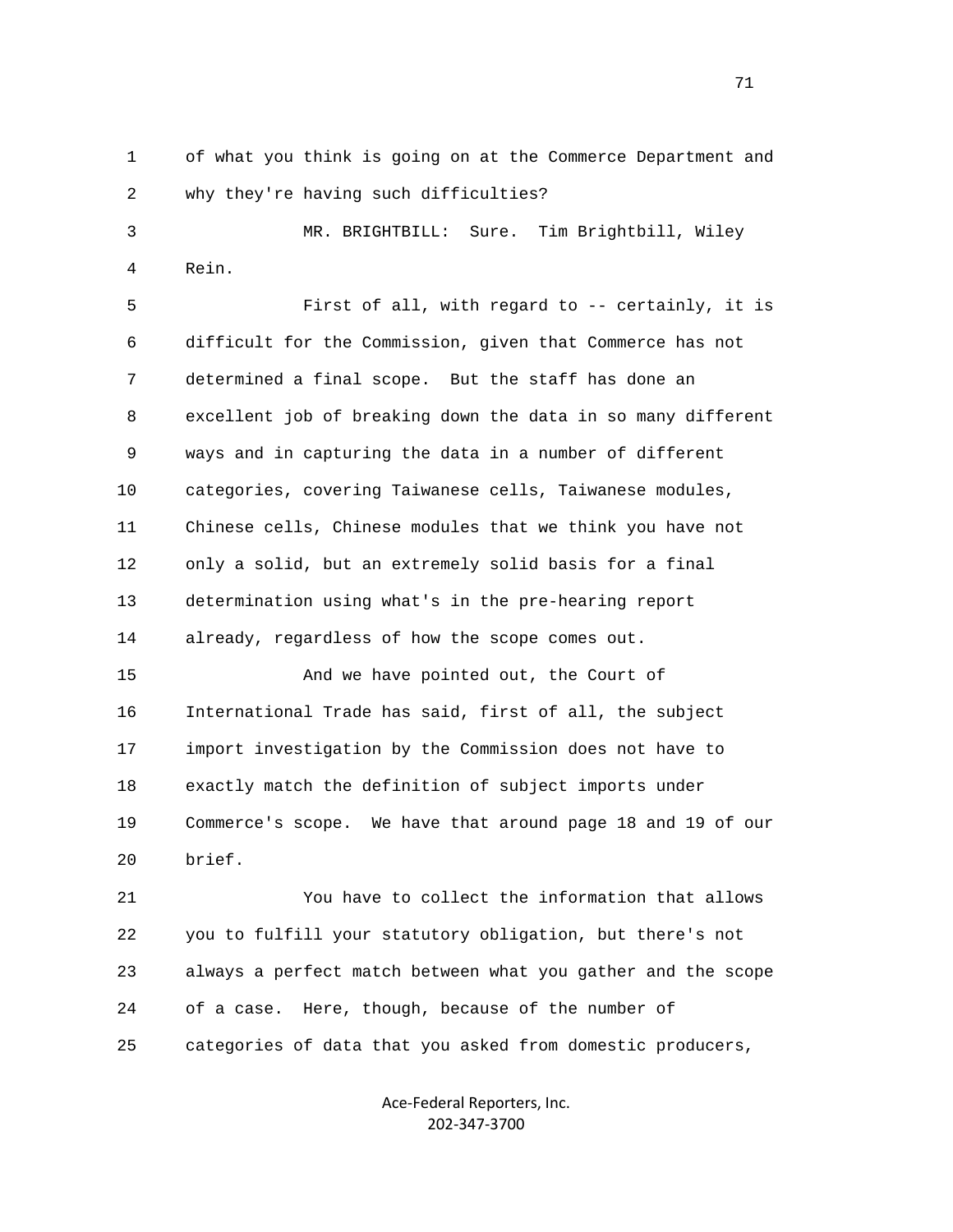1 from importers, and so on, you have that data and you can 2 cut it different ways, depending on the final determination. 3 The second point I would make is just what you 4 see in terms of -- even if the Commission -- again, 5 regardless of how they clarify the scope in the case, you 6 have the vast majority of imports already covered in your 7 discussion. So, the most notable change of Commerce's scope 8 clarification would be to include modules from China 9 assembled from third country cells as subject merchandise, 10 all modules from China regardless of where the cell comes 11 from.

 12 Well, you already know that the vast majority 13 during this period of Chinese modules assembled from third 14 country cells were assembled with Taiwanese cells, and you 15 have that data. It's shown in the importer questionnaire 16 responses. So, inclusion of third country cell modules from 17 China within the scope would have an insignificant affect on 18 your determination. So, you already have the lion's share 19 of what's going on.

 20 Similarly, the Commerce clarification of all 21 modules from China would also include all modules made in 22 Taiwan from cells produced in Taiwan, and those assembled in 23 Taiwan from third country non-Chinese cells. But the 24 information that you've collected already shows that if you 25 include Taiwanese modules with third country cells it's not

> Ace‐Federal Reporters, Inc. 202‐347‐3700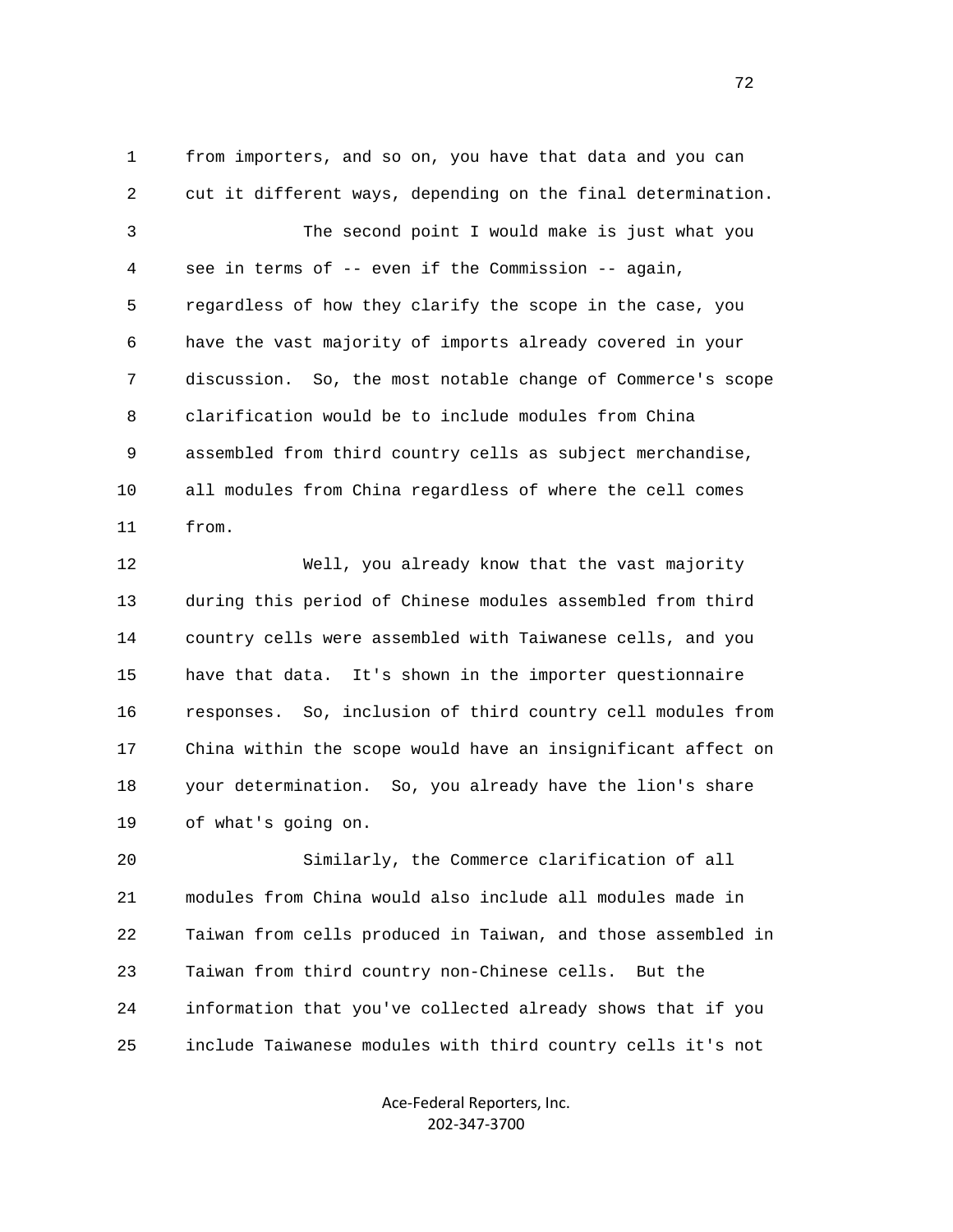1 going to affect your determination.

| $\overline{2}$ | So, again, you've gathered very granular data                |
|----------------|--------------------------------------------------------------|
| 3              | here, and as a result you have solid basis for a             |
| 4              | determination, regardless of what the final scope is.        |
| 5              | And Chairman, I'm sorry, the second part of your             |
| 6              | question was?                                                |
| 7              | CHAIRMAN BROADBENT: Why is the Commerce                      |
| 8              | Department having so much difficulty?                        |
| 9              | MR. BRIGHTBILL: Well, as I said, in my opinion,              |
| 10             | when we put this scope together, as I said in the            |
| 11             | preliminary phase of the investigation, we wanted to come up |
| 12             | with a scope that would cover as much of the unfair trade as |
| 13             | possible and still be consistent with the first scope        |
| 14             | finding that Commerce made that cells, where possible,       |
| 15             | determine country of origin.                                 |
| 16             | As the investigation has gone on, I think                    |
| 17             | Commerce has seen that -- and remember that a scope has to   |
| 18             | be consistent with Petitioner's intent and has to address    |
| 19             | unfair trade practices and has to be enforceable. And the    |
| 20             | way to get there is with the scope clarification that        |
| 21             | Commerce issued in October, covering all Chinese modules,    |
| 22             | regardless of the cell comes from.                           |
| 23             | So, I think that is what Commerce is wrestling               |
| 24             | I'm speculating, but I think the combination of<br>with.     |
| 25             | intent of covering all of the unfair trade practices as well |
|                |                                                              |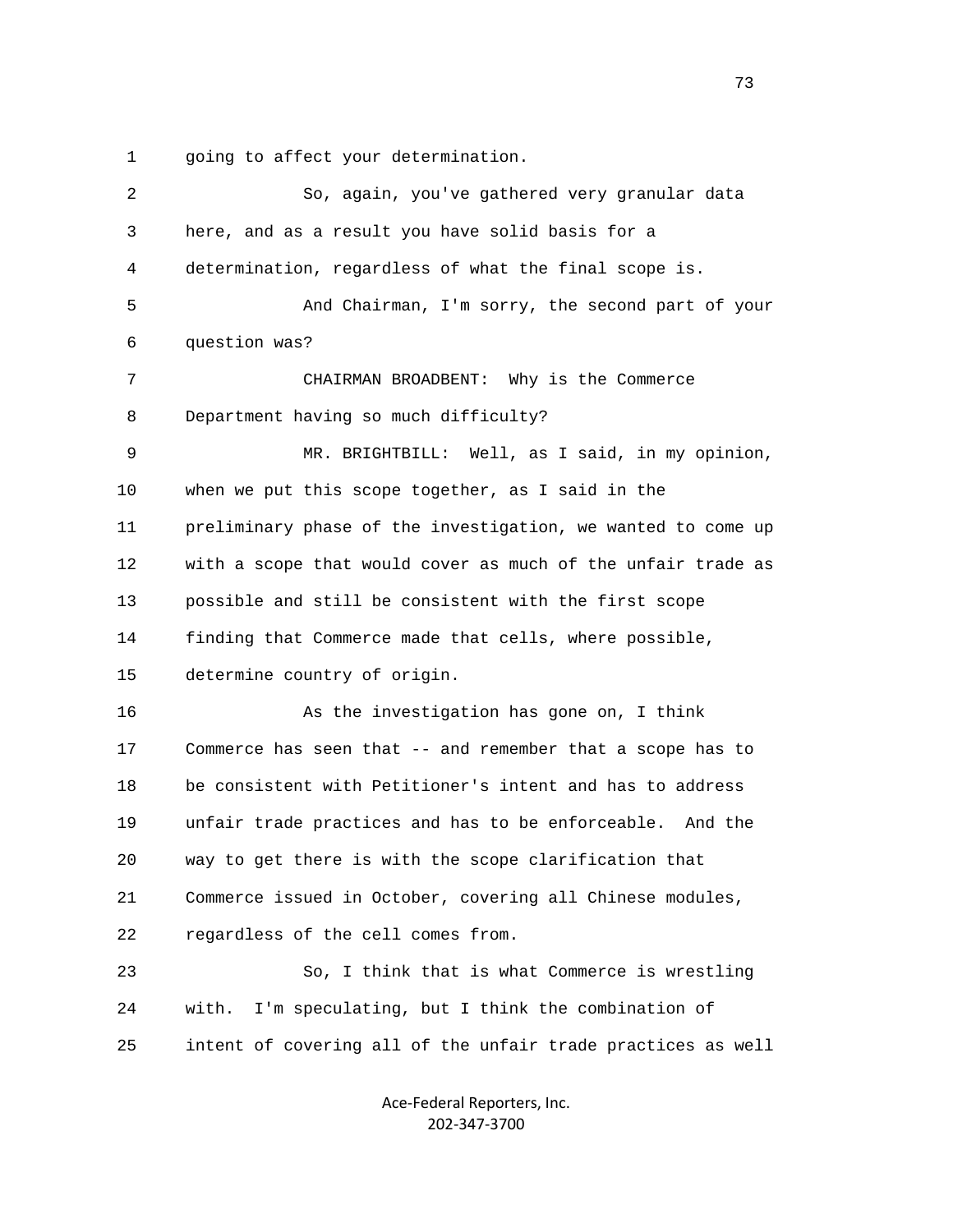1 as not allowing further evasion and circumvention and having 2 an order that is enforceable in the end are the things 3 driving this determination. 4 CHAIRMAN BROADBENT: What is the Custom

 5 Service-determined country of origin for subject product? 6 MR. BRIGHTBILL: Under regular Customs tariff 7 rulings, they consider the transformation of a cell to a 8 module to be a substantial transformation. Commerce, of 9 course, took the opposite position in the first solar case, 10 saying that it is the cell, not the module, that determines 11 the country of origin for anti-dumping and duty purposes.

 12 CHAIRMAN BROADBENT: So do you think Commerce 13 can enforce the memo definition, the October 3rd memo 14 definition?

 15 MR. BRIGHTBILL: Absolutely. It would be -- 16 we've said --

17 CHAIRMAN BROADBENT: Customs.

 18 MR. BRIGHTBILL: We've said to Commerce and to 19 Customs that the October clarification by Commerce would be 20 much more enforceable, because again, you would be measuring 21 modules as they're coming in from the border. Modules are 22 labeled with country of origin. They say China, they say 23 Taiwan. The module is labeled, the cell is not. So the 24 Commerce clarification would be much enforceable in scope 25 using the two out of three rule.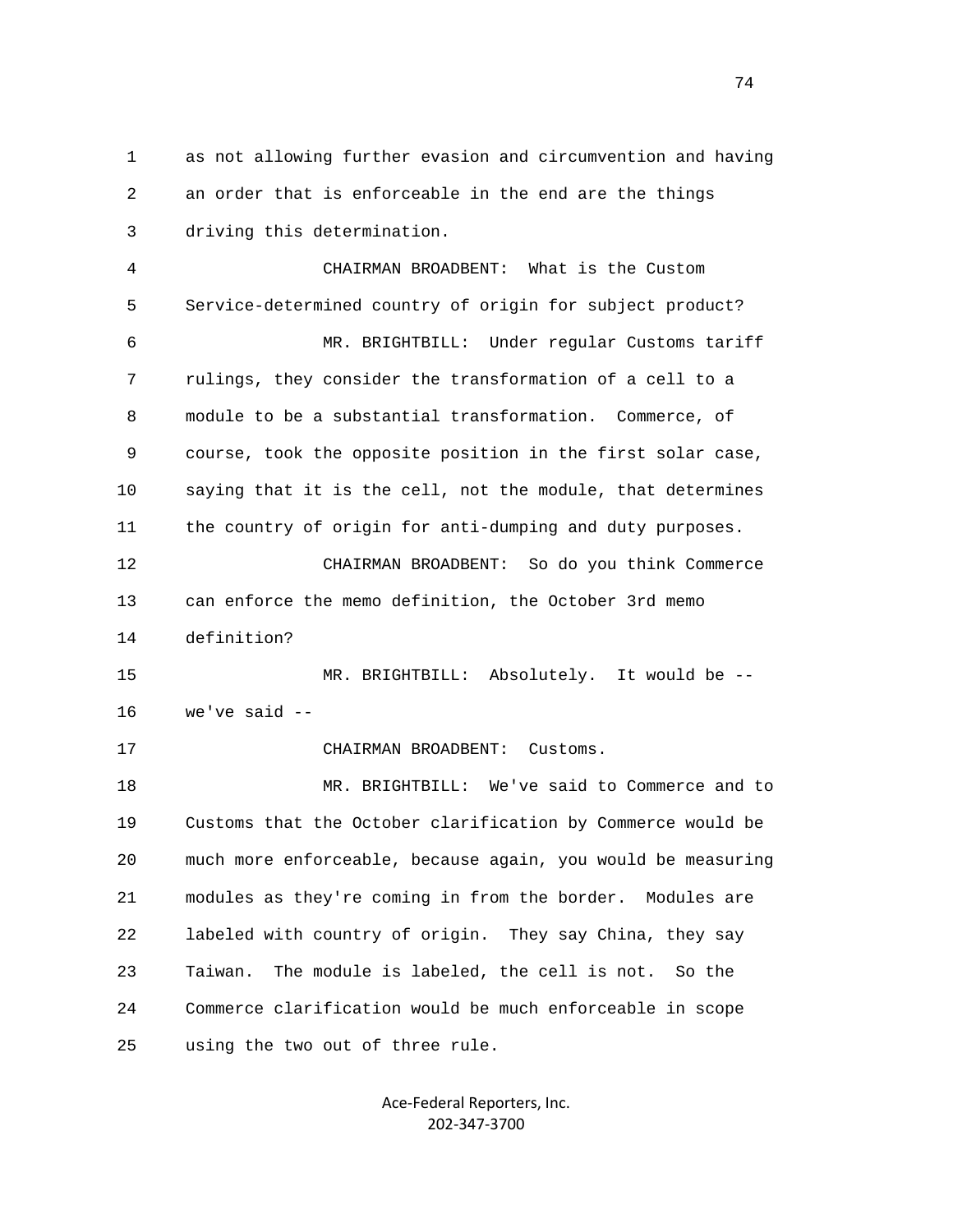1 CHAIRMAN BROADBENT: Okay, and then what about 2 the modules coming from Mexico?

 3 MR. BRIGHTBILL: Well, Tim Brightbill, Wiley 4 Rein again. The modules coming from Mexico are made with 5 cells -- if they're made from a cell from China or Taiwan, 6 they would be covered as subject merchandise of wherever the 7 cell comes from. That is clear in the two out of three rule 8 scope; it is clear from the October clarified scope of the 9 Commerce Department.

 10 So in either case, regardless of which scope 11 is applied, if the cell comes from Taiwan or the cell comes 12 from China, that will determine the country of origin of 13 those modules.

 14 CHAIRMAN BROADBENT: And yet it wasn't legally 15 obligated to do an investigation against Mexico? 16 MR. BRIGHTBILL: No, it is not, and no.

 17 Because of the finding that's made as far as cells, it's not 18 required to and has not determined. So I think the brief 19 filed by Mexican producers ignores the findings of the first 20 case, and it ignores the reality that whatever scope is 21 picked, those products coming from Mexico with a cell from 22 China or Taiwan would be subject products.

 23 CHAIRMAN BROADBENT: Okay. Mr. Brightbill, 24 can you tell me a bit about what's going on in Europe, in 25 their dumping investigations against China and Taiwan?

> Ace‐Federal Reporters, Inc. 202‐347‐3700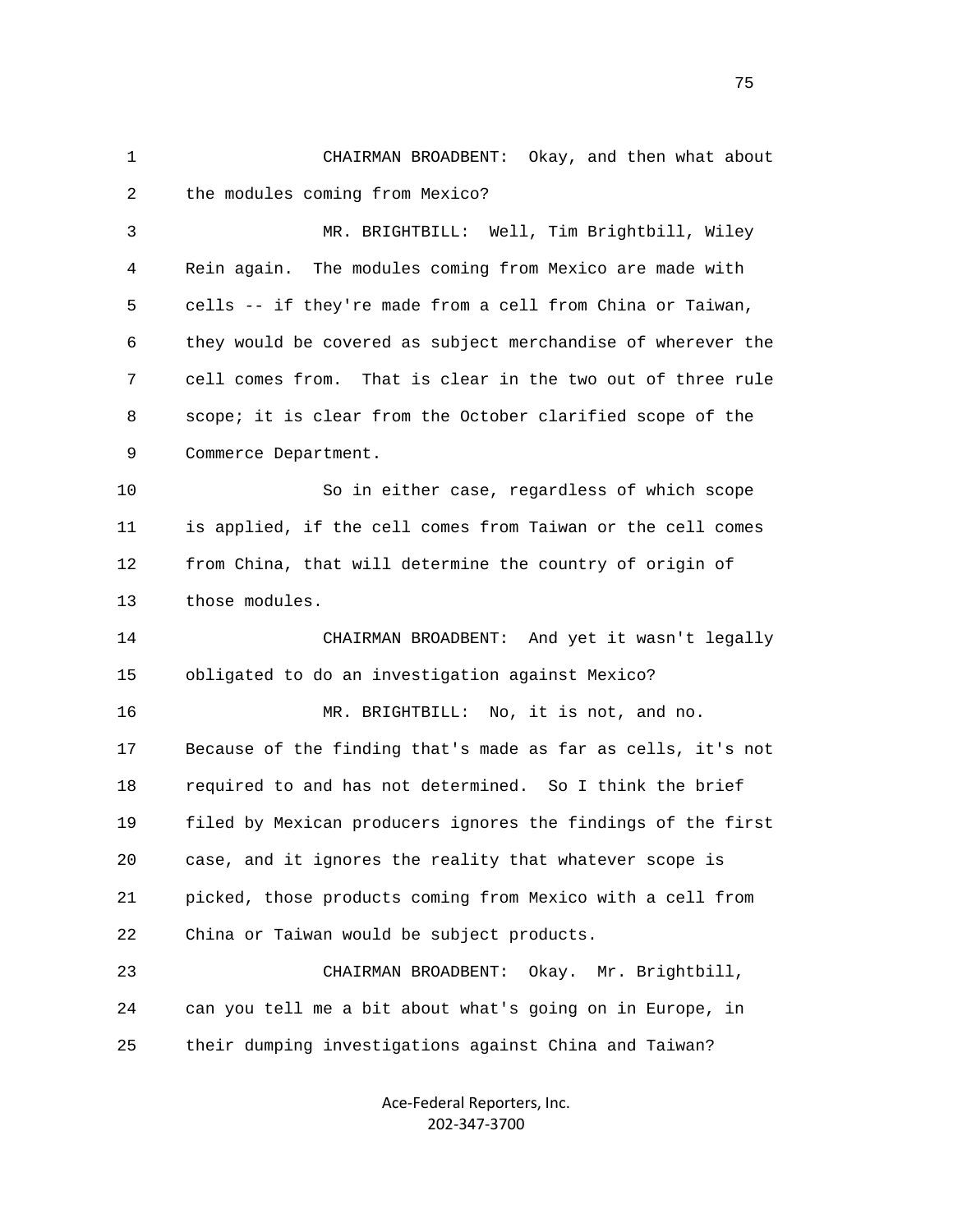2 directly involved in that -- 3 CHAIRMAN BROADBENT: Understood, yeah. 4 MR. BRIGHTBILL: --there was a two-year 5 agreement made, and maybe Mukesh can help with this too, 6 that includes both a quota and a minimum price component. 7 There have been serious allegations of evasion and 8 circumvention in Europe, that the domestic European industry 9 has advanced. There has been debate about the minimum 10 import price levels and what index they should be set to. 11 But currently, Europe is governed by that 12 quota and minimum price agreement that is in place on 13 Chinese products, and I would just point out the scope of 14 the European agreement also covers Chinese modules in 15 Chinese cells. It's broader than the scope. It's a very 16 broad scope covering both cells and modules originating from

1 MR. BRIGHTBILL: Yes. Although we're not

17 or manufactured in China.

 18 CHAIRMAN BROADBENT: And then what about 19 product coming -- modules coming from third countries that 20 have Chinese cells in them?

 21 MR. BRIGHTBILL: Okay. So for example, a 22 Chinese cell goes into a module somewhere else and then 23 comes into the country.

 24 CHAIRMAN BROADBENT: Yes. Say the Mexicans 25 export to Europe.

> Ace‐Federal Reporters, Inc. 202‐347‐3700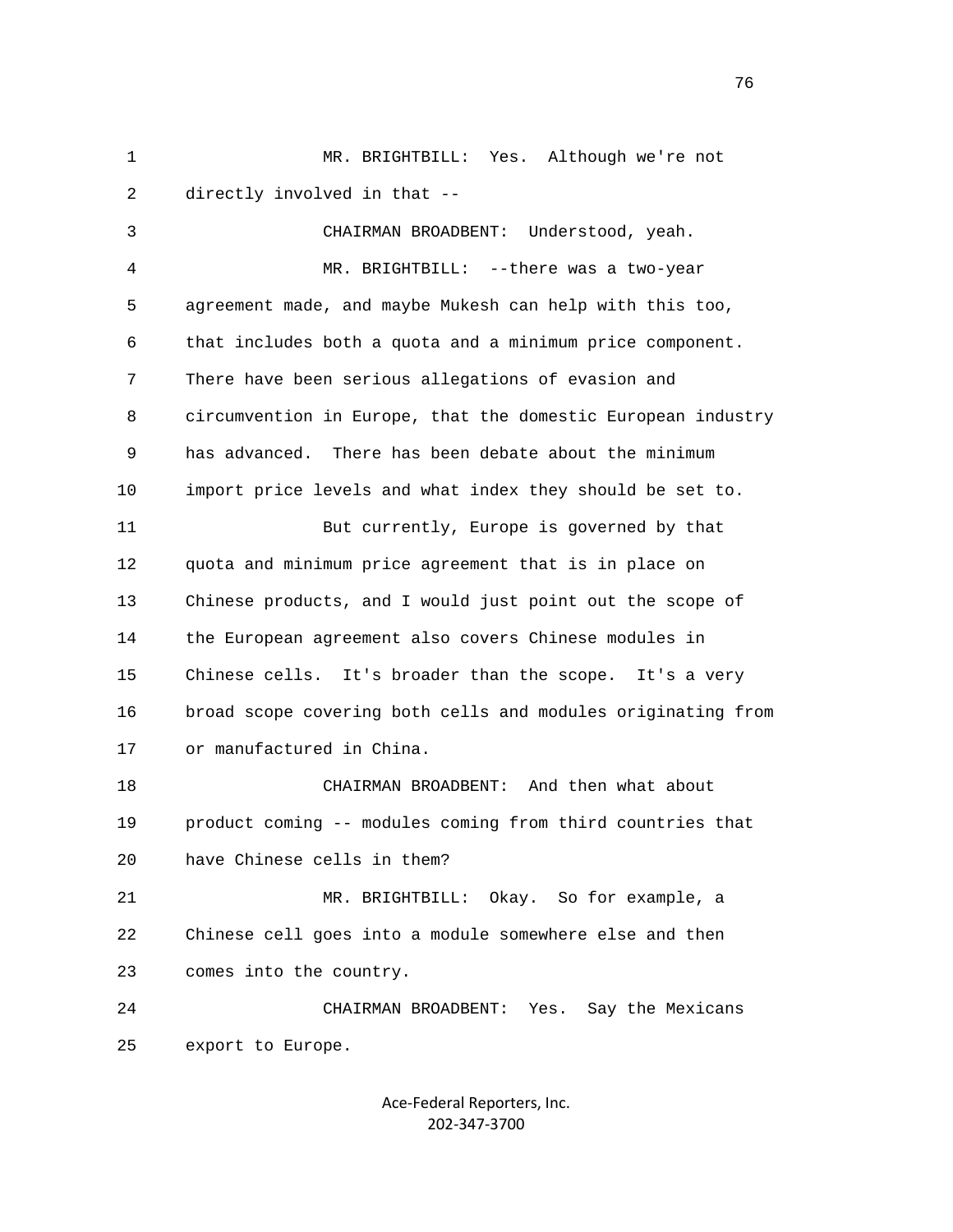1 MR. BRIGHTBILL: I have to verify. My 2 understanding is that I don't believe those are subject to 3 the EU undertaking, but I would need to address that in our 4 brief.

 5 CHAIRMAN BROADBENT: Understood, okay. 6 MR. DULANI: Mukesh Dulani, SolarWorld. In 7 Europe, like Mr. Brightbill said, all cells and modules 8 coming from China are the subject imports. But here, again 9 there's a new loophole used. They put an index on the 10 pricing in the contract. What happens with this index is 11 since most of the capacity is sitting in China and Taiwan, 12 and they can sell the product at a cheaper price to 13 developing countries, as the index drops, the price again 14 changes, and that is a new loophole used in Europe to kill 15 the rest of the European solar industry. 16 CHAIRMAN BROADBENT: Okay. So my time is up. 17 Vice Chairman Pinkert. 18 VICE CHAIRMAN PINKERT: Thank you, Madam

 19 Chairman and I join my colleagues in thanking all of you for 20 being here today. I apologize about my cold. I want to 21 understand a little bit more about this rule of origin 22 issue. I'm not going to belabor it, but I do want to 23 understand a little bit more about it. 24 And in particular, if Commerce reverted to the

25 rule of origin that it applied in the first investigation,

Ace‐Federal Reporters, Inc. 202‐347‐3700

na na matsay na matsay na matsay na matsay na matsay na matsay na matsay na matsay na matsay na matsay na mats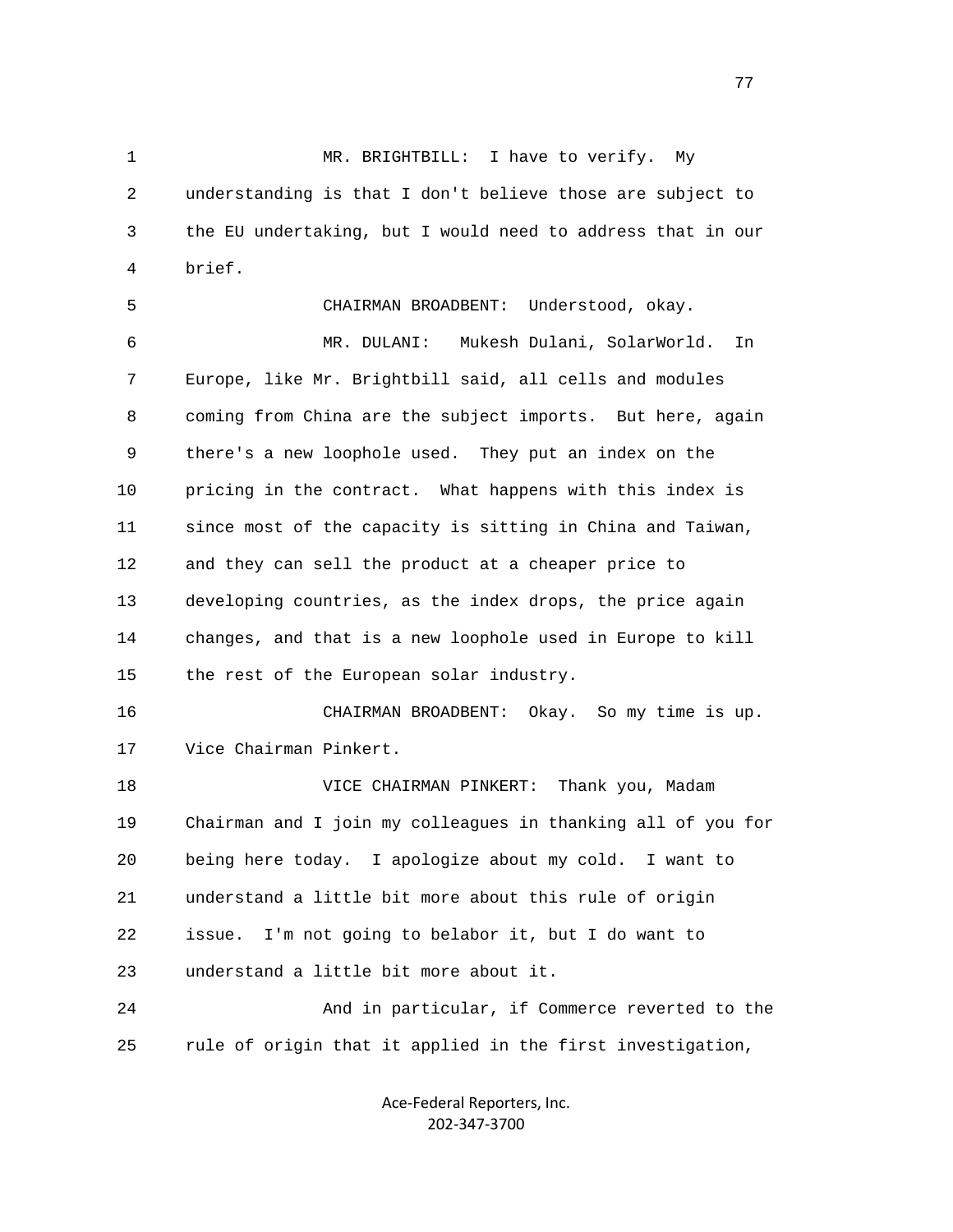1 what would be the problem with that from the point of view 2 of the domestic industry?

 3 MR. BRIGHTBILL: Well, Commissioner -- Tim 4 Brightbill, Wiley Rein. If Commerce were to determine that 5 cell -- that the scope would only cover products defined by 6 where the cell is manufactured, it would cover Taiwanese 7 cells, no matter where they're made, into a module.

 8 But it would offer no additional coverage of 9 Chinese product, and it would not allow us to address the 10 unfair trade practices of Chinese modules, for example, 11 because we already have duties on Chinese cells, but none on 12 modules that are not made from Chinese cells.

 13 So for example, we appealed this issue to the 14 Court of International Trade, and one of the things we 15 pointed out is that if Commerce simply applies a cell 16 determines country of origin status, there's no way to 17 address the vast subsidies that address Chinese -- and 18 benefit Chinese module production.

 19 Of all the subsidies we alleged at the 20 Commerce Department, all but one affect module production. 21 There are huge subsidies on glass, aluminum frames, 22 polysilicon for less than adequate remuneration. All of 23 these things benefit module production. But if you use a 24 cell only to determine country of origin, there's no way to 25 ever reach those subsidies.

> Ace‐Federal Reporters, Inc. 202‐347‐3700

n and the state of the state of the state of the state of the state of the state of the state of the state of the state of the state of the state of the state of the state of the state of the state of the state of the stat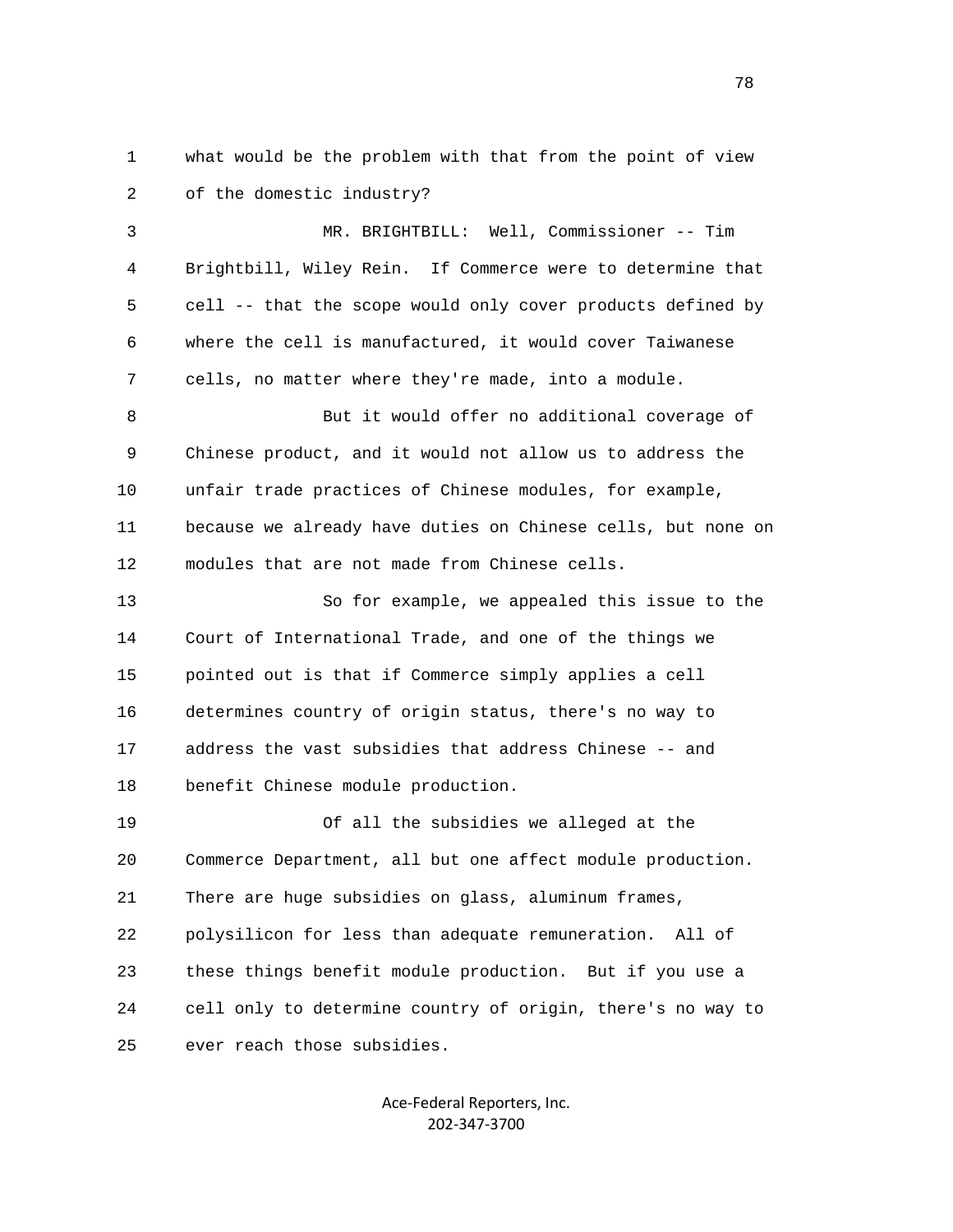1 So it can't be that Commerce is limited to its 2 first country of origin ruling. It has to be that there is 3 a way to address unfairly-traded Chinese modules, even if 4 they don't contain Chinese cells, whether that's through the 5 two out of three rule from our petition or from the broader 6 Commerce clarification of October. 7 VICE CHAIRMAN PINKERT: Thank you, and is 8 there a legal problem with applying a different rule of 9 origin in this case than in the previous case? 10 MR. BRIGHTBILL: Tim Brightbill, Wiley Rein. 11 No, there is not. First of all, under the two out of three 12 rule country of origin that we crafted in the petition, we 13 did that specifically to try and be as consistent with the 14 first trade case as possible, recognizing that cell 15 determines country of origin, except for a situation where 16 most of the product comes from China but the cell does not. 17 So if the wafers in the module come from China 18 but the cell does not, it's mostly a Chinese product. It 19 should be subject to Chinese duties. So that is as 20 consistent as possible with the prior case. But no, 21 Commerce Department is free to define a scope of the 22 investigation in a manner consistent with Petitioners' 23 intent and in a manner that is enforceable. 24 That's what the statute says and both 25 formulations that are before Commerce are enforceable and

> Ace‐Federal Reporters, Inc. 202‐347‐3700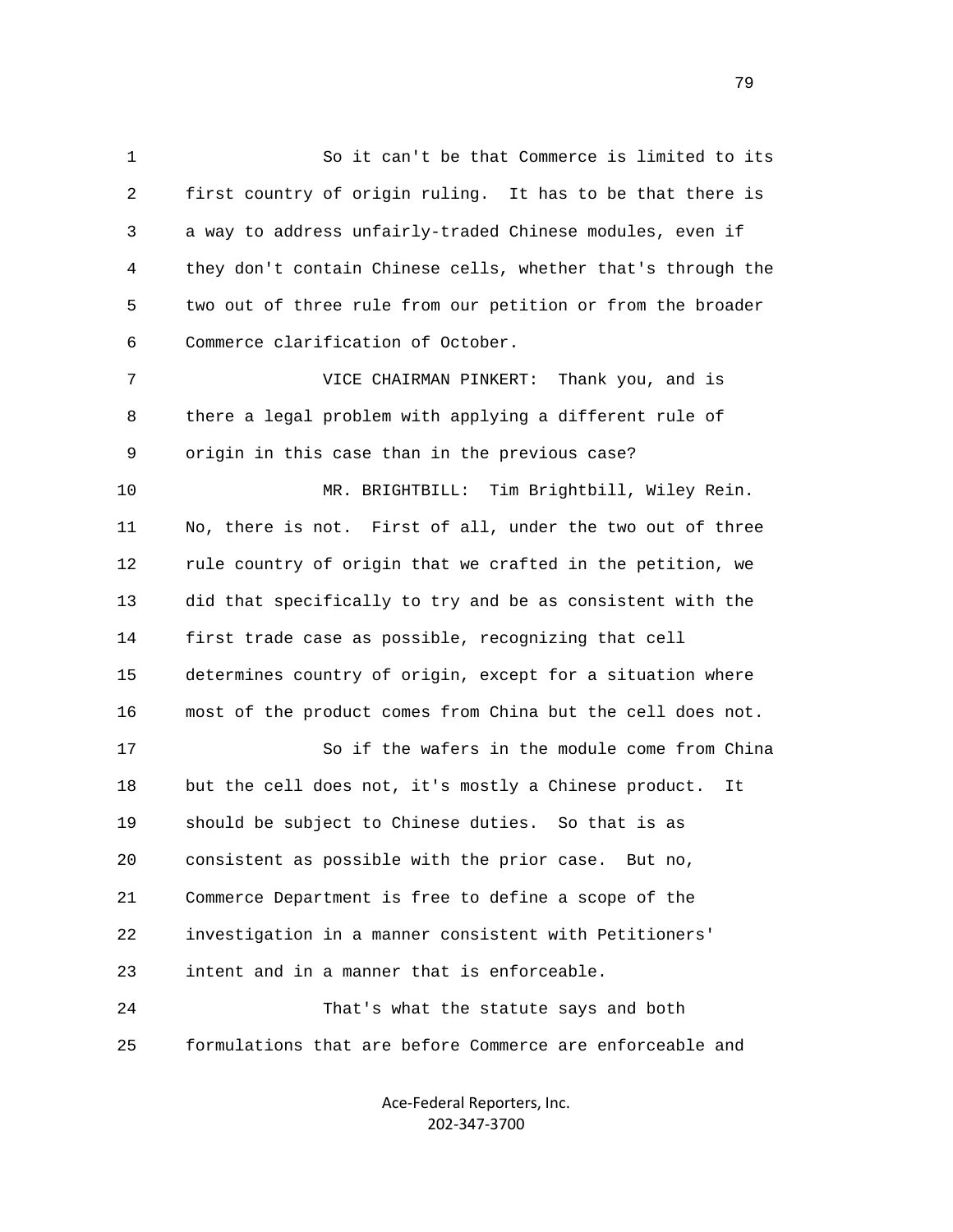1 consistent with Petitioners' intent, and would -- can be 2 enforced and can be adopted by Commerce.

 3 VICE CHAIRMAN PINKERT: Thank you. I said I 4 wasn't going to belabor the issue, so I'm going to proceed 5 to some of the other arguments that are before us. I know 6 that you talked in your presentation about the competition 7 between the multicrystalline and the monocrystalline 8 product, and of course, you know that the Respondents have 9 taken a different point of view about that issue. 10 But why might a purchaser prefer a 11 multicrystalline product to a monocrystalline product? 12 MR. DULANI: Mukesh Dulani, SolarWorld 13 Americas. Thanks for asking this question. I have been in 14 the market now for five years with the solar product, and 15 when there is -- if the price is same for monocrystalline or 16 multicrystalline product, customer doesn't worry about it. 17 Customers just focus on the price. 18 There are three segments how the market is

 19 divided, residential, commercial and utility. All three 20 segments, if the price is same and the voltage is same, can 21 use the same product. If you look at the RFPs which we go 22 through, the RFPs don't say that it's a monocrystalline 23 product or a multicrystalline product to be used. 24 All the decisions are based on just the price.

25 Now I'll give you an example. On the U.S. industry, we make

Ace‐Federal Reporters, Inc. 202‐347‐3700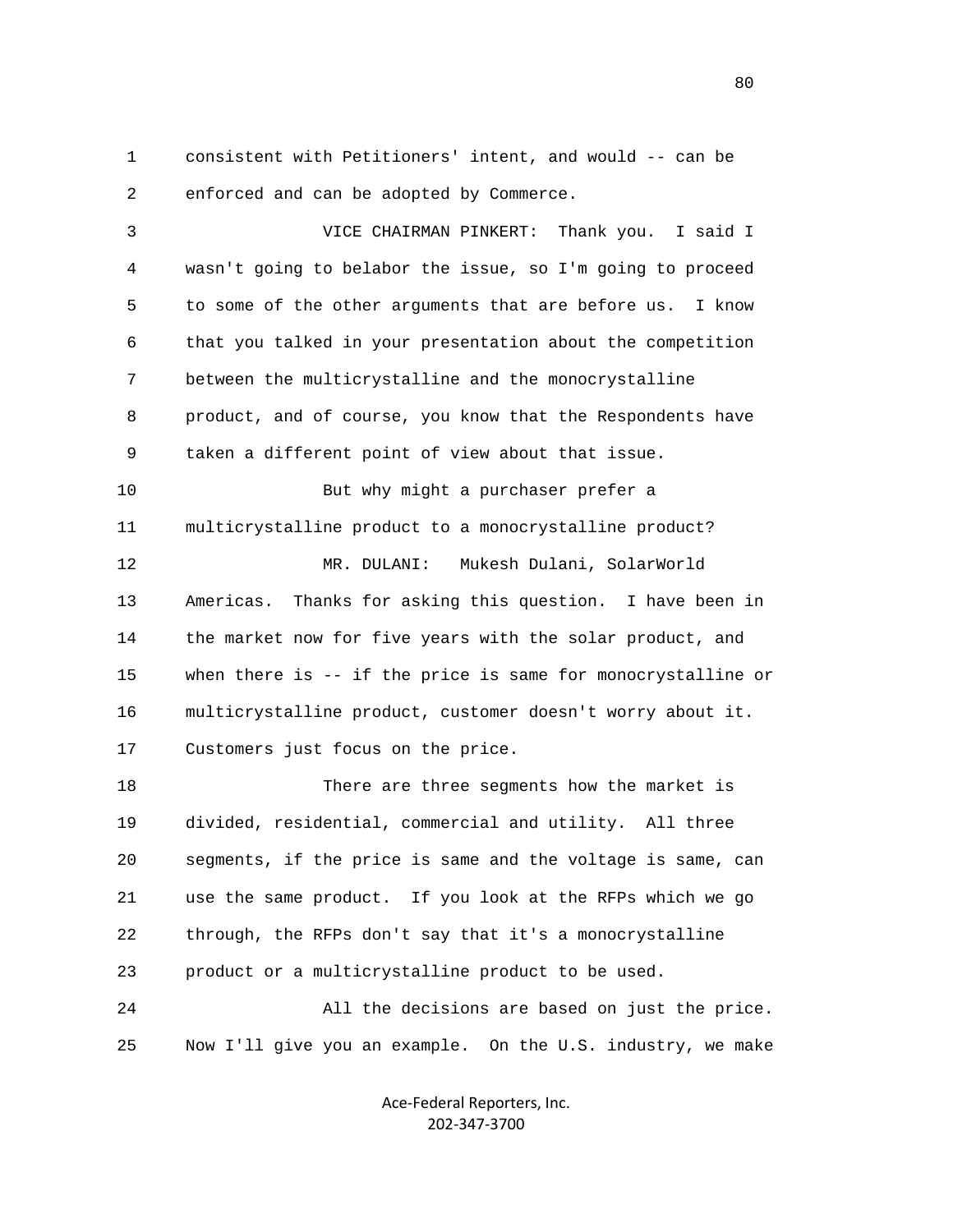1 monocrystalline, we make multicrystalline products. We can 2 supply both to our customers depending on the needs. The 3 other U.S. competitors of ours do multicrystalline, 4 monocrystalline. Same for the format also, 60 cell and 70 5 cell products.

 6 So we have full capability in the United 7 States to serve our customers, and when it reaches at the 8 roof, customer does not even notice whether it's a 9 monocrystalline or a multicrystalline in residential or 10 commercial or utility products. They just worry about can 11 you achieve the price? Thank you.

 12 MR. BRIGHTBILL: Tim Brightbill, Wiley Rein. 13 Maybe some of the other witnesses can comment, but a 14 preference for a multicrystalline, a customer, as Mukesh 15 said, will prefer the lowest price that's out there, and 16 many of them base their business model on the dumped and 17 subsidized pricing.

 18 So if that is the multicrystalline product, 19 they will go to whatever it is, and as you saw in the staff 20 report, price drives these decisions, and so that is one 21 reason why they could gravitate toward that if that is the 22 lowest dumped or subsidized price that's out there.

 23 MR. SHAVER: Gary Shaver, Silicon Energy. You 24 may see in some situations, if you have a very sophisticated 25 buyer, which is really a small minority, you may see them

> Ace‐Federal Reporters, Inc. 202‐347‐3700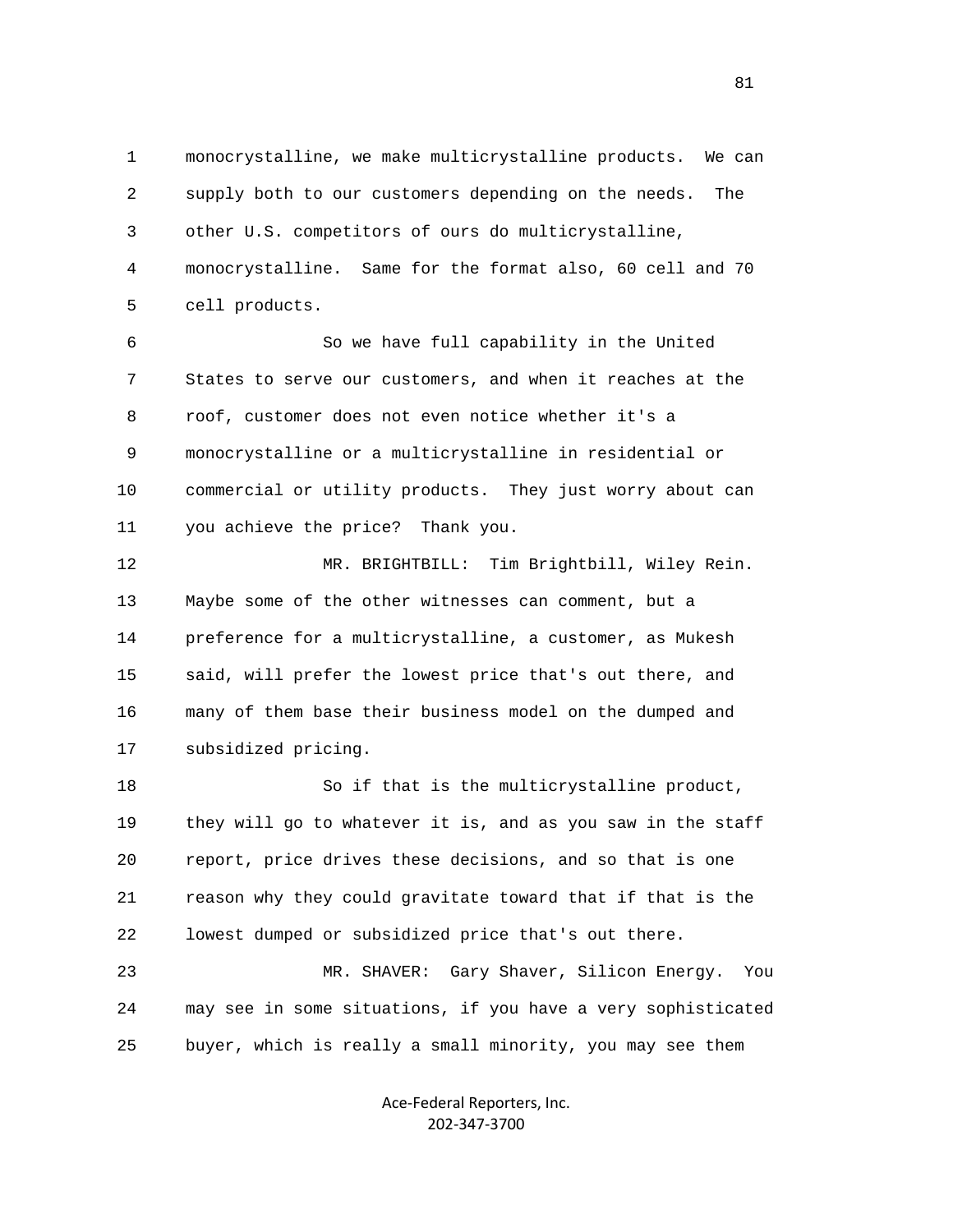1 say that they look for a mono cell that does better in heat 2 conditions or low light conditions, or there's a power 3 density need. So you may see that. 4 But the vast majority of what we see is based 5 purely on price, with no differentiation between the 6 technologies. 7 MR. BRIGHTBILL: Mr. Clark. 8 MR. CLARK: Erin Clark, PetersenDean. We sell 9 thousands of systems throughout the year, and we've sold 10 them, installed tens of thousands of systems over the years. 11 I have a lot of contact with customers and see the 12 marketplace in different regions throughout the states we 13 operate in, and the primary driving factor is price. 14 When the system's installed on the roof, 15 typically customers are looking at I need a total system 16 size of maybe five kilowatts. It's about the average system 17 installed on a residential home, and then what is the price 18 from the different contractors. But those customers get 19 five kilowatts. 20 So as a contractor, I'm competing against a 21 system size of five kilowatts, not necessarily a specific 22 product. Just I need 22 modules. Are they going to fill my 23 roof? Now I need to find a contractor, and what's the most 24 attractive price? That's what we find in the marketplace. 25 MR. McKECHNIE: Mike McKechnie, Mountainview

> Ace‐Federal Reporters, Inc. 202‐347‐3700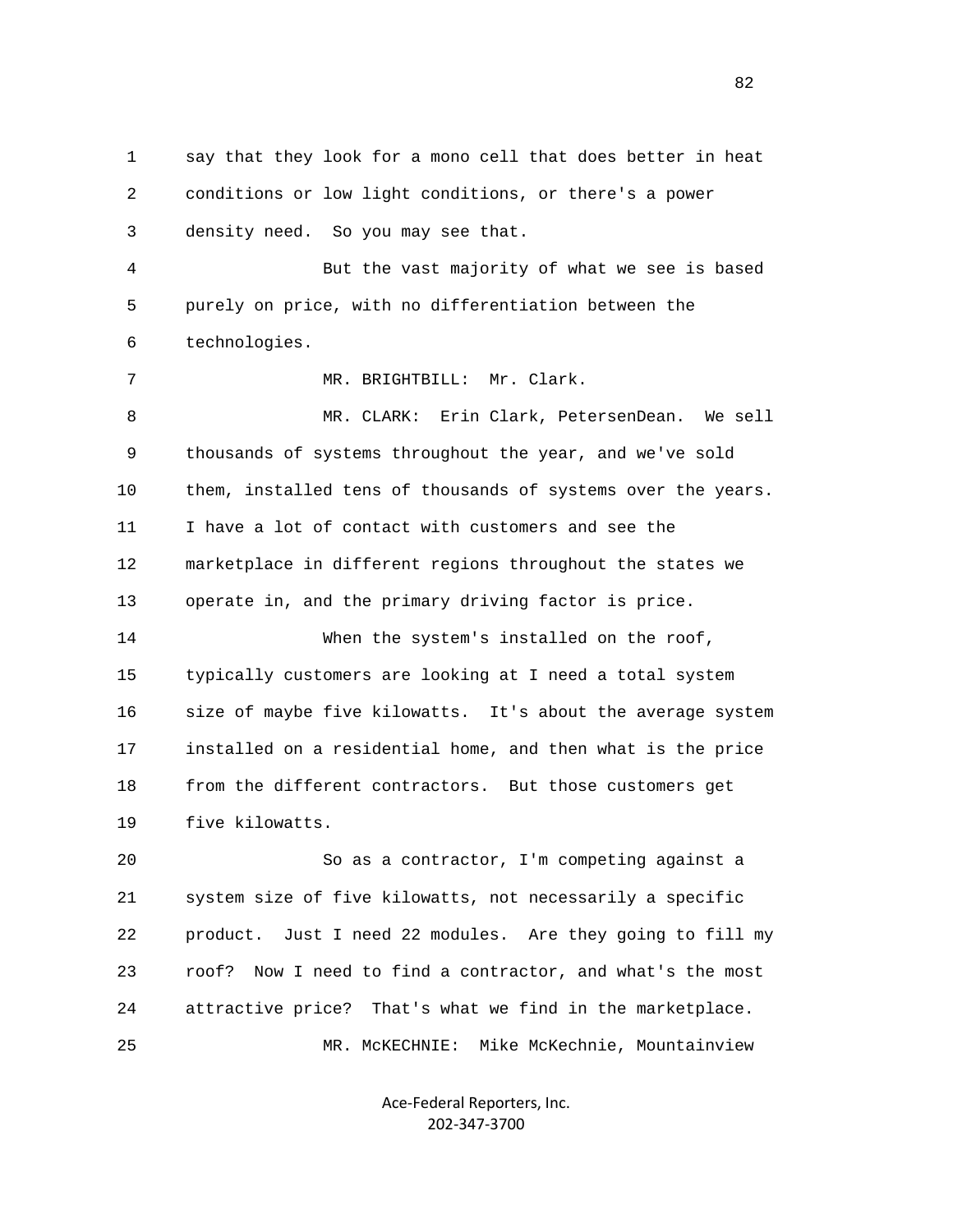1 Solar. Yeah, to chime in on that and to follow what my 2 colleagues have said is the price per watt is really the 3 driving factor in the price of the module. The mono or 4 polycrystalline is something that the consumer at the 5 residential market level has little or no knowledge of, at 6 the commercial level, no knowledge of, the utility scale 7 model, no knowledge of.

 8 So in all three sectors, we don't see, for 9 instance, at the RFP level, in the commercial work, in the 10 utility scale work, there's no differentiation between the 11 mono or the polycell. It's just about the lowest price 12 possible, and the issue really is that the dumped and 13 subsidized modules coming in from China and Taiwan are at 14 such an usually low price, it doesn't matter what the actual 15 manufacturer or what the actual cell is made of. 16 There's no relevance to that in either the

 17 residential market, the commercial or the utility market, in 18 the region that we're in, in the Mid-Atlantic states. 19 VICE CHAIRMAN PINKERT: If I understood Mr. 20 Shaver's testimony correctly, he was suggesting that 21 sometimes, in a very small number of instances, there might 22 be a preference for the monocrystalline product. Is there 23 ever a preference for the multicrystalline product? 24 MR. SHAVER: Gary Shaver, Silicon Energy. 25 Again, I point out that that's a very small group that are

> Ace‐Federal Reporters, Inc. 202‐347‐3700

<u>83</u>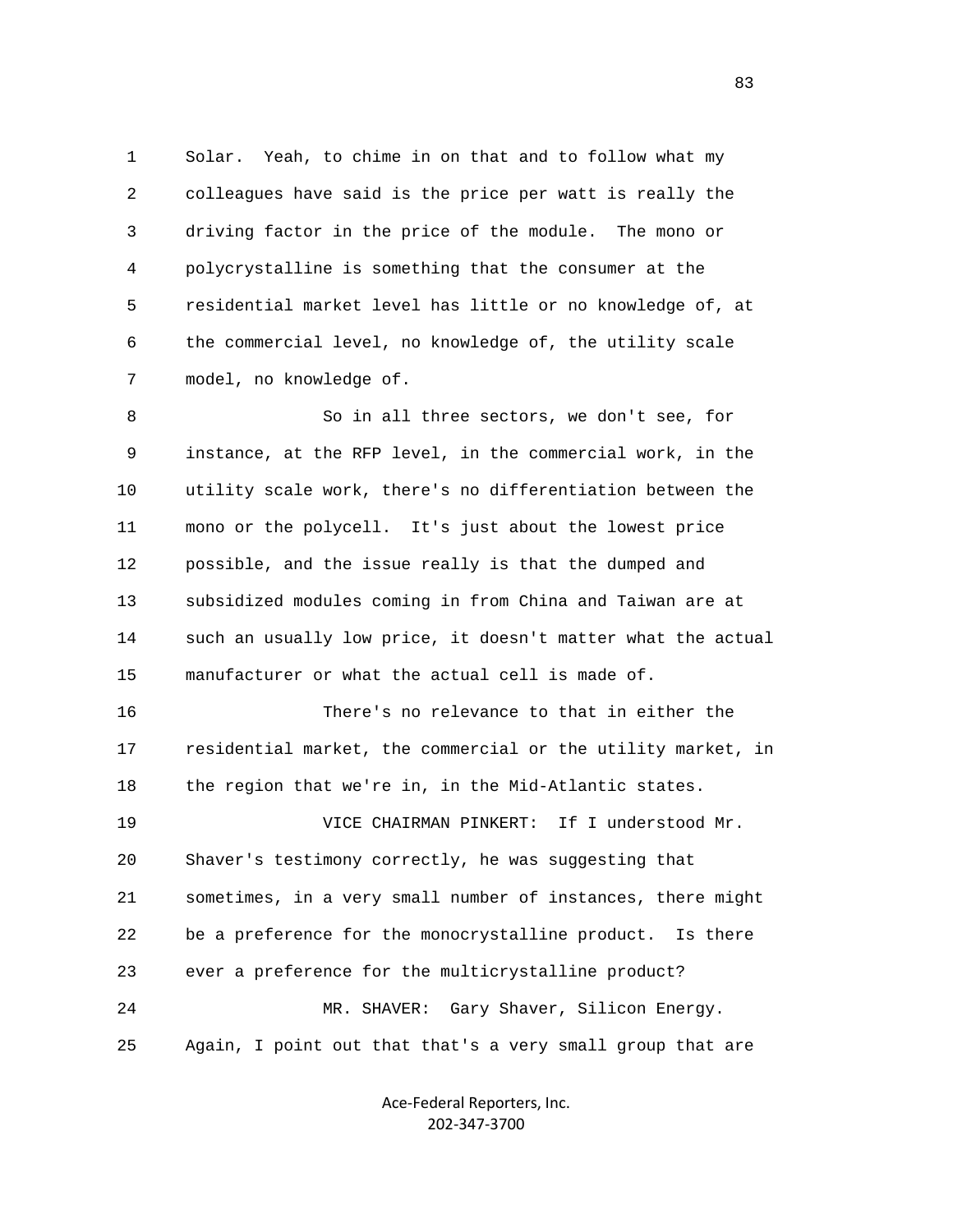1 highly technically skilled in understanding these things. 2 Generally, people look at these as just modules. They're 3 producing power and they really don't look at the 4 technology. 5 So I'd just point out it's a very small group 6 of people that are technically very capable in understanding 7 that. 8 VICE CHAIRMAN PINKERT: Okay. It's the end of 9 my round, but for the post-hearing, if you could try to 10 quantify the number of instances where there might be a 11 technical preference for one or the other. I think that 12 would be helpful, and I can come back to this in the next 13 round, Mr. Johnson. Thank you. 14 CHAIRMAN BROADBENT: Commissioner Williamson. 15 COMMISSIONER WILLIAMSON: Good. I want to 16 thank all the witnesses for coming today and presenting 17 their testimony. You may not get the chance, because I want

 23 MR. DULANI: Mukesh Dulani, SolarWorld 24 Americas. If it's okay, we will have to get back with data 25 and submit it in the post-hearing.

18 to ask that question now. So if you could present now or

19 either at post-hearing, what share of the actual

22 changing? That could be for anyone who wants to.

20 installations are monocrystalline and what share are

21 multicrystalline, and is that changing -- is that ratio

Ace‐Federal Reporters, Inc. 202‐347‐3700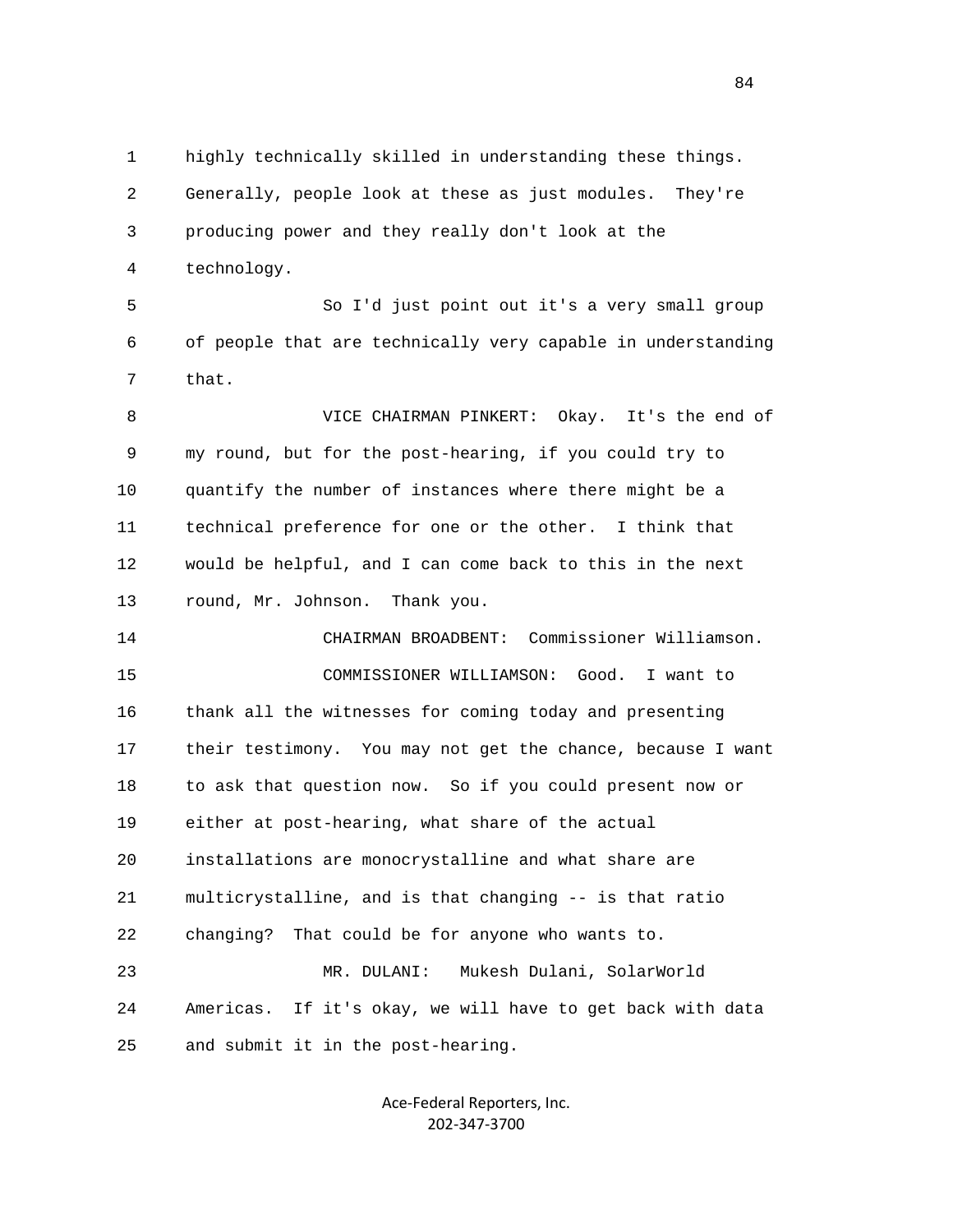1 COMMISSIONER WILLIAMSON: Okay, okay. No, 2 that's fine. Mr. Brightbill. 3 MR. BRIGHTBILL: Commissioner Williamson, 4 percentage in the three market segments is what you were 5 asking for mono and multi? 6 COMMISSIONER WILLIAMSON: Yes. 7 MR. BRIGHTBILL: Yeah. I think you see that 8 in the staff report at Part 2, page 52, mono versus multi 9 for residential, commercial and utility by cell type, so and 10 I think you see at least U.S. producers' shares of all of 11 those. And you see throughout the period, as you've heard, 12 that there's competition in all those various sectors, and 13 you see there is certainly some preference for -- 14 COMMISSIONER WILLIAMSON: Which page are at 15 now? 16 MR. BRIGHTBILL: 2-52, Table 2-19. 17 COMMISSIONER WILLIAMSON: Okay, thank you. 18 Has there been any change, and this is just for I think 19 2013, is there any trend? Has there been over the last 20 couple of years or just looking going forward, seeing 21 changes in this distribution? 22 MR. BRIGHTBILL: Tim Brightbill, Wiley Rein. 23 I think we could give you that information in a 24 post-hearing, but I think there's, you know, there's 25 certainly the factor going on that where space is

> Ace‐Federal Reporters, Inc. 202‐347‐3700

<u>85</u>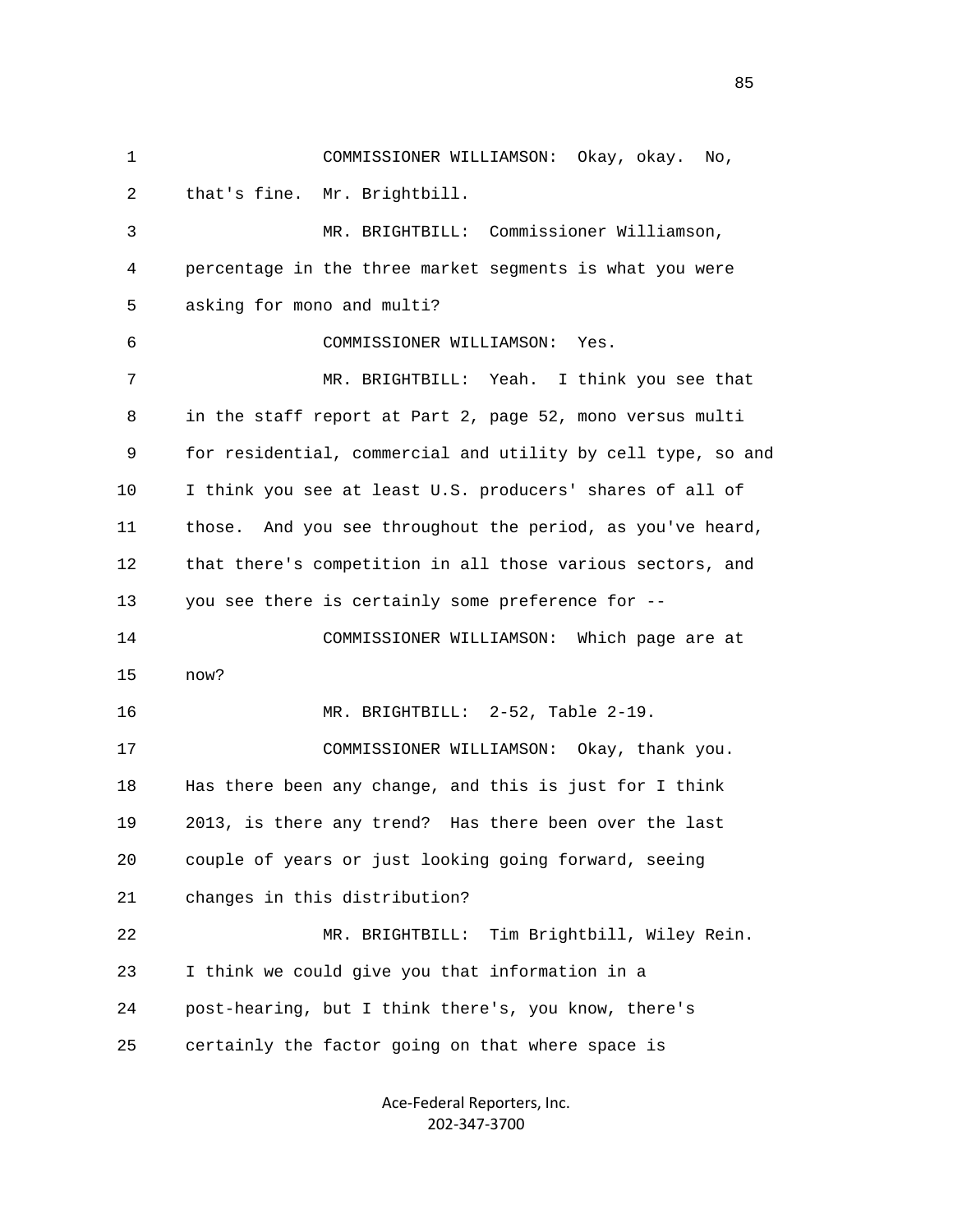1 constrained, a customer might want a higher efficiency 2 product, which I think you see in -- where a monocrystalline 3 has a somewhat higher role.

 4 Whereas if space is less constrained in the 5 utility sector, then you can have a less efficient product, 6 which is multicrystalline. But the bottom line is both mono 7 and multi are made by the domestic industry in all sizes, 8 and both have been dragged down by the dumping and the 9 subsidies, and you've seen the results in the rest of the 10 staff report.

 11 COMMISSIONER WILLIAMSON: Okay. Mr. Kaplan. 12 DR. KAPLAN: Yes. I'm going to ask Mr. Clark 13 to repeat the incidents he talked to me about, the choice of 14 which sell and which company to use, and certain times he's 15 installing. I think that would highlight the distinction 16 without a difference that is being argued by Respondent. 17 MR. CLARK: Erin Clark, PetersenDean. 18 Commission, I compete in the -- primarily in the residential 19 marketplace, so I can't speak to the utility sector. But in 20 the residential marketplace, the most competitors don't put 21 -- don't specify a product when they're bidding a job to a 22 customer. 23 It will just say five kilowatts, six kilowatts

 24 or the number of panels. It will actually inform the 25 customer on the contract, because at the time, most

> Ace‐Federal Reporters, Inc. 202‐347‐3700

<u>86 and 2001 and 2002 and 2003 and 2003 and 2003 and 2003 and 2003 and 2003 and 2003 and 2003 and 2003 and 200</u>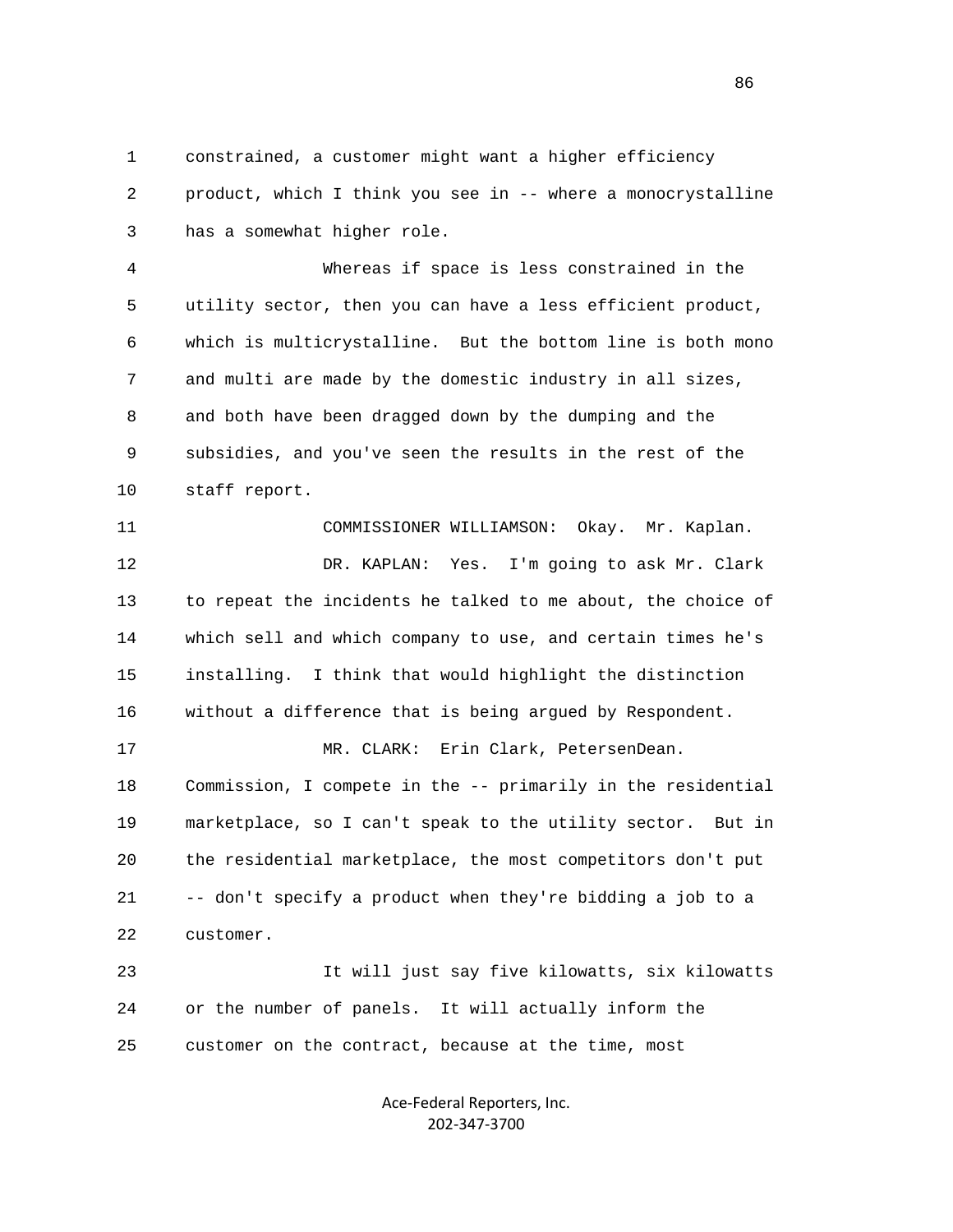1 companies are looking for a cost competitive product. So 2 they'll quote and then, coming close to the time of 3 installation is when they'll purchase the product, and they 4 don't want to be locked, necessarily locked into one 5 technology. 6 So they have it not specified on the 7 contracts. They're typically not on competitors' websites. 8 You don't really find that information out until your job's 9 actually installed. So what happens in the marketplace, 10 it's very vague, and they're typically just competing at 11 that point on price. 12 COMMISSIONER WILLIAMSON: Okay, so. Go ahead, 13 Mr. Kaplan. 14 DR. KAPLAN: It could be the case that within 15 days of the actual installation, that they'll purchase -- 16 decide which type of technology and which producer. Is that 17 correct, or could you elaborate on that more? 18 MR. CLARK: It probably needs to be a little 19 sooner than that. I would assume they need to purchase the 20 modules and get them shipped in. But it's definitely not 21 specified on most competitor quotes what the customer is 22 getting. The customer knows the size they're going to get, 23 of course, and the price. 24 COMMISSIONER WILLIAMSON: They know that it's 25 going to say -- be five kilowatts or something like that and

> Ace‐Federal Reporters, Inc. 202‐347‐3700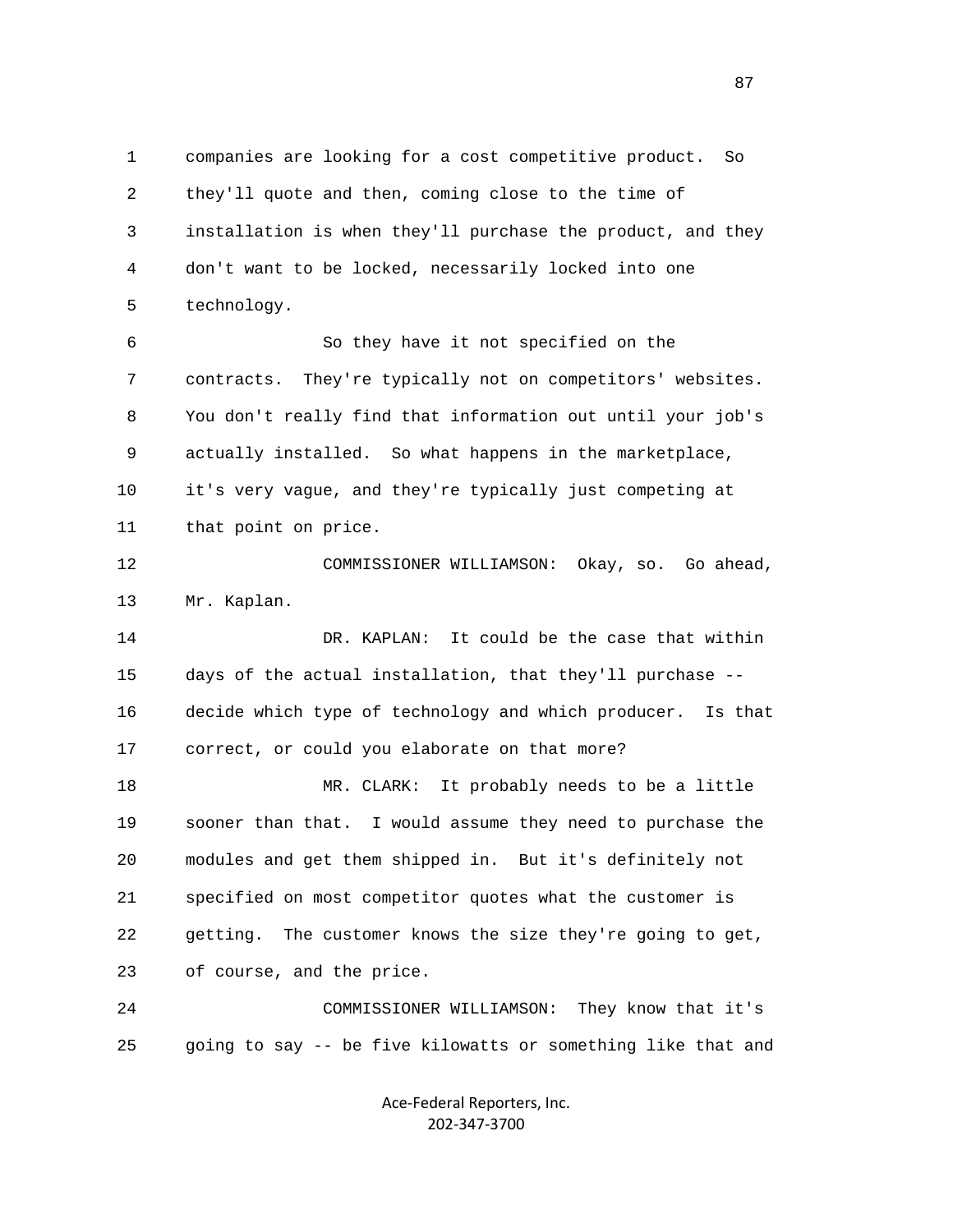1 it's going to take up so much space, or they have so much 2 space or they have so much space in which to put it. Is 3 that what you're saying? 4 MR. CLARK: Absolutely correct. Yeah, they'll 5 know that they're getting 20 modules, let's say, and you 6 might even know a company, but they don't know what the 7 actual product is, the mono or poly. And maybe a lot of 8 times they don't have any company. It's just five 9 kilowatts. 10 COMMISSIONER WILLIAMSON: Okay. So if you can 11 give them the size would say one efficient -- cells of a 12 certain efficiency or mono, or give them -- get the same, 13 you know, specs, same production, you know, five kilowatts, 14 same areas with the multis, you're likely to use one or the 15 other? 16 MR. CLARK: So this is a very -- 17 (Simultaneous speaking.) 18 COMMISSIONER WILLIAMSON: Both are getting 19 more efficient, I take it? 20 MR. CLARK: Right. However, yeah. It's 21 actually a very poignant topic because, and I deal with 22 homeowners all the time. If you get five kilowatts, you get 23 five kilowatts. Regardless of what the efficiency was, 24 you're now at 5,000 watts. So you're delivering those 5,000 25 watts, and with -- if the system sizes are the same, one's

> Ace‐Federal Reporters, Inc. 202‐347‐3700

en and the state of the state of the state of the state of the state of the state of the state of the state of the state of the state of the state of the state of the state of the state of the state of the state of the sta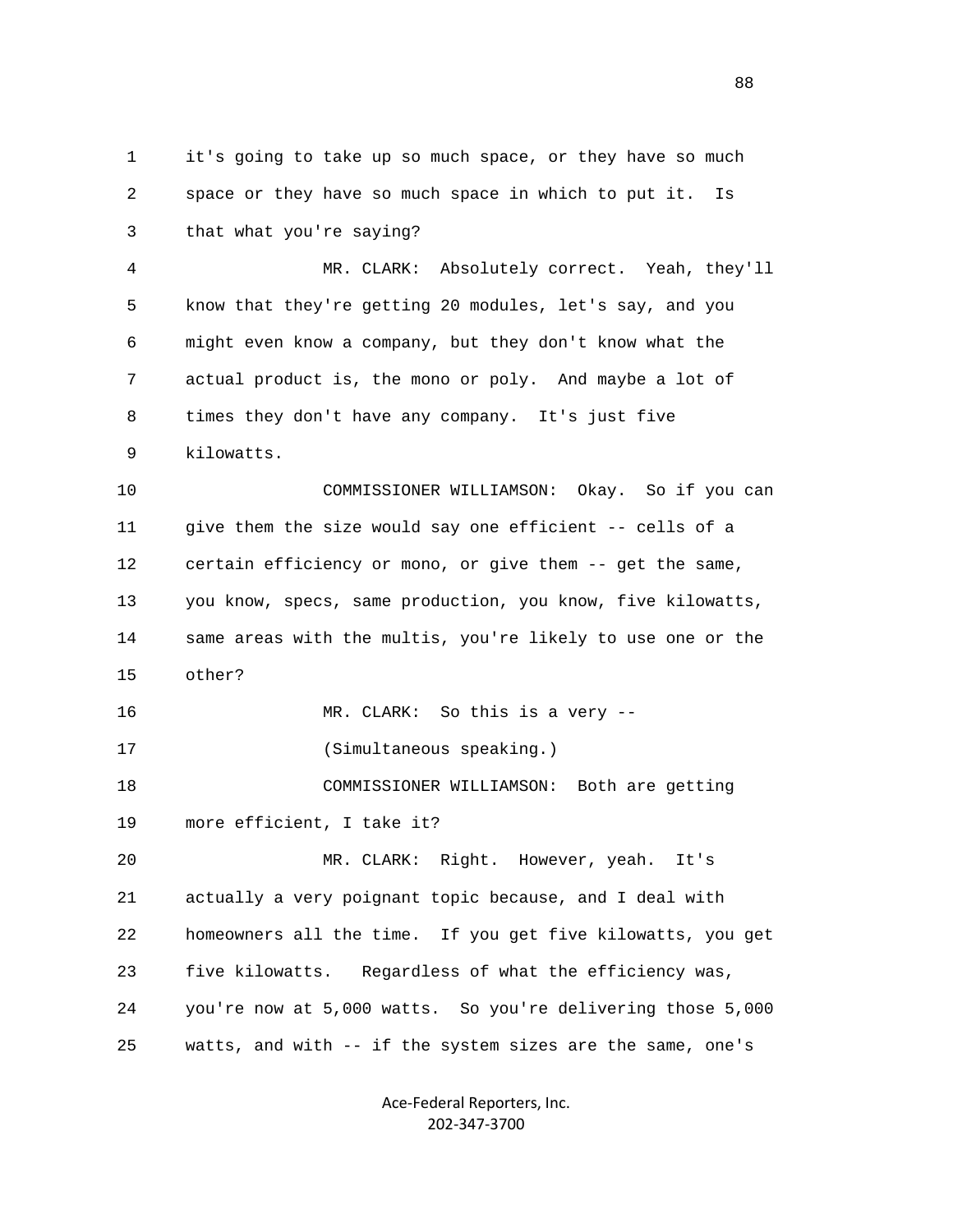1 not going to make a difference of the production. You're 2 getting those 5,000 watts either way.

 3 So that's why it doesn't come up to the 4 customer. If you install 5,000 watts of mono, you install 5 5,000 watts of poly, the customer's getting the 5,000 watts, 6 and therefore they've achieved their goal at the price that 7 they were looking for.

8 COMMISSIONER WILLIAMSON: Okay.

 9 MR. BRIGHTBILL: Commissioner Williamson, Tim 10 Brightbill, Wiley Rein. In the staff report again, I'm 11 going to go back to it, because it's got lots of great data, 12 page 249 you have the ranking of the purchase factors that 13 Dr. Kaplan showed you. Wattage efficiency is on the list. 14 It's number eight on the list. So it's far, far, far below 15 price, which is of course the number one factor on the list. 16 COMMISSIONER WILLIAMSON: Okay, I got you. So 17 for the consumers, it's how much is it going to cost me. Do 18 they think about well, so how much is it going to cost me 19 each year after I've, you know, bought it, or is that a 20 selling point at all?

 21 MR. DULANI: Mukesh Dulani, SolarWorld 22 Americas. It only depends on when the customer is buying 23 it. I get a five kilowatt system and what was the total 24 price to install it, and after that, they forget it, because 25 it lasts for 20-25 years. Payback looks good right now,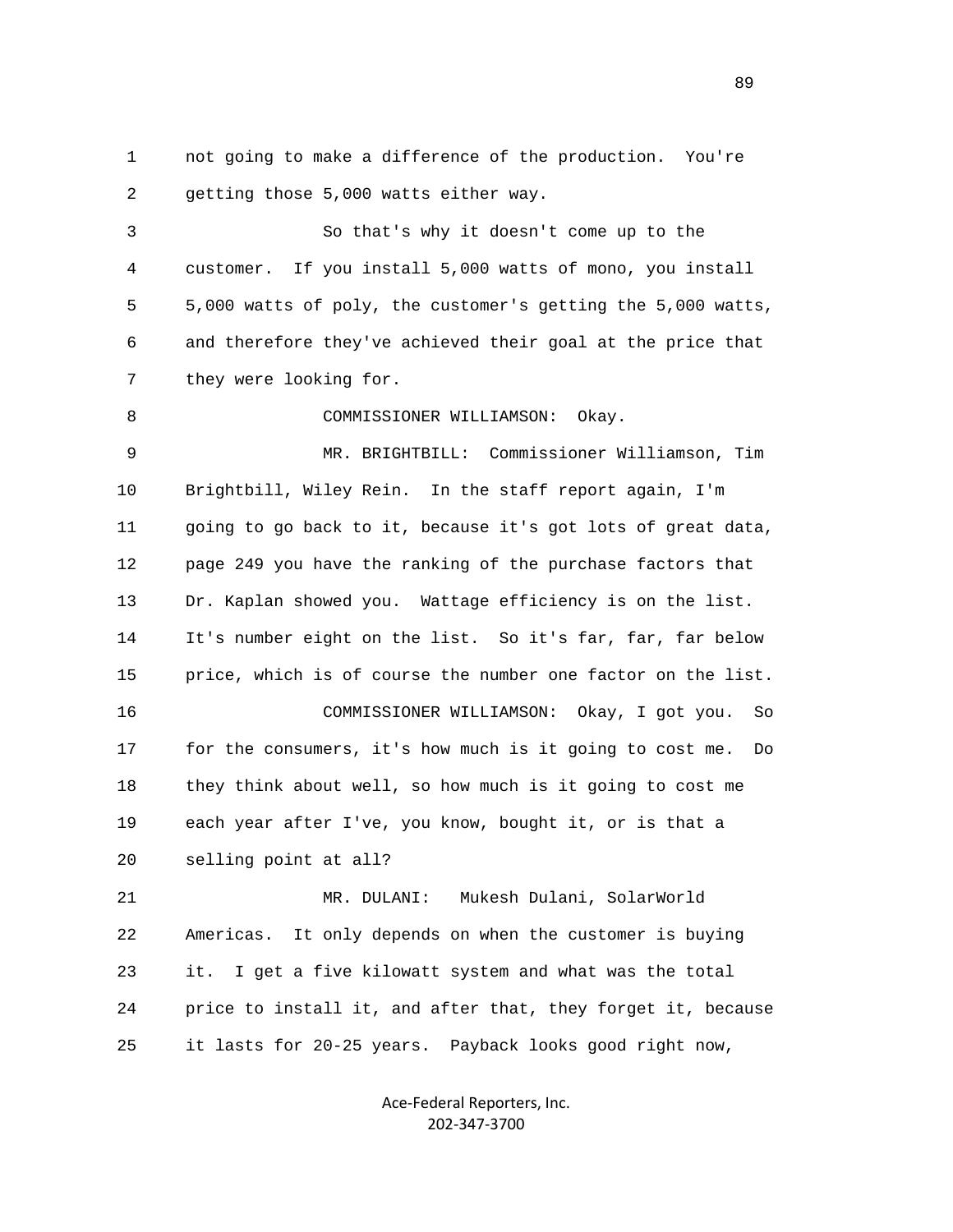1 six, eight, nine years, depending on where you are.

 2 So I think now solar has taken off, because 3 everything is working in our direction. So they don't worry 4 about it. 5 COMMISSIONER WILLIAMSON: Okay. 6 MR. CLARK: Erin Clark, PetersenDean. I would 7 agree with that statement. The customers are getting 8 products at 5,000 watts. They have the same warranties, and 9 they're looking for the price, assuming that the warranties 10 are the same, which they are. Now they're -- that's why it 11 ends up dropping down lower on the list in decision-making 12 factors. 13 They've got the same warranties. I've got now 14 5,000 watts. Now I'm going to look for the next 15 decision-making factor, and that's price. 16 COMMISSIONER WILLIAMSON: Okay. 17 MR. SHAVER: Gary Shaver, Silicon Energy. One 18 of the really frustrating things for us as a manufacturer is 19 I can make all of the arguments I want about I use all U.S. 20 components or a majority U.S. components, I've got a 21 fantastic warranty, I've got all these things. 22 But at the end of the day, the consumer really 23 is just looking at how much is this going to cost, you know? 24 It's no one technology. It's just what is the cost and am I 25 going to get it?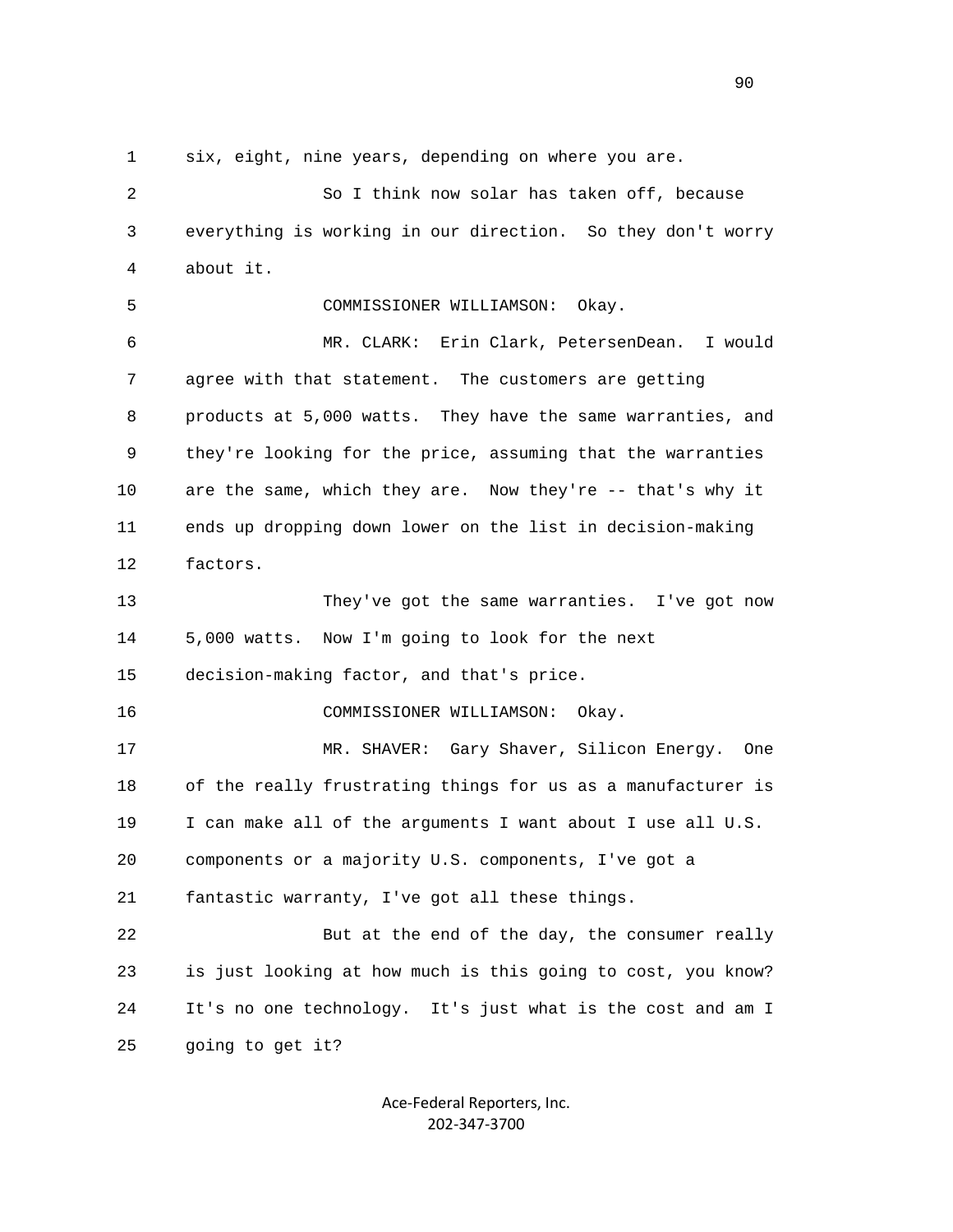1 COMMISSIONER WILLIAMSON: Mr. Kaplan. 2 DR. KAPLAN: Yeah, and I think the price 3 sensitivity increases as you move from home to commercial to 4 utility, because the module share of the project is highest 5 in the utilities. In a house, there's all kinds of labor 6 and B-spoke design and things like that. In a utility, you 7 have this huge area in a field, and you're just putting 8 modules in. 9 So the -- while it's price sensitive 10 everywhere and the homebuilders talked about how price 11 sensitive it was in their sector, it even gets moreso as you 12 move toward utilities, commercial and then utilities. So 13 this is a very, very price sensitive product, between 14 domestic and imported product, and it's very price sensitive 15 in the home sector, increases commercial and industrial, and 16 even further in utilities. 17 COMMISSIONER WILLIAMSON: I think what the 18 Respondent said in their opening testimony about the color 19 of the multi -- being more attractive, did I get that right? 20 Is that a fact? You know, just what the color, what the 21 cells look like. Yes, Mr. Shaver? 22 MR. SHAVER: Yes, Gary Shaver, Silicon Energy. 23 So my product is really focused in on high aesthetics. So 24 five years ago, six years ago architects absolutely hated 25 the way multi-crystallines look and then they flip a few

> Ace‐Federal Reporters, Inc. 202‐347‐3700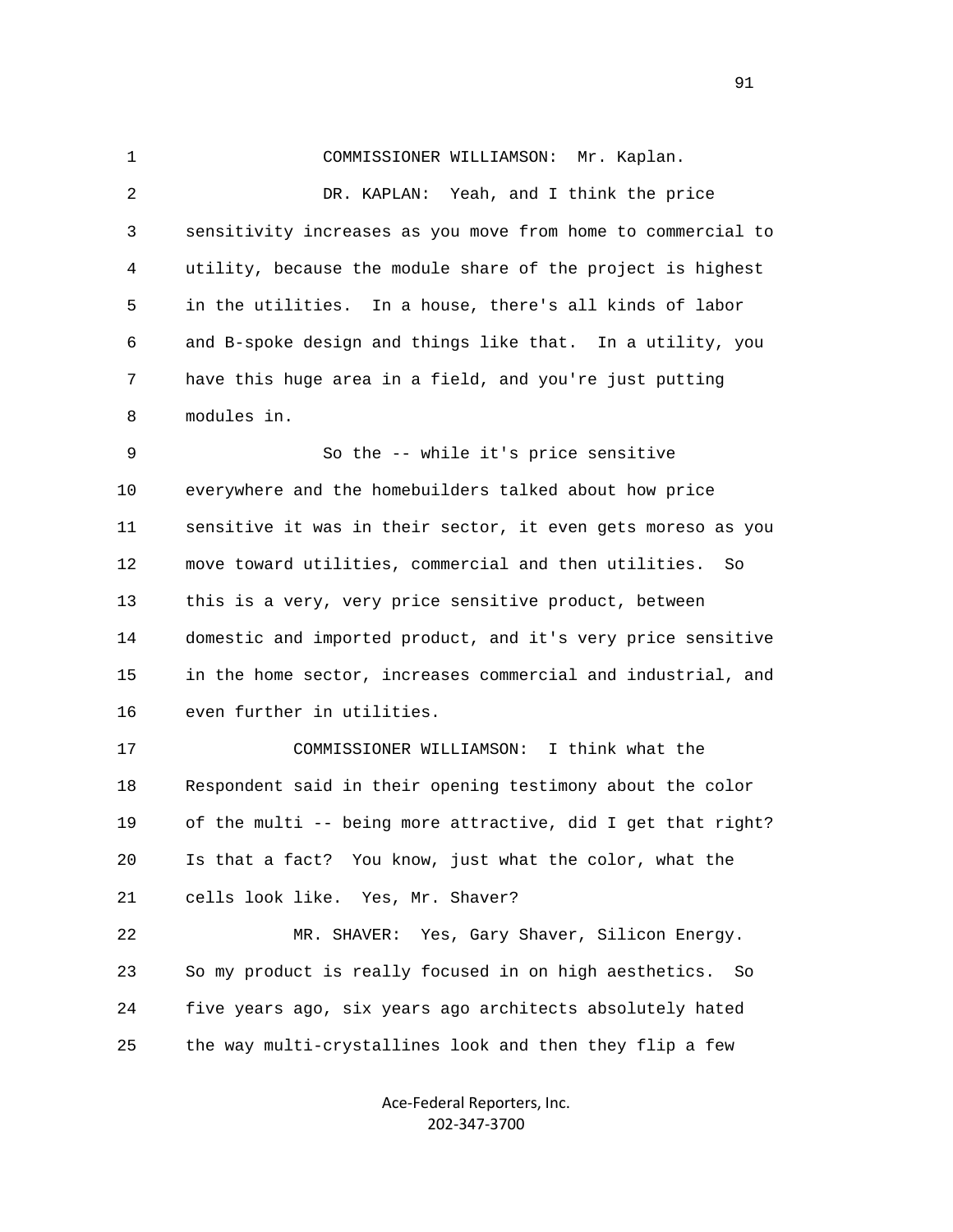1 years later and they wanted it to look, you know, they want 2 it to be black or consistent. Then two or three years 3 later, it flipped again, and now it flipped again. So it 4 switches and who knows. 5 COMMISSIONER WILLIAMSON: It's fashion? 6 MR. SHAVER: Yeah, it's fashionable. 7 (Laughter.) 8 MR. DULANI: Mukesh Dulani, SolarWorld Americus. 9 It doesn't make a difference. It just depends on the 10 personal choice. And U.S. industry makes both, multi, mono, 11 in black back sheet, white back sheet, whatever the customer 12 needs. Our lines are so automated and flexible we can 13 change the line in a few hours to satisfy the customer 14 demand related to the next customer order. 15 COMMISSIONER WILLIAMSON: Okay. 16 MR. DULANI: But we don't worry about that at 17 all. If some customer choose to want mono, we change the 18 line for that. Then multi, some like black back sheet, some 19 like white back sheet. No problems for us. 20 COMMISSIONER WILLIAMSON: Okay. And if they want 21 both, you'll give them that. Thank you very much for those 22 answers. 23 CHAIRMAN BROADBENT: Commissioner Johanson. 24 COMMISSIONER JOHANSON: Thank you, Chairman 25 Broadbent. And I would like to also thank the witnesses and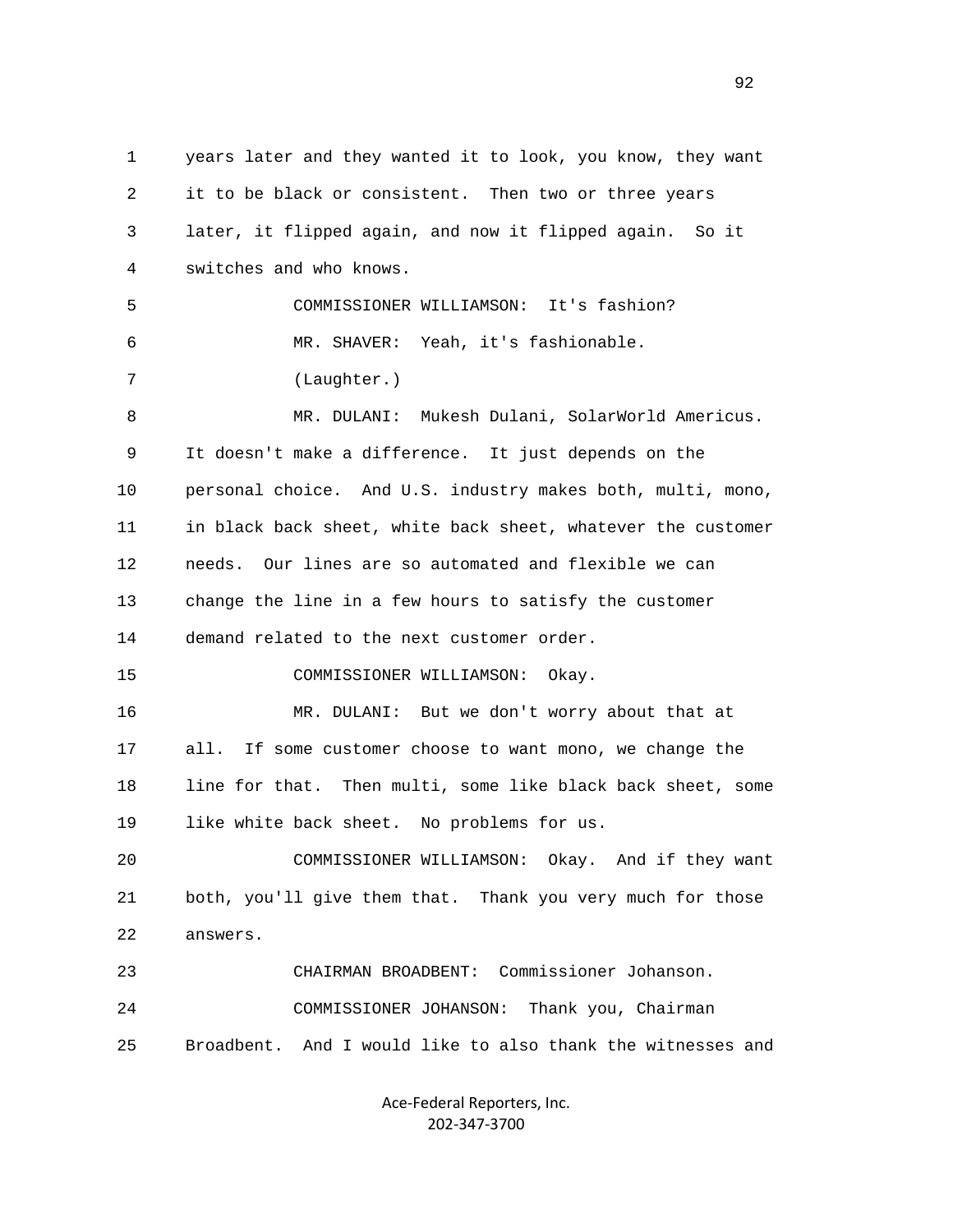1 their counsel for being here today, some of you for the 2 second time. So I remember you, I guess, a year and a half 3 or so ago. So welcome back and welcome for the first time 4 to the rest of you.

 5 Do you all agree with the Taiwanese Respondents 6 that a prerequisite for accumulation is a common scope 7 defining the imports from each country?

 8 MR. BRIGHTBILL: Tim Brightbill, Wiley Rein, no 9 we don't agree with that. That's not how I read the 10 cumulation provision of the statute. And it's also not how 11 the Commission reads it. So, in fact, I believe Taiwan's 12 support for its position cites to the descenting views of 13 the Commission in the Paintbrushes case. So that's a 14 problematic reading.

 15 I mean, when you look at the cumulation provision 16 itself, it says, "the Commission shall cumulatively assess 17 the volume and effective imports where petitions are filed 18 on the same day, or investigations are initiated which is 19 true. If such imports compete with each other, and with 20 domestic-like products in the U.S. market." And I think the 21 overwhelming demonstration of the staff report is that the 22 imports compete with each other and the domestic-like 23 product.

 24 So you've addressed this issue before and you've 25 decided to cumulate even if a scope is not identical from

> Ace‐Federal Reporters, Inc. 202‐347‐3700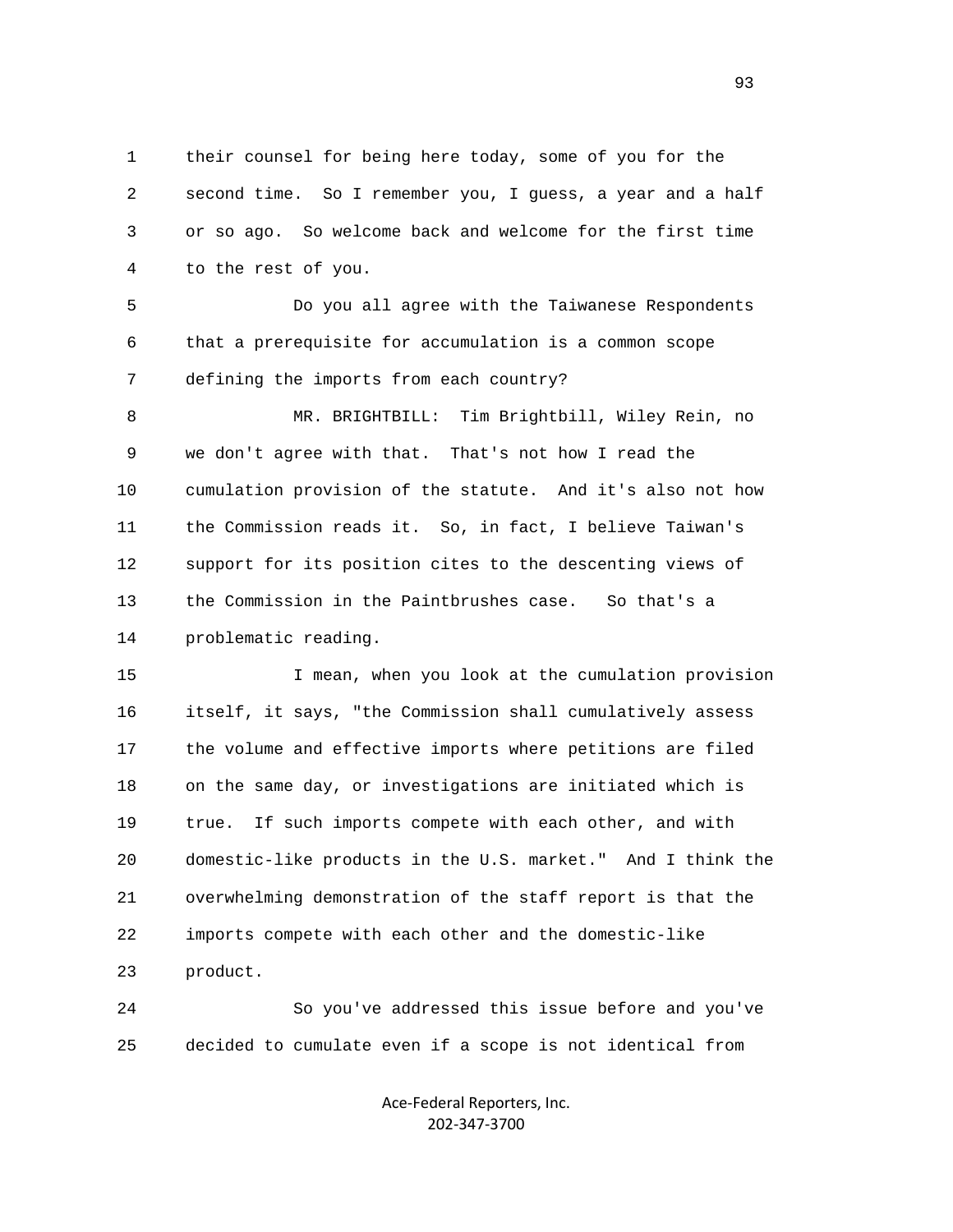1 one country to another. And accumulation is entirely 2 consistent with the Tariff Act.

 3 COMMISSIONER JOHANSON: I understand your 4 position on this, but would it be fair to argue as Taiwanese 5 respondents did that there is no common scope here.

 6 MR. BRIGHTBILL: Tim Brightbill, Wiley Rein. I 7 don't believe so. The scope the way it is drafted, the only 8 difference is to exclude products from the first case. 9 Which, of course, you can't cover the same product by more 10 than one dumping or subsidy case. So, you know, the 11 Commission has the legal authority to cumulate. In fact, 12 it's mandated to cumulate because the scopes cover the same 13 class or kind of merchandise, solar cells and modules. We 14 talk about in our brief how subject imports are highly 15 interchangeable, they're sold and offered for sale in the 16 same geographic markets, they're sold in the same channels 17 of distribution, they maintained a simultaneous presence in 18 the U.S. market, so consistent with the Tariff Act and your 19 precedent, cumulation is not only appropriate, it is 20 required.

 21 COMMISSIONER JOHANSON: All right. Thanks for 22 your response.

 23 In your view, what would the Commission need to 24 do if Commerce in terms of data collection, presentation and 25 -- what would the Commission need to do if Commerce were to

> Ace‐Federal Reporters, Inc. 202‐347‐3700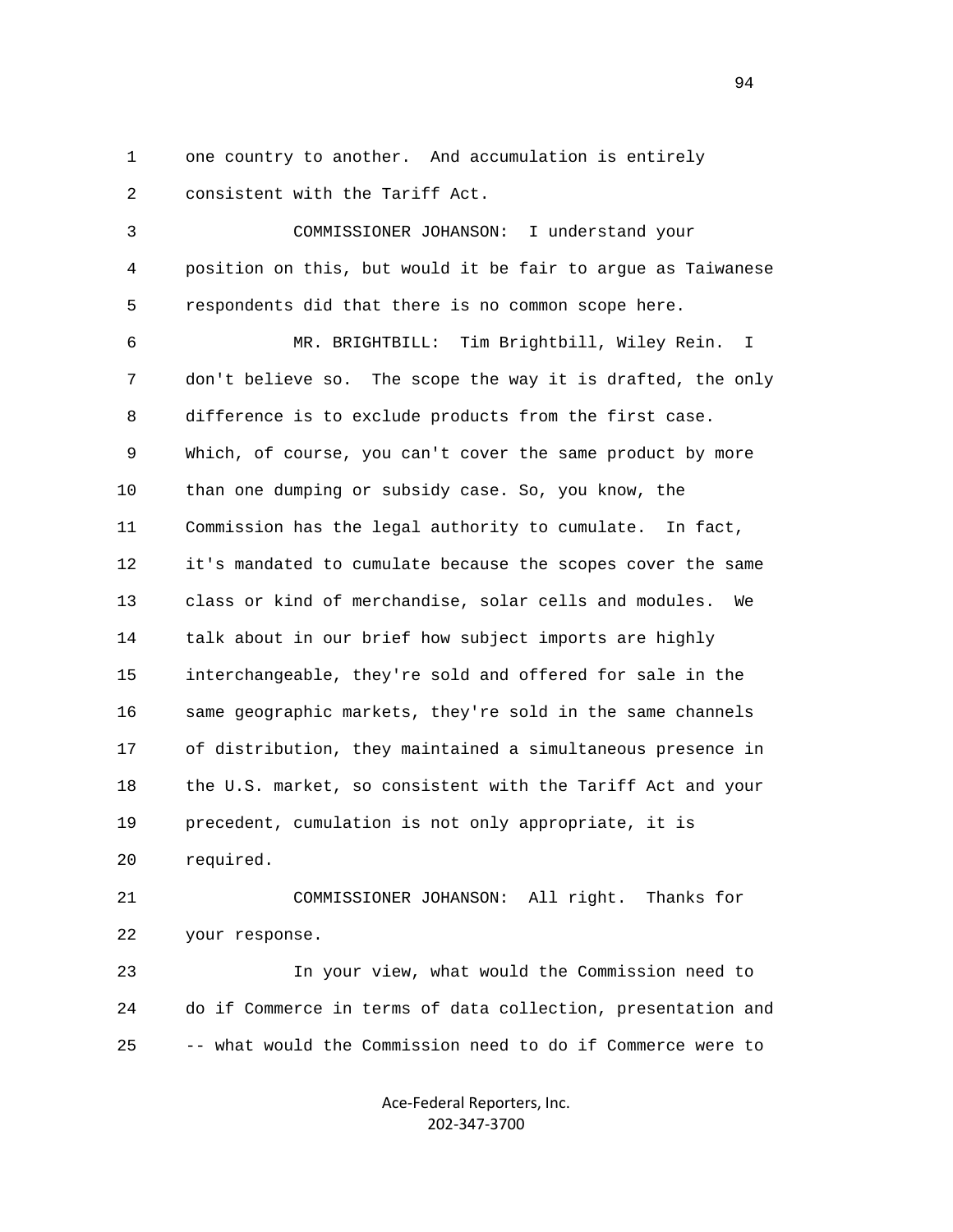1 adopt the scope from October 3rd, 2014 memorandum and that 2 would be in terms of us collecting possibly new data or what 3 would we need to add and analyze?

 4 MR. BRIGHTBILL: Commission, I attempted to 5 answer that question to Chairman Broadbent, but I think the 6 staff has gathered the data in so many different ways and so 7 many separate discrete categories that you will be covering 8 all or the vast, vast majority of subject imports regardless 9 of which scope is adopted by the Commerce Department. And 10 therefore I think you can use the data that's already on 11 the record to reach a determination of material injury 12 caused by subject imports. Some of the data is proprietary. 13 We can put some more in our post-hearing brief to elucidate 14 that point. But you have the data already, you would not 15 need to gather more data. In fact, you adopted many changes 16 that respondents asked you to make between the prelim and 17 the final. And all the results are still the same despite 18 the even more detailed investigation that you've done. So 19 you already have the record and there would not be a need to 20 go further to render your final determinations.

 21 COMMISSIONER JOHANSON: The Taiwanese respondents 22 contend that the supply of CSPV cell imports from Taiwan are 23 not -- are a benefit and not a source of harm to the 24 domestic industry. I understand you probably will not agree 25 with that. But could you perhaps elaborate on that? I

> Ace‐Federal Reporters, Inc. 202‐347‐3700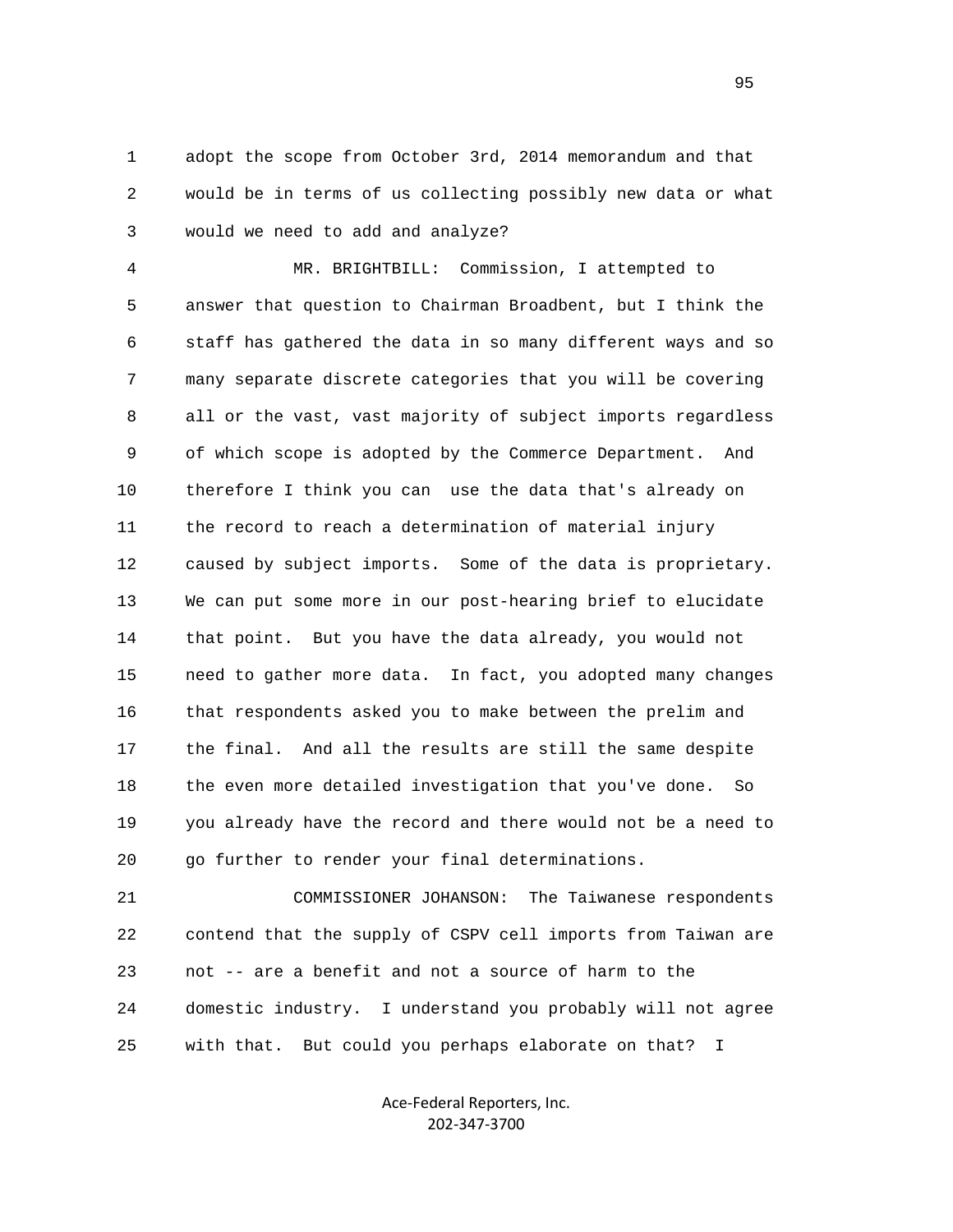1 mean, these are inputs which could possibly benefit the 2 industry.

 3 MR. BRIGHTBILL: Tim Brightbill. I can start and 4 then our industry witnesses can comment. But, the case 5 covers cells and laminates and modules and Taiwan ships 6 those products. The Commerce Department has found that 7 they're dumped at substantial margins. Even found that they 8 are underselling the U.S. market. And therefore, Taiwan is 9 a significant part of the problem here and in fact of course 10 Taiwanese cells incorporated into Chinese modules were the 11 vast majority of what came in to exploit the loophole. So, 12 it's not -- Taiwan is equally part of the injury to the U.S. 13 industry both on cells and on modules and as such you should 14 rule in that way.

 15 MR. DULANI: Mukesh Dulani, SolarWorld Americas, 16 50 gigawatt capacity sits in China for sales and modules. 17 Ten gigawatt capacity sets for sale in module is increasing. 18 Let's look at the total market in China and Taiwan. Taiwan 19 installed only 170 megawatts out of 10 gigwatt of the cell 20 capacity in Taiwan in 2013, I think.

 21 The Chinese are trying to install more and more 22 from that 50 gigawatts. So only five, seven, ten gigawatt. 23 The rest is all export coming out. The loophole used was 24 not to clear the duties which were found on them was to ship 25 the Taiwan cells to China. If now we leave this open, they

> Ace‐Federal Reporters, Inc. 202‐347‐3700

<u>96</u>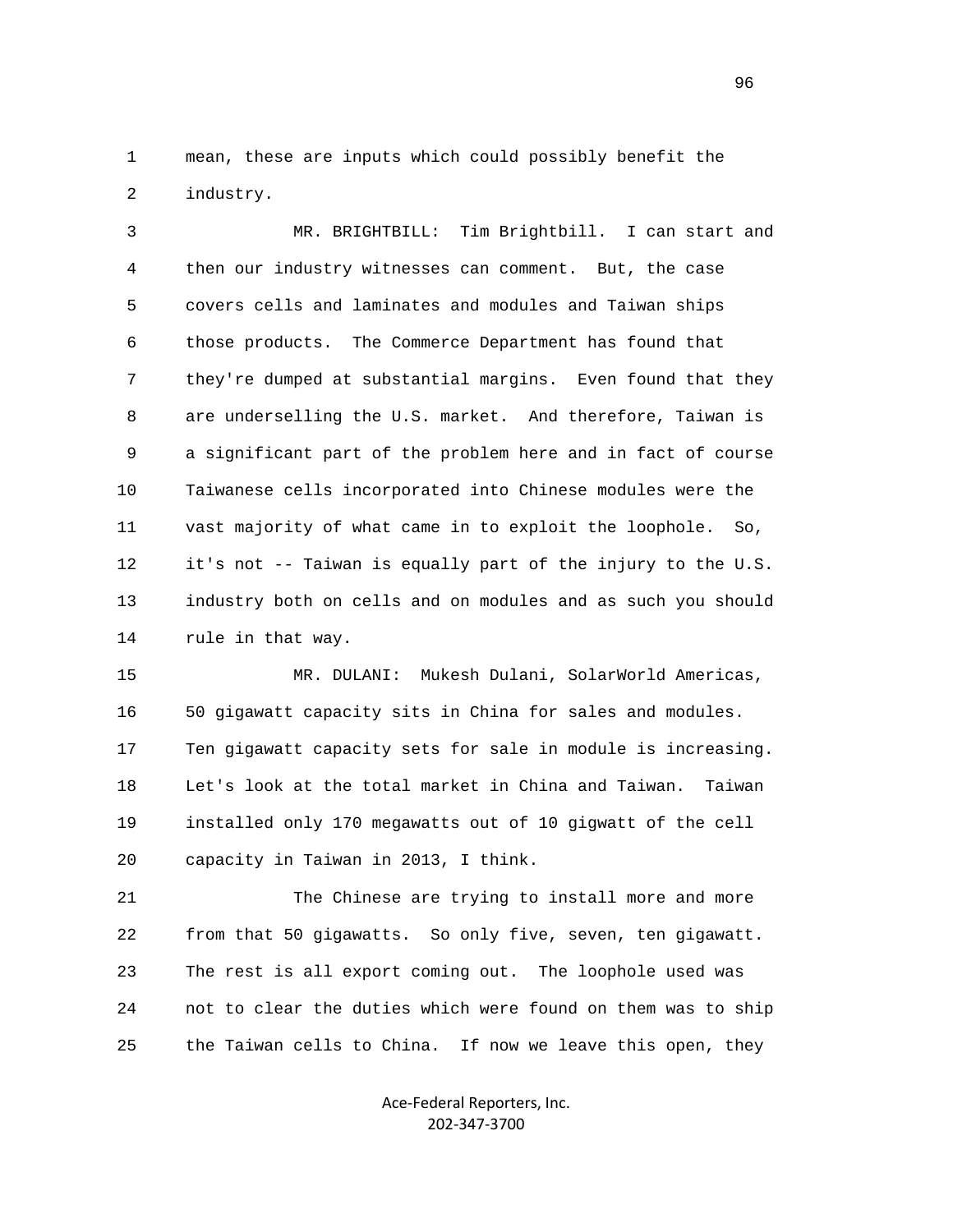1 can ship this Taiwan cell to somewhere else, build the 2 module and again evade duties. That will kill the U.S. 3 industry.

 4 COMMISSIONER JOHANSON: Yes, Mr. Kaplan? 5 DR. KAPLAN: To the extent that someone could 6 import a dumped product and benefit from the lower price, 7 the Commission has seen this before both at the final level 8 where utilities are buying dumped products of modules and 9 benefitting or from an intermediate product like a cell. So 10 this is not anything new that the Commission faces, and if 11 the benefit is so high, the Commission actually excludes the 12 importer as a related party. So I just wanted to place in 13 context the notion of benefitting from imported dumped and 14 subsidized merchandise. 15 MR. JOHNSON: All right. Thanks. 16 Mr. Kaplan, I'm going to stick with you. I 17 believe you stated earlier today the demand in the European 18 Union has fallen sharply. And I saw that and also looking 19 at the -- it must have been the staff report that is 20 discussed as well -- it has indeed fallen quite sharply. 21 Why is that the case? I understand the climb in the EU Has 22 been in the tank for a long time and it's also my 23 understanding just from reading the press that certain

> Ace‐Federal Reporters, Inc. 202‐347‐3700

24 government programs do support the use of solar panels in

25 the EU have also been questioned. What is going on here?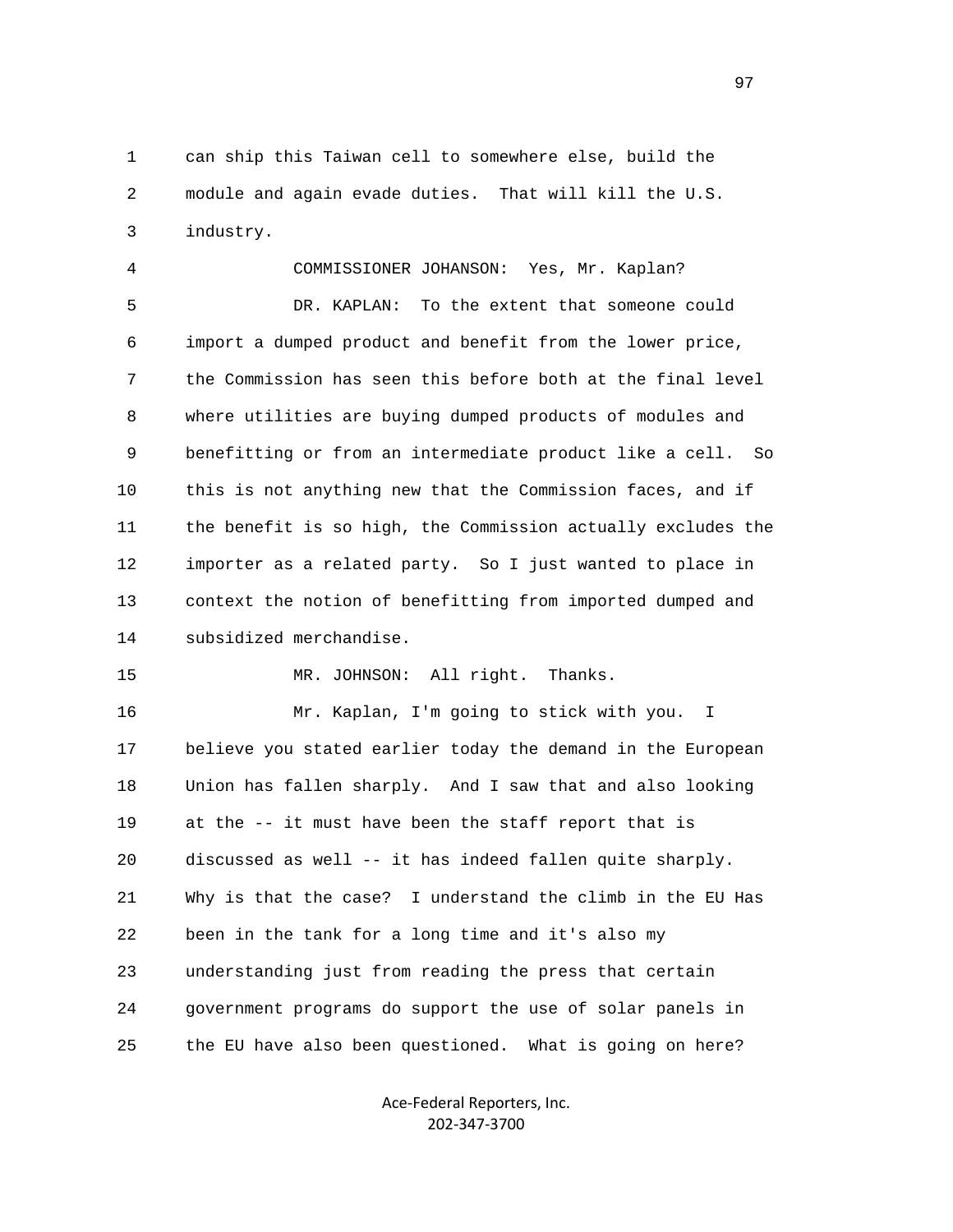1 DR. KAPLAN: Seth Kaplan, Capital Trade. If you 2 could turn to page 43 of my handout?

 3 That is a chart from the global markets for 4 photovoltaics from the European Photovoltaic Industry 5 Association. They have three scenarios going forward. The 6 high scenario which by 2018 is still below 2012 anticipates 7 subsidies returning. The low scenario is based on a lower 8 demand estimate, and the blue line is the center. So 9 there's a couple things going on. The main one is that the 10 level of penetration of solar in the European market is 11 much, much higher than it is in the United States. So 12 certain opportunities that are available in the United 13 States, for example, which has very low penetration are not 14 available in Europe as well.

 15 There was a change in the subsidy regime, 16 internal subsidies for photovoltaics that had some effect. 17 But if you could look at the orange you could see that even 18 with a return of a certain level of internal subsidization 19 they still do not expect the levels to return to where they 20 were before.

 21 So this is particularly alarming to the U.S. 22 industry since that was the largest market. They aren't 23 expected to grow that relative to what they were before. 24 The Canadians have now put on orders, the European has an 25 agreement, the same thing is going on, I believe, in

> Ace‐Federal Reporters, Inc. 202‐347‐3700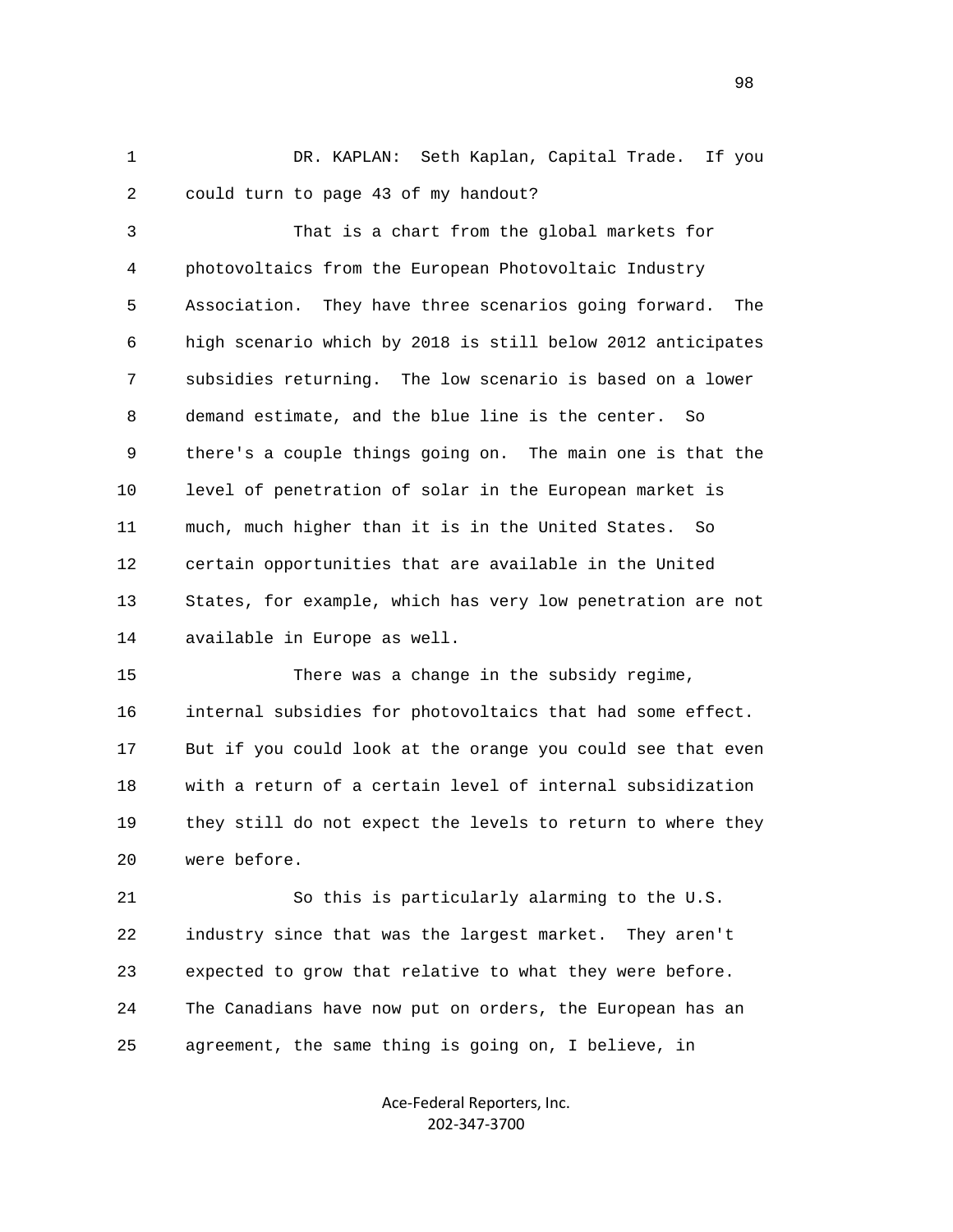1 Australia. And so the U.S. is now the market of choice. I 2 hope that helps some.

 3 MR. JOHNSON: Yes, it does help. And so beyond 4 just having a situation where the number of the amount of 5 subsidies being provided for, let's say installation of 6 solar products is going down, also just the fact that the EU 7 is a more mature market compared to the United States. 8 That's apparently a major factor as well, is that what 9 you're stating?

 10 DR. KAPLAN: I think that's correct. And I think 11 the industry experts could speak to that as well.

 12 COMMISSIONER JOHANSON: All right. Thanks. 13 MR. DULANI: Mukesh Dulani, SolarWorld, Americas. 14 So as you look at the renewable portfolio in the major 15 countries, in Germany and Italy, if I talk about Germany. 16 They started a decade ago plus. Their renewable portfolio 17 looks pretty good, 20, 25 percent reaching pretty high. 18 Right now the subsidies went down and market has matured 19 like Mr. Seth said, and that is the main thing. But if you 20 look at other markets keep popping up, UK doing pretty good, 21 and certain markets come and go in Europe to keep it but 22 going to those hypes can be a little hard now after 23 maturization.

 24 MR. JOHNSON: All right. Thank you, much. Time 25 is expired, I appreciate your answers.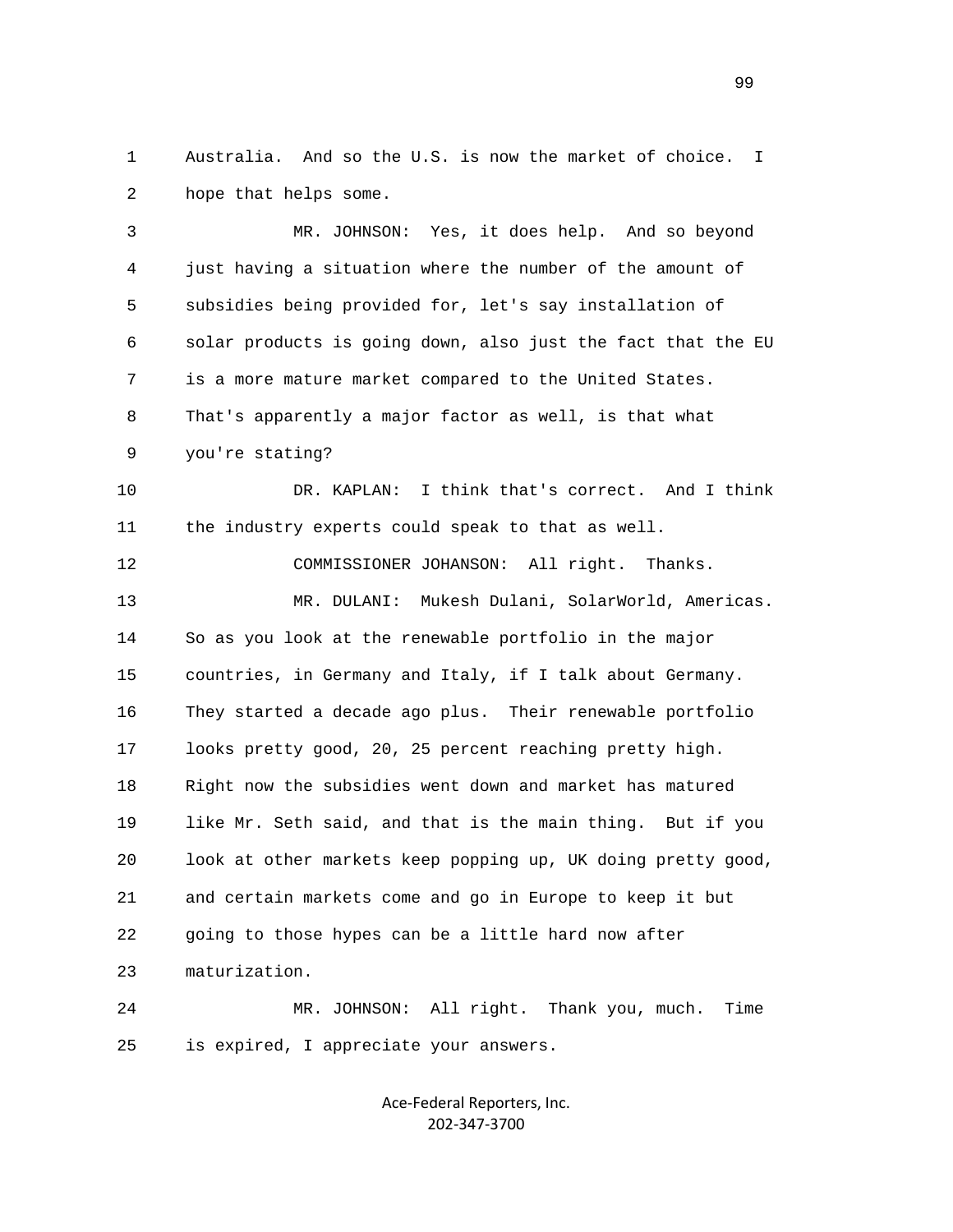1 MR. DULANI: Thank you.

 2 CHAIRMAN BROADBENT: Commission Schmidtlein. 3 COMMISSIONER SCHMIDTLEIN: Thank you. So I 4 wanted to follow up with a couple more questions about the 5 mono versus multi and specifically if I understood the 6 testimony, except for any small number of instances where 7 you have sophisticated customers, customers are basically 8 indifferent as to whether it's mono versus multi and because 9 price is driving their decisionmaking in your experience. 10 So my question is, isn't it -- I thought -- my understanding 11 was, it's more expensive to produce mono; is that correct? 12 And more specifically, you know, the respondents have put 13 evidence on the record that there's a 30 percent premium for 14 mono wafers. And in your experience does that translate 15 into a premium? Do you agree with that and does that 16 translate into a premium for the cells and the modules made 17 with mono wafers? 18 MR. DULANI: Mukesh Dulani, SolarWorld Americas. 19 If we make the same power of mono and multi with the 20 technology where market technology has not grown, then 21 there's no difference at all how the industry works on the 22 mono and multi side. 23 If there is a few pennies difference between the 24 mono and multi wafer on that side, that converts into almost 25 same cost structure and you have to sell at the same price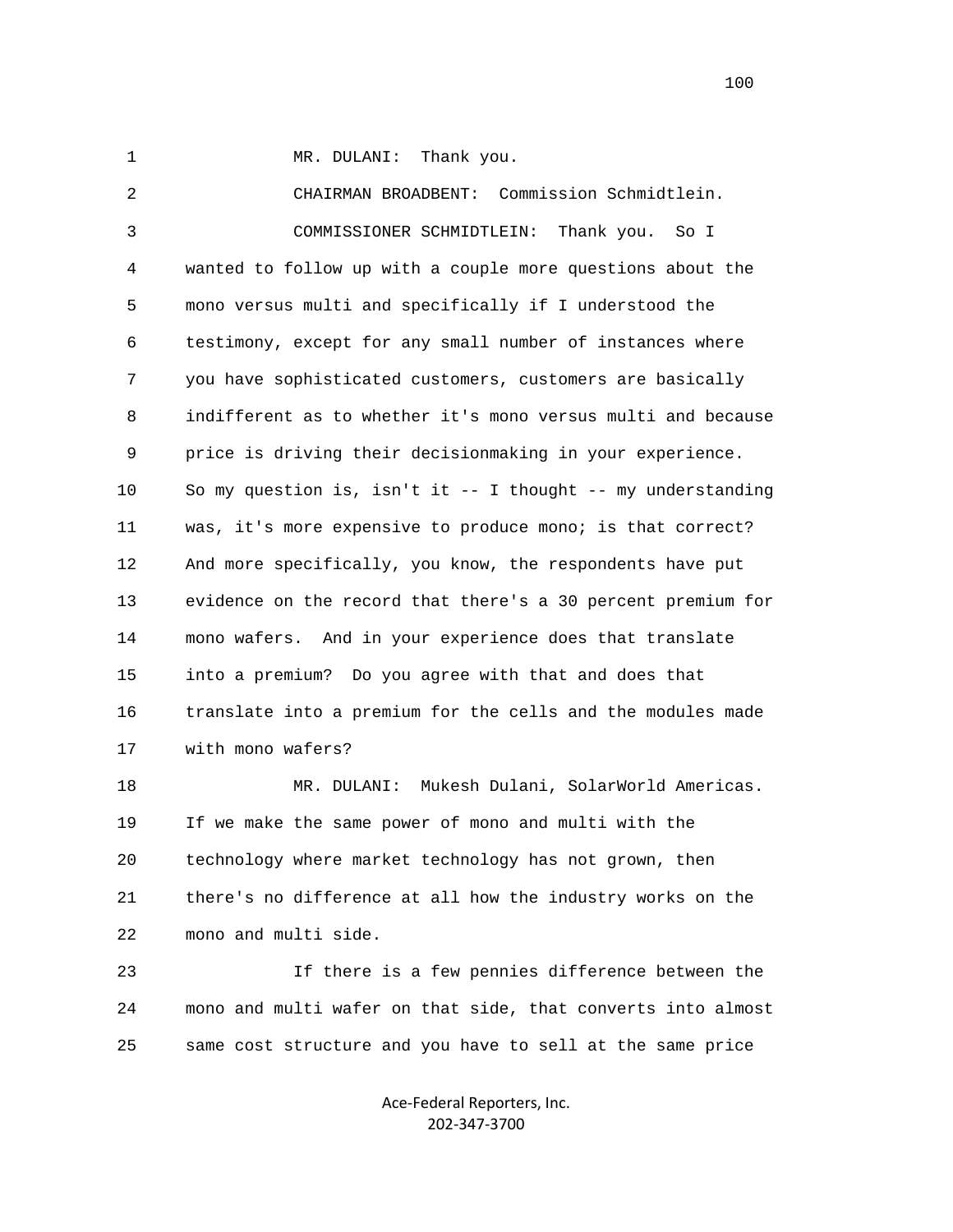1 for the same power. Let's say multi is 60 cell, 250-watt 2 module. If you use the old technology on the mono side, 3 mono BSF 250 watt. It has come to the similar things in the 4 cost and customer will not pay more because of anything on 5 the roof or commercial or utility. They are harvesting the 6 same energy. 7 COMMISSIONER SCHMIDTLEIN: But it's not costing 8 you any -- is this because you can use fewer modules or 9 cells in the mono because they're more efficient? So is 10 your answer, it doesn't cost more to produce the same 11 wattage with the mono cell versus a multi? 12 MR. DULANI: If the power is the same. 13 COMMISSIONER SCHMIDTLEIN: Yeah. 14 MR. DULANI: For the old technology. If you use 15 a very different technology in mono, which is new technology 16 in mono, the wafer cost is exactly the same; right? What 17 you would buy. The cell cost increases a little bit for a 18 few pennies, and the marginal cost goes down because the 19 build material is the same; right? You are producing more 20 power. So you can pump it clearly with mono product in 21 those markets also. 22 COMMISSIONER SCHMIDTLEIN: So you don't agree 23 there's a premium that would translate to mono cells and

24 modules over a multi?

25 MR. DULANI: So wherever the places are confined,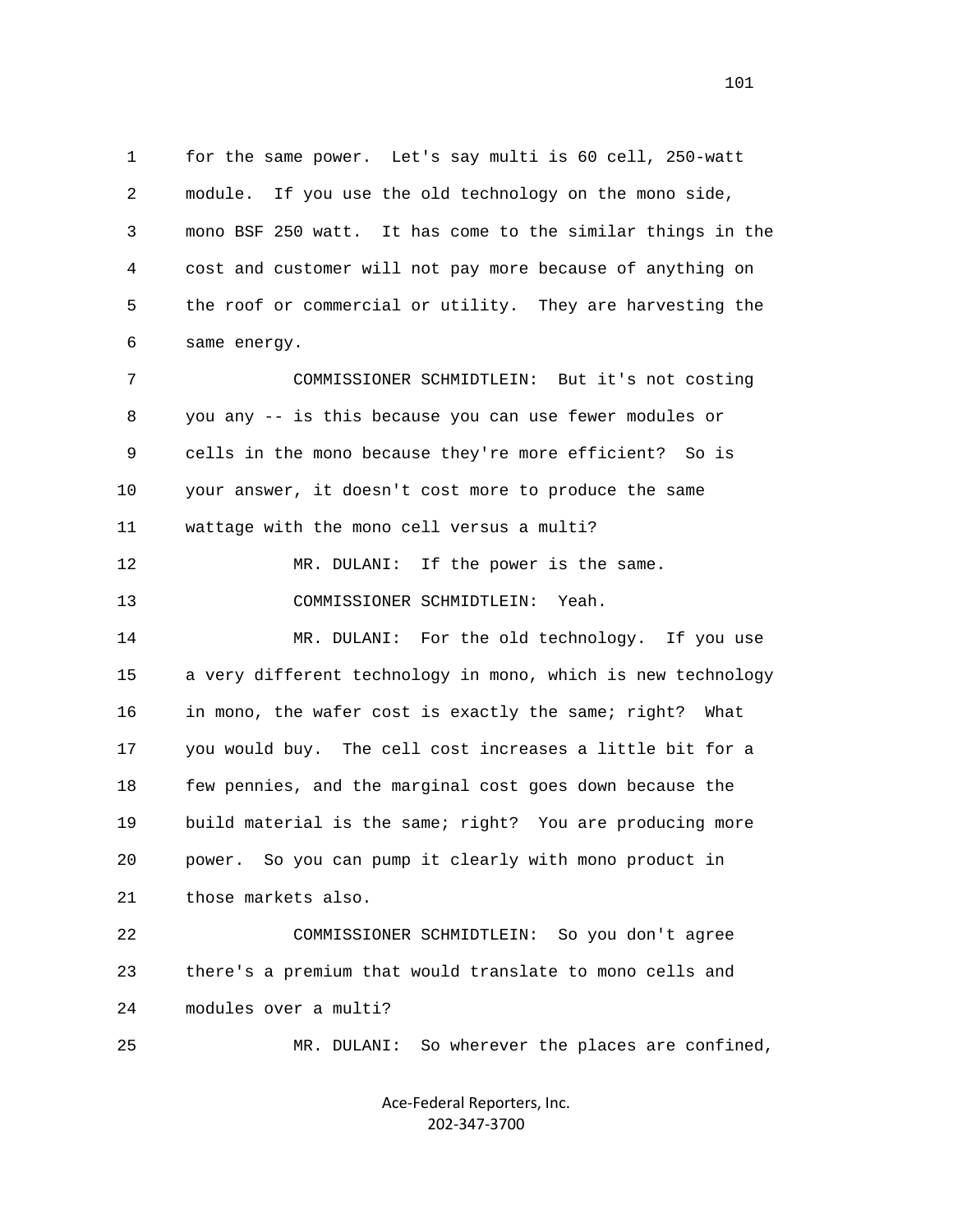1 customer will make the premium. But if I sell the same mono 2 power, 250-watt, 60 cell, and the same multi power, then the 3 customer won't pay me any more. If the space is confined, 4 and we can have more power of mono and use new technology, 5 then premium will be there.

 6 COMMISSIONER SCHMIDTLEIN: Okay. Mr. Johnson? 7 MR. JOHNSON: Yeah, Ardes Johnson, SolarWorld. I 8 will echo what Mukesh has said that at the same power, you 9 know, multi or mono commercial strategy is the same. The 10 customer expects to pay the same. I think the mix up -- or 11 not the mix up, the difference being if you're talking about 12 a mono that provides a higher efficiency, customers can see 13 value in space constrained areas to capture and harvest the 14 same amount of energy in a smaller space. 15 COMMISSIONER SCHMIDTLEIN: Uh-huh. 16 MR. JOHNSON: But clearly, mono, multi, if 17 they're the same power, 260 as an example, 260 watt, the 18 strategy is the same, the price is the same. 19 COMMISSIONER SCHMIDTLEIN: Okay. Mr. Shaver. 20 MR. SHAVER: Gary Shaver, Silicon Energy. I 21 would like to echo that. Even if my -- so I'm the 22 manufacturer, I'm buying cells, even if my mono cell price 23 is slightly higher, I can't pass that on to the customer. 24 If I try to take my module pricing and make up that

> Ace‐Federal Reporters, Inc. 202‐347‐3700

25 difference in that, I really risk losing that sale to the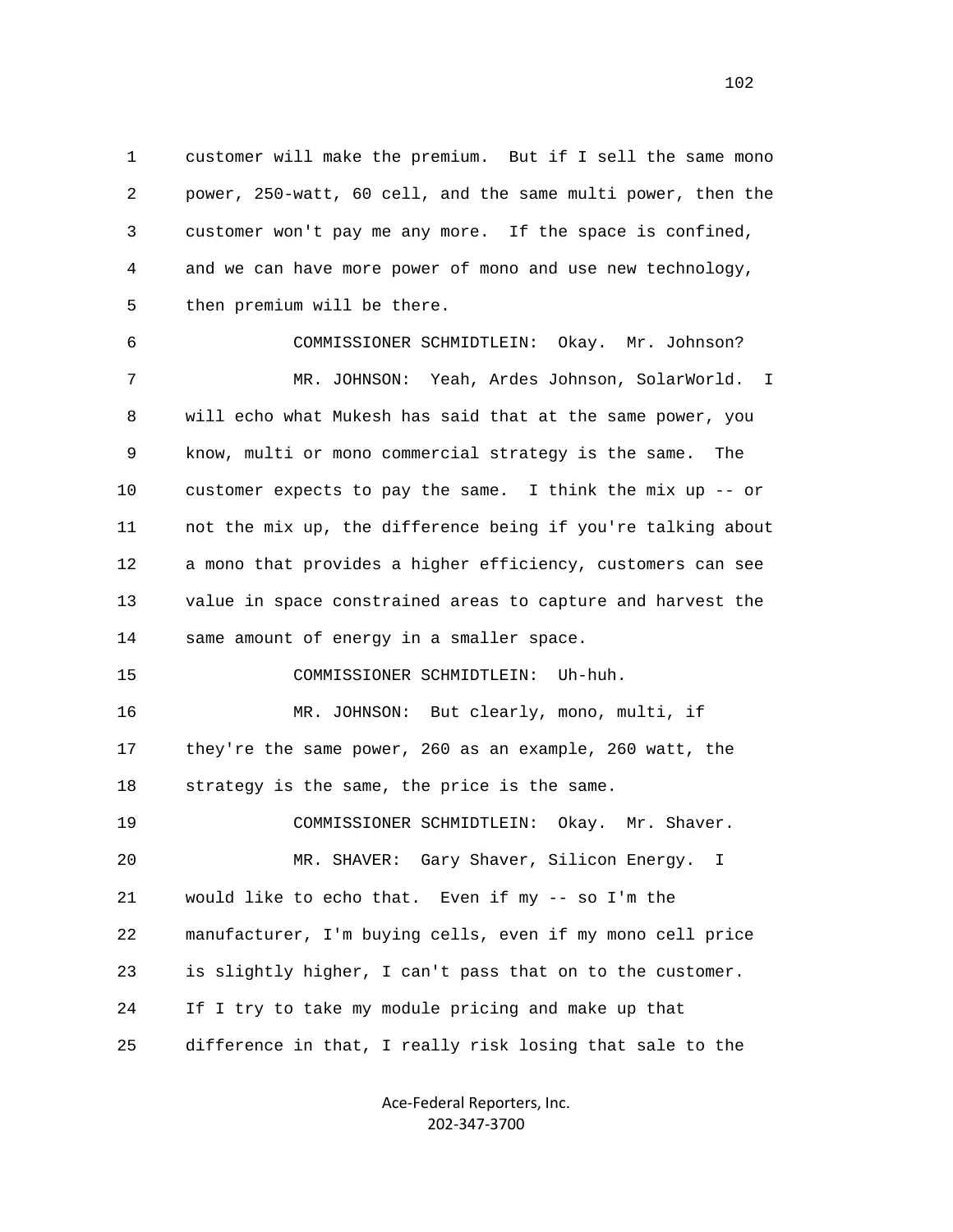1 customer because really what they're looking for is how many 2 kilowatts can you get onto my roof in this area. So I 3 really can't pass that on to be competitive.

 4 COMMISSIONER SCHMIDTLEIN: Okay. So that -- I 5 mean, again, sometimes when you try to oversimplify things 6 it makes it more complicated. But when I saw, Mr. Kaplan, 7 your slide, it was on page 13, U.S. firms that were injured. 8 And you see, you know, the number of jobs lost reported on 9 this slide in the multi crystalline being, you know, three 10 times as much as the mono. And when I first saw that, I 11 thought, well that seems to be consistent with the idea that 12 the head-on-head competition with the imports is multi. But 13 based on what you just told me, I'm a bit -- or based on 14 what the witnesses just told me, I'm a bit confused now 15 because if you can't pass the cost on, you know, why don't 16 you see more jobs lost in the mono? If there indifference, 17 you can't pass the cost in the mono, why do you -- why is 18 this -- the jobs that are lost and the injury being felt 19 mostly in the multi?

 20 DR. KAPLAN: I don't think the consumer 21 distinguish between them and companies chose technologies 22 and they're all being put out of business.

 23 So as I said, the staff report has -- the staff has done a 24 really phenomenal job in documenting who went bankrupt and 25 then another able with all the changes. This is part of

> Ace‐Federal Reporters, Inc. 202‐347‐3700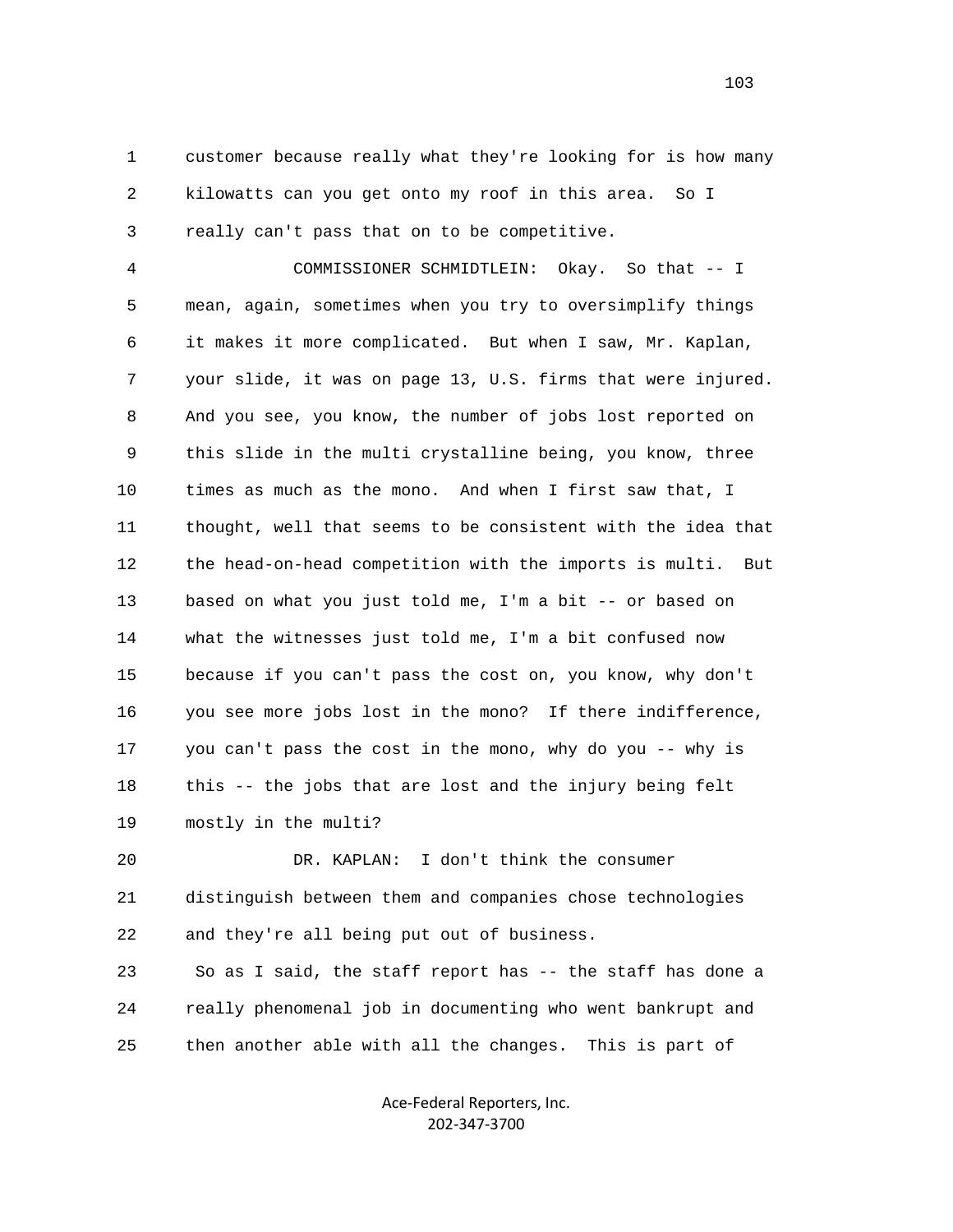1 that because certain of that was confidential.

 2 COMMISSIONER SCHMIDTLEIN: I see. 3 DR. KAPLAN: But the point is, it's just the 4 whole industry has been crushed. It's across the board. 5 And I'm glad the Commission is investigating this mono/multi 6 issue. It's become their central argument now after 7 different arguments in the prelim, in the first case, the 8 final of the first case, and the prelim of this case that 9 they've stumbled upon this one as their argument. But I 10 think it doesn't hold up as well -- you know, it holds up as 11 well as all their other ones that the Commission has 12 specifically dismissed in their opinions. So take a look at 13 all the producers and our point is across the board that 14 they're being harmed. 15 And then -- and your point, I think, of -- I 16 think you're in some ways looking at fine distinctions just 17 because the particular data I put up shows this. 18 COMMISSIONER SCHMIDTLEIN: Uh-huh. 19 DR. KAPLAN: But broader data might show it 20 differently. 21 COMMISSIONER SCHMIDTLEIN: Uh-huh. 22 DR. KAPLAN: But the point is, it's everybody. 23 COMMISSIONER SCHMIDTLEIN: Mr. Clark? 24 MR. CLARK: Erin Clark, PetersenDean. 25 Commission, I'm a reseller. Most of the time I'll buy a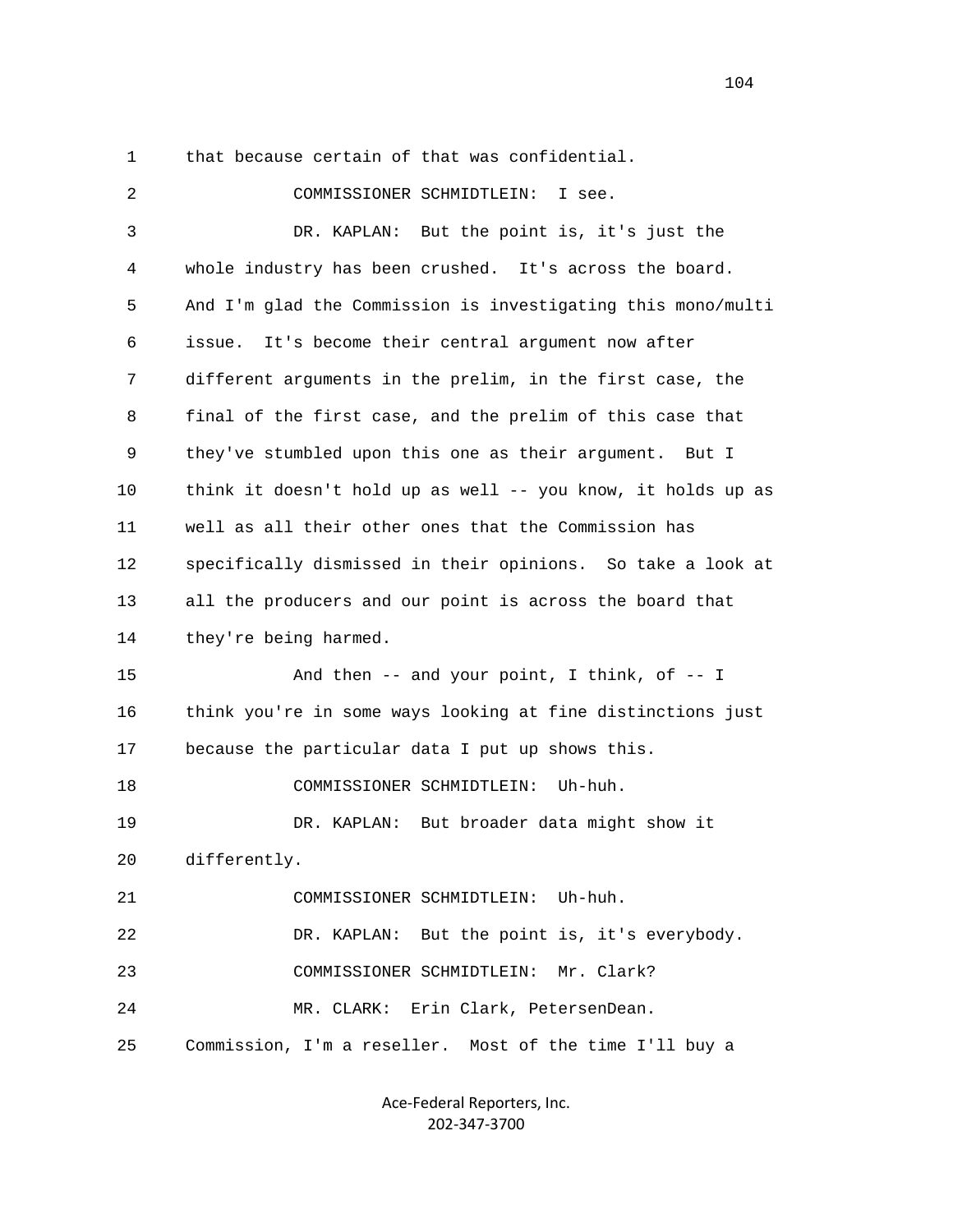1 product from a manufacturer and then I install a complete 2 product for the end-user, the homeowner. I buy mostly -- 3 this past year, most of our product was multi from an 4 American manufacturer and I'm paying more for that multi 5 product. Significantly more than what I see out in the 6 field. So if I choose to buy an American product, source 7 American, domestically, I can't compete. However, because 8 the industry is tough and it's primarily driven on price, 9 even on the multi product, I'm paying significantly more. 10 So I'll compete daily across the United States in the 11 marketplace against the dumped product just in the multi 12 arena and I'm losing margin. So we feel that in the loss of 13 margin, we can't raise our prices for multi product, yet we 14 have to pay more if we want to buy American. 15 COMMISSIONER SCHMIDTLEIN: Uh-huh. Okay. 16 MR. CLARK: That's how it affects us. 17 COMMISSIONER SCHMIDTLEIN: Mr. Dulani? 18 MR. DULANI: Mukesh Dulani, SolarWorld, America. 19 So like I said, our lines are capable of making multi and 20 mono both. So when the customer -- if customer requires a 21 multi product, we can switch it from multi to mono and from 22 mono to multi. So we have no problems, whatever the 23 customer requires, we will fulfill the order to survive in 24 this market. It's a hard market with all the dumping. But 25 until right now we have survived and we continue to do that.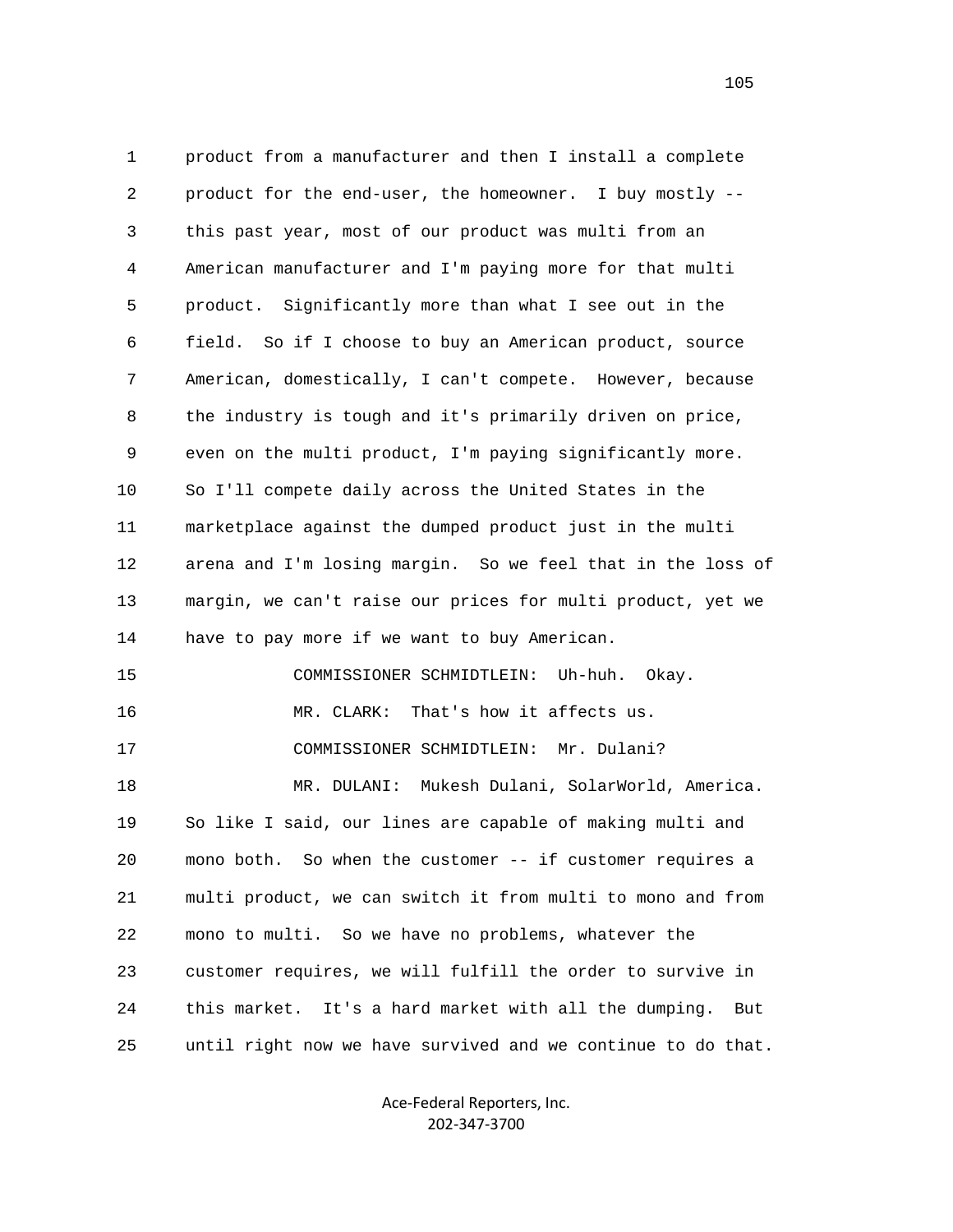1 COMMISSIONER SCHMIDTLEIN: How often do customers 2 make that kind of specific request for mono versus multi? 3 MR. DULANI: The customers don't make a lot of 4 times the request for multi to mono because the reason is 5 their customers don't care whether they use a five kilowatt 6 system of mono or multi. So, we don't see many requests on 7 the specific products. 8 COMMISSIONER SCHMIDTLEIN: Okay. Anybody else? 9 So, shifting gears just a little bit. In the 10 staff report it reports that several purchasers experienced 11 supply constraints during the period of investigation. And 12 so I was wondering if one of the industry witnesses could 13 talk about what was going on during that period or respond 14 to those reports? 15 MR. DULANI: Mukesh Dulani, SolarWorld, America. 16 So we have been harmed badly with these dumped products. So 17 what was happening was we laid off all our people in

18 December and market starts -- we have always tried to

19 satisfy every customer. Our utilization was really low.

20 Right?

 21 So January comes, solar market is cyclical. So 22 with the dumped products it becomes very hard to survive all 23 the jobs in January and February and March. But we supplied 24 all the product January, February, March and market starts 25 coming back. So Q2 at certain time we start hiring back

> Ace‐Federal Reporters, Inc. 202‐347‐3700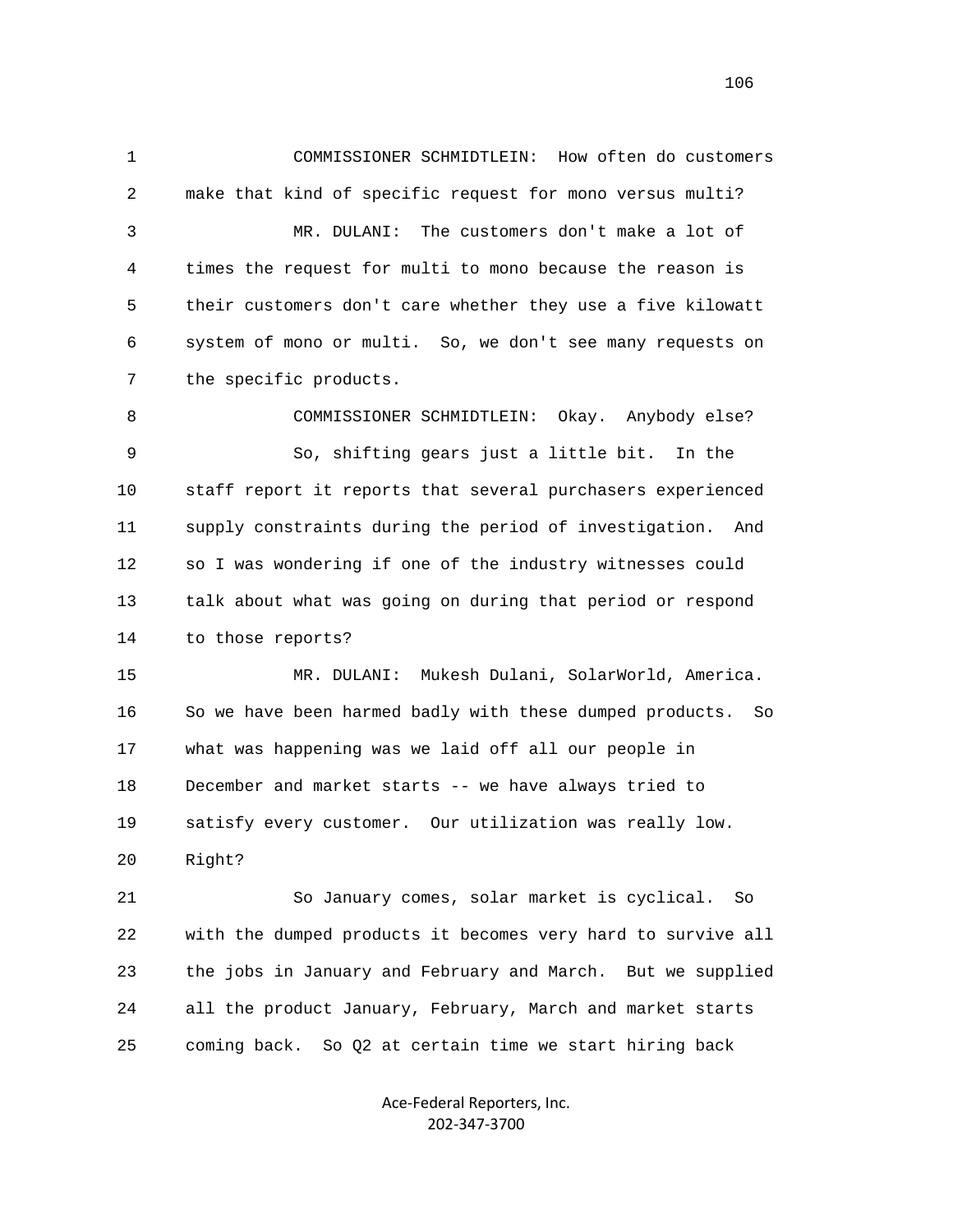1 quickly and start utilizing all machines more and more. So 2 after that what happens in Q2 when the duties come in play, 3 clearer trade practices come in play, so I would like to 4 thank you for doing that and market became very clear 5 starting June/July. And we saw the demand coming up. We 6 hired more American jobs, filled our capacity market has now 7 started going up more for U.S. product. So two months ago 8 we went to the board and have announced our expansion in 9 cell and module to satisfy our customers more. So what else 10 happened, and this is other U.S. producers did the same. 11 They also, because of solar market and dumped products had 12 to let go people they hired and now like Saniva, did the 13 same. They are running full, their utilization is complete 14 and now they are expanding also. You saw SolarCity now 15 starting another client in New York. So I would like to 16 thank all of you guys to put this fair trade practices. But 17 I'll agree starting Q2 and the demand coming up and the 18 duties, we have kept -- tried to keep up and we will try 19 more expansions as we go to satisfy customer demands. 20 MR. BRIGHTBILL: Tim Brightbill, Wiley Rein. I

 21 just wanted to emphasize, obviously, there are petitioner 22 facts here that the Commission is permitted to discount. 23 But even if you look at the full investigation data what the 24 capacity of utilization was and the ability of the U.S. 25 industry there was injury throughout the period and still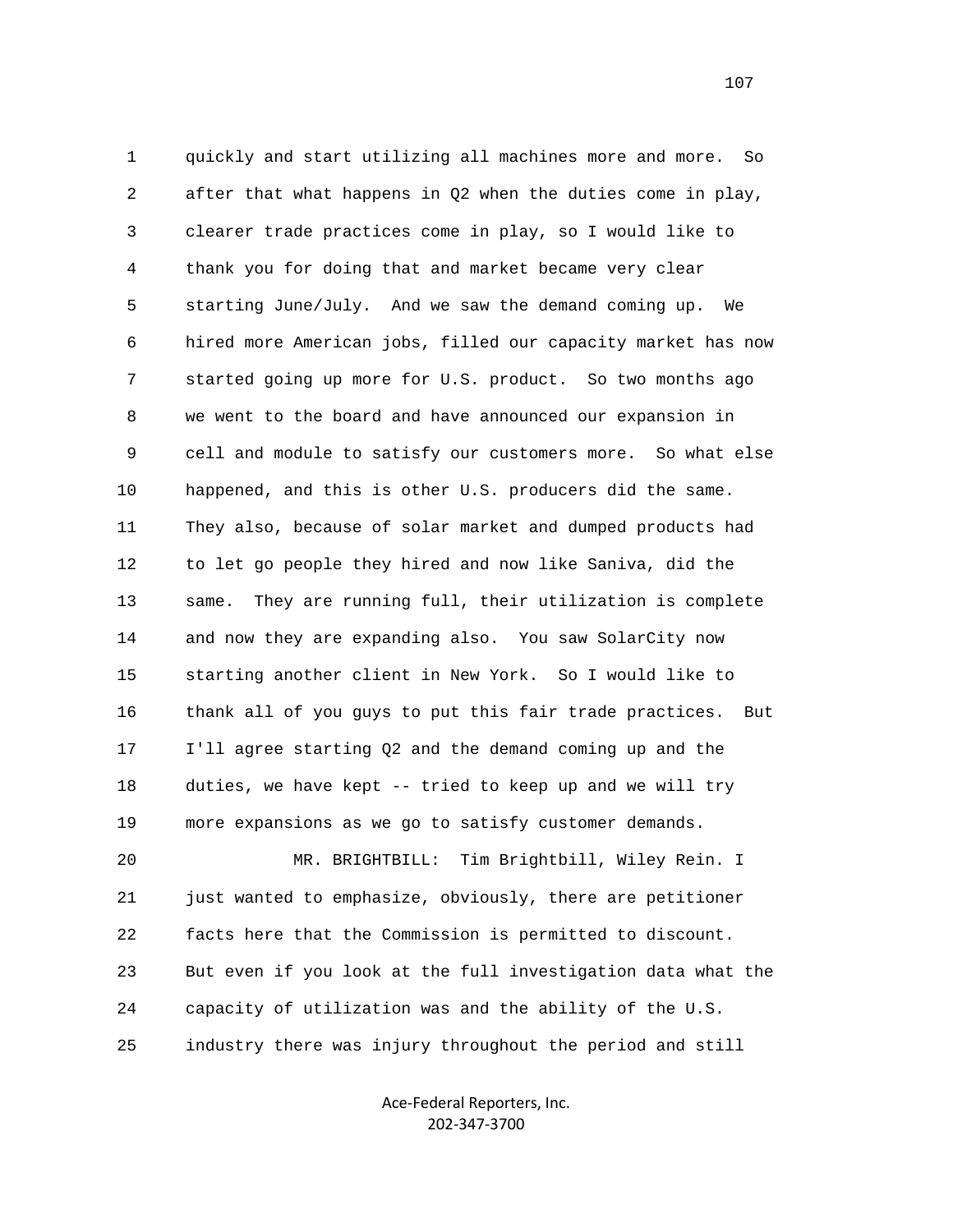1 ability to supply that product right until the end of the 2 period when again the duties kicked into place. 3 COMMISSIONER SCHMIDTLEIN: Okay. Thank you. 4 Thank you very much. My time is up. 5 CHAIRMAN BROADBENT: Okay. Mr. Dulani, permit me 6 just to ask this once more because I am still not quite 7 getting it. We've been told the purchasers make their 8 decision based on price, they're not generally requesting 9 mono or multi one or the other. If multis are less 10 expensive to produce, why don't you -- why are you so 11 focused on the mono in your production? 12 MR. DULANI: So, like I said, we produce both 13 multi and mono both. We really believe in R&D. So our 14 certain portfolio is multi and certain is mono products. We 15 can interchange on our lines, no problems. 16 CHAIRMAN BROADBENT: Right. 17 MR. DULANI: If the demand comes. But what 18 happens is, we invest R&D money to keep increasing the 19 efficiency on mono to buy new machines to make mono more 20 productive. My personal dream is some day we get a living 21 space from mother earth. Hopefully we will design houses 22 which will make real energy houses while putting solar when 23 we are building the new houses. And then we will get ahead.

> Ace‐Federal Reporters, Inc. 202‐347‐3700

24 So to make this dream come true that every human kind can

25 affect solar -- can afford solar, if we keep increasing the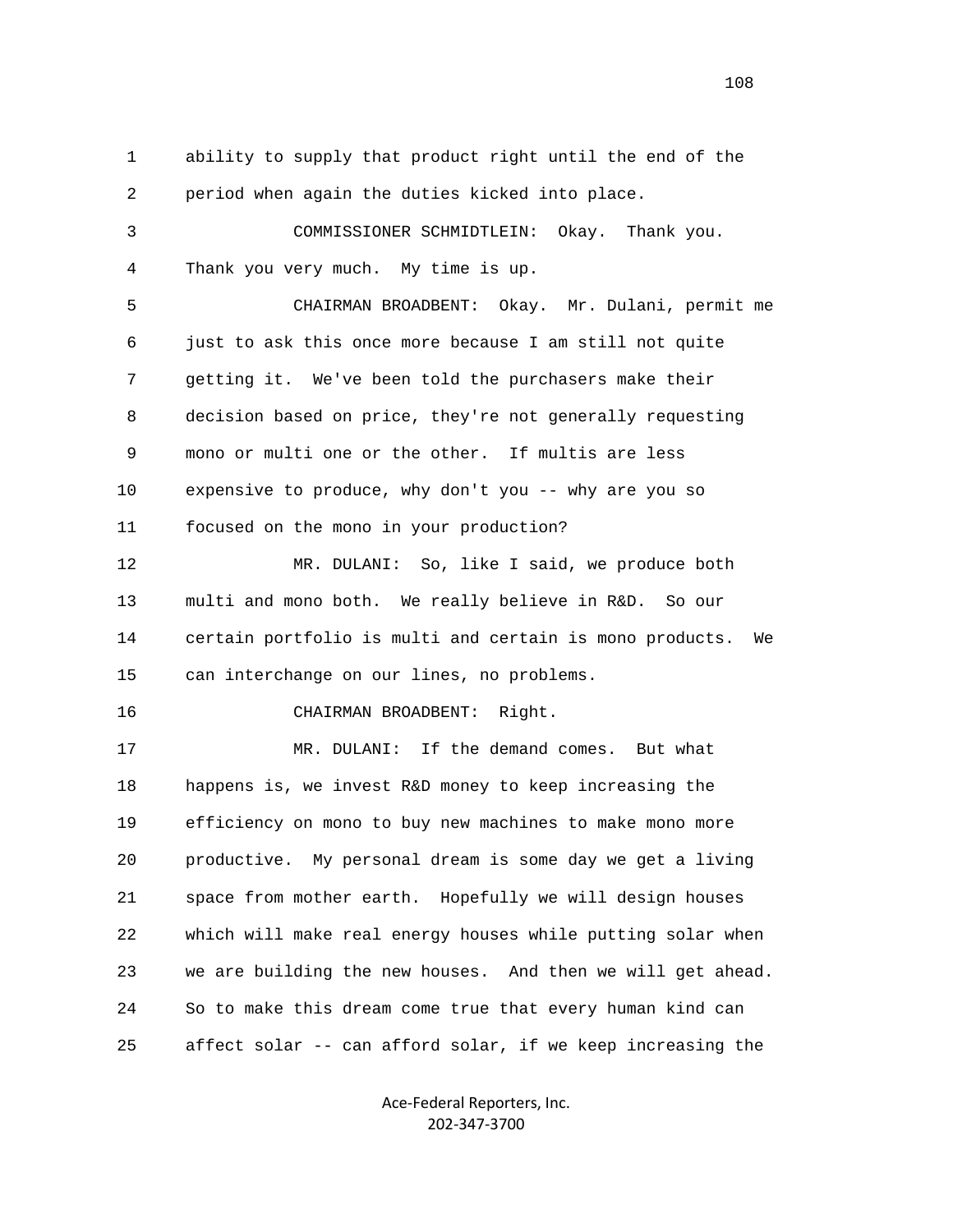1 efficiency on mono, we need less space to make zero energy 2 home, that's one of the dreams. We invest in this mono 3 technology to make this planet better, give our second and 4 third generation in United States innovation which should 5 never go away.

 6 We invested this technology. This makes sense 7 for us in the long-term that these modules will be more 8 competitive than multi in a higher range. Right now 9 customer doesn't care. So basically we do both, but we try 10 to do R&D on mono.

 11 Did I answer your question? I'm sorry. 12 CHAIRMAN BROADBENT: Well, I mean, you're doing a 13 more high-cost product so you can recover your R&D costs. I 14 get that. But if the market is demanding the multi, if the 15 utilities are putting out, you know, fields of solar, of 16 solar panels in the desert and it doesn't matter, the space 17 that they're taking up, why don't you focus on that market 18 and keep up with the demand?

 19 MR. JOHNSON: Ardes Johnson, SolarWorld, 20 Americas. I think the distinction between mono and multi 21 almost becomes moot in the sense that we are dealing with 22 illegally dumped and subsidized products in the market. 23 Those markets happen to be multi.

 24 We sell the multi product all day long. And I 25 think what Mukesh was discussing was that a roof five years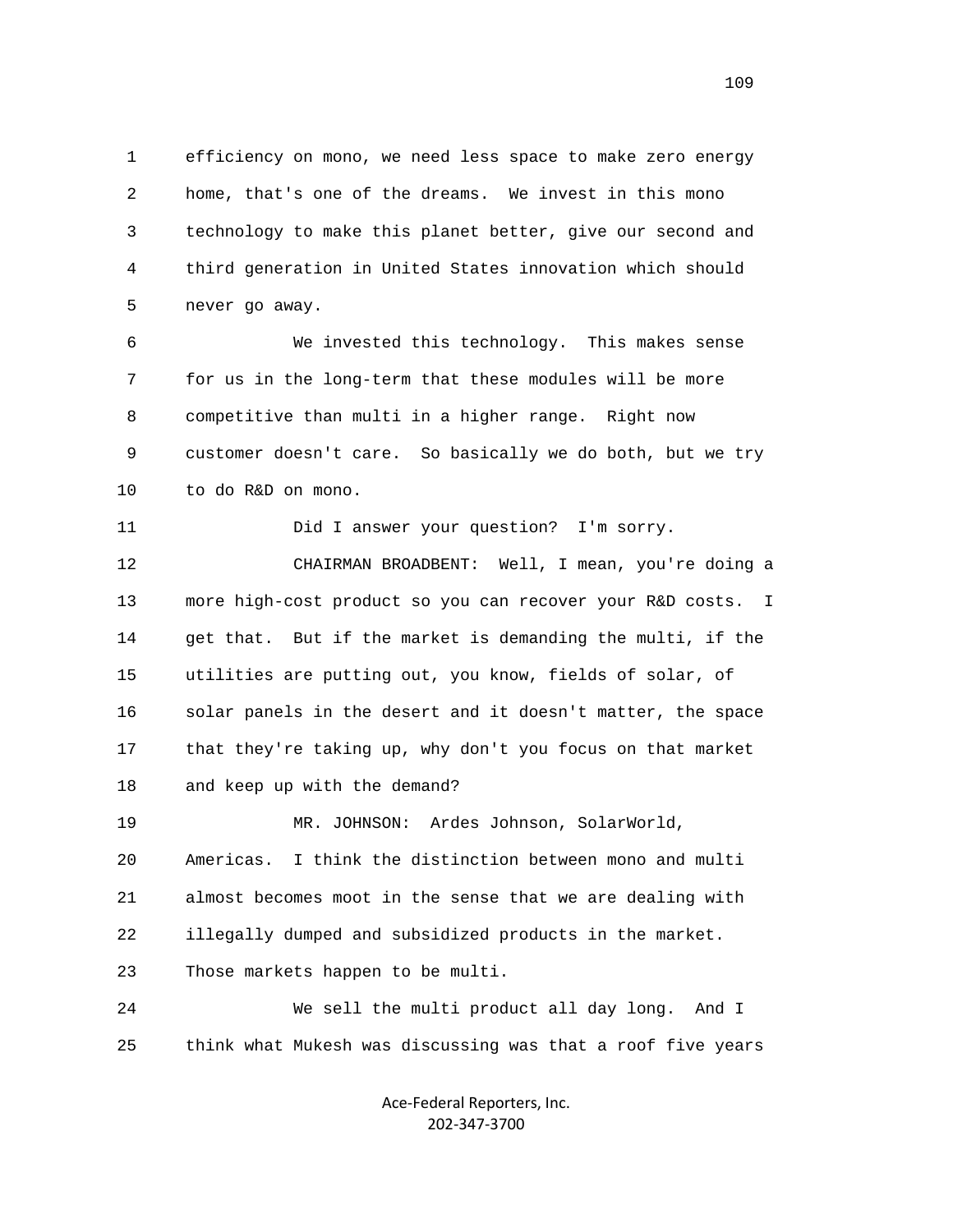1 ago said it was 1.7 kilowatts of space. What we're pushing 2 for is to have a roof -- that same roof, that same footprint 3 that will have over three, three and a half kilowatts. 4 That's the R&D development. All of this has been stymied 5 because we've been illegally taken on by the Chinese -- the 6 Chinese government.

 7 Now, we have customers out there that we sell 8 both multi and mono to. And we could increase the multi as 9 needed, it's not a problem. When we talk about the same 10 power, it's all about the power. The same power, 11 essentially the same price, either way we're dealing with 12 prices that are unrealistic.

 13 And further, depending on what you believe what 14 you read, subject producers are making announcements all the 15 time that they're making heavy investments in mono. So that 16 -- we don't know if that's going to happen or not. We think 17 that that's probably something to do with us, but what I'll 18 say is, we satisfy the customers based on their need. 19 Either way, we're dealing against prices that are unfair and 20 below cost.

 21 MR. DULANI: Mukesh Dulani, SolarWorld, Americas. 22 Our Cameo facility which got shut off was making a lot of 23 multis when we shut it off. Just couldn't compete either on 24 multi or mono on the pricing section; 186 people on jobs 25 were lost while doing the multi product and we had no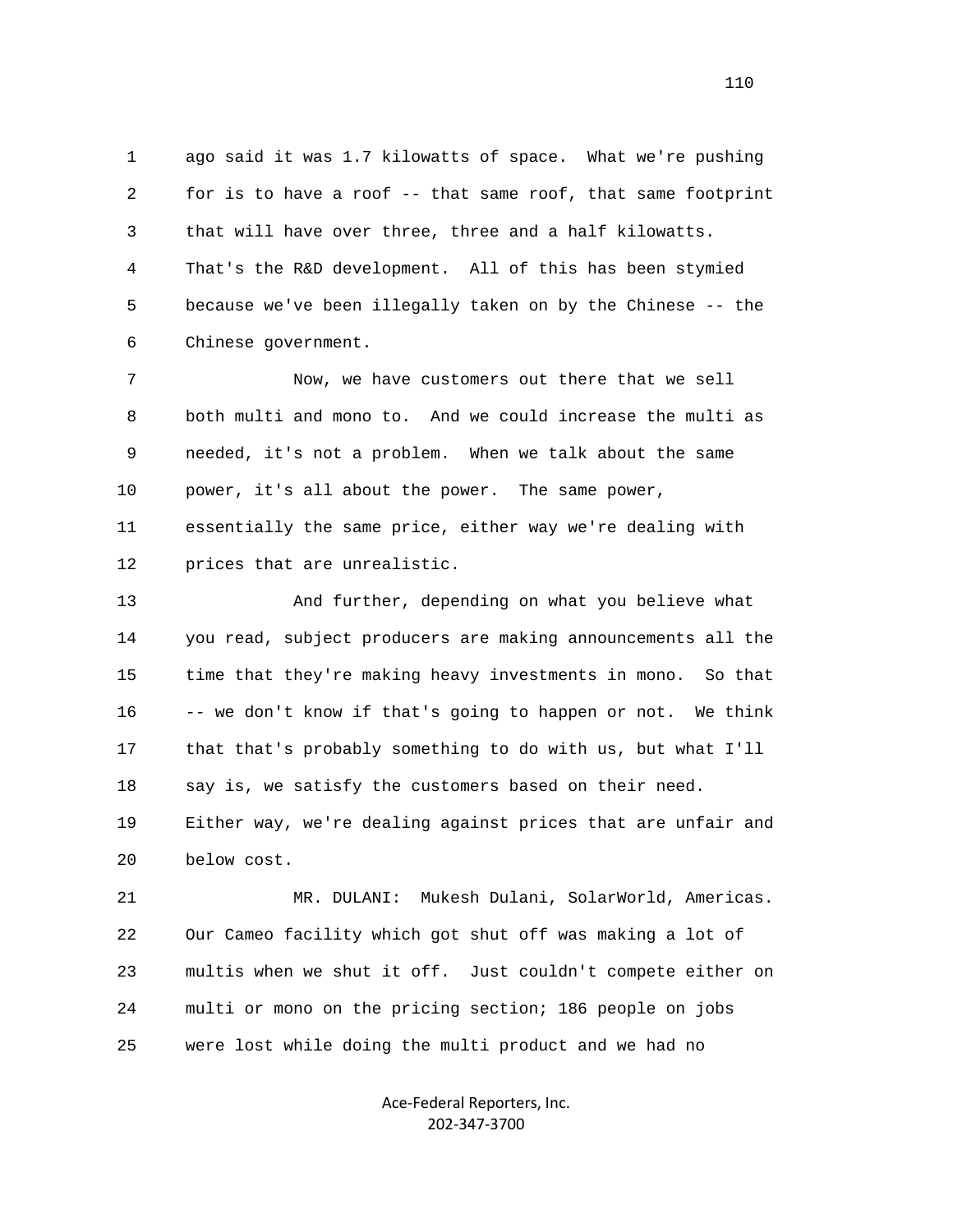1 choices.

| 2  | MR. SHAVER: Gary Shaver, Silicon Energy. Our                  |
|----|---------------------------------------------------------------|
| 3  | product is unique and it has a much smaller footprint than    |
| 4  | other products. So we see the future heading -- the near      |
| 5  | future is heading to be mono. For us to be competitive, we    |
| 6  | need to keep moving forward with technology. And I think      |
| 7  | what's happening in the market right now is that everyone is  |
| 8  | focused in on the really highest volume, what they have the   |
| 9  | capacity to do now. And that just floods the market.          |
| 10 | But the market, really, other than price, doesn't             |
| 11 | really know what it's demanding. It just needs that price     |
| 12 | to make these project pencil out for these developers to      |
| 13 | make this go through. But for a sustainable industry,         |
| 14 | moving forward, you have to innovate. You've got to put in    |
| 15 | the R&D and that will pay off for more efficient, lower-cost  |
| 16 | product as you move forward. And that's what we are trying    |
| 17 | to position ourselves for.                                    |
| 18 | CHAIRMAN BROADBENT: Yes, sir.                                 |
| 19 | MR. DULANI: Mukesh Dulani, SolarWorld, Americas.              |
| 20 | If we don't focus on this, and as the wafer prices shrink in  |
| 21 | the mono and the efficiencies grow, if the module will be     |
| 22 | the same and there will be few extra step in the cell.<br>And |
| 23 | if your competition focuses on that we can lose it because    |
| 24 | mono will become less expensive than multi in the coming      |
| 25 | years.                                                        |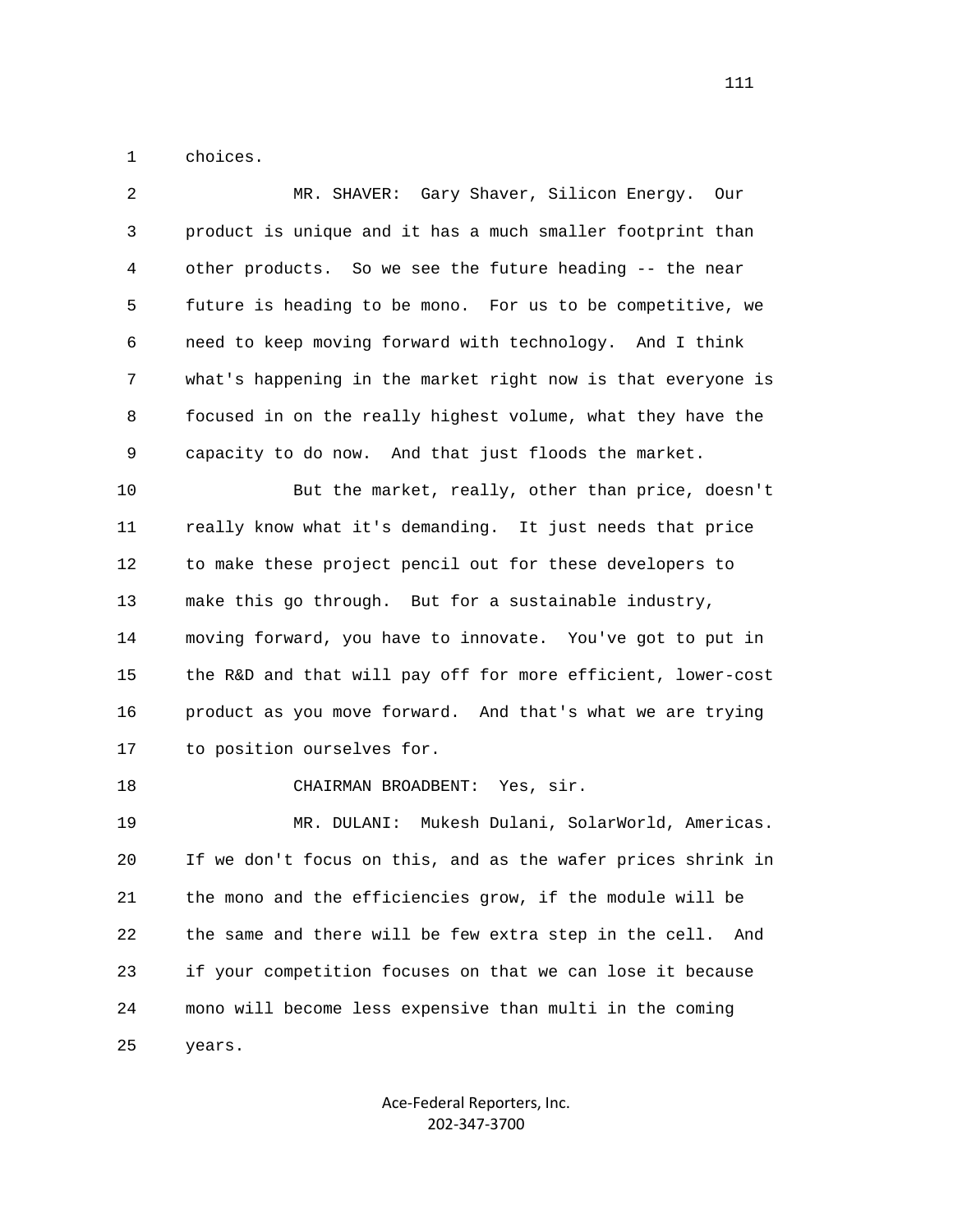1 CHAIRMAN BROADBENT: Wait, so wouldn't that 2 become less expensive?

 3 MR. DULANI: So basically if the wafer cost is 4 let's say will come almost similar, the module will become 5 less expensive because it's producing more watts. If the 6 cell has only three processes extra or a few processes extra 7 depending on the process, it will more than overcompensate 8 for the module and mono will cost less and will give more 9 power and will change the world. And if our company can get 10 focused on that and we don't focus, then that will be our 11 mistake we make.

12 CHAIRMAN BROADBENT: Okay. All right.

 13 MR. McKECHNIE: Madam Chairwoman, if I could join 14 in as a purchaser of SolarWorld products, we buy almost 15 exclusively 98 and 99 percent of the modules that we buy are 16 multi crystalline. That's what our consumer is using and 17 that's once again because that's what the market has been 18 flooded with from the subject importers. So we just don't 19 buy the monos. That's not what the consumers ask for. They 20 ask for the best price. Therefore from SolarWorld we buy 21 megawatts and megawatts of the multi crystalline.

22 CHAIRMAN BROADBENT: Yes?

 23 MR. SHAVER: Gary Shaver, Silicon Energy. And to 24 simplify this even more, as a module manufacturer, the fewer 25 modules I have to produce, means my cost per unit. If I can

> Ace‐Federal Reporters, Inc. 202‐347‐3700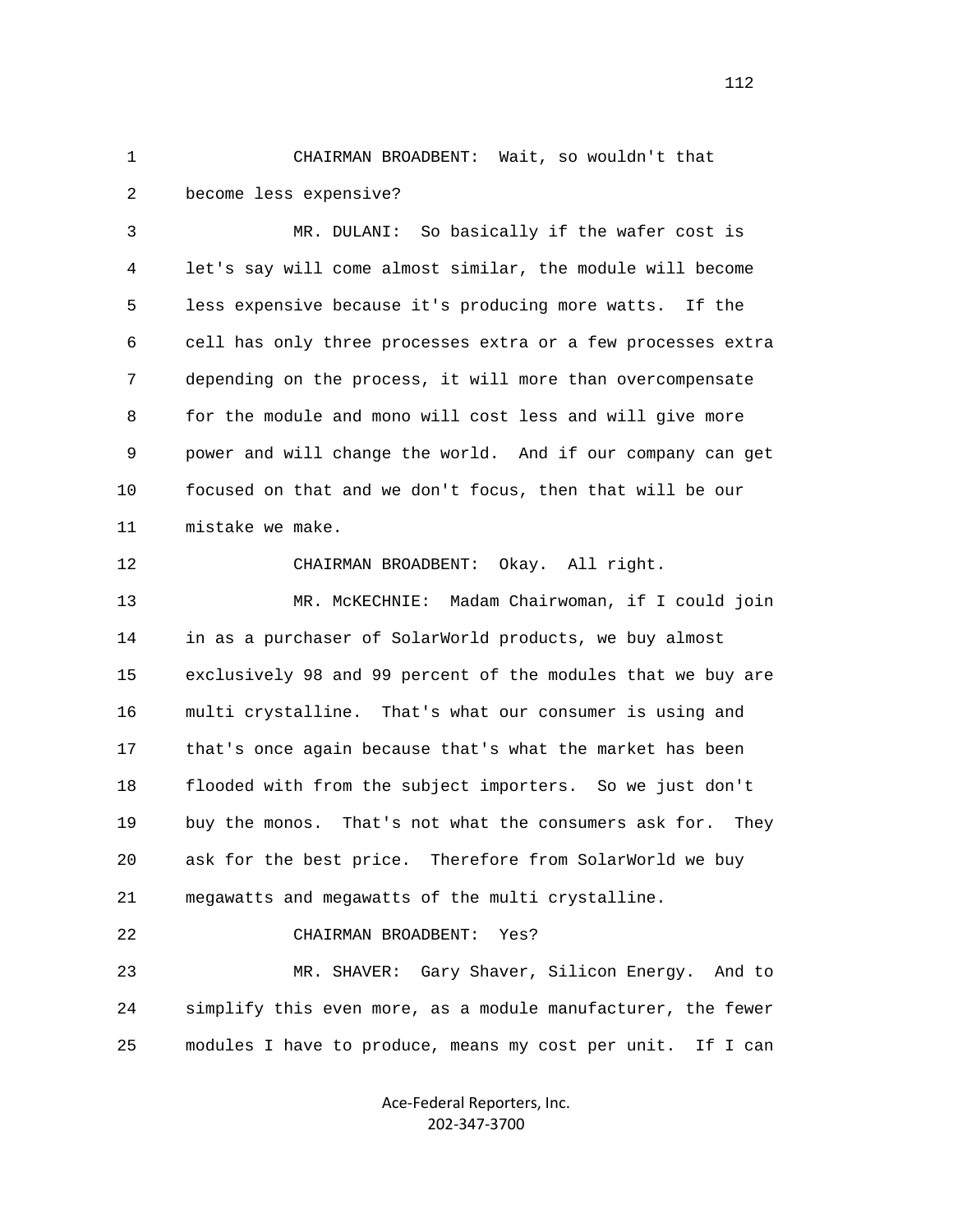1 get the same wattage in one module that I was getting for 2 two before, that helps to decrease my manufacturing costs. 3 So that's the obvious. I'm getting scale, and I'm able to 4 lower that price.

 5 CHAIRMAN BROADBENT: Okay. I wanted to talk a 6 little bit about demand overall for CSPV products. Maybe 7 Mr. Dulani you could start off. Is demand increasing 8 primarily because of government incentive programs recently, 9 or is has it started to reach parity and be equivalent to 10 other sources of energy?

 11 MR. DULANI: Mukesh Dulani, SolarWorld Americas. 12 I think we fully agree with the Commission on this. The 13 demand is based we think on these five factors which the 14 Commission confirmed. Total energy consumption is going up, 15 environmental concerns, people are being more aware of the 16 environmental concerns. Costs, competitiveness is coming 17 like we said, we talked a little bit about -- some of the 18 places are becoming very cost compared with the lesser 19 products.

 20 Traditional energy sources and other liberty of 21 incentive, this is what the Commission found and when we do 22 our surveys every portion is a little difference, why this 23 market is going up. And in some cases, like I give an 24 example, in California they took the state incentives out 25 but demand is off the roof. Hawaii, basically we have

> Ace‐Federal Reporters, Inc. 202‐347‐3700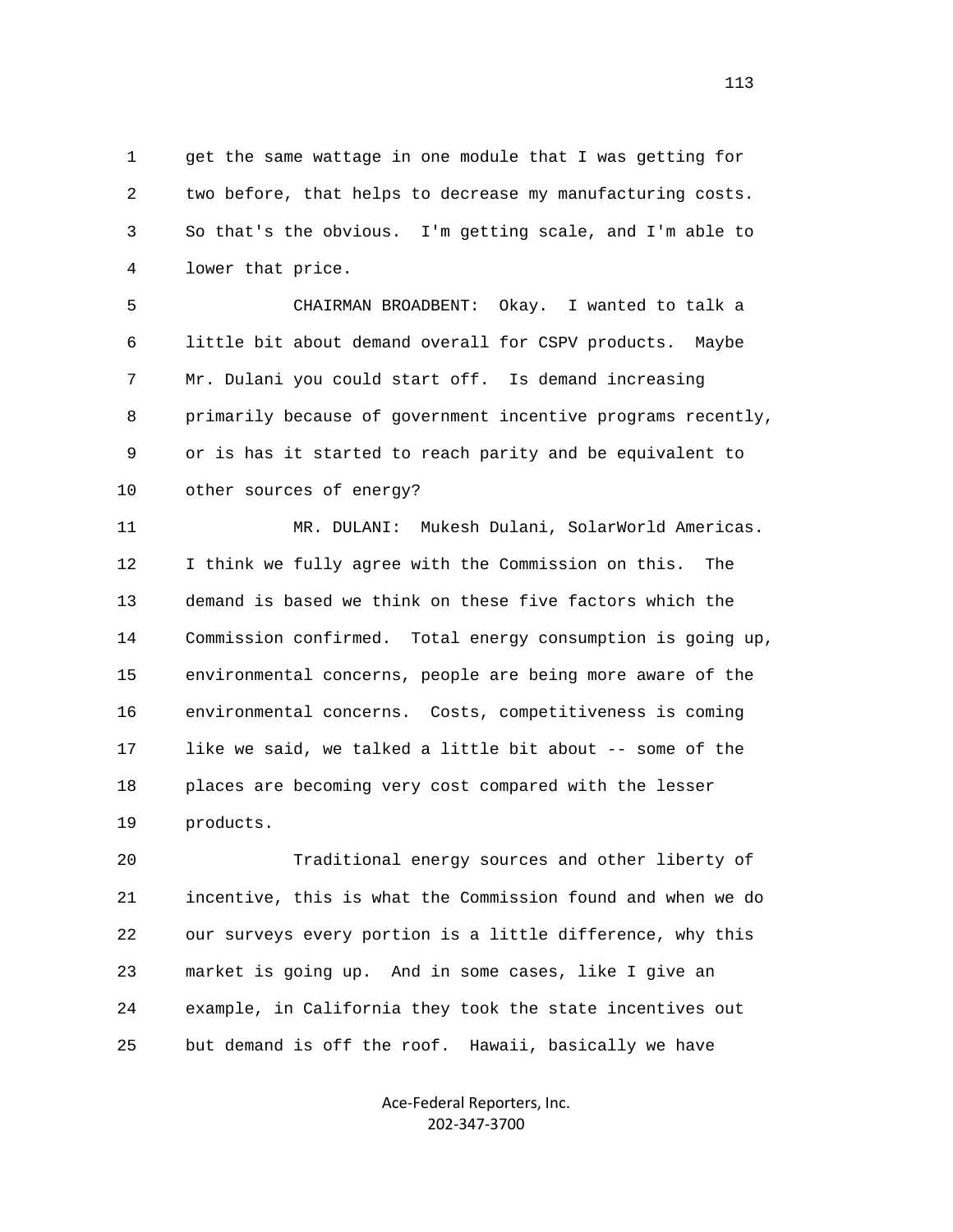1 better solar prices than the lesser prices they can get from 2 anywhere so the demand is way up.

 3 So depending where we see the market it changes 4 in between these 5 factors and correlates enhance the demand 5 is going up. It's not one particular thing which the demand 6 is steep.

 7 CHAIRMAN BROADBENT: Okay say then what you think 8 is going on in California.

 9 MR. DULANI: California the state has taken 10 incentives that are not there but still demand is going 11 through the roof.

 12 CHAIRMAN BROADBENT: They don't have the utility 13 requirements for certain?

 14 MR. DULANI: They have certain requirements also 15 like every state, that is also producing more demand because 16 by 2020 or 2030 they have to do that much renewables and 17 that is one of the factors yes.

18 CHAIRMAN BROADBENT: Okay.

 19 MR. JOHNSON: Yes Ardes Johnson, Solar Americas I 20 would echo what Mukesh is saying that while we have the 21 federal tax incentive there depending on what state and what 22 area you are in and what utility you go with, incentives can 23 vary. But California is a great example that while the 24 local and state incentives have gone away, the conditions 25 are such that solar continues to increase and once again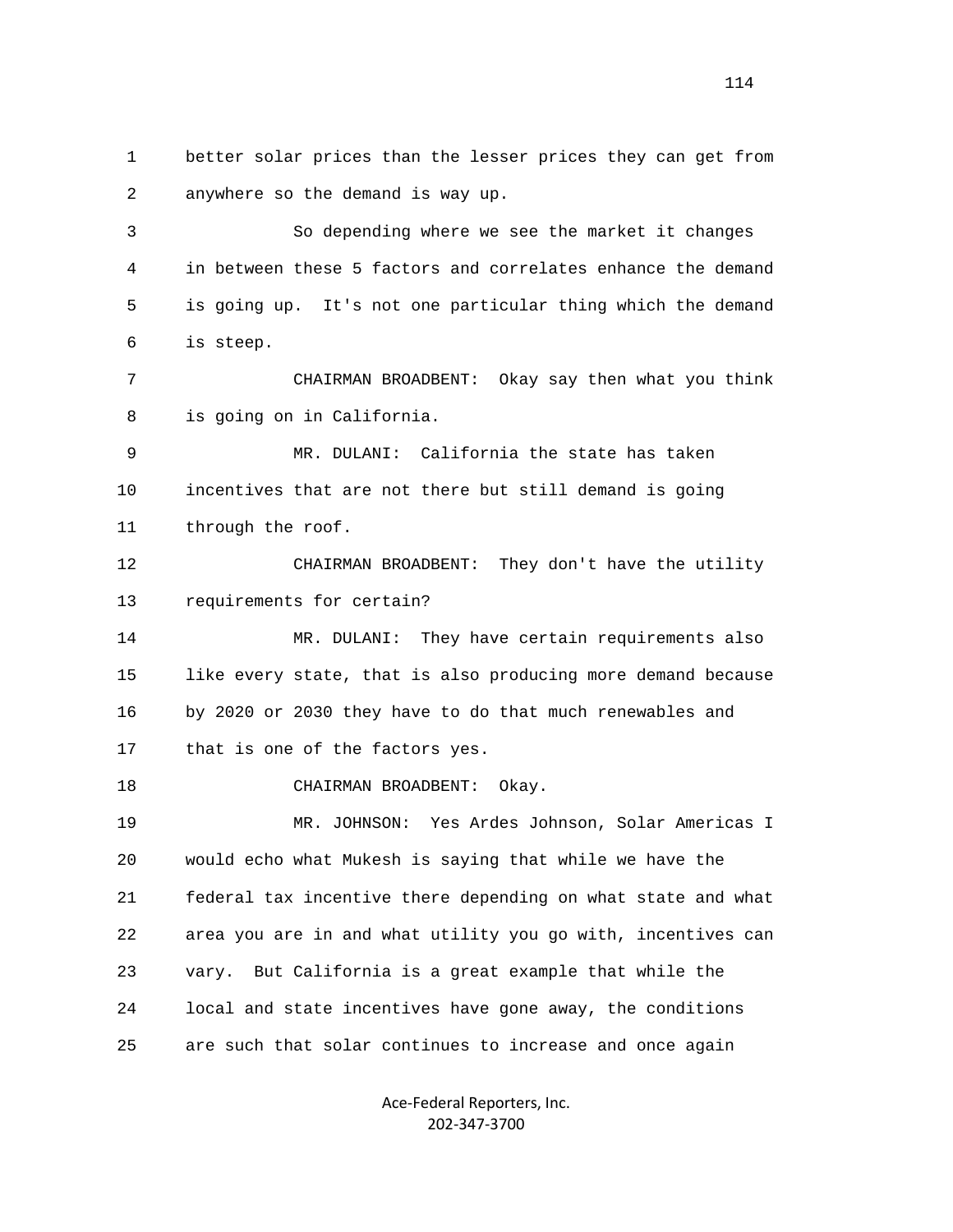1 thank you for the determination, the preliminary

 2 determinations this year but we see that while prices 3 stabilized overall the market continues to increase at a 4 rapid clip.

 5 And all predictions, no one disagrees that it 6 will continue next year so what we say is that it is 7 somewhat decoupled from reparity but at the same time that's 8 a piece, local and state incentives play a part, plus 9 renewable portfolio standards by each of the states which 10 was represented in other things have a lessening effect and 11 plus the knowledge of solar it's increasing, we have an 12 awareness and a desire for people to be more sustainable. 13 It's also helping to increase.

 14 CHAIRMAN BROADBENT: Okay Vice Chairman Pinkert. 15 VICE CHAIRMAN PINKERT: Thank you Madam Chairman. 16 Just a technical question for Mr. Brightbill and Dr. Kaplan, 17 are the imports shown in the staff report as non-subject 18 Chinese are they all subject to the earlier Order? 19 MR. BRIGHTBILL: Tim Brightbill of Wiley Rein. I 20 believe that is correct, not non-subject Chinese are 21 non-subject because they are subject to the prior case but 22 we can check and confirm that and put it in the post-hearing 23 brief.

 24 VICE CHAIRMAN PINKERT: Thank you. Now on table 25 Roman III-3 on page Roman III-8 of the staff report, which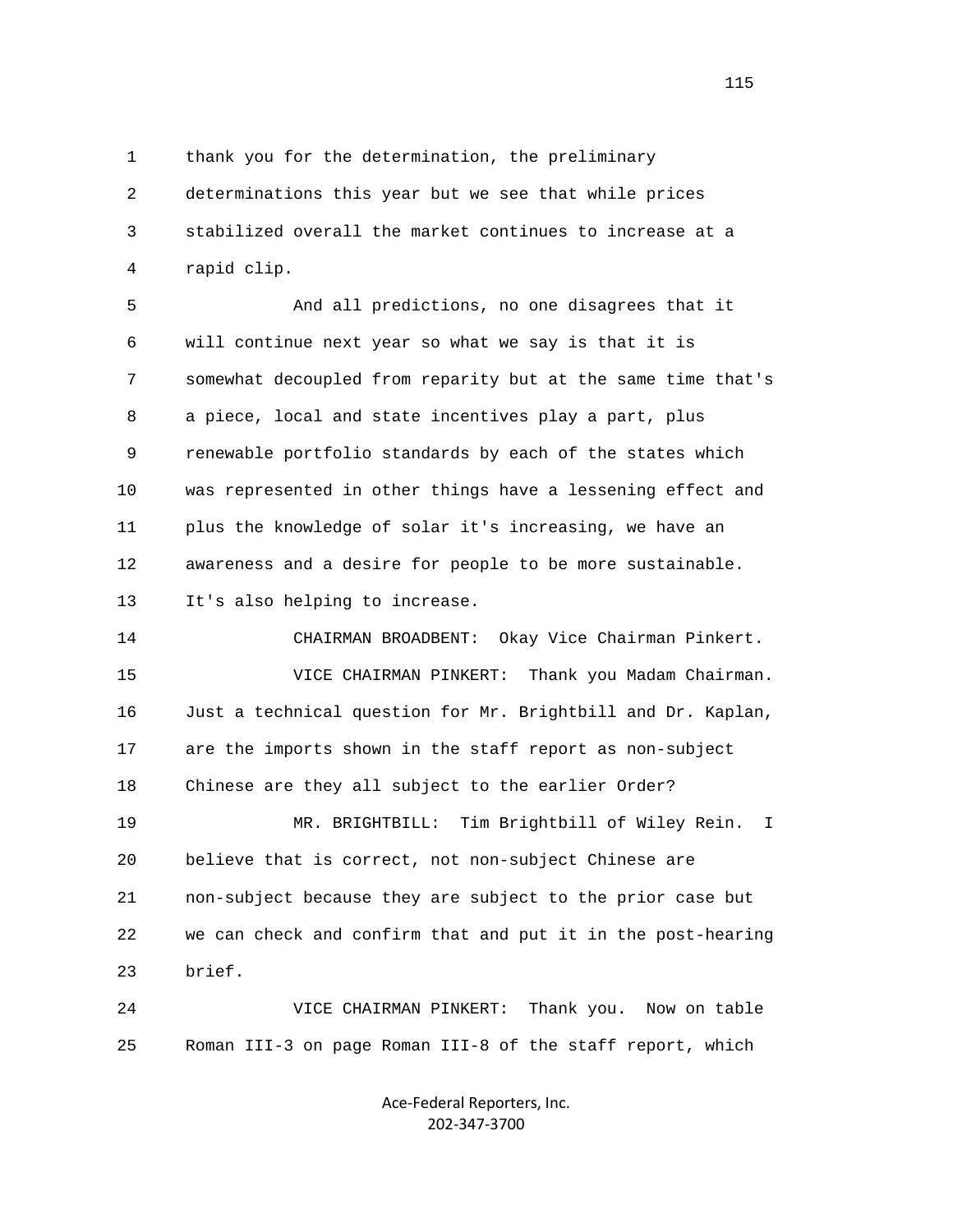1 is a public table we see that there are a number of domestic 2 plants opening and closing throughout the period that is 3 covered by that table, 2011 to 2014, is this just volatility 4 or charm within the industry or does this reflect in some 5 way the impact of subject imports?

 6 MR. BRIGHTBILL: Commissioner Tim Brightbill, 7 Wiley Rein. I think what this reflects is the harm that 8 occurred which led to the shutdowns in 2012-2013 and in 2014 9 with relief in place, some announcements of additional 10 capacity to come so you see the shutdowns Advance Solar 11 Photonics, Helios which testified here 2 years ago, 12 Alternate Energies, Kentucky, layoffs by Kyocera, MX Solar, 13 Nu-Sun, Schott Solar, part of SolarWorld, Solar Tech 14 Renewables, the list goes on and on, that's the harm from 15 this case, that's the injury caused by subject imports. 16 And you see the newer announcements, 17 announcements by High Tech Energy, by Solar City, by 18 SolarWorld and by Suniva all in recent months where 19 construction or expansion is going on on the expectation 20 that these trade orders will stay in place and that the 21 unfair trade practices will be addressed and I think the 22 industry witnesses can comment if that doesn't happen and 23 the trade relief doesn't stay in place things will quickly 24 head back downward again.

25 MR. DULANI: Mukesh Dulani, SolarWorld Americas,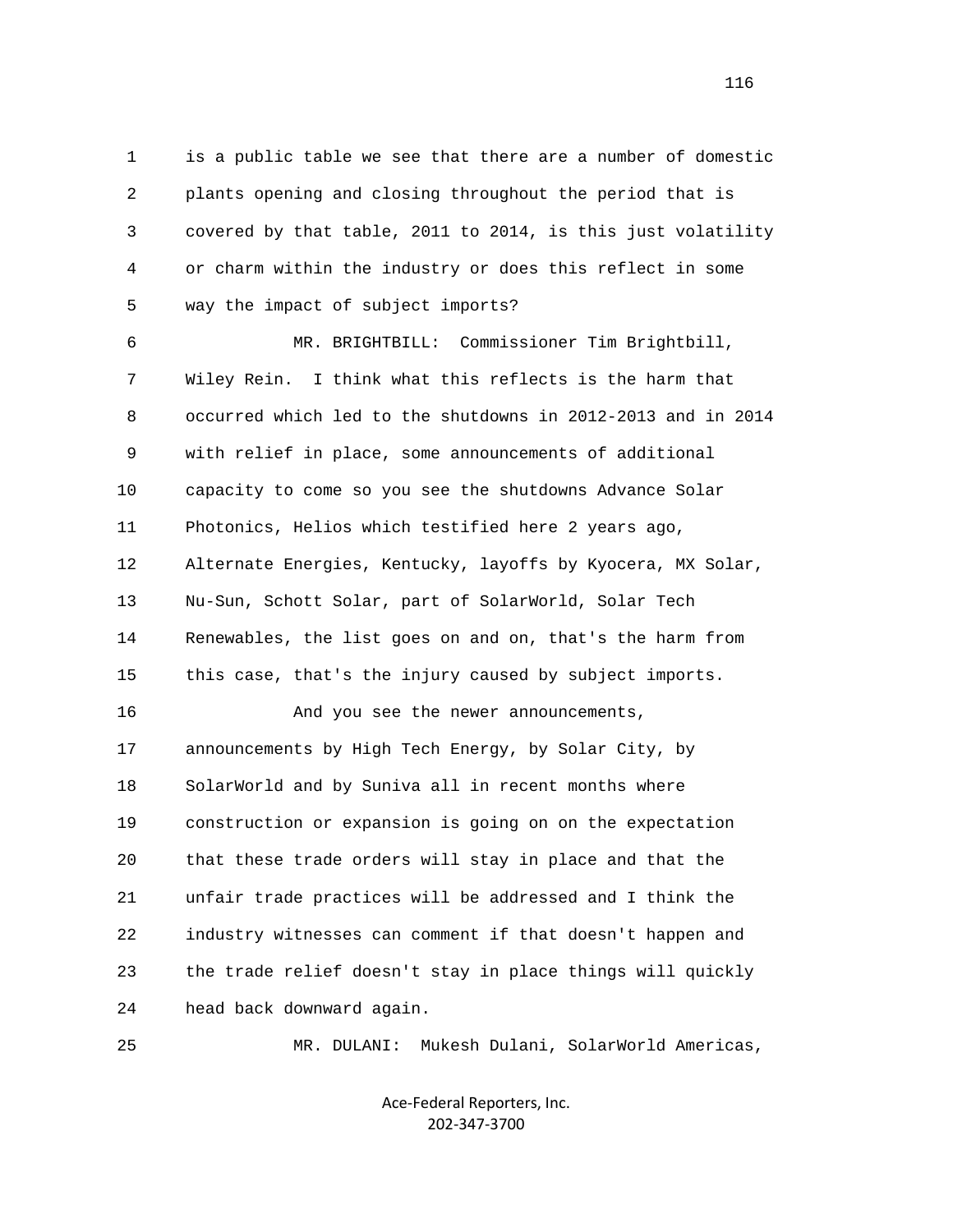1 I agree with Mr. Brightbill like we said we will not be able 2 to satisfy now customer demand after the duties so we first 3 filled all the way utilization, hired all the workers and 4 now we start expansion. Still expansion is on the way but 5 if the duties don't come then it becomes very hard because 6 then again dumping starts and we won't be able to compete. 7 VICE CHAIRMAN PINKERT: Dr. Kaplan? 8 MR. KAPLAN: Yes, you are also seeing some of the 9 beneficial effects of orders you have seen in other cases 10 where for example a Chinese company is now breaking ground 11 in the United States, creating U.S. jobs and selling fairly 12 and competing on the U.S. playing field and that accounts 13 for some of the increase in domestic activity in the future. 14 Of course, that potential activity is hanging by a thread

 15 and that thread being whether these duties will become final 16 or not.

 17 VICE CHAIRMAN PINKERT: Thank you, now I don't 18 want to mischaracterize the testimony on this panel but I 19 thought I heard a hint of the idea that the market overtime 20 may be moving away from the multi-crystalline product toward 21 the mono-crystalline, is that where we are headed and if so 22 how does the multi-crystalline product affect the future of 23 the mono-crystalline product?

 24 MR. DULANI: Mukesh Dulani, SolarWorld Americas. 25 Everybody is trying to progress in both sections, multi and

> Ace‐Federal Reporters, Inc. 202‐347‐3700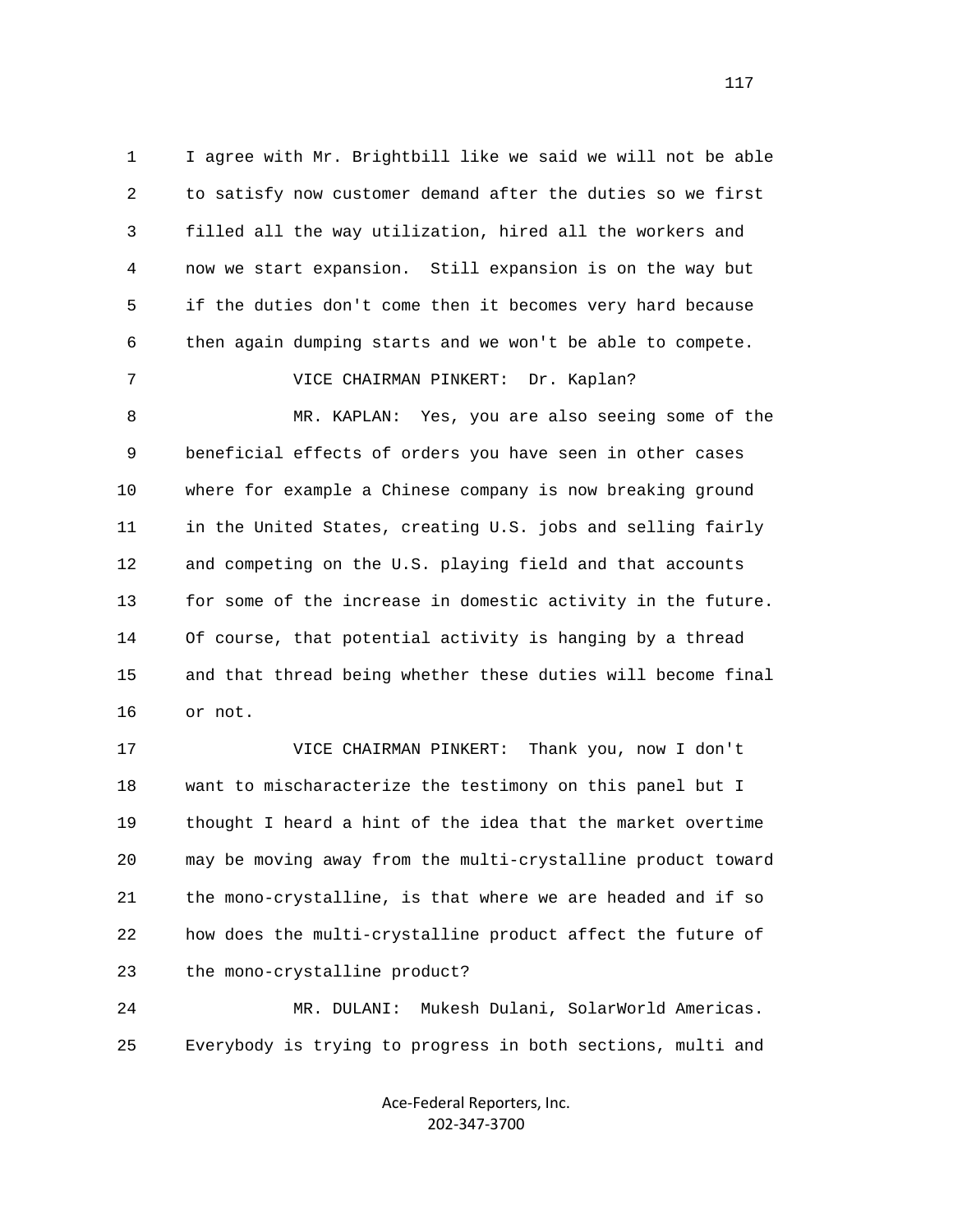1 mono so according to every supplier will have their 2 different input depending on their duties, our import in our 3 opinion that mono efficiencies will grow more because 4 climate structure is in the future. There is typically more 5 possibilities to grow the efficiencies in mono. Now 6 somebody can argue that they can multi also then they will 7 invest their R&D monies in the multi and try to come to the 8 same efficiencies.

 9 If the price, there are a lot of ifs I apologize 10 for this because we try to do better in our section. If the 11 refill price is seen, whoever wins this efficiency race will 12 have the cost advantage if the processes in the cell are 13 similar to get to that efficiency. Apologize for answer is 14 a little bit this way but I can do it I mean.

 15 MR. BRIGHTBILL: Tim Brightbill, Wiley Rein just 16 to underscore of course in order to compete and in order to 17 innovate you have got to spend capital, you have to invest 18 in R&D and you have the staff report which shows the trends 19 which I can't discuss publicly but the trends indicate 20 injury -- the U.S. industry will do its best to compete with 21 the trade remedies in place otherwise it will not be able to 22 compete in mono, multi or any combination of the two.

 23 VICE CHAIRMAN PINKERT: Dr. Kaplan and then Mr. 24 Shaver I think.

25 MR. KAPLAN: I just want to give you a little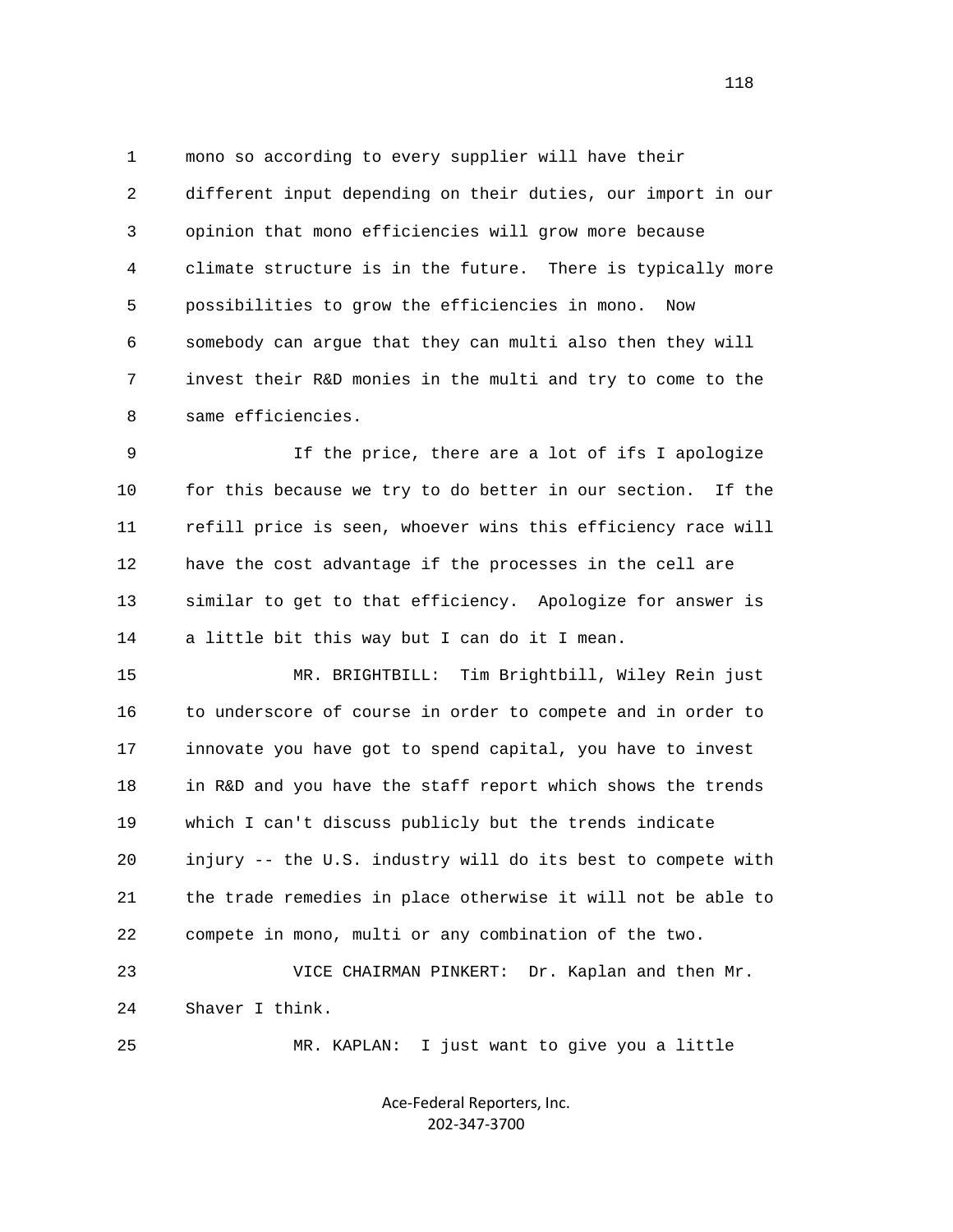1 context in particular to Commissioners that weren't here for 2 the first case. SolarWorld and firms like SolarWorld have 3 been in business for decades R&D and production of solar 4 cells. The Chinese government in the 5 year plan decided 5 that it should enter the solar market which it had not 6 participated in at all. But in a short period of time it 7 had more capacity than all of the world's consumption.

 8 It was dramatic is an understatement for how 9 quickly it grew but the growth was based on the importation 10 of technology from abroad. The machines were from abroad, 11 the technology was from abroad so I just want to place this 12 in context of the very long and careful research and 13 development done by firms like SolarWorld in developing this 14 technology over you know 20 plus years and that the harm to 15 the U.S. industry is not only the harm to the consumption 16 and profits and shipments, but it has also harmed R&D from 17 the world leaders and R&D from the whole business.

 18 And maybe Mr. Shaver could talk to this as well 19 but that's a context that you just don't see very often. 20 Someone decided oh we'll enter this industry and we will 21 build more capacity than all of the consumption in the world 22 in 5 years it's astounding. It is of course the direct 23 result of that that has led to the first case, this case, 24 all the bankruptcies, all the losses, the decline in prices 25 that are unrelated to input costs.

> Ace‐Federal Reporters, Inc. 202‐347‐3700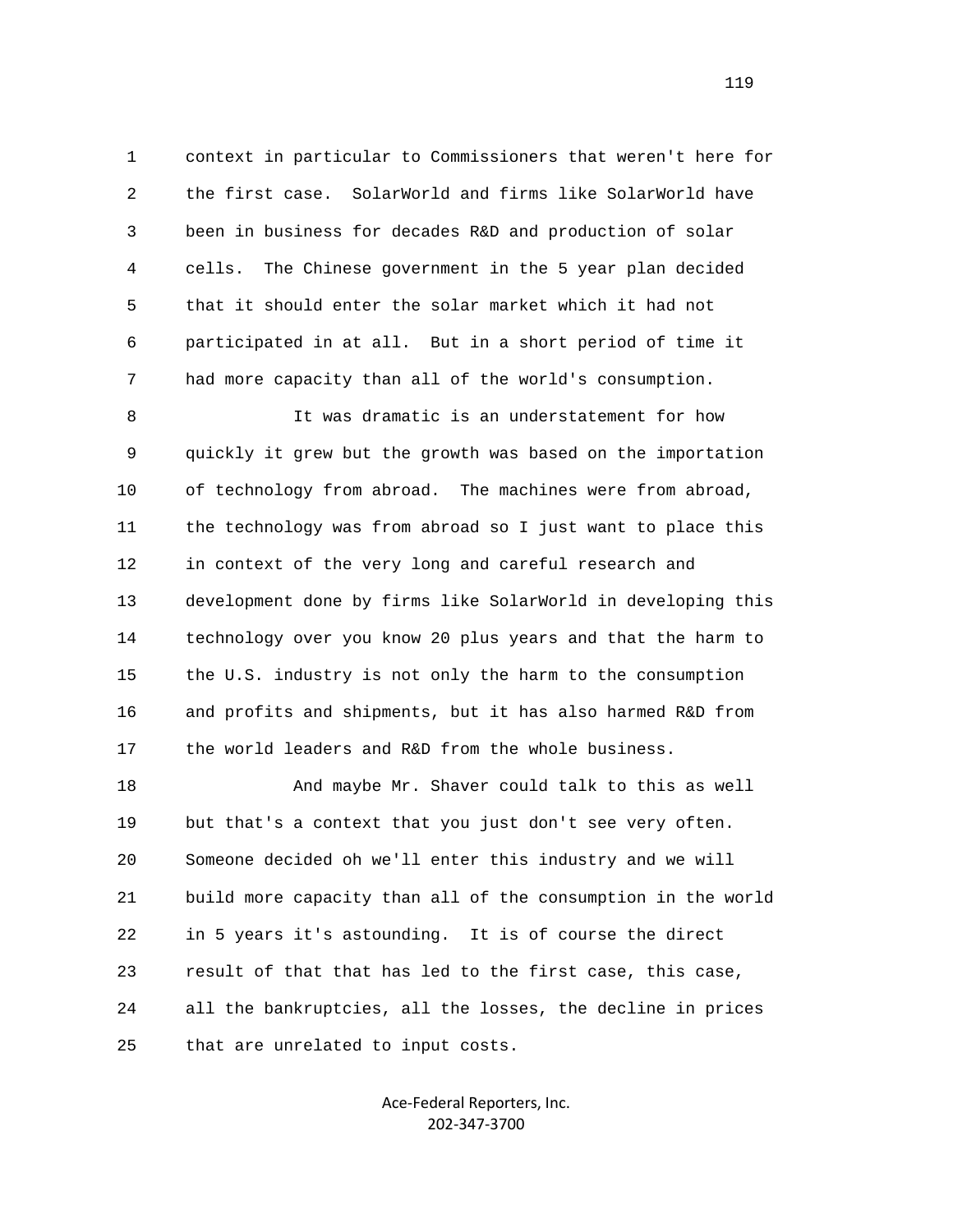1 It is an astounding event. Solar cell exports at 2 one point were 5% of the value of all Chinese exports to the 3 world starting from zero.

4 VICE CHAIRMAN PINKERT: Thank you.

 5 MR. KAPLAN: Well I just want you to kind of get 6 this context.

 7 VICE CHAIRMAN PINKERT: Mr. Shaver if you could 8 speak to the technology frontier here and whether the future 9 is with mono and then how does the multi crystalline product 10 affect that future?

 11 MR. SHAVER: Gary Shaver, Silicon Energy. I 12 think I believe its ENRO has an efficiency chart where they 13 show, this is like 20 years roughly of data, where they are 14 looking at the theoretical yield of different technologies 15 that are out there. The income has been low down, you had 16 poly you have had mono, out of all those charts that they 17 put together, the future is looking like it's more and mono. 18 To Mr. Dulani's response earlier, everybody is going to try 19 to say their technology is the best but ENRO is clearly 20 showing that mono is going to be where things are going and 21 that is where we can get the most efficiency and drive down 22 that cost.

 23 Silicon Energy specifically for our product 24 again, we have such a specific product, has a need for high 25 density in its power so we see for where we are going in the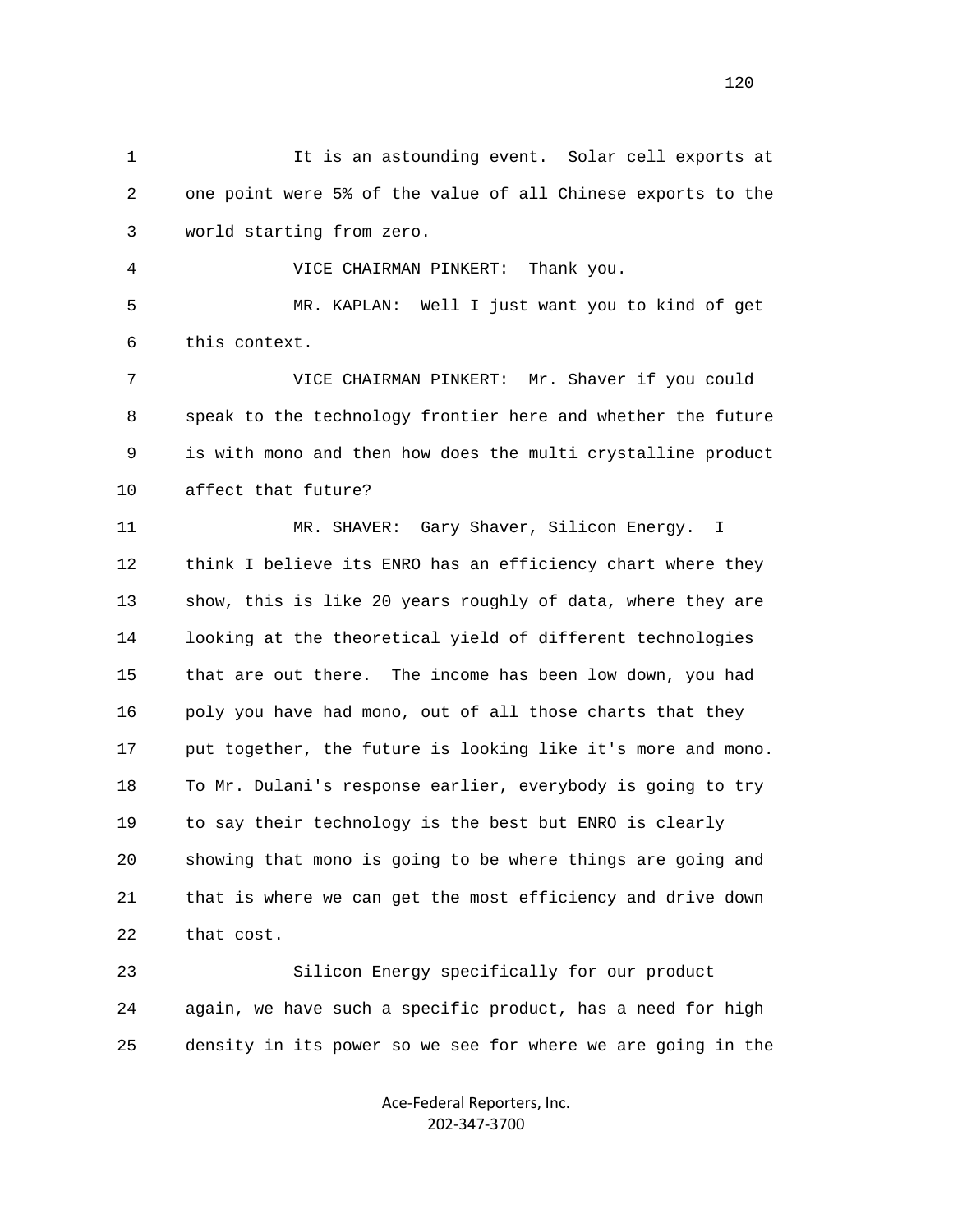1 integrated market, that is clearly a winner in that. As far 2 as multi, again there's going to maybe that genius somewhere 3 that's going to find a way to make multi make it just that 4 much better but right now ENRO looks like mono is going to 5 be the winner.

 6 VICE CHAIRMAN PINKERT: Very briefly Mr. Dulani 7 I'm at the end of my round.

 8 MR. DULANI: Mukest Dulani, SolarWorld Americas. 9 We are investing R&D money on multi also so we don't lose 10 that train just to platify there is a sliver of hope that 11 multi efficiencies can also grow in our R&D facility, then 12 we might change our lines to multi just I will platify that 13 we are waging both of them with our R&D money to take more 14 time.

 15 VICE CHAIRMAN PINKERT: Thank you very much, 16 thank you Madam Chairman.

 17 CHAIRMAN BROADBENT: Commissioner Williamson? 18 COMMISSIONER WILLIAMSON: Thank you. Mr. Dulani 19 previous sellers selling in the modular investigation, we 20 visited your end production facility in Oregon which since 21 then it closed down. Can you describe the cell production 22 operations that you currently perform in the United States? 23 MR. DULANI: Mukest Dulani, SolarWorld America. 24 So right now we have a full cell line we laid off our 25 workers and we are doing 335 megawatt of our production out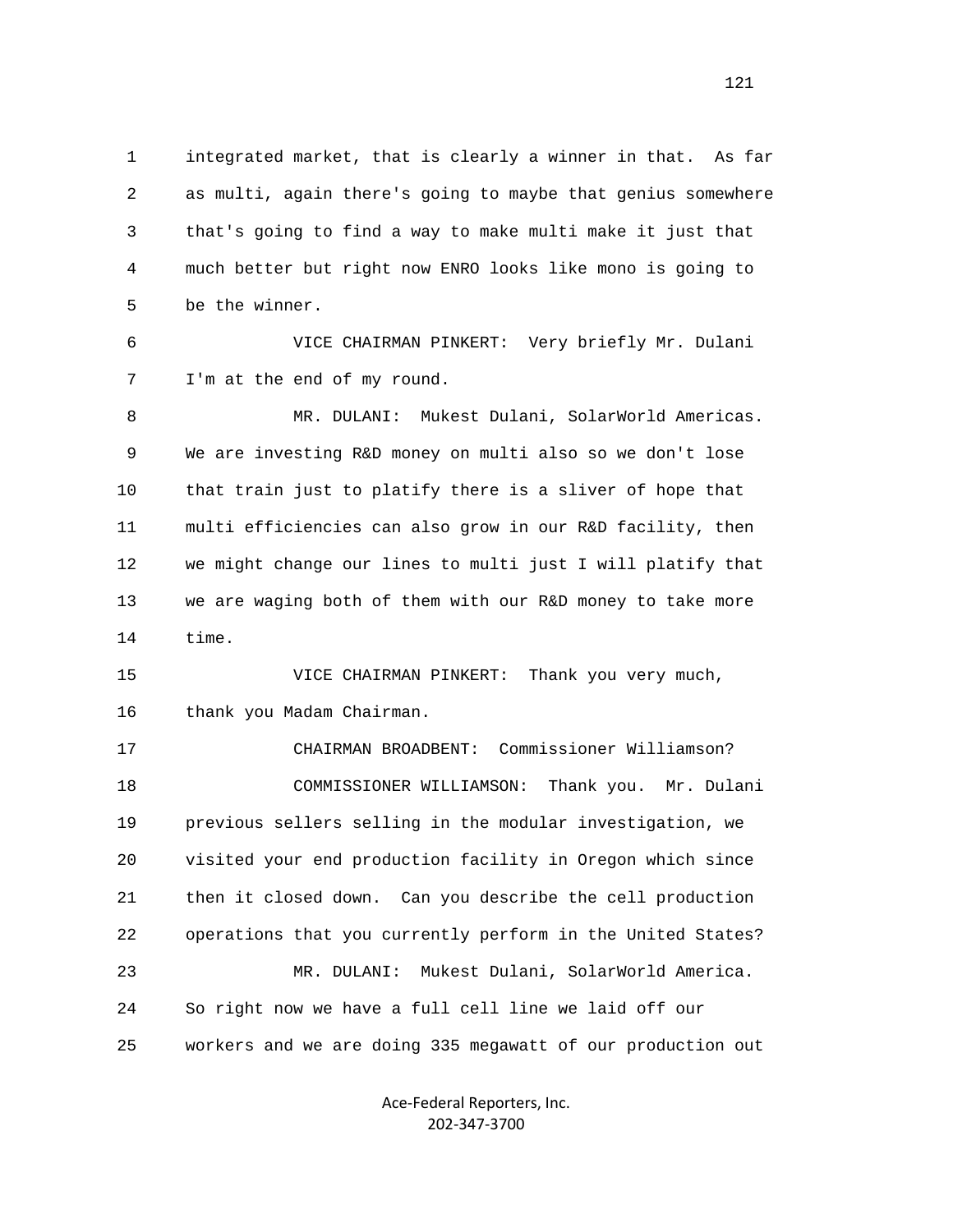1 of 500 megawatt of our nameplate capacity in the cell 2 department. We announced 100 megawatt more of production 3 last month now we are hiring the people to take our 4 production in the cell capacity to 435. If demand for 5 customers keep increasing then we will hire more people and 6 announce the 500 megawatt for cell production.

 7 But unfortunately when you might have visited we 8 were doing our own ingots and cutting up our own wafers and 9 then making the cells so this was what I told you but 10 unfortunately we had to lay off all the workers from ingot 11 and wafer department and those facilities have been idled.

 12 COMMISSIONER WILLIAMSON: Okay so are you 13 producing wafers anywhere in the U.S. now?

 14 MR. DULANI: No not right now we are working on 15 technology to which will make us more competitive to restart 16 that process here so right now in Germany we are making 17 wafers.

 18 COMMISSIONER WILLIAMSON: Okay and oh so you are 19 making them in Europe and bring them in?

 20 MR. DULANI: Yeah and we are making everywhere in 21 the world, and so a lot of it are making in Germany, we 22 acquired the bosh facility and we have restarted that 23 facility to make more wafers now.

 24 MR. BRIGHTBILL: Tim Brightbill, Wiley Rein. Let 25 me just say the ingot and wafer facilities while they are

> Ace‐Federal Reporters, Inc. 202‐347‐3700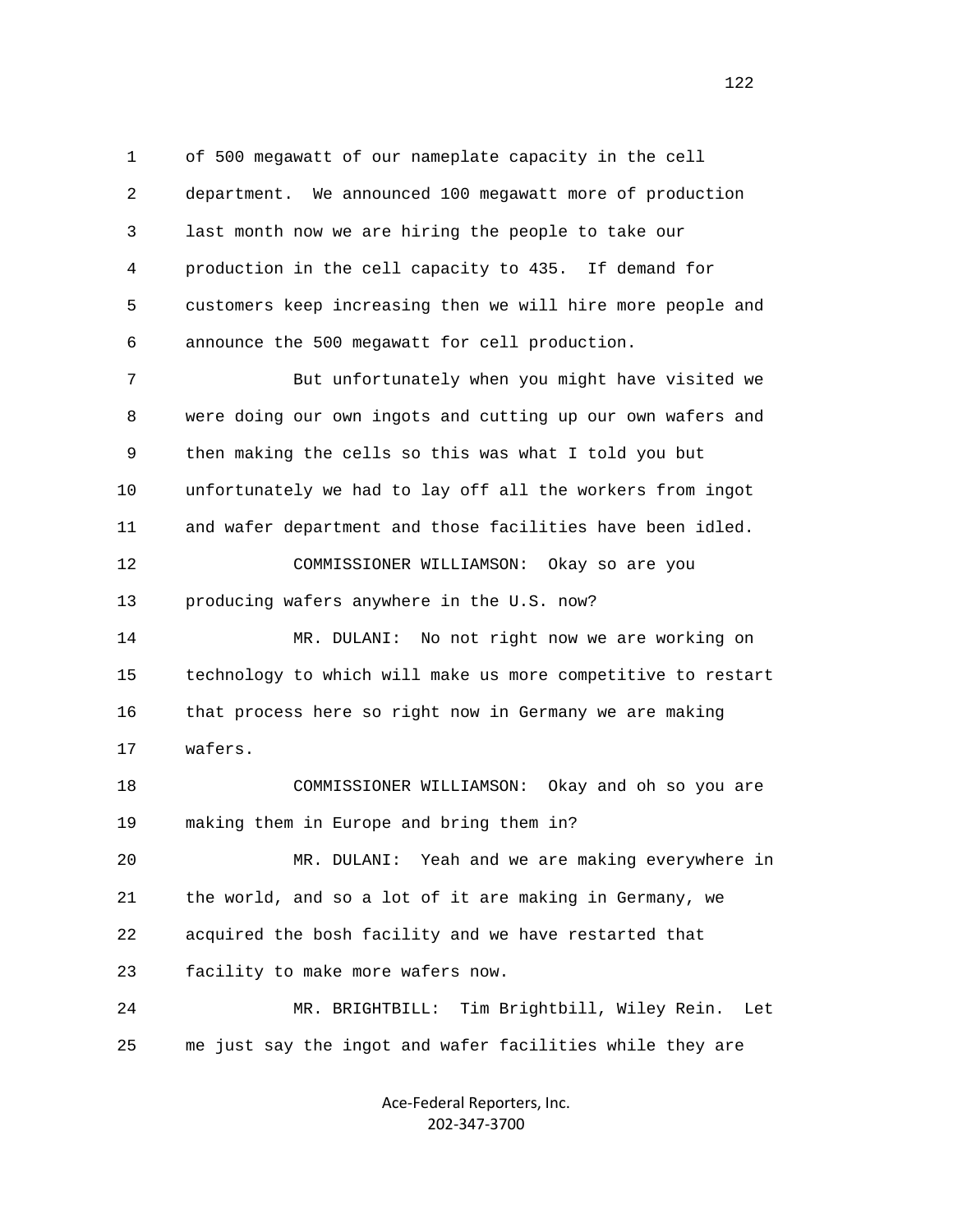1 idled right now, if market conditions improve Solarworld 2 would have the opportunity to bring those back with the 3 workers involved and they would again be fully vertically 4 integrated which is very valuable to the process.

 5 COMMISSIONER WILLIAMSON: Okay thank you. Right 6 now I guess is it more cost efficient to bring the wafers in 7 and have someone else do it or do them elsewhere?

8 MR. DULANI: Yes.

 9 COMMISSIONER WILLIAMSON: Thank you. I do that 10 demonstration of the ingot thing was very impressive.

 11 MR. DULANI: That ingot facility is a dream come 12 true and we are on knock on wood, a lot but I can do it in 13 post briefing, we are investing money in that also on the 14 new technology so we can bring all of that back and that 15 will be a phenomenal achievement to change the world again, 16 working on that.

 17 COMMISSIONER WILLIAMSON: Thank you. In the 18 previous cases I think there was discussion of production 19 incentives for U.S. producers and I haven't heard that 20 mentioned so I was wondering is that still a factor are U.S. 21 producers still having incentives to produce the product? 22 I know there was discussion about that in the previous case. 23 MR. BRIGHTBILL: Tim Brightbill Wiley Rein. If 24 you are talking about incentives, most of the incentives in 25 the marketplace the vast majority of the U.S. are for the

> Ace‐Federal Reporters, Inc. 202‐347‐3700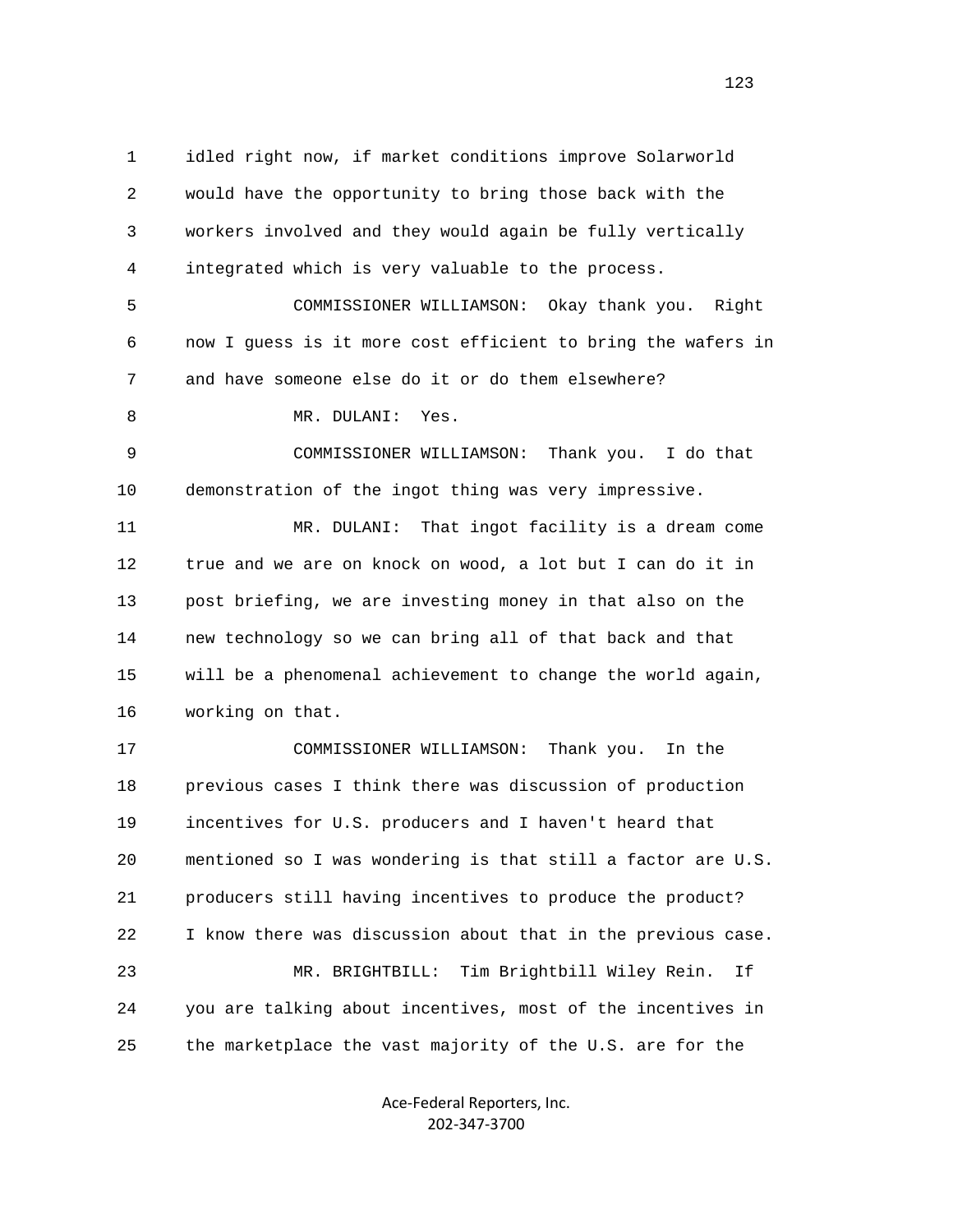1 installation which contrasts greatly with China where the 2 subsidies we have alleged are to the companies, the 3 production, the grants and the loans and the discounted raw 4 materials so and even when Mukesh talked about a recent R&D 5 grant from the Department of Energy, but that's a matching 6 grant so SolarWorld is required to put its own money forward 7 and make that investment in order to receive the match so 8 and as Mukesh pointed out in his testimony, SolarWorld's 9 manufacturing facilities were built with more than 600 10 million dollars' worth of investment and no federal 11 subsidies.

 12 COMMISSIONER WILLIAMSON: Okay thank you. Let's 13 see, okay sorry. Respondents argue and we may have 14 addressed it but argue that price data do not offer 15 convenient conclusions because a limited number of 16 businesses in volume and trade where domestic and subject 17 product overlaps is very small. I think you basically said 18 you disagree with that?

 19 MR. BRIGHTBILL: Tim Brightbill, Wiley Rein. Yes 20 we do and as we have said the Commission went out of its way 21 to accommodate Respondents on pricing products, added 22 additional products and lo and behold you have the same 23 result of substantial underselling in the marketplace. 24 COMMISSIONER WILLIAMSON: Okay thank you. The 25 Respondents note that the domestic industry data do not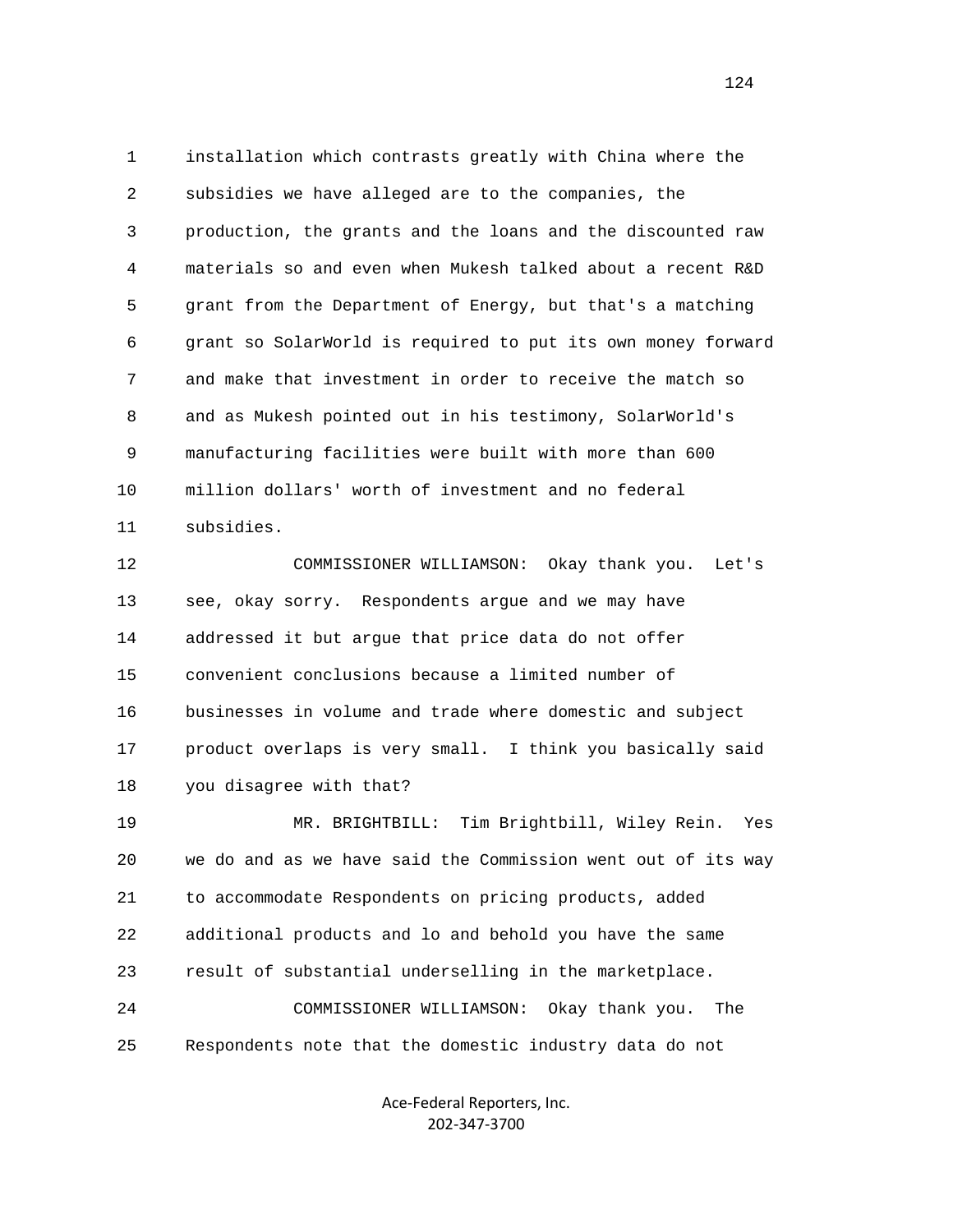1 include information from the same domestic producers for 2 each period of the POI and they caution against relying on 3 trends from one period to the next and I was wondering if 4 you have a suggestion in the alternative data set for the 5 Commissioners to examine that would better represent the 6 conditions of the domestic industry, Mr. Kaplan, I thought 7 you might?

 8 MR. KAPLAN: Yeah, the -- what the Commission 9 collects is the performance of the industry during each year 10 of the period of the POI and in this investigation the staff 11 has made I think it's a great job, they went back and they 12 did -- they went back to earlier cases and found 13 questionnaires from the companies that went bankrupt because 14 their performance counts in the years they were produced so 15 they did the right thing. What the results produced is 16 what's called the classic survivor bias in that you are 17 eliminating firms with bad performance that went bankrupt 18 and keeping only the remaining firms in.

 19 So if anything that data should show it's biased 20 against us and it should show an improvement but if you look 21 at the data, it's awful for the domestic industry so the 22 staff did the right thing, they collected all the data. The 23 results produce a survivor bias as they always do when firms 24 that are performing poorly leave because of bankruptcy and 25 nonetheless you don't see this great performance in the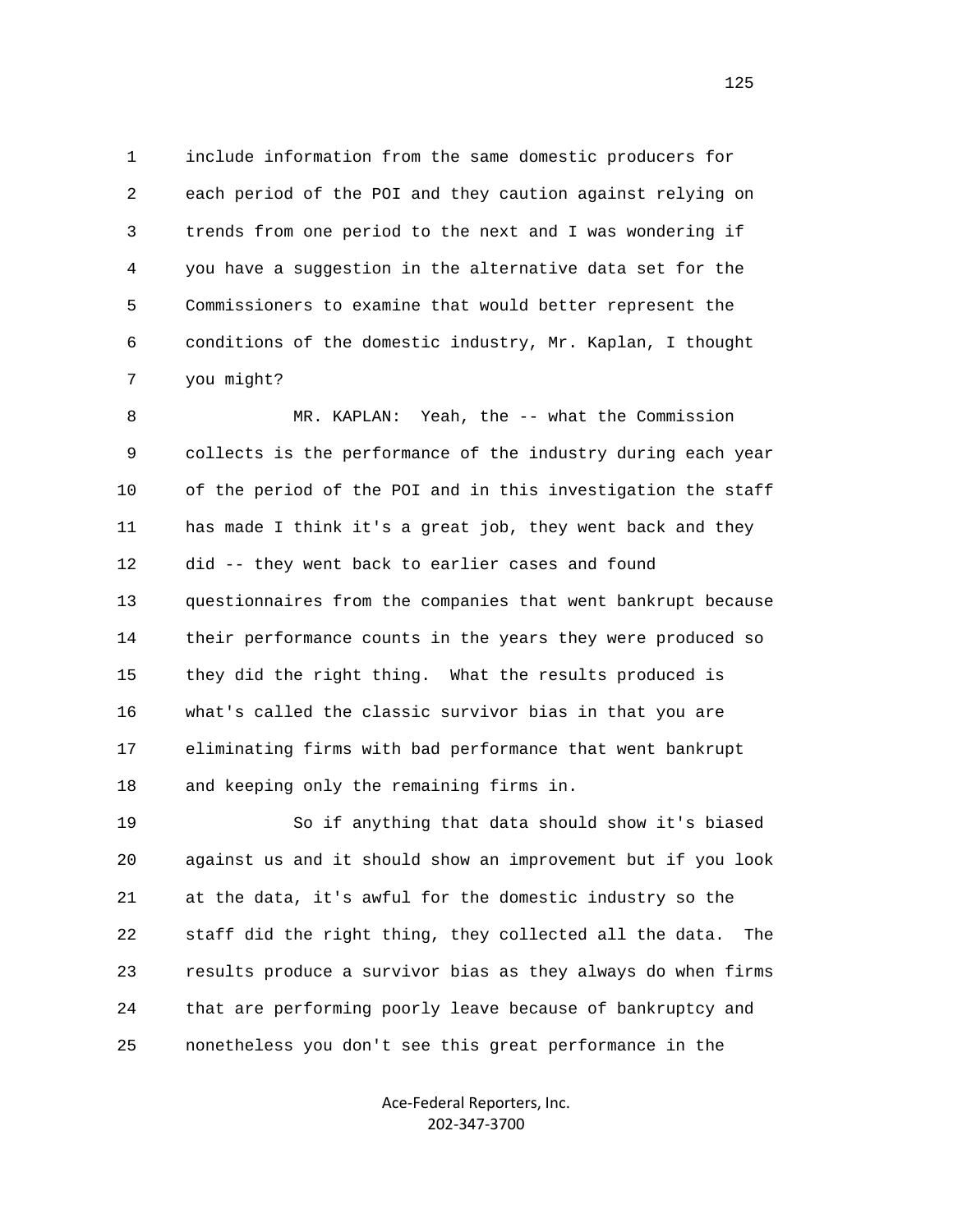1 industry by eliminating these firms that are performing so 2 poorly before they go bankrupt so I just want the Commission 3 to be aware of all of those things.

 4 To go back and eliminate the firms that went 5 bankrupt in the years which they were actually producing and 6 having losses to me distorts the industry performance in 7 those years and would make it inconsistent with what they 8 measured in the past when they collected the information. 9 The only thing the Commission should be aware of though is 10 the survivor bias but in this case the survivor bias has 11 such a small effect because of the large increase of the 12 imports and their devastating effect.

 13 COMMISSIONER WILLIAMSON: Okay thanks. Is there 14 any meaningful way to evaluate the prices of CS PV cells in 15 the U.S. market given those CS PV cells are consumed to make 16 modules? And if that is not clear we can do it 17 post-hearing.

 18 MR. BRIGHTBILL: Let's address that in the 19 post-hearing, Tim Brightbill.

 20 COMMISSIONER WILLIAMSON: Okay thank you. Okay I 21 think that's all I have for right now thank you.

 22 CHAIRMAN BROADBENT: Commissioner Johanson? 23 COMMISSIONER JOHANSON: Thank you Chairman 24 Broadbent. The Chinese Respondents and this is at page 46 25 to 49 of the brief argue that the margins of underselling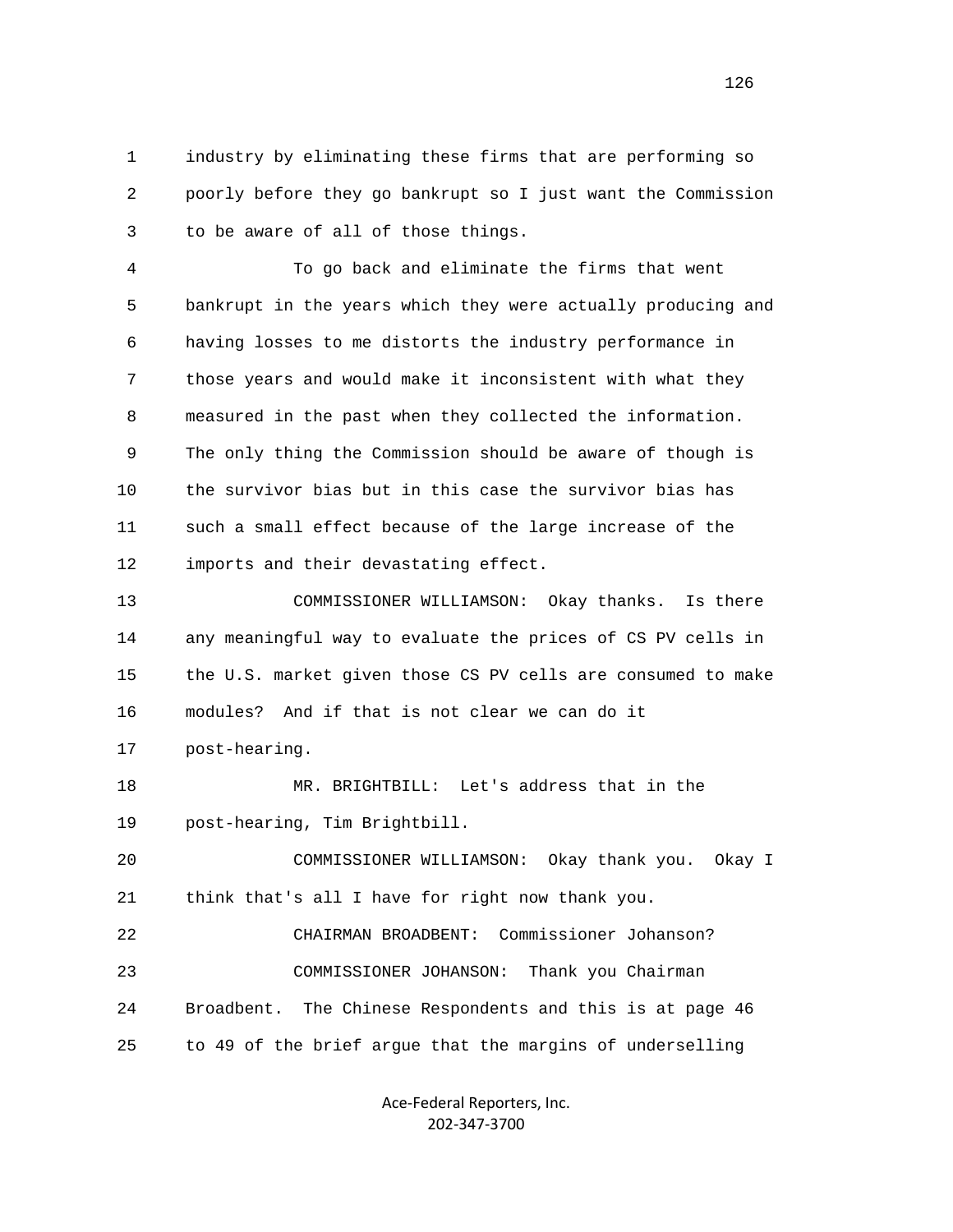1 are well within the range to be expected due to the mix of 2 available products such as cell color, working range, 3 compatibility et cetera and you give the range of the price 4 and product. How do you all respond to this?

 5 MR. BRIGHTBILL: Tim Brightbill Wiley Rein. 6 Again this is Respondents specifically asked for this 7 pricing data, they asked for additional categories. The 8 Commission gave it to them and still found substantial 9 underselling. Now they are trying to splinter it with these 10 other factors that you have shown are extremely irrelevant 11 to the purchasing decision.

 12 The ZEP frame issue is particularly problematic 13 in terms of the importance of a factor. If you look at the 14 table 2-17 on page 249 ranking the various importance of the 15 purchase factors you see the module ranking system is 16 arguably the least important factor so no there is no need 17 for the Commission to measure underselling with all of these 18 other variables, you are comparing apples to apples and what 19 that is showing is substantial underselling by Chinese and 20 Taiwanese subject imports.

21 COMMISSIONER JOHANSON: Mr. Kaplan?

 22 MR. KAPLAN: It's not like this suddenly appeared 23 and is sui generous out of nowhere, this is the fourth time 24 the Commission has collected pricing data and the 25 Respondents are repeatedly trying to re-imagine a situation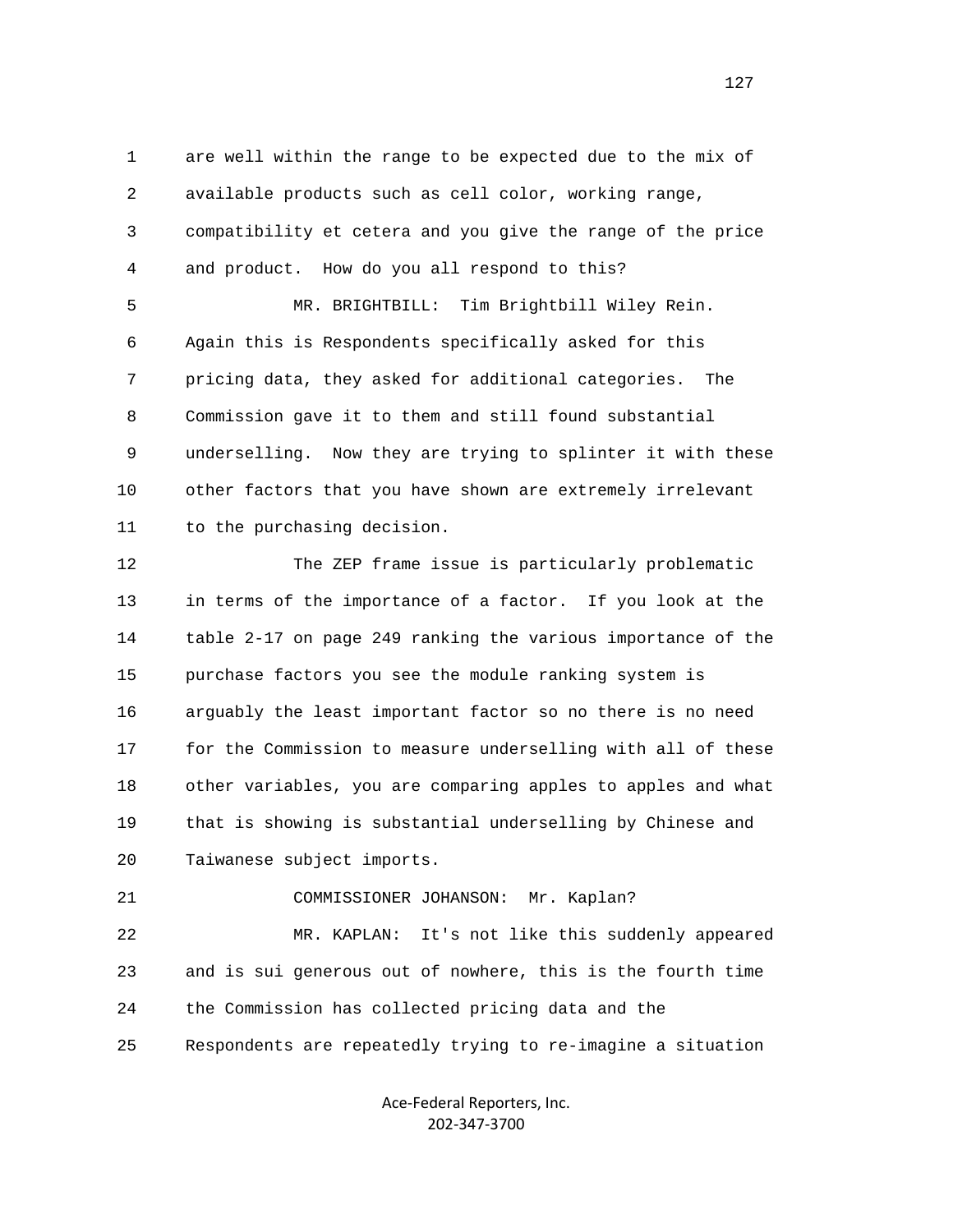1 in which they aren't underselling and as hard as they try 2 and as much as they squint their eyes and turn their heads 3 sideways to try to make sure that there's no underselling 4 there is so 4 out of 4.

 5 Why they failed to do this in the original case, 6 why they failed to do this in the prelim it's unclear to me. 7 The Commission found underselling and underselling leading 8 to injury as well as large increases in imports, three times 9 previously you know, I admire their grit in trying to change 10 the topic but I don't see any substantive reasons for you to 11 abandon your current practice and in this case the practice 12 was to accept all the changes that they suggested to the 13 pricing product.

 14 COMMISSIONER JOHANSON: Thank you. And Mr. 15 Mckechnie you might be able to delve a little bit further 16 into this since you know all that installation also Mr. 17 Clark you as well. But getting back to the whole ZEP 18 mounting technology I'm kind of curious about it because 19 Respondents argue that the domestic industry was effectively 20 shut out of about half of the residential market because 21 these products were not compatible with ZEP proprietary 22 technology.

 23 I know Mr. Brightbill you are dismissing that but 24 could you all speak a bit more on that, this caught my 25 attention.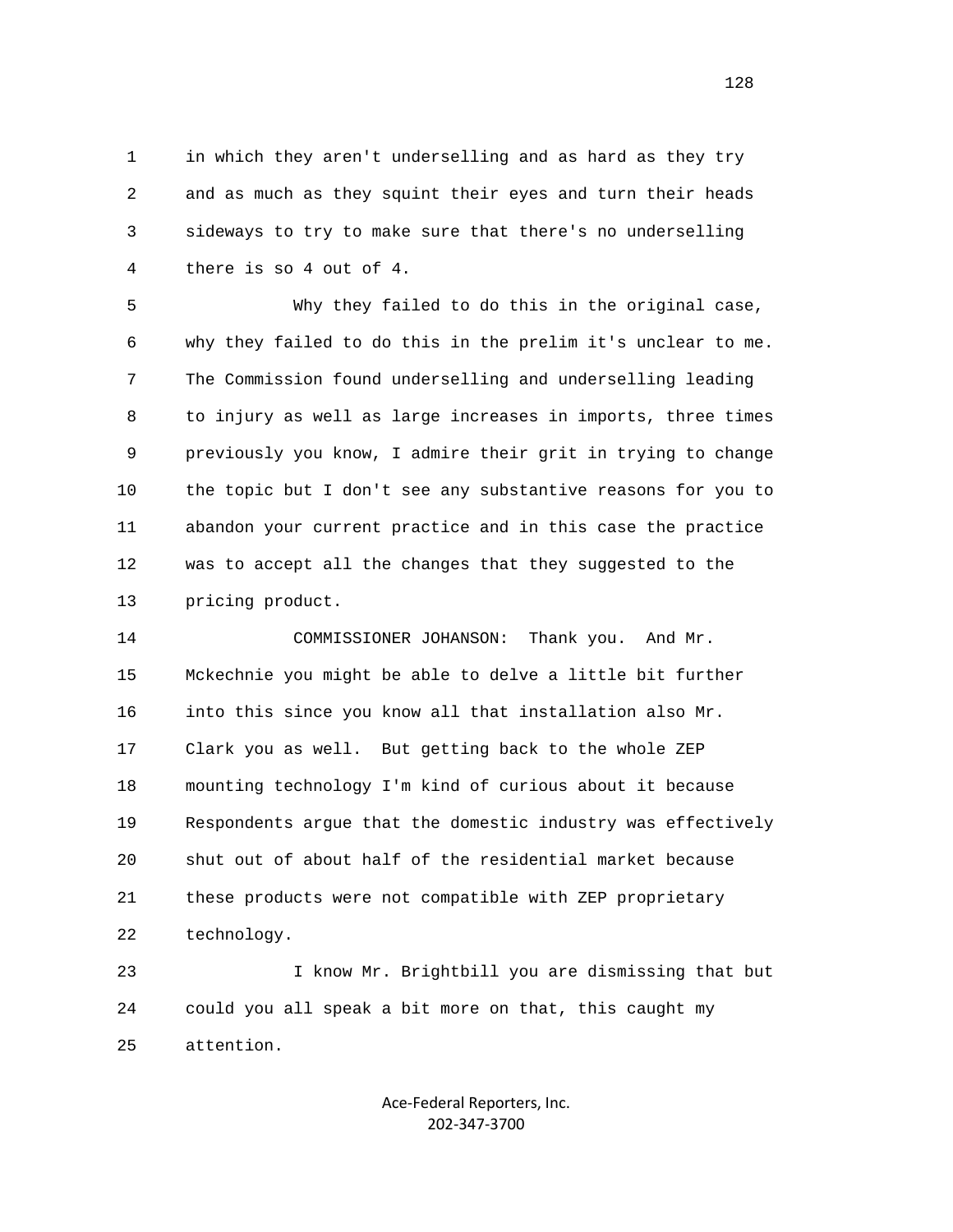1 MR. MCKECHNIE: Yeah I would love to answer that 2 question I'm glad that you asked it. I saw that I was here 3 as you know the first time and I have seen a couple of 4 things in here that I didn't see or I don't think they 5 brought up in the first case but does that module frames I 6 mean we never get requests in the residential market or from 7 the commercial market or from the utility market for frame 8 preferences. It's even more outrageous than the mono versus 9 the poly selection process it's not even in the equation at 10 all. 11 I would simply dismiss it as it's not relevant 12 and we know the product, we have seen it -- it doesn't look 13 like it's bag-less it doesn't look like it's a huge 14 timesaver that would fit into our equation, never been 15 requested, never helped to save money so we simply haven't 16 used it and we don't think it's a factor. 17 MR. CLARK: Erin Clark, PetersenDean. Mr. 18 Commissioner as I stated previously since my time in this 19 whole industry since 2005 I have not me personally, I have 20 installed systems, but I haven't installed tens of thousands

 21 but the two companies that I have worked for over the last 22 10 years have installed more systems than any other 23 competitor in the United States and I have direct experience 24 operating in 10 different states across the U.S.

25 We are fairly indifferent to racking as long as

Ace‐Federal Reporters, Inc. 202‐347‐3700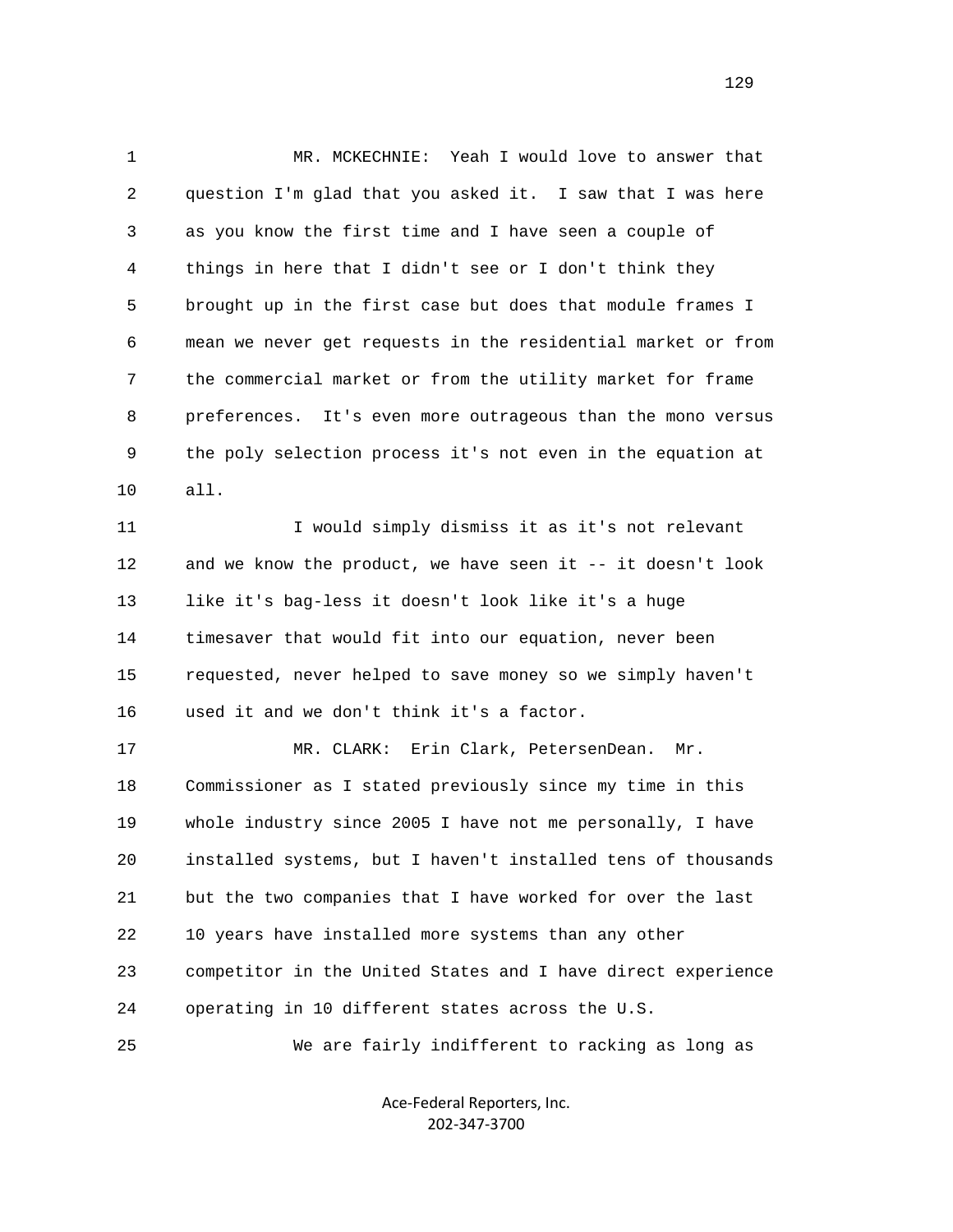1 its code compliant, it's a quality product we are open to 2 any and all racking choices and having installed these 3 systems over a 10 year period for tens of thousands of 4 customers we have looked at that product, it wasn't a 5 driving factor from the customer base. If they had asked 6 for it we would have absolutely used it, we just did not see 7 ZEP as ever a defining factor or request that came up enough 8 where you would want to invest in that product and like I 9 said that's over the entire United States geography that we 10 operated in.

 11 MR. DULANI: Mukest Dulani SolarWorld Americas 12 and we will continue to work with all the racking companies. 13 We have agreement with ZEP to change our lines to ZEP if any 14 customer asks for it we can now change the line, it's a 15 signed contract, supply them with that. We do not see a 16 problem if customer demand goes up to use ZEP as a 17 technology.

 18 COMMISSIONER JOHANSON: All right thanks, you 19 have answered my question. I'm the last Commissioner so I'm 20 trying to get some of the grab bag questions that appear in 21 my head when I am sitting up here, a lot of the other 22 questions have already been asked. I have kind of a general 23 question, we read frequently about environmental degradation 24 in China, allegedly due to the burning the sense of burning 25 of low quality coal, does not China have a growing market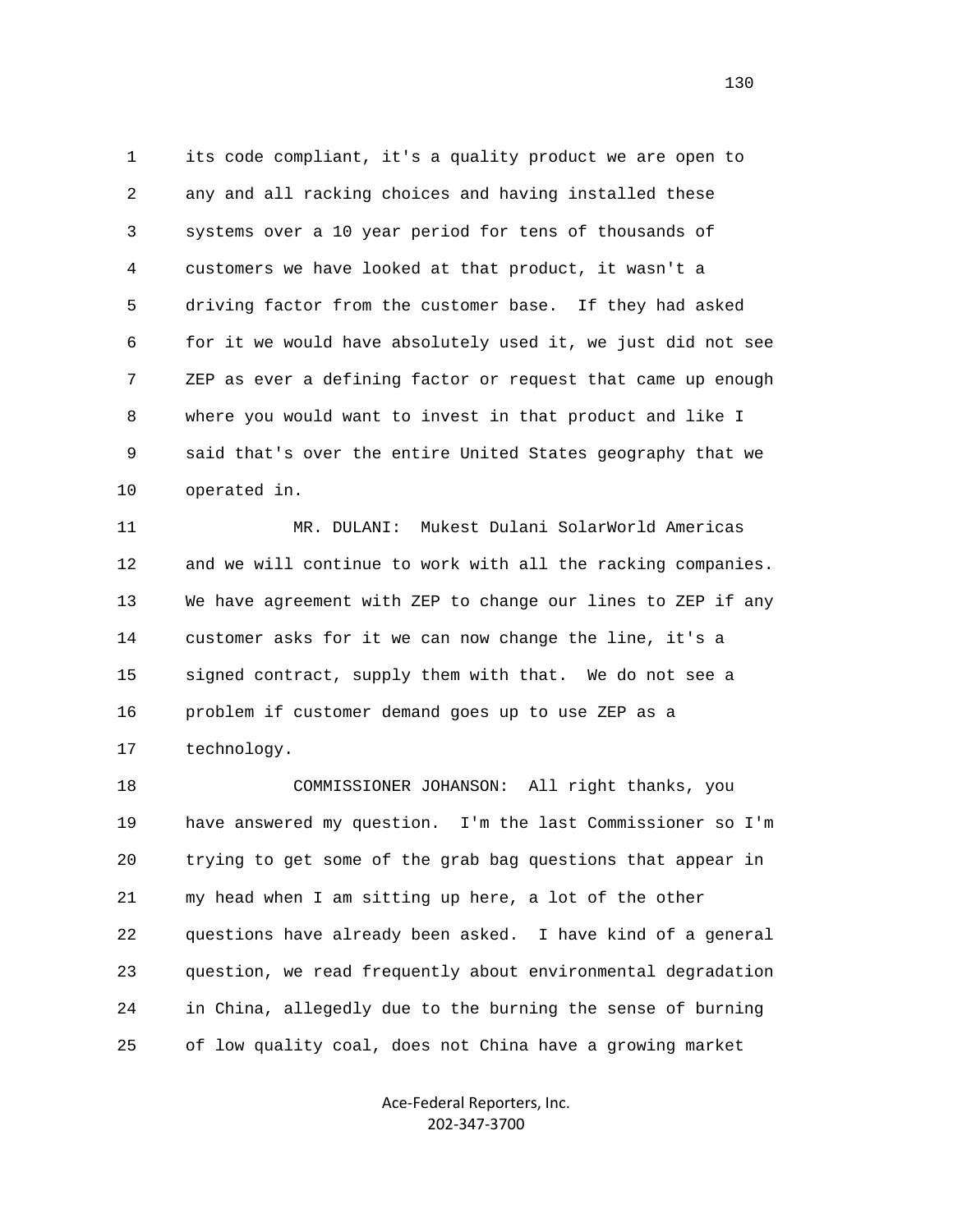1 for solar products for CP -- CSPV products? I know 2 there's a lot of production there but it is also a very 3 large country with a lot of people and a lot of homes. Mr. 4 Kaplan?

 5 MR. KAPLAN: Yes I recall Commissioner Broadbent 6 at the original investigation towards the end asking you 7 know what could solve this problem and I suggested that 8 since the Chinese were building a coal-fired power plant and 9 exporting 95% of their solar cells that maybe they could use 10 them in their home market and stop dumping them around the 11 world.

 12 They -- since that time they have increased their 13 use in their home market but they are still building much 14 more coal and have plans to build much more coal than they 15 are in terms of increasing solar, so while solar has gone up 16 it's still a minor share not a majority share of the 17 production in China in the capacity used. If they did turn 18 to that and because they need the energy and all of their 19 capacity is in fact less than the capacity that they are 20 going to build in coal that would solve the problem but it 21 hasn't happened.

 22 There's extraordinary amounts of excess capacity. 23 Their total capacity is still in excess of total world 24 consumption and we like you would like to see them use it in 25 their home market, it saves all kinds of transportation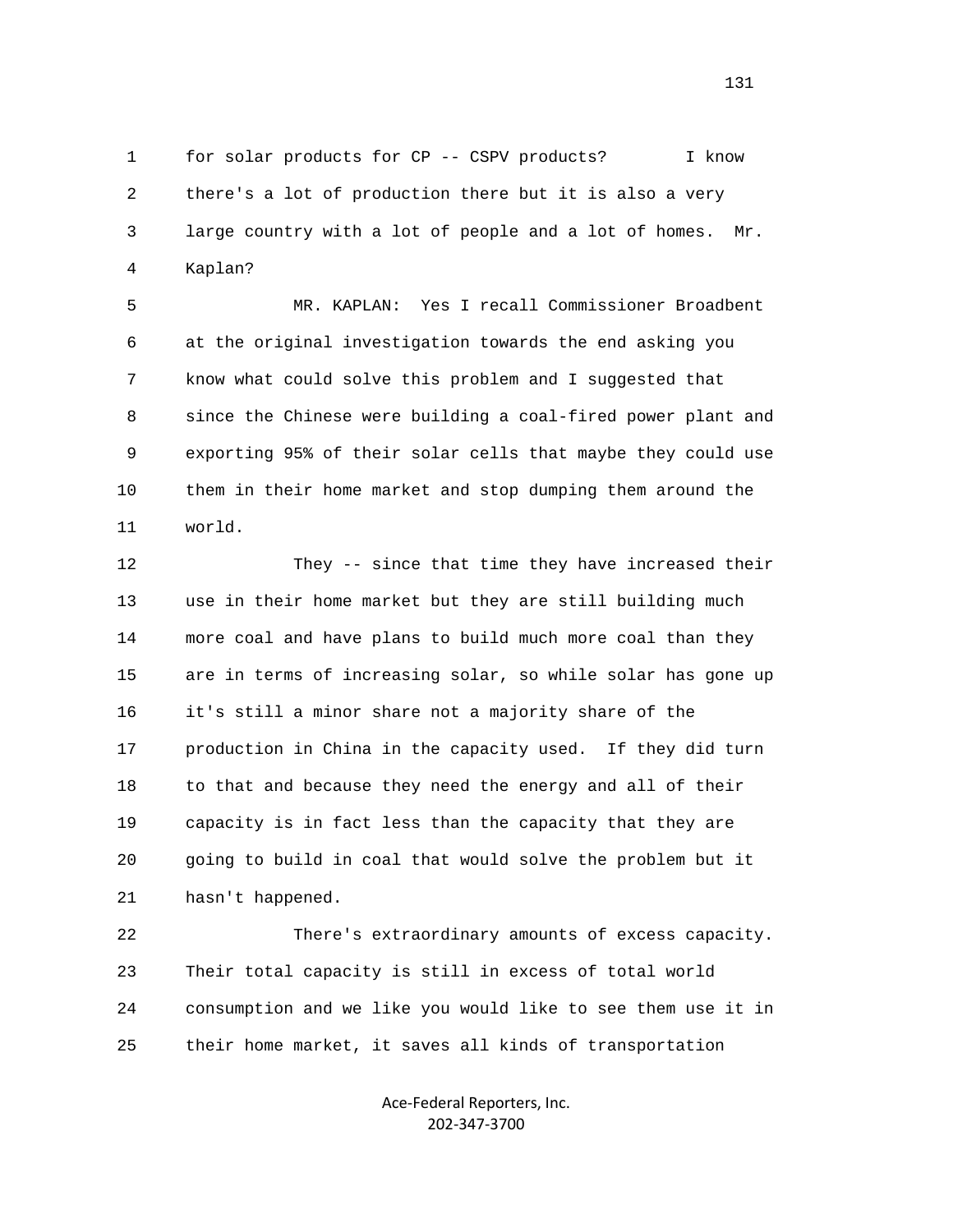1 costs, you know, if you need energy in China why ship it to 2 Europe and the United States and instead build a coal plant 3 that pollutes.

 4 MR. BRIGHTBILL: Tim Brightbill Wiley Rein. Just 5 two quick things, demand in Europe dropping faster than 6 demand is increasing in China so China is not -- what it's 7 been sending to Europe it is still going to have excess to 8 send around the world and also China has encountered this 9 year connection issues and other issues, it's unclear that 10 it will meet its target, in fact the target for installation 11 in 2014 have already been reduced either once or twice and 12 not even clear that that will be matched for installation in 13 China in 2014.

 14 COMMISSIONER JOHANSON: Thank you. One more kind 15 of grab bag question that I read in the Economist yesterday 16 not connected to this investigation, I was reading something 17 else for a while. The Economist had an article talking 18 about utilities in the United States and how a number of 19 utilities are protesting that they are forced to buy excess 20 produced solar electricity from residential panels and some 21 I believe have already perhaps stopped buying or not buying 22 but just taking excess power and putting it into the general 23 grid.

 24 I assume the long term has some kind of impact on 25 demand in the United States. Could one of you please

> Ace‐Federal Reporters, Inc. 202‐347‐3700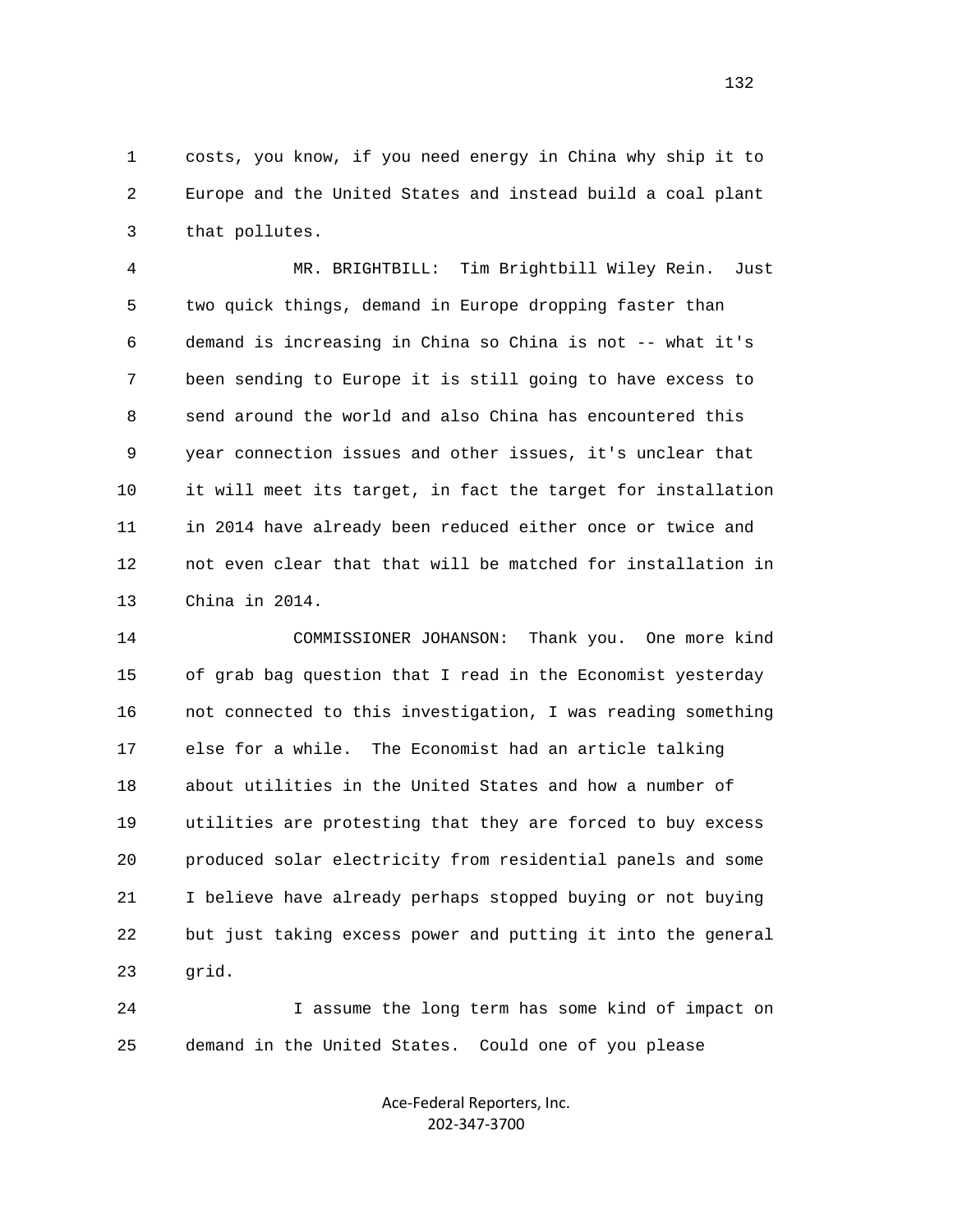1 address this?

 2 MR. BRIGHTBILL: I think the industry probably 3 could do it better than I but I think it's a reflection of 4 what you have in the staff report that some states are up in 5 terms of demand for a variety of reasons and others are down 6 maybe the industry can talk about those specific 7 developments.

 8 MR. DULANI: So I agree on that. Right now some 9 states don't even have any solar so there the solar is 10 growing and Hawaii and all that had a few concerns on that 11 side so they slowed down a little bit but I think they will 12 balance it out, the grid and will again grow in those 13 actions also. That's just my opinion but.

 14 MR. JOHNSON: Ardes Johnson from SolarWorld 15 Americas. I had the unique opportunity prior to coming to 16 SolarWorld when I worked with General Electric to sell 17 utilities on a day to day basis and what I would say is the 18 integration of renewables, whether it is distributed or at 19 the utilities scale, is something that is evolving and I 20 believe that from the utilities perspective yes they 21 potentially can feel forced into this. I think it is not 22 going to stop the growth of the renewables and particularly 23 solar at the distributor level, the home roof you know, it's 24 going to continue and I think there's a lot of policy 25 discussion that needs to go on here but as far as the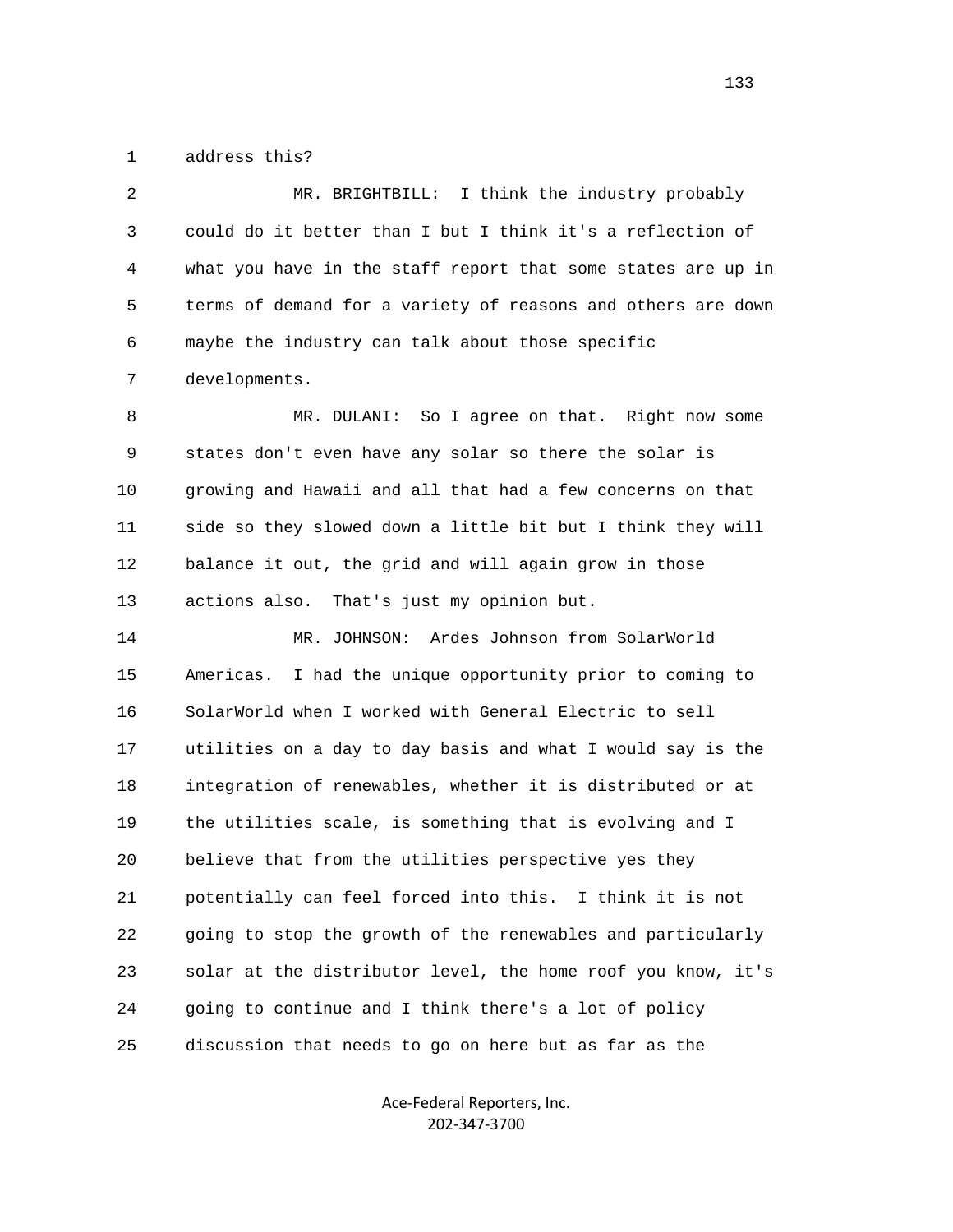1 evolution of the grid and the technologies that come along 2 with that including now today with battery technologies that 3 are starting to move up I think those are going to continue 4 and I think utilities are going to come on board, some 5 slower than others but all the senior executives that I have 6 ever spoken to with the door shut essentially said the ship 7 has left the harbor and we have got to figure it out, we 8 have to figure it out.

 9 COMMISSIONER JOHANSEN: All right. Thank you for 10 your responses. That concludes my times. I appreciate the 11 answers you gave.

 12 CHAIRMAN BROADBENT: Commissioner Schmidtlein. 13 COMMISSIONER SCHMIDTLEIN: Okay, I'm sensitive to 14 the time, so I just have a couple of questions, and you can 15 answer them in the post-hearing brief if that would be 16 easier.

 17 One is, and I just want to make sure that this is 18 on the record, I assume that you agree or that it's your 19 position that the prices of monocrystalline products affect 20 the prices of multi and vice versus. It's not just mono 21 affecting mono, and multi affecting multi, correct? Okay, 22 so could you elaborate on why that is in the post-hearing 23 just so that question has been specifically answered? 24 MR. BRIGHTBILL: Tim Brightbill, Wiley Rein. We 25 will do that.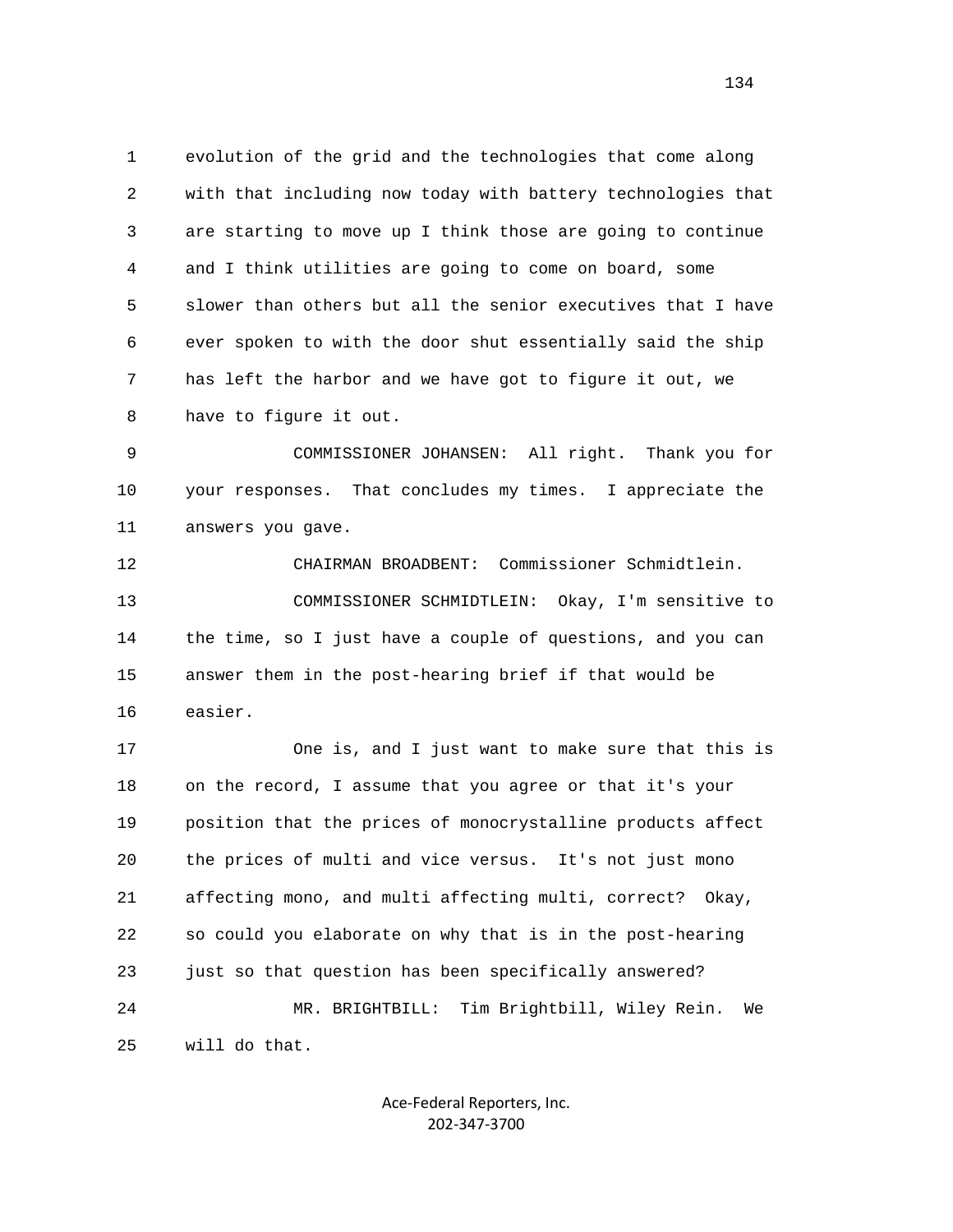| ۰, |  |
|----|--|
|    |  |
|    |  |
|    |  |

1 COMMISSIONER SCHMIDTLEIN: Okay.

 2 And one other thing that I wanted to make sure 3 that you responded to was the Chinese Respondents have 4 argued that the 72 cell, 300 water grade, or 1,000 volt 5 modules are the bread and butter for the utility segment. 6 So, I'd like to know whether you agree with that statement. 7 And secondly, more specifically, how long have U.S. 8 producers been offering that particular module to meet those 9 specifications? So, this is just in response to arguments 10 that they've made in the brief. I'd like to hear your 11 reply. 12 MR. BRIGHTBILL: Tim Brightbill. We can do that 13 post-hearing as well. But I would note if you consider the 14 domestic industry as a whole it makes 60 cell, 72 cell, 96 15 cell, cells to utilities and has been doing so for a while, 16 but we'll elaborate in the brief. 17 COMMISSIONER SCHMIDTLEIN: Yes, that will be 18 helpful. More specifically, what does "a while" mean? 19 MR. BRIGHTBILL: Sure. 20 COMMISSIONER SCHMIDTLEIN: Okay. 21 MR. BRIGHTBILL: Absolutely. 22 COMMISSIONER SCHMIDTLEIN: All right. Thank you. 23 I don't have any further questions. 24 CHAIRMAN BROADBENT: Okay. 25 Mr. Brightbill, could you respond to allegations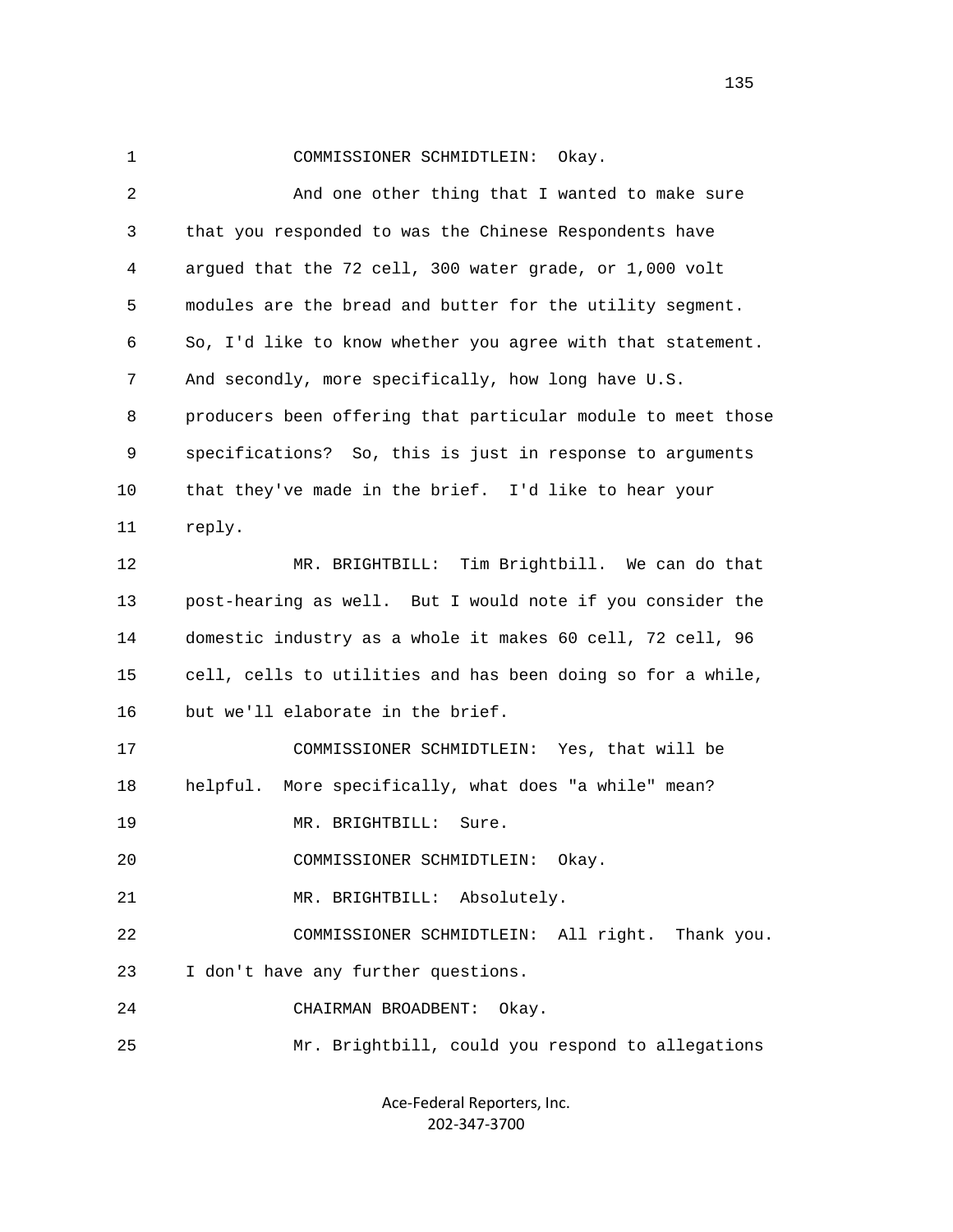1 from Respondents that the domestic industry's unable to meet 2 demand in the U.S. market and has placed customers in 3 allocation, or otherwise, been unable to supply customers 4 the products they wanted to purchase? And please discuss 5 cells and modules separately.

 6 MR. BRIGHTBILL: Sure. You have, without getting 7 into any propriety data, throughout the period you have the 8 evidence of capacity utilization for the various periods 9 that show that the U.S. industry because of the injury had 10 much idle capacity on both cells and modules throughout the 11 majority of the period of investigation than you do have 12 with the trade cases and the preliminary duties in June and 13 July of this year.

 14 You've had some tightness between supply and 15 demand. Of course, the Commission -- it's disingenuous, at 16 best, to criticize the domestic industry for being unable to 17 supply after the dumped and subsidized imports caused so 18 many shutdowns and layoffs and plant closures as the 19 Commission has well documented.

 20 So, the domestic industry is not required by law 21 to be able to supply the entire market. I think you've 22 heard today this industry is ready to, with trade relief is 23 in place, quickly ramp up. There's been some announcements 24 of that, and those will go forward, unless trade relief is 25 not imposed in which case the injury that is already ongoing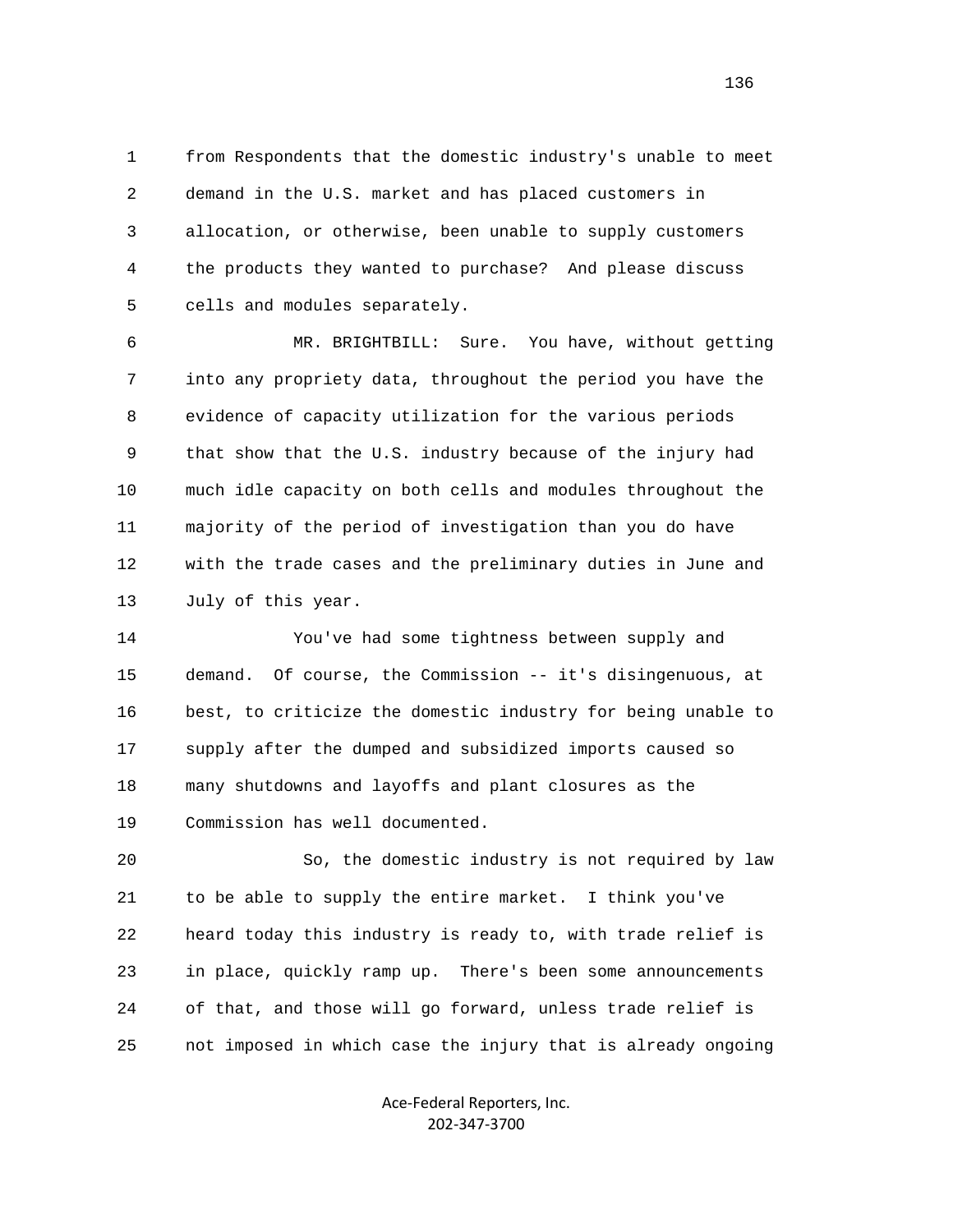1 will continue and worsen.

| $\overline{c}$ | CHAIRMAN BROADBENT: Okay. Mr. Kaplan.                        |
|----------------|--------------------------------------------------------------|
| $\mathsf{3}$   | In many cases I've participated in<br>MR. KAPLAN:            |
| 4              | the domestic industry's capacity is less than the            |
| 5              | consumption in the United States. That's a common event.     |
| 6              | That's why the remedy is not an embargo and the stopping of  |
| 7              | all imports. The remedy is remedial, and it just affects     |
| 8              | pricing. So, Chinese and Taiwanese product could enter the   |
| 9              | United States fairly traded and supply the market. They      |
| 10             | just can't dump and subsidize those products any more.       |
| 11             | As said before, some of the Chinese producers                |
| 12             | are going to produce in the United States and have already   |
| 13             | started that process. There's excess capacity. There's new   |
| 14             | producers ready to enter the market, so the industry would   |
| 15             | be able to produce more.                                     |
| 16             | And as Mr. Brightbill said, this is -- you know              |
| 17             | the story of the son that kills his parents and pleads mercy |
| 18             | in front of the judge for being an orphan. I think we're     |
| 19             | seeing the chutzpah defense again by Respondents, and I just |
| 20             | want to point that out.                                      |
| 21             | CHAIRMAN BROADBENT:<br>Okay.                                 |
| 22             | Let's see, as we've already discussed, subject               |
| 23             | imports increased rapidly during the period of               |
| 24             | investigation. Can you walk us through how the shift         |
| 25             | Was production shifting to new channels and new<br>occurred? |
|                |                                                              |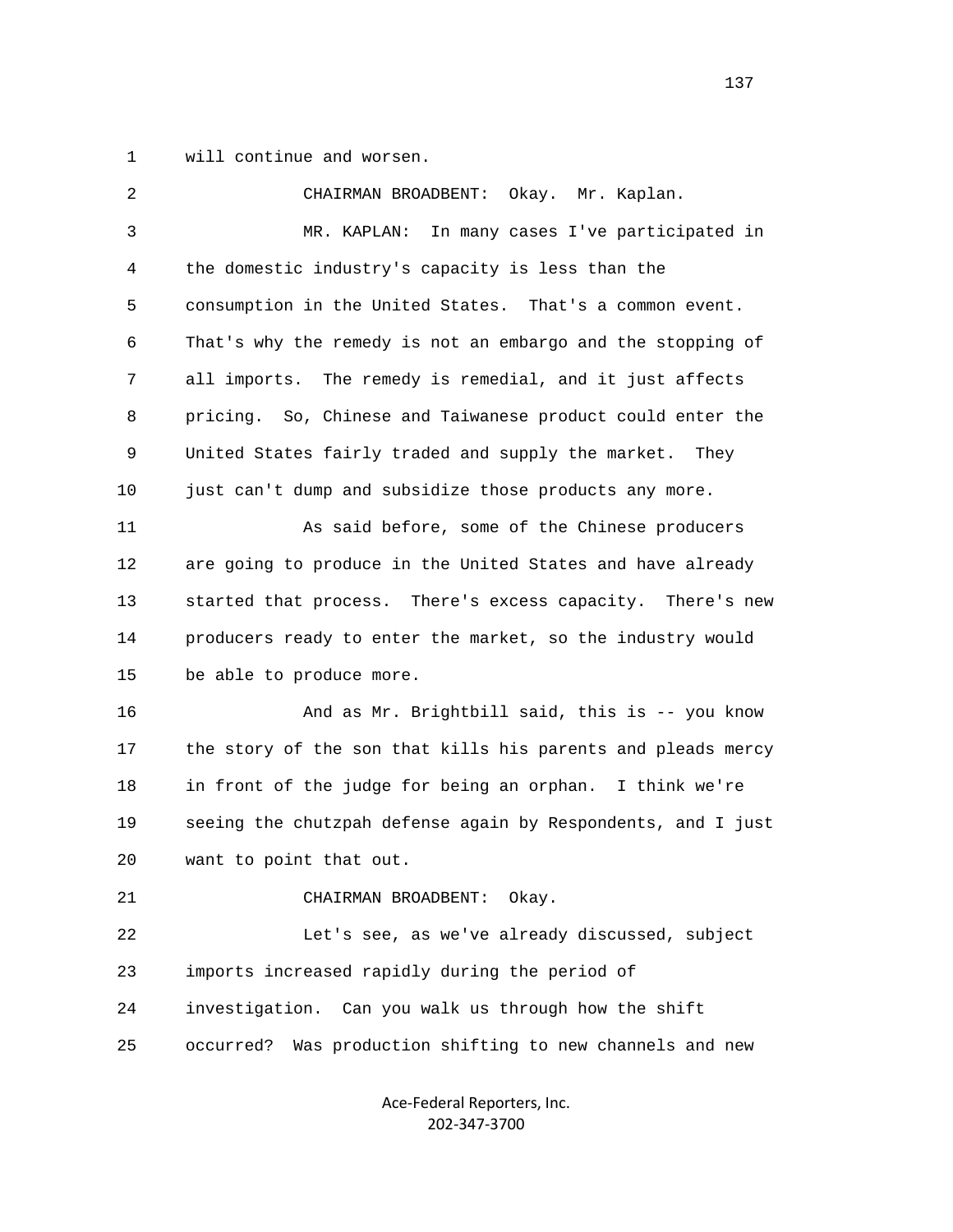1 supply chains to get around the orders? Was it ramping up 2 already existing, production channels, walk us through how 3 the shift occurred?

 4 MR. BRIGHTBILL: Tim Brightbill, Wiley Rein. 5 I can try and walk you through that, and 6 unfortunately -- yes, if you look at my slides that we 7 talked about earlier, Slide 7 first you see the quotes of 8 the executives, some of which are here today that can tell 9 you what you need to know about this occurred.

 10 So, even before preliminary duties were imposed 11 in the first trade case, you have Triana saying June 2012 12 "Modules we're shipping now to the U.S. have solar cells 13 that are made from outside of China, so we're not affected 14 by the tariff." Canadian Solar, "Now, all U.S. bound 15 modules will be made with slightly more expensive Taiwanese 16 cells to avoid the tariff." And CCME from China, "70 17 percent of the company's exporting to the U.S. market are 18 now using Taiwan manufactured solar cells."

 19 And then if we could show Slide 10. Actually, 20 I'm sorry, Slide 8. Sorry. In terms of the imports, you 21 see the subject imports are red and pink, red for China, 22 pink for Taiwan, and the whitish is the China non-subject. 23 That's covered by the first trade case. So, in 2011, all 24 the product is Chinese cells and Chinese modules with 25 Chinese cells.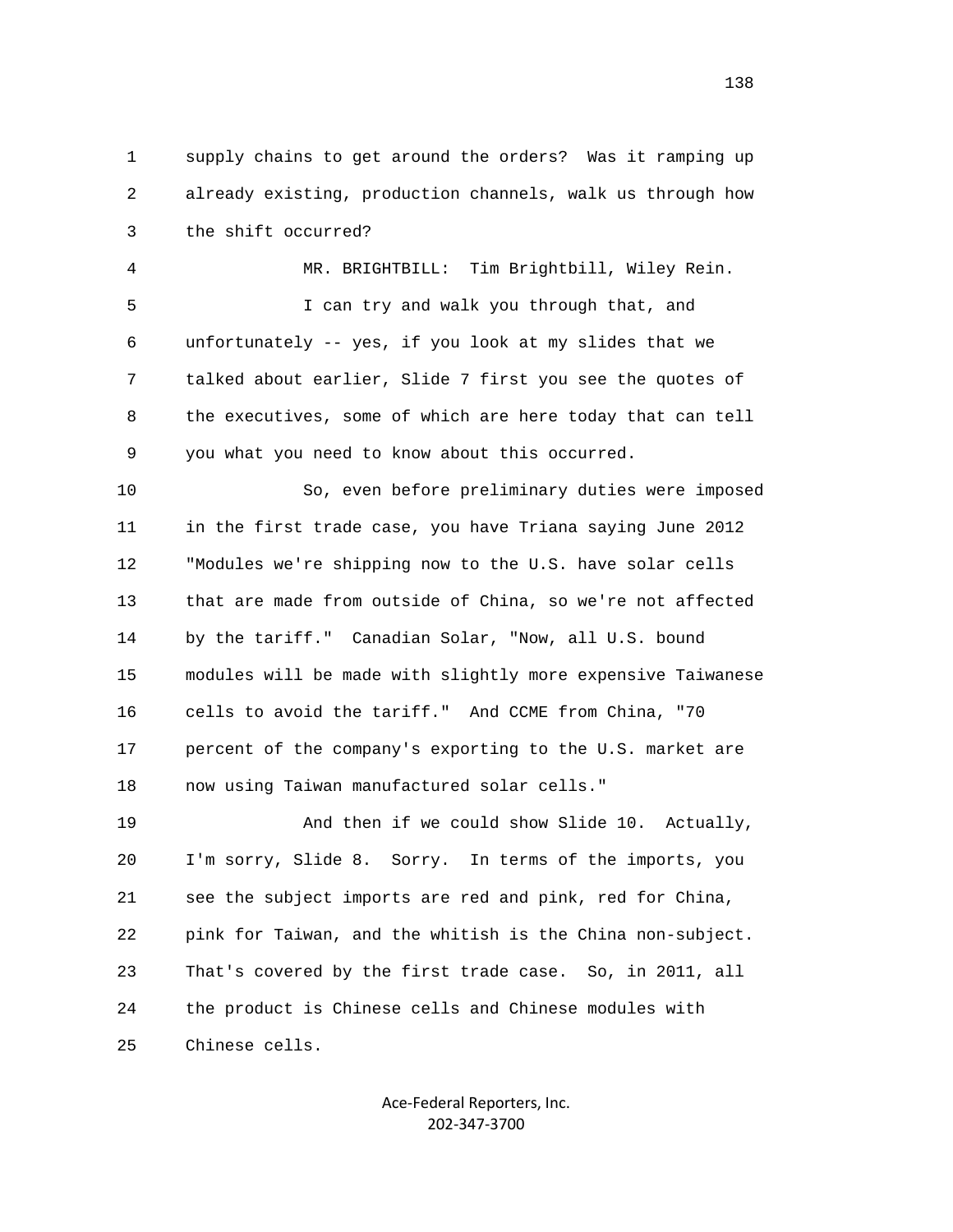1 You see in 2012 while the case is still going on 2 the shift is underway. So, you've already got Taiwan about 3 half of the imports and the Chinese product about half. By 4 2013, the shift is complete to subject imports and the 5 Chinese product from the case is virtually shut out of the 6 market. Incredible shift, as Seth said, from 6 percent 7 markets share of subject imports to 82, and the 85 percent 8 in the interim period.

 9 The only other thing I'll say is interim 2014 10 you see Chinese imports from the first case starting to come 11 back a little in white because China has started to move 12 back to producing the whole product and just paying the 30 13 percent duties. That's what trade cases are supposed to do, 14 impose remedial duties to address the unfair trade 15 practices. So, the loophole, hopefully, is now closed and 16 will stay closed as a result of these cases. 17 CHAIRMAN BROADBENT: Okay, I have no further 18 questions. Mr. Vice Chairman Pinkert. 19 VICE CHAIRMAN PINKERT: Just one or two 20 questions. Does this panel expect conventional energy 21 prices to continue to decline?

 22 MR. JOHNSON: Ardes Johnson, Solar Americas. 23 What I can say is in my 15 years of experience 24 when you talk about energy prices or utility prices we 25 decouple those from the consumer. And at the consumer

> Ace‐Federal Reporters, Inc. 202‐347‐3700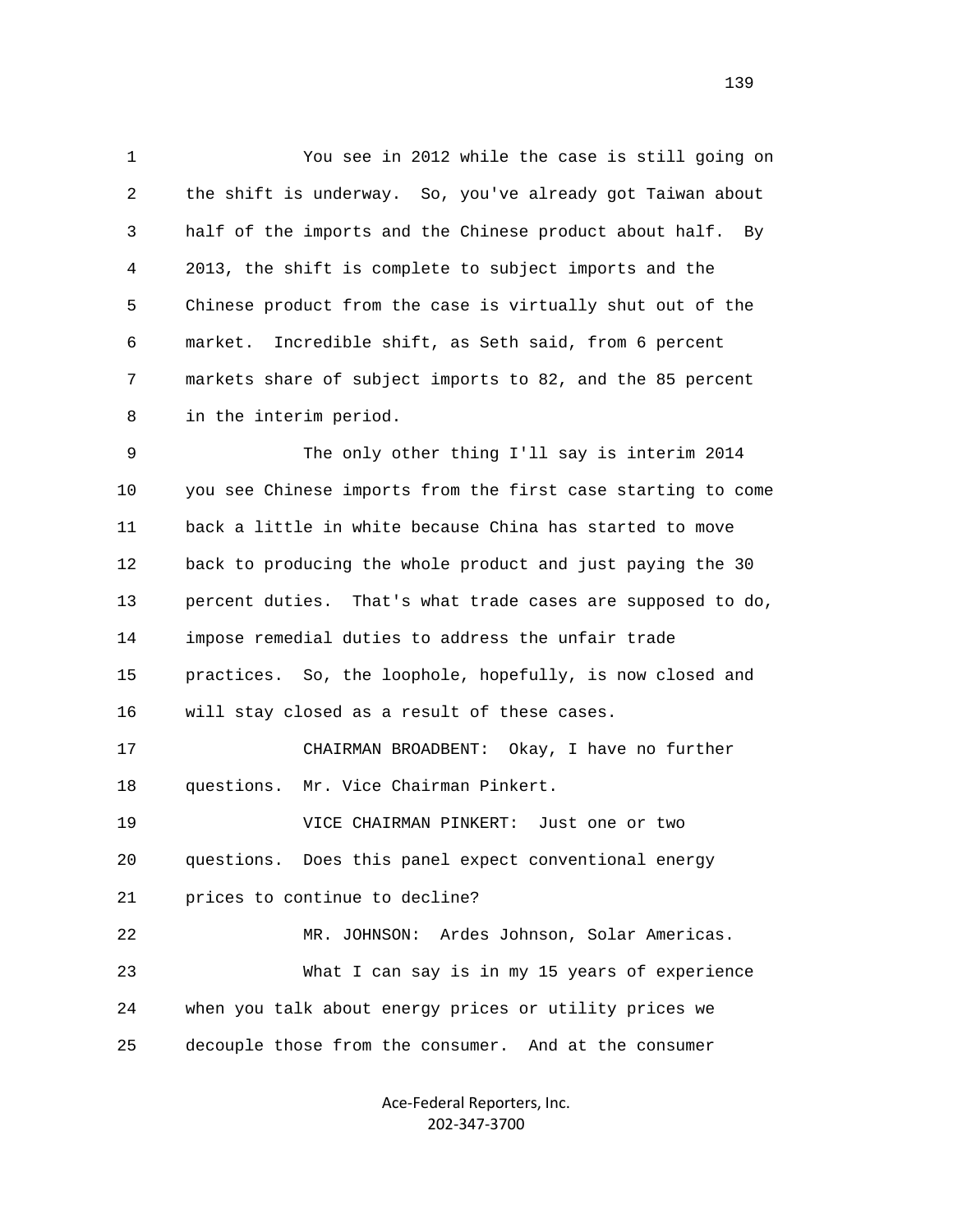1 level, electricity prices have never gone down. They always 2 go up, and they continue to go up. And we can go look at 3 all evidence -- not even evidence. It's public record that 4 all prices continue to go up.

 5 So, the consumer, from that perspective, that 6 consumer sees that prices continuing to rise over time. And 7 while at the source solar itself fits very well from the 8 distributive perspective, in other words, on the roof of a 9 home. This will be continued to become a more pronounced 10 opportunity for each individual to have solar on their roof 11 because electricity prices just don't go down. They don't. 12 MR. DULANI: Mukesh Dulani, Solar Americas. 13 If you let's say take an example of natural gas. 14 2011, the price of natural gas keep coming down. '12 and 15 '13 they went up. Solar keeps growing and growing and 16 growing. It is decoupled to these things. The state 17 mandates will work on this 2020 and 2030, which will keep

 18 growing solar, and we don't think so that it will affect at 19 all.

 20 Moreover, as the great question was there, and I 21 agree with Ardes Johnson here, battery storage will become 22 big, cell consumption will become big, and solar will 23 continue to grow in that direction.

 24 VICE CHAIRMAN PINKERT: Dr. Kaplan. 25 MR. KAPLAN: Yes, I think anyone who knows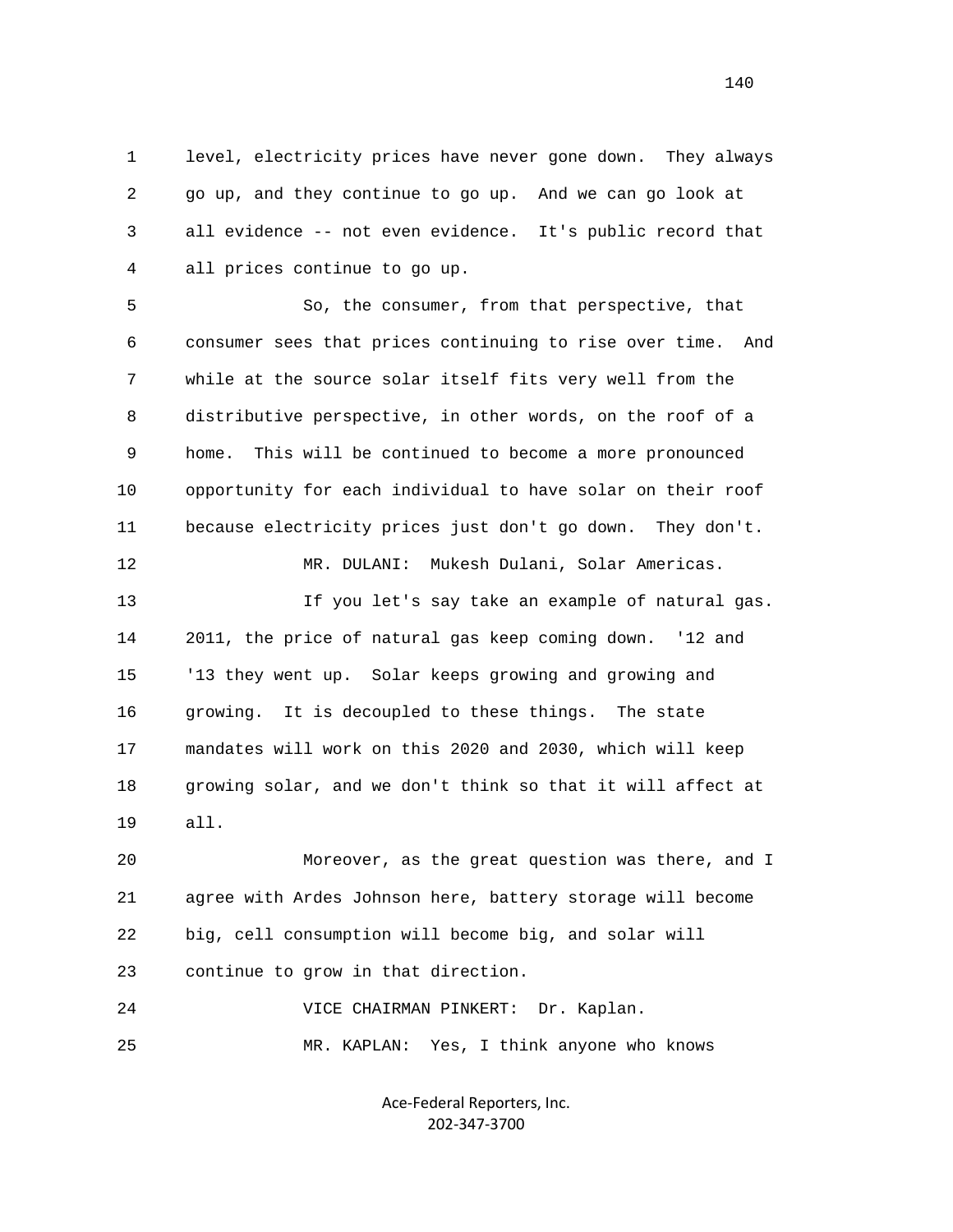1 what's going to happens to energy prices is not in this 2 room. If they knew what happened in the past they're on a 3 boat in the Caribbean right now with probably a pink drink 4 and kind of cool little umbrella coming out of it.

 5 The fluctuations have been significant over the 6 last several years. The Energy Information Agency, who does 7 a good job, but whose forecasts have been notoriously off, 8 has revised certain of their estimates, given what's 9 happened in the last several years.

 10 So, for example, in 2013 to '14, they've 11 actually predicted a little bit more solar and a little 12 slower switch to gas because prices went up. I think as 13 soon as they put that report out prices turned down for gas. 14 So, the demand situation is going to increase with both 15 China and India developing quickly, and the supply side is 16 just way more uncertain.

 17 So, I don't think anyone at this table wants to 18 measure a guess, but the best estimates show that there is 19 significant -- all predict significant increases in solar 20 consumption in the United States going forward, with solar 21 being a small part relative to the whole energy generation 22 in the United States.

 23 VICE CHAIRMAN PINKERT: Given your point about 24 the hazards of prediction, let me frame the question as a 25 hypothetical. If we're in an environment of low,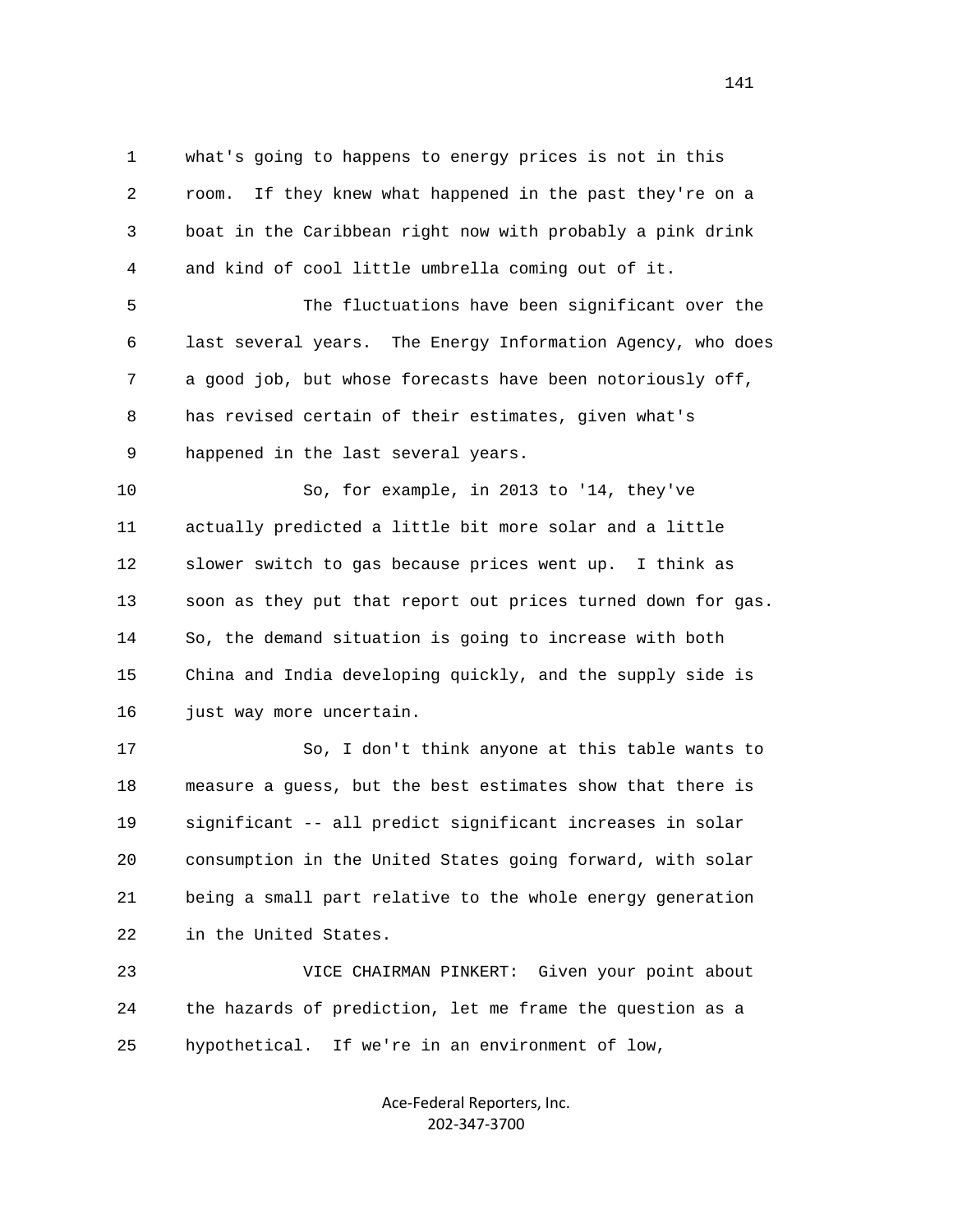1 conventional energy prices going forward what does that tend 2 for the future of this industry?

 3 MR. KAPLAN: Well, there's a couple of things. 4 First, I don't believe people are going to be using oil to 5 generate electricity. They don't do much now, and so oil 6 prices I don't believe are going to have a significant 7 affect.

 8 With respect to gas, there's several issues 9 involved. One is the growth in gas, but the second is the 10 question of whether that's going to be turned into liquefied 11 natural gas and exported, in which case the gas that's in 12 the United States now might be gas that's sold aboard as 13 well. So, that's an issue that comes into play.

14 14 I think in the United States, given the mandates 15 for green, at the state level, the small share of solar 16 right now that we're still talking growth, but the speed of 17 growth may be affected in the future; but it really is quite 18 a guess as you're looking more than several years. But as I 19 say, the last EIA report that I saw had solar growing faster 20 in '14 than it did in '13.

21 VICE CHAIRMAN PINKERT: Go ahead.

 22 MR. CLARK: Erin Clark, Peterson Dean. 23 The current ROI on paying a utility bill is zero 24 for a homeowner. I mean you get the return of the joy of 25 having your lights on and the TV working, but you don't ever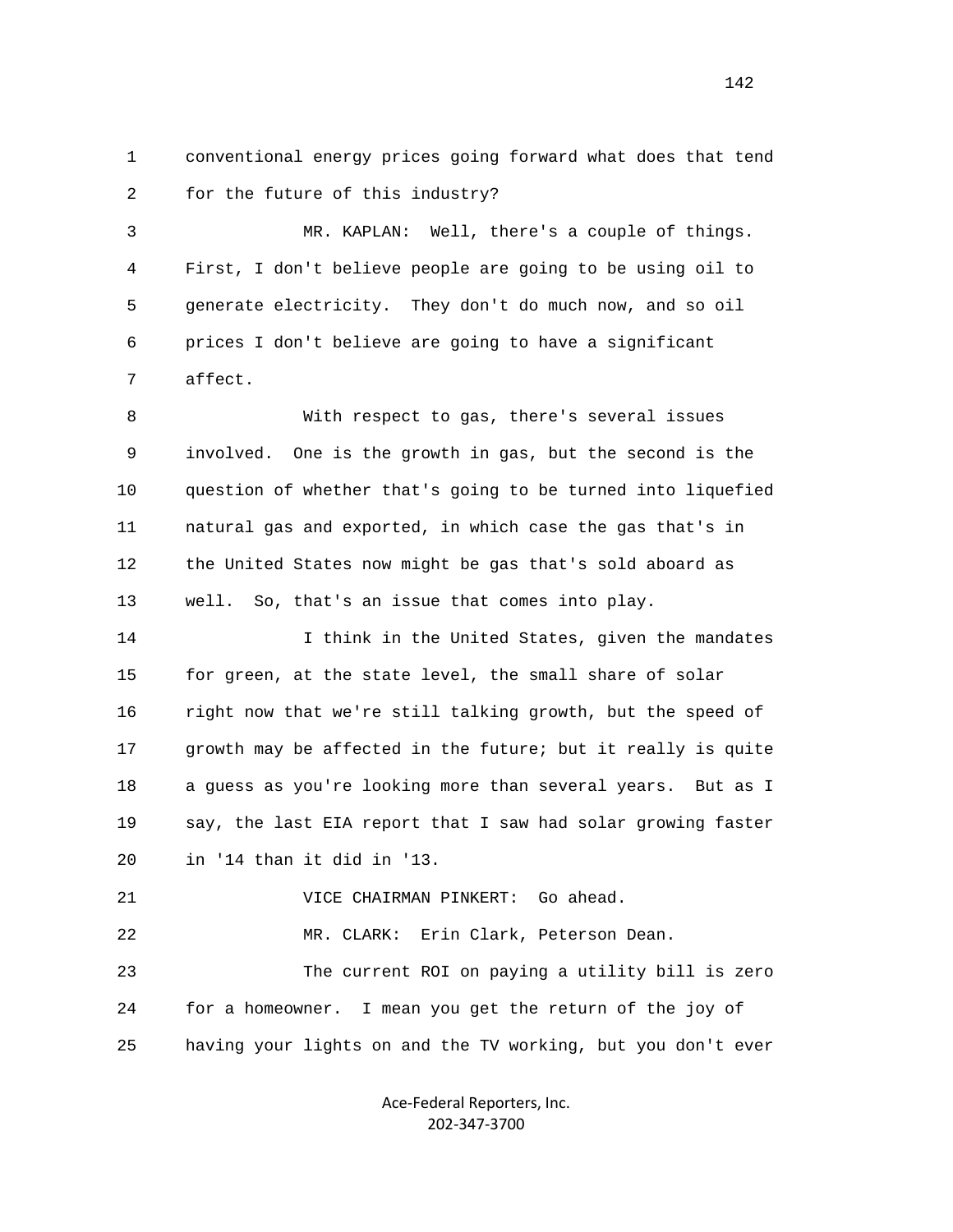1 get out of paying that utility bill. And so what we see, no 2 matter -- if the prices stayed the same customers still 3 don't ever have relief from paying that utility bill, 4 staying on traditional utility sources and that payment goes 5 on for the rest of their life. So, customers can still 6 switch to solar, have an ROI of whatever the time period is, 7 and then stop paying that utility bill even if prices were 8 stagnant.

 10 I think the other thing to remember is there's a 11 really strong base demand that is really surfacing in the 12 United States. People are aware of issues around global 13 warming. They understand things much more than they did 14 before with fossil fuels, strategic issues around fossil 15 fuels, so people really want to move forward with solar and 16 renewable. So the demand is very strong.

9 MR. SHAVER: Gary Shaver, Silicon Energy.

 17 We talked with a lot of utilities in the primary 18 states that we work in, which are Washington and Minnesota, 19 and these utilities, the people are demanding that solar be 20 used as part of the mix. So, people are voting. They're 21 making a social choice, so that's a strong underlying 22 demand.

 23 MR. BRIGHTBILL: Tim Brightbill, Wiley Rein. 24 I'll just point out the obvious. With demand 25 growing throughout the POI and forecasted to grow in the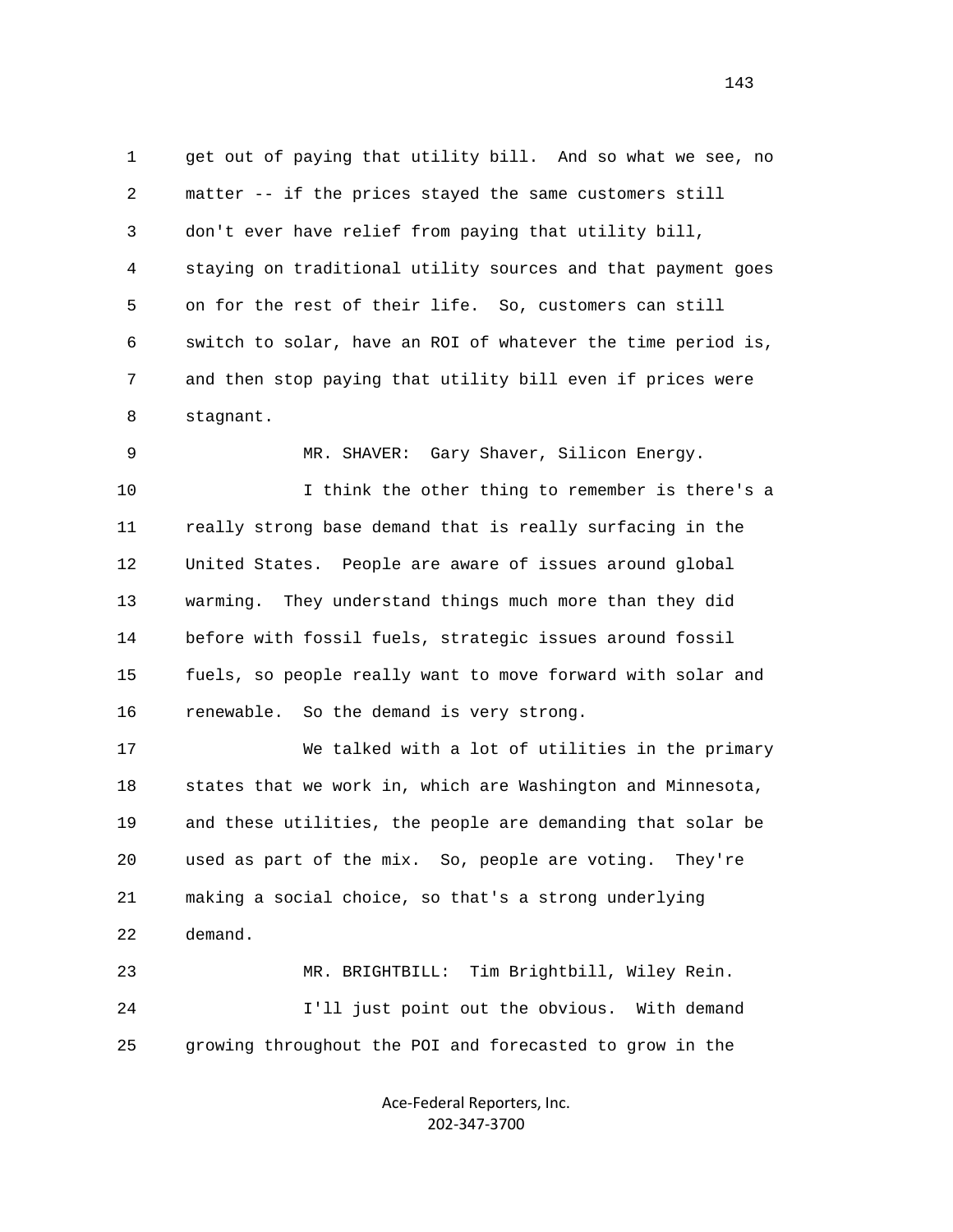1 United States why is this industry doing so poorly, just 2 abysmally? You would normally expect companies to be 3 setting up shop, adding workers. And we've just seen the 4 opposite throughout this POI, unrelenting injury, and I 5 think we know the answer why. 6 VICE CHAIRMAN PINKERT: Thank you very much. 7 Thank you, Madam Chairman. 8 CHAIRMAN BROADBENT: Commissioner Williamson. 9 COMMISSIONER WILLIAMSON: Thank you. Just a 10 couple of quick questions, briefly, can you describe what 11 certifications are required to sell your cells or modules in 12 the U.S. markets, and if you want to do it post-hearing it's 13 okay. 14 MR. DULANI: So, we use UL certificate and we 15 have some certain quality certifications, which we go 16 through. We go through our testings, and then we get the 17 CNC testing for the product before we can ship. 18 COMMISSIONER WILLIAMSON: Okay. And generally, 19 how long does it take to get those types of certifications? 20 I imagine they vary depending -- 21 MR. DULANI: It depends. If you start from 22 scratch, sometimes it can take few months to get the 23 certificate. If you are changing only a certain product, 24 then you have to do that section of the testing, so it might 25 take less, like a month to change that material. And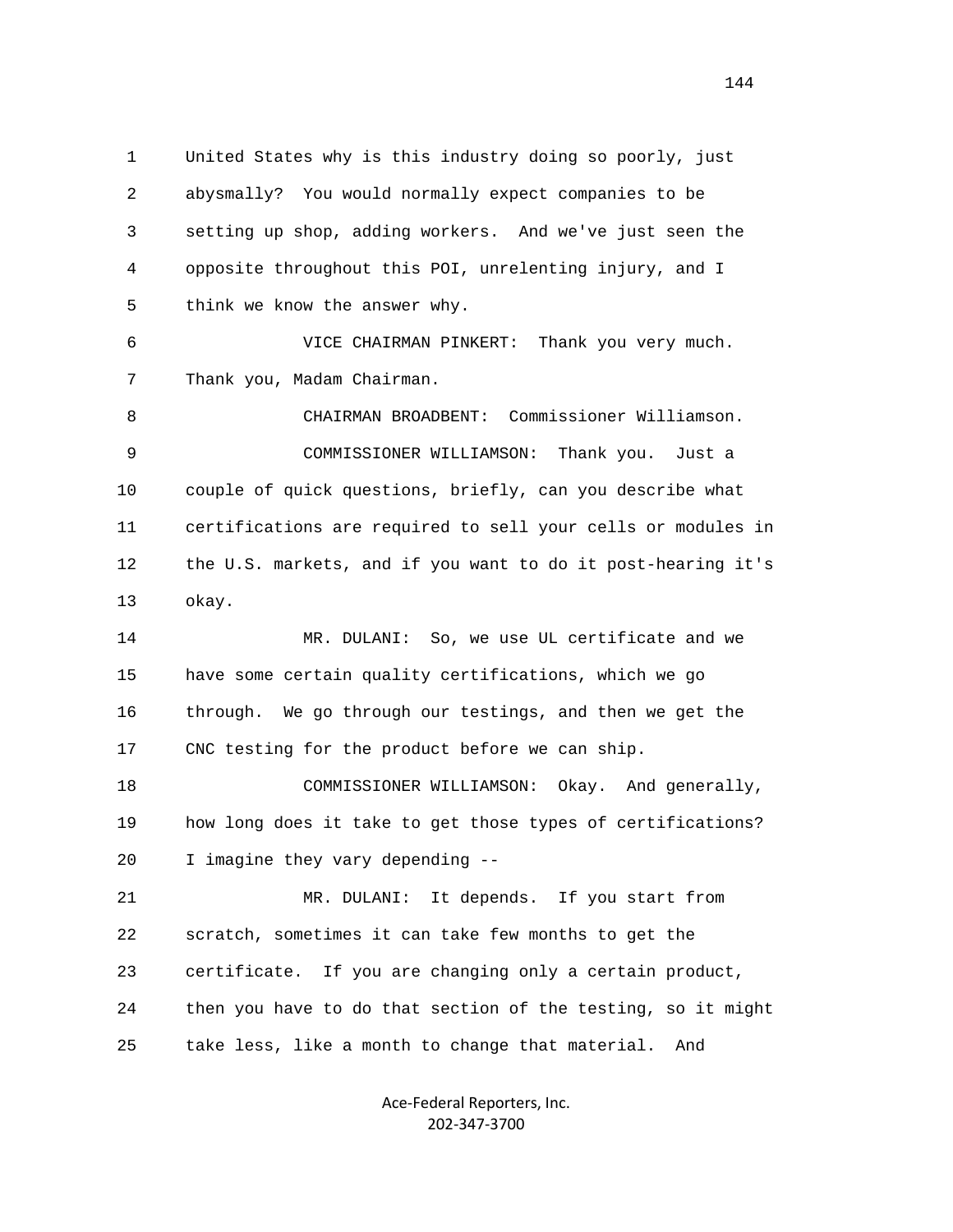1 sometimes you can certify the internal labs and they come 2 and certify it in your lab, then it takes a little less, so 3 depending on the change. 4 COMMISSIONER WILLIAMSON: Thank you. 5 MR. BRIGHTBILL: Tim Brightbill, Wiley Rein. 6 The certification process is very standard like 7 Mukesh described. It's clearly not a barrier to trade as 8 evidenced by the overwhelming market share shifts in the 9 subject imports. 10 COMMISSIONER WILLIAMSON: Thank you. And lastly 11 -- you can do this post-hearing -- do you agree that the 12 data presented in the Taiwanese Respondents pre-hearing 13 brief at Exhibit 7 accurately reflect the volumes and market 14 shares that would be associated with the scope language of 15 the Congress October 3 memorandum? 16 MR. BRIGHTBILL: Tim Brightbill. 17 We'll do that in post-hearing. 18 COMMISSIONER WILLIAMSON: Good. Thank you. And 19 with that, I want to thank you all for your answers to the 20 questions. 21 CHAIRMAN BROADBENT: Okay, if Commissioners have 22 no further questions, do the staff have any questions for 23 this panel? 24 MR. MCCLURE: Thank you, Madam Chairman. Jim 25 McClure, Office of Investigations. I'd like to thank the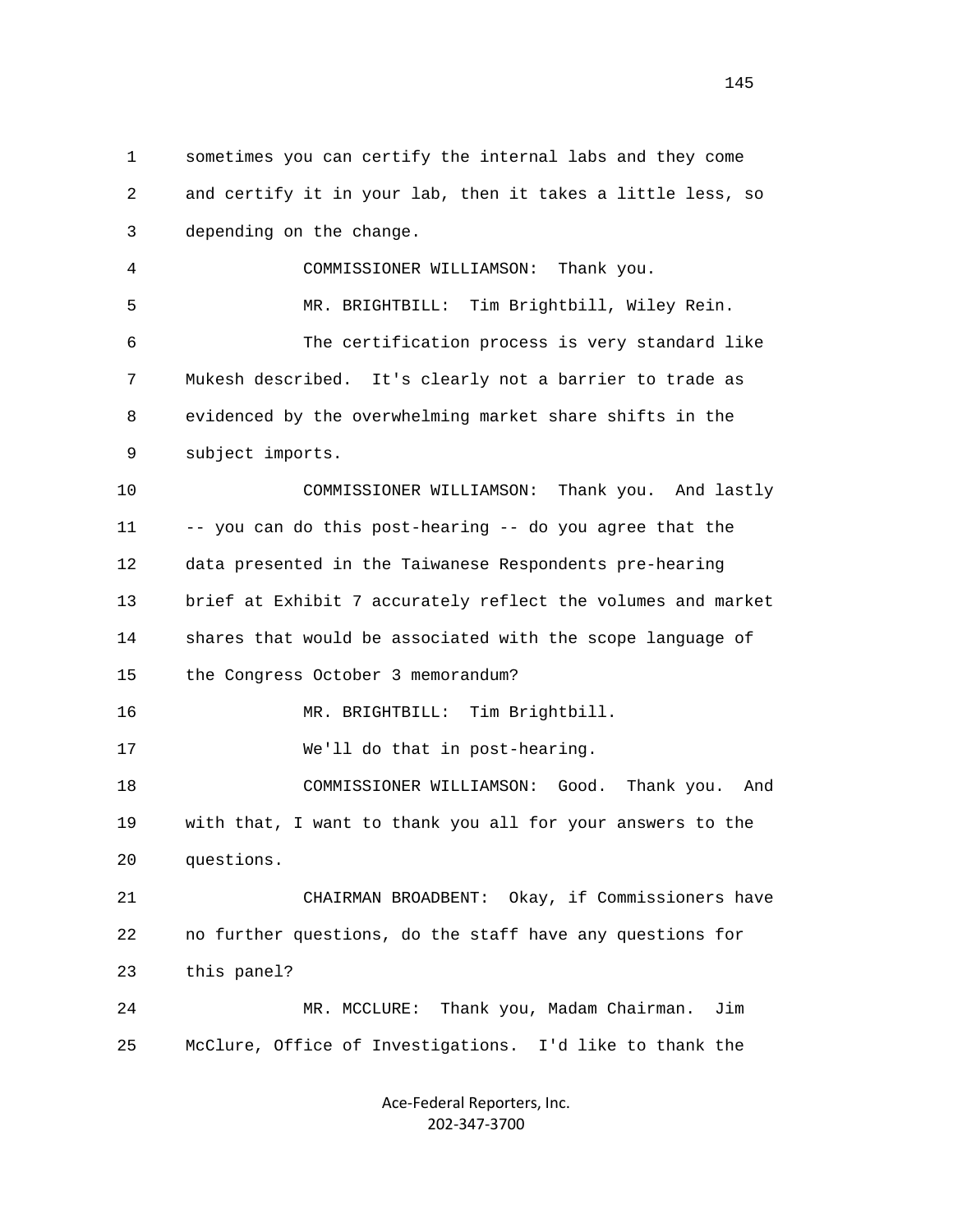1 panel for their testimony and their responsiveness to the 2 Commissioner's questions. 3 With that said, the staff has no questions. 4 CHAIRMAN BROADBENT: Thank you. Do the 5 Respondents have any questions for this panel? 6 Seeing none represented -- 7 MR. ELLIS: No questions. 8 CHAIRMAN BROADBENT: Okay. Thank you. 9 In that case, it's time for our lunch break. We 10 will resume -- we'll take a few minutes -- it's 1:45. We'll 11 be back in this room just so we can get out of here before 12 dark, hopefully. 13 Please be advised the hearing room is not 14 secure. Do not leave your confidential business information 15 out. And we want to thank again all the witnesses for 16 taking time to be with us today. 17 (Whereupon, a lunch recess was taken.) 18 19 20 21 22 23 24 25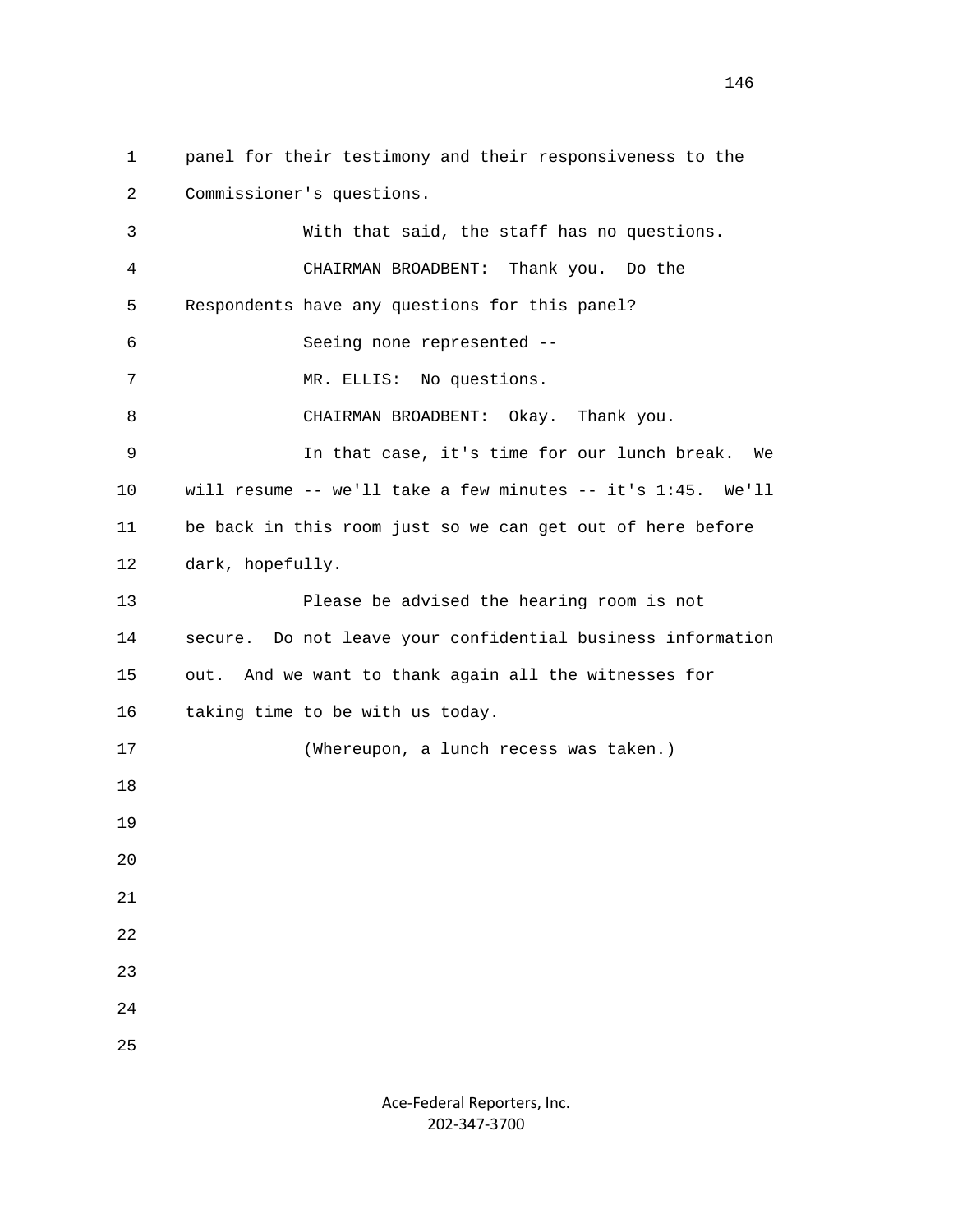| $\mathbf 1$ | AFTERNOON SESSION                                             |
|-------------|---------------------------------------------------------------|
| 2           | MR. BISHOP: Will the room please come to                      |
| 3           | order?                                                        |
| 4           | Mr. Secretary, are there<br>CHAIRMAN BROADBENT:               |
| 5           | any preliminary matters?                                      |
| 6           | Madam Chairman, I would note that<br>MR. BISHOP:              |
| 7           | those in opposition to the imposition of anti-dumping and     |
| 8           | countervailing duties have been seated. All witnesses have    |
| 9           | been sworn.                                                   |
| 10          | CHAIRMAN BROADBENT:<br>Thank you, Mr. Secretary.              |
| 11          | I want to welcome the afternoon panel to the ITC. I would     |
| 12          | like to again remind all witnesses to speak clearly into the  |
| 13          | microphones and state your name for the record for the        |
| 14          | benefit of the court reporter. You may begin when you're      |
| 15          | ready.                                                        |
| 16          | STATEMENT OF BRENDA JACOBS                                    |
| 17          | MS. JACOBS:<br>Thank you, Madam Chairman.<br>I am             |
| 18          | Brenda Jacobs from Sidley Austin. Earlier, you heard          |
| 19          | SolarWorld tell essentially the same story it has told        |
| 20          | But thanks largely to the Commission's detailed<br>before.    |
| 21          | questionnaires in these investigations, the present record    |
| 22          | differs significantly from the early CSPV investigations.     |
| 23          | Most important, the record shows attenuated                   |
| 24          | The domestic industry has focused on the more<br>competition. |
| 25          | expensive monocrystalline products, while subject imports     |
|             |                                                               |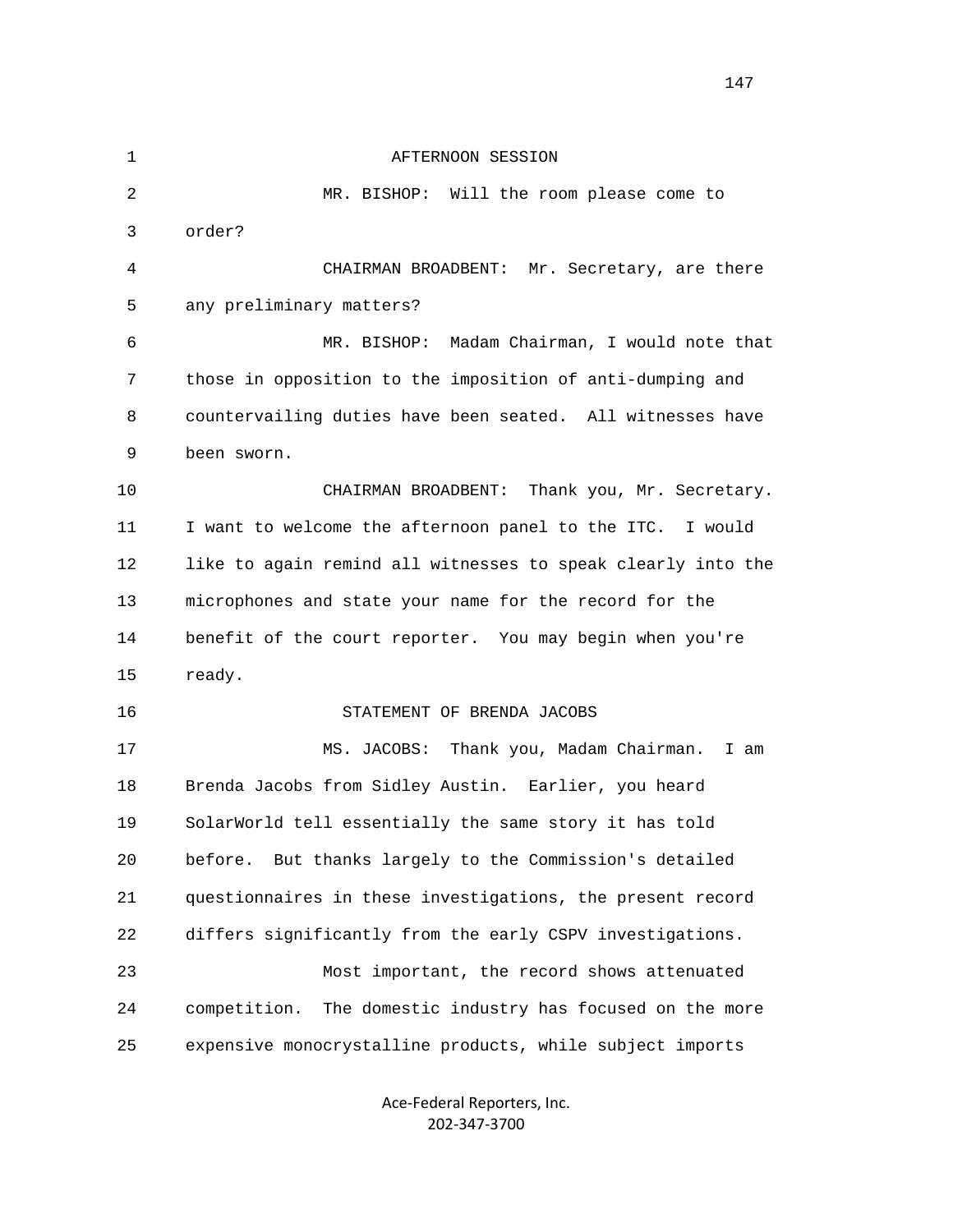1 have focused on less expensive multicrystalline products,

 2 with demand concentrated and growing in the latter. 3 The prehearing report at V-7 recognizes these 4 facts. Simply, the domestic industry bet on the wrong, more 5 expensive technology. There is now clear evidence, and you 6 will hear more today, that SolarWorld has never offered 72 7 cell multi-modules, the mainstay of the utility segment, and 8 has lagged behind imports in terms of the efficiency and 9 wattage of its 60 cell mono, 60 cell multi and 72 cell mono 10 modules. 11 Two, the domestic industry lacks the capacity 12 to satisfy domestic demand, and three, the domestic industry 13 placed customers on allocation or could not supply the 14 products that customers demanded. These facts are quite 15 different from the conclusions cited at page 36 of the 16 Commission's preliminary investigation views.

 17 The prehearing report recognizes that utility 18 installations now account for the largest share of the U.S. 19 CSPV market, unlike the past. The utility segment, of 20 course, cares most about cost effectiveness, and will most 21 quickly and likely turn to alternative sources of energy if 22 CSPV products are priced too high.

 23 The present record also does not establish any 24 price effects by subject imports. Because meaningful 25 under-selling conclusions are not possible due to attenuated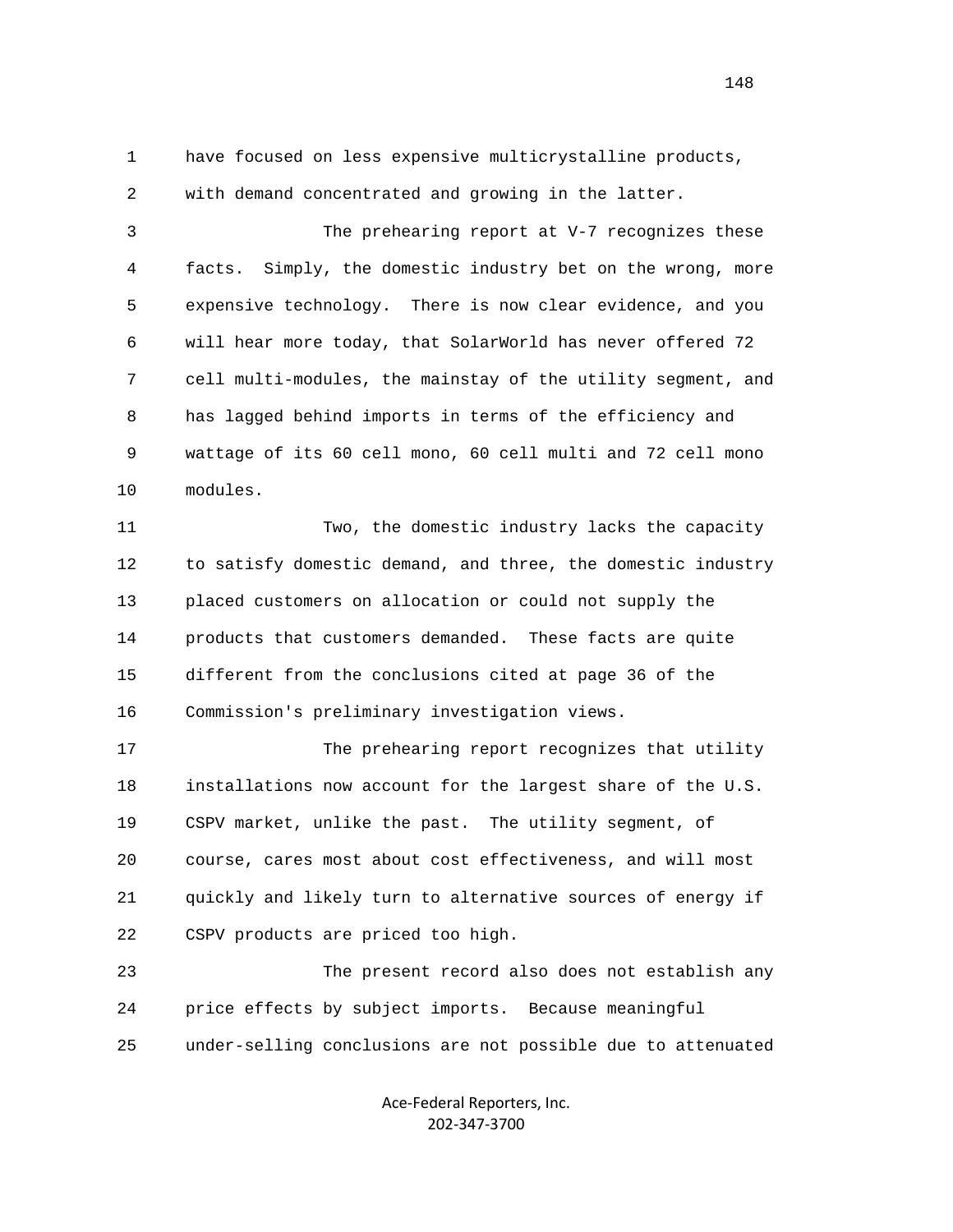1 competition and the available mix of products within 2 individual pricing products, price declines are plainly 3 explained by declining raw material costs and rapid 4 technology improvements, and there is no evidence of a cost 5 price squeeze indicating price suppression.

 6 The record also shows Chinese and Taiwanese 7 production capacities to be well below forecasted global 8 demand, indicating no imminent threat of injury. Our panel 9 will elaborate on these points, and why the Commission must 10 issue negative final determinations.

 11 You'll hear U.S. affiliates of Chinese CSPV 12 manufacturers explain the quickly evolving technology. 13 You'll also hear U.S. purchasers explain their thinking 14 behind which solar technology to buy, including why multi 15 modules generally make the most financial sense. The 16 unusual situation of SunEdison, a developer that has 17 succeeded in focusing on mono, but is still subject to the 18 basic efficiency-driven math of solar power generation. 19 Thomas Koerner will start us off. 20 STATEMENT OF THOMAS KOERNER 21 MR. KOERNER: Good afternoon. My name is 22 Thomas Koerner, and I'm the general manager Americas of 23 Canadian Solar USA, Inc. I've been in the solar industry 24 since 2002, and I also serve as a member of the board of 25 directors of the Solar Energy Industry Association.

> Ace‐Federal Reporters, Inc. 202‐347‐3700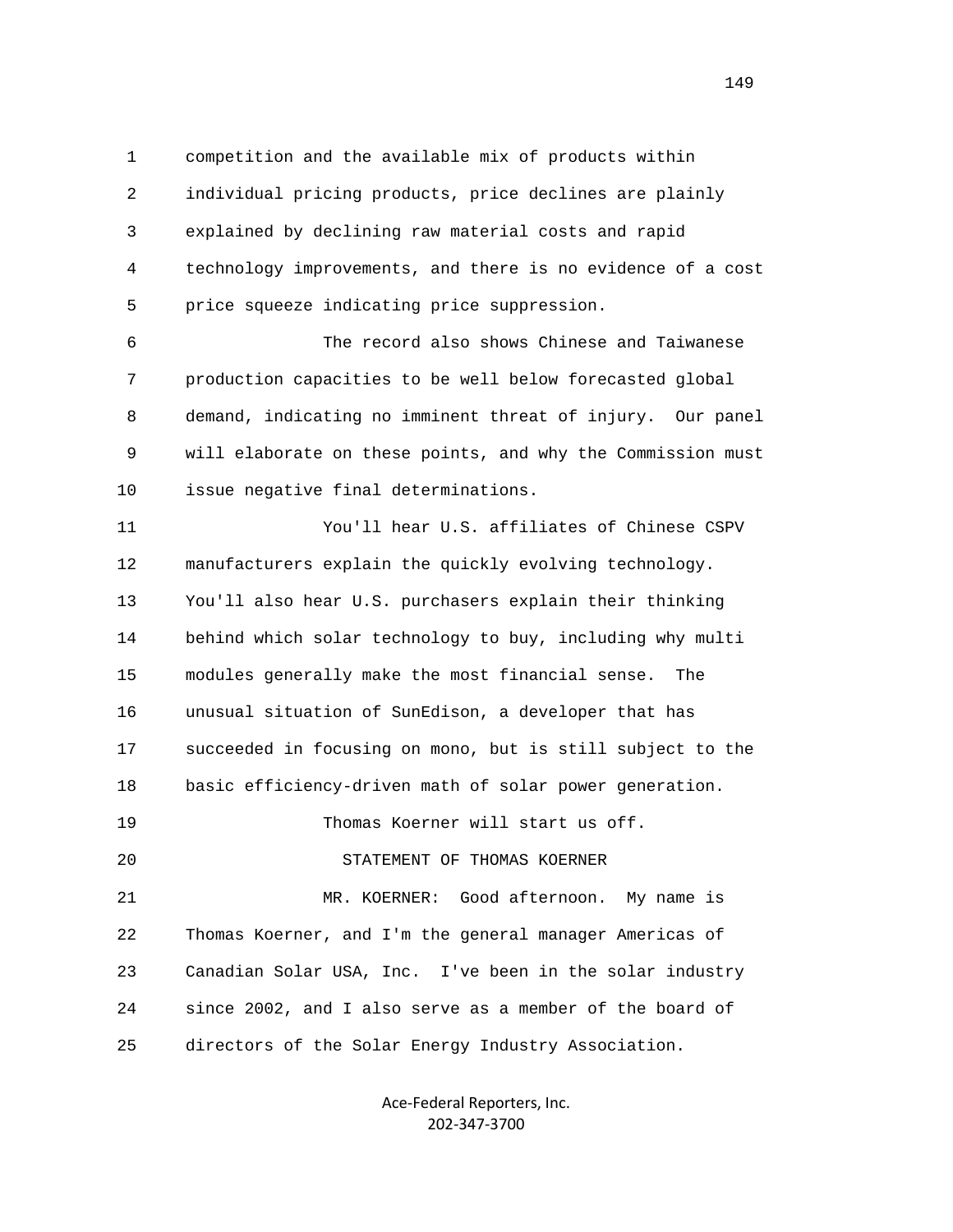1 Canadian Solar USA is a subsidiary of Canadian 2 Solar, Inc. or CSI, which is headquartered in Guelph, 3 Ontario with competitive production facilities in Guelph and 4 London, Ontario in Canada, and in Jiangsu in China. CSI is 5 publicly listed on the NASDAQ, and is one of the world's 6 largest vertically integrated solar manufacturers, and also 7 the largest module manufacturer in North America. 8 Today, I will address the evolution of CSPV 9 technology and its impact on demand and prices in the U.S. 10 CSPV market during the POI. To do so, I will discuss first, 11 product life cycles; second, the distinction between 12 monocrystalline and multicrystalline technology; and third, 13 the consequences for demand and prices of CSPV products. 14 First, the solar PV industry is a high tech 15 industry, and there's no better evidence of that than the 16 changes that have taken place in the last three and a half 17 years. We are a lot like the semiconductor industry, which 18 has significantly changed electronics, facilitating the 19 development of ever-smaller yet more powerful and innovative 20 devices at ever-more affordable prices. 21 Thanks to similar continuous R&D initiatives, 22 as well as the advantages of increasing production scale, 23 international raw material sourcing and optimized production 24 technologies, we have been able to continuous introduce 25 since 2011 more efficient CSPV products with higher wattage

> Ace‐Federal Reporters, Inc. 202‐347‐3700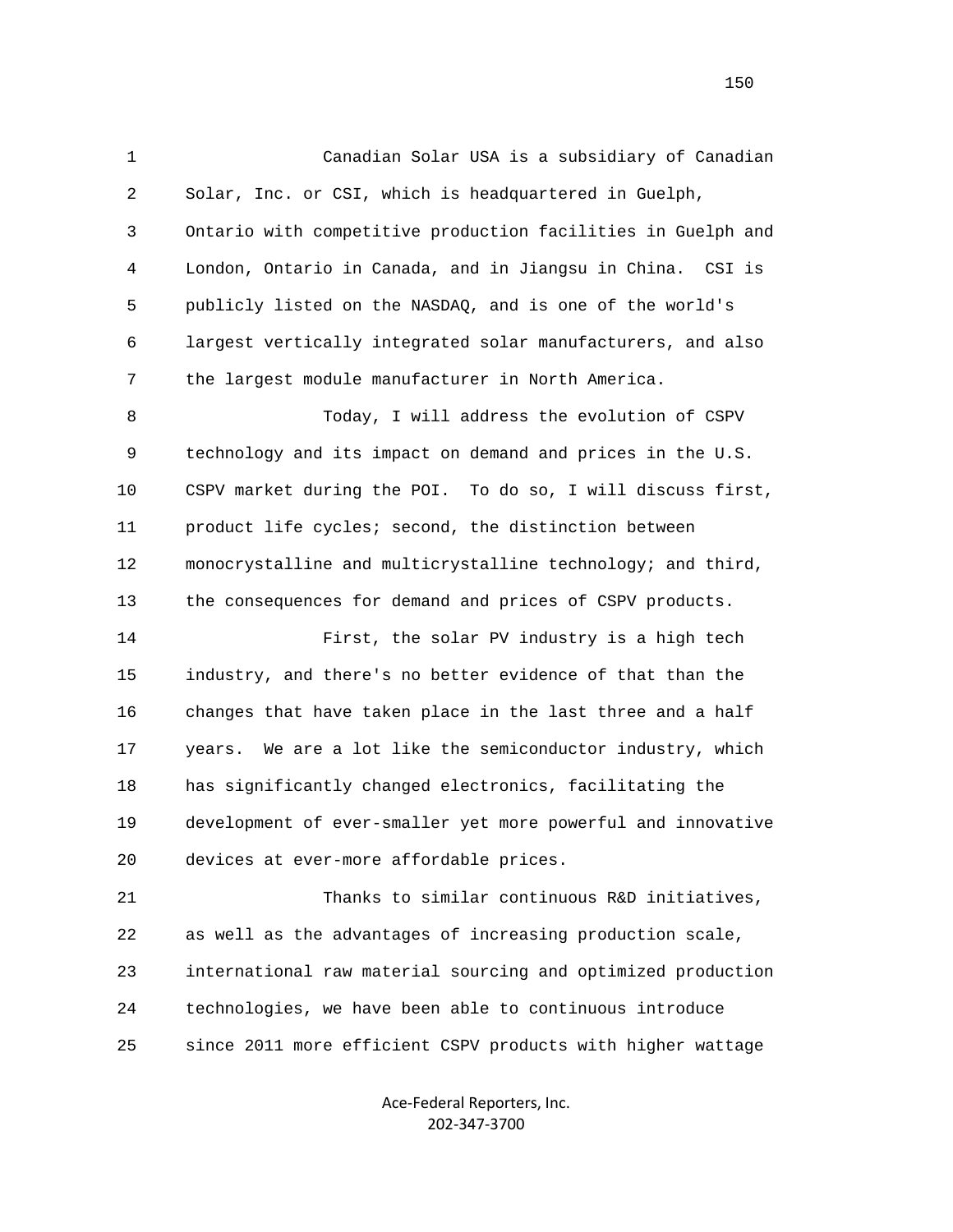1 and lower cost.

| 2  | Just looking at the principal exports for the                |
|----|--------------------------------------------------------------|
| 3  | Canadian Solar to the U.S. market since 2011, shows how      |
| 4  | quickly the product mix has changed. For example, in 2011,   |
| 5  | our principal export for a 60 cell, multi module for 235     |
| 6  | watts, and for a 72 cell multi module was 280 watts. At the  |
| 7  | end of 2013, the respective module power measures were 255   |
| 8  | and 310 watts.                                               |
| 9  | In other words, the life cycle of individual                 |
| 10 | CSPV product power classes is short, with principal module   |
| 11 | power output increasing approximately five to ten watts      |
| 12 | every 6 to 12 months.                                        |
| 13 | Second, as you are aware, there are two types                |
| 14 | of CSPV technology, mono and multicrystalline. Generally     |
| 15 | speaking, the average mono cell has a higher efficiency than |
| 16 | the average multi cell. By efficiency, I mean how much the   |
| 17 | sun's energy can be converted to electricity, given the      |
| 18 | fixed surface area of a cell.                                |
| 19 | Importantly however, the gap between mono and                |
| 20 | multi efficiencies narrowed during the POI. The other        |
| 21 | critical difference between mono and multi module is cost.   |
| 22 | On a per watt basis, mono cells cost significantly more to   |
| 23 | produce than multi cells. Consequently, the per watt price   |
| 24 | of a mono module is on average ten percent more expensive    |
| 25 | than a multi module.                                         |

Ace‐Federal Reporters, Inc. 202‐347‐3700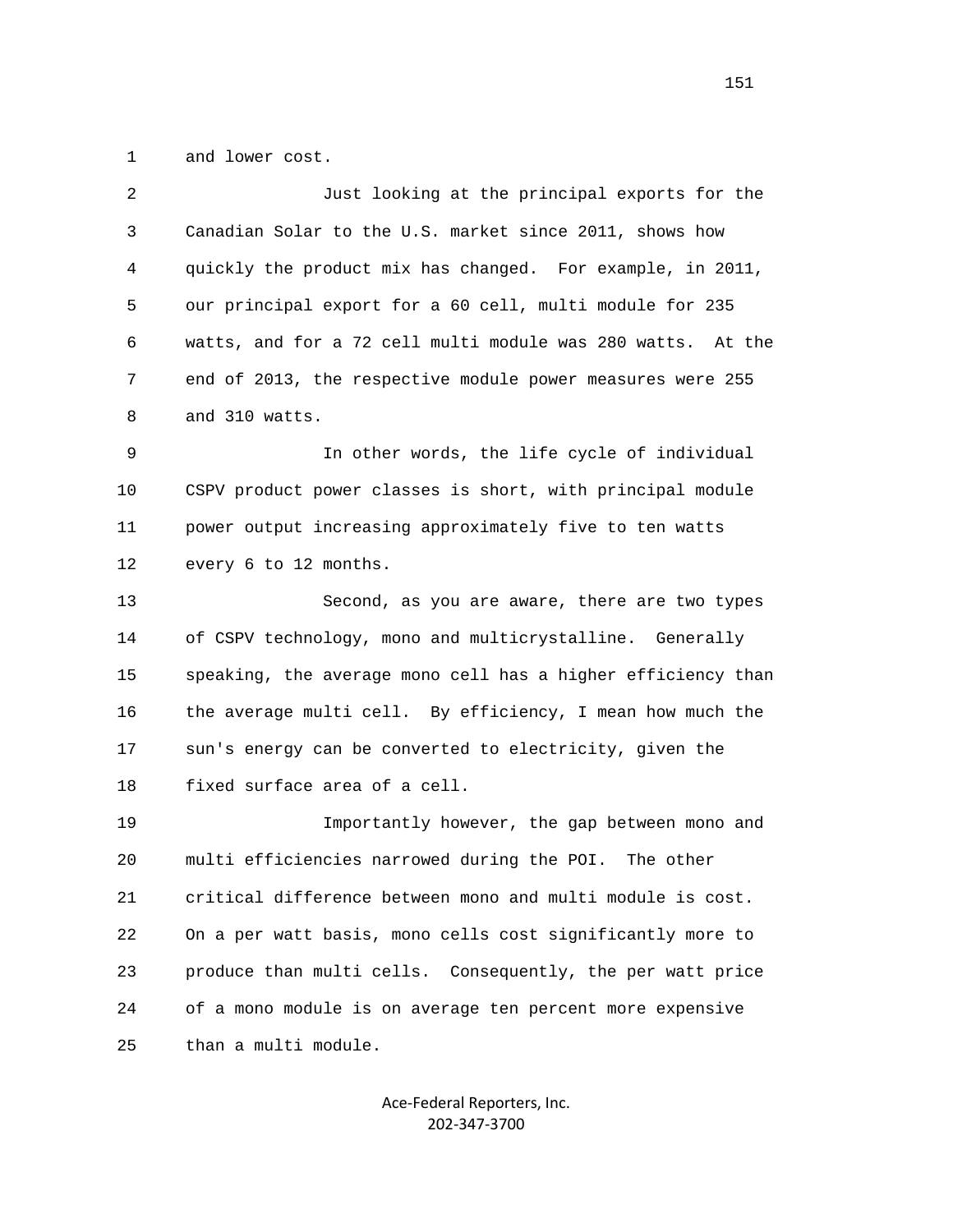1 Finally, let me turn to the consequences of 2 these technologies on issues for demand and price. The 3 first critical point is that the continuous improvement in 4 cell efficiencies, combined with falling costs for raw 5 materials and lower production costs, driven by production 6 scale means excessively declining per watt cost, and hence 7 per watt prices for any given module variety. 8 The second critical point is that during the 9 course of the POI, the higher efficiencies achievable with 10 multi cells, combined with the lower per watt cost, have 11 meant that multi modules, whether 60 or 72 cells, have 12 simply made more financial sense in most applications, 13 whether utility scale, small and large for commercial and, 14 to a significant extent, in residential installations. 15 This has been especially so for 72 cell multi 16 modules in the utility and commercial segments, where space 17 constraints and aesthetics are typically not an issue, and 18 the lowest cost of each produced kilowatt hour is key. 19 SolarWorld has underestimated the cost and 20 efficiency improvements of the multi technology, including 21 how quickly multi technology would catch up with the mono 22 products that cost disproportionately more to produce on a 23 per watt base. SolarWorld's principal offering throughout 24 the POI has been a 60 cell mono product, based on a high 25 cost PERC production technology, which has limited

> Ace‐Federal Reporters, Inc. 202‐347‐3700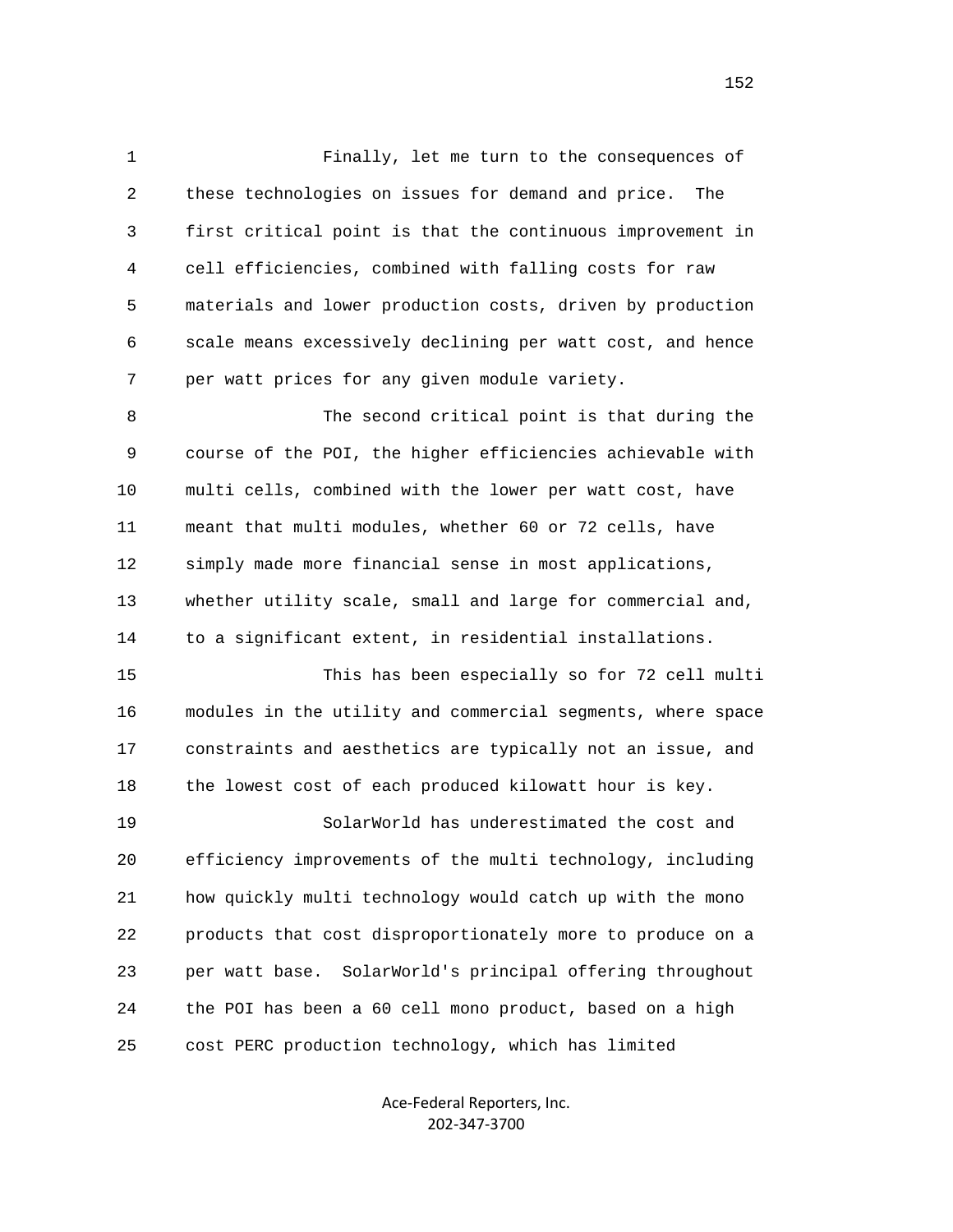1 desirability in the market and is only suitable for certain 2 market niches and sales channels.

 3 While SolarWorld has offered a 60 cell multi 4 product, it has failed to keep pace with foreign producers 5 in terms of wattage output. SolarWorld only recently 6 introduced a 255 watt product, while the top ten Chinese 7 producers are already as much up to as 265 watts. 8 SolarWorld has never offered a 72 cell multi product, which 9 is the product most demanded by U.S. utilities, developers 10 and EPC firms.

 11 SolarWorld just recently offered a German-made 12 72 cell mono product, outputting 310 to 350 watts. But 13 again, the product has limited desirability in the market, 14 given the availability of a 72 cell multi module, outputting 15 also 310 to 350 watts, and 72 mono modules outputting 320 to 16 325 watts, available from the top ten Chinese producers.

 17 This is a highly competitive industry. Those 18 manufacturers who decide on the right technology at the 19 right time and then are able to execute cost efficient high 20 quality products that meet the needs of the market, are 21 winning the business.

 22 That is really what the case is about, and why 23 the Commission should find that the problems of U.S. 24 producers like SolarWorld are of their own making, by virtue 25 of choosing high cost mono technology that is able to serve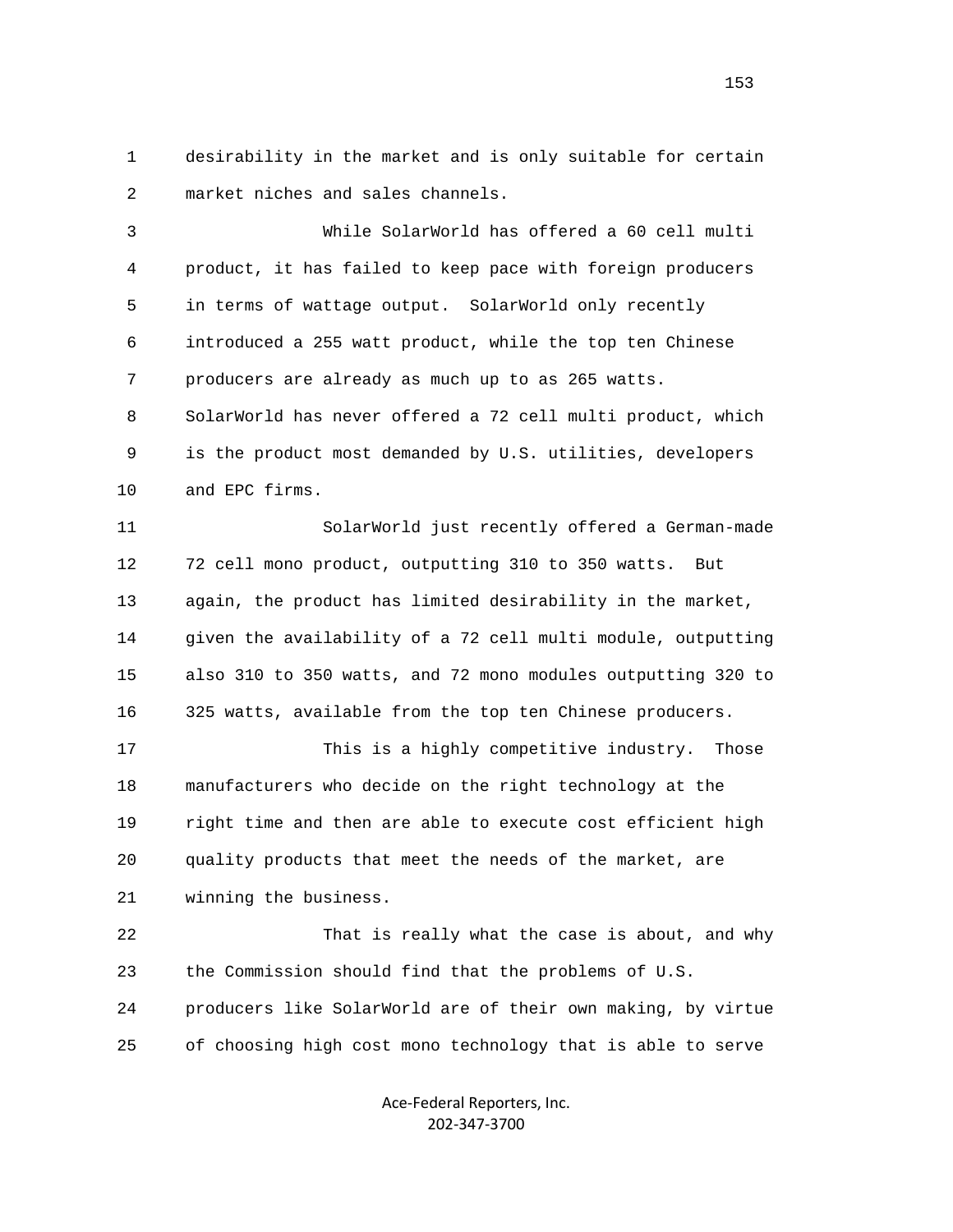1 only certain niches of the U.S. market. Thank you very 2 much.

 3 MS. JACOBS: Now Robert Petrina. 4 STATEMENT OF ROBERT PETRINA 5 MR. PETRINA: Thank you. Good afternoon. I'm 6 Robert Petrina. I'm managing director for the Yingli Green 7 Energy Americas, a subsidiary of Yingli Green Energy Holding 8 Company. I've been with the company as the head of its 9 Americas operations since 2007. 10 Yingli is the world's largest photovoltaic 11 module manufacturer. Our manufacturing covers the 12 photovoltaic value chain from ingot casting through module 13 assembly and services both China and the global market. 14 I will address four issues. Number one, the 15 composition of our sales in the U.S. market during the POI; 16 number two, the different prices that may apply to modules 17 with individual pricing products; number three, why module 18 prices have declined and can be expected to continue to 19 decline in a per watt basis; and number four, global demand 20 and capacity for CSPV products. 21 First, regarding our U.S. sales, on a market

 22 segment basis, most of our sales in the U.S. market during 23 the POI were in the rapidly-expanding utility sector. 24 Further, on a product basis, the overwhelming majority of 25 our U.S. sales during the POI were of our 60 cell and 72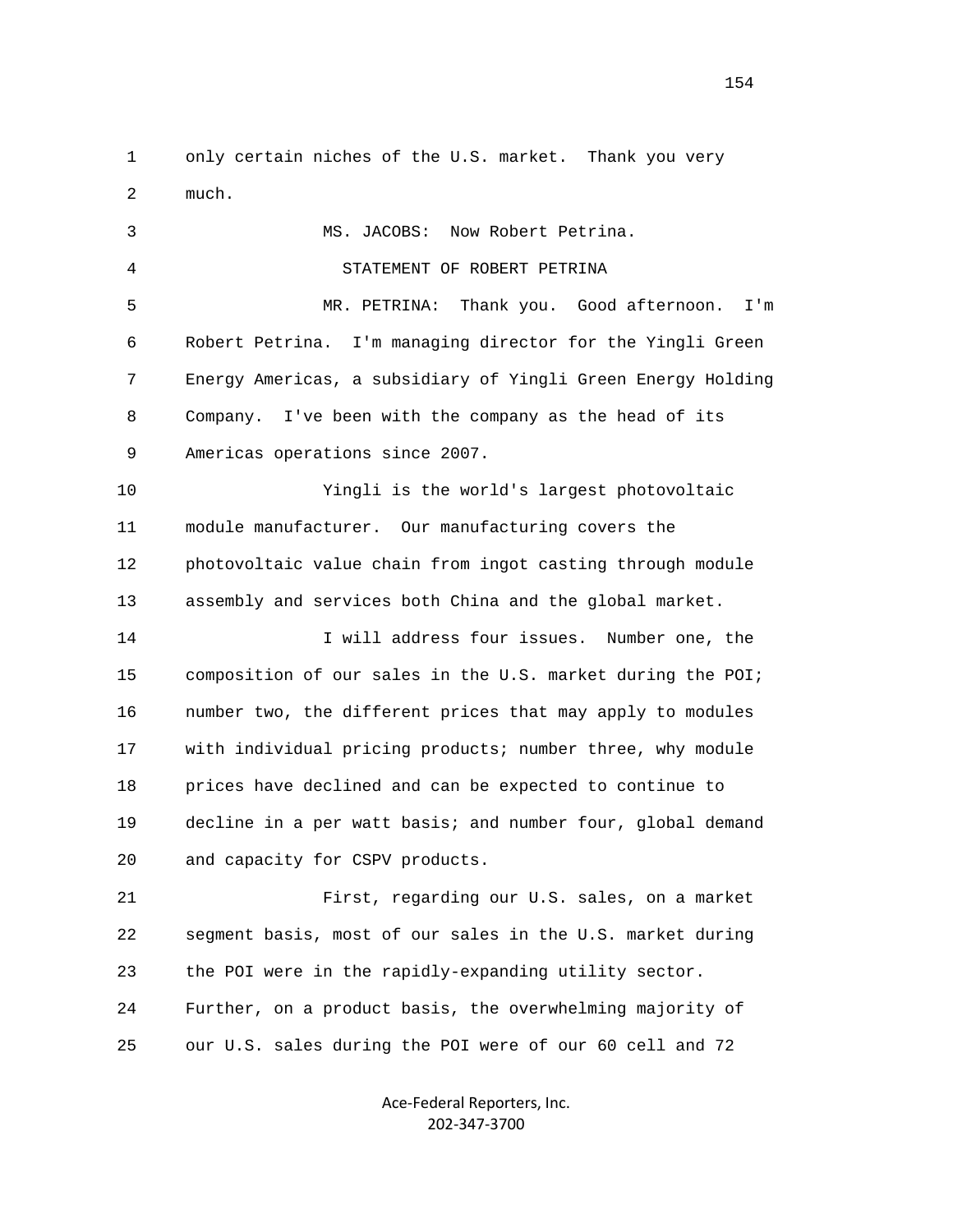1 cell multicrystalline modules.

| $\overline{2}$ | Thus, one of our most successful products in                   |
|----------------|----------------------------------------------------------------|
| 3              | the U.S. market has been our 72 cell multi module, which       |
| 4              | U.S. utilities demand because of their cost effectiveness.     |
| 5              | We have offered such modules through the POI, with 300 watt    |
| 6              | or greater, 1,000 volt versions available since 2012, August   |
| 7              | To our knowledge, SolarWorld has never offered any 72<br>2012. |
| 8              | cell multi modules.                                            |
| 9              | Second, you heard a lot about prices this                      |
| 10             | morning, but an important fact that Petitioner failed to       |
| 11             | mention is that the per watt price for modules fitting         |
| 12             | within one of the Commission's pricing products can vary       |
| 13             | significantly. This may be due to other important technical    |
| 14             | characteristics.                                               |
| 15             | For example, Yingli's 60 cell multi modules                    |
| 16             | are available with or without Zep compatibility.<br>The        |
| 17             | Zep-compatible varieties are typically sold at a varying       |
| 18             | premium of two to three cents per watt. Prices may also        |
| 19             | vary based on the importance of the customer relationship,     |
| 20             | and the segment of the market into which the product is        |
| 21             | sold.                                                          |
| 22             | On this point, utility-scale customers,                        |
| 23             | especially those with whom we have been doing a large volume   |
| 24             | of business over an extended period of time, can negotiate a   |
| 25             | better price per watt than a small customer.<br>Such price     |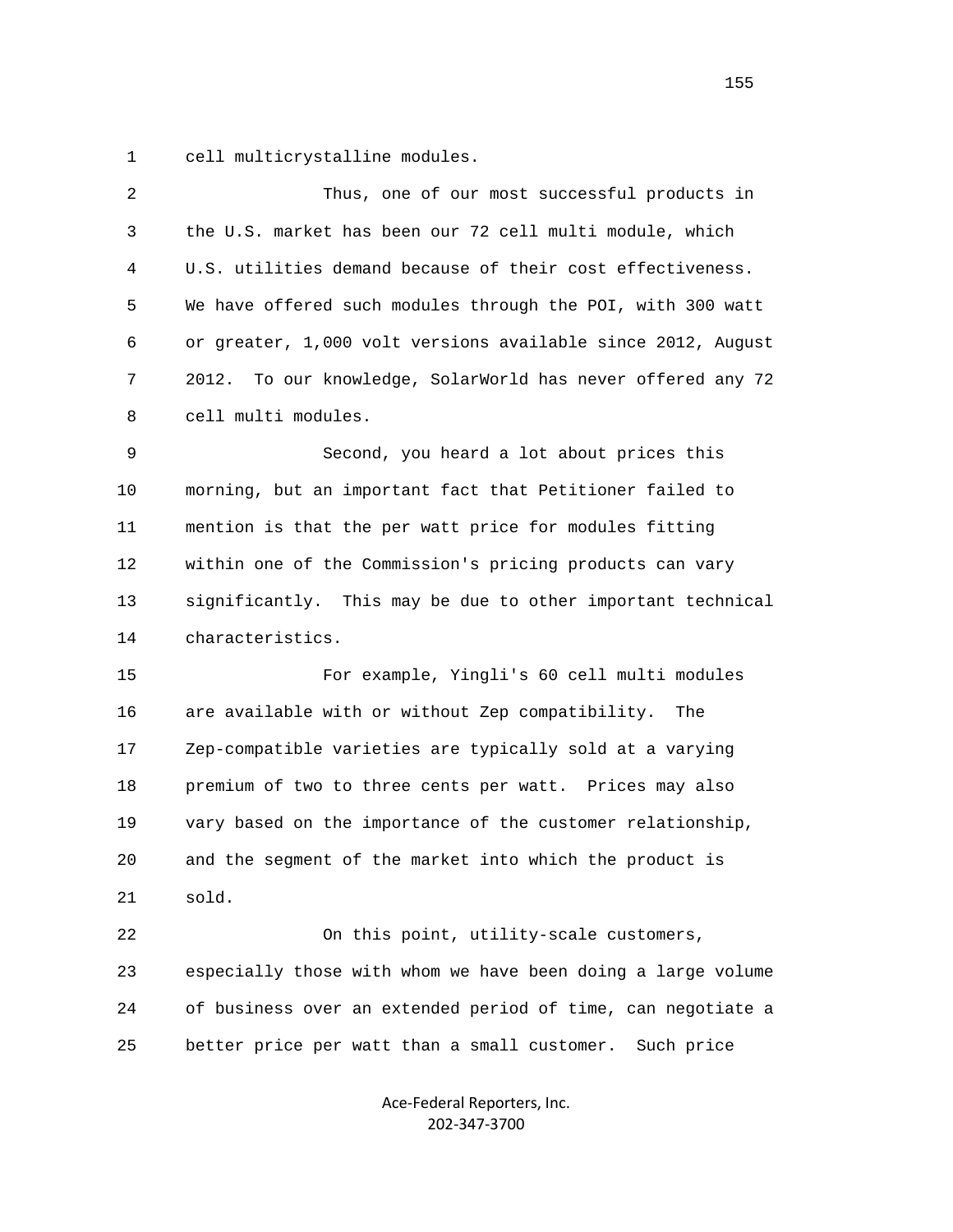1 differences for otherwise identical modules can be on the 2 scale of three to four cents per watt.

 3 Third, the Commission should understand that 4 this is a high tech industry that is moving forward quickly. 5 We are constantly improving our products. Thus, every 6 product we make ultimately becomes obsolete because more 7 efficient, higher wattage modules with a lower cost per watt 8 are continuously developed and introduced every 6 to 12 9 months.

 10 That means the price per watt we can get for 11 an old module, such as a 300 watt, 72 cell multi, will 12 necessarily decline because we have a more powerful product 13 available, such as a 310 72 cell multi, that costs less to 14 produce on a per watt basis.

 15 As long as we keep improving our production 16 processes and achieve greater efficiencies, and our input 17 costs also continue to fall, the inherent downward pricing 18 for products in this industry will continue.

 19 Finally, let me talk about where Yingli sees 20 its business going forward. The U.S. is an important 21 market, but it is not our largest market and we do not 22 expect it to be. Yingli's products are certified globally, 23 so that they can be sold in multiple markets. 24 Our sales are diversified worldwide to support

25 sustainable growth. For example, as of the third quarter of

Ace‐Federal Reporters, Inc. 202‐347‐3700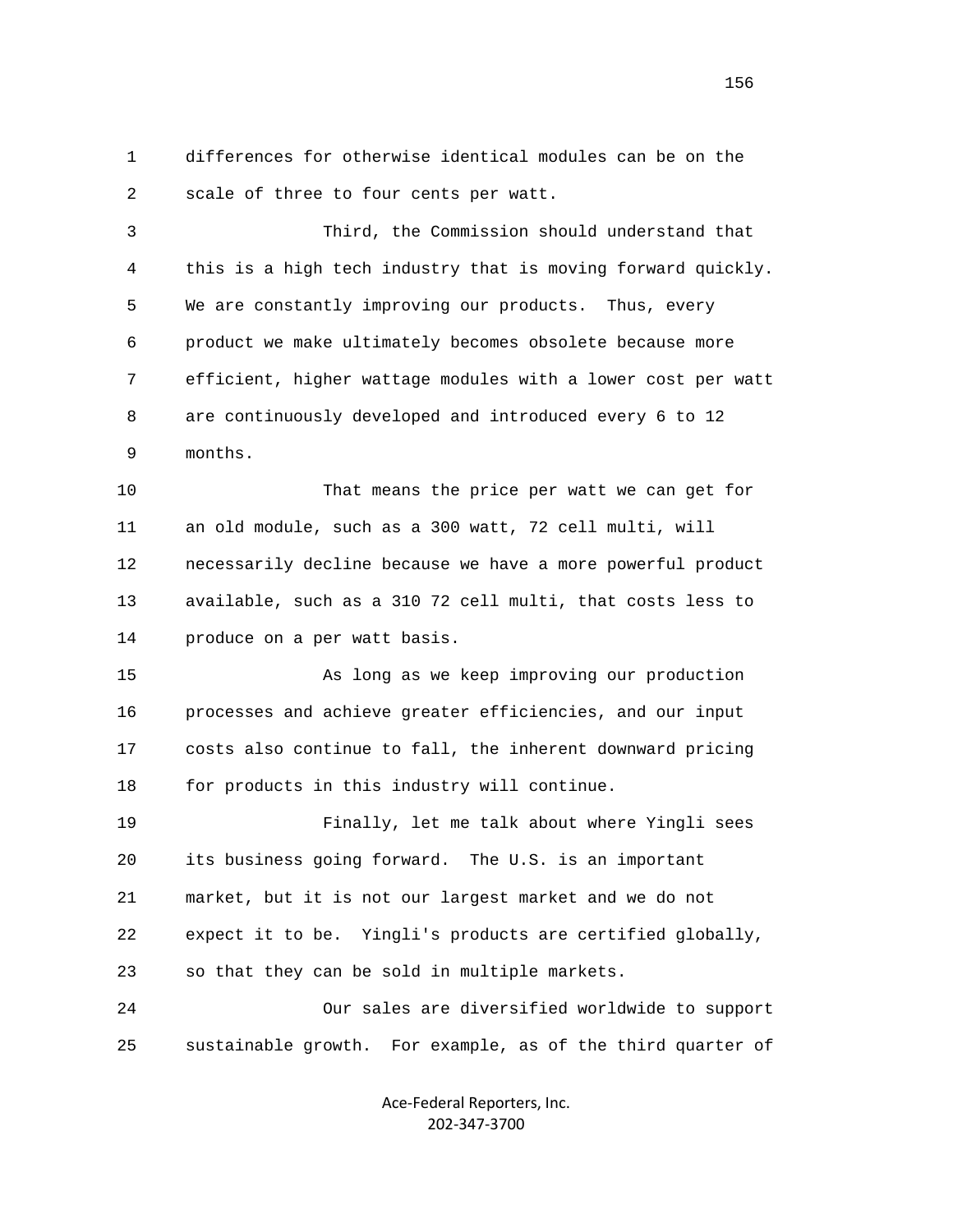1 2014, 27 percent of our revenues came from China, the 2 world's largest market in 2013, 22 percent from Japan, 17 3 percent from the U.S., 15 percent from Europe and 19 percent 4 from the rest of the world, including an expanded footprint 5 in Latin America and the Middle East region. Yingli ships 6 modules to more than 50 countries annually.

 7 Going forward, we expect an increasing share 8 of Yingli shipments and revenues to be in China and across 9 emerging markets, and we're very excited about these 10 opportunities. In September, China's National Energy 11 Administration published new policies to accelerate 12 distributor generation and simplify the approval process for 13 the solar projects.

 14 In addition, as I'm sure you are well aware, 15 just last month at the APEC Summit, the U.S. and China 16 issued a joint statement on climate change, in which China 17 pledged to increase the share of renewable energy and 18 domestic primary energy consumption to 20 percent by 2030. 19 On top of that, the State Council of China has 20 a 100 gigawatt target for the development of PV power 21 generation by 2020, which indicates that at least 11 22 gigawatts of PV power generation will be installed each year 23 through 2020. Obviously, these new policies signal very 24 significant opportunities for Yingli and the solar industry 25 at large.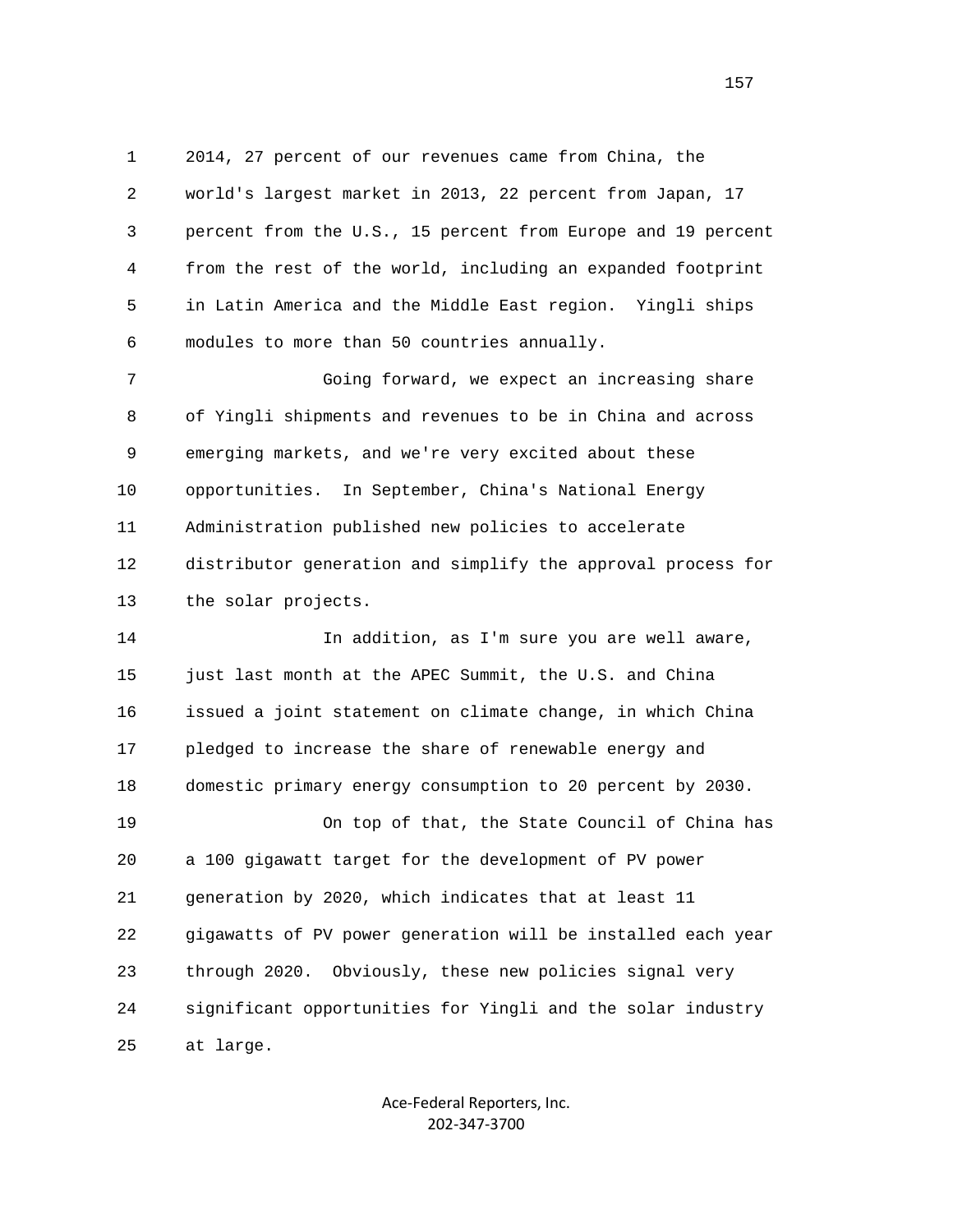1 Currently, Yingli has 350 megawatts of solar 2 projects under construction in China, and we expect to start 3 construction on another 50 to 60 megawatts of projects this 4 quarter. Our capacity is therefore poised to address 5 Chinese and other global demand, not threaten the U.S. 6 domestic industry. Thank you. 7 MS. JACOBS: Now John Morrison. 8 STATEMENT OF JOHN MORRISON 9 MR. MORRISON: Good afternoon. My name is 10 John Morrison, a senior vice president with Strata Solar 11 LLC, a solar development and construction company 12 headquartered in North Carolina. We provide complete solar 13 energy systems and installations for utility and commercial 14 applications. 15 This afternoon, I will talk about each of the 16 segments of the U.S. solar market, and the decision-making 17 process behind purchases in those segments. I hope my 18 discussion with clarify the complete disconnect between 19 whatever problems SolarWorld may be having, and the role of 20 imported CSPV modules in the U.S. market. 21 When I first joined Strata in 2010, the 22 company's business was primarily in rooftop solar 23 installations, including the residential market. Homeowners 24 look at solar module purchases very differently than the 25 institutional investors, whose requirements dictate module

> Ace‐Federal Reporters, Inc. 202‐347‐3700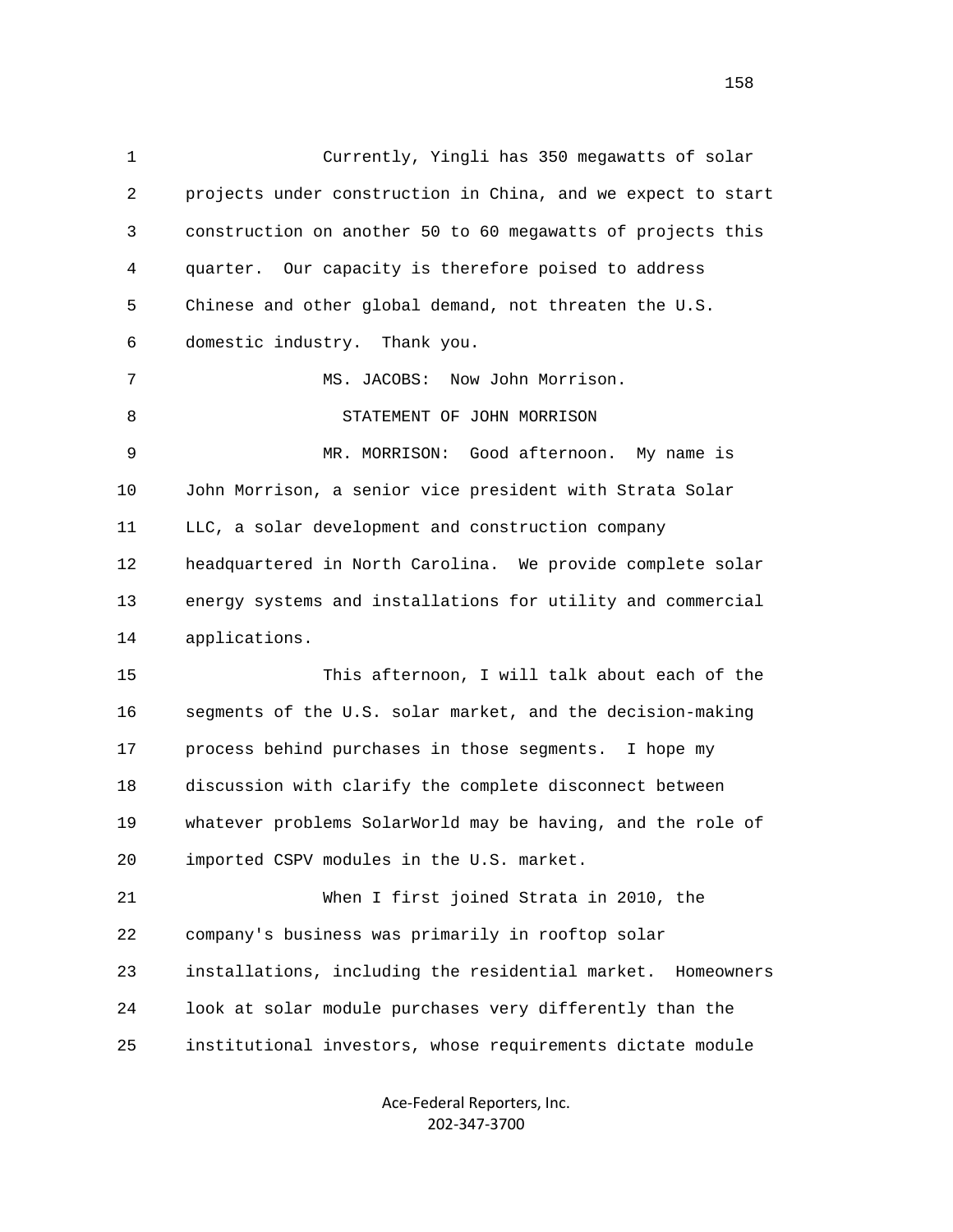1 purchasing decisions in the utility market.

| 2  | When Strata was serving the rooftop market, we               |
|----|--------------------------------------------------------------|
| 3  | sold by multicrystalline and monocrystalline modules, and we |
| 4  | sold primarily 54 and 60 cell modules. For some homeowners,  |
| 5  | the higher efficiency mono modules made sense because of     |
| 6  | space constraints. Mono modules also made sense if a         |
| 7  | homeowner cared about aesthetics, and preferred the darker,  |
| 8  | more uniform appearances of mono modules.                    |
| 9  | However, some homeowners chose to purchase                   |
| 10 | multi modules if the efficiencies worked, or if aesthetics   |
| 11 | were not of much concern. In short, in the residential       |
| 12 | rooftop segment, we sold a mix of mono and multi modules.    |
| 13 | For commercial rooftops, where the arrays are typically not  |
| 14 | visible, and appearances therefore are not an issue, we sold |
| 15 | primarily multi modules, because their lower cost made them  |
| 16 | a more sensible business investment.                         |
| 17 | We also installed and still install ground                   |
| 18 | mount projects for commercial property owners, where again   |
| 19 | multi modules are the primary product due to their cost      |
| 20 | effectiveness.<br>In 2011, in order to drive better returns, |
| 21 | Strata changed its business model to focus on utility-scale  |
| 22 | projects, generating electricity in large ground mount       |
| 23 | arrays and selling that electricity to utilities.            |
| 24 | We saw in 2010 that the utility-scale market                 |
| 25 | was poised to take off, and determined that we needed to be  |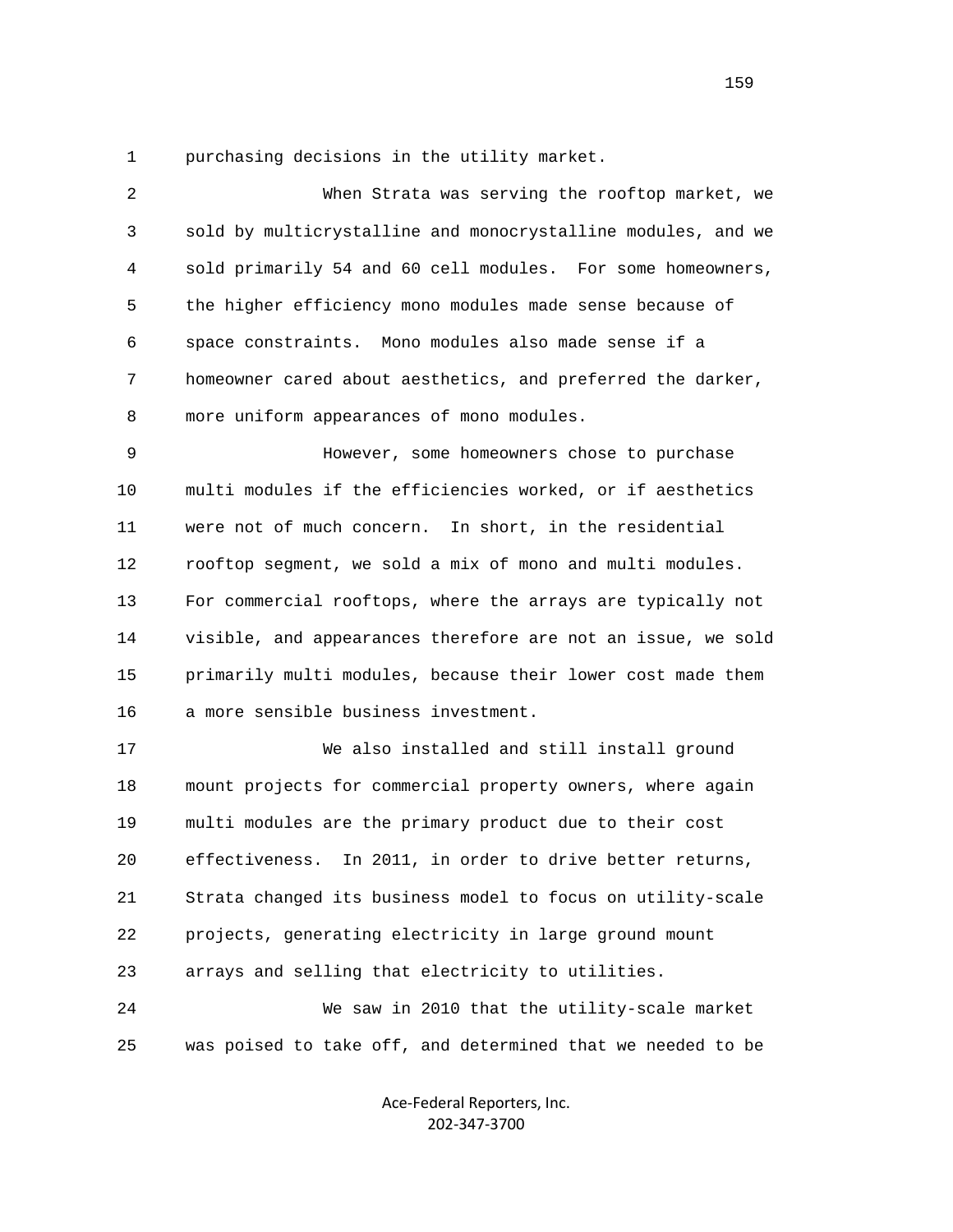1 in that space, a decision that in hindsight proved to be 2 very fortuitous. The utility segment has been and still is 3 where the greatest growth is occurring in the U.S. solar 4 market.

 5 Today, Strata is one of the leading end-to-end 6 utility-scale solar farm developers in the country, and the 7 sixth largest overall solar energy system contractor. In 8 2011, we installed seven megawatts of utility scale solar. 9 In 2012, we installed an additional 70 megawatts of 10 utility-scale solar. In 2012, we installed an additional 70 11 megawatts, in 2013, 170 megawatts, and this year we will 12 finish the year with adding approximately 220 megawatts to 13 the utility grid.

 14 To be clear, for utility-scale projects, we do 15 not consider the mono modules that are commercially 16 available, because the cost effectiveness and therefore the 17 profitability of the project is the overriding priority for 18 Strata's institutional investors. Investors are not going 19 to pay even a quarter of a cent more per watt for 20 aesthetics, or for the very narrow differences in efficiency 21 between the mono and multi modules that are available in the 22 market.

 23 Instead, they first want to know that the 24 project financial model makes sense. Second, they want to 25 have confidence that the project is being built with high

> Ace‐Federal Reporters, Inc. 202‐347‐3700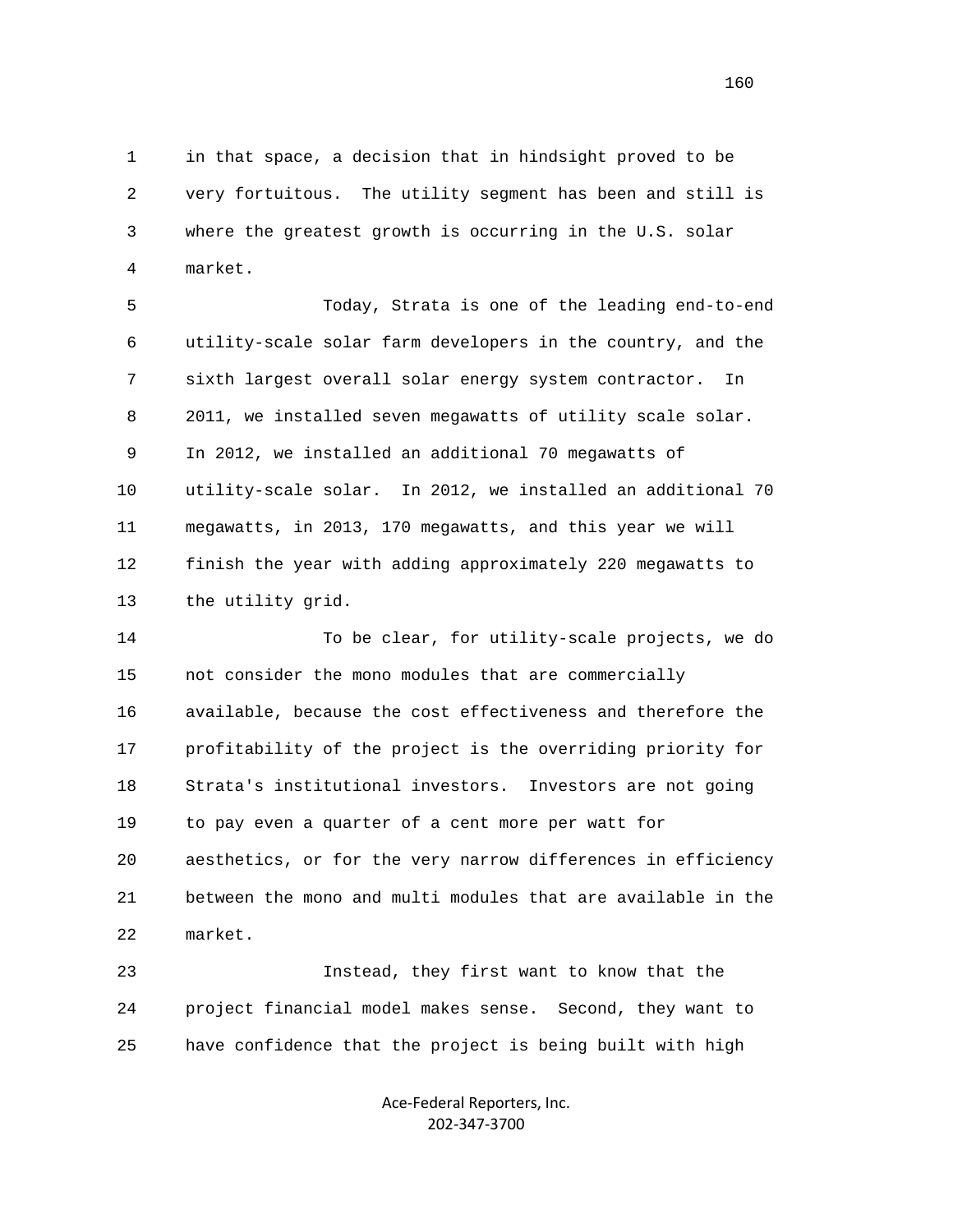1 quality inputs, particularly the modules, inverters and the 2 racking system. Third, they require the vendors of those 3 primary components to be bankable, meaning that their 4 products have a proven track record, and the manufacturer 5 will be around for the next 25 years to service the 6 warranty.

 7 Consequently in our experience, what the 8 utility sector demands are high wattage, high voltage, cost 9 effective multi modules from quality suppliers. In this 10 regard, the 300 plus watt 72 cell 1,000 volt multi modules 11 that we install provide significant labor and material 12 savings, making our projects commercially viable.

 13 Meanwhile, SolarWorld has never offered for 14 sale a 72 cell, 1,000 volt multicrystalline module in the 15 U.S. market. Recently I learned that SolarWorld began 16 offering a 72 cell 1,000 volt mono module above 300 watts. 17 Given their higher cost, mono modules at this wattage make 18 little sense in the utility sector, especially given that 19 multi modules of the same size and power rating are 20 available, and have been so for two years now.

 21 In closing, I must also note that since 22 earlier in this year, Strata started designing its upcoming 23 projects to use thin film. Because of the imposition of the 24 provisional AD/CVD duties on the CSPV products, our projects 25 are no longer financially viable with CSPV modules.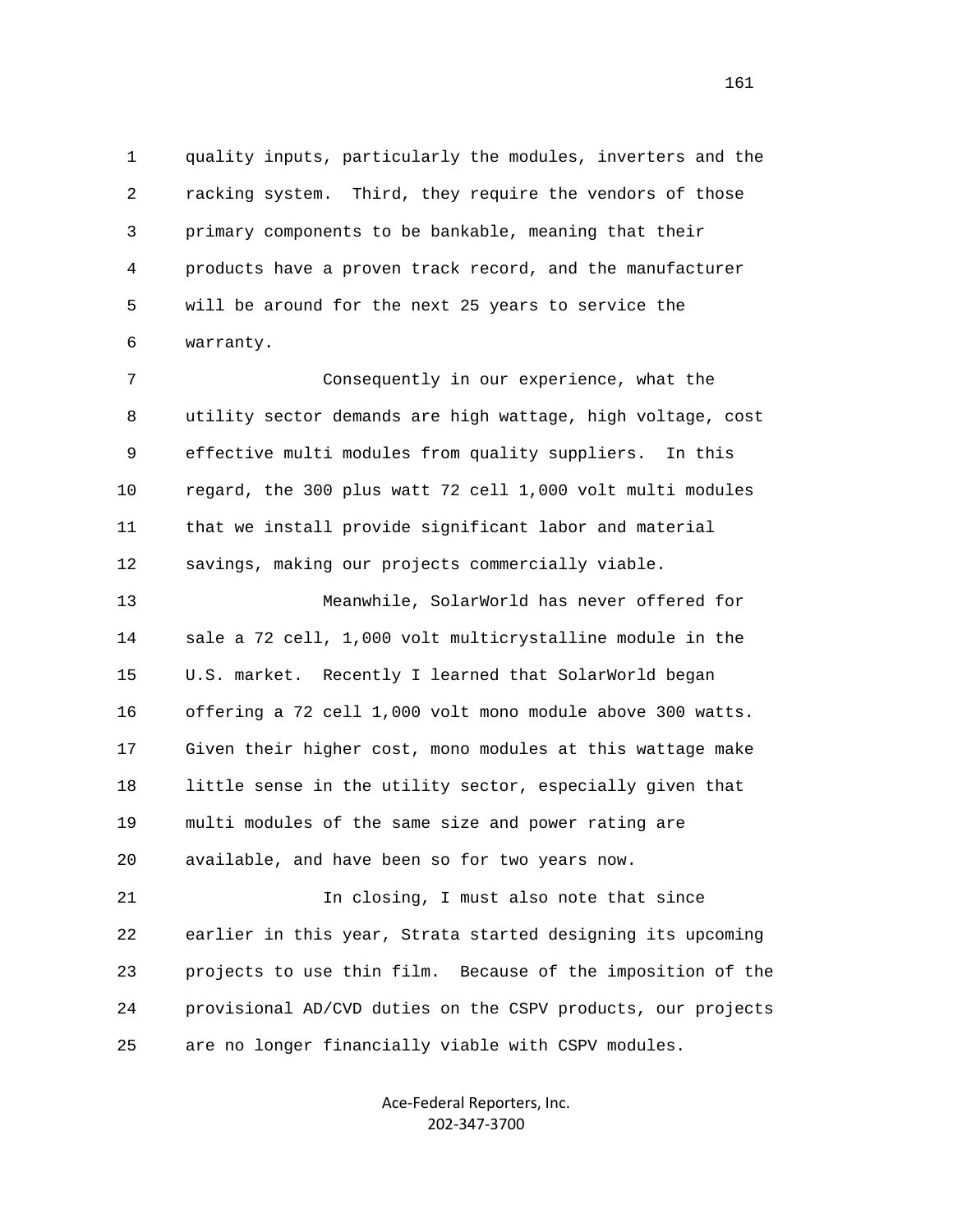1 We had to reconfigure our layouts because we 2 needed more acreage and different racking to accommodate 3 thin film. The thin film is less efficient. But given the 4 post-tariff cost differential, it now makes more financial 5 sense than the CSPV modules encumbered by the duties. 6 First Solar, a thin film producer, is Strata's 7 new module vendor. It is the only high volume bankable 8 option for Strata. SolarWorld's U.S. products, 60 cell or 9 72 cell monocrystalline modules are simply not an option. 10 Thank you. 11 MS. JACOBS: And now Polly Shaw. 12 STATEMENT OF POLLY SHAW 13 MS. SHAW: Thank you. I'm Polly Shaw, Vice 14 President of North America Government Affairs at SunEdison, 15 the world's largest solar developer. We are a U.S. company 16 that is vertically integrated throughout the solar supply 17 chain, and as of this year, active in all sectors of the 18 U.S. solar market, utility, commercial and residential. We 19 manufacture polysilicon and silicon wafers. We contract for 20 the manufacture of high efficiency solar cells. We assemble 21 our own modules using these cells, and then we develop, 22 install and operate solar power generating installations. 23 SunEdison is responsible for more than 1.8 24 gigawatts of operating solar projects globally, with 5.1 25 gigawatts in our pipeline and backlog. Today I will focus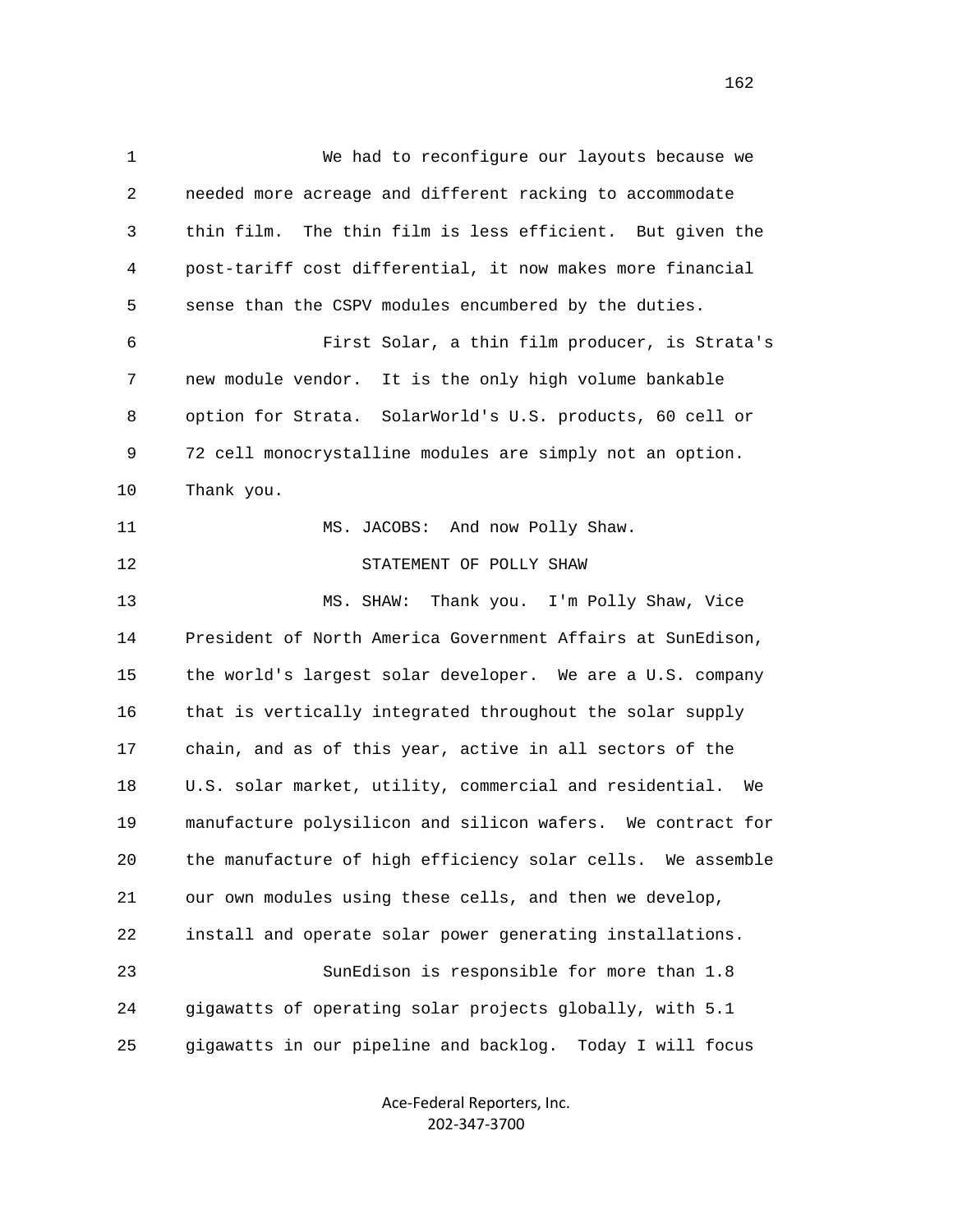1 on one issue: U.S. suppliers cannot supply the high 2 efficiency cells and high wattage modules that we use for 3 our projects.

 4 For this reason, in our experience the U.S. 5 solar products are not interchangeable with the solar 6 products we import. SunEdison understands that 7 multicrystalline modules account for the majority of demand 8 across all sectors of the U.S. market.

 9 However, we have concluded that where 10 monocrystalline modules achieve efficiencies that permit 11 them to output substantially more watts than the same size 12 multi module, the higher per watt cost of the mono module 13 makes financial sense.

 14 For that reason, the modules we currently spec 15 are 72 cell mono modules with cell efficiencies greater than 16 20 percent. Over the last few years, SunEdison manufactured 17 72 cell mono modules, producing 315 to 325 watts, and are 18 now at 335 to 340 watts. This allows us to maintain a 19 substantial wattage differential, compared to the highest 20 wattage 72 cell multi modules available on the market.

 21 For the projects we build, operate and own, 22 these extremely high wattage mono modules ensure the project 23 costs work. Our experience does not vary by market segment. 24 In each, we must compete with traditional sources of energy, 25 and accordingly, we seek to maximize power production.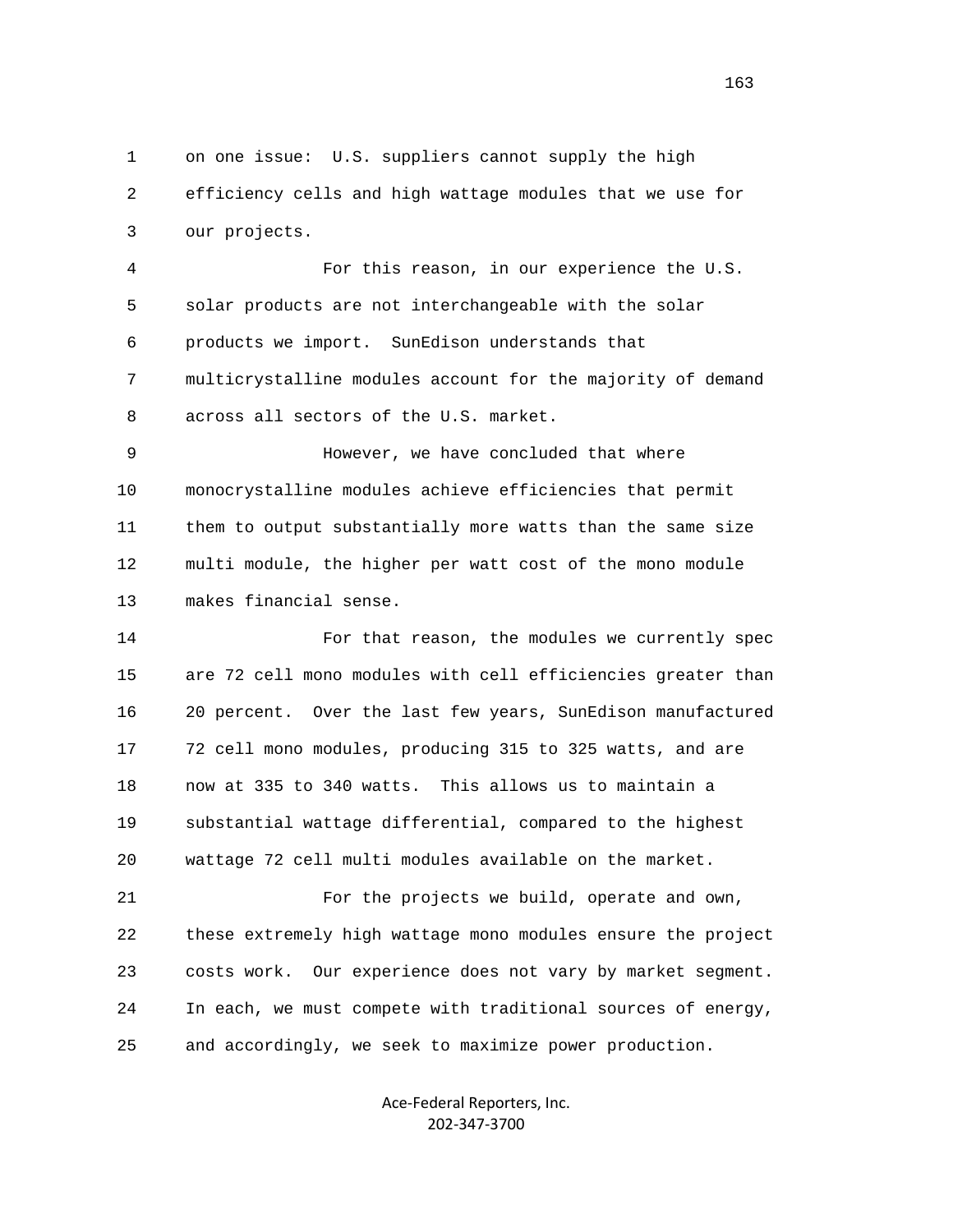1 For our residential and commercial projects, 2 roof size is the constraint. For our utility projects, the 3 cost of land, rights-of-way, topography and other 4 restrictions impose similar restraints. The more power 5 output we can squeeze into the available space, the more 6 viable the project.

 7 We use extremely high wattage mono panels to 8 maximize power output per square foot, at a cost competitive 9 with other energy sources. Thus, the cells we buy to make 10 our modules are the most advanced mono cells on the market. 11 The U.S. industry does not make such advanced cells, and 12 doesn't offer commercial quantities of the less efficient 13 mono cells that they do make.

 14 Thus, SunEdison relies on mono cells from 15 Taiwan, which we incorporate into our 72 cell modules in 16 third countries and then import into the United States. 17 When demand exceeds our supply, which is rare, we don't 18 resort to lower wattage mono modules.

 19 Rather, we supplement our module production 20 with high wattage multi modules from China. We source high 21 efficiency cells from Taiwan and high wattage modules from 22 China as necessary on occasion, because they reliably offer 23 a commercially available supply that meets our

24 specifications.

25 We don't have a specific preference, as long

Ace‐Federal Reporters, Inc. 202‐347‐3700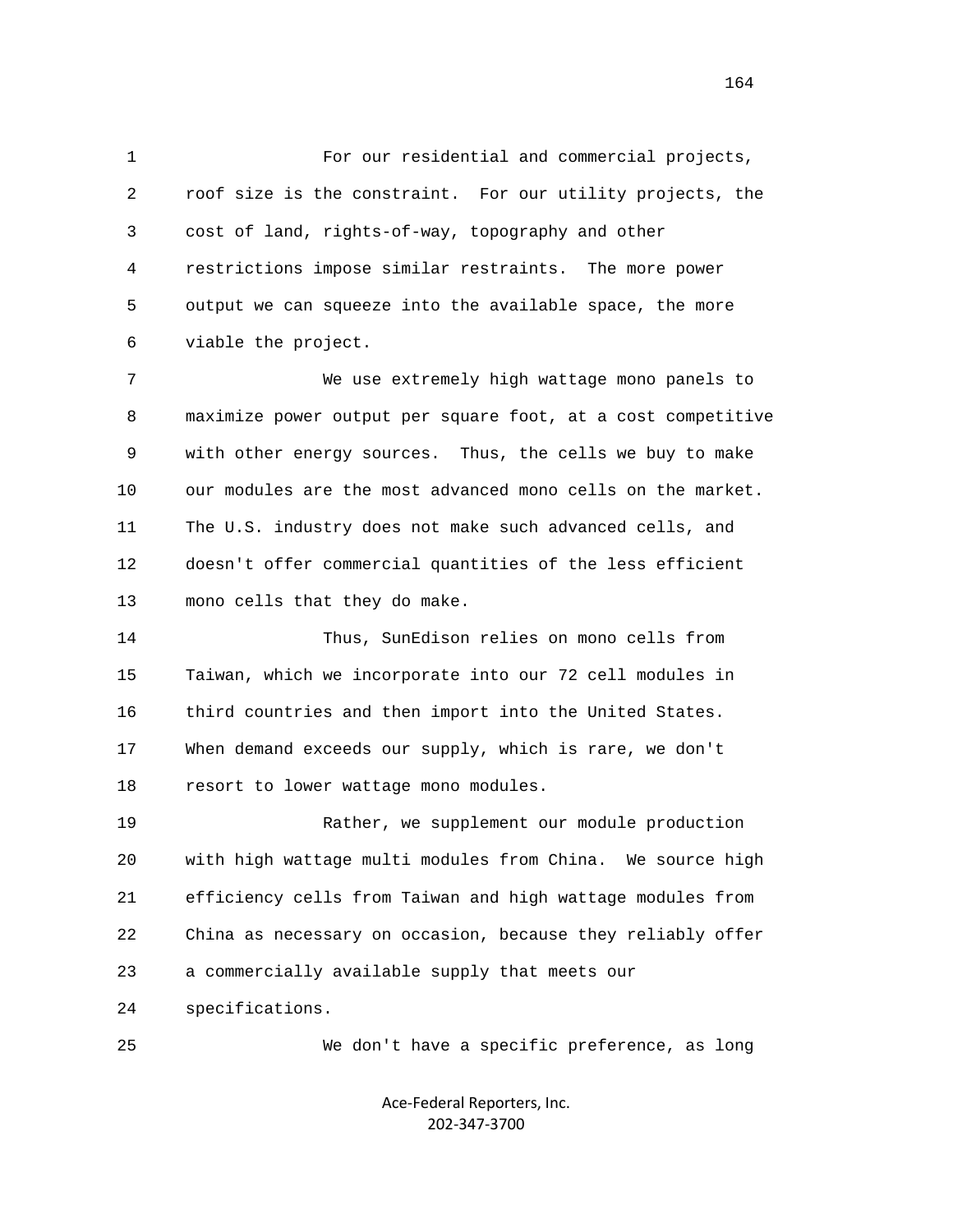1 as our criteria for high efficiency and power output are 2 met. In our experience, Taiwan makes the highest efficiency 3 cells, but other suppliers such as Korea are improving, 4 though with limited supply. Though the domestic industry 5 would have you believe otherwise, their products are not an 6 option for SunEdison.

 7 Regarding cells, even if U.S. solar cells did 8 meet our specifications, they are not available on the 9 market. We tried to establish a relationship with Suniva, 10 but Suniva cut off our supply due to lack of availability. 11 SolarWorld primarily produces cells for its internal 12 production of modules, and does not offer meaningful 13 quantities for external sale, such as to SunEdison.

 14 Our experience is that SolarWorld consumes all 15 of the cells it produces, the majority of which ends up in 16 60 cell modules, which we would never consider using in 17 distributed generation or in the utility sector. Regarding 18 modules, the U.S. industry simply does not produce the high 19 wattage 72 cell modules we use.

 20 Earlier this year, SolarWorld released its Sun 21 Module Pro Series XL 310 to 315 watt mono module. But as 22 mentioned earlier, mono modules at that wattage output today 23 would not make our project costs work, and we have been well 24 above that on mono for some time now.

25 If Taiwanese cells were no longer an option,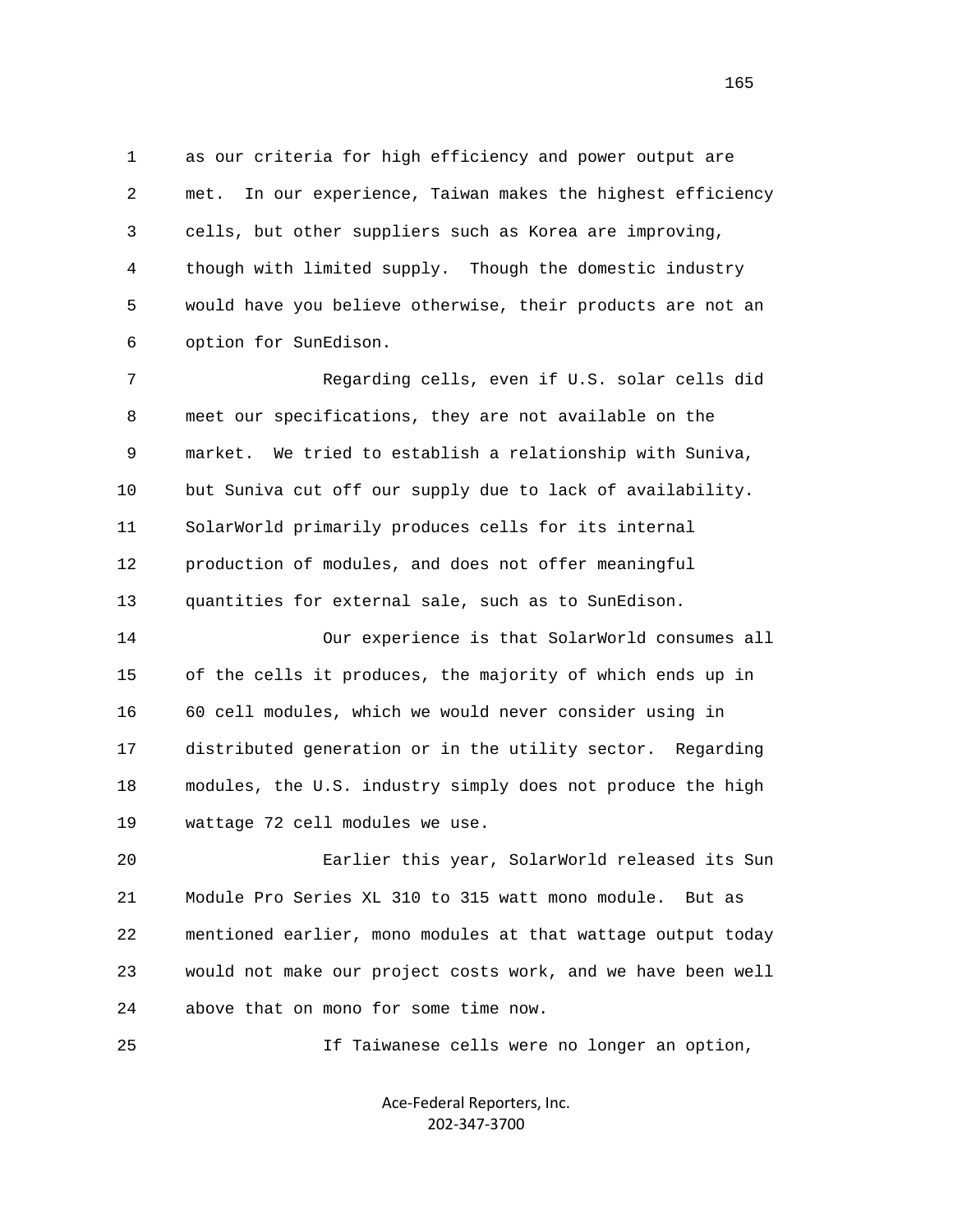1 we would seek to adjust our supply chain to source high 2 efficiency mono cells from other suppliers. But U.S. 3 producers do not offer the high efficiency products we need, 4 so we would not be able to source from them. 5 In short, SunEdison's purchases of solar 6 products are not SolarWorld's and Suniva's lost sales, 7 because they do not provide the high efficiency cells and 8 high wattage modules that we need to finance and develop our 9 projects. Rather, the decisions taken by SolarWorld and 10 Suniva in terms of what to produce and offer on the market 11 have ensured that SunEdison is not a potential customer. 12 Thank you. 13 MS. JACOBS: Now, Jennifer Lutz. 14 STATEMENT OF JENNIFER LUTZ 15 MS. LUTZ: Good afternoon. I am Jennifer Lutz 16 of Economic Consulting Services, accompanied by my 17 colleague, Keith Button. 18 I would like to briefly discuss the conditions 19 of competition in the U.S. CSPV market and issues related to 20 demand and pricing. The U.S. CSPV market is different from 21 other markets examined by the Commission because of its 22 explosive growth and high elasticity of demand. 23 First, U.S. demand for solar modules has 24 continued to increase very strongly during the POI. Slide 1 25 shows a large increase in total U.S. PV installations from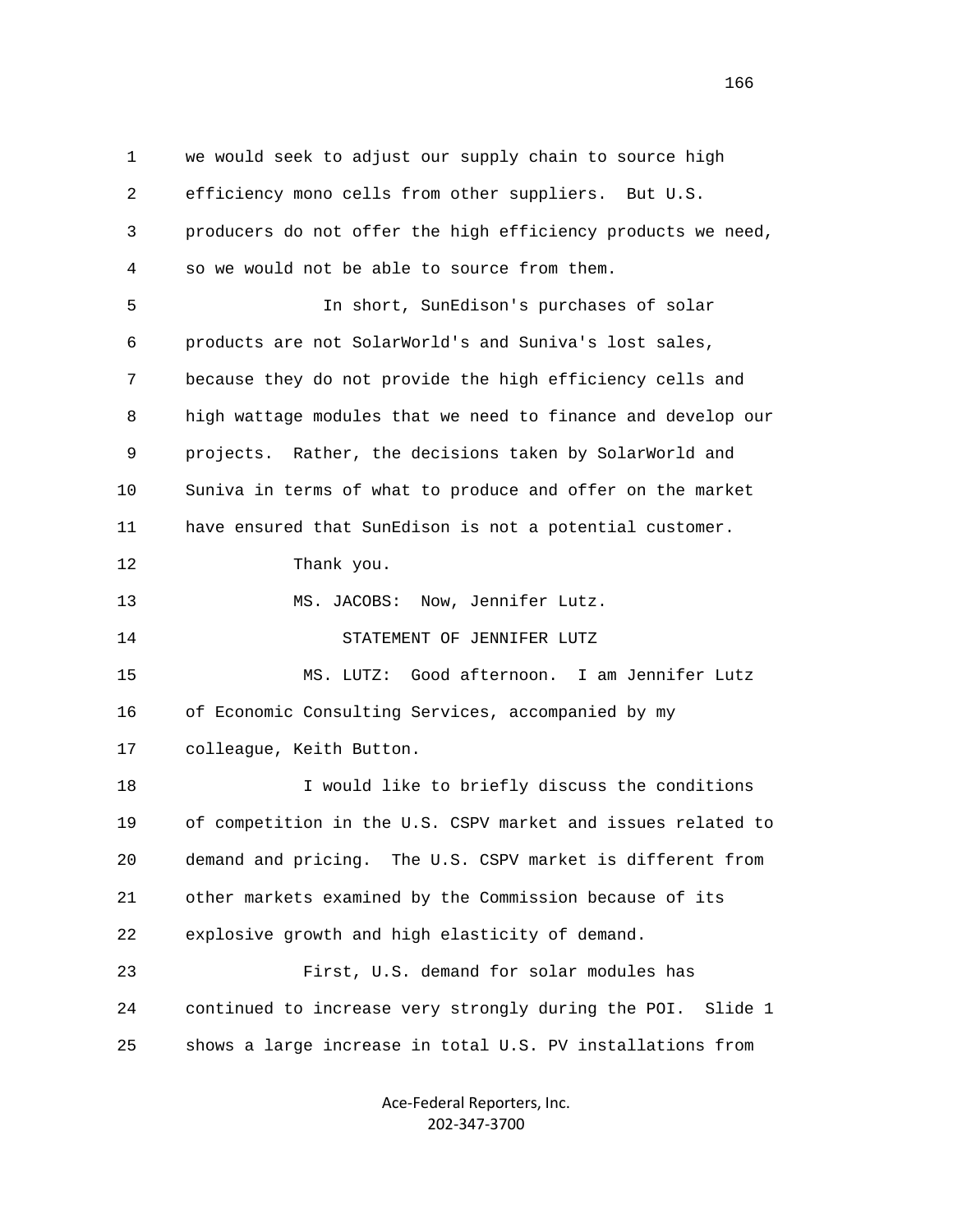1 2005 through 2013, and the first half of 2013 and 2014, 2 based on SEIA data.

 3 In the 2011 to 2013 period, the annual volume of 4 solar installations more than doubled and increased again by 5 47 percent in the first half of 2014. Installations in the 6 first half of 2014 exceeded total installations in 2011.

 7 Demand growth has been particularly impressive 8 in the utility sector as shown in Slide 2. The SEIA data 9 show that annual installations in this sector increased by 10 264 percent from 2011 to 2013, and by another 72 percent in 11 part year 2014. During the POI utilities became the largest 12 segment of the domestic market as the pre-hearing report 13 itself recognizes. Residential installations increased by 14 162 percent and commercial installations increased by a 15 lower 34 percent from 2011 to 2013.

 16 Second, demand for solar electricity is highly 17 price elastic as it is very sensitive to changes in solar 18 electricity prices relative to anticipated prices for other 19 energy sources. In turn, demand for solar modules is a 20 derived demand, arising from the demand for solar 21 electricity.

 22 Because solar modules constitute roughly 30 to 23 40 percent of the total cost for a solar electricity system, 24 a reduction in the price of solar modules has a substantial, 25 direct impact in reducing the total cost of a solar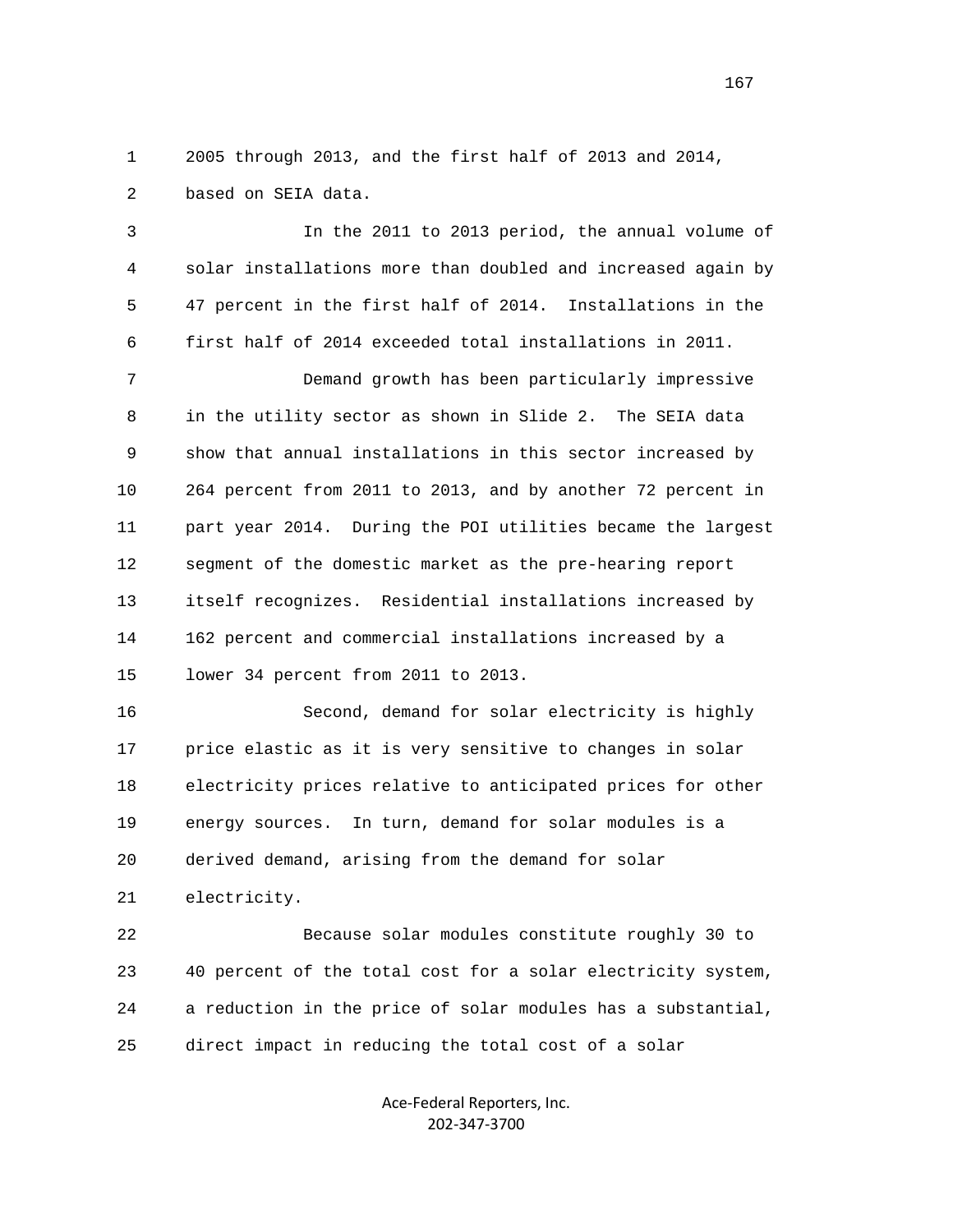1 electricity system and therefore increasing the quantity of 2 modules demanded in the market. As a result, the elasticity 3 of demand for solar modules is itself very high.

 4 As a general matter, in the utility sector, any 5 new solar project's total system must produce electricity at 6 a sufficiently low net cost to make that solar system 7 competitive with other forms of generation. Utility systems 8 must produce electricity at costs that compete with 9 wholesale electricity costs. In the residential and 10 commercial sectors, the installed system must be able to 11 produce electricity at a net cost that competes with retail 12 electricity costs, otherwise, there is no economic incentive 13 for the home or business owner to incur the up front cost or 14 inconvenience to install the new system.

 15 Demand for modules increased sharply during the 16 POI because module prices have declined, making solar 17 electricity more competitive with electricity from other 18 sources. The data collected by the Commission show a 19 significant decline in module prices over the POI. These 20 declines, however, are explained by factors other than 21 subject imports.

 22 Most important, the decline in module prices 23 was accompanied by a similar and also significant decline in 24 per kilowatt raw materials costs and cost of goods sold. 25 There is no evidence of a cost price squeeze.

> Ace‐Federal Reporters, Inc. 202‐347‐3700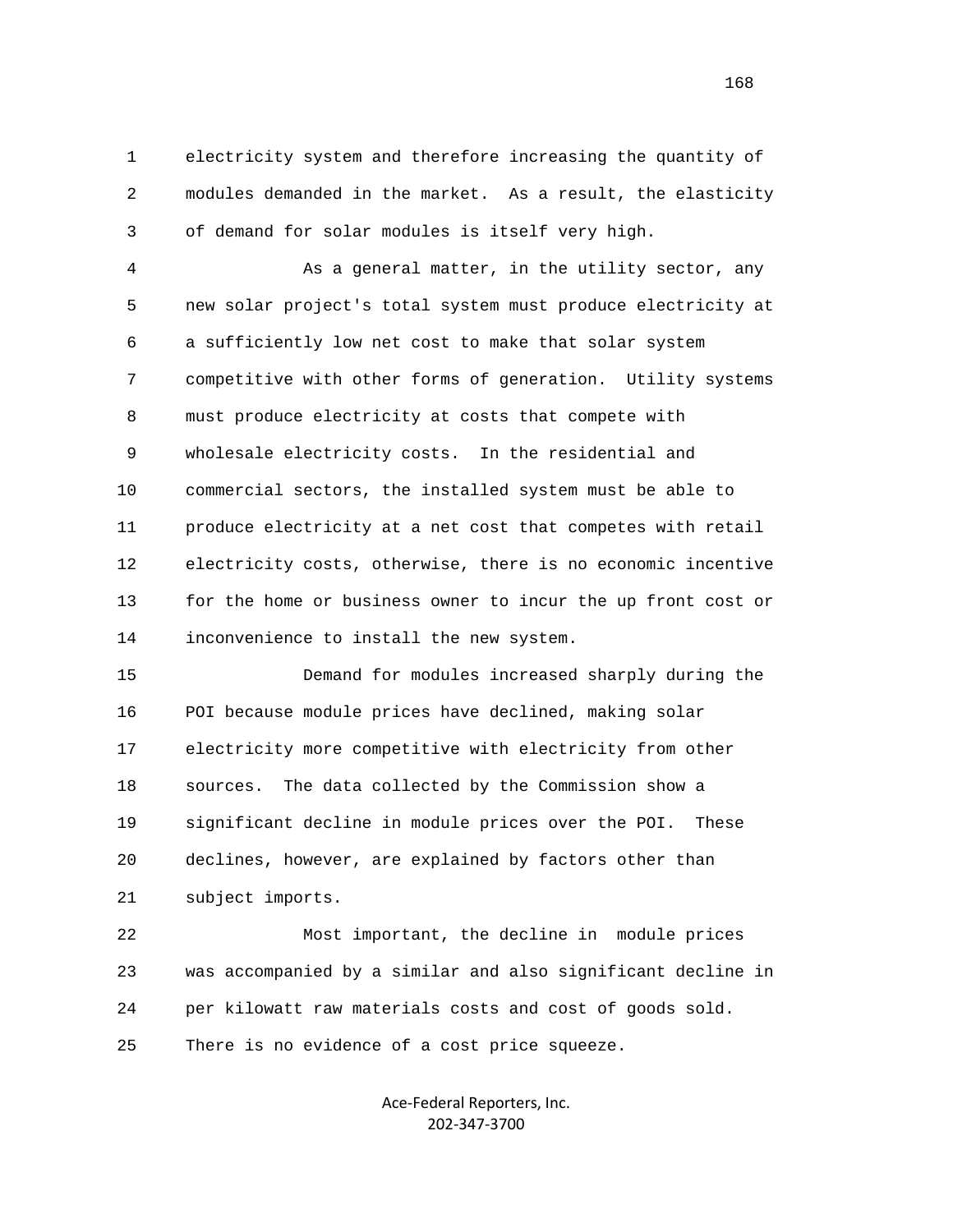1 Petitioner's brief, in fact, reports that 2 "Overall cost of production declined over the period due 3 somewhat to decreases in polysilicon pricing, but also to 4 significant cost-cutting measures and efficiency 5 improvements implemented by U.S. producers." On the latter 6 point, as other members of our panel have discussed, the 7 rapid improvements in technology and resulting higher cell 8 efficiencies in this industry mean that prices inherently 9 decline over time.

 10 In these investigations, upon the urging of the 11 CCCME, the Commission's questionnaires requested pricing 12 data that separated mono and multi products. As expected, 13 these data show a significant difference between the 14 products offered by the domestic industry and subject 15 importers. Almost 80 percent of the domestic industry 16 volumes were in products 2, 4, and 6, which are all higher 17 cost, monocrystalline technology products.

 18 In contrast, the vast majority of the subject 19 imports was reported in products 1, 5, and 7, all of which 20 are lower cost, multicrystalline technology. Moreover, 21 Product 7 is the modular type widely used in the utility 22 segment, which experienced the greatest demand growth during 23 the POI.

 24 Furthermore, the average margins of underselling 25 are relatively modest, particularly, because a single

> Ace‐Federal Reporters, Inc. 202‐347‐3700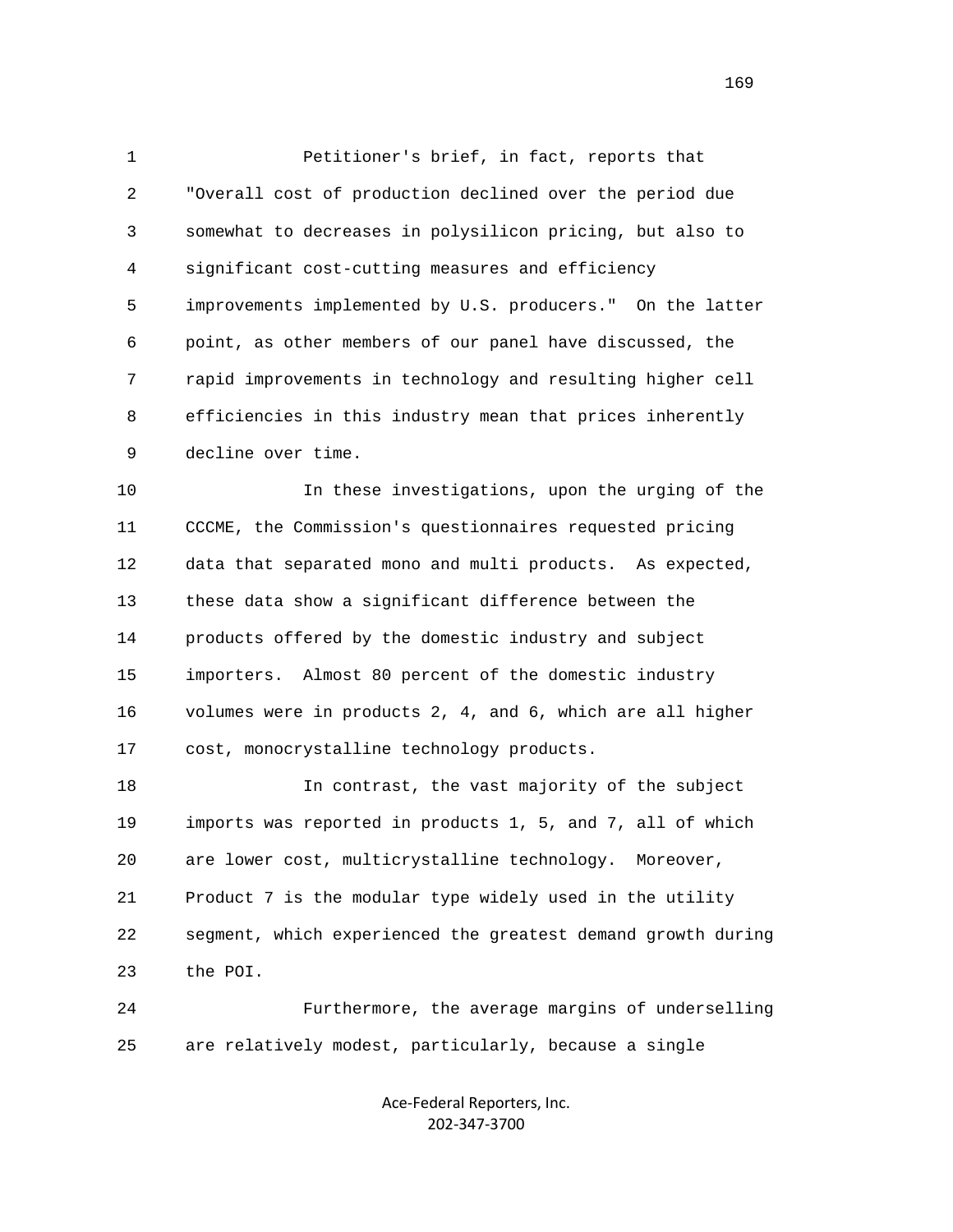1 pricing product may encompass a mix of module offerings with 2 prices that can vary by significant amounts. This is 3 documented at pages 47 to 48 of the CCCME's pre-hearing 4 brief. No meaningful conclusions regarding underselling are 5 possible.

 6 BPI Exhibit 1 shows the volumes underlying the 7 pricing data reported for mono versus multi products. It is 8 clear from this exhibit that multi-technology rapidly gained 9 share over mono-technology during the POI and subject 10 imports entered the U.S. market in order to satisfy that 11 exploding demand for multi-products, which the domestic 12 industry did not adequately supply. Thank you.

 13 MS. JACOBS: And the final witness for the CCCME 14 is John Smirnow.

## 15 STATEMENT OF JOHN SMIRNOW

16 MR. SMIRNOW: Thank you, Brenda.

 17 Good afternoon, Madam Chairman, members of the 18 Commission. Thank you for the opportunity to appear before 19 you today.

 20 My name is John Smirnow, and I serve as Vice 21 President of Trade and Competitiveness at the Solar Energy 22 Industries Association here in Washington, D. C. As you've 23 heard, we also use SEIA. I also represent SEIA on 24 USTR/EPA's Trade and Environment Policy Advisory Committee 25 and the Secretary of Commerce's Renewable Energy and Energy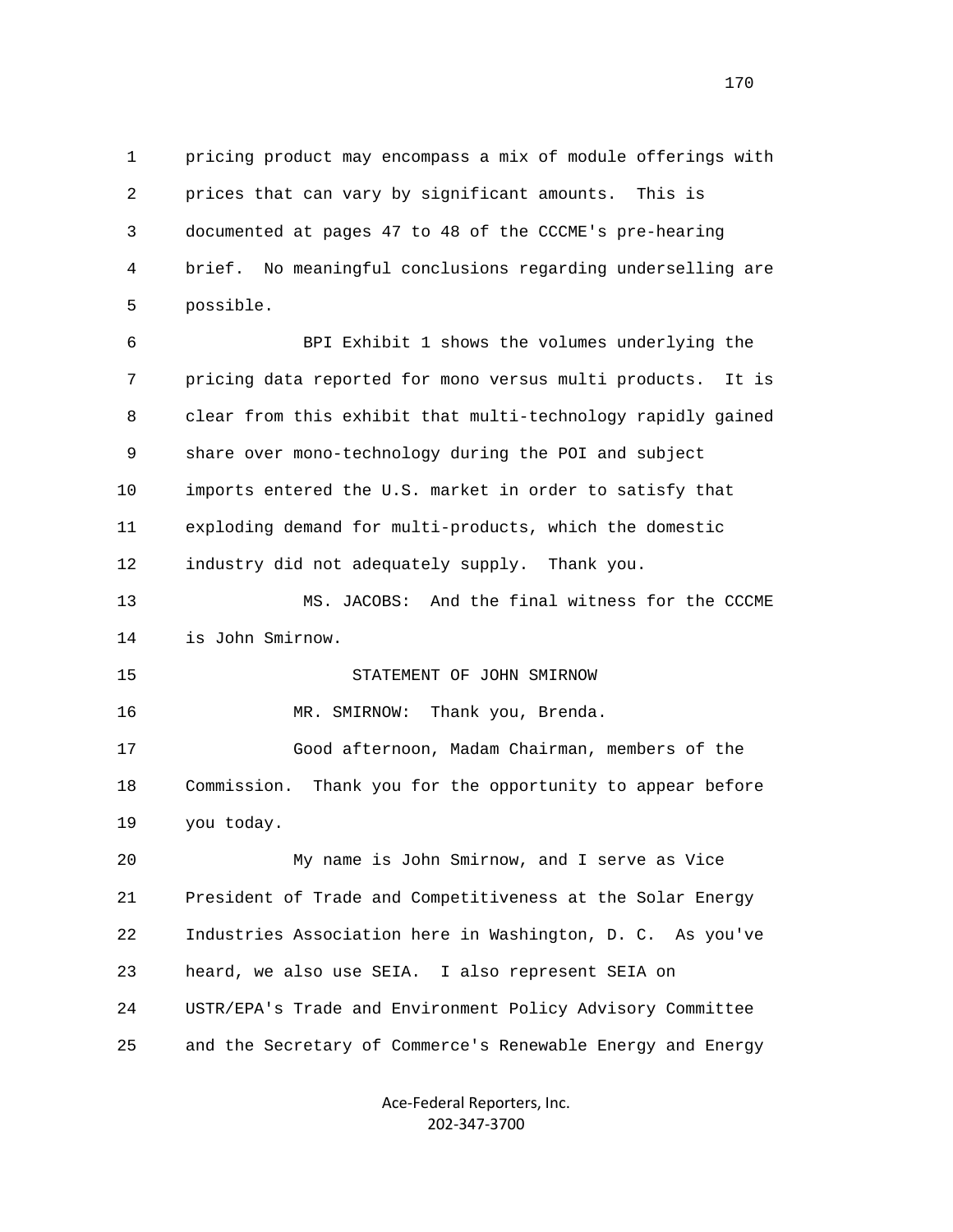1 Efficiency Advisory Committee, which I chaired from February 2 of 2013 until June of this year.

 3 With nearly 1,000 member companies, SEIA is the 4 voice of the U.S. solar industry. We have members in every 5 state and every segment of the U.S. solar value chain. Our 6 mission is to build a strong solar industry to power 7 America.

 8 At the end of 2013, there are more 140,000 9 individuals employed in the U.S. solar industry. Of this 10 number, more than 30,000 are employed in U.S. solar 11 manufacturing facilities, making a variety of products, 12 including polysilicon, backsheet, and encapusulants, 13 inverters, racking and mounting systems, and of course, PV 14 cells and modules.

 15 The other 110,000 U.S. solar employees work in a 16 variety of service businesses, including installation, sales 17 or distribution, project development, professional services, 18 and research and development. For important context in 19 going to the issue of capacity, Petitioners represent less 20 than one half of 1 percent of total U.S. solar jobs. Again, 21 Petitioners represent less than one half of 1 percent of 22 total U.S. solar jobs, or slightly more than 2 percent of 23 total U.S. solar manufacturing jobs. 24 From 2010 to 2013, the U.S. solar industry

25 experienced explosive growth. During these four years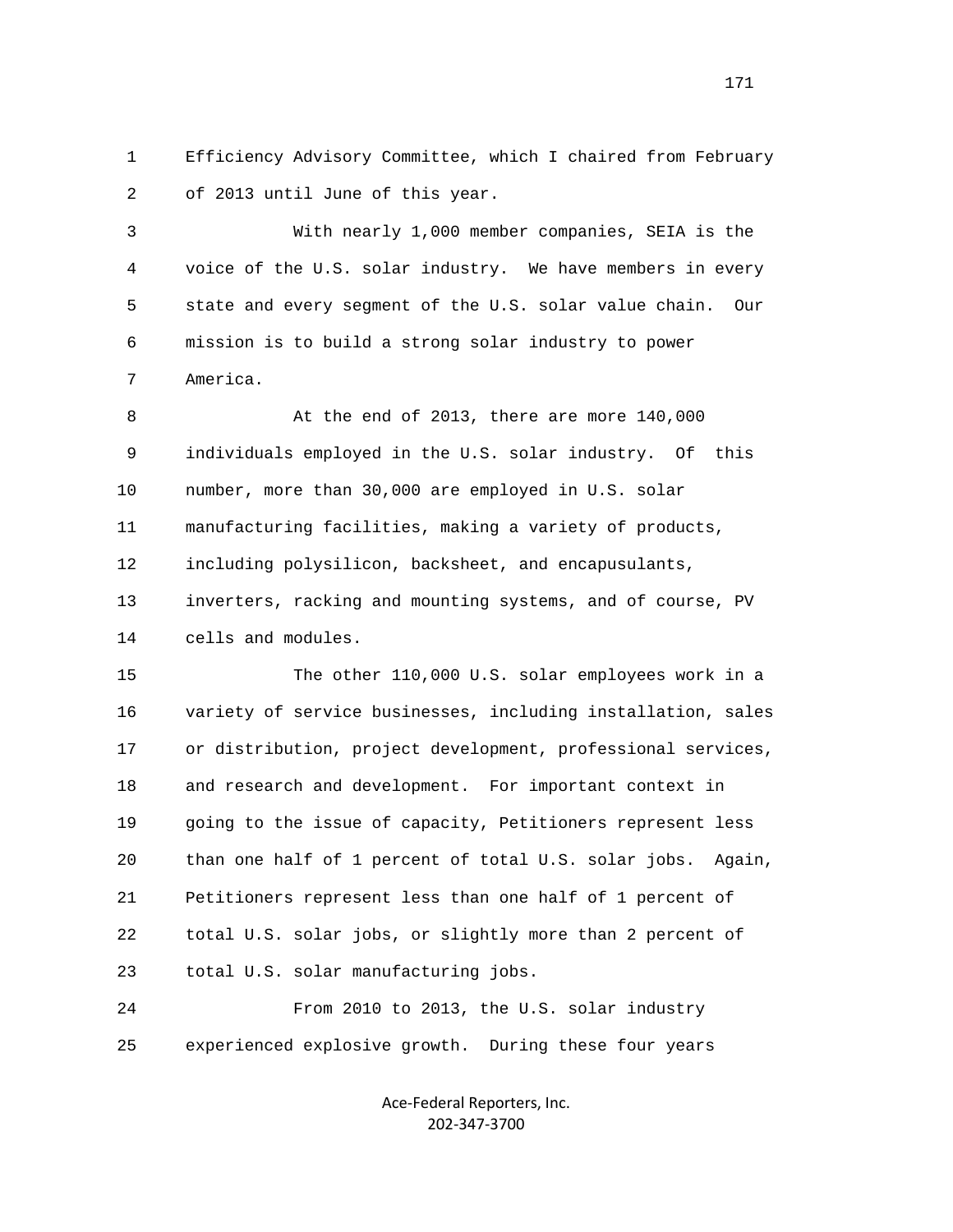1 alone, the industry added 50,000 new jobs to the U.S.

 2 economy and we expect to add even thousands more just this 3 year. Importantly, the primary driver of this growth has 4 been and will continue to be falling costs.

 5 As the Commission is well aware, however, our 6 growth hasn't been without challenges. Like any high-tech 7 industry, some technology bets and investment decisions pay 8 off. Others do not. And we'll continue to see new 9 investments in manufacturing and technology in the U.S. in 10 the solar industry.

 11 As we heard earlier, Petitioners would like to 12 take credit for these new investments in U.S. crystalline 13 and silicon manufacturing, but they conveniently overlook 14 several key facts. Three of which I'll touch upon now.

 15 One, limited competition. While subject imports 16 from China are sold in all three segments of the U.S. 17 market, in 2013 more than two-thirds of these imports were 18 sold in the utility segment. And in this segment, 72 cell, 19 1,000 volt, multicrystalline modules are the norm. If you 20 don't offer that product, you have to bring something else 21 to the table like a high efficiency model, something 22 approaching 20 percent efficiency, which is what we heard 23 from SunEdision, another PV technology, like thin-film or 24 some other alternative, none of which is offered by the 25 domestic industry in any meaningful volume.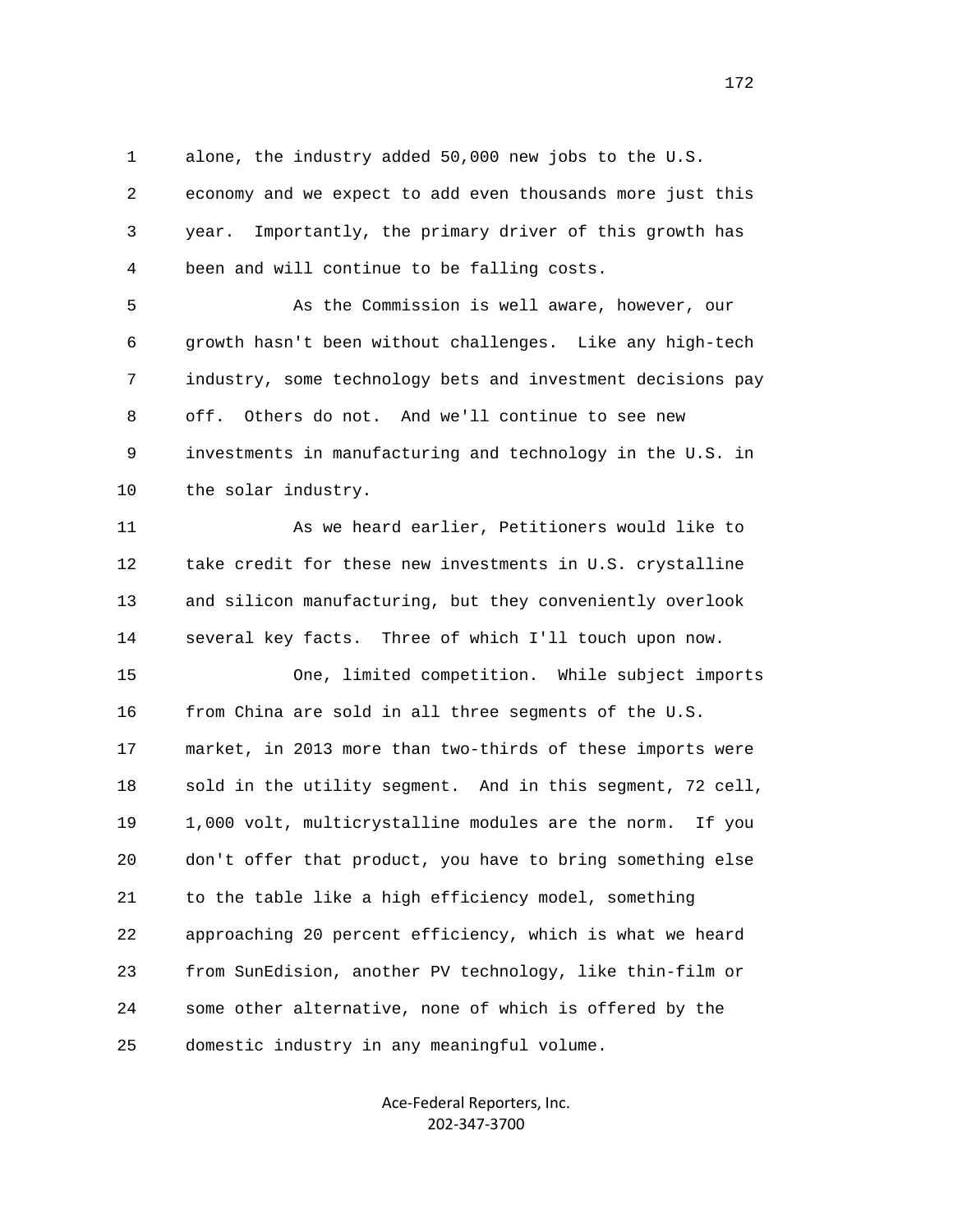1 Two, volume discounts. The utility segment is 2 also where we see the lowest module prices, given large 3 volume discounts. These discounts are also available to the 4 leading players in the commercial and residential segments 5 and would explain some of the price differences between 6 subject imports and the domestic-like product.

7 And three, capacity. If you're buying hundreds 8 of megawatts of modules you want to be sure your supplier is 9 able to fill the order. Domestic producers, however, would 10 not be your first choice. The total capacity of the entire 11 domestic industry was only 289 megawatts for the first six 12 months of this year. This year we're going to install 6.5 13 gigawatts of solar in the United States. This equates to 14 only 12 percent of market demand, based on the record, or 15 what you would expect for producers focused on a niche or 16 sub-segment of a given market.

 17 Finally, a few comments on the issue of scope and 18 its relevance to these investigations. If Commerce was 19 consistent with the 2012 scope ruling, they would again find 20 that a module's country of origin is based on the cell's 21 origin. That's really what they should do here. 22 Unfortunately, Commerce is seriously entertaining 23 Petitioner's two out of three propositions, or something 24 even more expansive.

25 Two out of three is nothing more than a veiled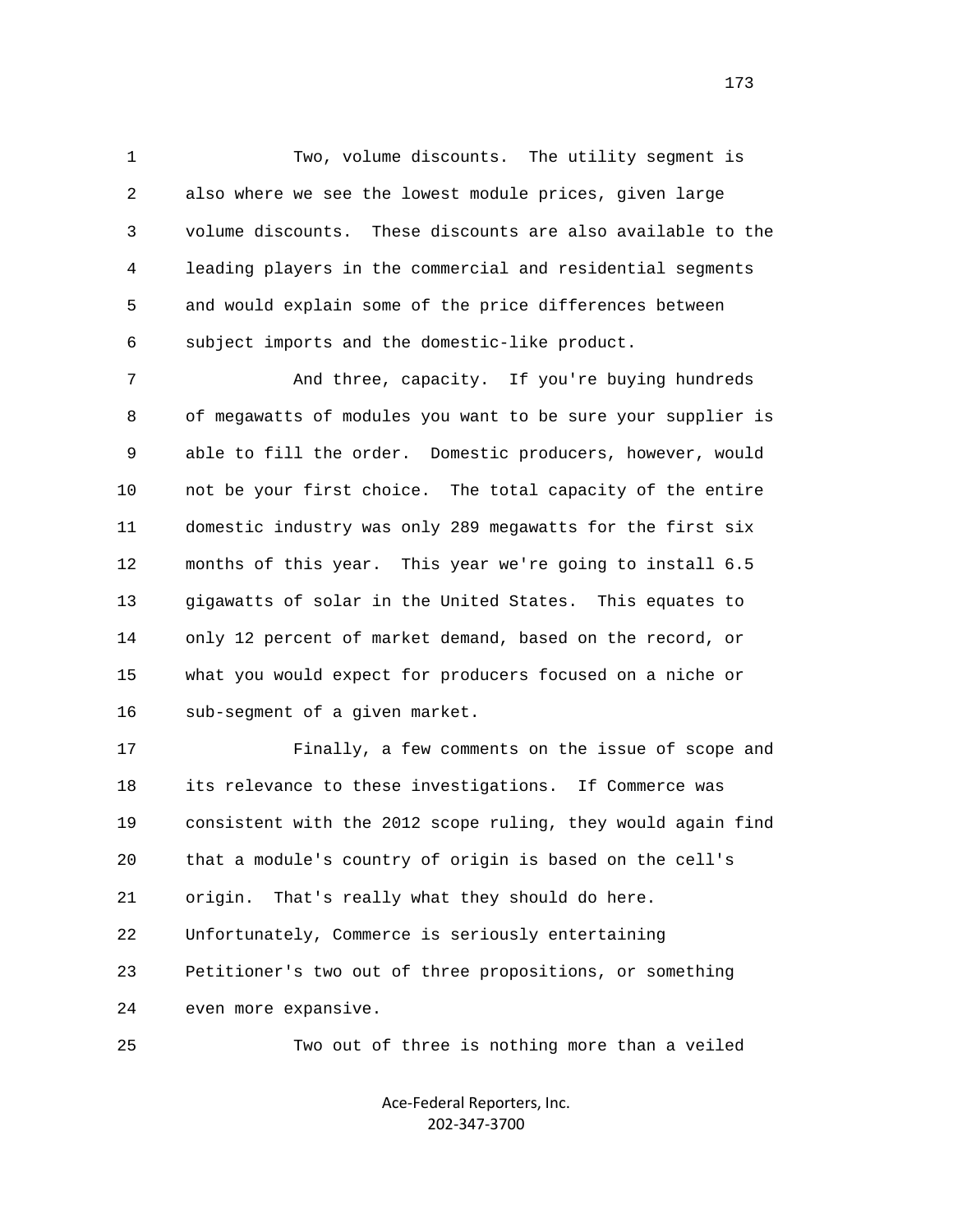1 attempt to circumvent U.S. 80's CVD laws by folding separate 2 and distinct products from multiple countries into a single 3 investigation. It's wrong, and it's a dangerous approach 4 from a trade policy perspective, possibly leading to a WTO 5 challenge or similar behaviors from the United States 6 trading partners.

 7 Commerce's October 3 proposed scope expansion 8 suffers from the same flaws. We agree with Commission staff 9 that Commerce failed to explain the apparent contradiction 10 between its proposed scope expansion and the rule imposed in 11 2012. Indeed, we would go even a step further and say that 12 that contradiction is unsupportable. Nonetheless, we 13 continue to hold out hope that Commerce will make the right 14 decision at the end of the day.

 15 And if they do, the Commission should be prepared 16 to assess injury based on a cell origin scope ruling, and 17 then conclude that there were no subject imports from China.

 18 I thank you for your time and consideration, and 19 would be happy to answer to any questions.

 20 MR. CAMPBELL: Good afternoon. I am Jay Campbell 21 with White & Case here today on behalf of the Taiwan 22 Respondents.

 23 Our first presenter will be Austin Chiu with Neo 24 Solar Power, a Taiwan producer. Austin will provide an 25 overview of the Taiwan industry and its role in the global

> Ace‐Federal Reporters, Inc. 202‐347‐3700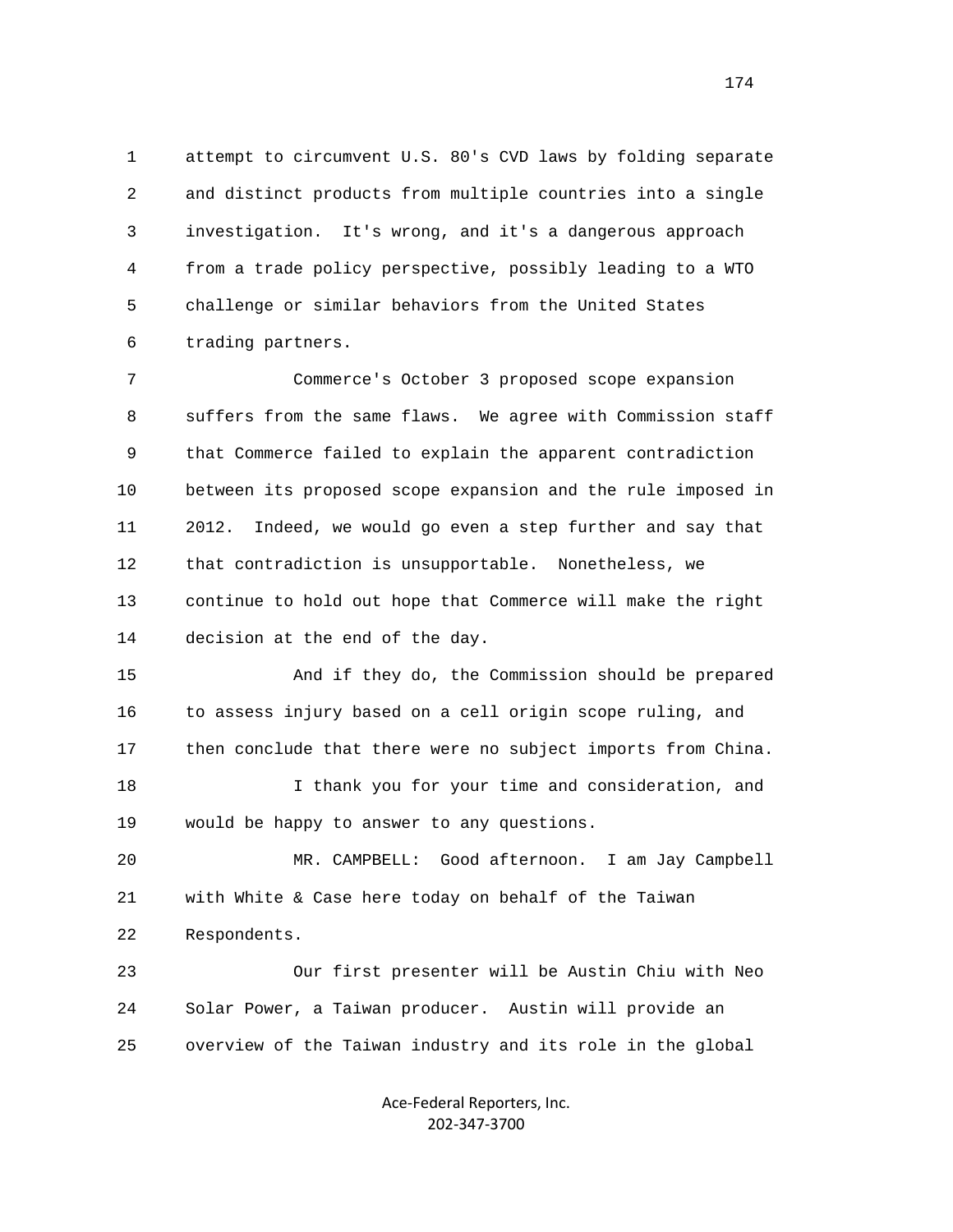1 market. Austin will be followed by Joel Cannon of tenK, a 2 U.S. producer of modules that uses Taiwan cells. And 3 lastly, I will conclude with a few key points specific to 4 Taiwan. Austin? 5 STATEMENT OF AUSTIN CHIU 6 MS. CHIU: My name is Austin Chiu. I've been the 7 Taiwan solar industry since 2007. Today, I'm speaking on 8 behalf of not only my company, Neo Solar Power, but also on 9 behalf of all members of the Taiwan Photovoltaic Industry 10 Association. 11 Our association accounts for over 90 percent of 12 Taiwan's production of solar products. The solar value 13 chain has several stages, polysilicon, wafers, cells, 14 modules, and installation. The Taiwan solar industry is a 15 cell industry. Unlike Solarworld and most of the large 16 Chinese producer are integrated producer of both cells and 17 modules, Taiwan producer focus on cells because this is what 18 we do best. 19 Taiwan's focus on solar cell production can be 20 traced to its leadership in producing high quality, high 21 efficiency semiconductors going back to the 1970s. That's 22 why our expertise, in large, in converting wafers into 23 microchips it makes sense for Taiwan to become the world's 24 commercial leader in producing the highest quality solar 25 cells.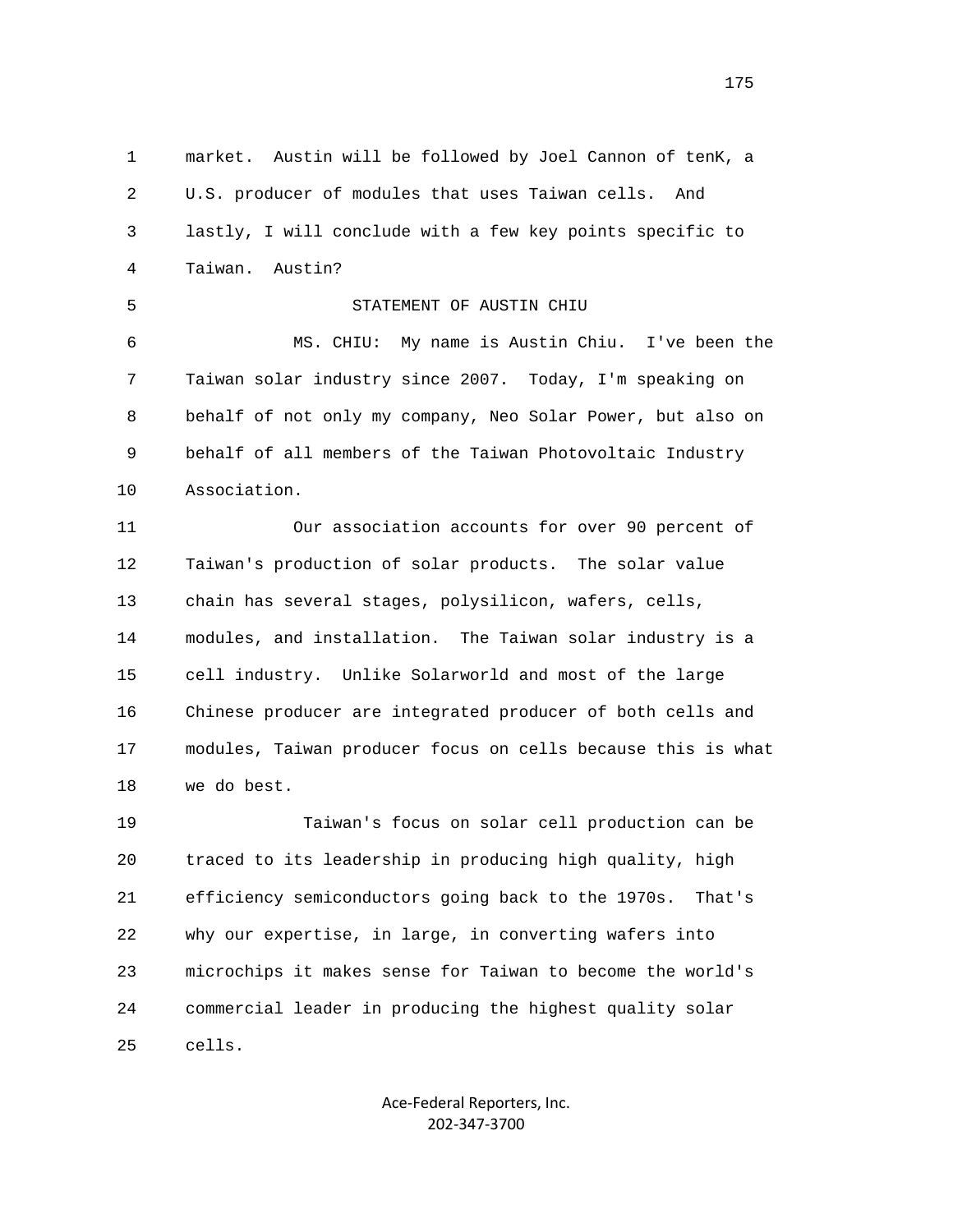1 Taiwan cells are regarded as having higher 2 reliability than cells from other sources because our cells 3 have lower power loss, low power degradation and higher 4 yields. Taiwan is also a leader in the production of cells. 5 We have higher efficiency on average for both multi and mono 6 cells.

 7 While there are a handful of other companies 8 that can produce high efficiency cells, this company 9 primarily produce for their own internal consumption of 10 modules. Taiwan is the clear leader in providing 11 commercially available, high quality, high efficiency cells. 12 Global demand for solar products has grown rapidly and will 13 continue to grow as many countries aim to meet renewable 14 energy targets, less, in turn, has driven the growth in 15 demand for Taiwan cells as we supply cells to module makers 16 all around the world.

 17 Taiwan cells consistently have higher efficiency 18 on average than other cell producers; including SolarWorld 19 because Taiwan is the leader in commercially available, high 20 efficiency cells worldwide. Demand for Taiwan cells will 21 continue to be strong even in markets with declining or flat 22 demand.

 23 Customers in residential and small commercial 24 market segments will demand the highest efficiency products 25 in order to maximum wattage output, wattage output from a

> Ace‐Federal Reporters, Inc. 202‐347‐3700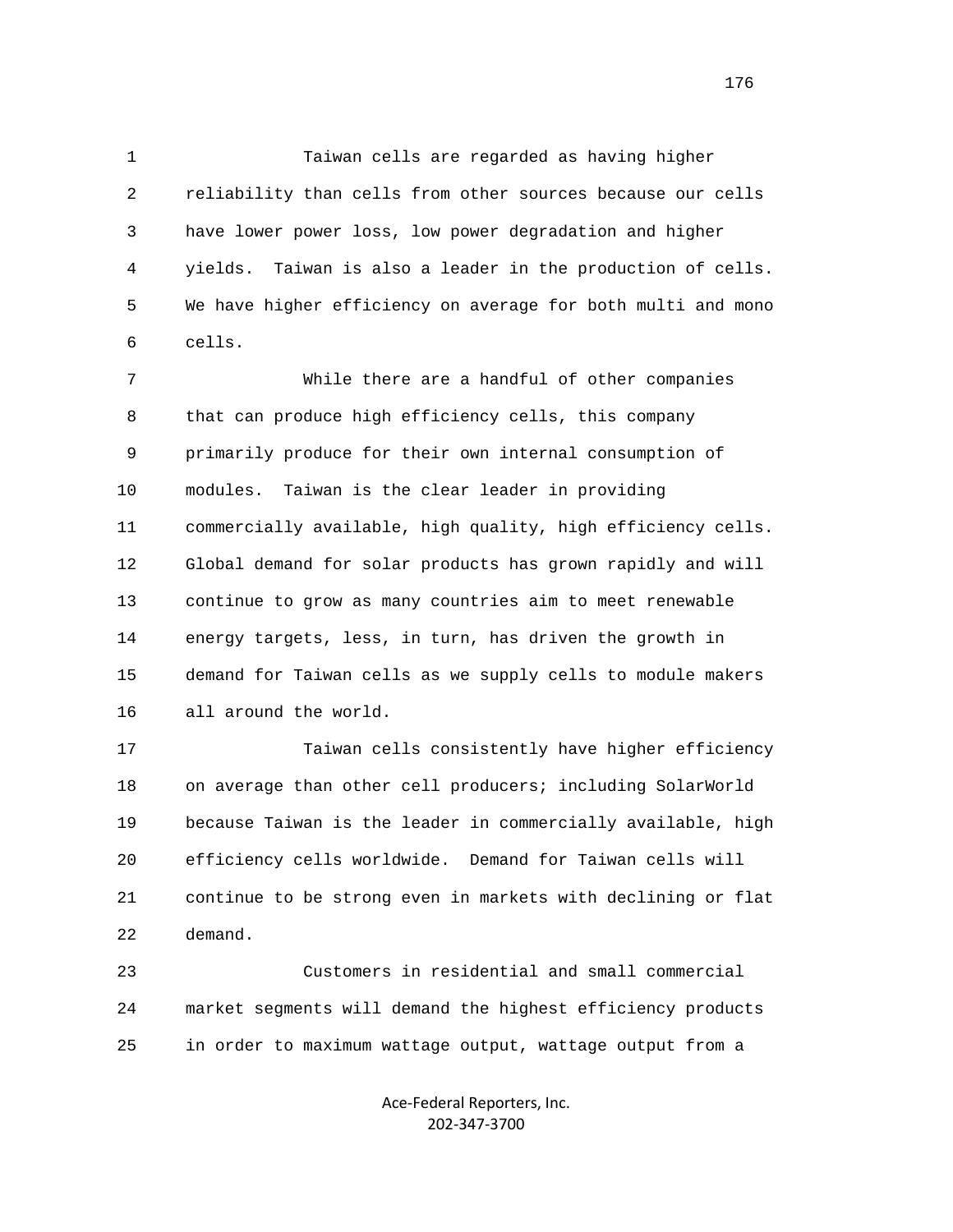1 limited space available. Because few can match Taiwan's 2 efficiency and reliability demand for Taiwan cells will 3 continue to be strong.

 4 In the U.S. there are only two producers of 5 cells, SolarWorld and Suniva. Both produce cells only for 6 internal consumption to produce their own modules and sell 7 very little to the commercial market. Taiwan cells help and 8 do not hurt U.S. module makers who must rely on Taiwan cells 9 because they cannot get the cells that are made from 10 SolarWorld or Suniva. We too are saddened by closure of U.S. 11 module makers because this were our customers. In 2013, 12 Taiwan shipment of cells to the U.S. were less than 3 13 percent of our total shipments.

 14 In short, Taiwan cells are not injuring or 15 threatening the domestic industry in any way because Taiwan 16 focuses on supplying cells to module makers around the 17 world. Our presence in the module market is very small. 18 It's 2013 module account for only 7 percent of Taiwan's 19 total exports of cell products. We do not want to undermine 20 our cell business by producing and selling modules that 21 would compete with modules produced by our cell customers. 22 For example, many of our Japanese customers have 23 phased down their own module production in favor of Taiwan 24 producing modules for them on an OEM basis. Our customer

25 can then sell these modules under their own brand name in

Ace‐Federal Reporters, Inc. 202‐347‐3700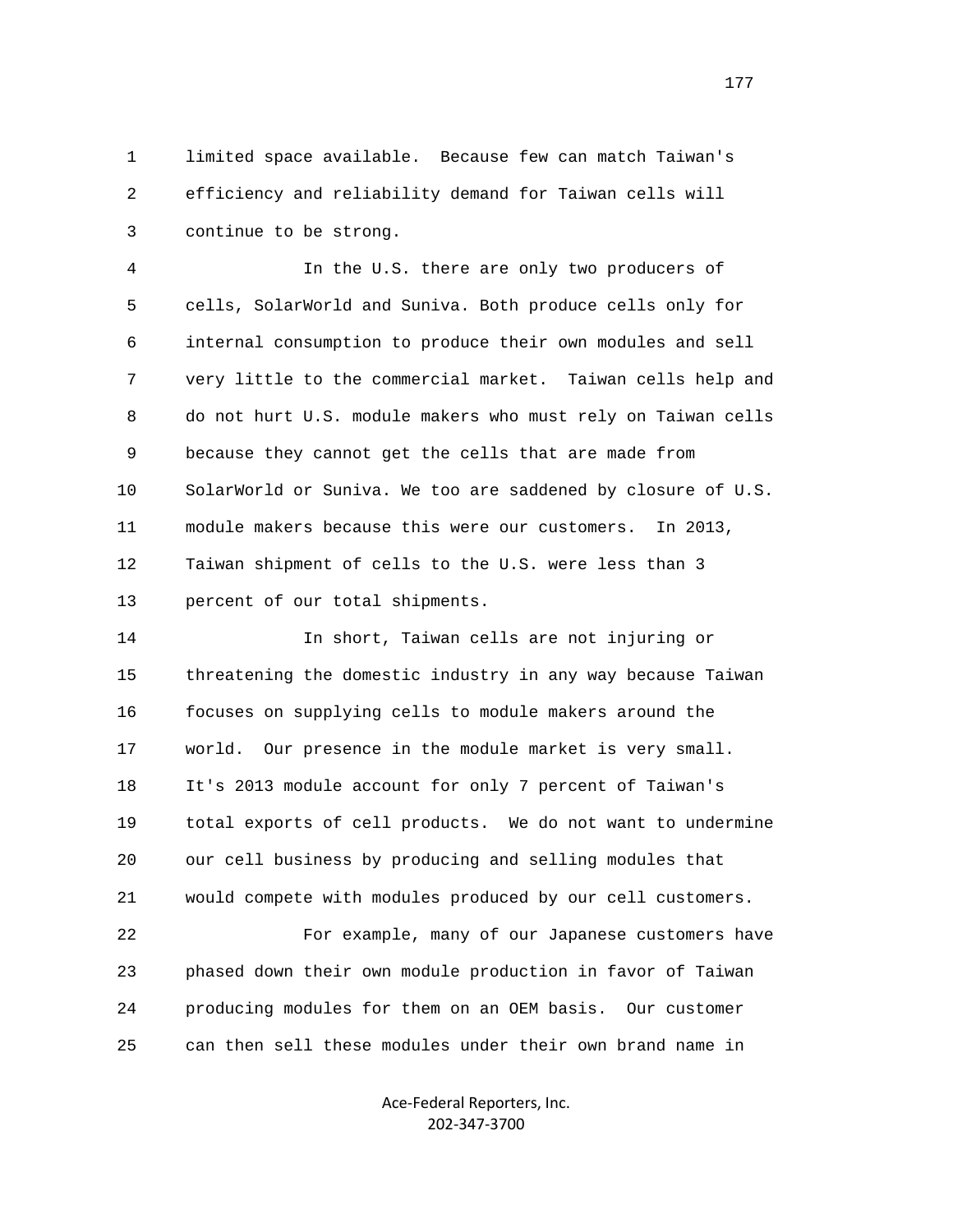1 their home markets.

| $\overline{2}$ | With limited exceptions, Taiwan's production of              |
|----------------|--------------------------------------------------------------|
| 3              | modules have been on an OEM basis and not under a Taiwan     |
| 4              | Taiwan has chosen to invest in the highest quality<br>brand. |
| 5              | cell production technology and not invest in establishing    |
| 6              | their own module brands. Without adequate resources to       |
| 7              | establish their own brand, Taiwan will continue to have      |
| 8              | limited penetration in modules.                              |
| 9              | In the U.S., Taiwanese companies have about 10               |
| 10             | people on the ground. With such minimal presence, it is      |
| 11             | very difficult to build a Taiwan module brand for the U.S.   |
| 12             | market.<br>The data supports this as Taiwan direct shipments |
| 13             | of modules to the U.S. on a limited scale because Taiwan's   |
| 14             | module industry is not significant. Taiwan's solar           |
| 15             | industry, as a whole, does not compete with SolarWorld.      |
| 16             | Finally, as a cell industry, we were very                    |
| 17             | surprised to see the staff report showed that Taiwan was the |
| 18             | largest source of subject imports. This grossly overstates   |
| 19             | Taiwan's presence in the U.S. market. Although, the          |
| 20             | Commission data currently shows Chinese modules with Chinese |
| 21             | cells as being Chinese subject merchandise. Under the        |
| 22             | proposed clarification rule, we do not consider this module  |
| 23             | to be our models. We are principally a cell producer and we  |
| 24             | supply cells at highest price we can get from our customers. |
| 25             | We certainly do not have control over how our                |

Ace‐Federal Reporters, Inc. 202‐347‐3700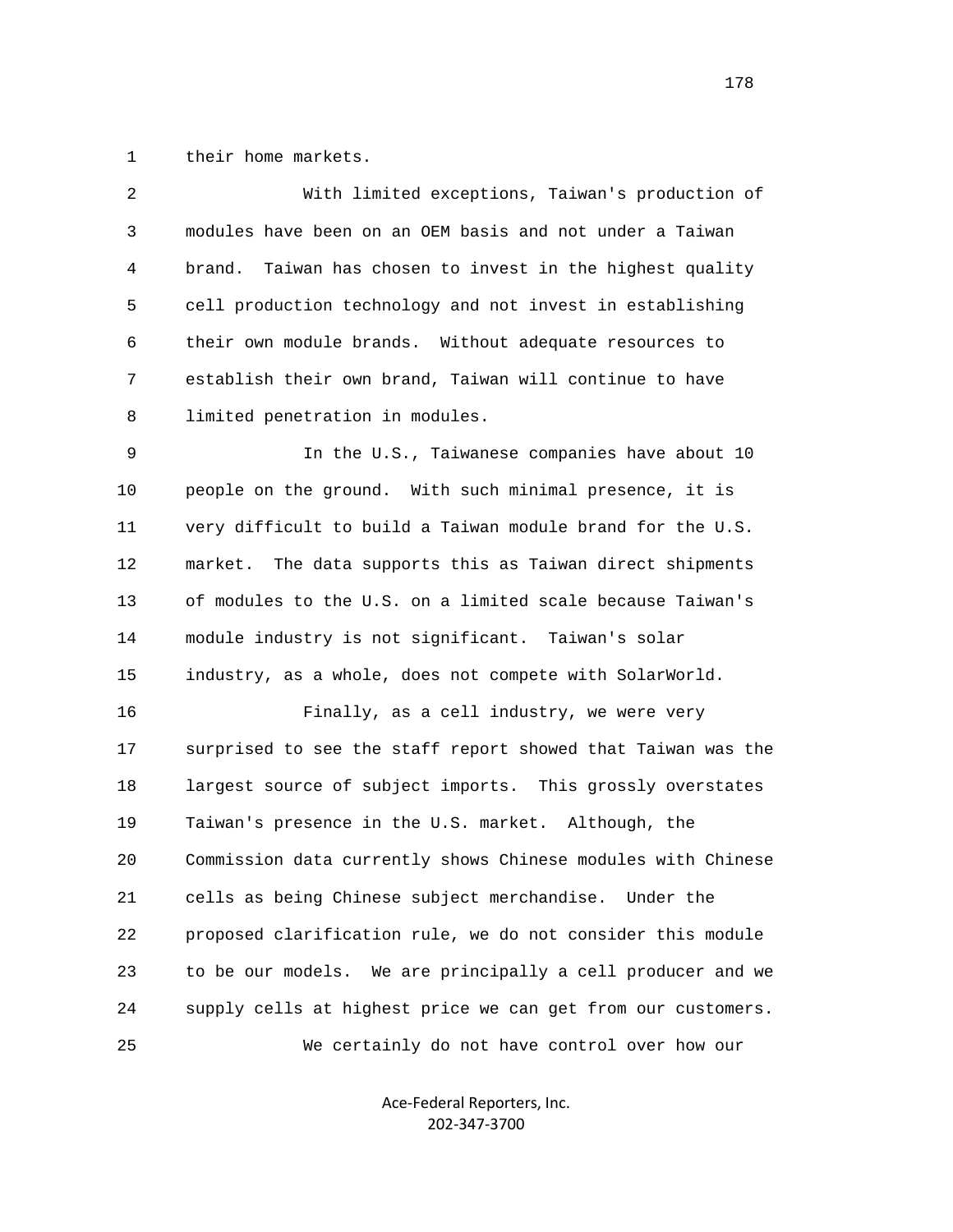1 customers set their pricing for their modules. Although 2 Chinese modules with Taiwan cells are currently considered 3 of Taiwan origin under the clarification rule, these modules 4 would become Chinese subject merchandise under the proposed 5 clarification rule. If DOC accepts their clarification 6 rule, the need to target Taiwan goes away. Under the 7 clarification rule, we believe the Commission's data will 8 reflect a more accurate picture of the Taiwan industry role 9 in the U.S. market.

 10 Taiwan had a low volume of cells that was 11 shipped to U.S. Taiwan had even smaller volume of modules 12 that were shipped directly to the U.S., but since SolarBuzz 13 figures for 2013 Taiwan module imports account for only 2 14 percent of the U.S. market. The remaining volume of 15 indirect cells, indirect modules that were made in third 16 country using Taiwan cells and exported to the United States 17 is still small and insignificant.

 18 The Commission should recognize that Taiwan as a 19 cell producer should not be cumulated together with China 20 and that Taiwan considered alone is not causing any injury 21 to the domestic industry. In fact, Taiwan cells are in a 22 position to help U.S. producers that cannot get high 23 efficiency cells from any other source. Thank you. 24 MR. CAMPBELL: Our next witness is Joel Cannon. 25 STATEMENT OF JOEL CANNON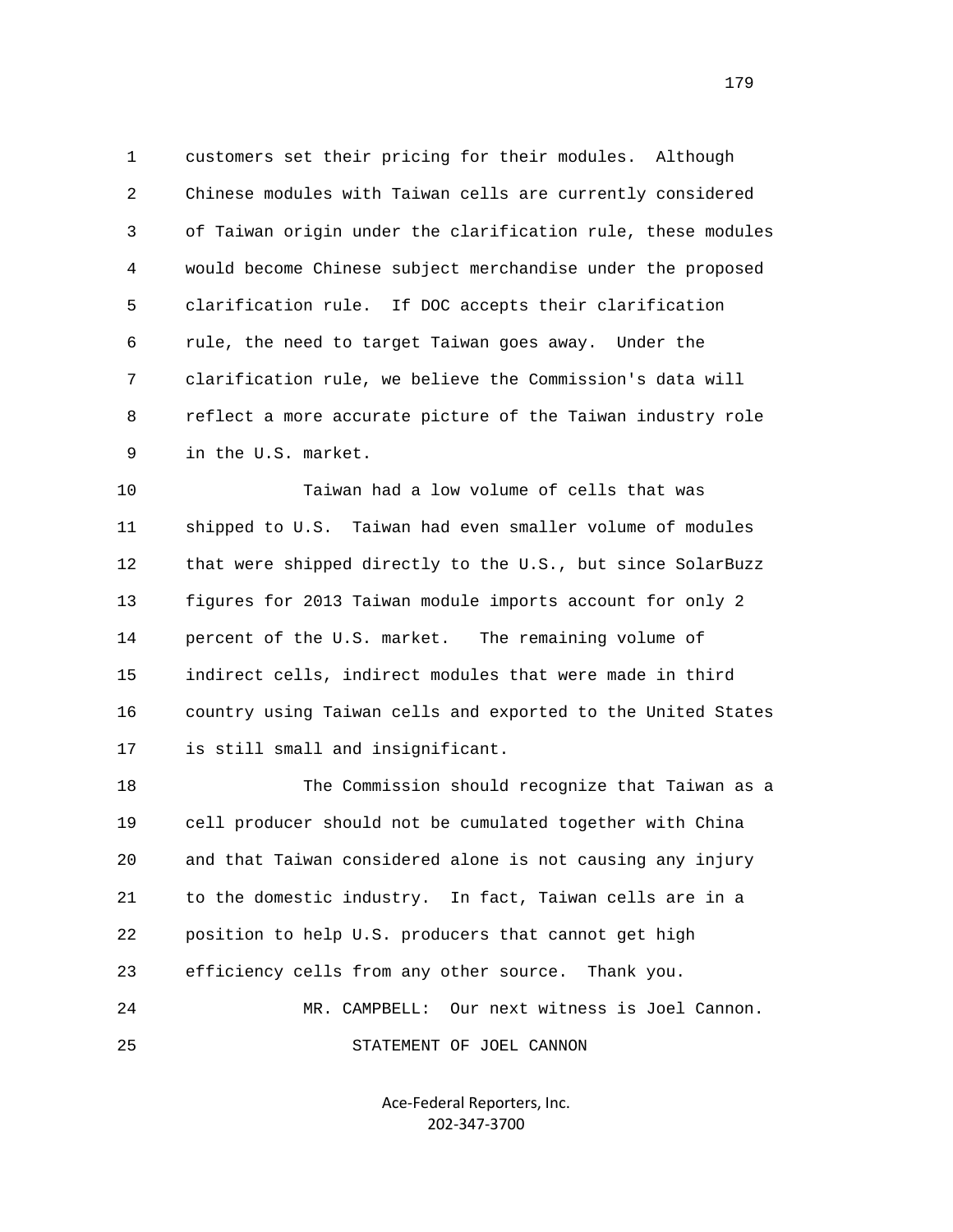1 MR. CANNON: Thank you, Madam Chairman, 2 Commissioners, members of the staff. I really appreciate 3 the opportunity to speak with you today. 4 I'm Joel Cannon, Chief Executive Officer of 5 tenKsolar, a U.S. company that develops and produces solar 6 energy systems. I've held this position since the company's 7 formation in 2009, having spent all my career working as an 8 entrepreneur in the electric power industry. 9 At our headquarters in Minnesota, we employ 10 approximately 80 people, including 35 dedicated to 11 manufacturing our solar products. TenKsolar makes a unique 12 and patented solar module, unique in its technology 13 construction and features. Believe it or not, I have never 14 been a wafer or a cell producer, but our advanced and 15 propriety technology has enabled us to grow in a very 16 competitive industry. 17 TenKsolar imports laminated cells and completes 18 the module construction and assembly in Minnesota. Our 19 advanced and propriety technology which completes the module 20 in Minnesota differentiates us from our competitors by 21 allowing our solar systems to operate more efficiently. In 22 fact, tenK systems generate up to 40 percent more energy 23 from a given area of space than conventional crystalline and 24 solar PV. With that process and technology we make a solar 25 module which, to the best of my knowledge, is among the most

> Ace‐Federal Reporters, Inc. 202‐347‐3700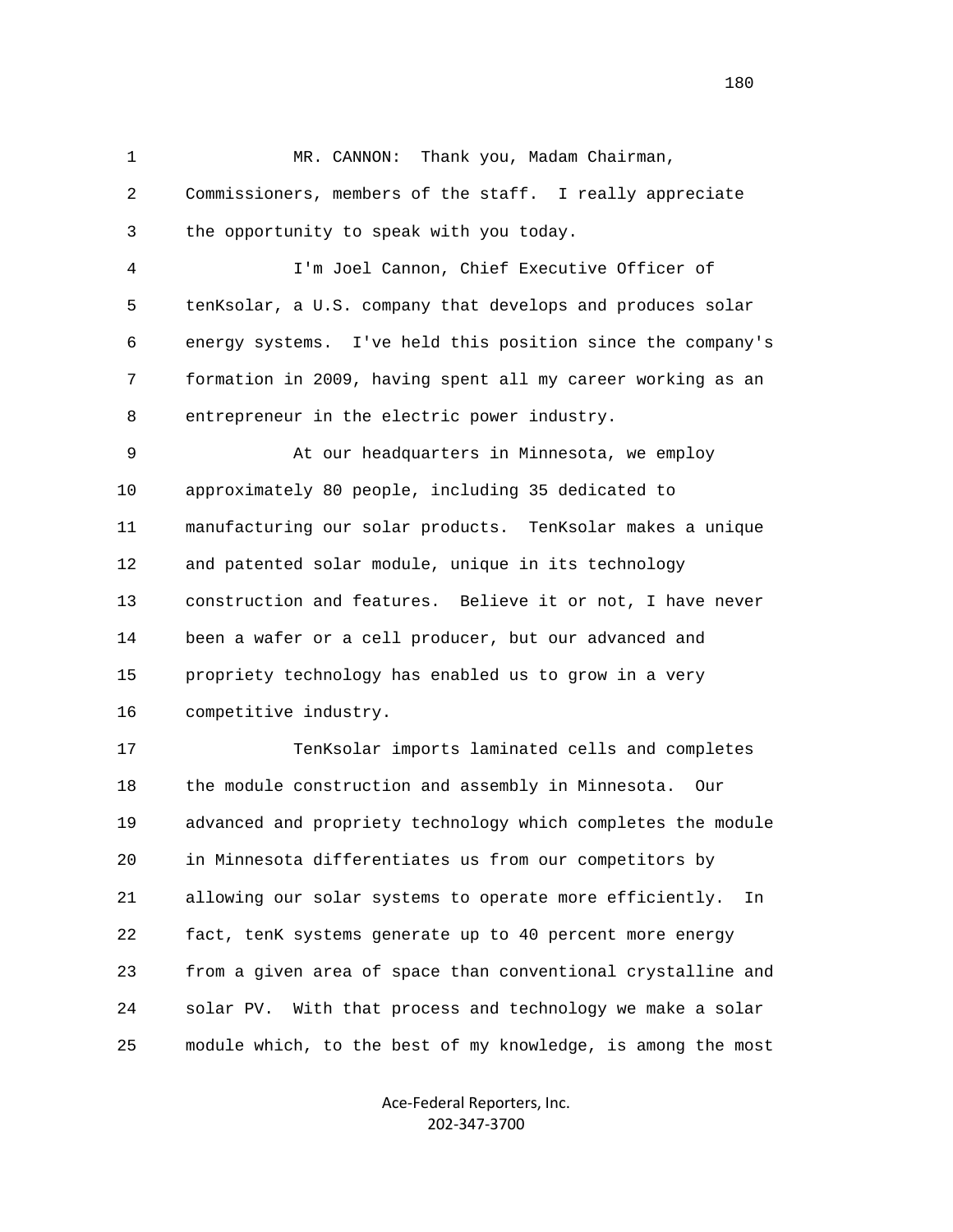1 powerful in the world rated at 410 watts when made with 2 multicrystalline cells and 450 with mono.

 3 We achieve the lowest cost energy and thus, 4 deliver the most value and we are able to build a technology 5 with high efficiency cells; thus, access to high efficiency, 6 quality cells is crucial to our business. We have come to 7 rely on non-U.S. cell producers because they offer the 8 highest efficiency cells in each category. In particular, 9 Taiwan is home to nearly all of the reliable suppliers of 10 high quality, high efficiency cells that we need to produce 11 our solar modules.

 12 Even if SolarWorld or somebody that would sell PV 13 cells to tenK, which they rarely will, those cells do not 14 stack up against the Taiwanese cells in terms of efficiency, 15 offerings, and quality. In particular, tenKsolar has never 16 been able to purchase cells from SolarWorld, other than 17 their leftovers in down level quality bins. These are not 18 available on a consistent basis and are poorly suited to 19 feeding steady demand to a sophisticated supply chain. We 20 simply cannot get the cells we need in the U.S.

 21 Proximity to quality cell producers in Asia was 22 one of the reason that tenKsolar opened our wholly-owned 23 laminating facility in Shanghai. Like many world class U.S. 24 manufacturers the portion of our supply chain that resides 25 in Asia allows tenK to employ dozens of workers in Minnesota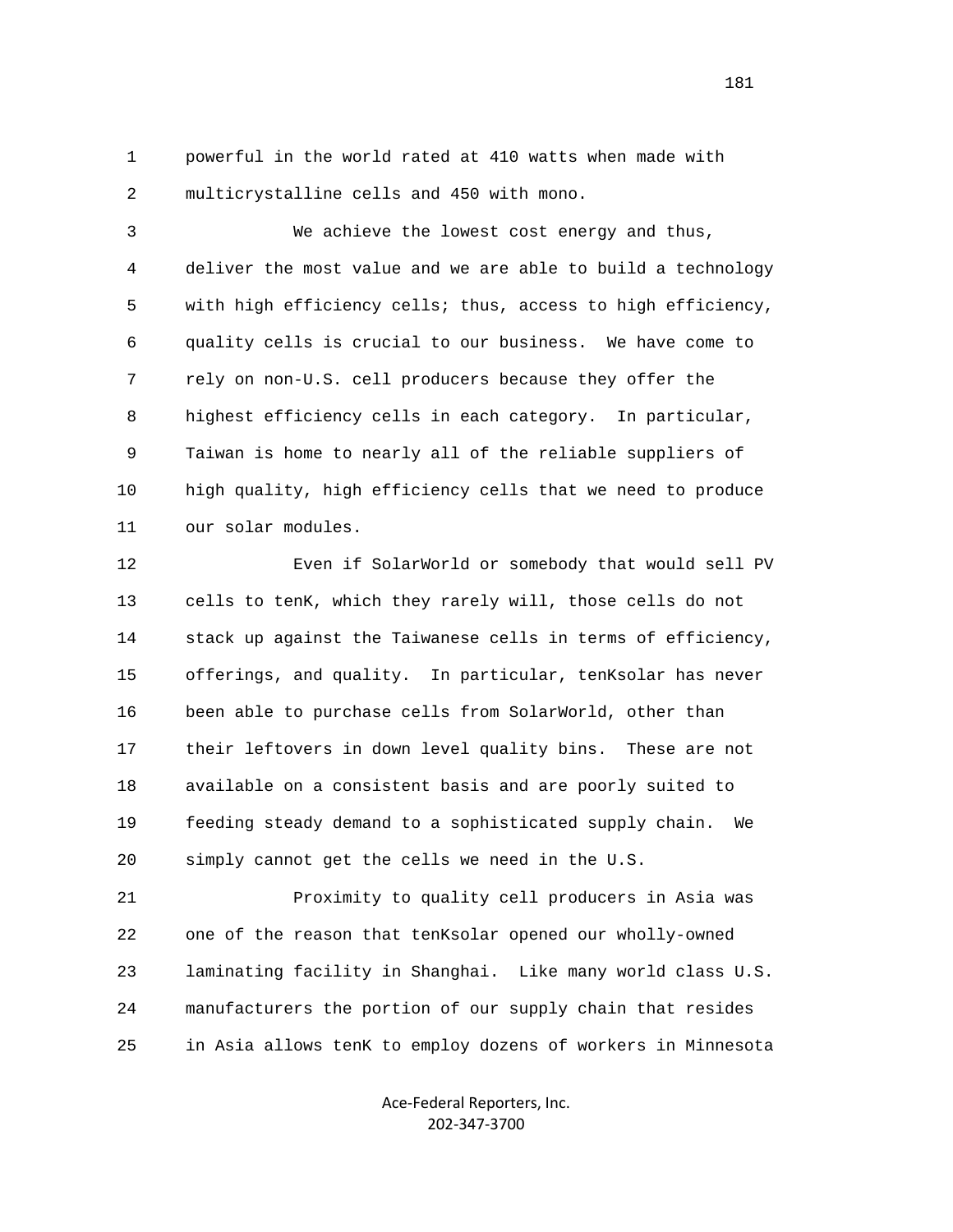1 with plans for that number to exceed 100 in Minnesota in 2 2015.

 3 As indicated in our pre-hearing comments, we 4 agree with the arguments and testimony of the Chinese 5 Chamber of Commerce and Taiwan PV Industry Association. We 6 also offered limited observations explaining our view that 7 the alleged unfairly traded imports are not causing injury 8 to SolarWorld.

 9 Our involvement in the final stage of this 10 investigation was spun, in large part, by a discovery after 11 the Commerce Department issued its preliminary 12 determinations that we believe is relevant to the analysis 13 by staff and Commission for this investigation. We 14 discussed this issue in the propriety sections of our 15 pre-hearing comment.

 16 And sadly, tenKsolar believes SolarWorld seeks 17 relief only for its benefit, not for the U.S. solar industry 18 as a whole. We are also a U.S. owned, U.S. based solar 19 manufacturer and developer of technology, one who has been 20 able to compete, grow, and create U.S. manufacturing jobs 21 working within a global supply chain that maximizes the 22 value of our technology.

 23 Again, I appreciate the opportunity to speak with 24 you today and welcome any questions.

25 STATEMENT OF JAY C. CAMPBELL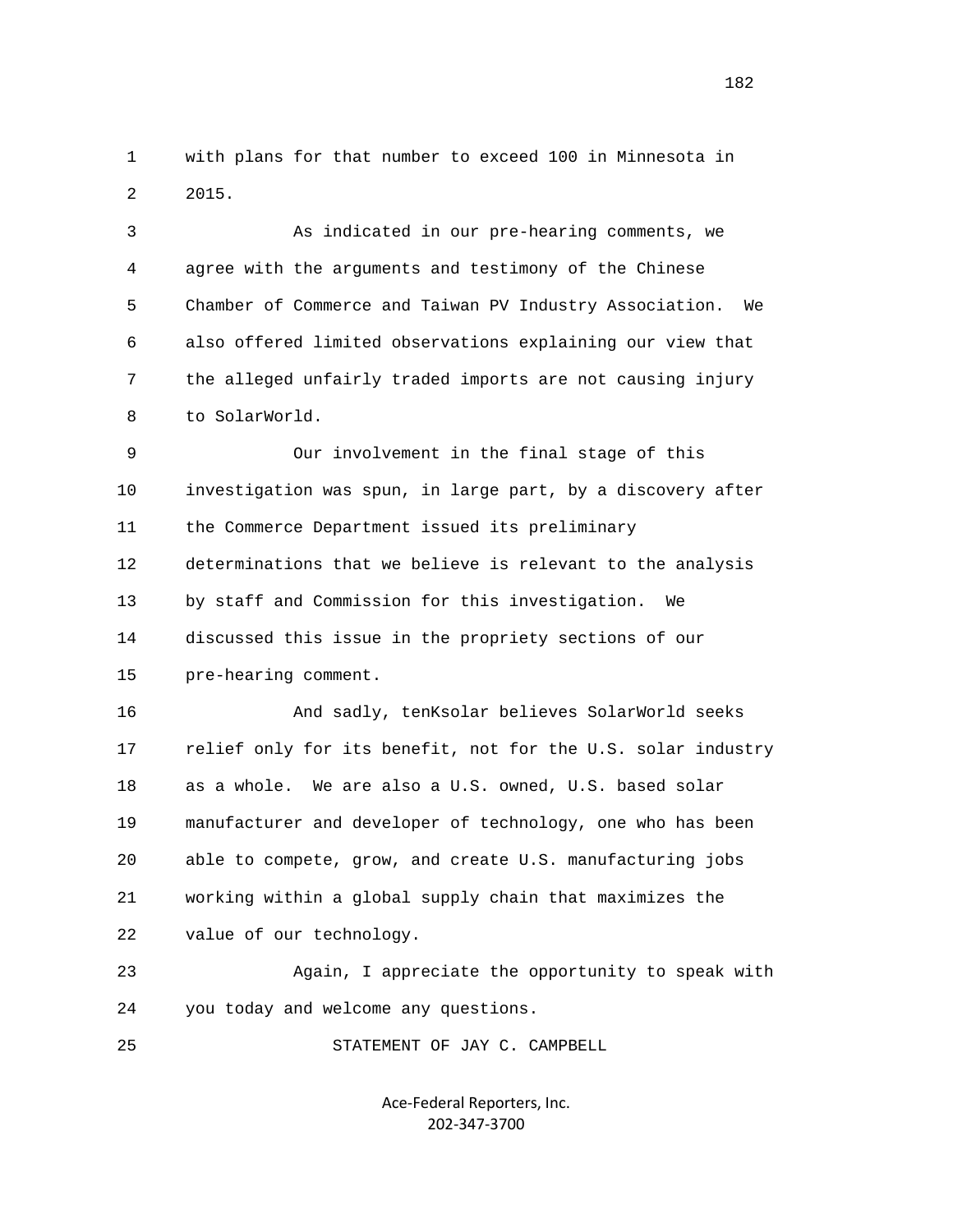1 MR. CAMPBELL: This is Jay Campbell again. I 2 will wrap up with a few quick points.

 3 As you've heard from the testimony, the Taiwan 4 industry is principally a cell industry. As such, Taiwan is 5 not a source of material injury or threat to the U.S. 6 industry. Competition in the U.S. market takes place in 7 modules, not in cells. Taiwan is here today only because of 8 the so-called loophole whereby Chinese modules with third 9 country cells were excluded from the scope of the prior 10 investigations.

 11 Now, we agree with the Chinese Respondents that 12 there is no injury or threat on a cumulated basis, but we 13 are also making several arguments specific to Taiwan. 14 First, cells and modules are separate like products. 15 Although the Commission defined a single like product in the 16 prior investigations, we ask that you reconsider the issue 17 in this case.

 18 As discussed in our brief, the facts on 19 record, including assertions made by SolarWorld demonstrate 20 that cells and modules are separate like products under the 21 semi-finished product test.

 22 Second, the plain language of the statute 23 precludes cumulation in this case because the scopes are 24 defined differently for Taiwan and China, whereas the scope 25 for Taiwan include cells and all modules made with Taiwan

> Ace‐Federal Reporters, Inc. 202‐347‐3700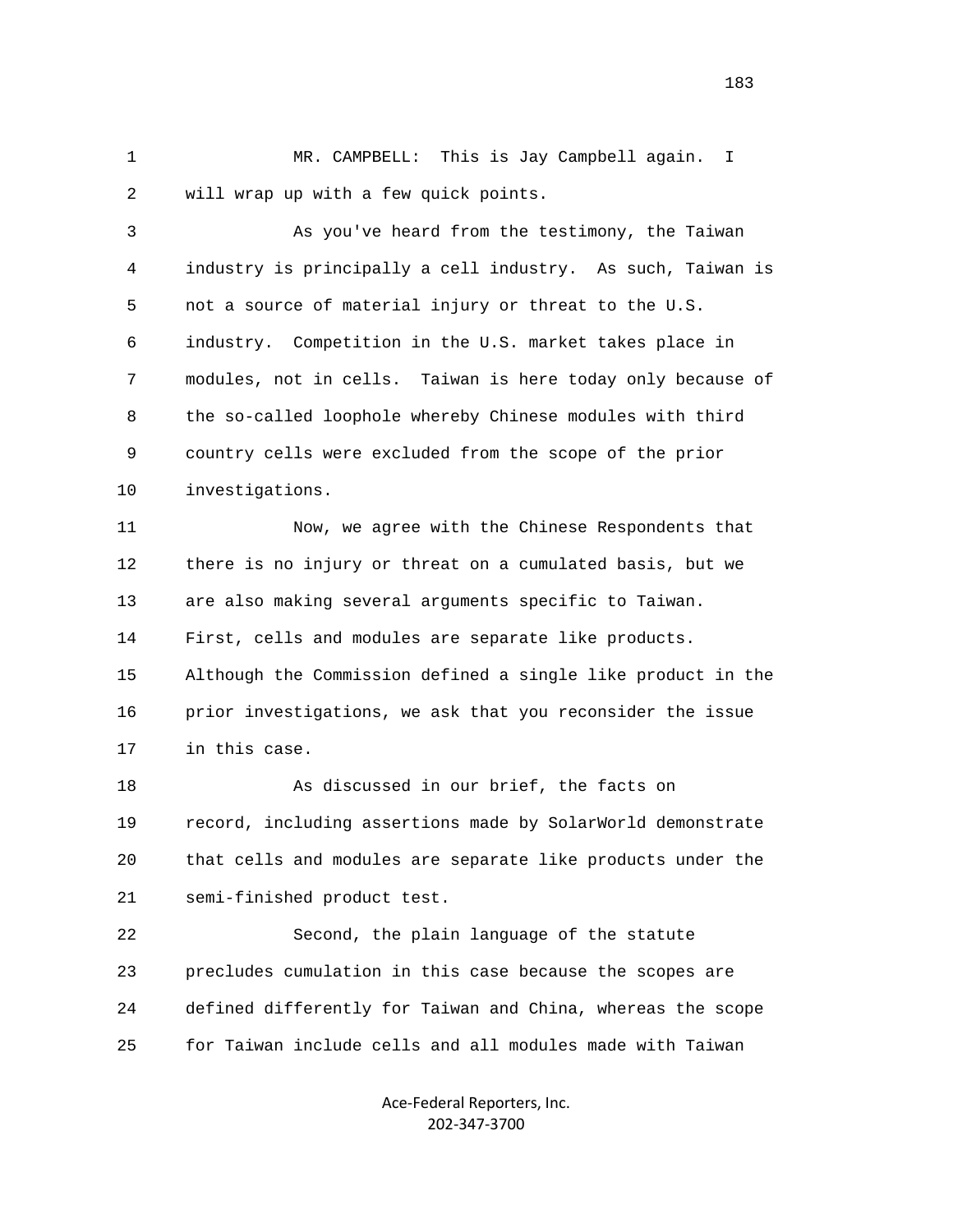1 cells, the scope of China excludes cells and also excludes 2 modules made with Chinese cells.

 3 Third, there is no injury or threat of injury 4 from imports of Taiwan cells. As noted, competition between 5 imports and domestic product occurs at the module level, not 6 in cells. This is because U.S. cell producers make cells 7 for their internal production of modules and supply minimal 8 volumes of cells to commercial market.

 9 Fourth, there is no injury or threat of injury 10 from imports of Taiwan modules. In our brief, we presented 11 this argument based on the clarification rule in the event 12 that defines the scope. Under the clarification rule, 13 imports of Taiwan modules were low and declining as a share 14 of total U.S. imports and consumption during the POI.

 15 As you've heard from the testimony, Taiwan ships 16 miniscule volumes of modules to the U.S. market. To compete 17 in t he U.S. market a supplier needs an established brand. 18 In keeping with its core business as a cell industry, Taiwan 19 producers supply modules on a non-branded bases to OEMs, 20 mostly in Japan, so that they avoid competing with their 21 cell customers.

 22 Most imports of modules that would be considered 23 subject Taiwan consisted of indirect imports, modules 24 assembled in a third country with Taiwan cells. These 25 volumes should be discounted because the Taiwan industry has

> Ace‐Federal Reporters, Inc. 202‐347‐3700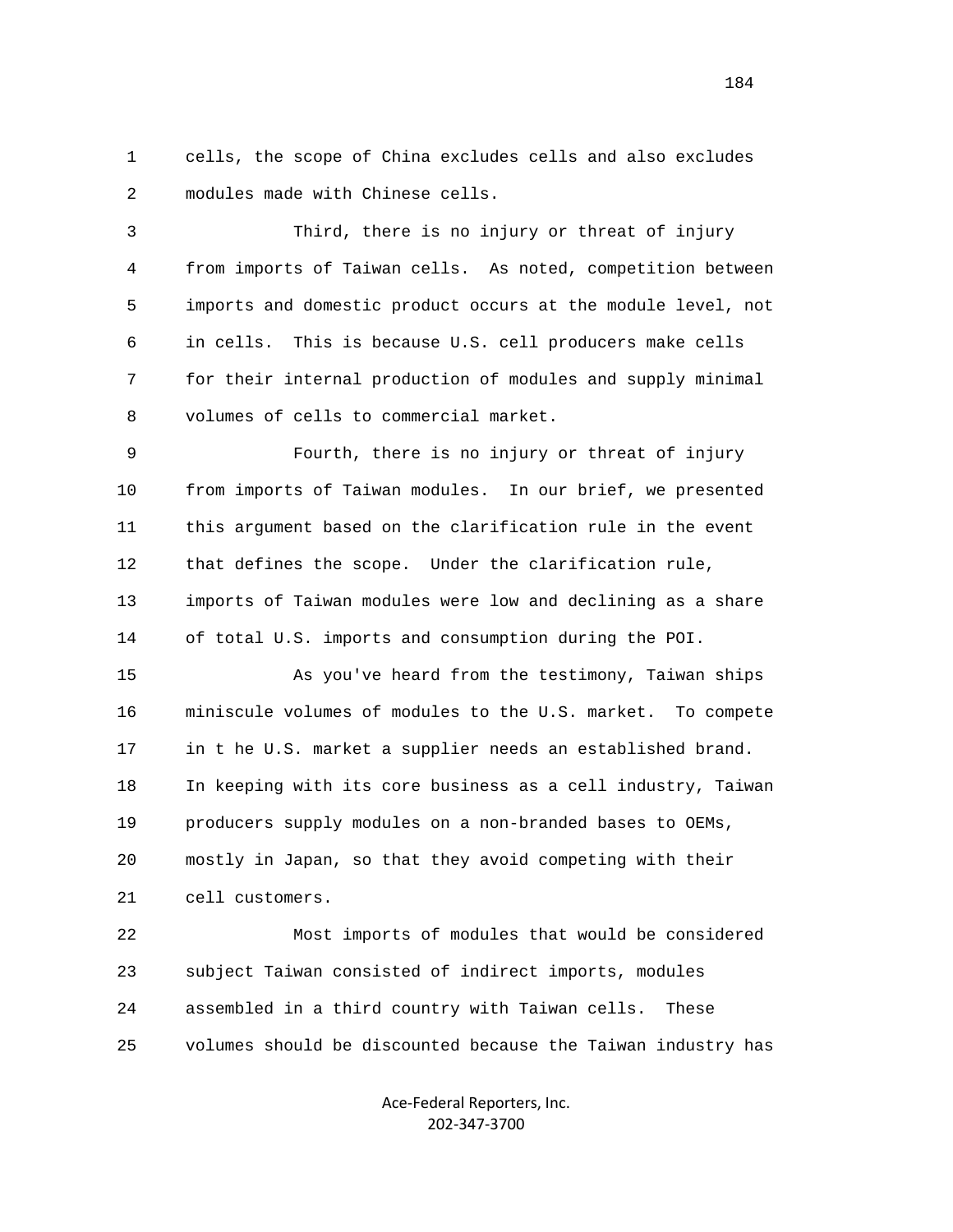1 no control over their pricing and third country module 2 assemblers could've used third country cells in place of 3 Taiwan cells.

 4 Lastly, I would like to introduce others on 5 Taiwan's panel who are available to answer questions, Laylay 6 Pan of Gintech, Joyce Chen of Solartech, Sascha Rossmann of 7 Winaico, and Barry Moore of Moore Energy. Winaico is an 8 exception, a Taiwan company that supplies modules, but not 9 cells. So, Sascha can address that topic. Moore Energy is 10 one of Winaico's U.S. customers. As Sascha and Barry can 11 explain, Winaico focuses on high efficiency modules sold at 12 higher prices than SolarWorld modules.

 13 This concludes our presentation. Thank you. 14 CHAIRMAN BROADBENT: Okay. Thank you very much. 15 I appreciate it.

 16 Ms. Jacobs, if you could just distinguish. 17 There's a different position between the Taiwanese and the 18 Chinese on like product.

 19 MS. JACOBS: We're not taking a position on the 20 like product.

 21 CHAIRMAN BROADBENT: Got it. Okay. Thanks. 22 What I wanted to get to, just a basic question, 23 and then we can go on from there, but if we set aside or are 24 unable to assigned imports, it seems to me that no matter 25 what scope Commerce applies to these investigations there

> Ace‐Federal Reporters, Inc. 202‐347‐3700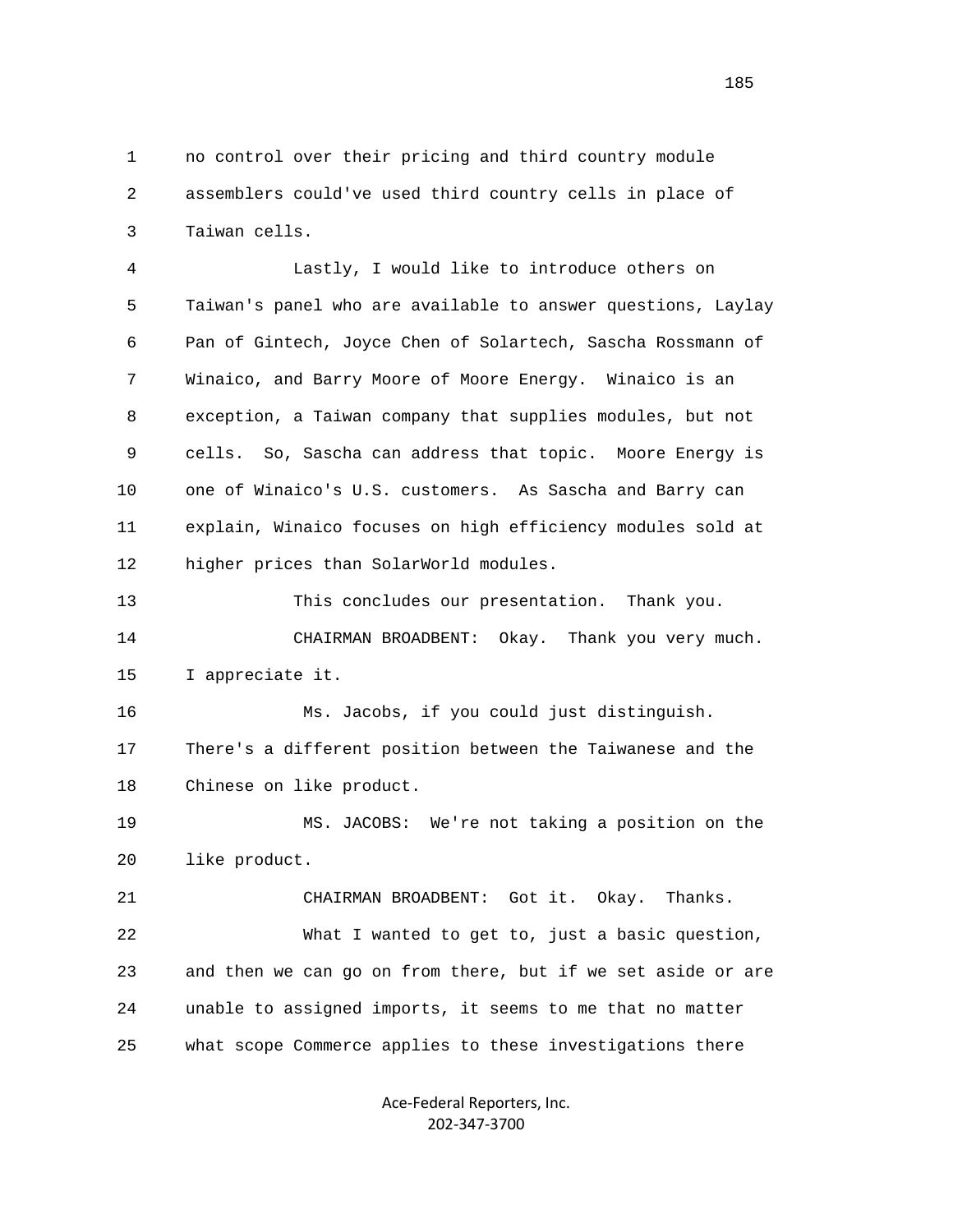1 were significant and increasing volume of subject imports 2 that took market share from domestic industries, caused 3 adverse price effects, and adverse impact on the domestic 4 industry's condition. 5 This looks fairly straightforward to me when I 6 look at it starting out. Can you kind of guide me 7 elsewhere, please? 8 MR. PAL: Yes. Thank you. Rajib Pal, from 9 Sidley Austin. 10 10 I think if you look at it at first glance it may 11 seem straightforward, but as we have presented in our 12 written and oral presentations, the world is a little more 13 complicated than that because what comes across -- 14 CHAIRMAN BROADBENT: I mean I know the world's 15 complicated. I've got to look at the statute. 16 MR. PAL: Right. What comes across in the 17 record is the distinction between multi and mono products, 18 and really the fact that there is attenuated competition 19 between the subject imports and the domestic-like products. 20 So, on volume, for example, yes, volumes have increased, but 21 when you look at the data the volumes have increased at the 22 multi products that the domestic industry has not been able 23 to adequately supply. 24 On price, underselling conclusions are -- to the 25 extent that comparisons are possible, the underselling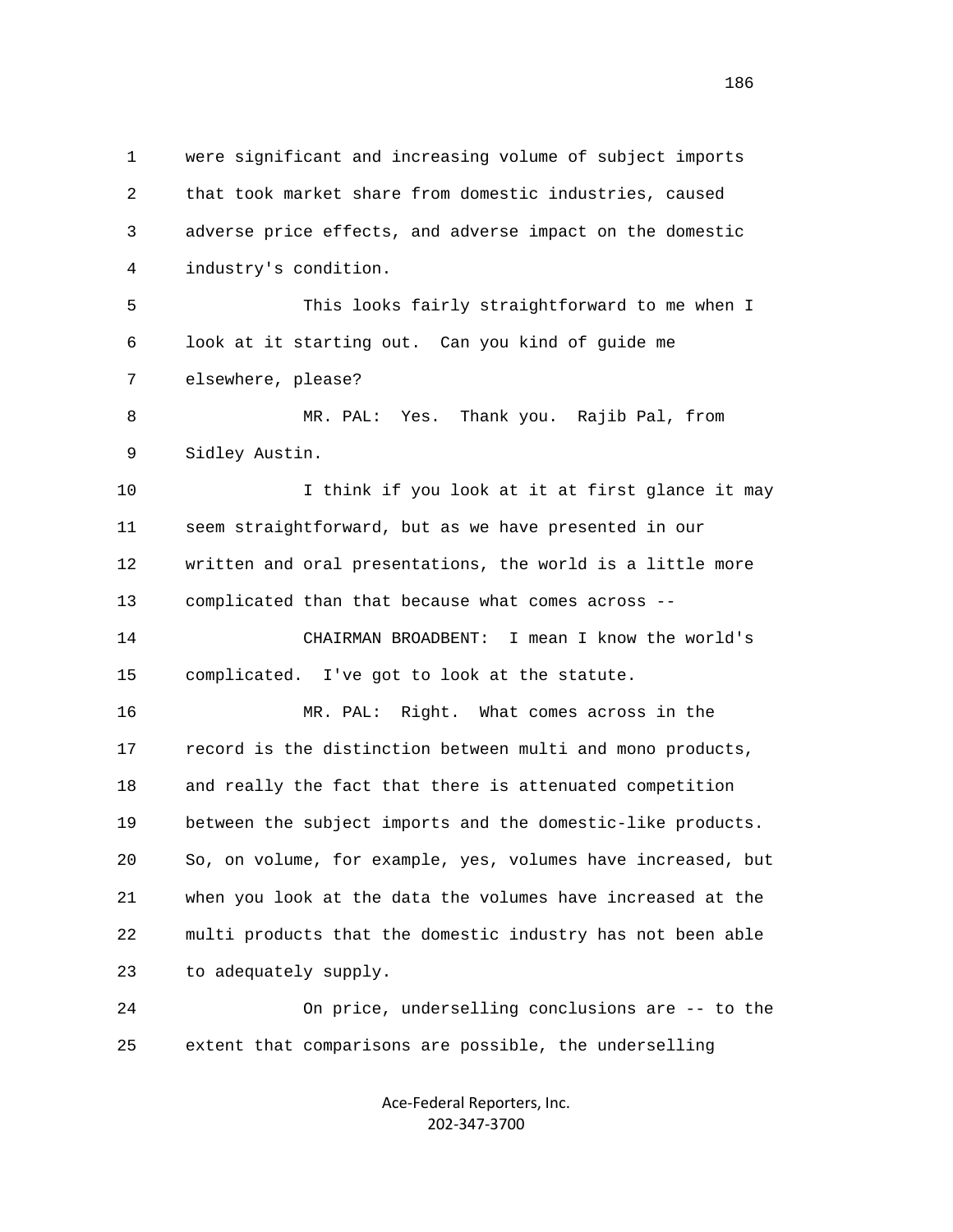1 conclusions are mixed, but I think out of the 224 possible 2 quarterly comparisons a fraction of those comparisons could 3 actually be made because of the distinction between the 4 subject imports focusing on multi and the domestic-like 5 product focusing on mono. So, those are the key 6 distinctions that really make it not possible to look at 7 just the simple trends as the Commission as looked in the 8 past because this record really is very different, given 9 that thankfully the Commission has asked the questions that 10 distinguish between mono and multi on the record. 11 CHAIRMAN BROADBENT: Okay. 12 MS. LUTZ: Jennifer Lutz of ECS. 13 I'd just like to add that I think the Commission 14 should be careful in assessing the trends with respect to 15 the domestic industry. Petitioner's panel talked about the 16 survivor bias, but based on the production volumes reported 17 in the pre-hearing report compared to data compiled by the 18 industry association, SEIA; in 2011 the pre-hearing report 19 data cover about 87 percent of the production reported by 20 SEIA. By 2013, it's only 34 percent. In the first half of 21 2014, it's still less than 50 percent. So, there's a 22 significant portion of U.S. production that is not covered 23 by the data in the report. 24 CHAIRMAN BROADBENT: Okay. I would be 25 interested in a discussion of the nature of imports into the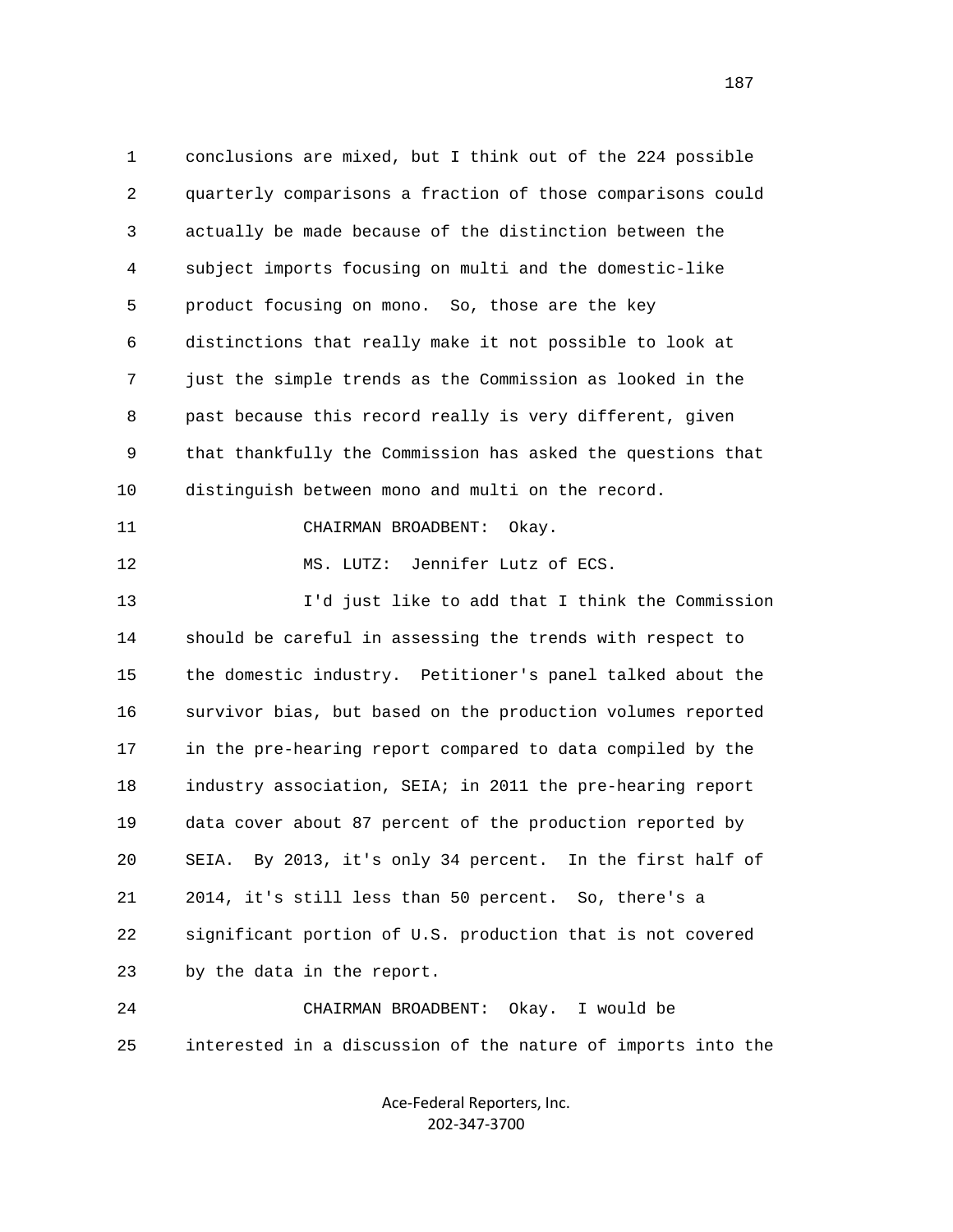1 U.S. market for non-subject countries. What portion of the 2 official import statistics pertain to CSPV products from 3 non-subject countries as opposed to imports of thin film and 4 other non-subject products from non-subject sources? 5 MS. LUTZ: Jennifer Lutz again. 6 The import data are -- I don't want to call them 7 unreliable, but it's hard to match them to the data on the 8 record here, and they don't distinguish between thin film 9 and CSPV, so we just don't know. 10 CHAIRMAN BROADBENT: Okay. So, we don't have a 11 sense of major sources of imports from non-subject countries 12 and what they're likely exporting to the U.S.? 13 MS. LUTZ: My understanding, and please correct 14 me if I'm wrong, is that most imports of thin film are 15 likely to be coming from First Solar, which has plants in 16 Malaysia and -- Malaysia, mainly, I believe. So, some 17 portions of imports from Malaysia is probably imports of 18 thin film. 19 CHAIRMAN BROADBENT: Okay. 20 In terms of declines in prices, what would be 21 your explanation for why prices are declining in the U.S. 22 market? 23 MS. LUTZ: Jennifer Lutz again. 24 I think that if you look at the decline in cost 25 of goods sold on a per kilowatt basis it is -- I don't want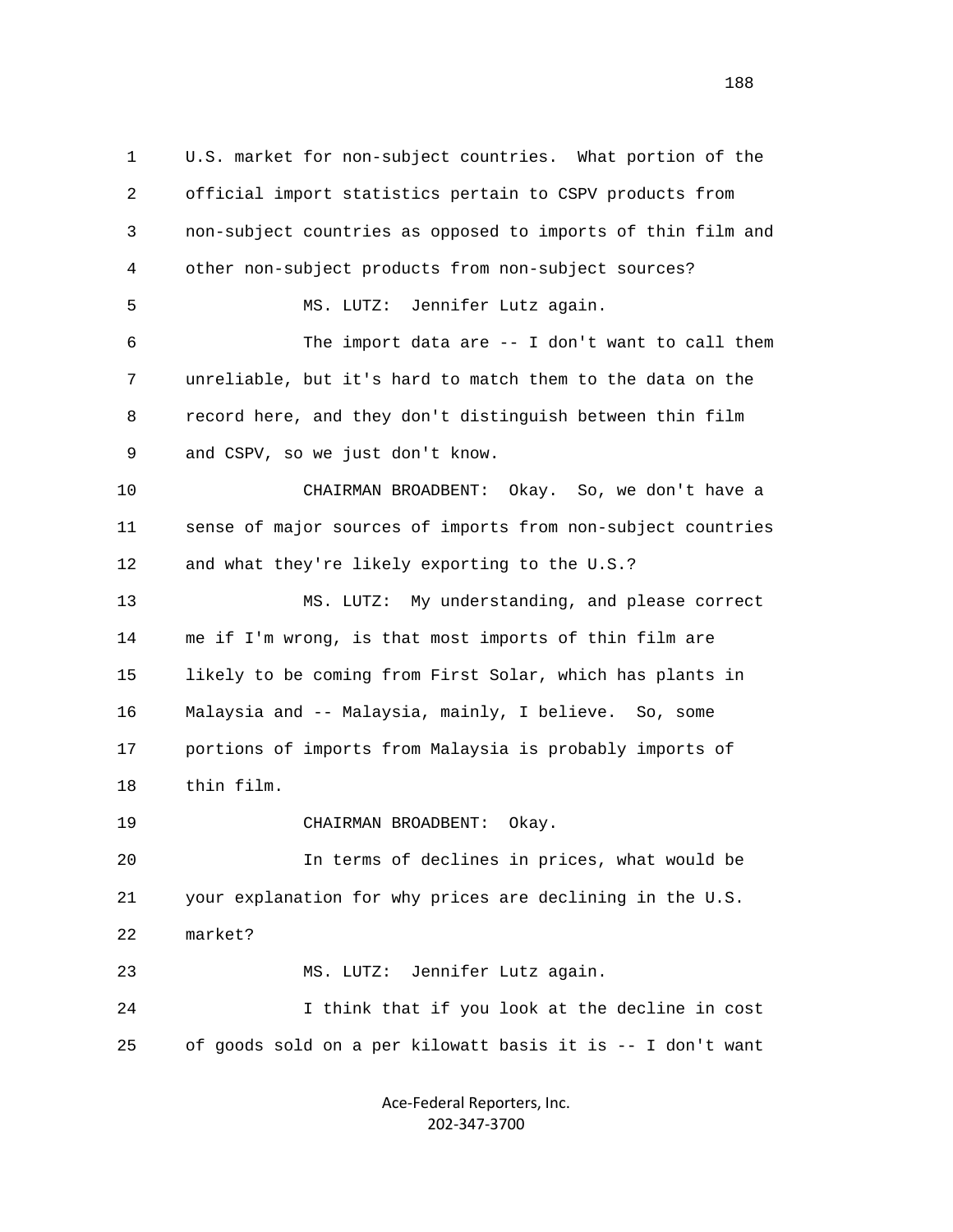1 to trend on confidential data, but it's pretty close to 2 price declines over the period, so I think that's a large 3 portion and then the technology improvements that have been 4 discussed by our panel. 5 MR. KOERNER: Thomas Koerner from Canadian 6 Solar. 7 As stated before, in 2011 the focused product we 8 have produced was a 230 to 235 flat panel. In 2013, we're 9 talking about 255, and to a certain extent lead to 260. 10 CHAIRMAN BROADBENT: Say those numbers again. 11 MR. KOERNER: 230 to 235 in 2011, end of 2013, 12 255 to 260. 13 CHAIRMAN BROADBENT: Right. 14 MR. KOERNER: However, the time you need to 15 produce such a panel with respect to fixed cost and how many 16 people working it, how many steps the machine has to make 17 stays the same. So, just by increasing the power output of 18 a single panel the proportional cost goes down 19 significantly. So, with every efficiency increase we are 20 saving cost and that's what the market is demanding. So, 21 without making any changes, we're able to the market a lower 22 cost product with the absolute same ingredients, the same 23 components just by increasing the efficiencies. 24 CHAIRMAN BROADBENT: So, this increased 25 efficient product is lower priced.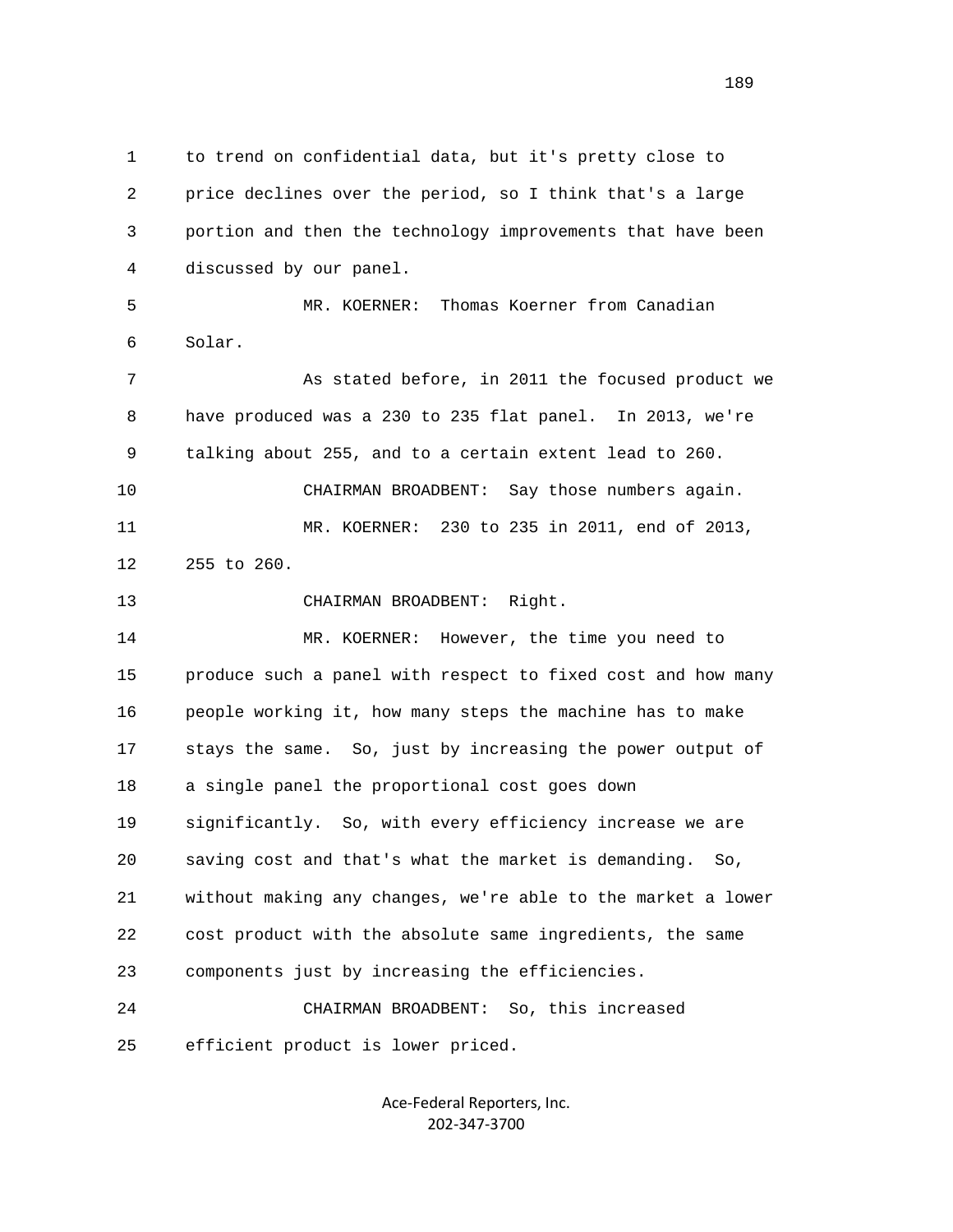1 MR. KOERNER: Absolutely.

 2 CHAIRMAN BROADBENT: The price continues to 3 fall.

 4 MR. KOERNER: It's possible to offer a lower 5 price on a per watt basis.

 6 CHAIRMAN BROADBENT: What would you say the 7 price premium for monocrystalline is over multicrystalline? 8 MR. KOERNER: So, our experience today is 9 offering both poly and multi pounds to the market, around 10 about 10 percent. With very extreme monocrystalline 11 process, it could be even higher, but 10 percent is a good 12 number orientation of the market.

 13 MR. MOORE: If I could, Moore Energy, Barry 14 Moore.

 15 I have pricing from SolarWorld of poly versus 16 moly that just received on Wednesday. The poly was priced 17 at 83 cents a watt. The mono was priced at 95 cents a watt 18 for a 60-cell module. So, that's a 16 percent difference 19 between mono and poly.

 20 CHAIRMAN BROADBENT: Okay. I had thought there 21 was a 20 to 30 percent number in one of the briefs.

 22 MR. MOORE: Well, this is just a price quote I 23 got last week from a distributor. Now, this price here 24 includes the profit being made by the distributor because 25 I'm buying through a third party. But basically, the poly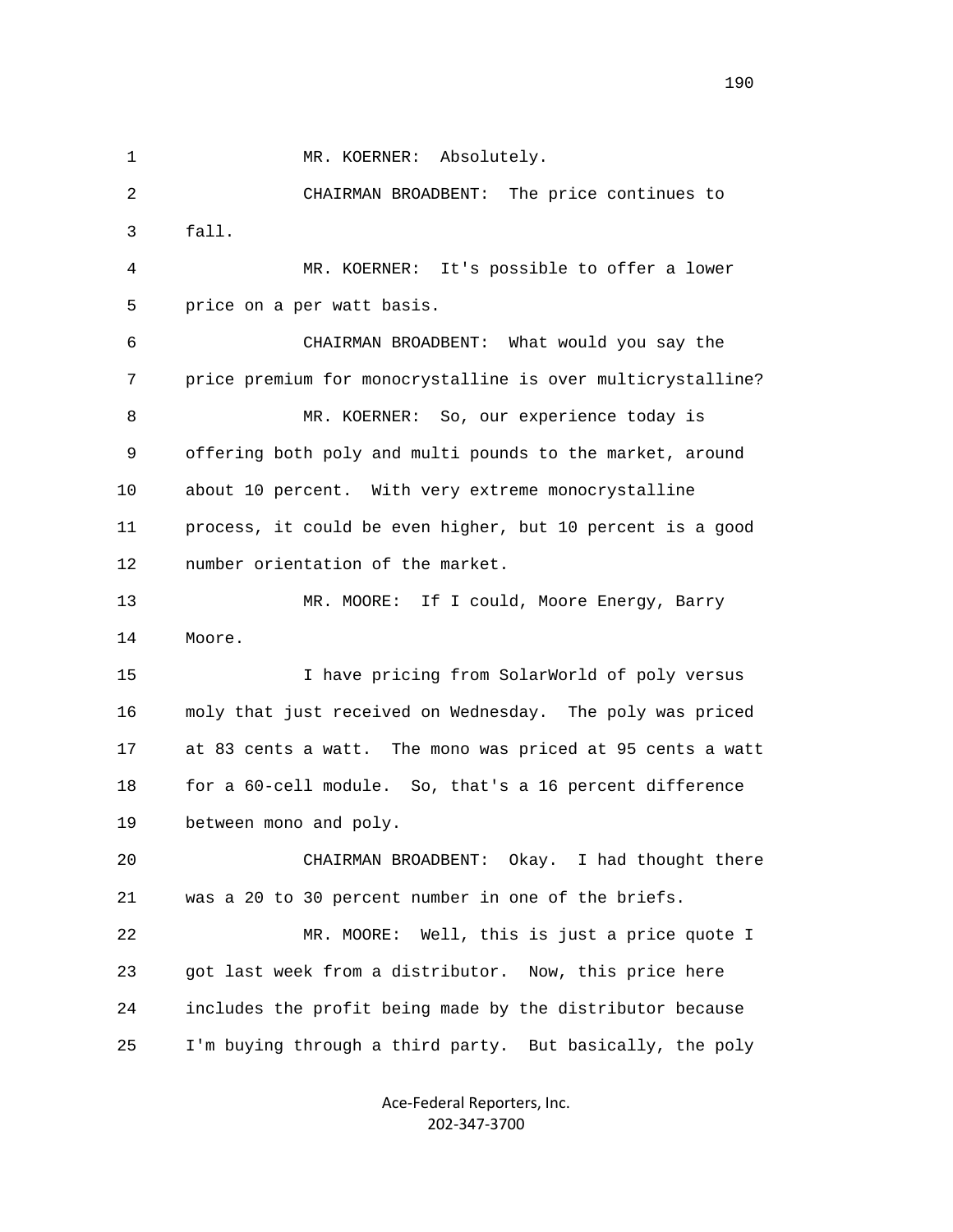1 is priced at 83 cents a watt and the mono is at 95 cents a 2 watt.

3 CHAIRMAN BROADBENT: Okay.

4 MR. PAL: Rajib Pal.

 5 And I think the 20 to 30 percent number you're 6 citing is on a wafer basis, so I think the point made in the 7 brief was that the 20 to 30 percent extra cost of a mono 8 wafer translates into 10 percent on average cost per watt, 9 and per watt is really key here.

10 10 I think what Thomas was trying to explain  $\wedge^{\wedge\wedge\wedge}$  I 11 mean it's really a matter of math because you're looking at 12 dollars per watt, so if your wattage is increasing your 13 denominator is increasing, but your numerator, your cost of 14 producing the module is actually, as we know, is going down, 15 the raw material cost is going down. If you've got a 16 falling numerator and a growing denominator, your per watt 17 cost, which is the metric we're using here, will inherently 18 decline.

 19 CHAIRMAN BROADBENT: Okay. Ms. Jacobs, could 20 you tell me whether think Commerce can enforce the early 21 October scope proposal that they were making, or that 22 Customs could enforce the Commerce proposal?

 23 MS. JACOBS: We have serious concerns about the 24 enforceability and administribility. Companies are 25 struggling to obtain the information necessary to identify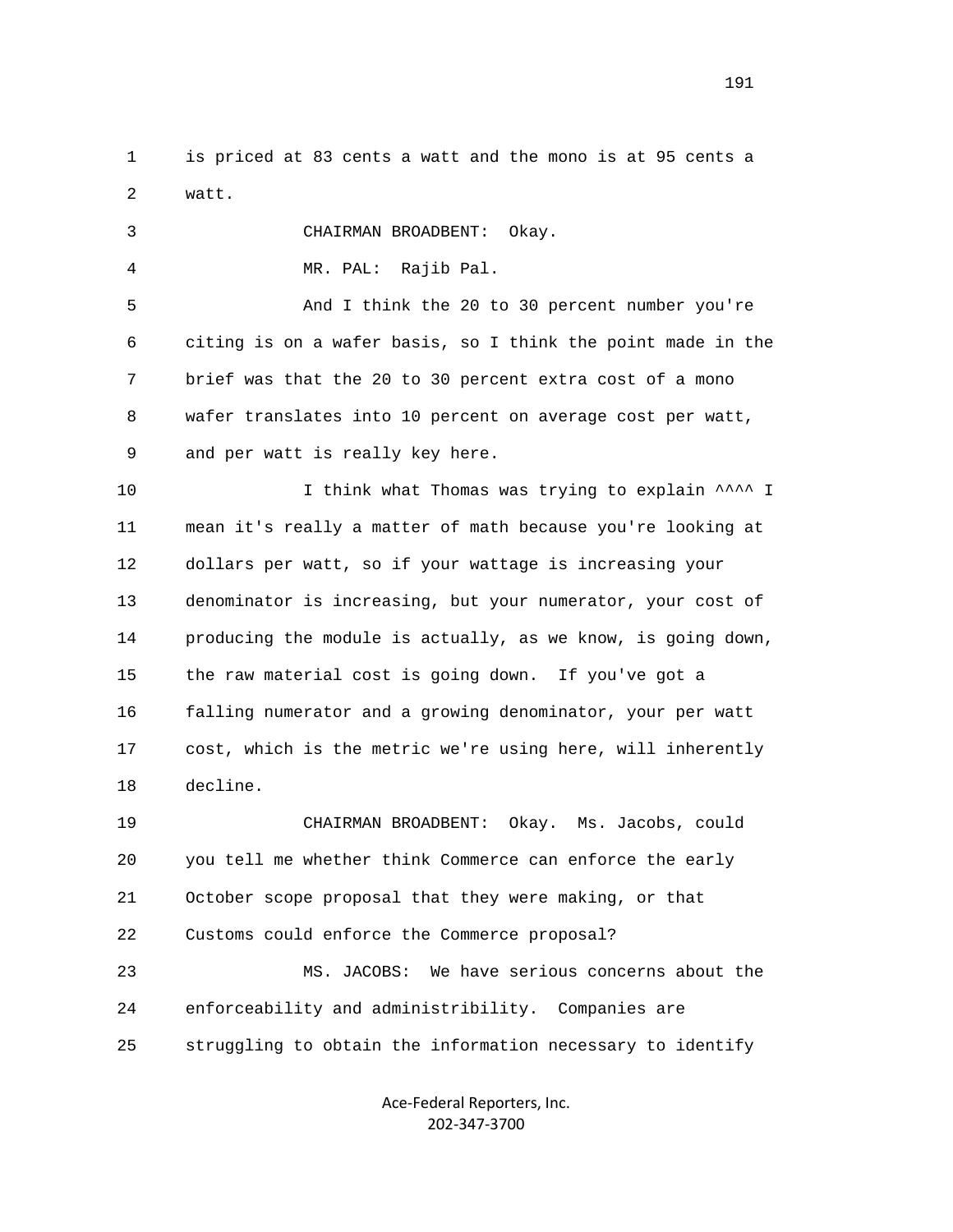1 the origin of wafers, and they're relying upon others for 2 that. And it becomes a tremendous burden on the companies 3 to get that information, whether their suppliers are willing 4 to provide it and whether they can match it precisely to the 5 particular shipment as well. They know they put the wafer 6 in a cell, then the cell gets sold, then the cell gets put 7 into a module. And the willingness of the supplier of the 8 cell to provide the information on a wafer basis in those 9 cells is problematic. 10 I think some of the company people may be able 11 to talk specifically about it, but it is a serious concern 12 about the burden of trying to enforce such an order. 13 CHAIRMAN BROADBENT: Okay, Vice Chairman

14 Pinkert.

 15 VICE CHAIRMAN PINKERT: Thank you, Madam 16 Chairman. And I thank all of you for being here today to 17 help us understand these issues.

 18 I want to begin with a couple of questions for 19 the Taiwanese industry. And first of all, do I correctly 20 understand that the Taiwanese industry does not have any 21 concerns about the October 3 draft scope from the Commerce 22 Department?

 23 MR. LEE: No. I mean we recognize that Commerce 24 is in charge of the scope definition, and that the 25 Commission has to make due with whatever is handed to them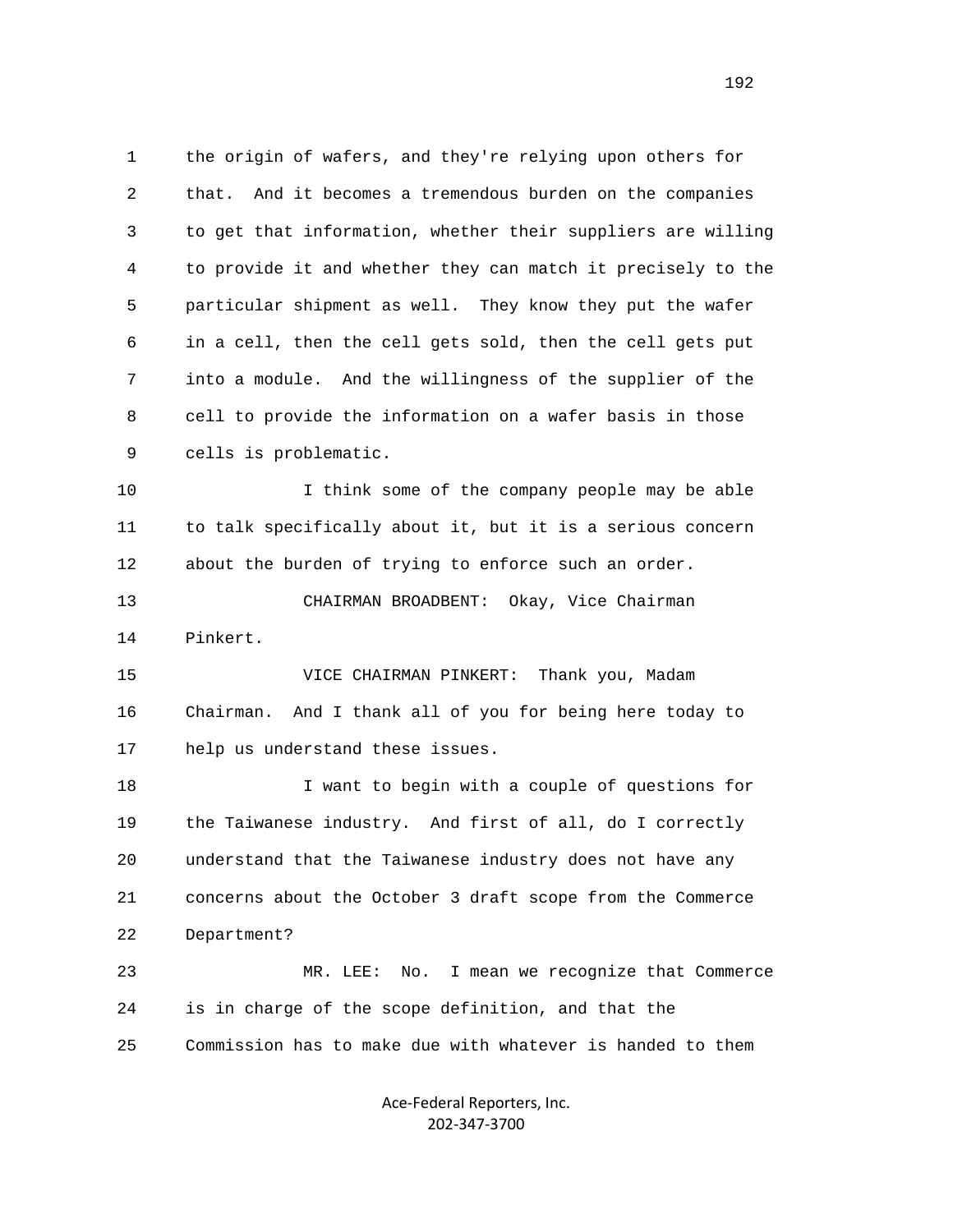1 from Commerce. And unfortunately, you're in a tough 2 position where you have less than ideal clarity from them. 3 So, under these circumstances, I think the 4 Commission staff has done a remarkable job collecting the 5 data. We feel that in terms of the volume of imports and 6 market share the questionnaire data is sufficiently broken 7 down and the sub-categories can be rearranged so that it 8 would fit the clarification rule.

 9 We do have some concerns that the pricing data 10 does not match closely to the clarification rule because the 11 questionnaires were sent out asking importers to report 12 pricing focused on the origin of the cell, whereas the 13 clarification rule focuses on the origin of where the module 14 is assembled. So, the pricing data does have some issues 15 with regard to how you would analyze the data under the 16 clarification rule. But all in all, we feel that if you 17 look at the revised data under the clarification rule it 18 would show that Taiwan is a very, very insignificant 19 portion. And that to the extent that you use the pricing 20 data, which show that we're not underselling to any 21 significant degree and that Taiwan really is not injuring 22 the domestic industry in any way, primarily because we're a 23 cell industry and not really involved in modules to any 24 significant degree.

25 VICE CHAIRMAN PINKERT: Thank you. Now, Mr.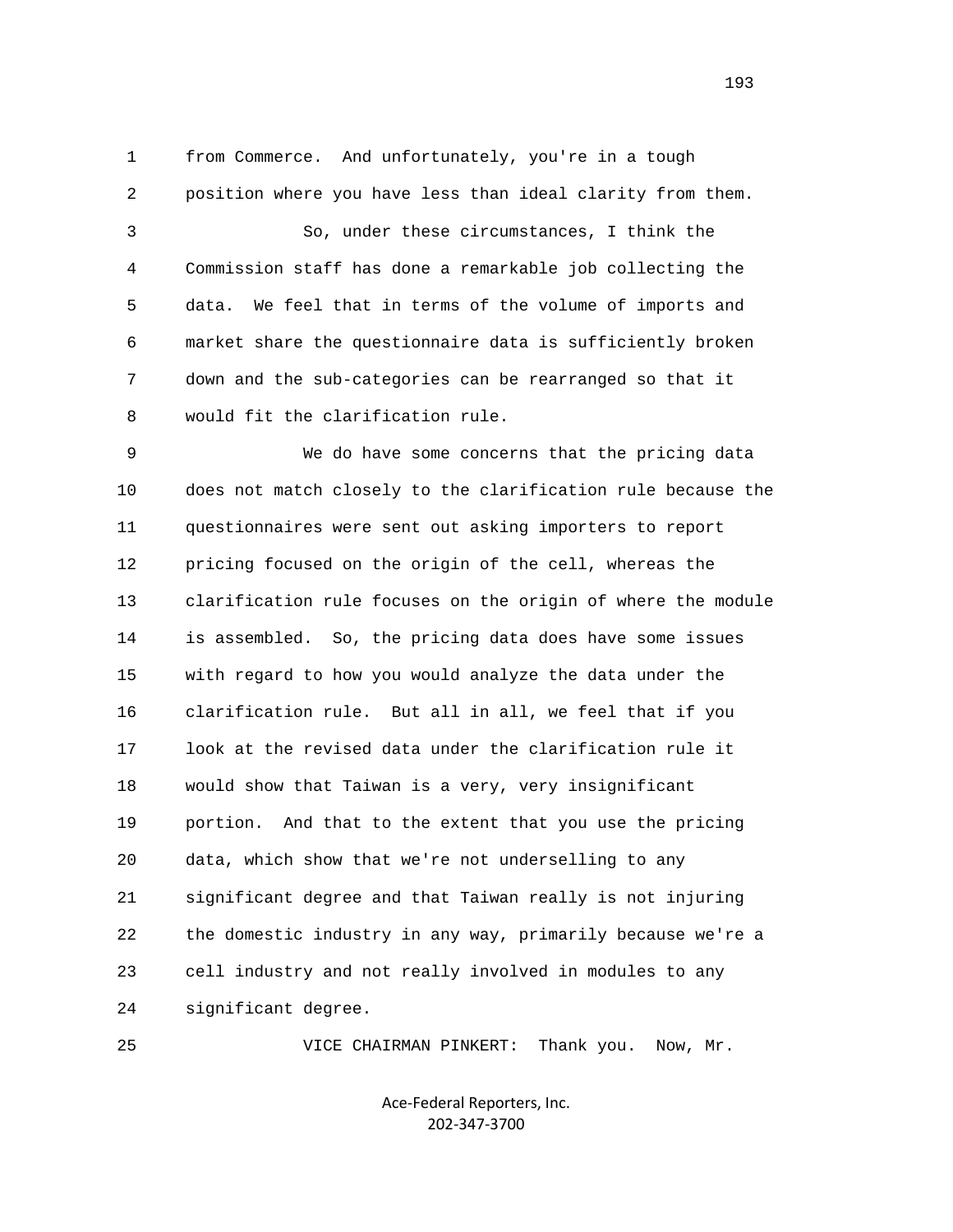1 Campbell, you referred to the so-called loophole 2 explanation, and I just want to drill down a little bit on 3 that. And in particular, what's wrong with the theory that 4 the Chinese producers in response to how the earlier 5 investigation was going shifted from a situation where they 6 were producing the cell in China to assembling the module in 7 China. Is that an inaccurate explanation or understanding 8 of what happened?

9 MR. CAMPBELL: This is Jay Campbell.

 10 Well, the factual record would demonstrate that 11 there is some extent of a shift whereby Chinese module 12 assemblers began using more Taiwanese cells. Our point is 13 that the Taiwanese industry, as a cell industry, has never 14 been a source of injury to the U.S. market. The competition 15 in the U.S. market occurs at the module level, not at the 16 cell level. U.S. producers do not supply -- supply minimal 17 volumes of cells to the commercial market, so it's odd that 18 Taiwan is here. And the only reason they are here is 19 because of that loophole, whereby what SolarWorld's real 20 concern is is competition from modules coming from China and 21 using third country cells.

 22 We agree, of course, with the Chinese 23 Respondents that there's no injury threat, even on a 24 cumulated basis, but we strongly contest any notion that 25 Taiwan subject producers are a cause or a threat of harm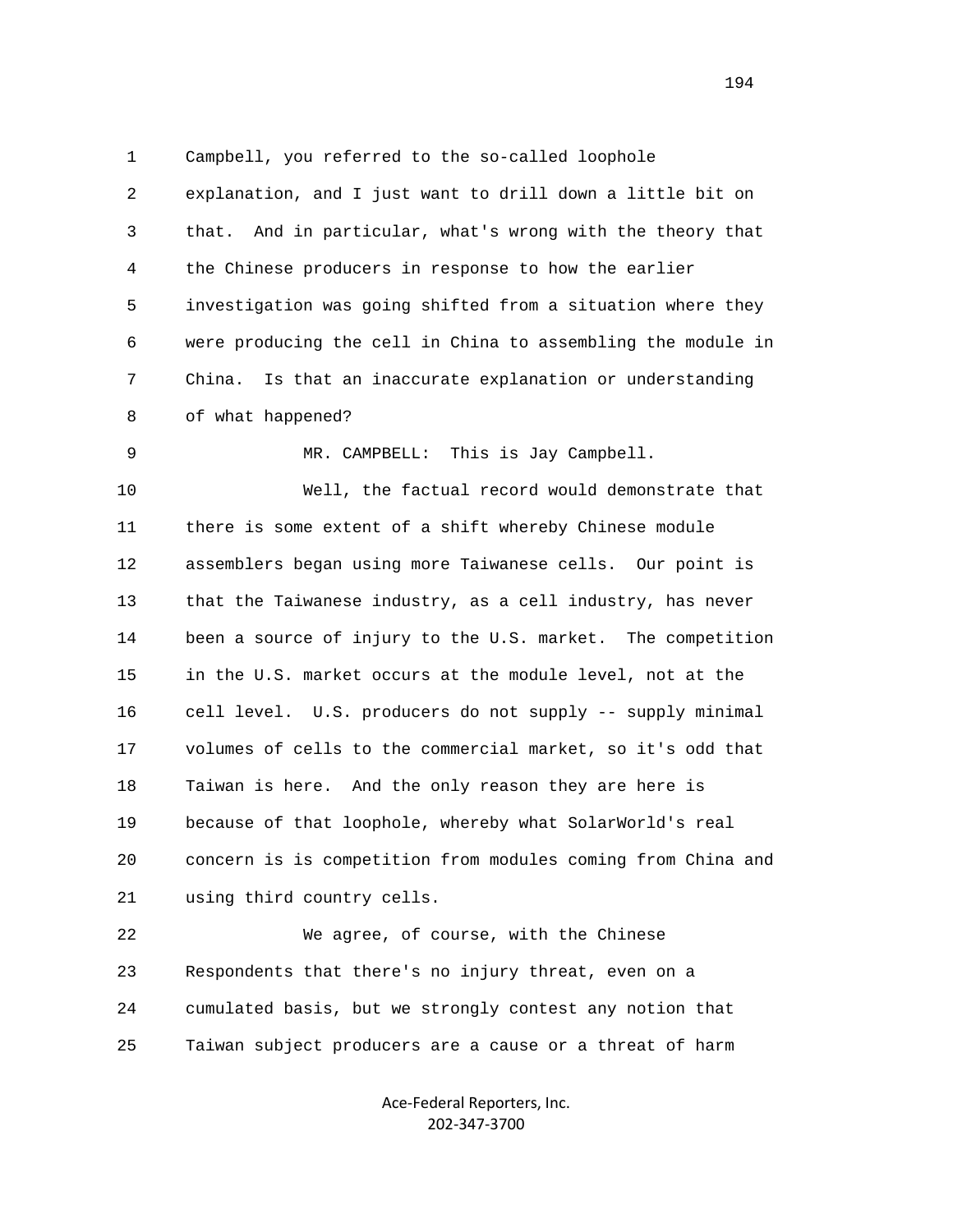1 because they're not -- you know, they're a cell industry and 2 has a cell industry they're not harming the U.S. market or 3 U.S. industry in any way. 4 VICE CHAIRMAN PINKERT: Thank you very much for 5 that answer. 6 I want to turn to the Chinese industry and ask 7 you whether that loophole explanation is adequate to what 8 occurred once the Chinese producers understood what the 9 scope of the earlier investigation would be. 10 MR. KOERNER: Thomas Koerner from Canadian 11 Solar. 12 We have a large and model manufacturing capacity 13 that we have a cell manufacturing capacity. And we have 14 been used Taiwanese cells for many, many years before all 15 these CVD and antidumping investigation in our Canadian and 16 Chinese manufacturing. Whenever we needed to produced a 17 highly efficient product and use cells in which simply 18 provide a higher efficiency than other cells. 19 So, this situation has not happened just 20 overnight because of a loophole or whatever. We have and 21 had business relationships with Taiwanese manufacturers 22 throughout the years. We have increased these volumes from 23 time on because of the international demand for PV panels, 24 not only in the U.S., but also in other markets. 25 Just to give you one example, Japan is a market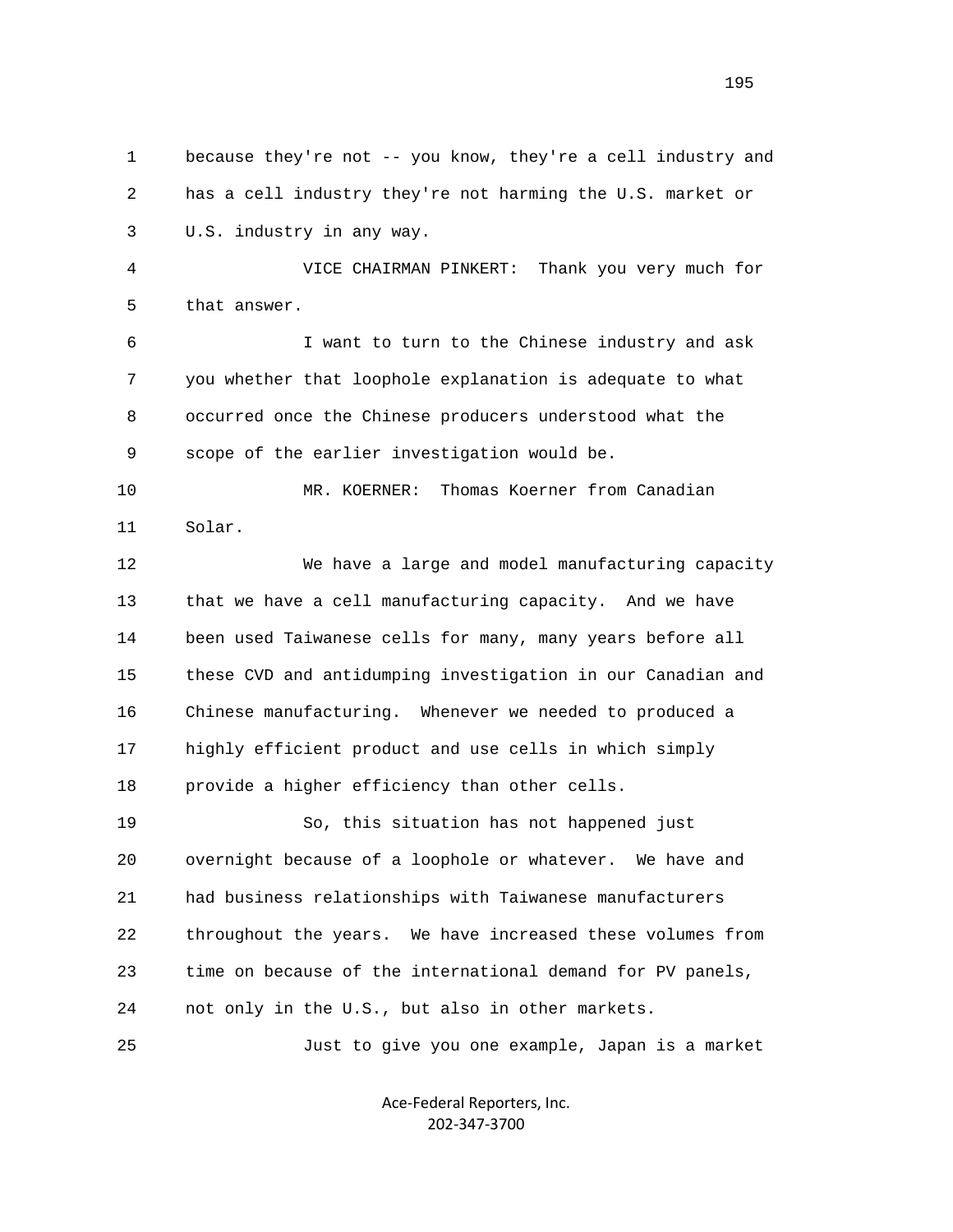1 highly driving high efficiencies because their roof space 2 installation -- their roof space are very limited, so 3 they're demanding very high efficiencies. And in this 4 perspective, we're using mainly Taiwanese cells rather than 5 other cells. So, it's not a loophole. It's a natural 6 evolution over the last years how we're utilizing cells for 7 what kind of markets and what kind of applications. 8 VICE CHAIRMAN PINKERT: Any other comments on 9 the panel on that issue? 10 MR. PETRINA: Robert Petrina with Yingli. 11 I'd like to second what Thomas said. Over the 12 years, Chinese companies like ours have been buying cells 13 from a number of high quality suppliers across the world and 14 Taiwan has been obviously a great source of high quality 15 product, so there was an evolution over the years to source 16 more from Taiwan. I think that's reflected in the imports 17 in the U.S. 18 VICE CHAIRMAN PINKERT: But was that evolution 19 dramatically accelerated by the earlier investigation? 20 MR. PETRINA: I think it coincided with the 21 growth of other markets as well with differential 22 requirements in terms of efficiencies. 23 VICE CHAIRMAN PINKERT: Ms. Lutz. 24 MS. LUTZ: Commissioner Pinkert, I think that -- 25 we discussed this a little bit at the prelim. This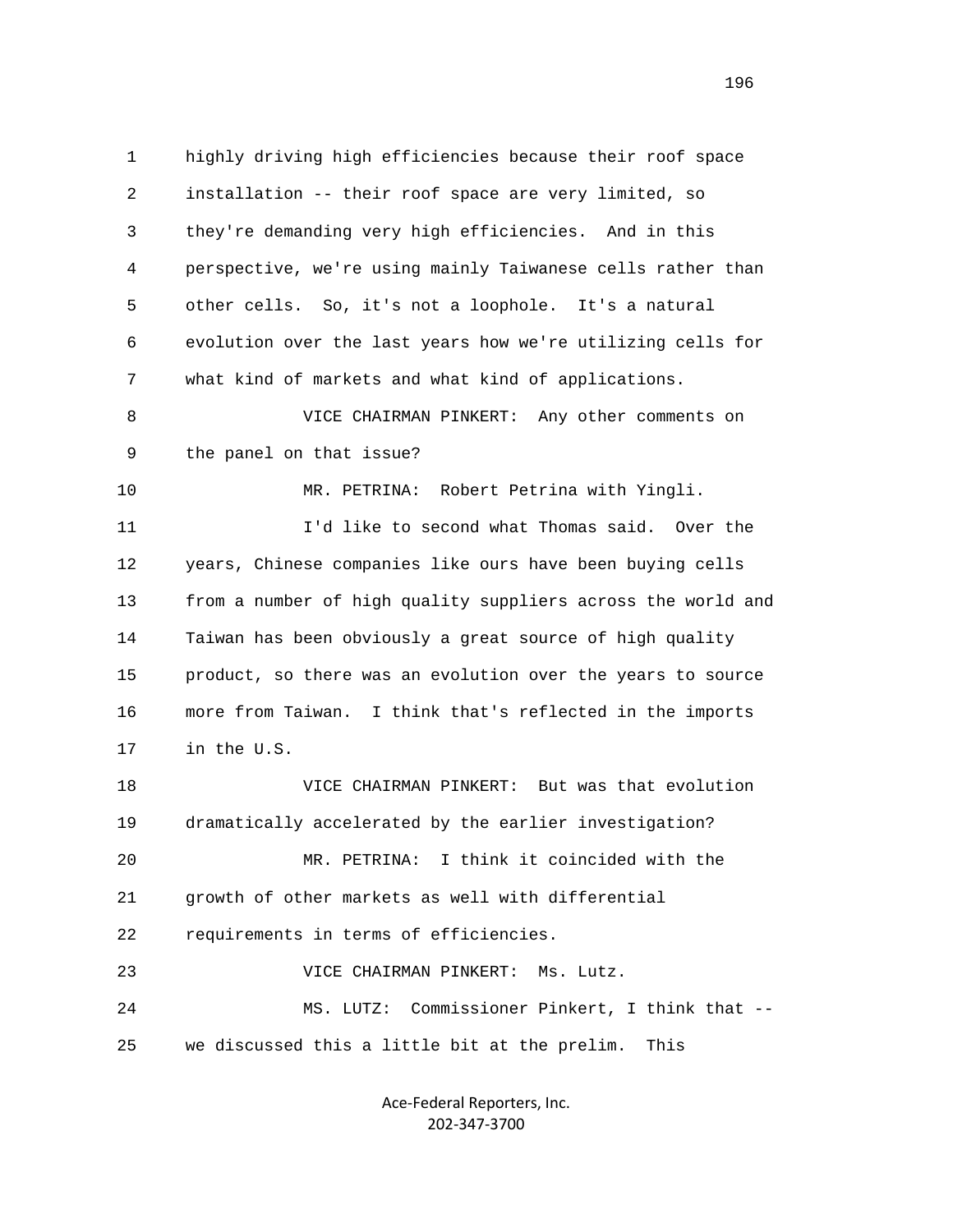1 relationship with the Taiwanese cell producers and the 2 Chinese module producers has been going on for a long time, 3 but there was no reason for the module producers to keep 4 track of where the cells came from for modules shipped to 5 different markets because it didn't matter at that point. 6 So, some portion of the imports that were 7 considered subject imports in the China case probably had 8 Taiwanese cells, but there just wasn't any documentation to 9 show it. 10 MR. DORETY: This is Jeff Dorety of Trina Solar. 11 **I'll add one comment.** With respect to Trina, we 12 have a larger module manufacturing capacity than we do cell 13 capacity; therefore, for many years we've been buying the 14 extra cells we need from Taiwan. 15 VICE CHAIRMAN PINKERT: Thank you. 16 Now, other than cost, is there a reason why a 17 purchaser would prefer the multicrystalline product to the 18 mono? 19 MR. MORRISON: This is John Morrison with Strata 20 Solar. 21 Yes, there's a variety of technologies that the 22 vendors put into their products. One of the other ones that 23 was mentioned in some of the testimony is a 1,000-volt 24 versus what had previously been a 600-volt product, as well 25 as simply the quality of the product and its robustness and

> Ace‐Federal Reporters, Inc. 202‐347‐3700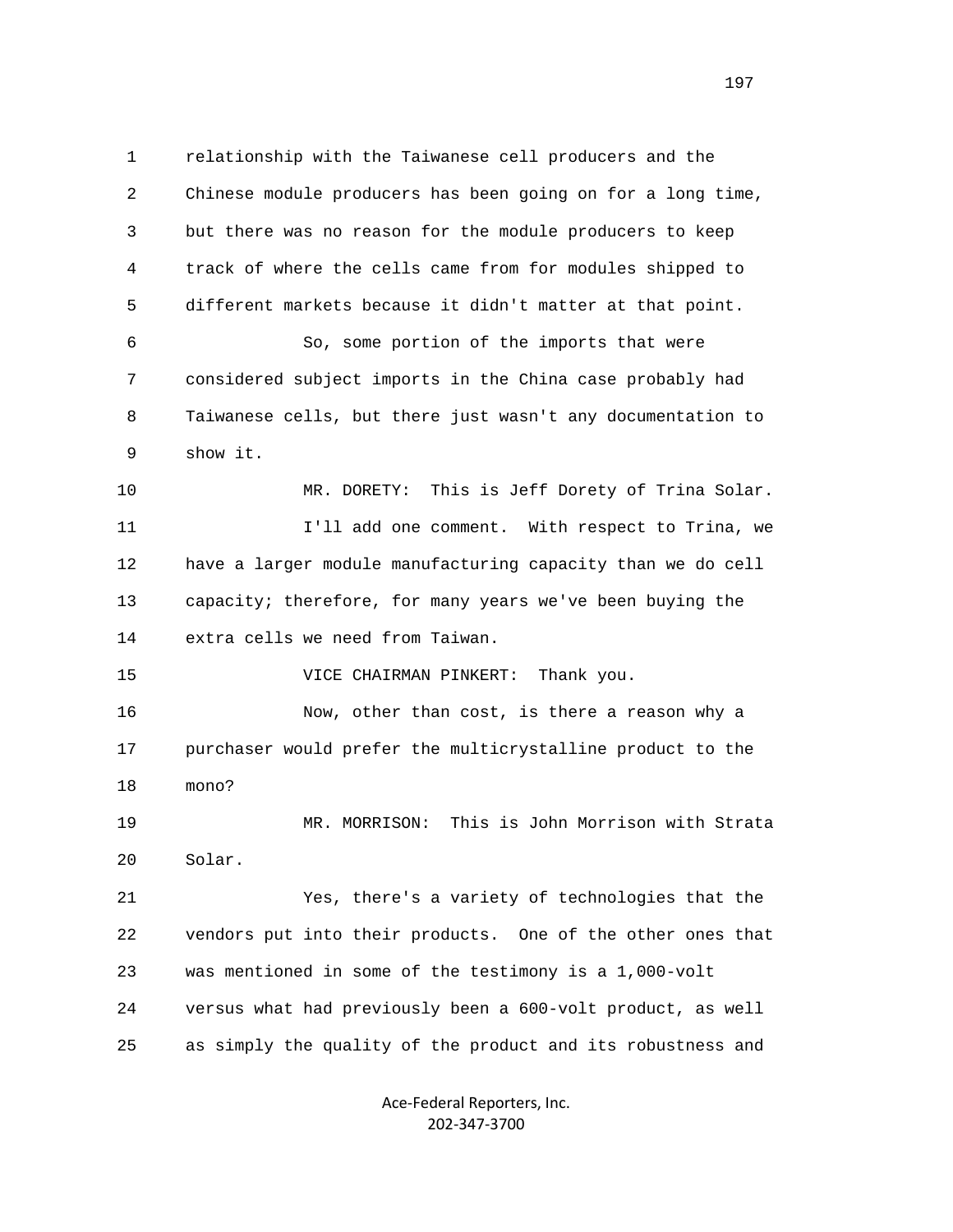1 durability. So, there's a number of factors that a 2 purchaser like Strata would look at, there's technology, 3 there's the quality of the product, there's the 4 responsiveness and reliability of the company. It's their 5 delivery and then it's the cost.

 6 And by cost, it's not just the price of the 7 product. There is the cost that is incurred for us to build 8 the entire system. There are some modules, for example, the 9 72-cell, 1,000-volt that allow us to reduce our balance of 10 system cost in the construction. It requires less wire, 11 less racking, less labor and the like. So, we look at all 12 of those features when making a selection of a module.

 13 MR. MOORE: If I could add -- Barry Moore from 14 Moore Energy.

 15 We sell directly to homeowners, you know, our 16 area, and having a more powerful cell per square foot, if 17 you will, on the roof is very important. Typically, when 18 you go into a home the person wants as much power as 19 possible from the solar system and they have very limited 20 space to work with because you have the roof area. So, we 21 always opt to have the most efficient, the most powerful 22 cell, so we almost opt for the mono module. 23 MR. PETRINA: Robert Petrina with Yingli.

 24 I was going add that if you look at the actual 25 survey that shows the importance of other purchase factors

> Ace‐Federal Reporters, Inc. 202‐347‐3700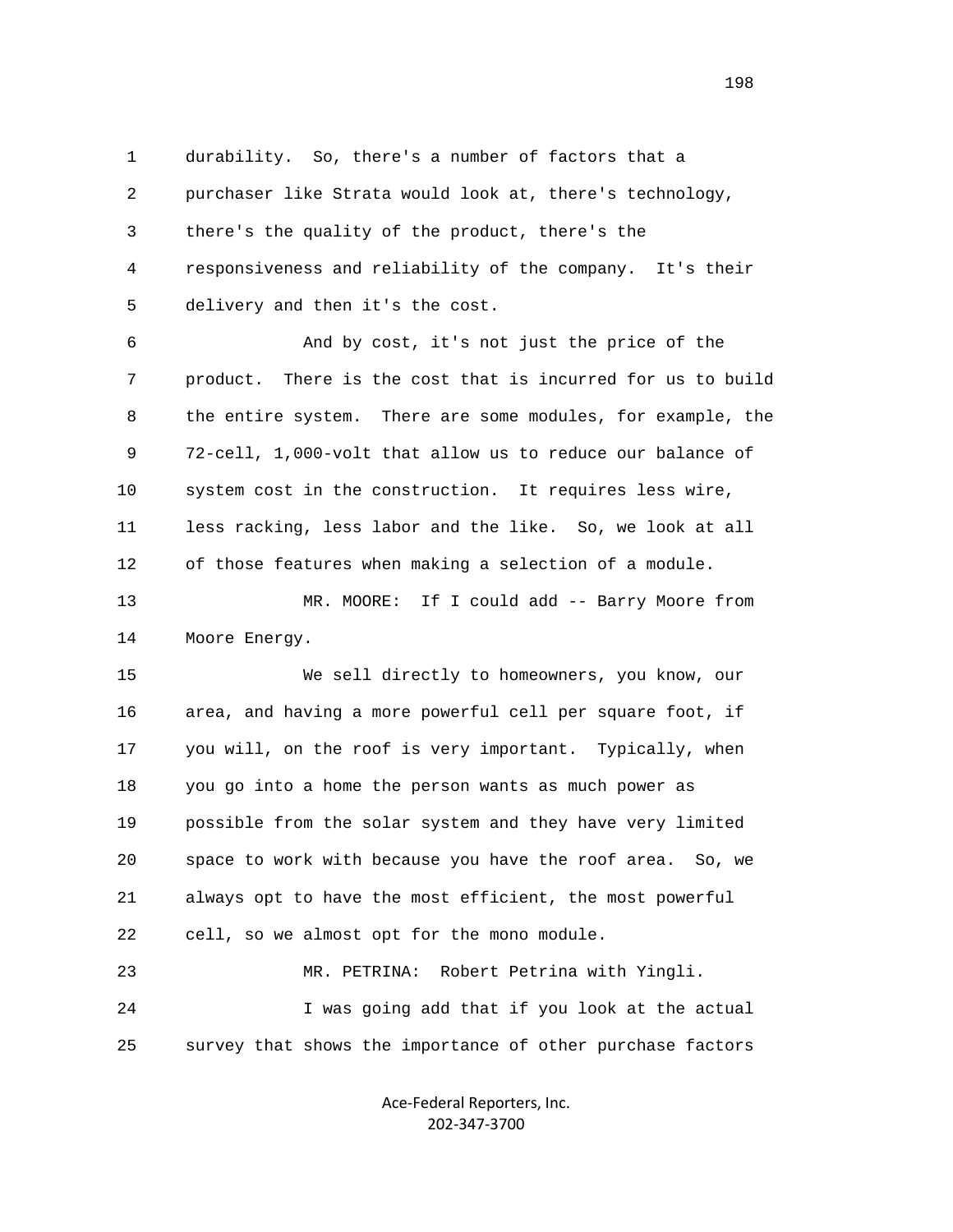1 defined there I mean there's a few key things. Obviously, 2 product consistency is very important. And due to the 3 various decisions that companies make, multi was the product 4 that the market demands. And if you look at -- again, it's 5 the difference between demand again, SUV versus a sedan. It 6 was the product that was demanded by the largest growing 7 segment of the market that the Petitioner does not provide 8 that product to that particular market, so it's pretty 9 straightforward in terms of availability what choice you can 10 make as a customer. 11 VICE CHAIRMAN PINKERT: You're saying the market 12 demands the multi product, but I'm trying to understand why. 13 MR. KOERNER: Thomas Koerner from Canadian 14 Solar. 15 There are many small details, for example, most 16 of them technical details. One detail, for example, is a 17 temperature coefficient. That means how much drops the 18 power of the panel it's getting hot in sunlight, and mono 19 doesn't have a very positive performance in this case, 20 though it's a pretty small technical detail, but poly is 21 performing a little bit better compared to mono in this 22 case. 23 VICE CHAIRMAN PINKERT: If you wish to complete 24 your answer, Mr. Petrina, I think I've got another 10 25 seconds.

> Ace‐Federal Reporters, Inc. 202‐347‐3700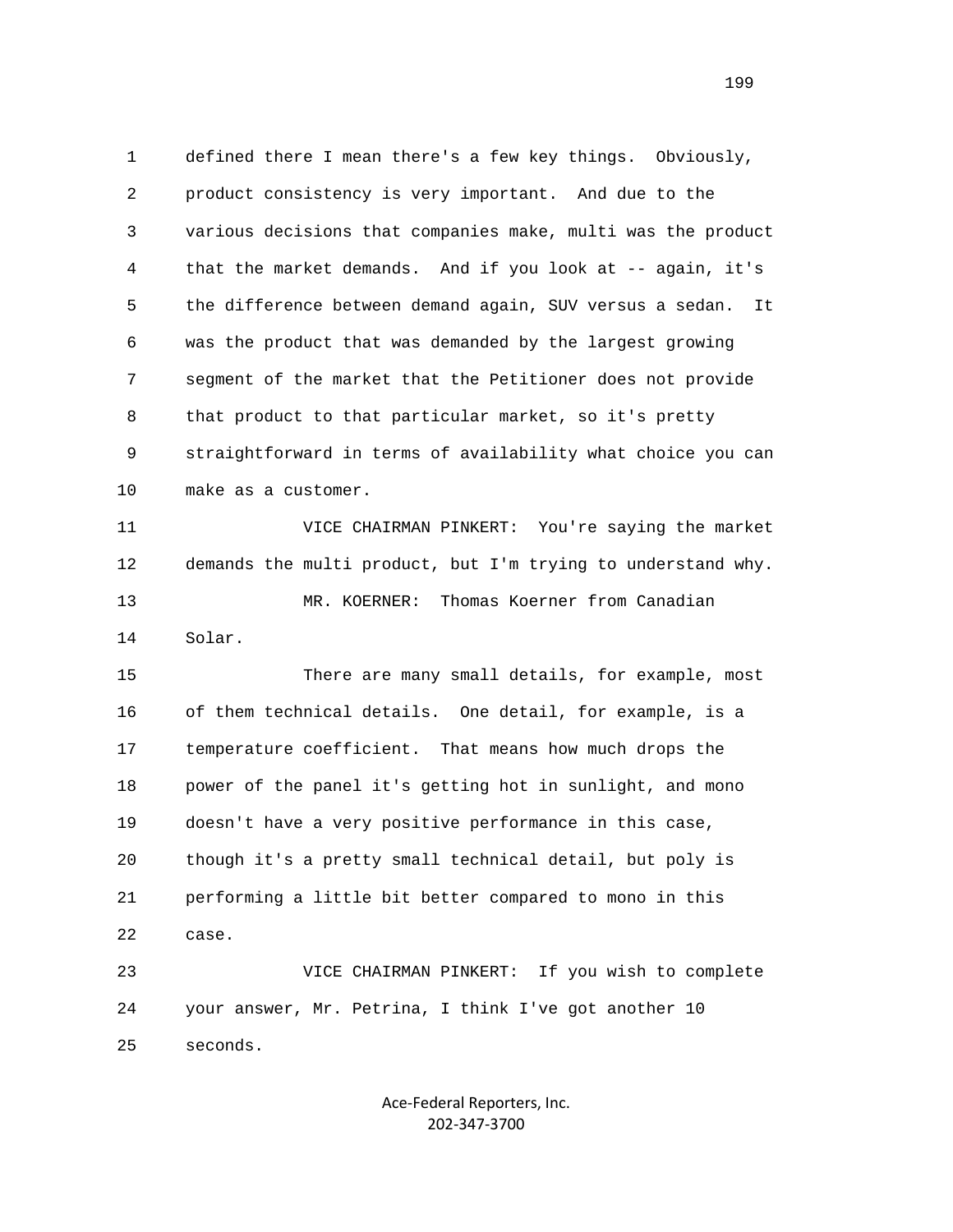1 MR. PETRINA: I'd like to add that also, for 2 example, the 1,000-volt UL requirement that's available on 3 multi, has been for a number of years, was a determining 4 factor in the procurement decision. 5 VICE CHAIRMAN PINKERT: Thank you. 6 CHAIRMAN BROADBENT: Commissioner Williamson. 7 COMMISSIONER WILLIAMSON: Thank you. And I too 8 want to express my appreciation to all of the witnesses. 9 It's a rare time that we've had this many different 10 witnesses at a hearing. 11 Do you agree with the Taiwanese Respondents that 12 the prerequisite for cumulation is a common scope 13 definition, a common scope defining import from each country 14 that are subject to the investigation? I'm not sure that I 15 asked that all ready. 16 MS. JACOBS: I think we'll deal with that in the 17 post-hearing brief. 18 COMMISSIONER WILLIAMSON: Okay. Thank you. 19 To the Taiwanese Respondent, which one of the 20 productions in Taiwan is monocrystalline cells versus 21 multicrystalline cells, and I guess also for the Chinese 22 Respondents what is the comparable figures for China? 23 MS. CHIU: Although our mono is about 30 and 24 multi is 70. And the price level actually the mono price 25 premium is about 20 to 30 level.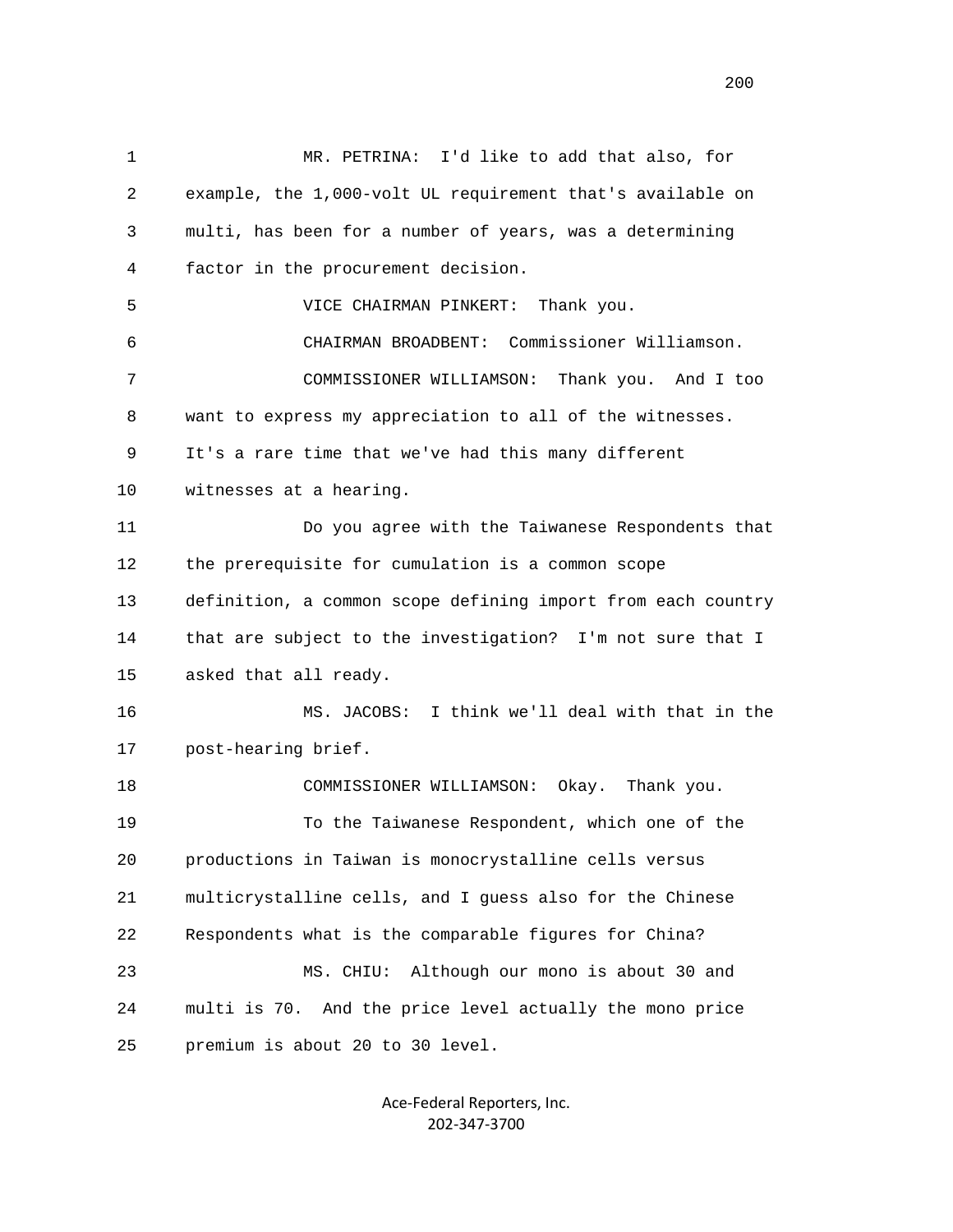1 COMMISSIONER WILLIAMSON: Are you saying that on 2 a value basis it's a greater share? 3 MS. CHIU: Our average selling price of mono 4 versus multi is about -- price premium is about 20 to 30 5 percent. 6 COMMISSIONER WILLIAMSON: Okay. 7 MS. CHIU: And our total production volume for 8 mono cells and multi cells currently is about 30 percent for 9 mono and 70 percent for multi. 10 COMMISSIONER WILLIAMSON: On a price -- 11 MS. CHIU: Volume basis. 12 COMMISSIONER WILLIAMSON: On a volume basis? 13 MS. CHIU: Yes. 14 COMMISSIONER WILLIAMSON: Okay. Thank you. For 15 the Chinese Respondents? Yes, Mr. Koerner? 16 MR. KOERNER: Thomas Koerner from Canadian 17 Solar. 18 So, the majority of cells, a significant 19 majority of cells we are buying from Taiwan of poly cells. 20 The mono cells we're buying with the price difference you 21 just heard are mainly going into the Japanese market, which 22 are simply justifying with a very limited roof space, a 23 significantly higher cost level because there's simply not 24 more roof available for these systems to be installed. So, 25 again, for the U.S. market, the majority of the cells are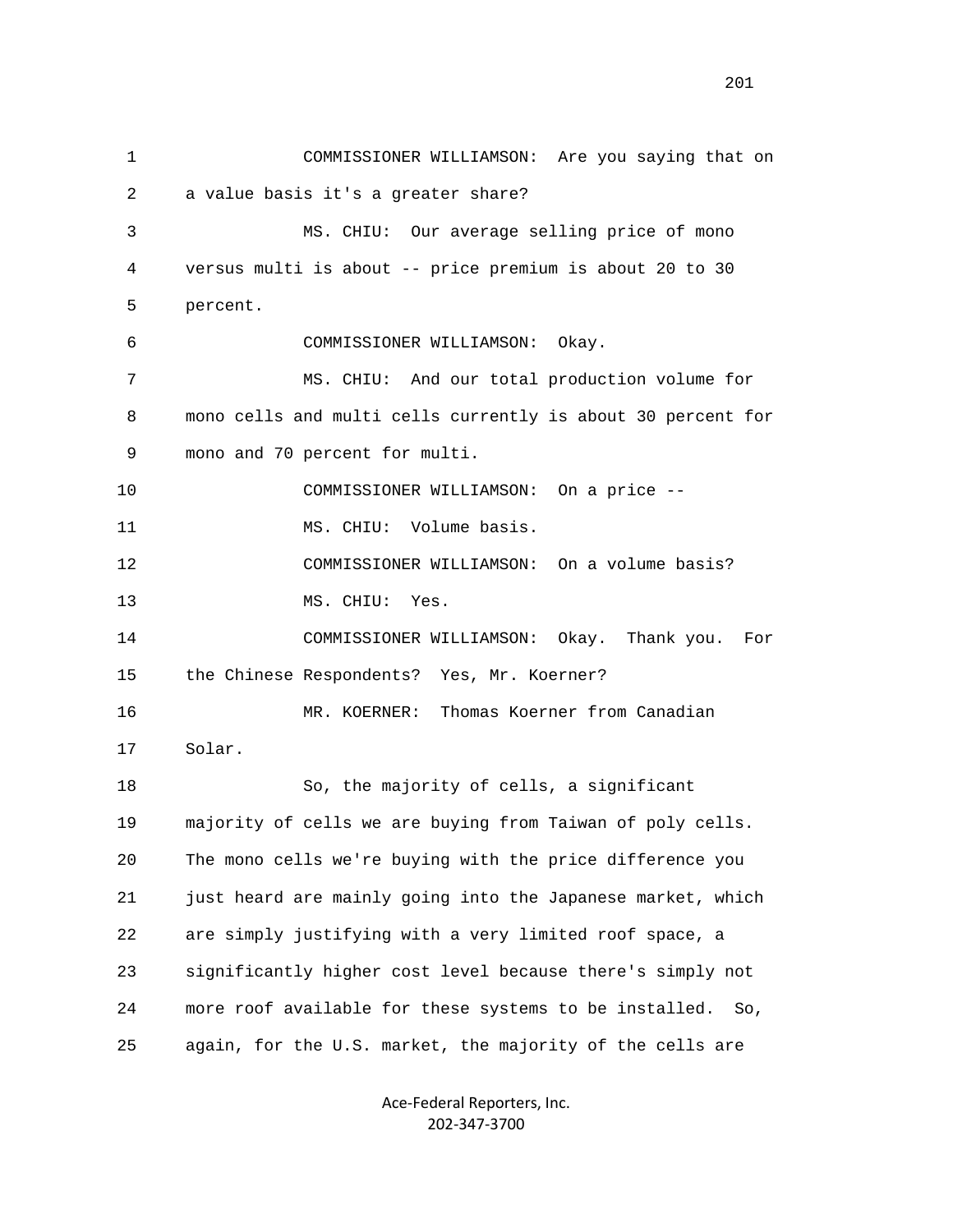1 used are multicrystalline cells.

| 2  | Okay. I think you<br>COMMISSIONER WILLIAMSON:                 |
|----|---------------------------------------------------------------|
| 3  | raised this, and a couple others have raised the point that   |
| 4  | they could not get it from the domestic industry the product  |
| 5  | that they wanted or in meeting certain specifications. And    |
| 6  | I was curious, is it that you can't get or is it you can't    |
| 7  | get it at the price that you want?                            |
| 8  | MR. MORRISON: This is John Morrison.                          |
| 9  | In many cases, it doesn't exist. And for                      |
| 10 | example, the 72-cell, 1,000-volt that form factor and the     |
| 11 | voltage provides us tremendous balance of system savings,     |
| 12 | and the domestic industry --                                  |
| 13 | COMMISSIONER WILLIAMSON:<br>Excuse me. Have you               |
| 14 | asked them for it or is it just --                            |
| 15 | MR. MORRISION: Well, it wasn't available when                 |
| 16 | it was first introduced. They now have it available, but      |
| 17 | they're several years late to the market.                     |
| 18 | COMMISSIONER WILLIAMSON: Well, are you on a                   |
| 19 | long-term contracts?                                          |
| 20 | Oh yeah. We go out there and we<br>MR. MORRISON:              |
| 21 | make purchases, long-term supply agreements with our          |
| 22 | The product that SolarWorld has as a mono product<br>vendors. |
| 23 | there is no multi, and there's no reason to pay a premium     |
| 24 | for the mono if you have a multi product that's of            |
| 25 | comparable performance that's out there. So, yes, they now    |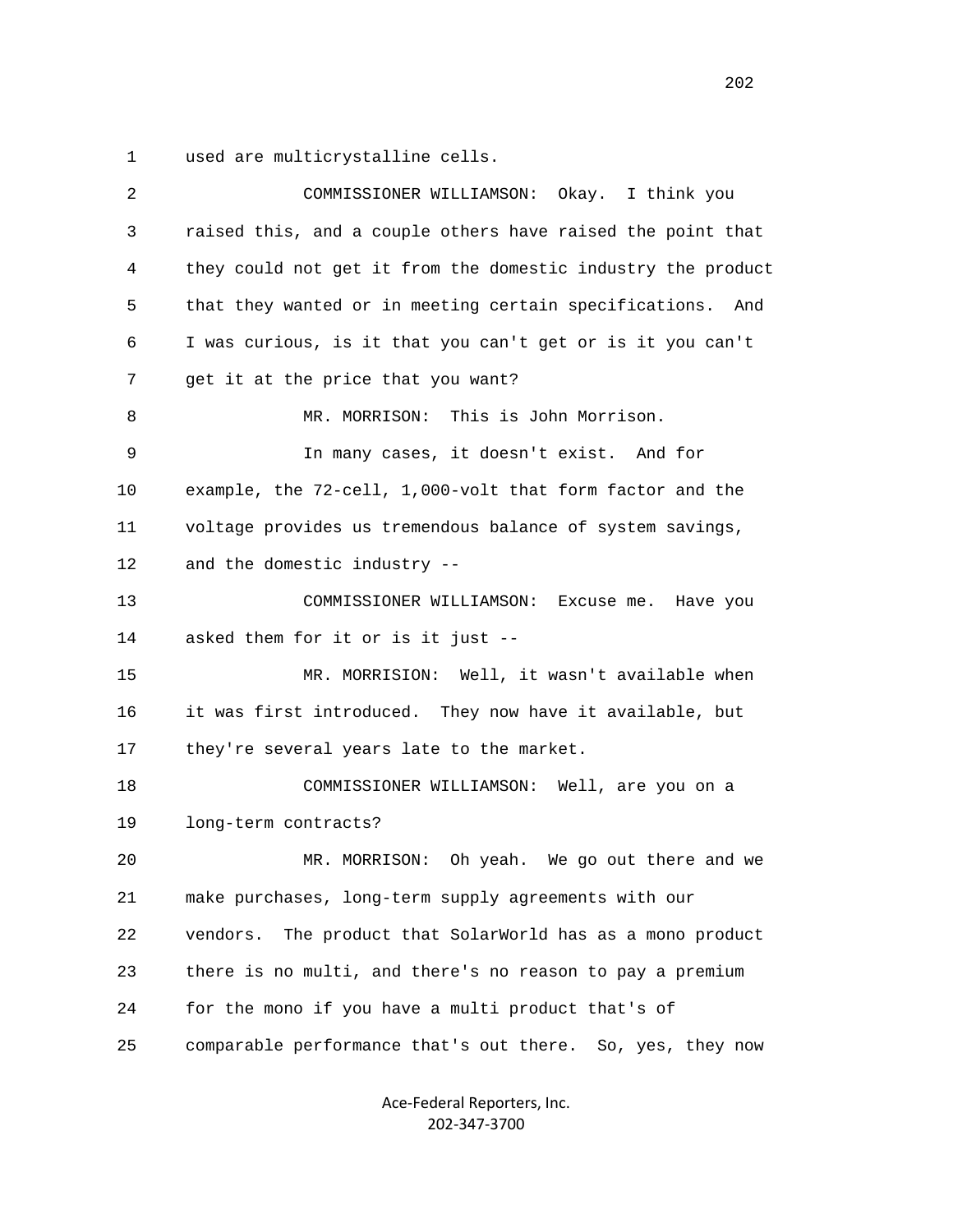1 have it. 2 COMMISSIONER WILLIAMSON: They now have the ^^^^ 3 MR. MORRISON: They have a 1,000-volt, 72-cell 4 monocrystalline product. 5 COMMISSIONER WILLIAMSON: But you can get at a 6 multi? 7 MR. MORRISON: We can get a multi -- yeah, with 8 vendors that we've had a long-term relationship with. 9 MR. CANNON: This is Joel Cannon with tenKsolar, 10 Commissioner. 11 COMMISSIONER WILLIAMSON: Okay. Go ahead. 12 MR. CANNON: We cannot sell a whole we will sell 13 it ourselves. They've told us, no, we don't have any 14 availability for you at all. So, if we had to rely on the 15 two cell suppliers today, we'd be out business. 16 COMMISSIONER WILLIAMSON: Okay. 17 MS. SHAW: Polly Shaw, SunEdison. 18 We try to procure cells on occasion. SolarWorld 19 doesn't make its cells available to us. Price is not the 20 issue. We need to have the highest efficiency. When we've 21 gone to Suniva they've been unable to provide their cells. 22 They don't have the availability. 23 Other factors that we look at are timeliness of 24 delivery, but availability is huge. Earlier, in 2013, we 25 had purchased some cells from Suniva. By Q3 we were asking

> Ace‐Federal Reporters, Inc. 202‐347‐3700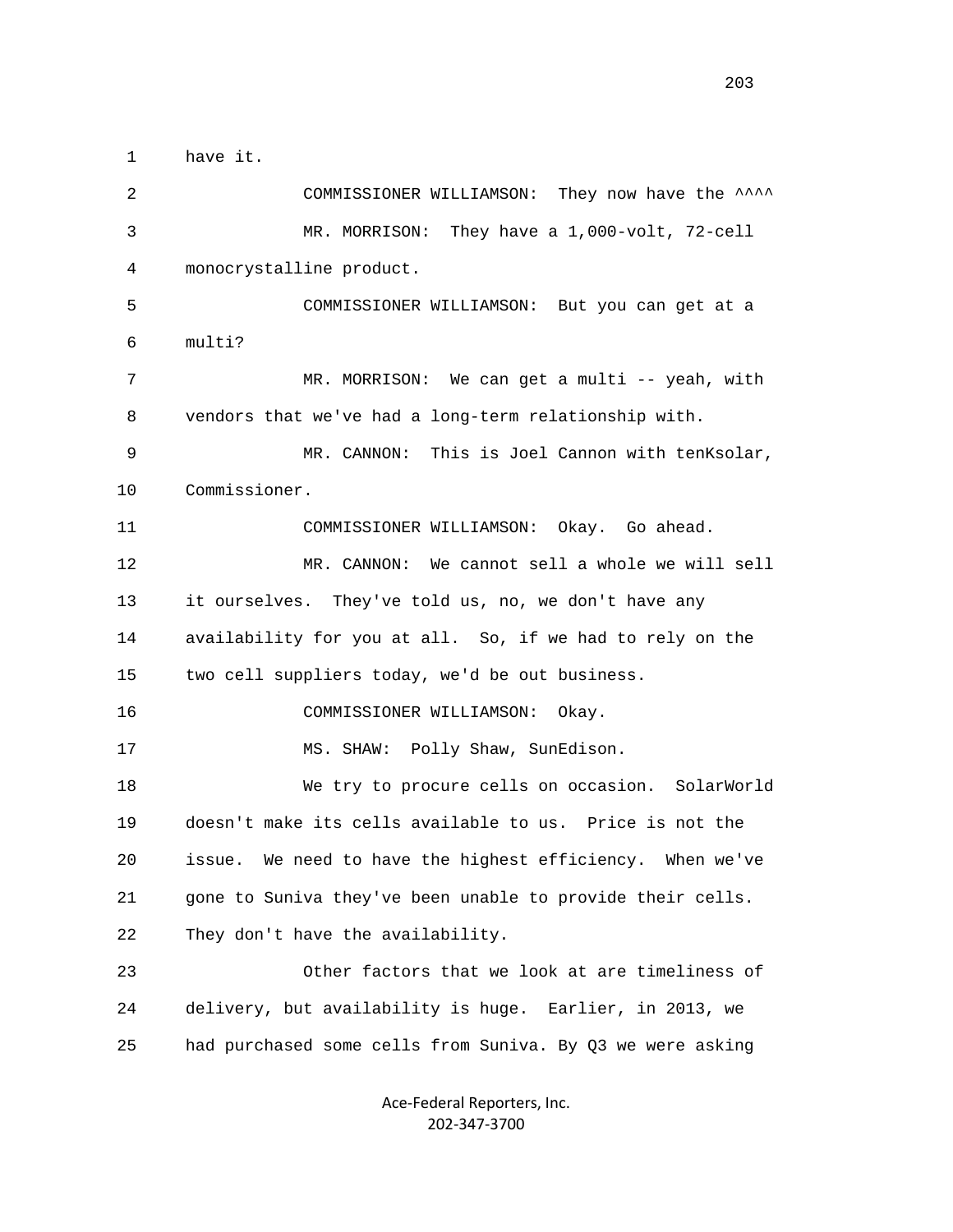1 again, no response. We elevated it to multiple levels of 2 executives. No response. We needed another 15 megawatts 3 about midyear this year from Suniva and asked them again. 4 They were totally sold out again. 5 We suspect that they have a production capacity 6 of only about 150 megawatts per annum anyway. It's the 7 availability and the efficiency level that we're looking 8 for. Thanks. 9 COMMISSIONER WILLIAMSON: Okay. Without being 10 overly burdensome, to the extent that you all could document 11 this unavailability, post-hearing, it might be helpful. I'm 12 sure the Petitioners will have their own comments on it. 13 Yes, Mr. Koerner? 14 MR. KOERNER: Yes, Thomas Koerner, Canadian 15 Solar. 16 So, we have learned today again that the Chinese 17 manufacturers had available, a 72-cell, multi product with 18 1,000-volt system capability for many years already. 19 SolarWorld did not. SolarWorld has a mono product, but does 20 not have a multi product. 21 Now, just to make you understand how the 22 technologies is even moving further forward, we already 23 discussing a 72-cell, multi product with 1,500 watts. 24 That's currently in the last stage of certification. We're 25 talking with the first customers about that. That's the

> Ace‐Federal Reporters, Inc. 202‐347‐3700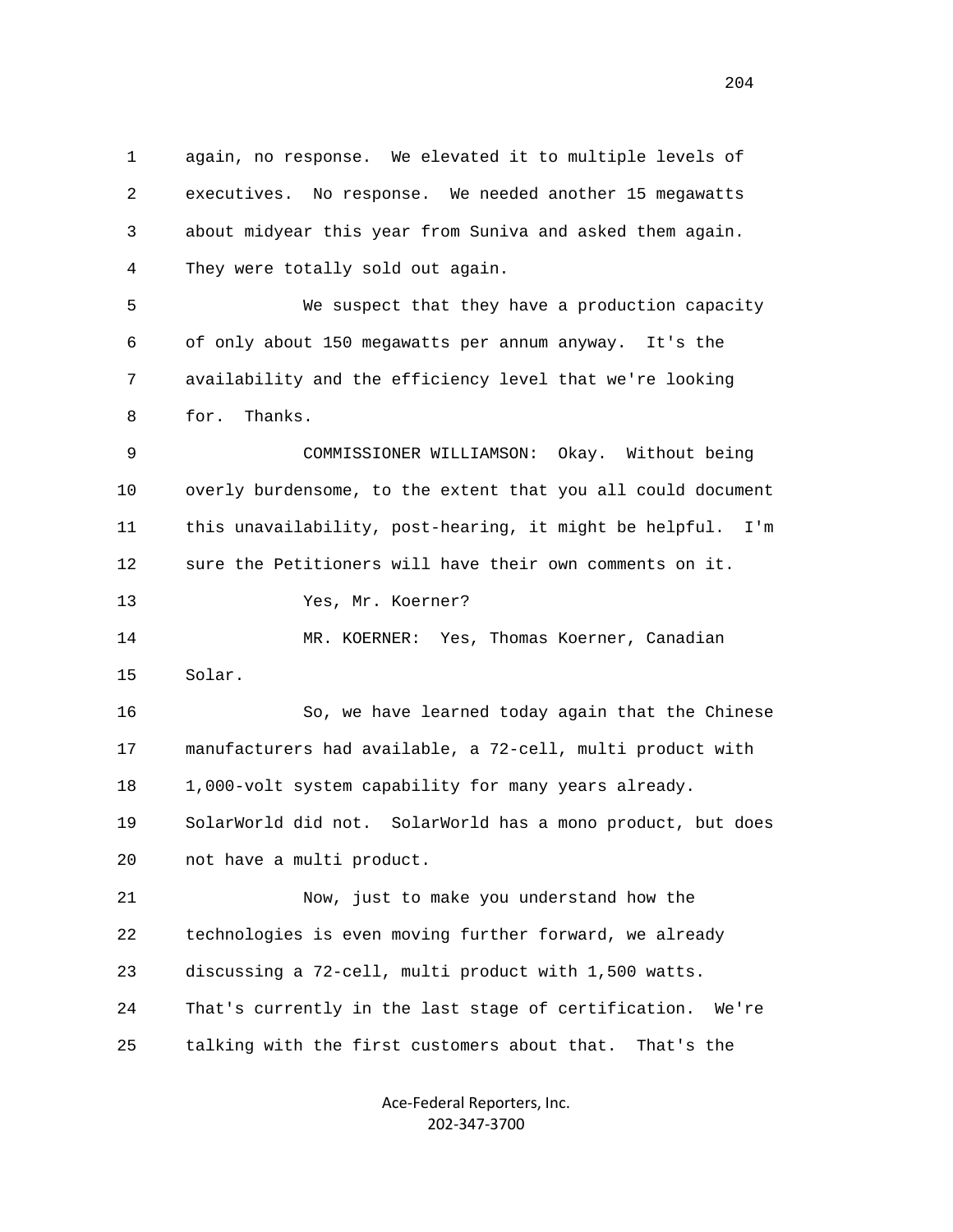1 next evolution of the market.

| $\overline{c}$ | So, SolarWorld is catching up with a 1,000-volt              |
|----------------|--------------------------------------------------------------|
| 3              | mono product right now, which we had for many years; but now |
| 4              | we're already in the verge of the next step of the           |
| 5              | technology level. So, we're talking about 1,500-volts        |
| 6              | already, which would give on a 72-cell module a significant  |
| 7              | advantage to developers in APCs. That just states to you     |
| 8              | how fast this industry is changing and moving forward.       |
| 9              | MR. MORRISON: And to speak to the developer's                |
| 10             | world, we're developing projects today that will be built in |
| 11             | -- for which we'll take delivery in modules in 2016 and      |
| 12             | beyond. And so, we're making decisions, we're making         |
| 13             | designs and the like based on what we see coming in terms of |
| 14             | those technologies. So, it's a very long lead time. So,      |
| 15             | you'd say we know this product is going to be available and  |
| 16             | then we can put into our product.                            |
| 17             | COMMISSIONER WILLIAMSON: Is this primarily the               |
| 18             | utility market.                                              |
| 19             | MR. MORRISON:<br>Yes.                                        |
| 20             | COMMISSIONER WILLIAMSON:<br>Is the utility market            |
| 21             | quite different in that respect than say the residential     |
| 22             | market?                                                      |
| 23             | MR. MORRISION: Absolutely.<br>I mean the                     |
| 24             | development time for utility projects, like I said, could be |
| 25             | months and years. For residential it can be weeks and maybe  |
|                |                                                              |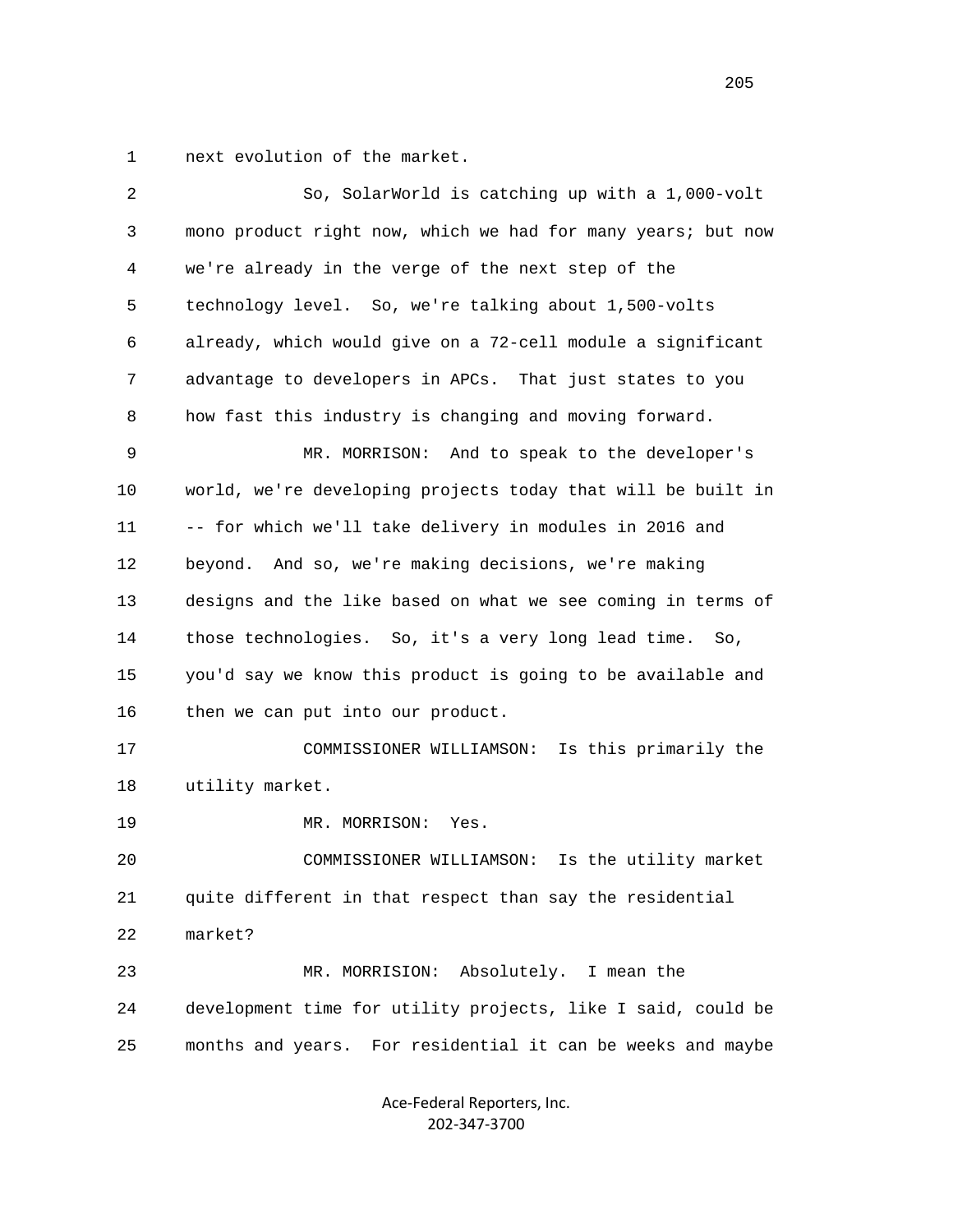1 months to get a homeowner to make a decision. So, it's a 2 very, very different marketplace.

 3 COMMISSIONER WILLIAMSON: Okay. That's helpful 4 clarification.

 5 COMMISSIONER WILLIAMSON: Now where does that put 6 the commercial market is that in between?

 7 MR. MORRISON: Yes it's in between. Depending on 8 the market there and some of the regulatory hurdles in terms 9 of interconnection with the grid and the line but a 10 commercial market will be in the 8 to 14 month time frame 11 from time of initial conversations with a potential customer 12 and actually doing construction and completing the project 13 and connecting it.

 14 COMMISSIONER WILLIAMSON: Okay. That's helpful. 15 To what extent is the domestic industry they complain about 16 the unfair imports and that they don't have the capital to 17 invest and it makes an argument to keep up and yet you are 18 saying everybody else, or at least your suppliers are much 19 further ahead than they are?

 20 MR. MORRISON: Yeah I obviously can't speak for 21 the domestic.

 22 COMMISSIONER WILLIAMSON: Yes, that's fair, yeah. 23 MR. MORRISON: But my observation is we are 24 looking for suppliers who have the latest technology who are 25 moving forward who can give us products that will help us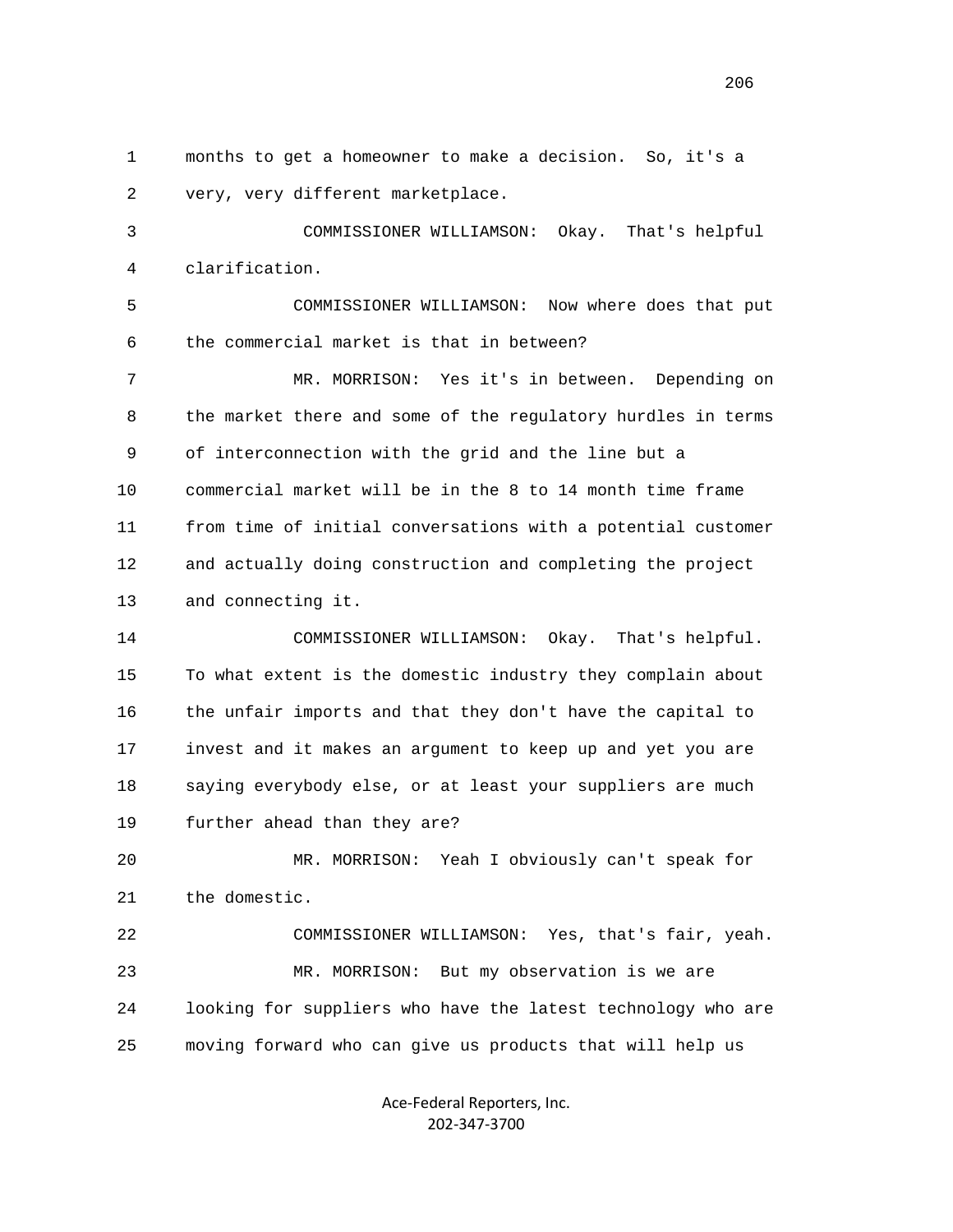1 lower the overall system cost. We are in a dynamic market 2 and as opposed to what you heard earlier this morning we are 3 facing a reduction in the revenue we get for the electricity 4 that we sell. We are competing with the utilities marginal 5 cost of energy, not their retail price but their marginal 6 cost, that's natural gas typically and so the last two years 7 we've seen that go down 20% so we are in a very tight 8 position of having to reduce our loss so we look for 9 vendors.

 10 And it's not just modules it's the inverter 11 manufacturers, the racking manufacturer, every part of our 12 supply chain to give us the latest technology that can let 13 us reduce that overall system quality.

 14 MS. SHAW: Can I? Hi, Polly Shaw from SunEdison. 15 We consider ourselves to be an American company who is doing 16 extremely well. We are a business leader who is now the 17 leading solar developer and a very successful manufacturer. 18 We are highly vertically integrated. Over the last 5 years 19 my company has deeply invested in every piece of the supply 20 chain out to building and owning our projects to insure that 21 we can control our costs and innovate and differentiate. 22 We manufacture poly silicon for example in

 23 Portland, Oregon, Pasadena, Texas and in Korea. We turn 24 those into wafers, we partner with manufacturers I have 25 described before in Taiwan who build to our specifications,

> Ace‐Federal Reporters, Inc. 202‐347‐3700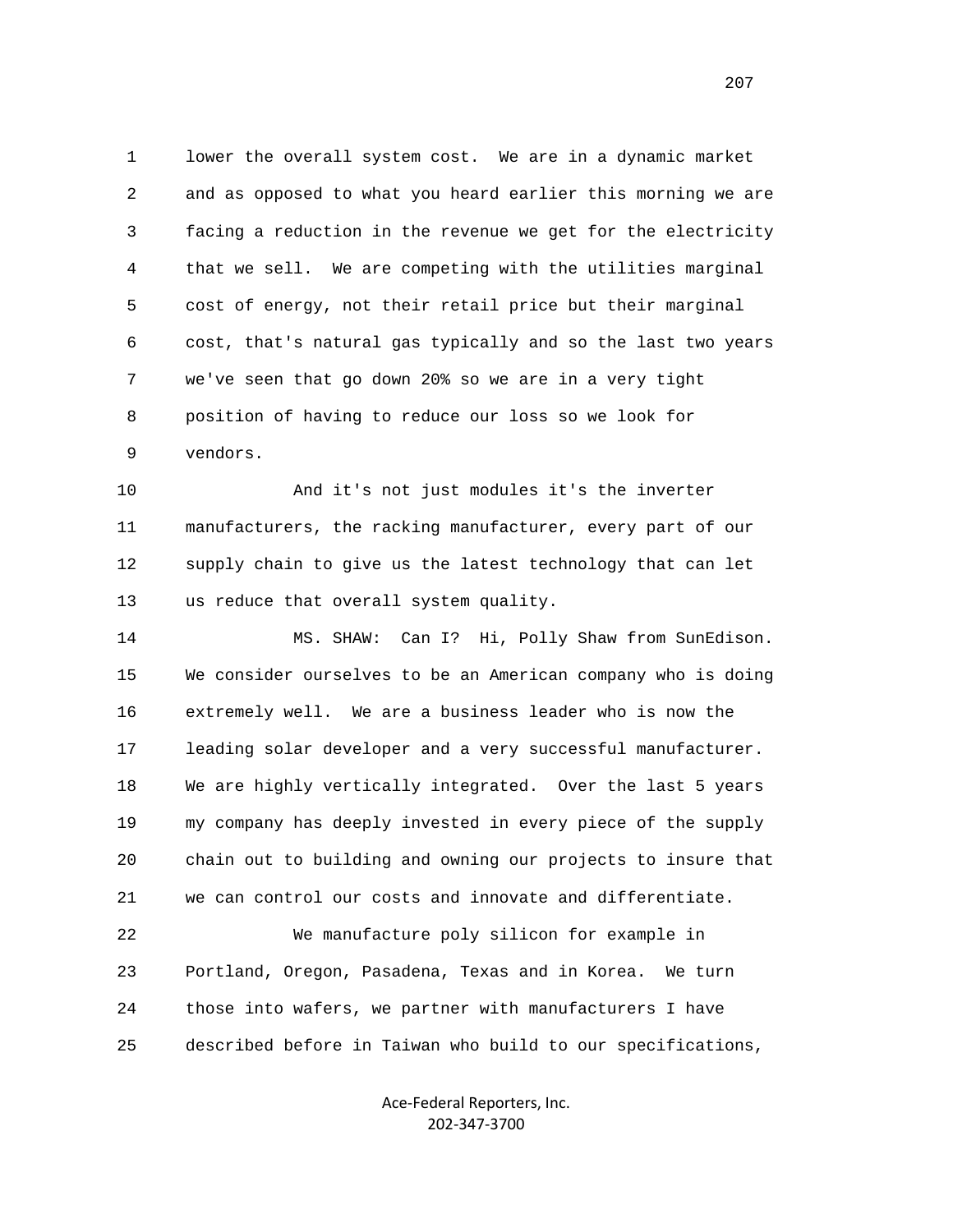1 we make our panels in Malaysia and we work aggressively on 2 every piece of the BOS system to bring down costs to produce 3 common competitive products generations that can compete in 4 natural gas and have a strong 25 year performance. 5 COMMISSIONER WILLIAMSON: And what are the 6 modules -- 7 MS. SHAW: Our manufacturing facilities in 8 Malaysia, it's ours. 9 COMMISSIONER WILLIAMSON: Okay thank you my time 10 has expired and thank you for those answers. 11 CHAIRMAN BROADBENT: Commissioner Johanson? 12 COMMISSIONER JOHANSON: Thank you Chairman 13 Broadbent and I would also like to thank all the witnesses 14 and the counsel for appearing here today. I would like to 15 second what Commissioner Williamson said. It is indeed a 16 big crowd I see I think 5 rows of tables out there I can 17 barely see some of the witnesses in the back so there you 18 are. 19 It's a full room, but thank you for appearing 20 here today it really does help us to try to grapple with 21 this rather complex investigation. According to the staff 22 reports, subject imports from China increased over 1,000% 23 from 2011 to 2013 and those from Taiwan increased by over 24 2600% and that all is on table C-1 of the staff report. The 25 domestic industry lost over 20 points of market share while

> Ace‐Federal Reporters, Inc. 202‐347‐3700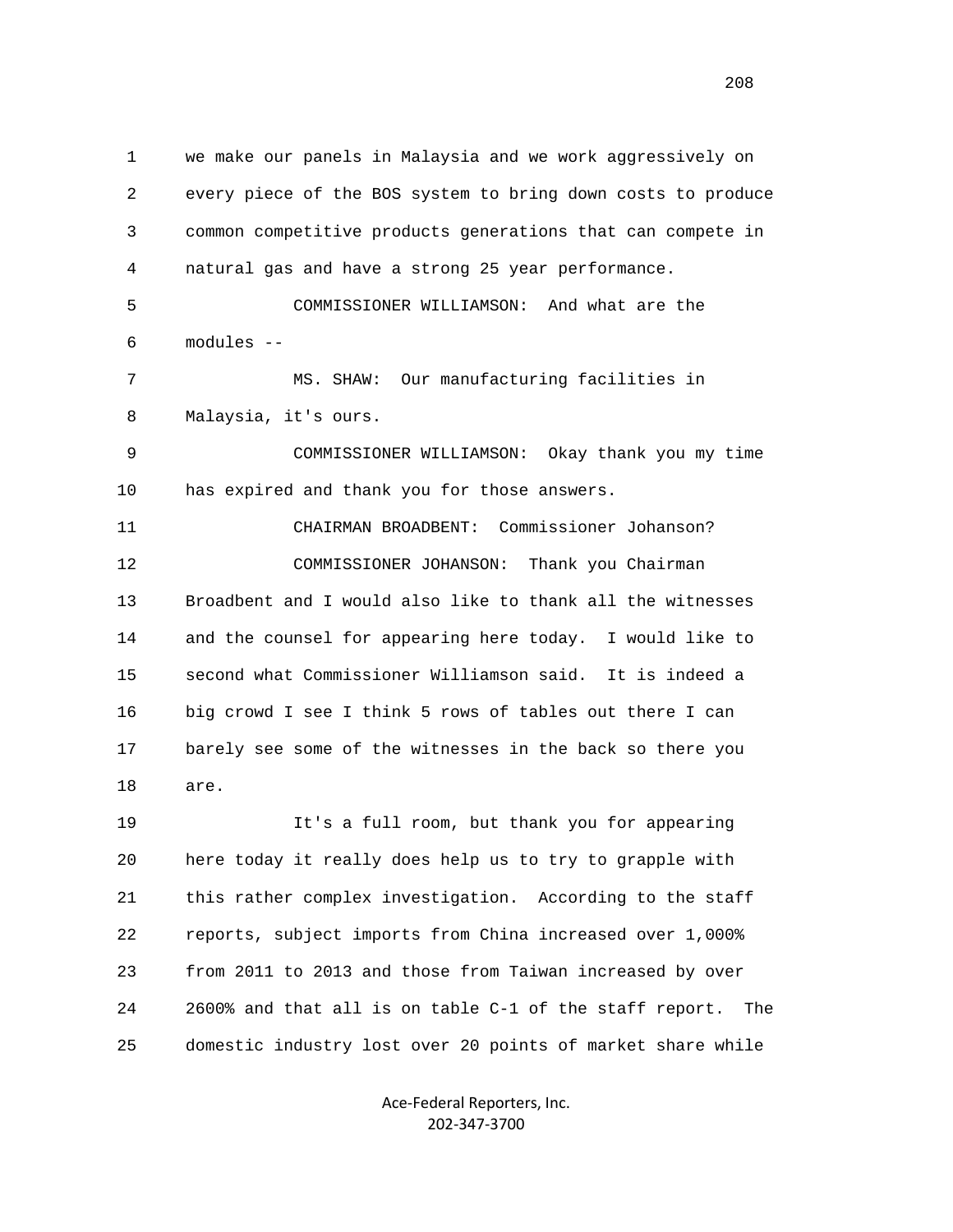1 subject imports from China gained over 10 percentage points 2 and subject imports from Taiwan gained over 65 percentage 3 points and combined subject imports from the two countries 4 gained over 75 percentage points of market share and that is 5 also from table C-1.

 6 This is -- these are rather high numbers no 7 matter how you look at them. Why should the Commission not 8 find significant import volumes on this record?

 9 MR. PAL: Thank you Rajib Pal from Sidley Austin. 10 I think the problem with the data that you just read out 11 loud is that it mixes the worlds of mono and multi. In fact 12 if you look at slide 28 from Dr. Kaplan's presentation from 13 this morning which actually is I believe very similar to 14 BPI's slide in Exhibit 3 to the CCC&E's post-hearing brief, 15 it will show you the distinction where imports are coming in 16 and where domestic products are being sold. The odd 17 numbered products, 1, 3, 5 and 7 are the multi crystalline 18 products and the even numbered products, 2,4, 6 and 8 are 19 the mono crystalline products and as you can see the 20 overwhelming volume of imports were in products 1 and 7, 21 those are in product 7 are the 72 cell 300 to 315 watt multi 22 crystalline product.

 23 BPI Exhibit 1 I believe to Miss Lutz's testimony 24 from this morning which also is in Exhibit 3 to CCCME 25 pre-hearing brief. It compiles the data that we have on the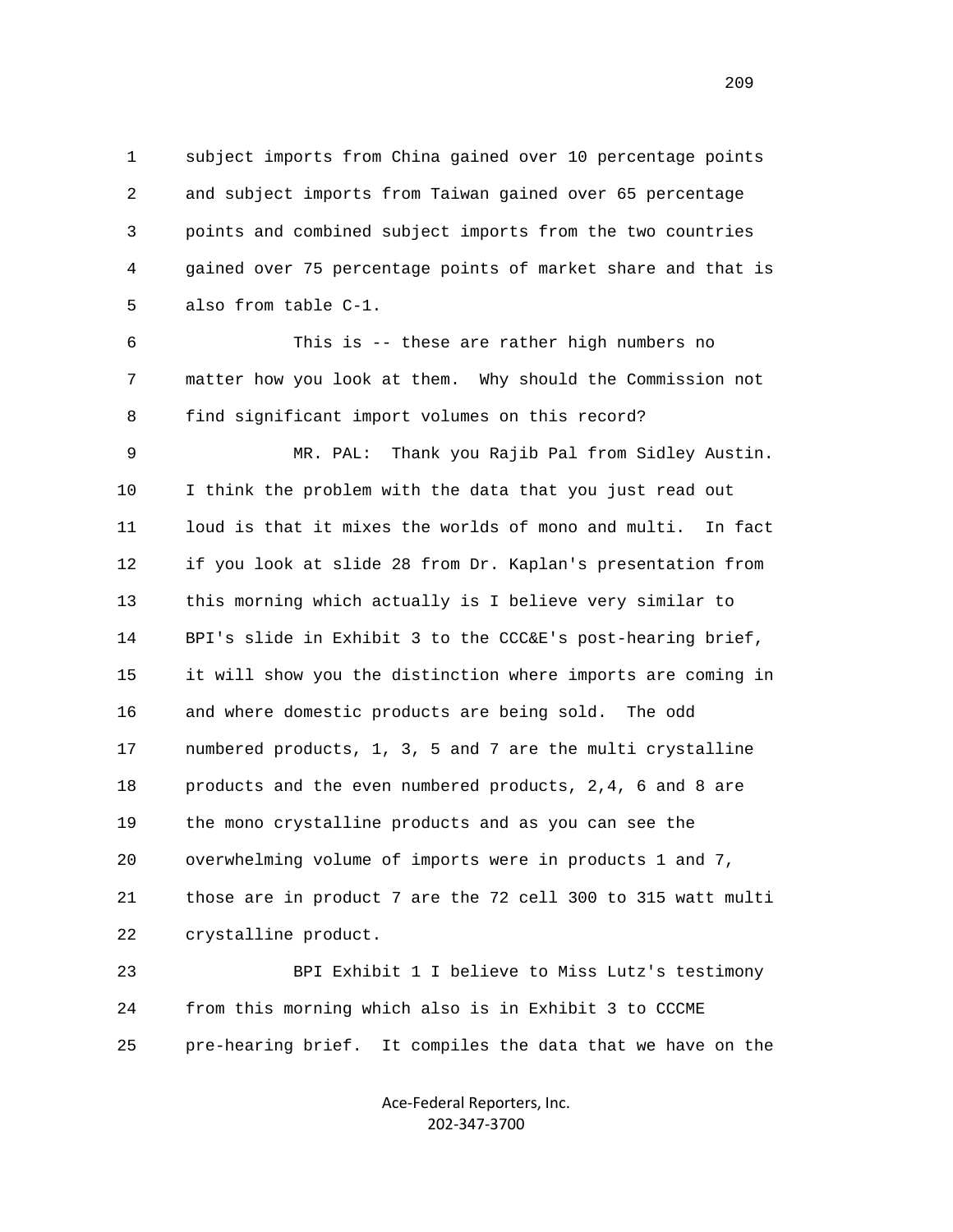1 record based on the pricing products to illustrate that the 2 mono crystalline share of the market has fallen and the 3 multi crystalline share of the market has exploded 4 overwhelmingly during the POI and the vast majority of 5 subject imports have been in the multi crystalline side.

 6 So when you look at it in the context of mono 7 versus multi what are subject imports supplying versus what 8 are domestic's product supplying it explains the volume 9 trends. If the market is demanding multi crystalline 10 products then that is not the product the domestic industry 11 is supplying then you know that explains the overwhelming 12 increase in the volume.

 13 MR. ELLIS: This is Neil Ellis also from Sidley. 14 I just want to elaborate on something Raj said. If the 15 market demands multi, you heard a lot of people say this 16 morning that consumers don't distinguish mono from multi, 17 that's -- I don't want you to be misled by that. The point 18 is not that the consumer goes to the store and says I want 19 multi product or I want mono. They probably don't know what 20 that means.

 21 The point is they want a cost effective way of 22 getting electrons delivered to them, a truly fungible 23 product electricity. Multi is the technology that delivers 24 that in almost all applications. Polly Shaw has one of the 25 few companies that is able to generate a very high level of

> Ace‐Federal Reporters, Inc. 202‐347‐3700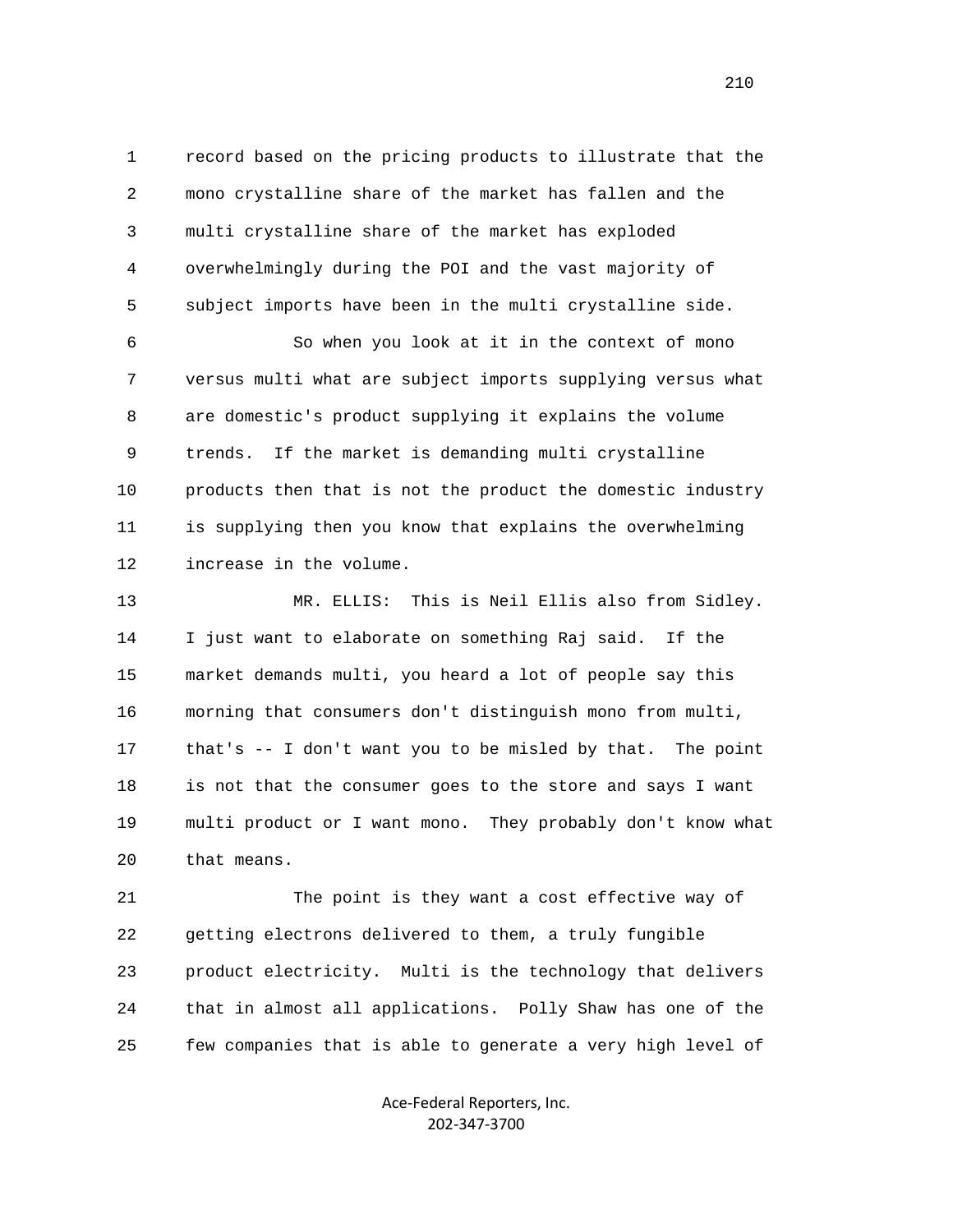1 electricity using a mono product and that's because they 2 have developed something very unusual.

 3 But basically it's a mono versus multi choice 4 even though people don't necessarily ask for that. I don't 5 want you to be confused by that. And the point that Raj 6 said is that because multi is almost always more capable of 7 delivering a cost effective electricity to whatever the 8 application may be, multi exploded over the past several 9 years. And for whatever reason the United States industry 10 did not invest in multi, they invested almost exclusively in 11 mono and that's why you have these statistics that 12 Commissioner Johanson just mentioned. Thank you.

 13 MR. PETRINA: Commissioner Johanson, Rob Petrina 14 with Yingli. I want to add one more thought. If you look 15 over that period of time the growth rate that was at the 16 highest rate was the utility segment which demanded that 17 specific product so that is explainable by the fact that 18 that grew much, much quicker. If you look at one of the 19 slides in Jennifer's presentation I mentioned that the 20 commercial segment has been growing but at a much more 21 subdued rate and the residential segment has grown more 22 recently more rapidly, that was a complete different product 23 than was submitted, which I think explains the bigger 24 change.

25 MR. CAMPBELL: Commissioner Johanson this is Jay

Ace‐Federal Reporters, Inc. 202‐347‐3700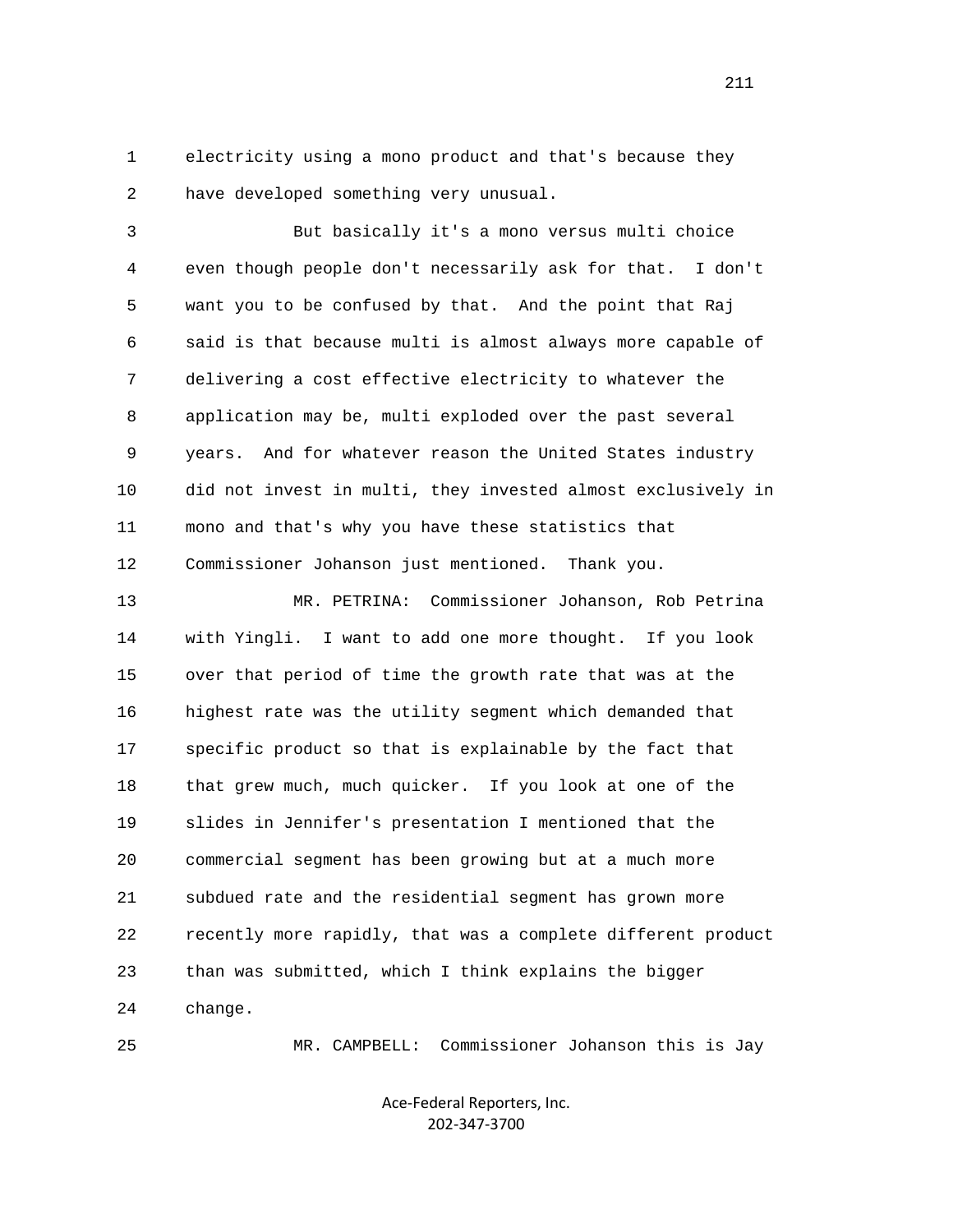1 Campbell if I may just make one quick point. Also it should 2 be recognized the figures you throw out for Taiwan, volume 3 increase of 2600%, market share of 65%, these are of course 4 numbers based on the 2-out-of-3 rule. We understand that 5 that is the scope as of the prelim and that is the scope the 6 staff had to use and we understand that but nevertheless 7 it's very important to recognize that those numbers present 8 a very distorted picture of Taiwan's role in the 9 marketplace. Those are figures for modules coming in but 10 Taiwan again, they are not the module supplier, at least not 11 to any significant extent, they are the upstream supplier of 12 cells so you know whatever scope Commerce ultimately decides 13 upon we would just ask you to recognize that those figures 14 present a very distorted view of Taiwan's very small role in 15 the U.S. market. 16 COMMISSIONER JOHANSON: Yes Mr. Button? 17 MR. BUTTON: Thank you. Ken Button from Economic 18 Consulting Services. I wanted to make sure that a couple of 19 basic points are very clear to you folks as to the 20 difference between mono and multi. First off the mono is 21 more expensive to produce. It costs more to make it. 22 Secondly, mono is more efficient than multi. However the 23 delta between the costs is greater than the delta between

25 better deal using mono.

Ace‐Federal Reporters, Inc. 202‐347‐3700

24 the efficiencies so you do not on a per watt basis get a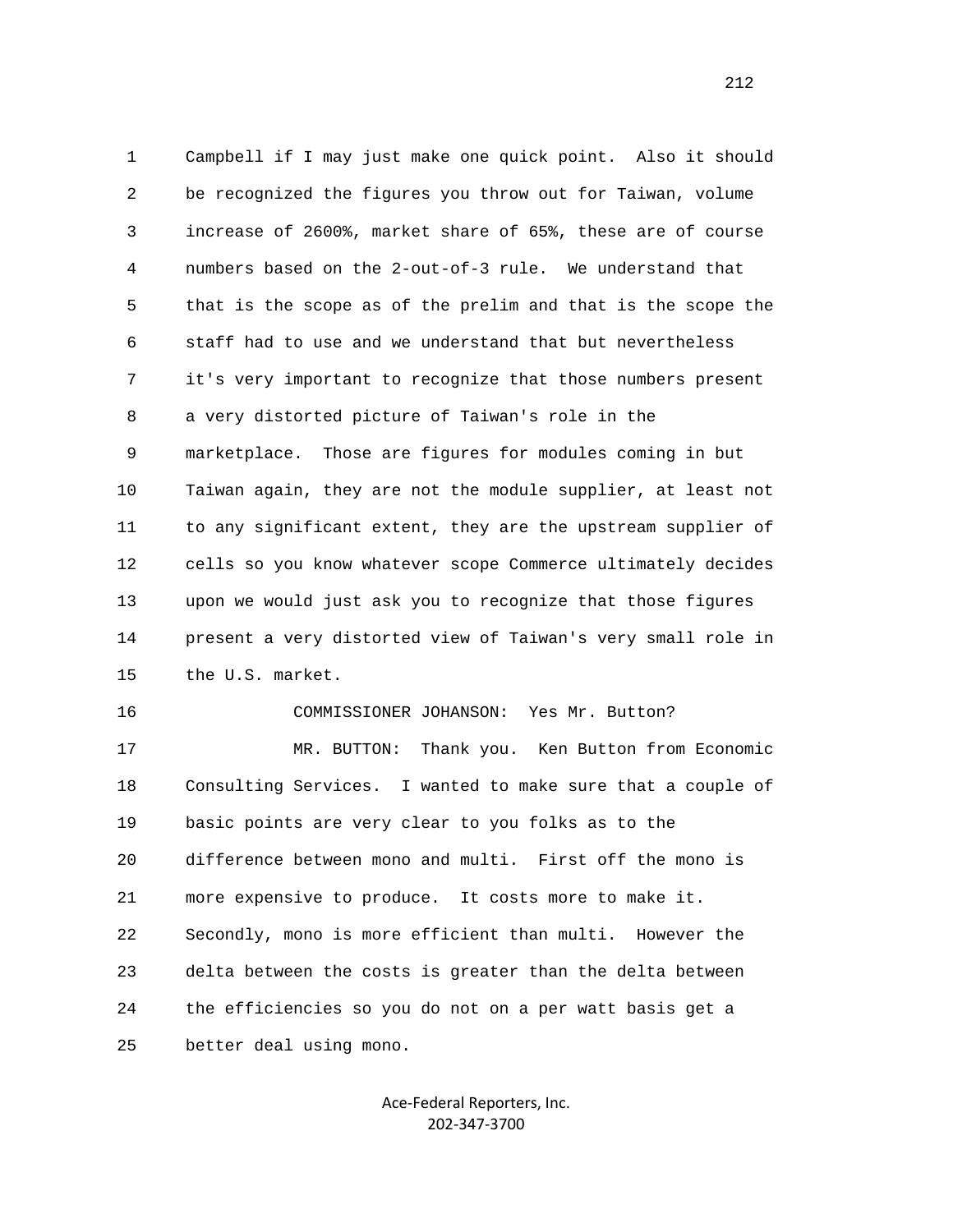1 Secondly that the delta as to efficiency between 2 mono and multi is shrinking such that over time the economic 3 imperative to use multi, the economic rationale for that has 4 increased. You can take that put it into the perspective of 5 the purchaser who is buying electrons and could care less 6 frequently whether it's multi or mono, perhaps and do not 7 have esthetic concerns, perhaps they do not have particular 8 space concerns. Take the utility situation.

 9 They want electrons and over time multi has made 10 the better sense. Overlay upon that the timing factor. You 11 have heard the description today that yes, solar will 12 eventually produce a product of a certain wattage but what 13 you have been hearing is that with catch up, when they got 14 to that level that the multi-product was at finally, the 15 multi-product was now available at the next higher increment 16 so on a per watt basis, that new higher voltage product was 17 cheaper than was the old product at the same price and 18 therefore the catch up SolarWorld product is already out of 19 date both technologically and economically.

 20 MR. CHRISTY: If I may. David Christy from 21 Perkins Coie on behalf of SunEdison, to put that into 22 context. Occasionally SunEdison's supply chain that Polly 23 Shaw just described is insufficient to meet their customer's 24 needs. When that happens they go to the market. They do 25 not buy mono on the market. The mono they could get on the

> Ace‐Federal Reporters, Inc. 202‐347‐3700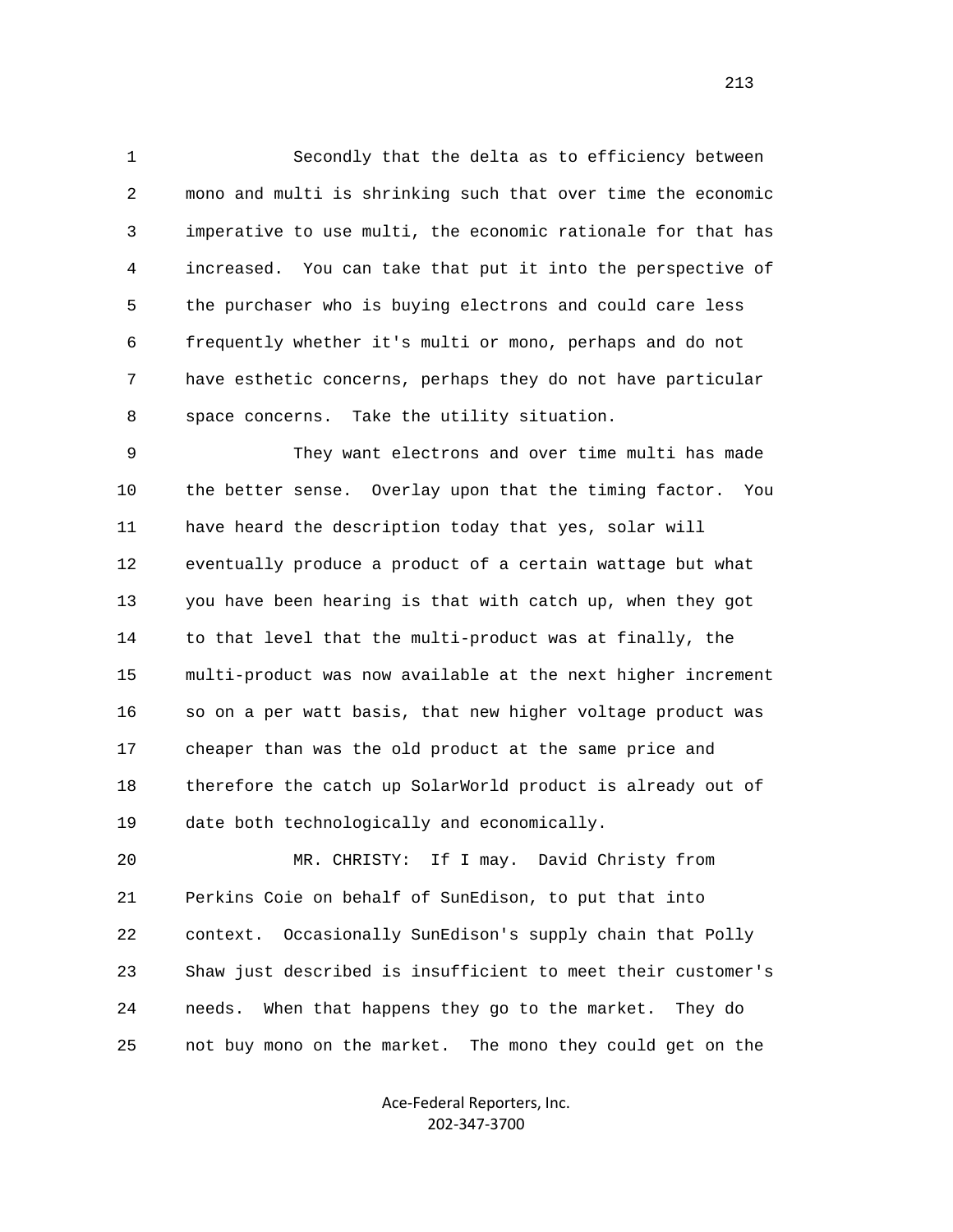1 market would be much less efficient than the mono that they 2 make, much less efficient.

 3 Rather they buy high efficiency multi, right, so 4 it's not -- these technology choices as Ken Button just 5 pointed out are based on this cost, you know this efficiency 6 cost per watt of the electricity. It makes sense for 7 SunEdison because of its particular supply chain to run mono 8 and use that in their projects. But when that runs out they 9 don't insist on using mono, they get the next best per watt 10 cost of electricity and that is very high efficiency multi.

 11 MR. KOERNER: Thomas Koerner, Canadian Solar. I 12 would like to give you one simple example, a very hands-on 13 example from an end consumer perspective. I just recently 14 installed a PV system on my own house. My target was I 15 wanted to offset my electricity bill. In order to do that I 16 needed a certain system size. Okay now I would have the 17 choice between multi and mono. At the end, my roof space 18 was large enough to accommodate a poly panel instead of mono 19 panel. Why would I pay 10, 15, 20% more for a system which 20 does the exact same job and I don't have any roof 21 limitations. And gladly my wife did not interfere me with 22 aesthetics whatever, so I simply installed a poly panel 23 which does exactly to the same cost efficient way what I was 24 demanding to offset my electricity bill.

25 COMMISSIONER JOHANSON: All right, thank you that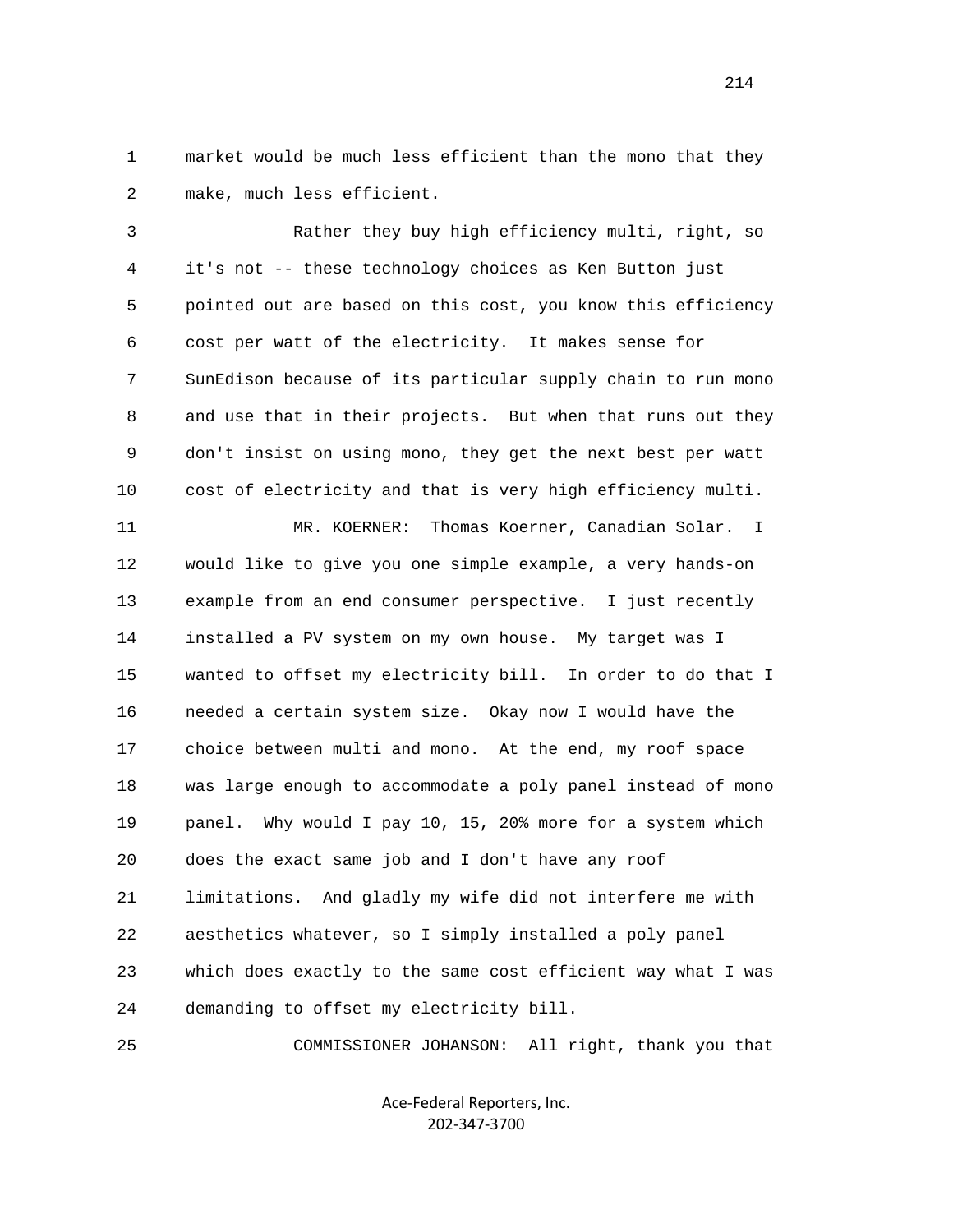1 concludes my time, thank you for your responses.

| $\overline{2}$ | CHAIRMAN BROADBENT: Commissioner Schmidtlein?                |
|----------------|--------------------------------------------------------------|
| $\mathsf{3}$   | COMMISSIONER SCHMIDTLEIN: Thank you very much.               |
| 4              | So I was actually going to start along these lines but I     |
| 5              | think you have all answered my question because you started  |
| 6              | out saying that the market demanded multi but what I am      |
| 7              | hearing you say now is, no customers don't actually, because |
| 8              | that was going to be my request is, do you have              |
| 9              | contemporaneous documents showing that purchasers want multi |
| 10             | versus mono but it seems like the argument has kind of       |
| 11             | meshed now into, and this actually makes a little more       |
| 12             | sense, that people want the cheapest form of electricity.    |
| 13             | Electricity is a commodity and it happens that               |
| 14             | multi is a cheaper way to provide that, so it sounds to me   |
| 15             | and you are shaking your head yes. So it sounds like price   |
| 16             | is the most important factor when it comes to purchaser      |
| 17             | decisions right? And that would be consistent with the       |
| 18             | survey results that we see in the staff report.              |
| 19             | This is Neil Ellis at Sidley. As I<br>MR. ELLIS:             |
| 20             | am sure the Commissioners are aware, it is always dangerous  |
| 21             | for a Respondent side to say price is the overriding factor, |
| 22             | therefore you lose because dumped products are therefore     |
| 23             | what people get. So I'd rather not give a sound bite to      |
| 24             | Petitioner for their post-hearing brief. However, you are    |
| 25             | raising a really important, perhaps a critical question and  |

Ace‐Federal Reporters, Inc. 202‐347‐3700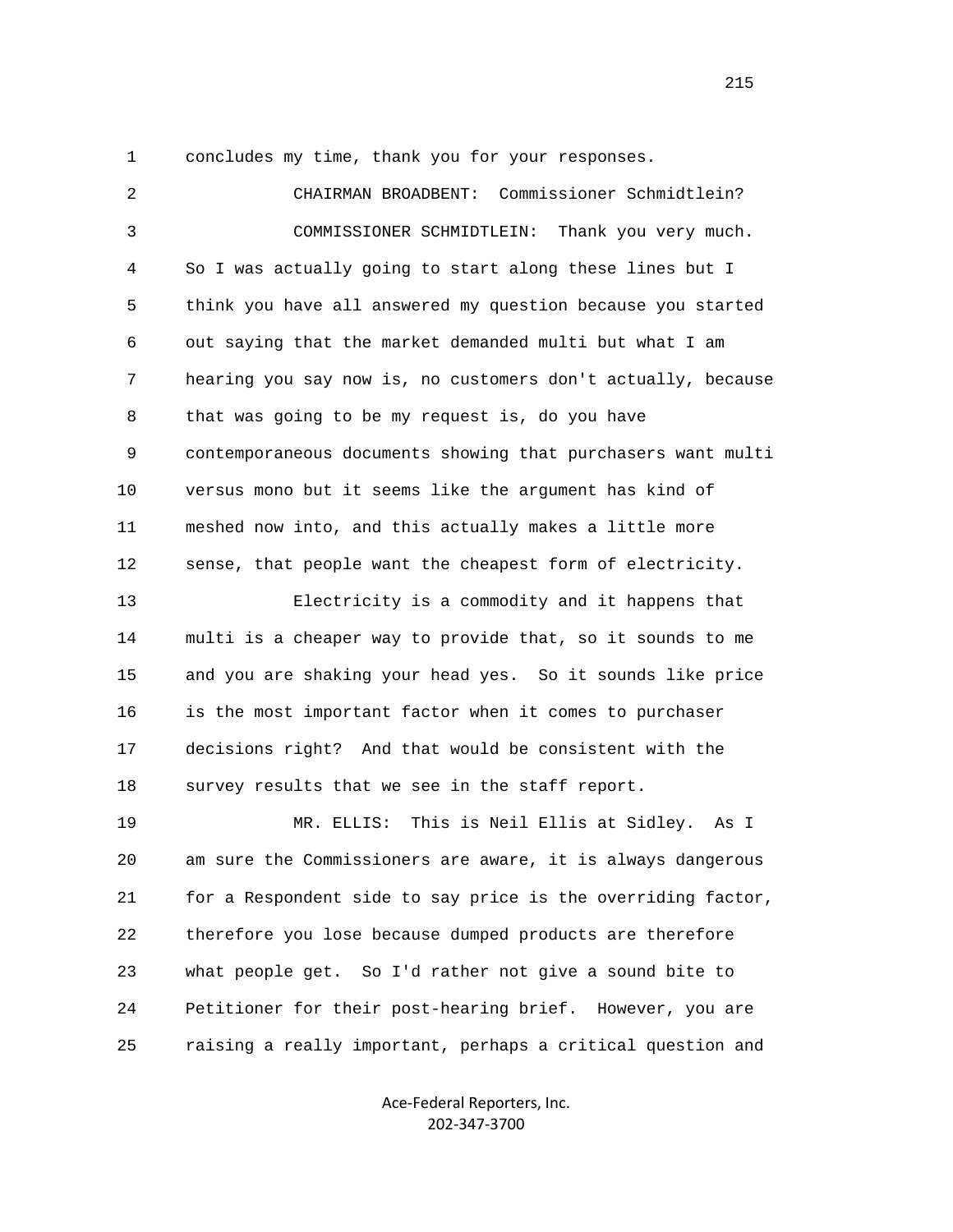1 the point is that electricity is a commodity and so you want 2 to be able to deliver it, the output, the electricity in the 3 most cost effective way.

 4 The U.S. industry bet on a particular 5 methodology, particular technology to deliver that commodity 6 to consumers, they picked mono and it ends up that multi is 7 a more efficient way. And those efficiencies have continued 8 over the past several years during the POI. So you are 9 going to the crux of the question, it's not necessarily that 10 price is most important but it is a cost of delivery of a 11 commodity product that is always going to be fundamental. 12 Thank you.

 13 COMMISSIONER SCHMIDTLEIN: So but there were 14 producers in the U.S. making multi crystalline right? Do 15 you disagree with the slide page 13 which showed the U.S. 16 producers making multi crystalline that have shut down or 17 gone bankrupt?

 18 MR. ELLIS: Okay others may know more than me. 19 There are a couple things about the production of the U.S. 20 industry. One is what Ken Button said previously which is 21 you have to take into account the time period over which 22 people are producing the product. So they may be producing 23 multi, but they weren't producing, they were always lagging 24 in terms of the level of the number of cells per panel, 60 25 or 72 and the number of watts that were being generated per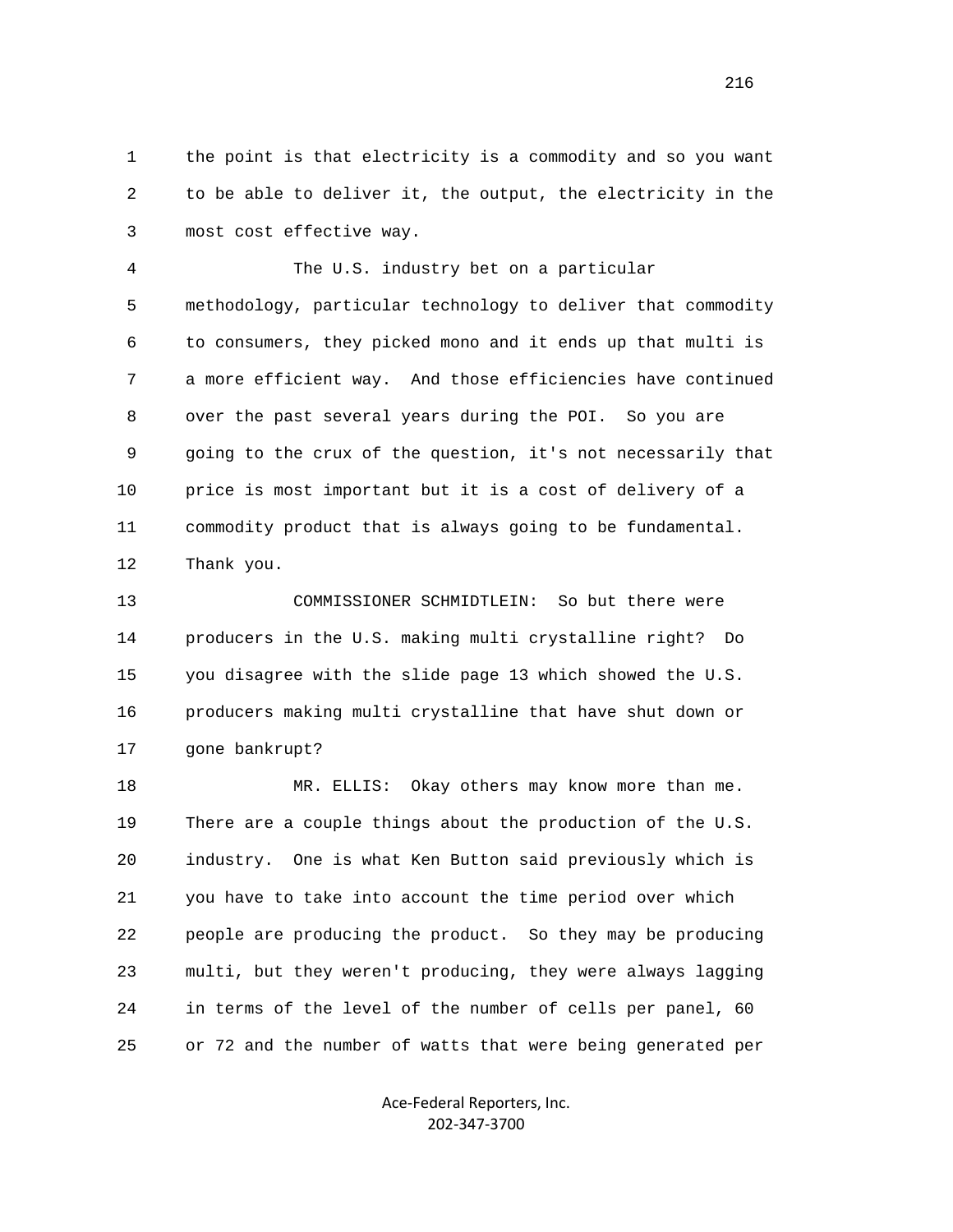1 panel. So they were producing multi but at lower levels at 2 any given period of time.

 3 The other point I think is that they have never 4 produced the 72 cell, 1000 volt 300 and whatever I'm sorry, 5 multi panels. So they have been producing some but not the 6 range and not at the level that is currently demanded by 7 primarily by the utility segment of the industry.

 8 MS. LUTZ: Jennifer Lutz with ECS. I would just 9 like to add I found it interesting going through this list 10 given that most of these closures were cited by Petitioners 11 in the last case as well saying that they closed because of 12 the Chinese cells and modules to the last case but now 13 apparently it's due to the products subject to this case. I 14 don't think they can have it both ways.

 15 I would also suggest that some of these producers 16 possibly were sourcing, because there are not many cell 17 producers in the U.S., were possibly sourcing their cells 18 from subject suppliers and if those get cut off by this 19 case, well they can't produce the modules anymore. 20 COMMISSIONER SCHMIDTLEIN: So there are U.S.

21 producers of multi crystalline though right?

 22 MS. LUTZ: There are small volumes of multi 23 crystalline produced in the U.S. market.

 24 MR. PETRINA: Commissioner Schmidtlein, Rob 25 Petrina with Yingli. Beyond the price being an important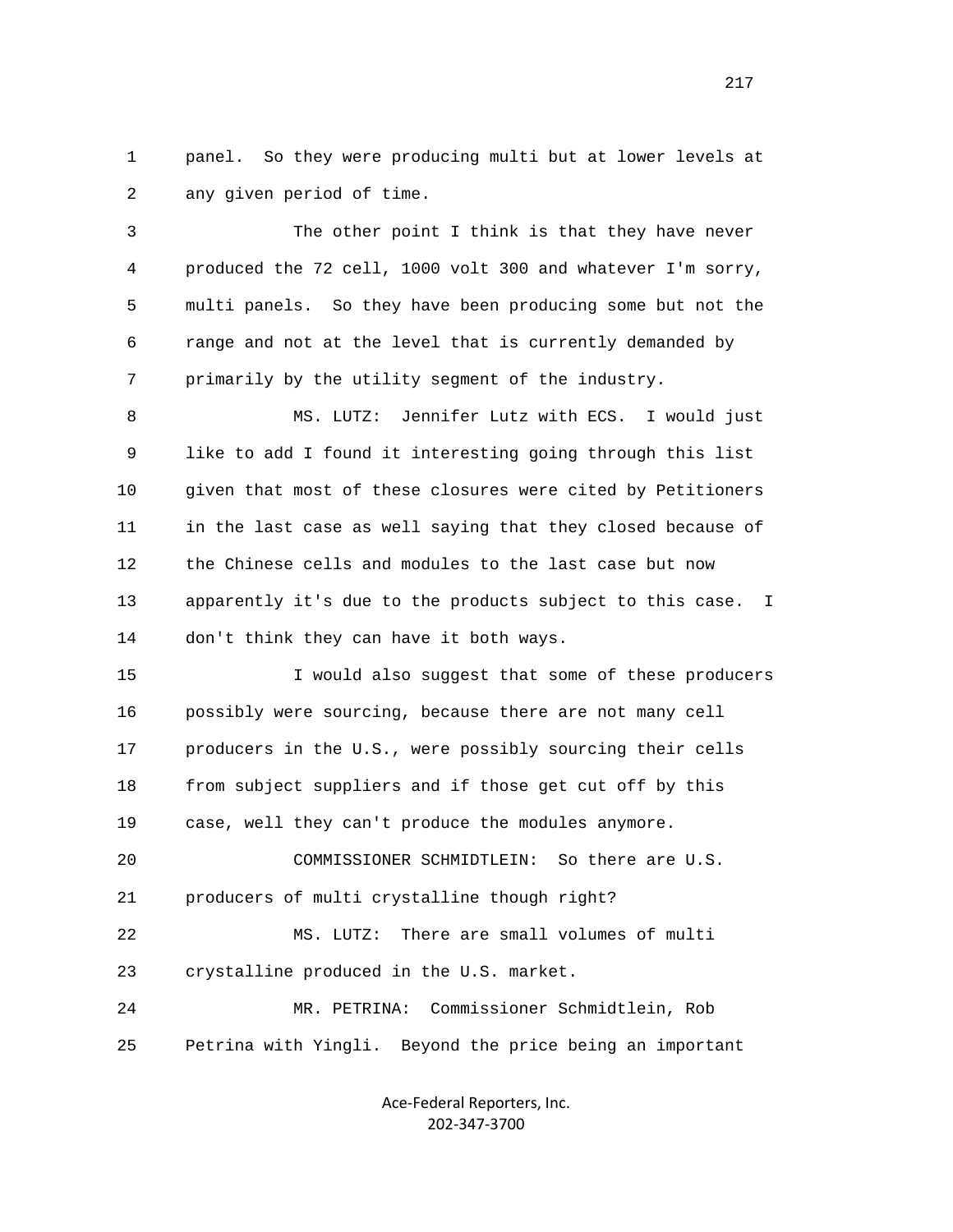1 purchase factor if you look at the survey there are other 2 very important purchase factors such as product consistency, 3 such as availability and the availability to buy for a 4 significant size project looking for the necessary volume 5 which is consistently required by the particular client. 6 As John mentioned from Strata, these decisions 7 are made into the future fairly far on to that future so it 8 is important to recognize that there is more than that 9 particular factor in deciding what product you are going to 10 buy. So I just wanted to clarify that. 11 MR. LEE: I just wanted to confirm that of the 12 U.S. producers that we are producing multi modules that they 13 were purchasing Taiwanese cells. 14 COMMISSIONER SCHMIDTLEIN: I'm sorry I could not 15 see who was talking, okay, sorry okay, so many people yes? 16 MR. PAL: Rajib Pal from Sidley Austin. So on 17 the U.S. production of multi I think Petitioner's panel and 18 SolarWorld keeps blurring the lines between mono and multi 19 and 60 and 72. They will say that yes they make multi. 20 They will say that yes they make panels of 60 or 72 but the 21 fact of the matter is for example, if you look at 22 SolarWorld's website which is in one of our exhibits, and 23 you look at what their product offerings are, the highest 24 wattage multi-crystalline module that SolarWorld currently 25 offers is a 255 watt, 60 cell module.

> Ace‐Federal Reporters, Inc. 202‐347‐3700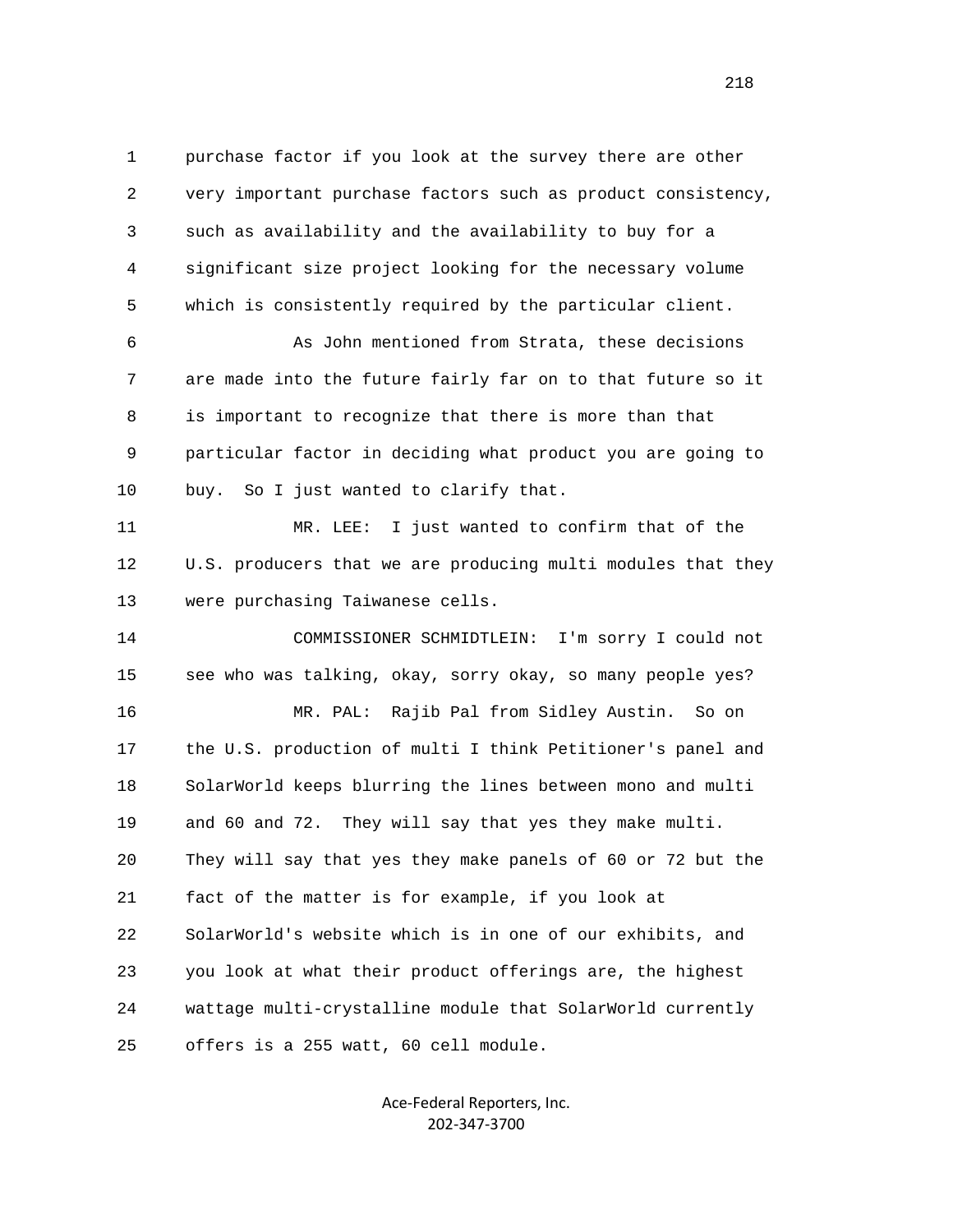1 They do not and they never have offered a 72 cell 2 multi-crystalline module of any wattage or any voltage. And 3 with respect to the 60 cell multi as Thomas explained 4 previously I believe the Chinese producers are already at 5 265 watts, so and you know that is back to the catch up 6 point. So what they do offer in product and what they don't 7 offer is 72 cell multi 1,000 volt which is in high demand by 8 the utility sector.

 9 COMMISSIONER SCHMIDTLEIN: Yes in the back? 10 MR. CANNON: Commissioner I wanted to add with 11 regards to the cost of the present energy issue it's the 12 present weak energy that matters not the price of the 13 product and there's really two ways of depending on which 14 way delivers the lower price of energy and I think we are 15 starting if non module project costs are not excessive then 16 mono crystalline is the most efficient form if the 17 non-module fixed costs are very high, in other words if you 18 have a very constrained space and other expenses that you 19 want to spread across the maximum amount of energy. 20 I really want to emphasize that sort of a 21 modestly efficient mono crystalline products so for example, 22 when Edison needs a maximum efficiency mono for instance,

23 high energy density product, we need a maximum efficiency

24 multi or mono depending on what we make.

25 What they make falls in this sort of netherworld

Ace‐Federal Reporters, Inc. 202‐347‐3700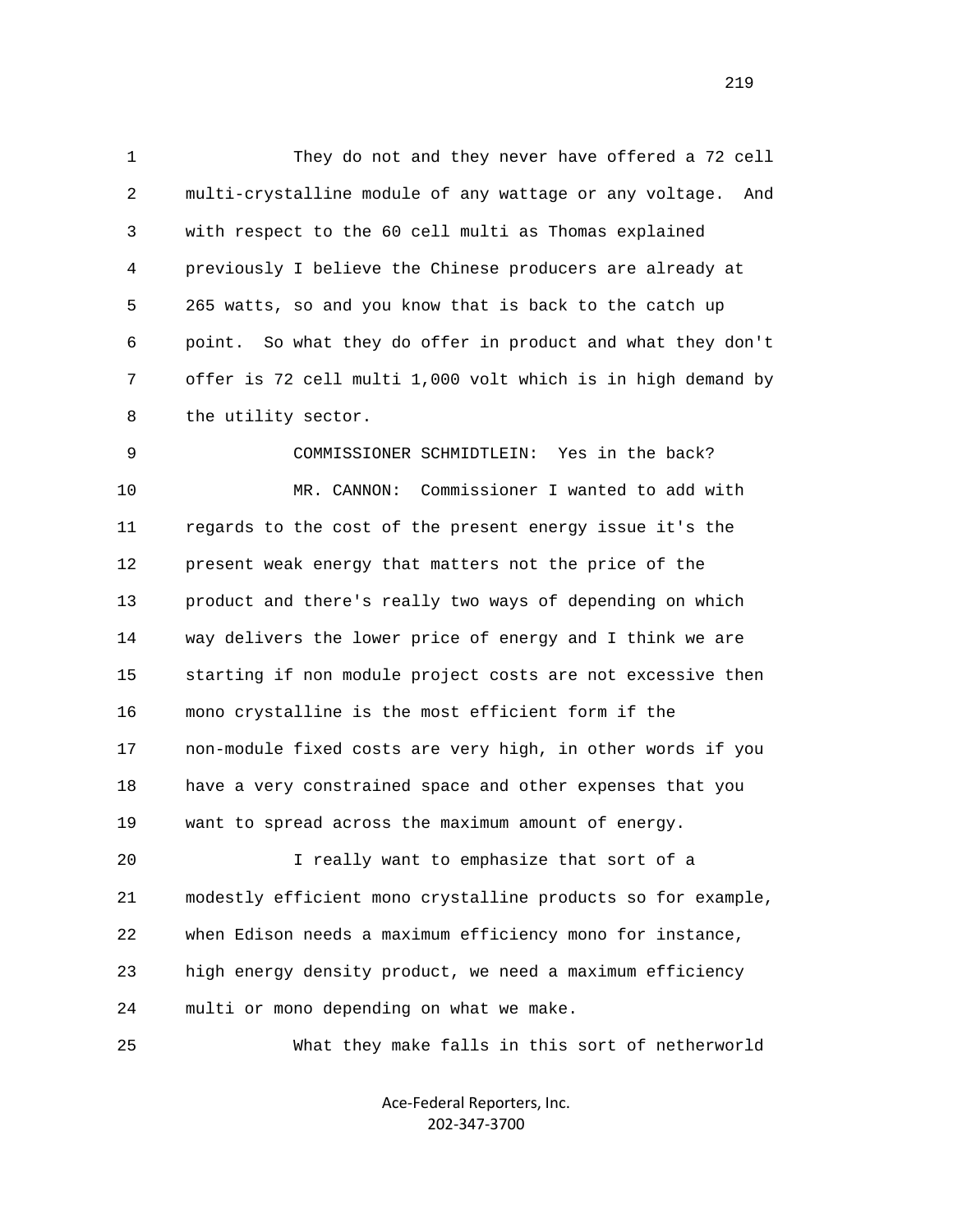1 of its neither super-efficient mono which optimizes fixed 2 costs over the low cost multi which is a lower cost of 3 energy if fixed costs aren't an issue.

 4 COMMISSIONER SCHMIDTLEIN: Okay, all right thank 5 you. Did anyone else want to comment on that, yes Mr. 6 Koerner?

 7 MR. KOERNER: Thomas Koerner from Canadian Solar. 8 As the name indicates we are a Canadian company and we also 9 produce a significant amount of panel in Canada on a very 10 competitive level. So with business decision made many 11 years ago, we have offered to the market 72 cell multi 12 thousand volt products into the Canadian market and other 13 markets as well.

 14 So it is possible if you invest into the latest 15 and greatest technology if you constantly keep operating 16 this technology. If you are constantly driving down costs, 17 if you are constantly getting the best products on the 18 market in these factories as for someone that sells from 19 Taiwan, you are competitive, you are able to produce in 20 North America. And we've stayed there, day by day with more 21 than 1,000 amperages are from Canada.

 22 COMMISSIOENR SCHMIDTLEIN: Okay thank you for 23 that. I'm running short on time a little bit but I did want 24 to try to get to the two points that you make with regard to 25 the underselling and why it's not meaningful for us to rely

> Ace‐Federal Reporters, Inc. 202‐347‐3700

<u>220</u>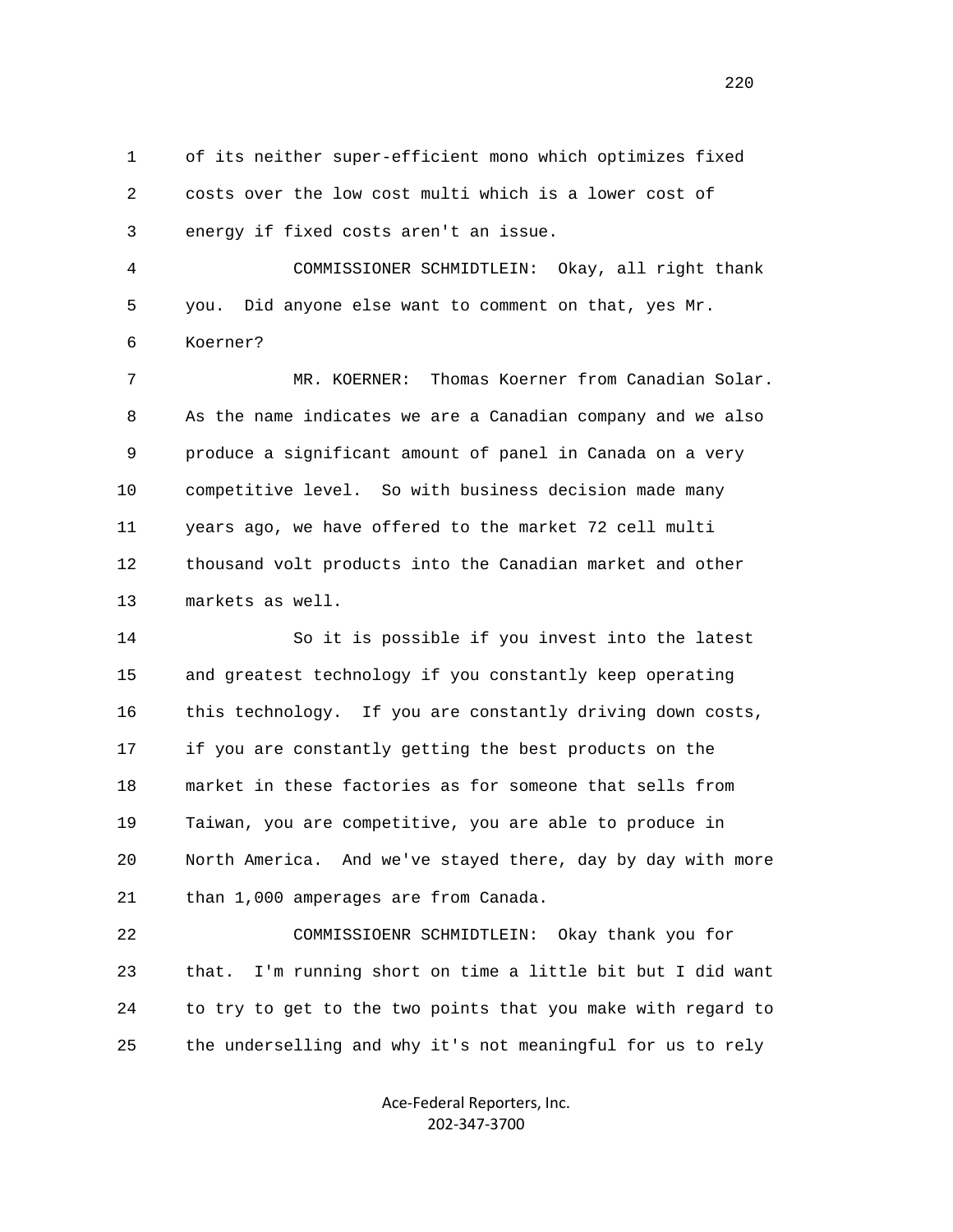1 on any conclusions when we look at that data. And the first 2 point you had was this attenuated competition which is a 3 little bit about what we have been talking about. And I 4 guess you know we've seen this argument in cases before and 5 my question is always, because you do see, you know, 6 domestic shipments in each of the pricing products though 7 not as big I think, maybe there's one that there's not any 8 domestic shipments.

 9 And in some of those products the subject imports 10 are small. So my question though is where is the line? Why 11 is this not enough because they are present in all of those 12 products?

 13 MR. ELLIS: This Neil Ellis from Sidley Austin. 14 The attenuated competition doesn't mean zero competition. 15 You are right they are always going to find some fuzziness 16 around the edges so we are not going to pretend it's 17 perfectly zero.

 18 COMMISSIONER SCHMIDTLEIN: Right. 19 MR. ELLIS: But when you look at the graphs, 20 ironically both Dr. Kaplan's graphs and our own, you see 21 what I have seen over 30 years of litigating this area a 22 remarkable difference between the products that are offered 23 by the subject merchandise and those that are offered by the 24 United States. The breakdown really is very significant. 25 Can we define a border? No, but this is clearly on the side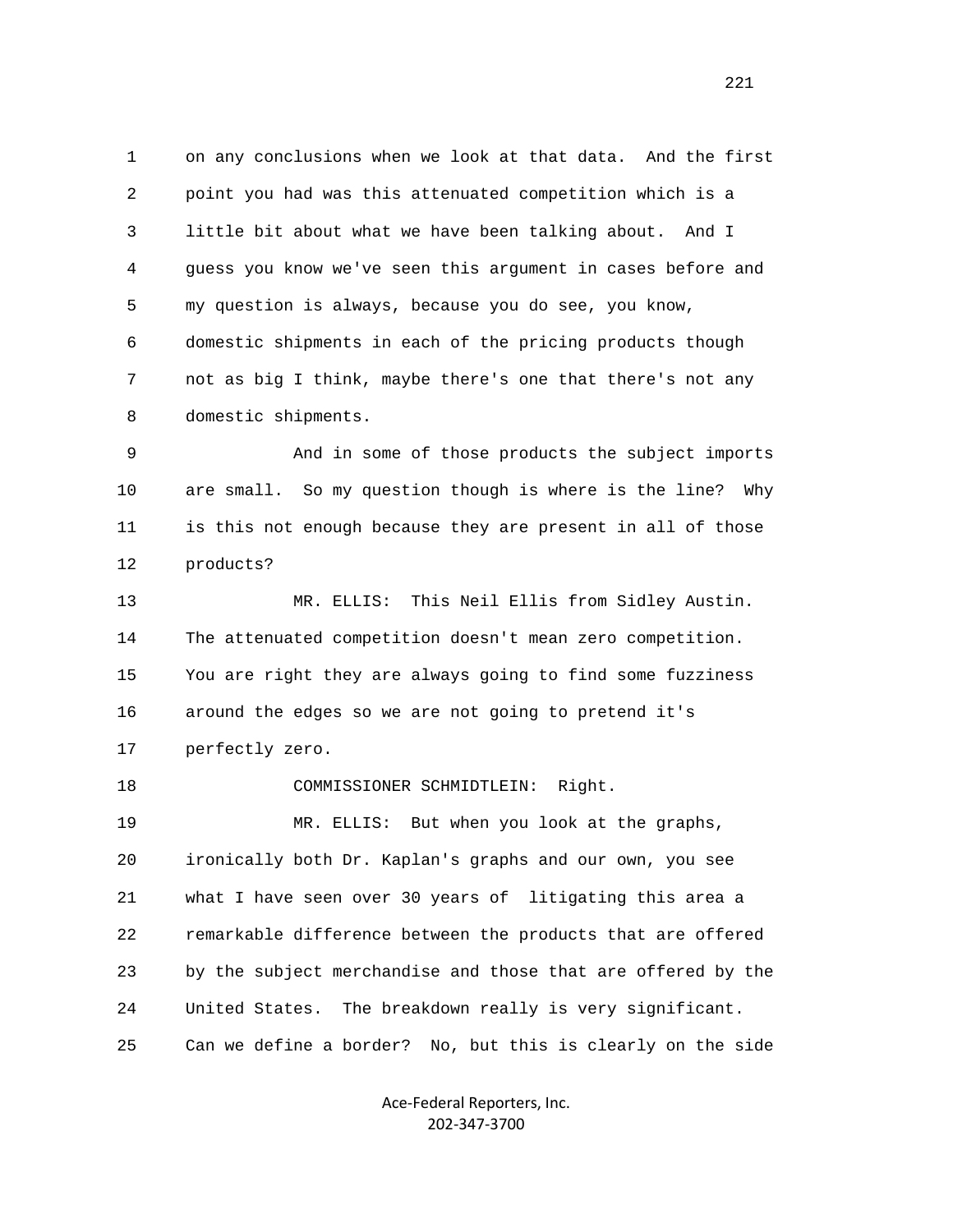1 of the border that says there are attenuated competition.

2 And I just wanted to jump in.

3 COMMISSIONER SCHMIDTLEIN: Yes?

 4 MR. BUTTON: If I could just comment on it. If 5 we were trying to frame the debate and the terminology the 6 words we use in this, what we are trying to express and we 7 believe that you are seeing competition between two 8 technologies. It's not domestic versus import, two 9 technologies that are really in competition. And you have 10 heard here a history of the mono technology in a race with 11 the multi technology and that the purchasers were seeking 12 the multi technology. And that's what we are saying is what 13 is happening over time and there were choices by the 14 producers to go with one technology or the other. And I 15 understand from the commentary this morning SolarWorld still 16 believes in the mono technology and that's the future.

 17 But the past we have seen the purchasers voting 18 with their feet so to speak that way.

 19 MR. ELLIS: One more point on that, again, Neil 20 Ellis. Looking at page 28 of Dr. Kaplan's packet, if I 21 wanted to draw a picture of what attenuated competition 22 looks like, this is what that picture would look like. You 23 have really dramatic, dramatic differences between what is 24 shipped by the subject merchandise and what is sold by the 25 domestic industry. Thank you.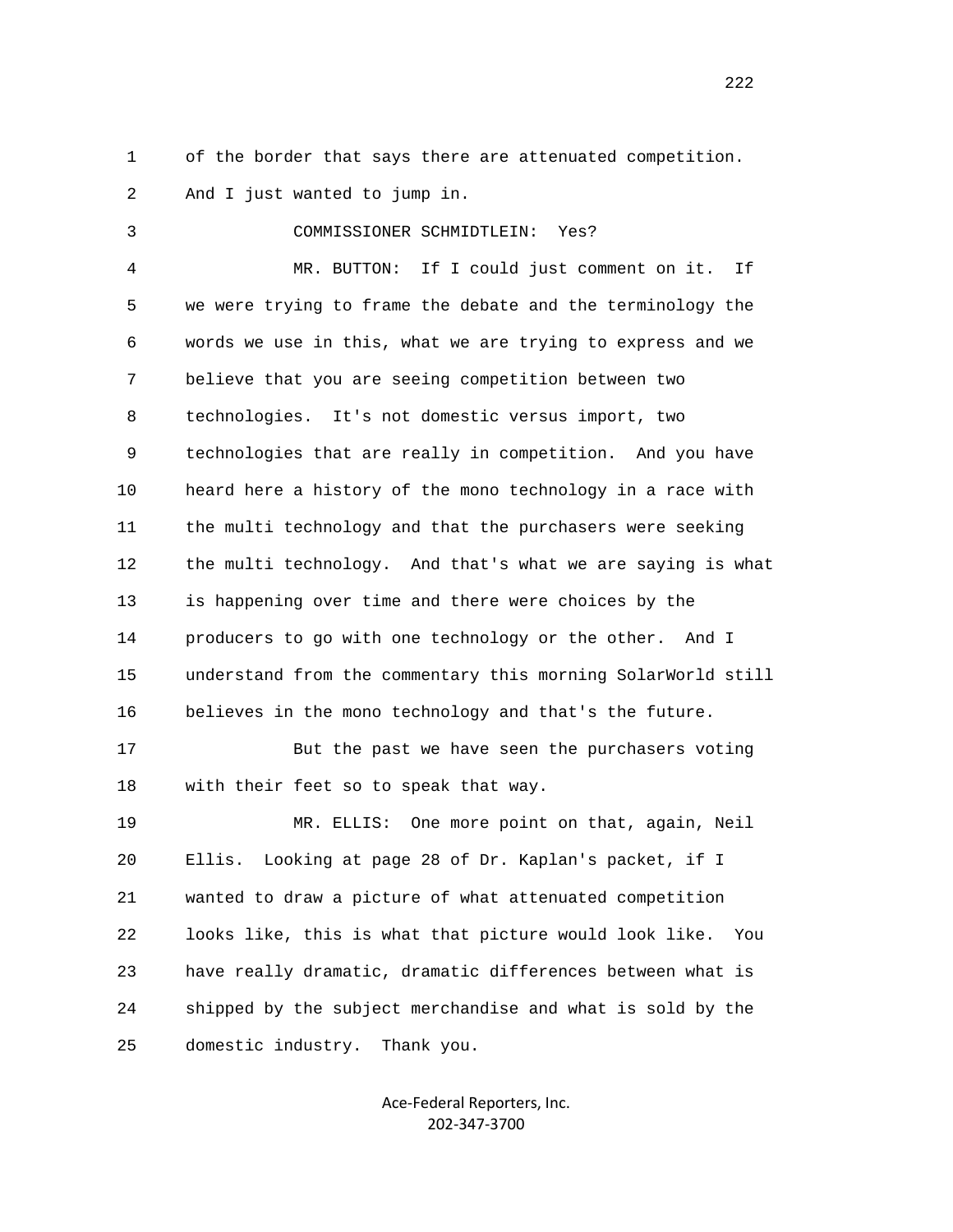1 COMMISSIONER SCHMIDTLEIN: Okay thank you my time 2 is up, thank you.

 3 CHAIRMAN BROADBENT: Okay Mr. Smirnow you 4 mentioned that you represent a lot of solar workers and that 5 SolarWorld is a pretty small percentage of the overall 6 industry. I take it SolarWorld is not a member of your 7 association?

8 MR. SMIRNOW: They are not, they were at one 9 point. I believe they terminated their membership before 10 they filed the first Petition in 2011.

 11 CHAIRMAN BROADBENT: Okay and are you concerned 12 about a lot of these trade remedy cases in different 13 countries, Europe and I think that we heard there was one in 14 Canada?

 15 MR. SMIRNOW: We are concerned overall about the 16 growth of the trade litigation globally. You are seeing an 17 explosion of it, it is not just AD/CVD we are also seeing a 18 growth in local content. We were very active in encouraging 19 the U.S. to be aggressive in the WTO case against Canada as 20 well as the case against India, we were critical of India's 21 AD/CVD case against U.S. exports which would have included 22 SolarWorld and for solar's thin film exports. So just the 23 growth of conflict within the industry we think is something 24 that should be avoided.

25 And what we have focused on is, sure we recognize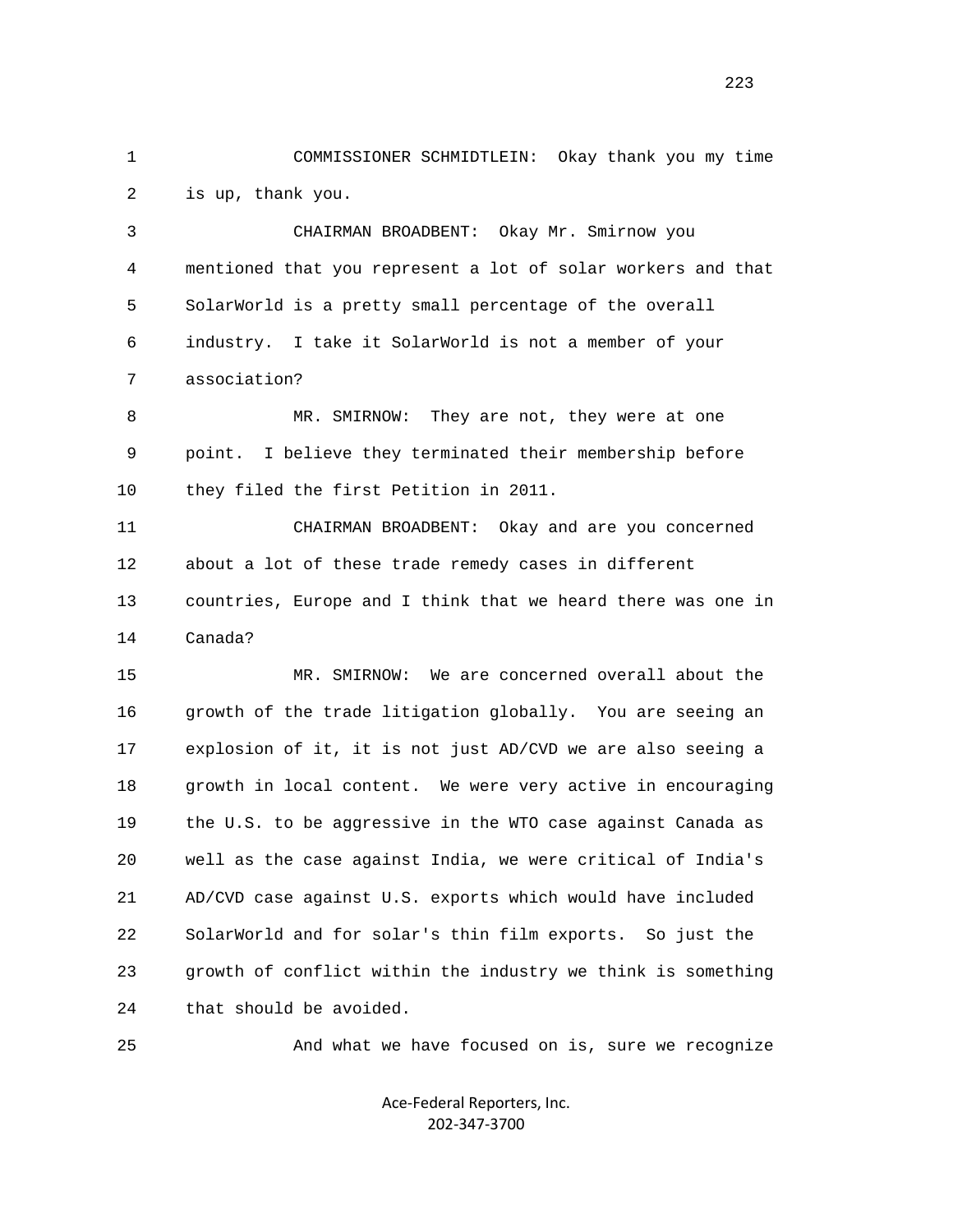1 that litigation is an important part of the global trading 2 rules. When the Petitions were first filed in 2011 we said 3 we support their right to bring this case, open transparent 4 process, supported rules-based training system. As we have 5 seen the conflict grow we have increasingly focused on 6 resolving the conflict, a negotiated solution.

 7 And indeed over the past 6 months SEIA has 8 facilitated a dialogue between SolarWorld and several of the 9 Chinese manufacturers to try to find some middle ground and 10 a solution that addresses some of SolarWorld's competiveness 11 concerns issues but also allows the U.S. industry to 12 continue to grow because we think that no job in solar is 13 better or more important than others, we think they are 14 equally important.

 15 CHAIRMAN BROADBENT: Okay in terms of what is 16 your perspective of what's going on in Europe, I mean is 17 Solar World pursuing pretty much the same strategy in Europe 18 that they are here?

 19 MR. SMIRNOW: So there was a negotiated solution 20 where the governments got together they negotiated solution 21 and we are seeing that negotiation be implemented and beyond 22 that, to us, that's not our preferred, from SEIA's 23 perspective, we don't want to see increasing prices, quotas, 24 we think that is the wrong approach. We put together an 25 industry proposal that would effectively put a tax on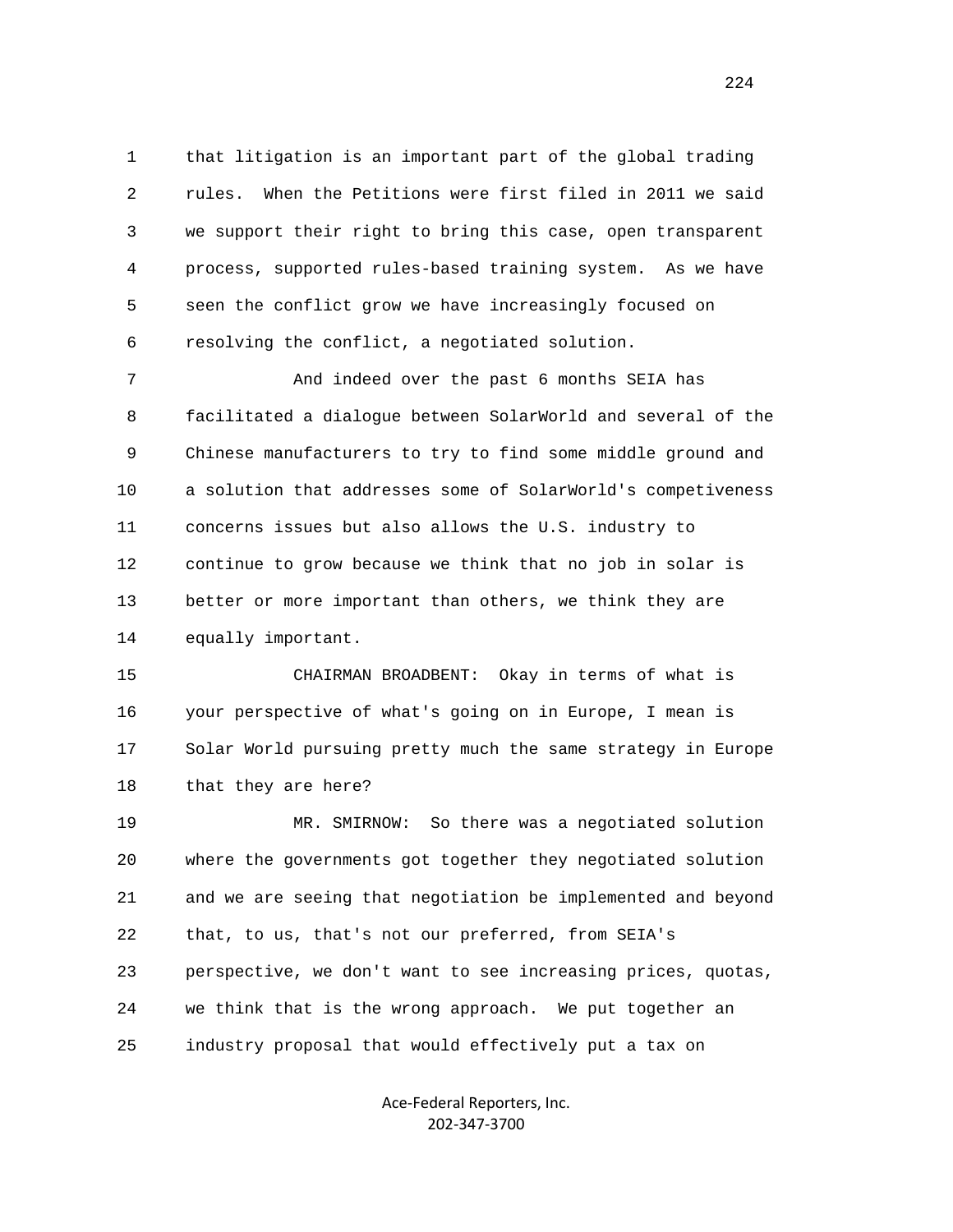1 imports and then that money would go into a solar 2 manufacturing fund to help research and development, help 3 offset any price differentials while the U.S. industry was 4 able to expand capacity. And so some of the R&D efficiency 5 improvements that they were talking about earlier, but also 6 allowing the industry to continue to grow because we need to 7 continue to drive down costs. Because as you will see in 8 the staff report, state programs, state incentives are being 9 slowly phased down and we have other incentives that are 10 going to have a shelf life, and so it's critically important 11 that going forward that we continue, we have to continue to 12 drive down costs in the industry. 13 CHAIRMAN BROADBENT: OK. What is your company 14 projecting for demand in the next couple of years for these 15 products? 16 MS. SHAW: In the U.S.? 17 CHAIRMAN BROADBENT: Yes. 18 MS. SHAW: I'm sorry, I don't have the number 19 offhand. May I respond offline? I'm sorry. 20 CHAIRMAN BROADBENT: Sure, and what do you 21 think will be driving it and how does it relate, for 22 example, to falling natural gas prices? I mean what are the 23 trends? 24 MS. SHAW: Sure. Now that a lot of the state 25 renewable portfolio standards in the U.S. are somewhat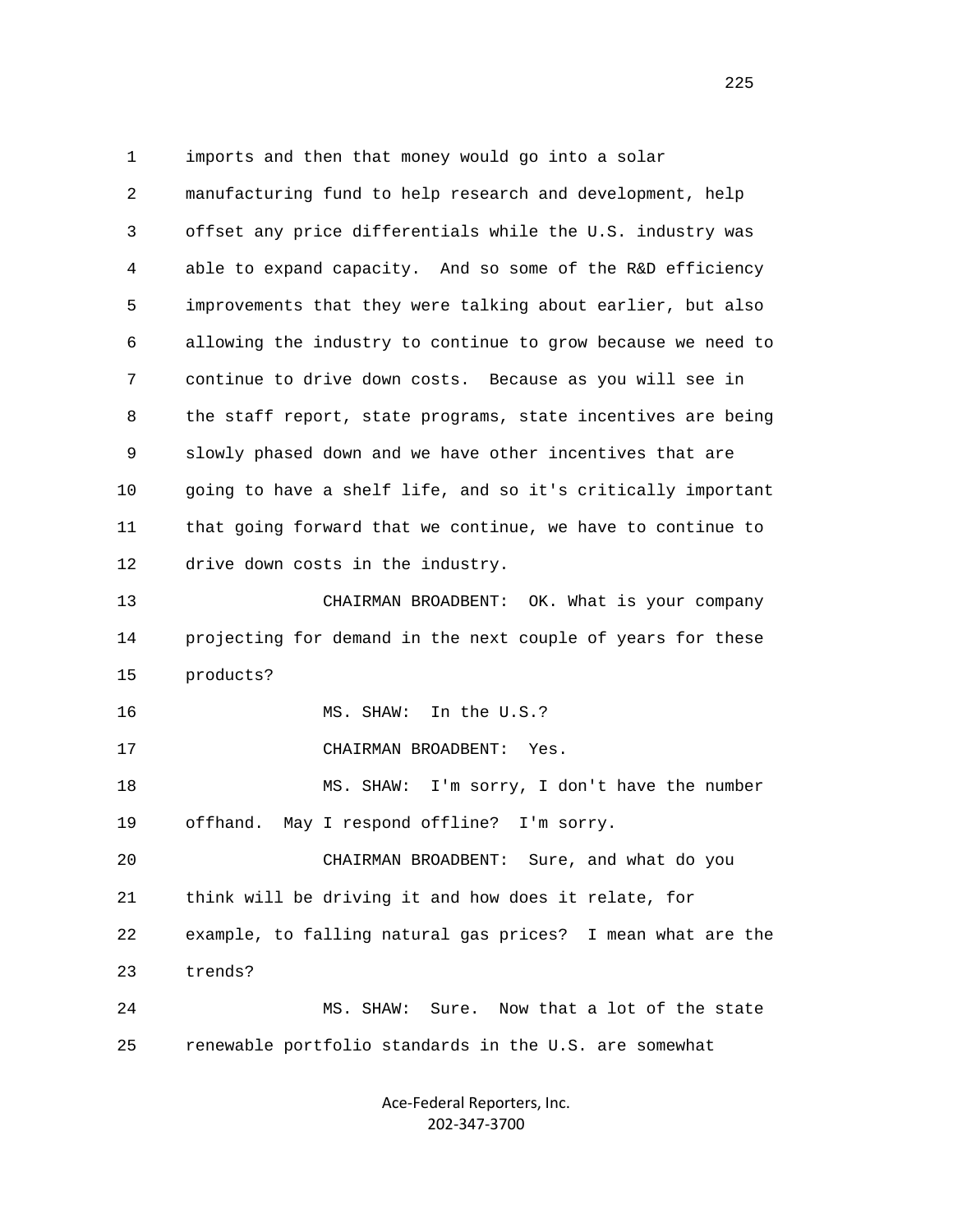1 saturated, we are now really competing for utilities 2 purchases beyond RPSs, against natural gas. So I think 3 we're happy to see, we and a number of other players 4 responding positively to bids at Georgia Power this summer 5 and Austin Energy and other places where you're seeing very 6 competitive prices, even more competitive than gas-driven 7 electricity bids.

 8 So we are now out in the world competing for 9 electricity demand cost competitively. We see global demand 10 exploding. Last year, our U.S. sales were probably 45 11 percent of our total. We are watching South America, Latin 12 America, Middle East, India, parts of Africa, Southeast Asia 13 absolutely exploding.

 14 An example is just one state in India, 15 Rajasthan, that has set a goal now for solar energy of 25 16 gigawatts by 2025. I'm very happy to announce two months 17 ago a memorandum of understanding for five gigawatts of that 18 with the State of Rajasthan. They're just one state in one 19 country we're seeing global demand for solar booming because 20 of its cost competitiveness.

 21 CHAIRMAN BROADBENT: Okay. Mr. Button. 22 MR. BUTTON: Thank you. Ken Button, Economic 23 Consulting Services. Two comments that relate directly to 24 what we have described here. We heard earlier that U.S. 25 state incentive programs are declining or have declined a

> Ace‐Federal Reporters, Inc. 202‐347‐3700

<u>226</u>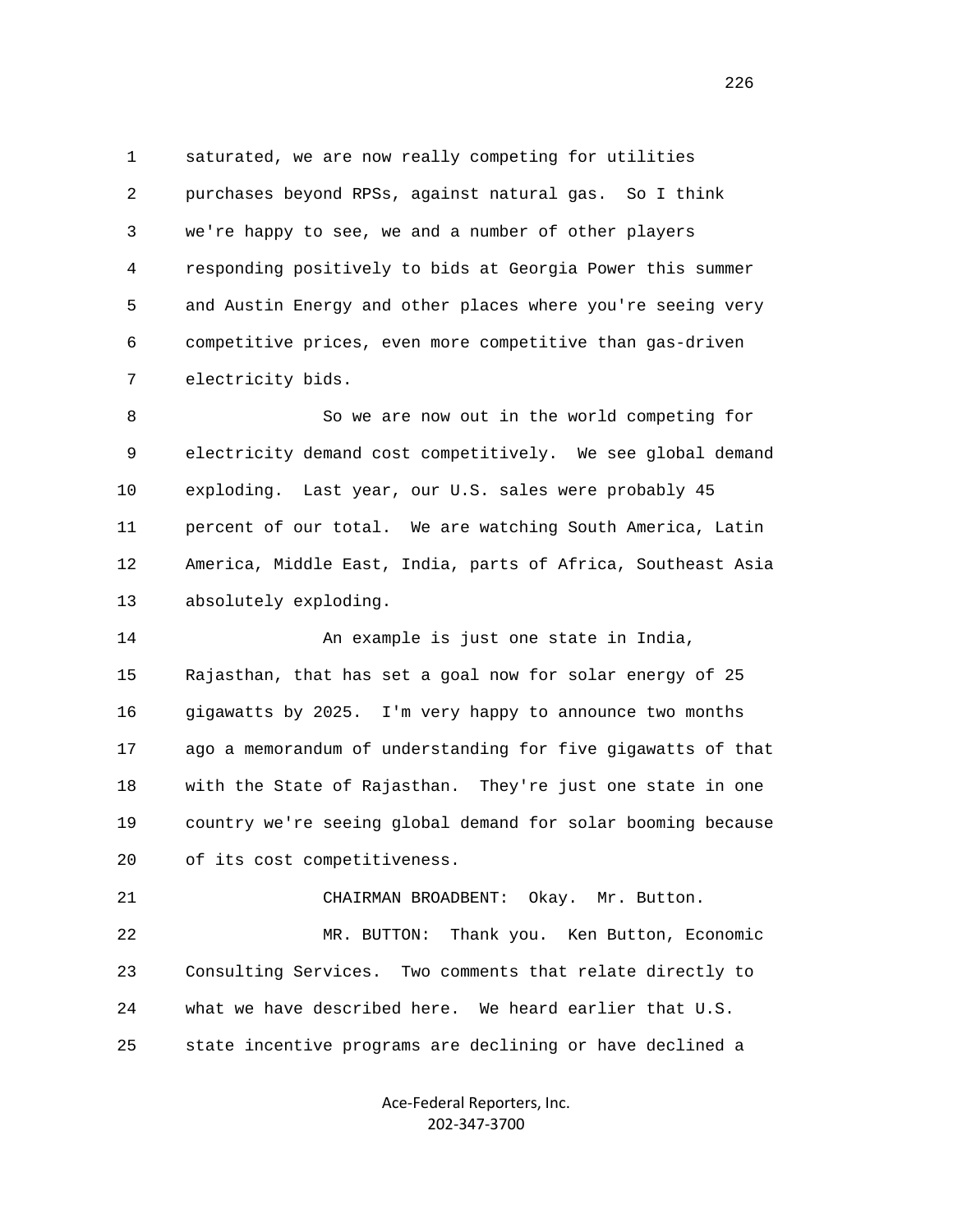1 great deal.

| 2  | The effect of that, please understand, is that               |
|----|--------------------------------------------------------------|
| 3  | the absence of the subsidy effect causes the net cost to the |
| 4  | developer to go up. If something is going to be ten cents    |
| 5  | and the subsidy covered five cents and the subsidy goes      |
| 6  | away, he's got to find some other way to get back to five    |
| 7  | cents to be where he was before. So that's a cost concern    |
| 8  | along the developer.                                         |
| 9  | Secondly, natural gas. We heard discussions                  |
| 10 | of that this morning, and we saw the chart in -- that was    |
| 11 | provided by the Petitioners. One of the things that you do   |
| 12 | want to remember about the U.S. natural gas developments,    |
| 13 | they're extremely dynamic and somewhat strange.              |
| 14 | Fracking has caused such an explosion in the                 |
| 15 | production of natural gas in the United States that two      |
| 16 | things have happened. One is natural gas pipe wells have     |
| 17 | been capped, because there was no infrastructure out of the  |
| 18 | Bakken and, you know, the North Central United States, to    |
| 19 | get that down to the distribution systems.                   |
| 20 | Secondly, up in the Bakken, some major                       |
| 21 | producers are flaring 30 percent of the natural gas they get |
| 22 | out there, and that's a very controversial issue up there.   |
| 23 | They're trying like crazy to build the pipelines that will   |
| 24 | bring it down to Cushing, Oklahoma, handle the distribution  |
| 25 | across the United States.                                    |
|    |                                                              |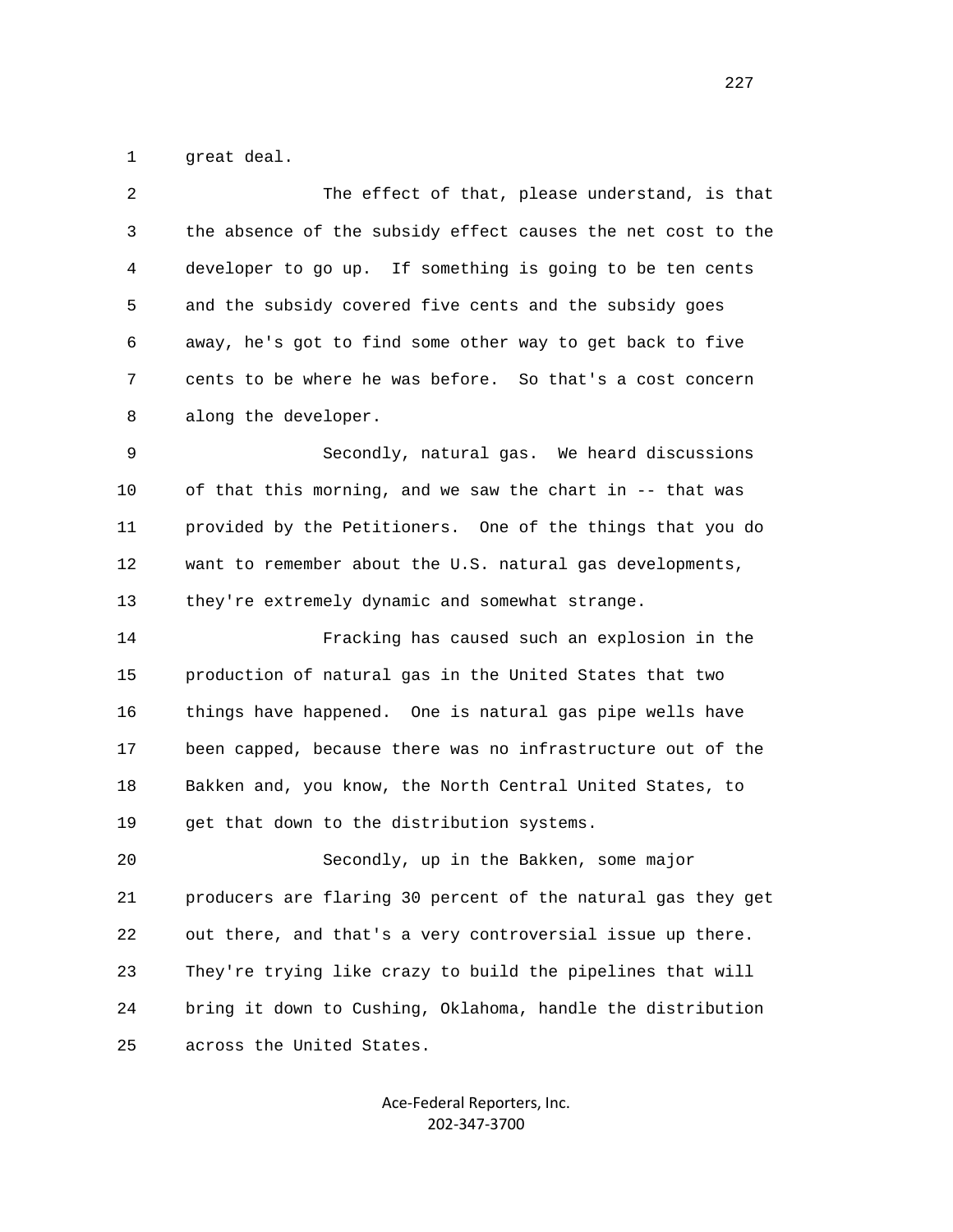1 Don't count on natural gas supplies going 2 away. This is a game-changer, according to those who know 3 it. Therefore, if you are in the solar energy business and 4 you're looking out 10, 15 more years, you've got to realize 5 that your grid parity competition, and that's why the 6 discussion from Mr. Smirnow about driving down cost, is 7 important and very germane to us today. 8 CHAIRMAN BROADBENT: Okay. How much of 9 SolarWorld's situation is impacted by the intellectual 10 property that they have or they don't have? Is there a 11 reason that they feel so strongly about the mono production 12 process? Is it based on the intellectual property that they

 14 MR. ELLIS: This is Neil Ellis. I don't know 15 if anyone here feels comfortable presuming to know what the 16 thought processes were of SolarWorld. However, this morning 17 we did hear the vision of, I think, of putting a solar panel 18 on everybody's rooftop, and there is a sense that rooftops 19 do lend themselves more to mono focus. Whether or not it's 20 intellectual property or just kind of a vision of where 21 solar was going. 22 CHAIRMAN BROADBENT: Right.

13 have and they cannot have it in the multi?

 23 MR. ELLIS: Because rooftops do have that 24 aesthetic concern, that is more amenable to mono. That's 25 one place where mono may be more suitable, or one of the few

> Ace‐Federal Reporters, Inc. 202‐347‐3700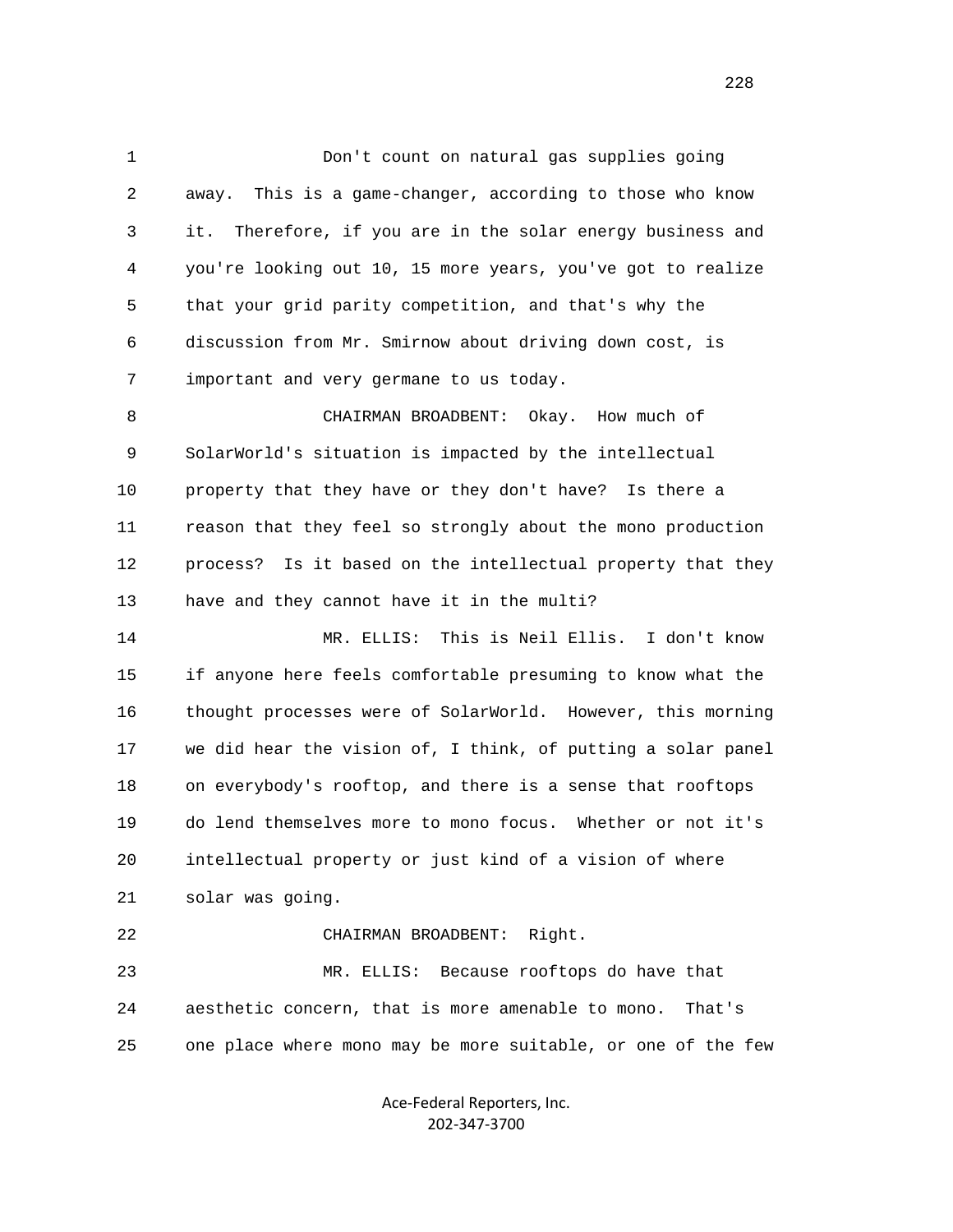1 places. So I don't know if it's intellectual property issue 2 or just kind of a strategic focus issue. 3 But they clearly seem to be coming from a 4 rooftop-based vision of where solar would go, as opposed to 5 the gigantic utility scale projects that are now really 6 driving the industry, and those that require the cost 7 efficiencies of a multi product. 8 CHAIRMAN BROADBENT: Right, okay. I just -- 9 I'll yield to Vice Chairman Pinkert in a second. I just 10 want to remind the folks as we finish up the questions here, 11 to keep introducing yourself, because I think the court 12 reporter's having trouble in the back rows identifying 13 witnesses. Vice Chairman Pinkert. 14 VICE CHAIRMAN PINKERT: Thank you, Madam 15 Chairman. Just one more question on the value package for 16 multi versus the value package for the mono technology. I 17 understand the testimony, that currently the value package 18 for the multi, when viewed from the perspective of the 19 customer, is better than mono. 20 So my question is does that suggest that 21 within the domestic industry, multi should be growing at the 22 expense of mono, within the domestic industry? 23 MR. CANNON: Joel Cannon from tenK. May I 24 address that? 25 VICE CHAIRMAN PINKERT: Please.

> Ace‐Federal Reporters, Inc. 202‐347‐3700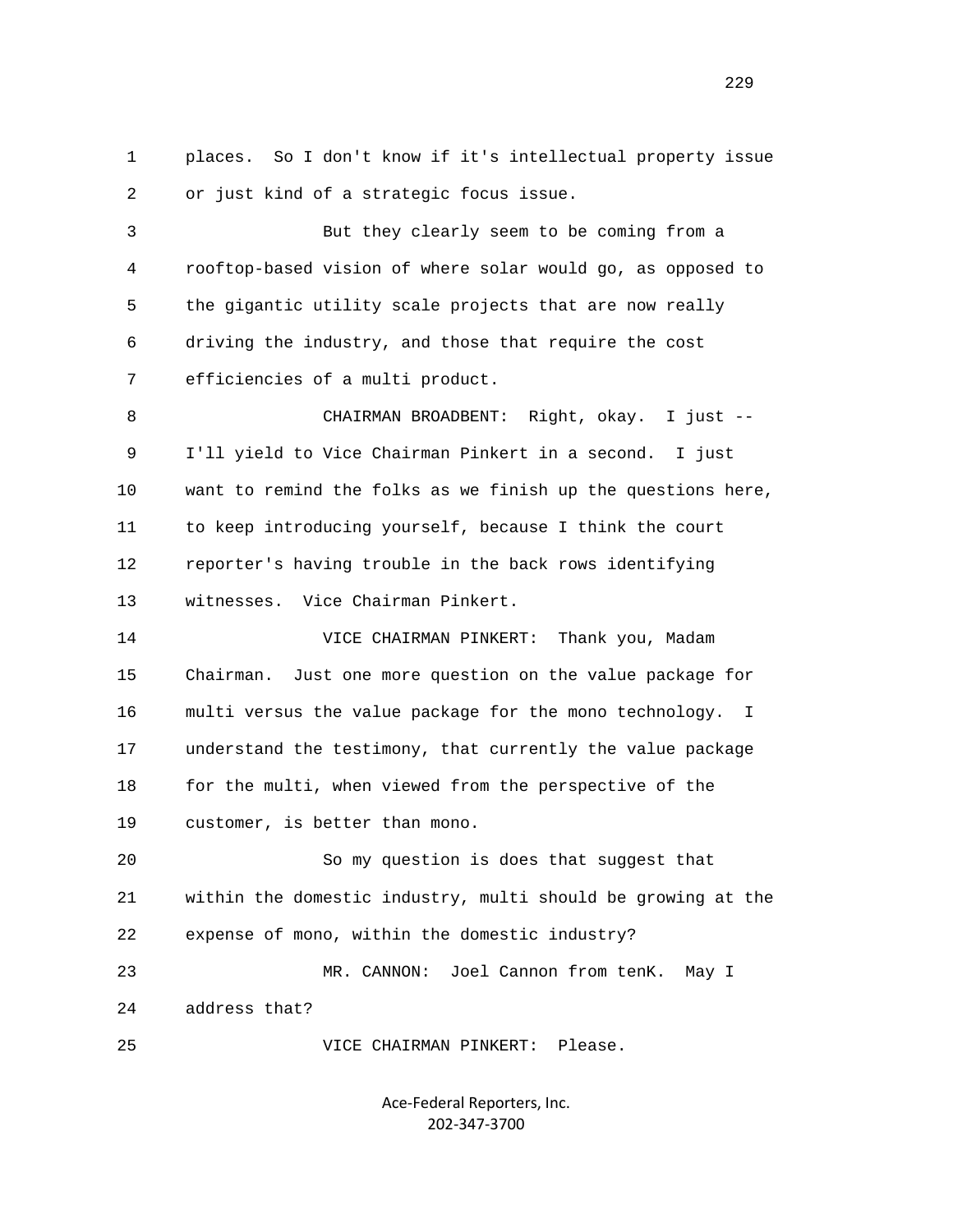1 MR. CANNON: It's really -- I'm the one in the 2 back here. I never know. We make both products. 3 VICE CHAIRMAN PINKERT: You're the one with 4 the beard, right? 5 MR. CANNON: I'm the one with the beard, 6 right. That's right. We make both products. There's a few 7 instances where mono will have a better economic return 8 because, as I mentioned before, there's a lot of fixed costs 9 associated with a product and a real need for energy 10 density. 11 So I would say no, I don't see multi growing 12 at the expense of mono per se. I'd say that mono has a 13 niche, and it's got places where it fits. Multi has bigger 14 niches, and more places where it fits. And so there is a 15 home for both, but mono's is just much, much smaller, 16 because you need to have those other constraints in order to 17 make it make sense economically. 18 And again if you do need a mono product, you 19 want the most efficient product you could get, not sort of a 20 kind of efficient mono product. 21 MR. CHRISTY: David Christy from Perkins Coie 22 again. I think this gets back a little bit to something 23 that Ken Button talked about, which feels like a half hour 24 ago, probably five minutes, that in essence you have, in 25 addition to the mono, multi and other overlays, the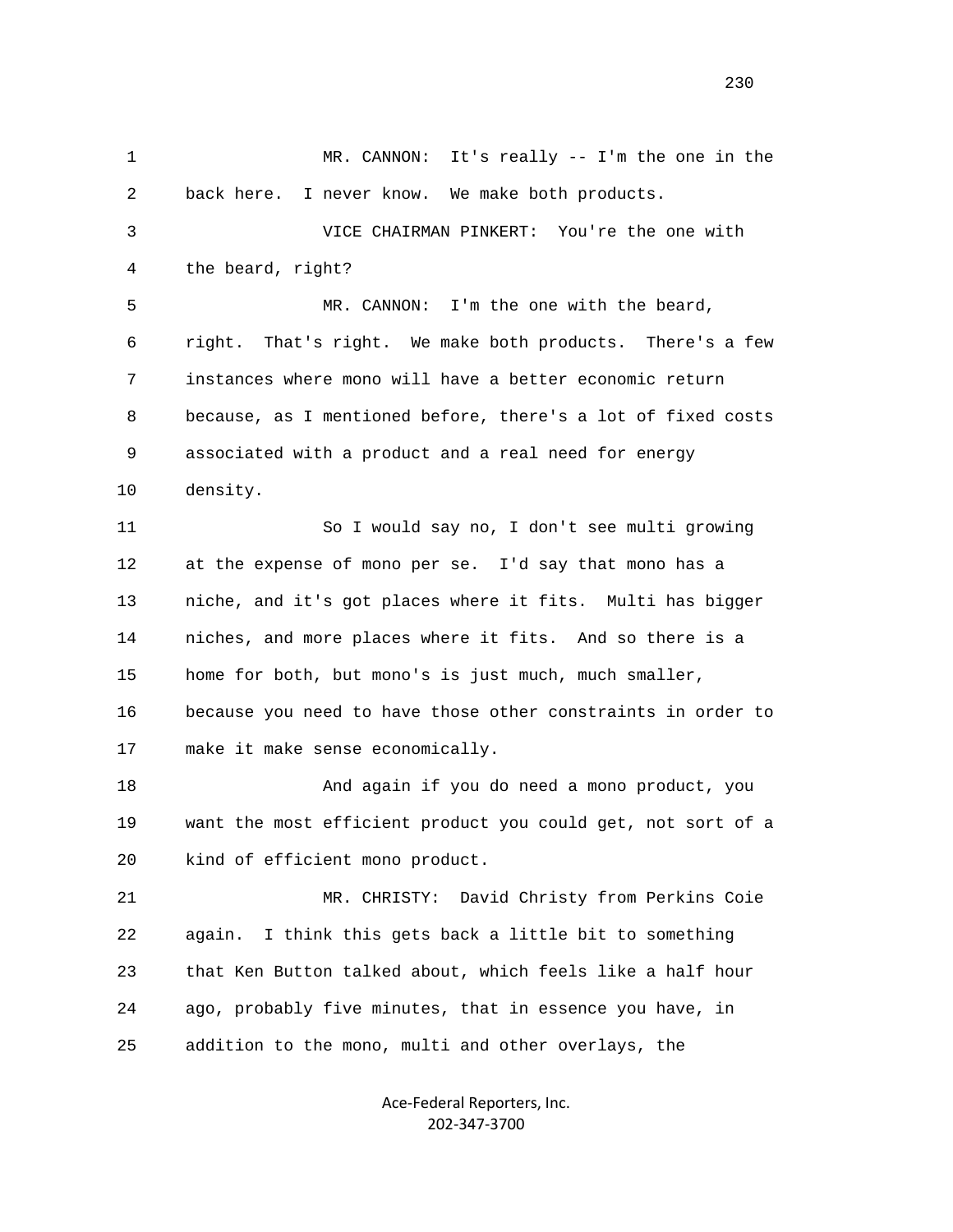1 efficiencies, you also have this time lag.

| $\overline{c}$ | I think, you know, the premise of your                       |
|----------------|--------------------------------------------------------------|
| 3              | question is well if these -- if the competition is as you    |
| 4              | say between multi and mono because of the per watt cost for  |
| 5              | each, right, with multi having the advantage, then you would |
| 6              | expect to see U.S. multi producers out-competing U.S. mono   |
| 7              | producers.<br>That's the premise of your question, I think.  |
| 8              | The problem is the lag, right, because the                   |
| 9              | U.S. mono and the U.S. multi producers aren't producing the  |
| 10             | current products. Basically, they're producing the products  |
| 11             | that the entities sitting at these tables were producing     |
| 12             | two, three years ago, maybe as recently as one year ago, but |
| 13             | certainly a while ago.                                       |
| 14             | So the products that are currently being                     |
| 15             | offered by the companies on this panel are, you know, ahead, |
| 16             |                                                              |
|                | substantially ahead of the products that are now being       |
| 17             | offered by the U.S. producers. So you don't have that        |
| 18             | same, the type of competition break that one would otherwise |
| 19             | expect.                                                      |
| 20             | This is Neil Ellis again from<br>MR. ELLIS:                  |
| 21             | Sidley. You know, the other side will be affronted by these  |
| 22             | kinds of statements. They'll say, we can compete with        |
| 23             | anybody. We can make anything. We do make anything,          |
| 24             | etcetera, etcetera. We've heard a lot of that.               |

Ace‐Federal Reporters, Inc. 202‐347‐3700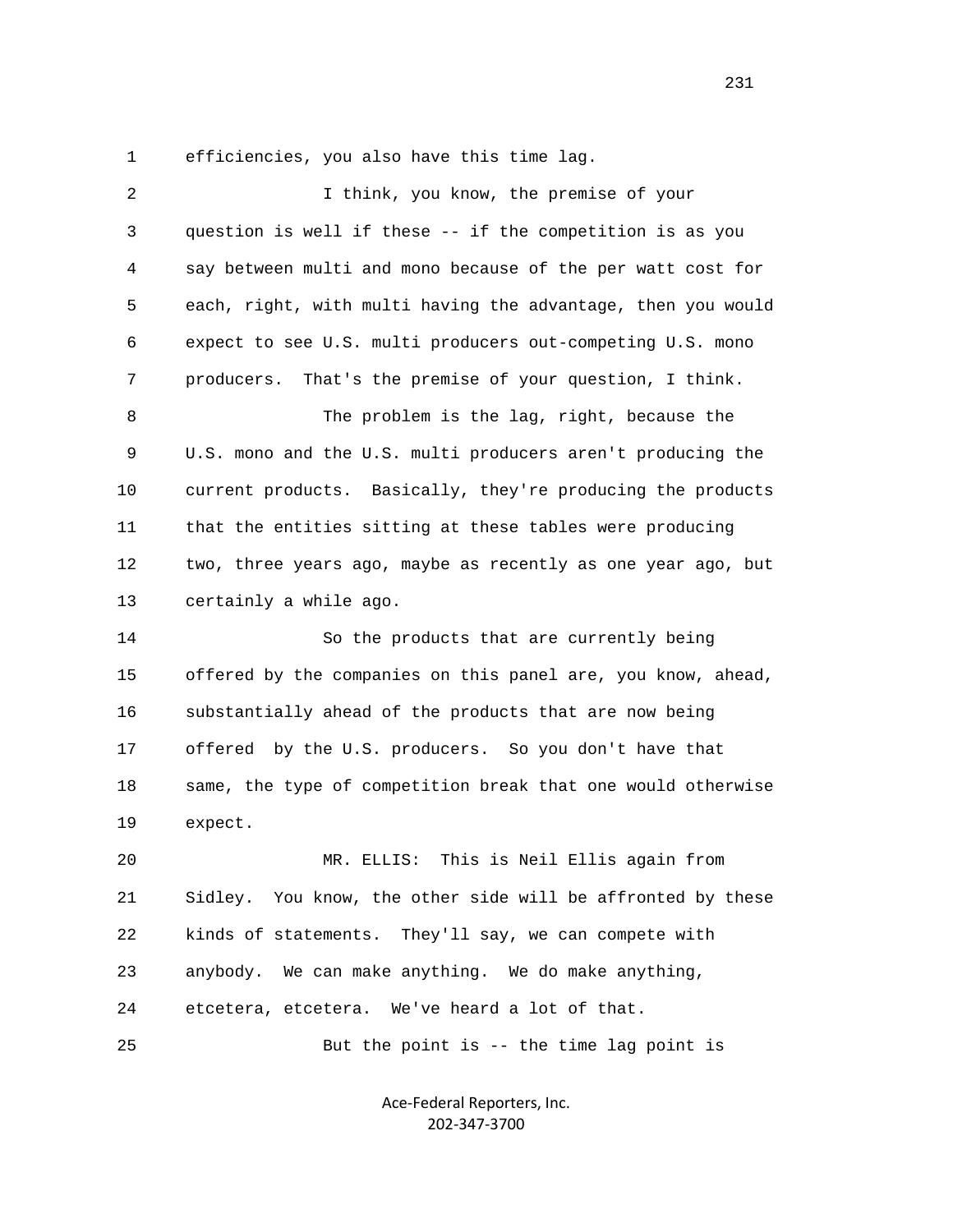1 really important because of the rapid change of efficiencies 2 and technology here. It really matters a lot, especially 3 when people make their decisions now, that will be used 4 three, four, five years hence in their production. 5 In our brief, we do talk about it. To the 6 extent that publicly available information was there, we 7 talk about the time lag differences. When the Chinese 8 companies are making X, the U.S. industry is X minus 1 or 9 whatever. When the Chinese were making X plus 1, the U.S. 10 industry was making X and so on. 11 You can't look at it kind of as a blob. You 12 have to look at it in slices of time, and that really does 13 make a difference. Thank you. 14 MR. KOERNER: Thomas Koerner, Canadian Solar. 15 On October 13th, 2014, SolarWorld has issued a press release 16 about their production capacity expansions in Oregon. I 17 just want to read one portion of that, stating that 18 SolarWorld is producing cells, monocrystalline cells with a 19 PERC technology, with efficiencies in the high 19 percent 20 range. 21 I would encourage you to discuss, to ask the 22 Taiwanese manufacturers, where there are currently in the 23 efficiencies of mono and they will stay. They are 24 significantly above 20 percent already, or already last 25 year. So again, SolarWorld is confirming an investment and

> Ace‐Federal Reporters, Inc. 202‐347‐3700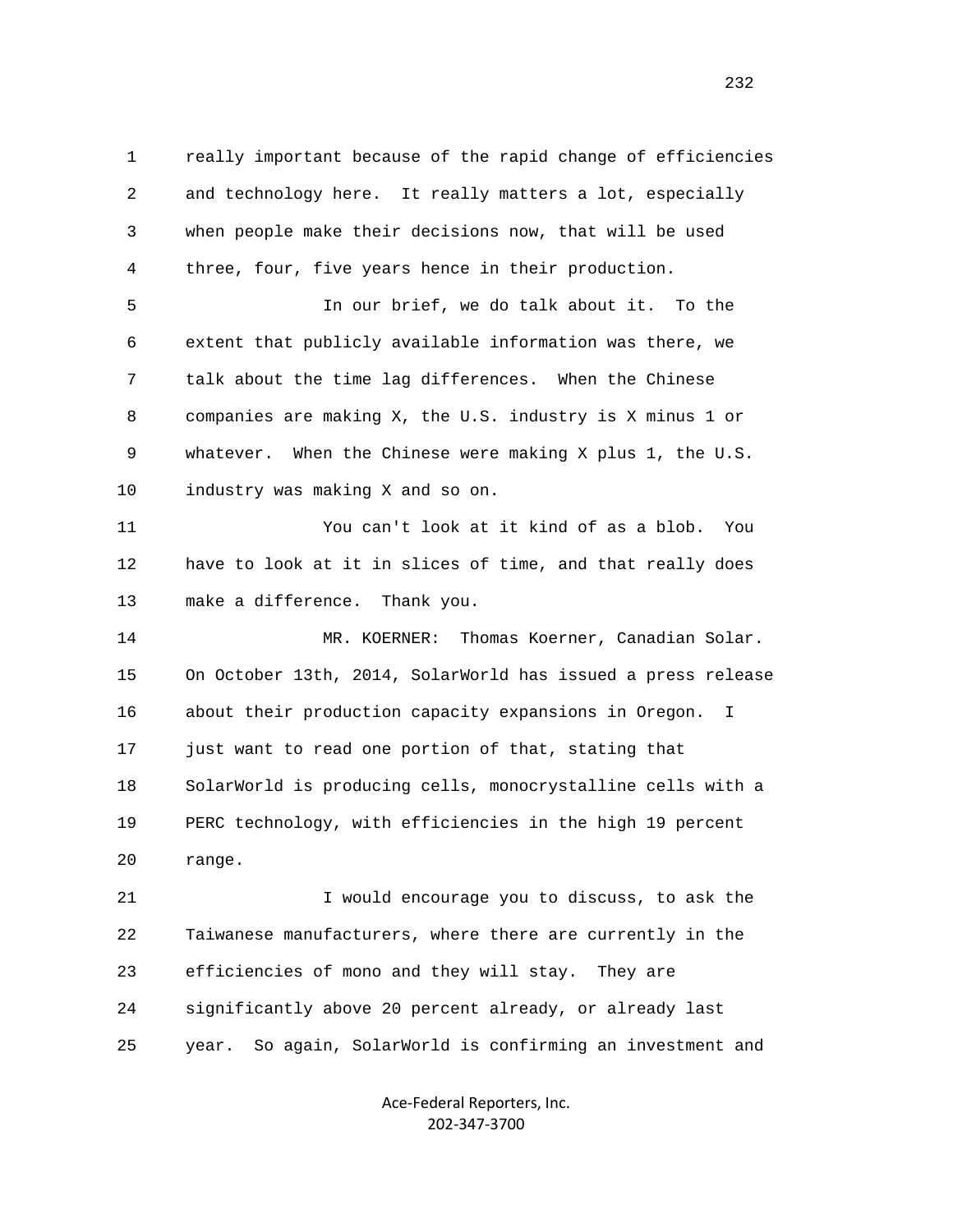1 an upgrade of the efficiencies, 19 percent, which is still 2 lagging behind what we can buy from other markets today. 3 VICE CHAIRMAN PINKERT: I wasn't asking that 4 question to be answered in a public hearing. But if they 5 could supply that information in the post-hearing, I think 6 that would be helpful. Did somebody else want to respond? 7 MR. ROSSMANN: This is Sascha Rossmann of 8 Winaico. We are Taiwan's module maker. We are shipping 9 already 280 watt modules since the fourth quarter of 2012 to 10 the U.S. market. Just like SolarWorld mentioned this 11 morning, their newest product that they released this year 12 is a 280 watt module, and just as Thomas Koerner referred to 13 their press release, they're using efficiencies lower than 14 20 percent to achieve that 280 watt. 15 That is actually technically not possible, 16 because you need 20 percent plus efficiencies to reach 280 17 watt, according to the Accredited Institute's power 18 standard. So just to emphasize how quickly technology is 19 moving ahead, and now we started shipping 290 watt to the 20 Europe and also the U.S. market. 21 So that is 20.4 to 20.6 percent efficiency, 22 that nobody else can produce at the moment commercially 23 except Taiwan. 24 MS. CHIU: If I may? 25 VICE CHAIRMAN PINKERT: Yes please.

> Ace‐Federal Reporters, Inc. 202‐347‐3700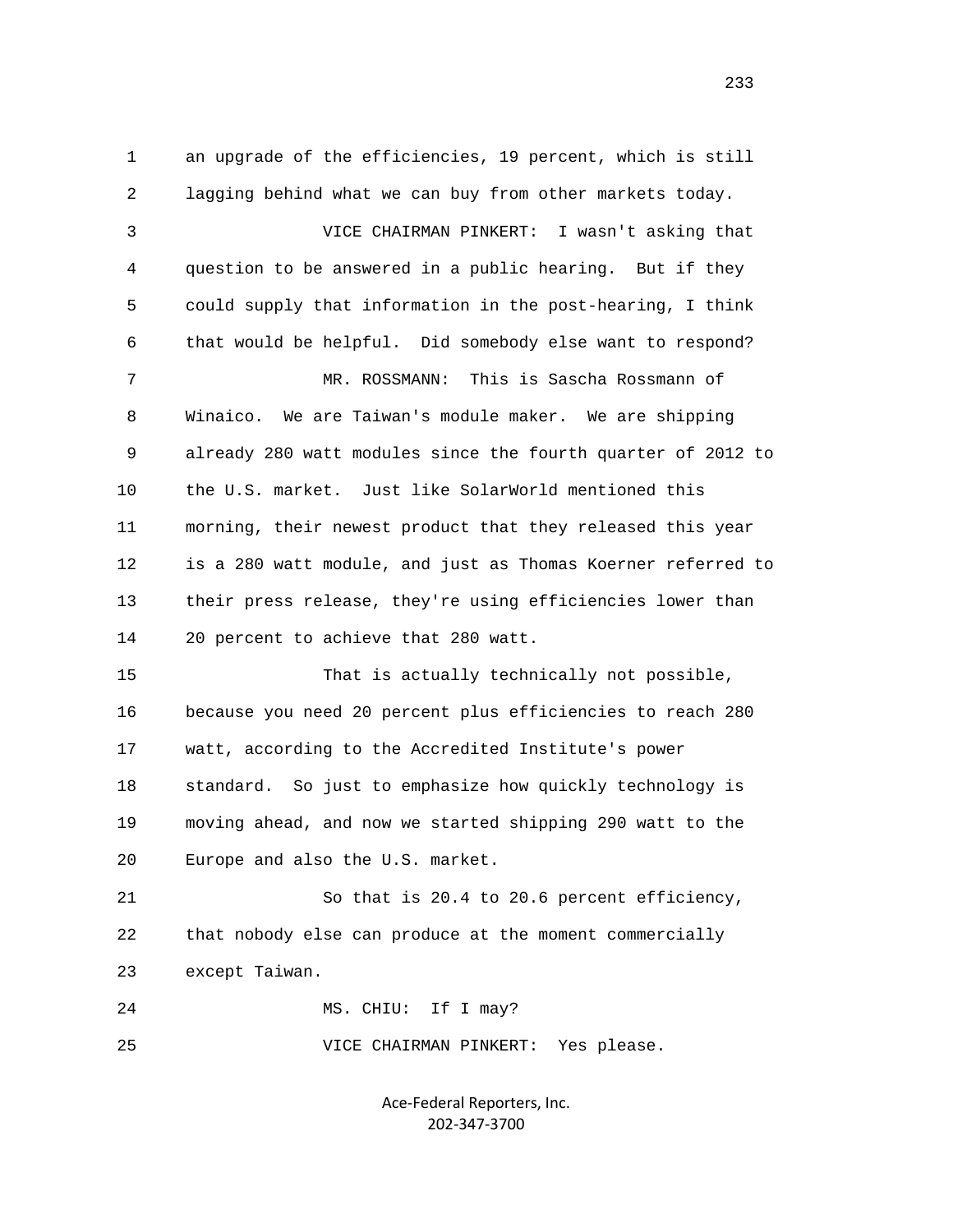1 MS. CHIU: Taiwan has a tradition of component 2 provide to all the world. We keep increasing and improving 3 and investing our cell technology. That's why we offer all 4 of the world a higher cell efficiency, and the highest level 5 in Taiwan actually a certain cell. That would be 17.8 6 percent, and the mono will be 20 percent. This is not U.S. 7 producer can provide. Thank you.

 8 MR. ROSSMANN: This is Sascha Rossmann of 9 Winaico. Just one short comment. This morning, SolarWorld 10 also mentioned that there is not -- no premium they can 11 charge basically on the 250 mono, compared to a 250 poly. 12 That is true, because that product at the moment in the 13 market is already outdated.

 14 So also in Europe, we are facing this kind of 15 competition in the market. We actually cannot sell the mono 16 panel at that low price as SolarWorld, because we are 17 selling only 260 watts. So we have to charge a premium 18 compared to their product, shipping with the 250 mono to the 19 market.

 20 But if you are talking vertically integrated 21 manufacturer, you're always lagging behind time, because you 22 cannot be an export in the waiver, in the ingot, in the 23 solar cell and the module. So the organic technological 24 advancement that happens in Taiwan particularly, you cannot 25 follow up as a fully vertically integrated manufacturer.

> Ace‐Federal Reporters, Inc. 202‐347‐3700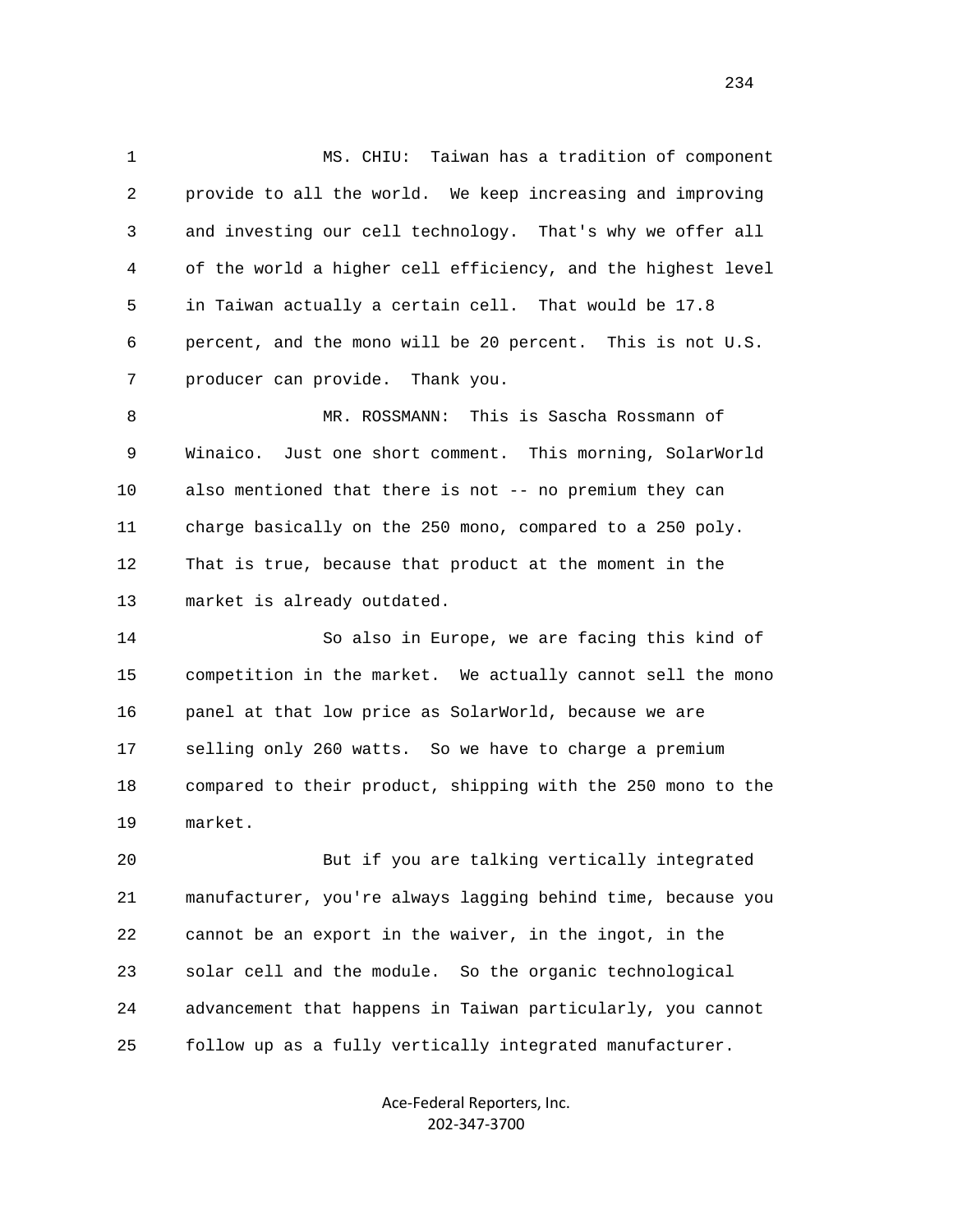1 It's not possible.

| 2            | VICE CHAIRMAN PINKERT:<br>Thank you. Mr.                    |
|--------------|-------------------------------------------------------------|
| $\mathsf{3}$ | Campbell, it seems that we got a lot of information here in |
| 4            | the public hearing. But if you wish to add anything in the  |
| 5            | post-hearing about the relative efficiency, I think that    |
| 6            | would be helpful.                                           |
| 7            | MR. CAMPBELL: We will do so Commissioner.                   |
| 8            | VICE CHAIRMAN PINKERT:<br>Thank you. And my                 |
| 9            | last question for this round has to do with the future.     |
| 10           | We've heard a lot on this panel about how the domestic      |
| 11           | industry has made a bad bet on the mono technology. Betting |
| 12           | sometimes relates to the present, sometimes it relates to   |
| 13           | the future.                                                 |
| 14           | Have they made the right bet for the future                 |
| 15           | and just the wrong bet for the Period of Investigation, or  |
| 16           | would you characterize it differently?                      |
| 17           | Thomas Koerner from Canadian<br>MR. KOERNER:                |
| 18           | As I just read out of the press release, from the<br>Solar. |
| 19           | press release, they decided again on a monocrystalline      |
| 20           | technology for the next years to come. They're making the   |
| 21           | investment now, which has to be written off the next two,   |
| 22           | three, four, five years, and as they have stated that these |
| 23           | efficiencies they're currently investing on are below 20    |
| 24           | percent, around in the high teens or some things like.      |
| 25           | It's not on me to judge that, but it does not               |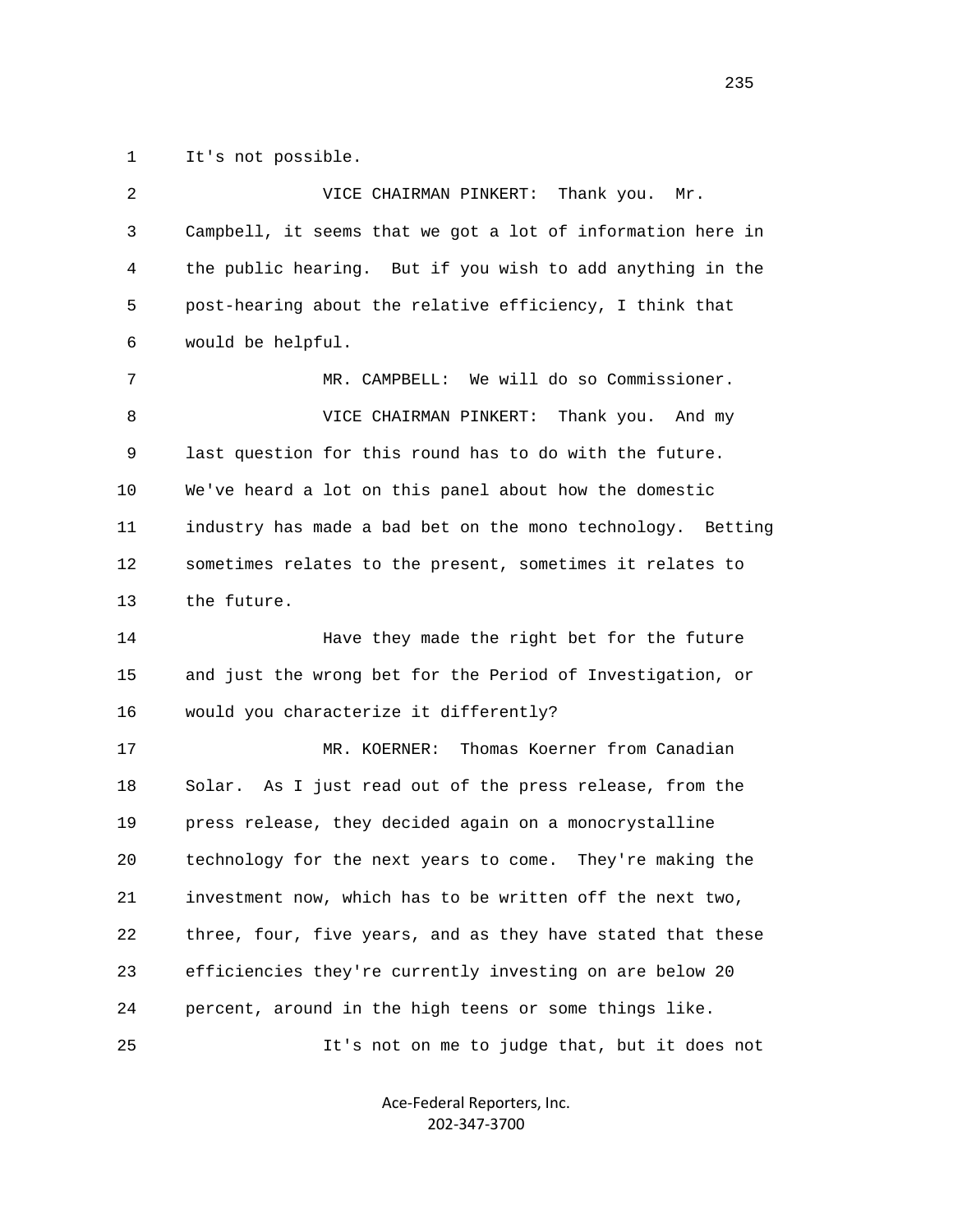1 seem to be very competitive for the time being, or for the 2 next years to come.

 3 MR. MORRISON: I would add, this morning you 4 heard reference to an NREL (ph) charge showing efficiencies 5 of cells. If you take a close look at that, the technology 6 that's actually improving the fastest is thin film.

 7 So I think that's an issue for everybody in 8 this industry, is what should the bet be on technologies. 9 I'm not going to hesitate to try to give my prediction, but 10 just look at what recent trends have been, and so there's a 11 lot of hard decisions to be made by this industry on a 12 number of different technologies.

 13 VICE CHAIRMAN PINKERT: I'm not clear about 14 your answer, Mr. Koerner. Are you saying that the future is 15 not with mono, or are you saying the future is not with the 16 domestic industry's version of mono?

 17 MR. KOERNER: What I was stating is that the 18 announcement from SolarWorld, and that's a recent 19 announcement, is that they're investing into a 20 monocrystalline technology which already behind efficiencies 21 of other manufacturers from other countries. So they're 22 deciding on something which is already lagging behind. 23 VICE CHAIRMAN PINKERT: Right. So perhaps in 24 the post-hearing, if you would, address the question of 25 whether mono itself is a bad bet for the future, or are you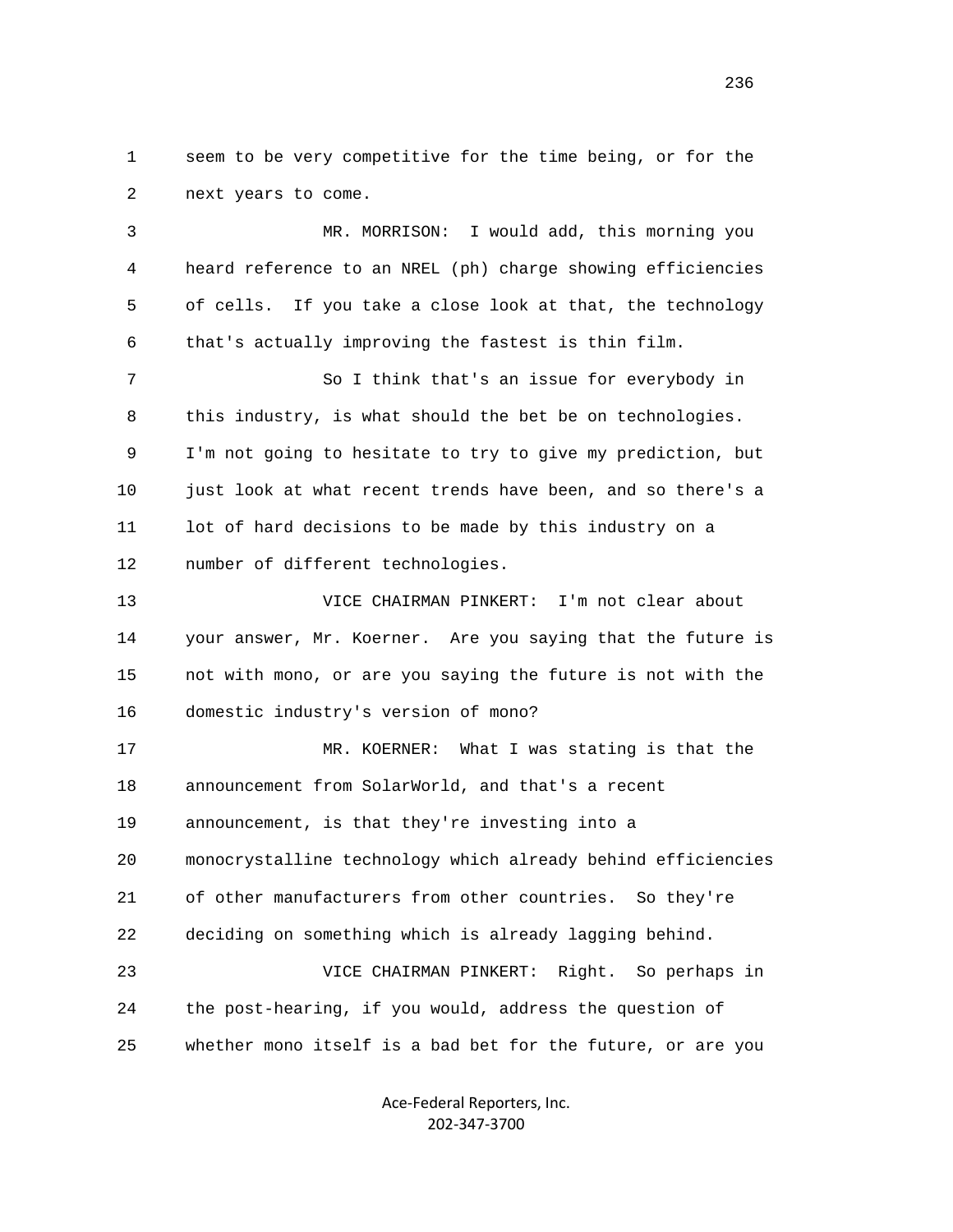1 simply saying that the domestic industry is not betting on 2 the right verison of mono? Thank you very much.

 3 CHAIRMAN BROADBENT: Commissioner Williamson. 4 COMMISSIONER WILLIAMSON: Thank you. 5 Continuing along the lines of Commissioner Pinkert, because 6 we've had other cases where we've had lots of complaints, 7 the U.S. industry is not making the right product, it's not 8 as good, and then you sort of look at the numbers and you 9 find out that yeah, where the -- say the importers are 10 talking about superiority, they're really talking maybe 11 about a very small segment of the market, and that if you 12 look at the overall market, there is really head to head 13 competition.

14 And in that regard, I'm looking at -- and this 15 would be really for post-hearing, page 260, Table 2-23 of 16 the staff report, which compares the purchaser's comparison 17 of the U.S. product with imported product. I'm particularly 18 looking at the U.S. versus Taiwan, and what those numbers 19 show doesn't give you that same dramatic picture that y'all 20 are painting.

 21 So I wish you to take a look at that, and 22 maybe comment on it post-hearing, and I'd like the 23 Petitioners to do so too, and also if there is this big 24 difference, how large -- in those areas where you say you're 25 way ahead, how important is that to the market relative to

> Ace‐Federal Reporters, Inc. 202‐347‐3700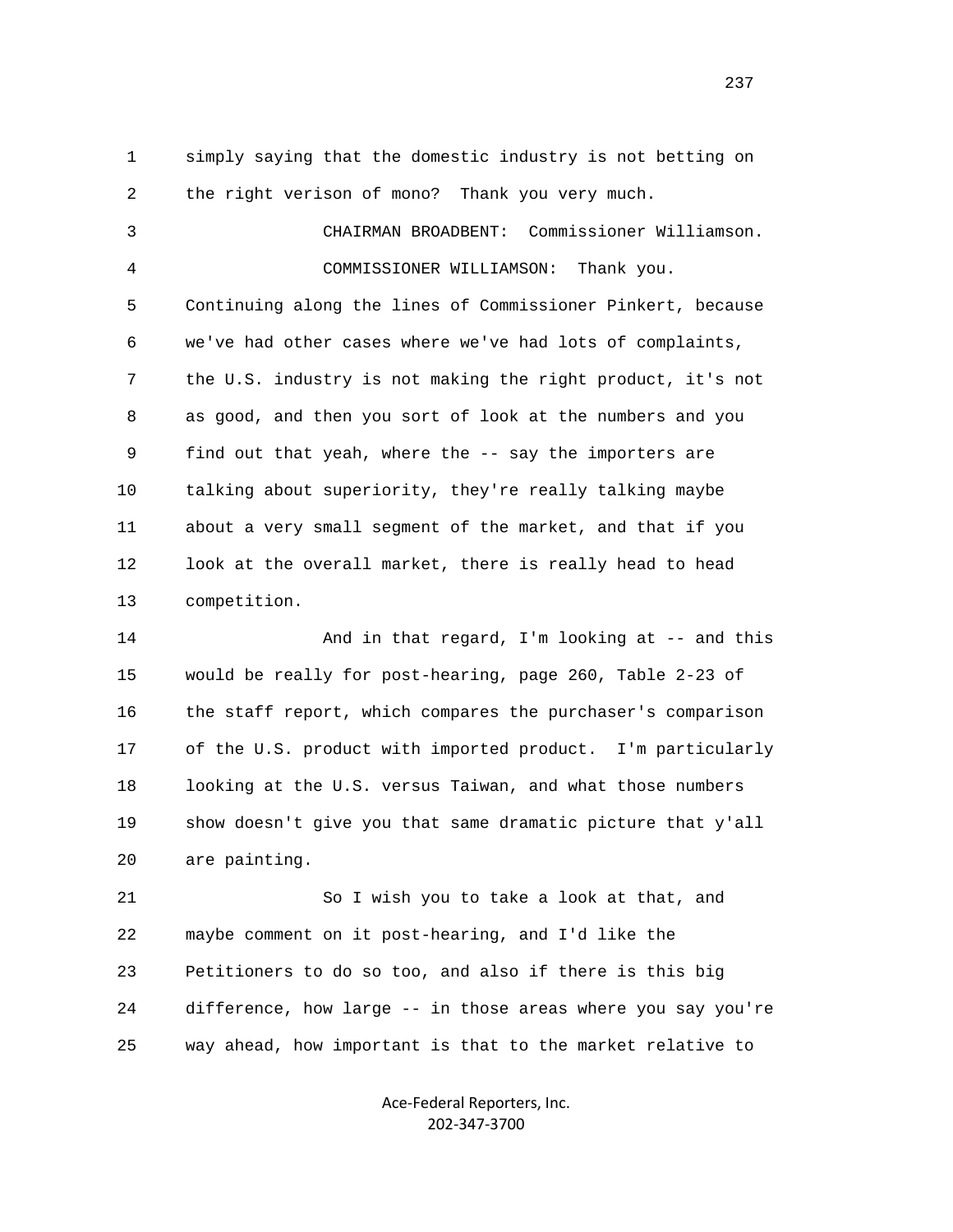1 the bulk of the product?

| $\overline{2}$ | Because that's the only way I think we can                    |
|----------------|---------------------------------------------------------------|
| 3              | really sort of say is this -- if you are ahead in this.<br>I. |
| 4              | can understand where the producers could be, the Taiwanese    |
| 5              | producers may very well be. But how significant is that to    |
| 6              | the bread and butter, if you look in the context of the       |
| 7              | overall market?                                               |
| 8              | Commissioner, Polly Shaw,<br>MS. SHAW:                        |
| 9              | SunEdison.                                                    |
| 10             | COMMISSIONER WILLIAMSON: Yeah, uh-huh.                        |
| 11             | I think as we have demonstrated<br>MS. SHAW:                  |
| 12             | this morning, utility scale sales have just exploded and      |
| 13             | dominate now the sales during the Period of Investigation.    |
| 14             | Also medium and large-scale distributed generation has gone   |
| 15             | up considerably.                                              |
| 16             | So I think that's the dominant sales that                     |
| 17             | we're talking about, and as a provider who excels in those    |
| 18             | segments, we would say that the higher efficiency wattages    |
| 19             | that we seek are not available or produced in the U.S. So     |
| 20             | that's the -- it almost turns your question on its head,      |
| 21             | that you know, SolarWorld's product only serves a minority,   |
| 22             | if anything, of the marketplace, if you're looking at the     |
| 23             | scale of $-$ -                                                |
| 24             | COMMISSIONER WILLIAMSON: Well, I guess take a                 |
| 25             | look at the table I pointed to, and sort of relate that to    |
|                |                                                               |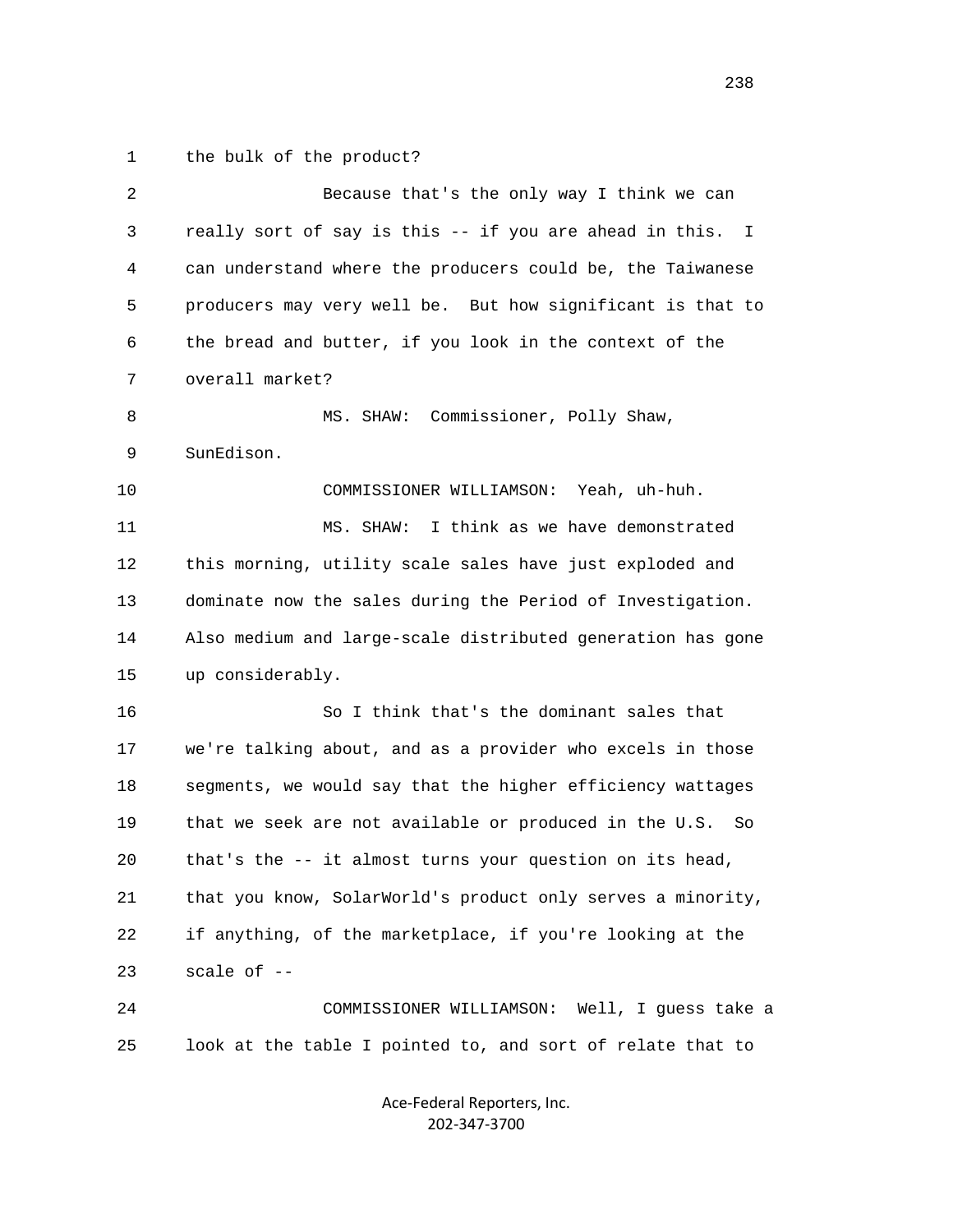1 what you just answered, just told me.

| 2  | MR. ELLIS: Commissioner Williamson, Neil                     |
|----|--------------------------------------------------------------|
| 3  | Ellis.<br>What page was that again?                          |
| 4  | COMMISSIONER WILLIAMSON: It's 2-60 of the                    |
| 5  | staff report. It's Table 2-23, and we can clarify all this   |
| 6  | post-hearing for staff.                                      |
| 7  | MR. ELLIS: Well if I may take a stab at it                   |
| 8  | now, this is the standard table that shows what people are   |
| 9  | interested in, and this gets to my response earlier about to |
| 10 | I believe it was Commissioner Schmidtlein's question, which  |
| 11 | is isn't price what matters here, and I assume that's what   |
| 12 | you're focusing on.                                          |
| 13 | COMMISSIONER WILLIAMSON: Well no. It's clear                 |
| 14 | that the Taiwanese imports are superior in terms of that.    |
| 15 | It concerns what these purchasers are saying. But I'm also   |
| 16 | getting to this quality, availability of what the key        |
| 17 | products are. Right. I think it would be better to do it     |
| 18 | post-hearing, to get it -- so we can get it down, and also   |
| 19 | gives -- both sides can comment on that. Thank you. Sorry,   |
| 20 | go ahead.                                                    |
| 21 | One thing in response, although I<br>MR. ELLIS:              |
| 22 | won't address this in detail; I'll even not look at it now.  |
| 23 | But the point is that in the brief, we did again enumerate   |
| 24 | the steps in which -- the time periods in which the U.S.     |
| 25 | industry was lagging from, as compared to the provision to   |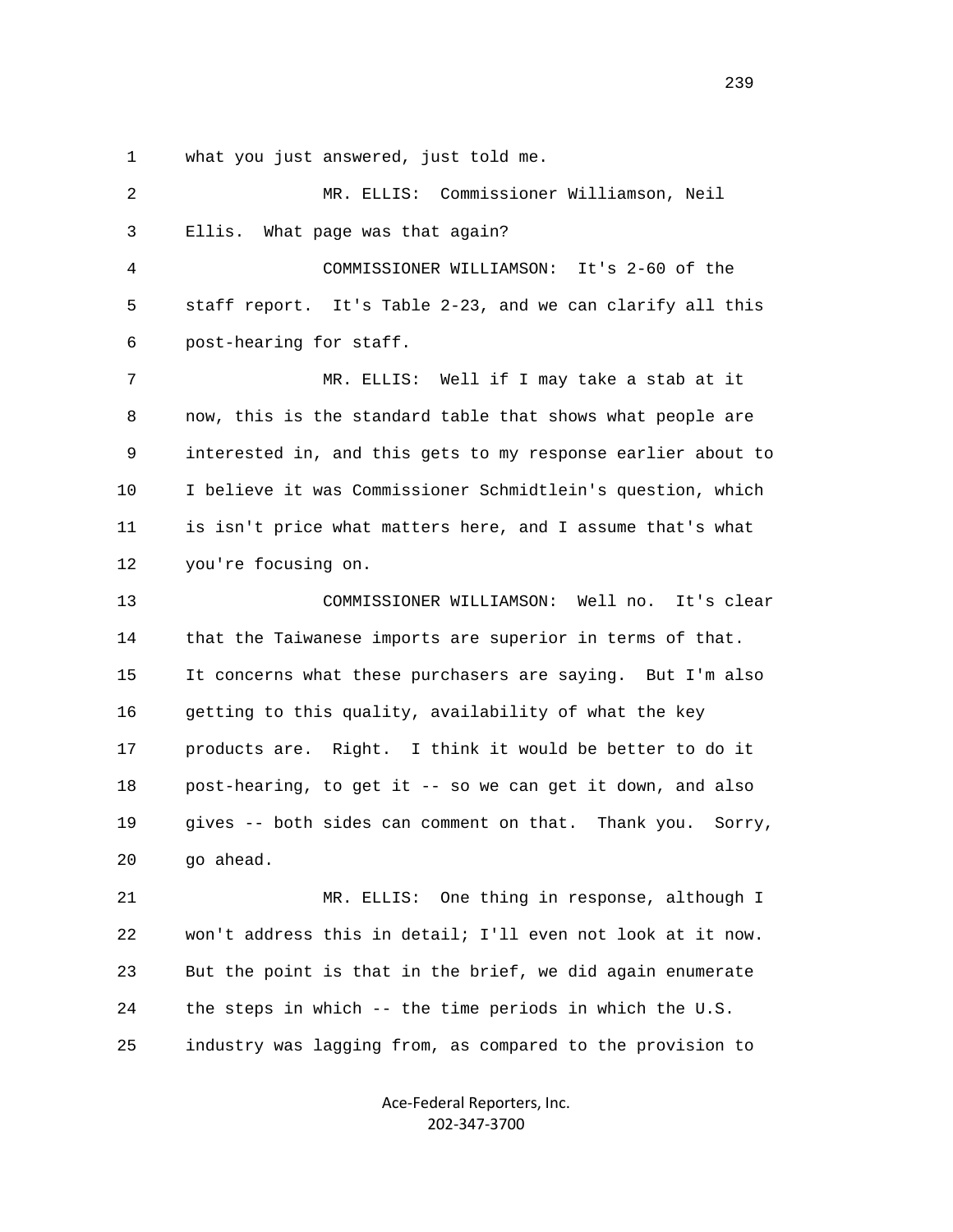1 the marketplace, of product as compared to the imports.

 2 We haven't seen anything to the contrary, and 3 also the fact that the differences are significant; in other 4 words, these are 10-20 percent differences in the efficiency 5 ratings, and that really -- or the wattages, and that really 6 does make a difference.

 7 COMMISSIONER WILLIAMSON: Okay. I'm not 8 disagreeing with you, and this is legitimate. There are 9 times when there's been technology, you know, an imported 10 product has been technologically ahead, and that could be a 11 factor in why they're being sold.

12 12 I mean so I'm not saying it's not possible. I 13 just want to kind of get it down more clearly, because 14 sometimes -- there have been a lot of other times when I've 15 heard this, and then we looked at the numbers and wait a 16 minute. Thank you.

 17 Some of domestic producers are related parties 18 under the statute, and SolarWorld argues that the Commission 19 should exclude three firms from the domestic industry, 20 Motech and Juangjing, and I was wondering if you agree with 21 that, and that could be either now or post-hearing. 22 MS. JACOBS: I think to some extent we address 23 that in how we discuss some issues of comparability of 24 products. But we will discuss that some more in the

25 post-hearing brief.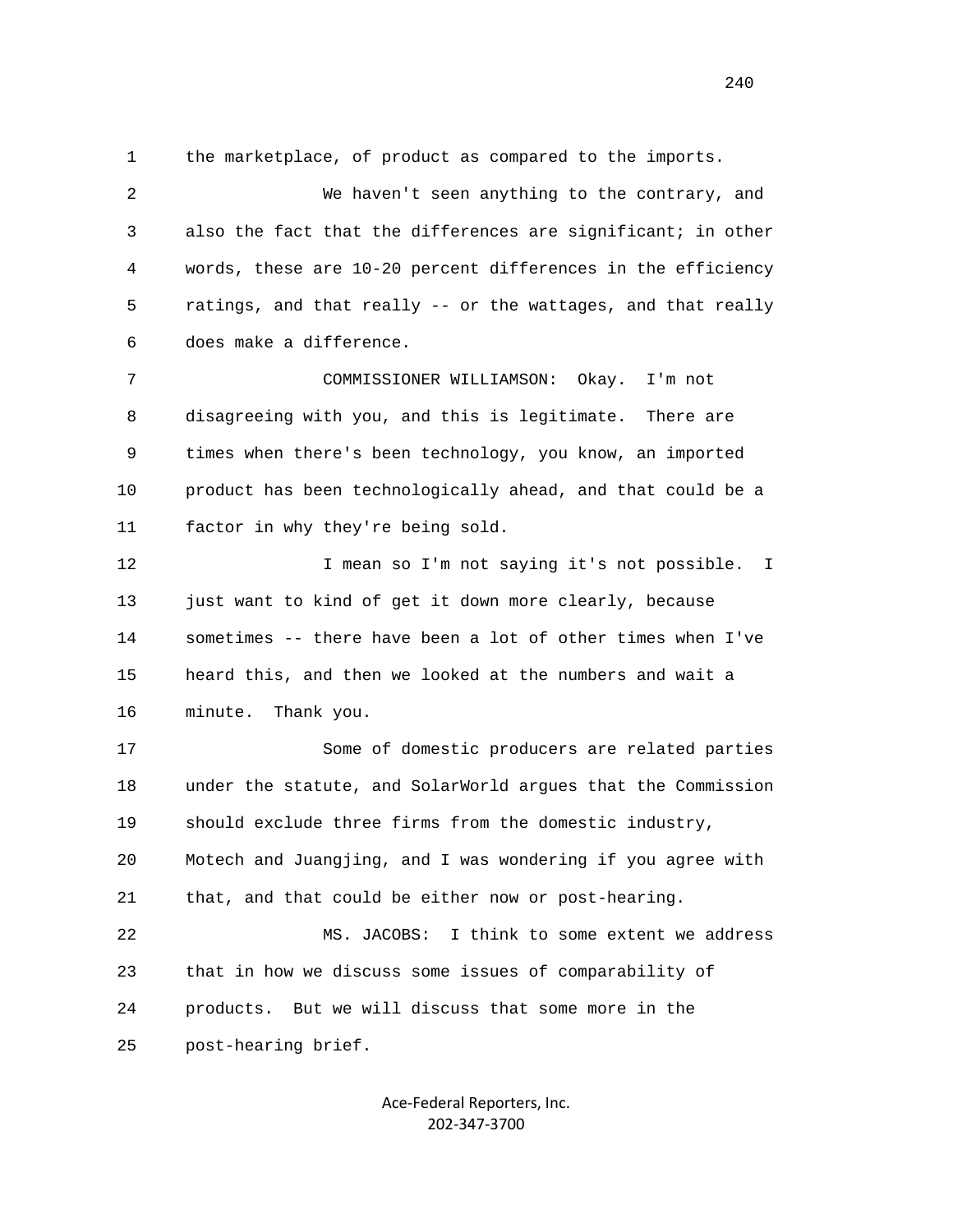1 COMMISSIONER WILLIAMSON: Okay. Just, you 2 know, reaffirm the points you've made. Thank you. 3 MR. LEE: We'll address that as well. But we 4 would also just note that it highlights the issue that in 5 the domestic industry, you have a significant number of 6 people who are not making their own cells, but are relying 7 on imports. So to the extent that they are dependent on 8 having high quality, high efficiency cells, as U.S. module 9 assembler like tenK, they do need Taiwan cells to be 10 available to them. 11 COMMISSIONER WILLIAMSON: Okay. Thank you, 12 yes. That's what makes these cases so fascinating. Umm, 13 okay. In the -- we talked a lot about the utility market 14 and the 72 cell multicrystalline modules, the preferred 15 modules for the utilities. I was wondering in these 16 markets, and in these markets there appear to be a range of 17 products. I think someone made reference to First Solar's 18 low efficiency thin film modules, high efficiency 19 monocrystalline modules. 20 I was wondering what other factors than price 21 determine the type of modules used in particularly utility 22 applications? You may have touched on this already but Mr. 23 Morrison. 24 MR. MORRISON: I think we attempted to address

> Ace‐Federal Reporters, Inc. 202‐347‐3700

25 that. I mean it really is -- the efficiency of delivering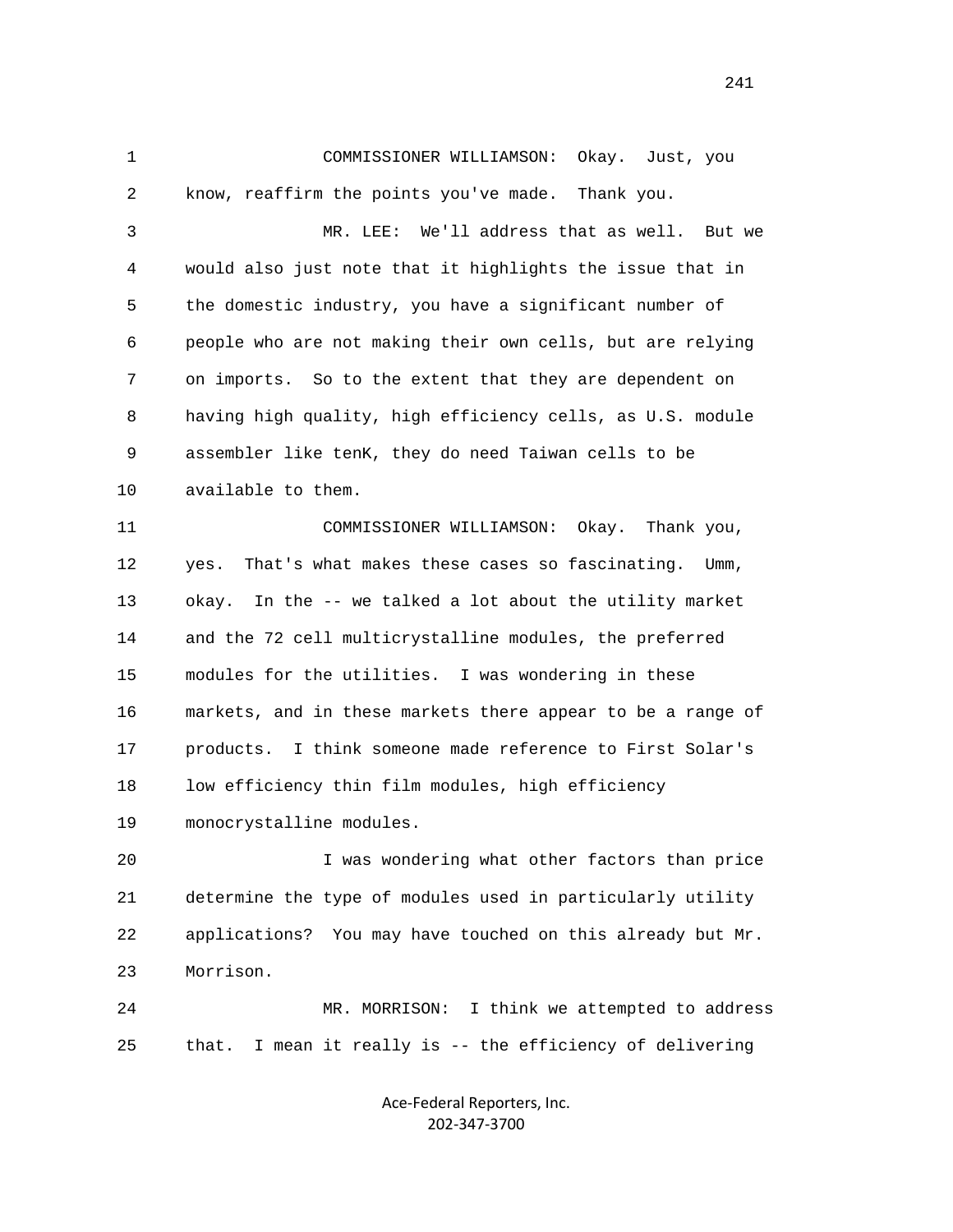1 that electron, and which technology gets us the best point, 2 and I think what you see here on the panel are different 3 companies who achieve that low point in different manners. 4 SunEdison has managed to get a very high 5 efficiency mono and, as such, benefit from the fact that 6 their balance of system -- racking, land, you know, is much 7 less. Strata, on the other hand, doesn't have access to 8 their technologies. So we have historically been using 9 multicrystalline for that low point. 10 However, with the provisional tariffs that 11 have been imposed, you know, this summer, that tipped the 12 balance. So since this summer, we have been building, 13 redesigning projects and building them with thin film. Now 14 thin film is less efficient; it's a much lower -- it's even 15 a lower cost per watt, but we have pay more for racking, 16 land, labor, wire and the like. 17 So as that ability to deliver that electron 18 and the relative cost of the modules change, it affects the 19 balance of system. So they're all real close but -- 20 COMMISSIONER WILLIAMSON: Briefly, okay. I'm 21 sorry, Mr. Ellis. 22 MR. ELLIS: I'm sorry, Neil Ellis. I wanted 23 to build on something that Mr. Morrison just said very 24 quickly, which is that if you noticed what he said is that 25 when the cost went up because of the tariffs, the price went

> Ace‐Federal Reporters, Inc. 202‐347‐3700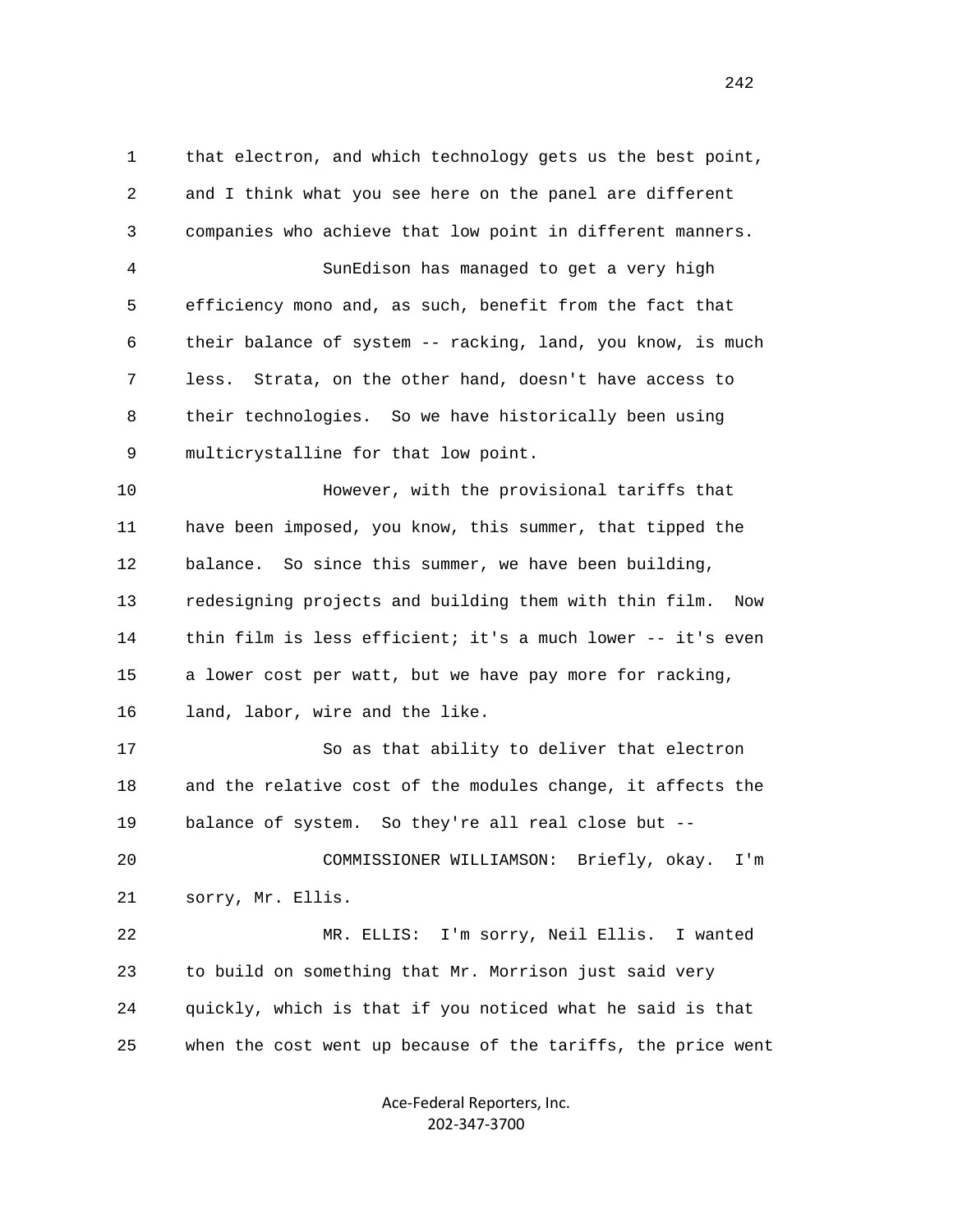1 up because of tariffs, it didn't go to U.S. suppliers or 2 multi or try to find something U.S. 3 They went to thin film, and the point, you 4 know, we've not argued any more that thin film should be 5 considered the same like product. But we nevertheless feel 6 that it is very much an important part of the competitive 7 landscape here. Whether or not technically it meets the 8 legal requirements for being a like product. 9 COMMISSIONER WILLIAMSON: I understand the 10 point very well. 11 MR. ELLIS: That's very important. 12 COMMISSIONER WILLIAMSON: I understand. One 13 thing I don't think you discussed at all, and particularly 14 in the utility sector, is there like -- do they go out with 15 bids every year and every so often? 16 MR. MORRISON: There are two basic -- 17 COMMISSIONER WILLIAMSON: Let me finish. 18 Because this morning, the point was made that people don't 19 ask for multi film, you know, multicrystal or monocrystal. 20 Still, they want a certain -- an efficiency or certain power 21 output. 22 MR. MORRISON: And this is John Morrison with 23 Strata Solar. There are utilities themselves that will 24 purchase solar farms and operate them. There are also 25 independent power producers who will build a solar farm, and

> Ace‐Federal Reporters, Inc. 202‐347‐3700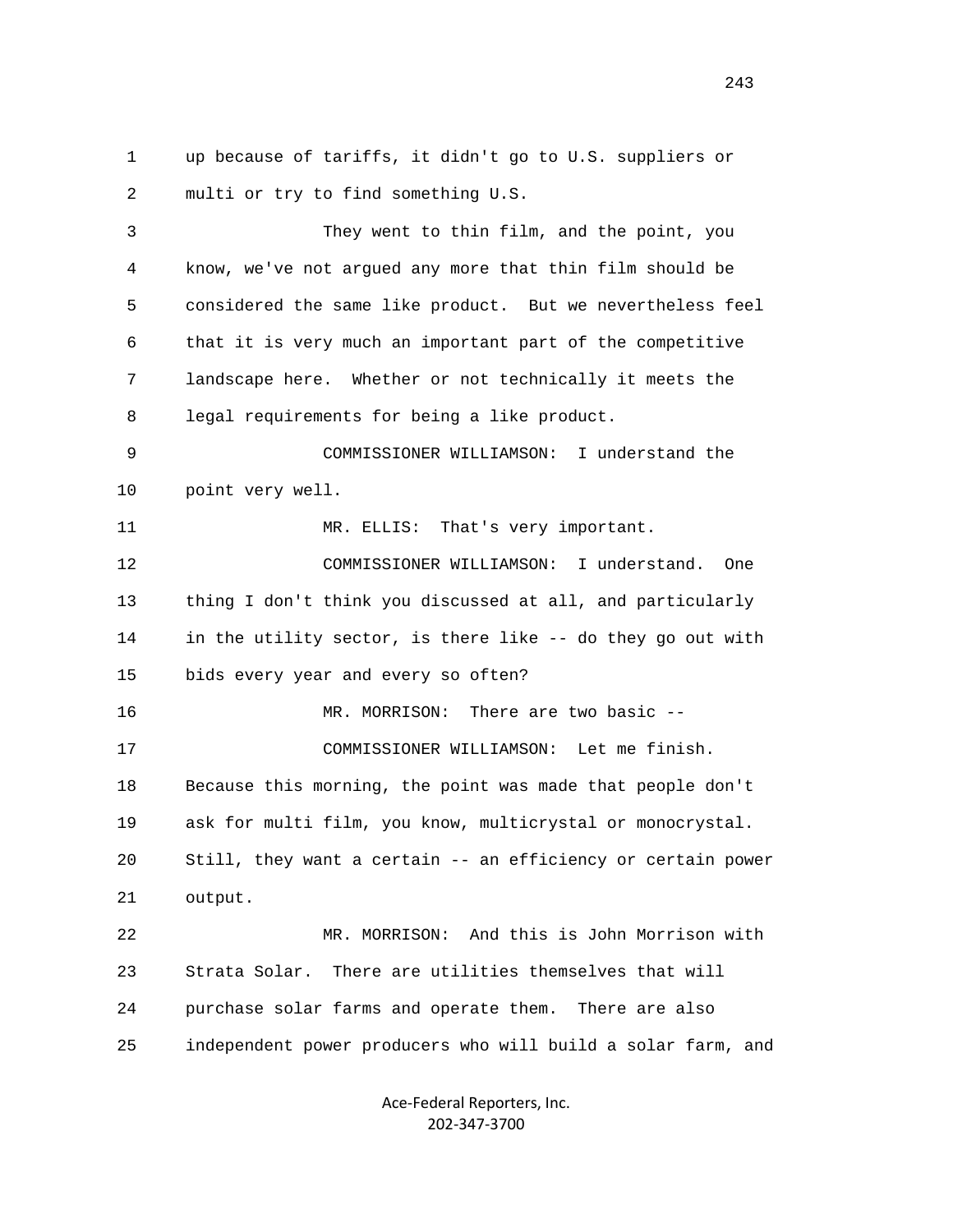1 then sell the electricity from that.

| 2  | So there's a slight difference there.                        |
|----|--------------------------------------------------------------|
| 3  | Typically in an RFP, if a utility's going to go buy, they're |
| 4  | going to simply say give us the most cost effective solar    |
| 5  | farm that you have. As an independent power producer, and    |
| 6  | that's the market that Strata is in, we make that analysis   |
| 7  | ourselves.<br>We obviously want to have the most cost        |
| 8  | efficient production of that electron.                       |
| 9  | COMMISSIONER WILLIAMSON:<br>Do you say I want a              |
| 10 | mono or --                                                   |
| 11 | (Simultaneous speaking.)                                     |
| 12 | MR. MORRISON: Well, we go through that analysis              |
| 13 | of does the efficiency of the mono and the premium we'd pay  |
| 14 | for that balance against the balance of system costs. As I   |
| 15 | said earlier, it used to be that the lowest, most cost       |
| 16 | efficient point was with multicrystalline. That's changed,   |
| 17 | because of the tariffs, and as we do that analysis, we're    |
| 18 | now seeing that thin film, which is cheaper per watt but     |
| 19 | requires more balance of system, delivers the lowest overall |
| 20 | cost of electricity.                                         |
| 21 | COMMISSIONER WILLIAMSON: Okay. Okay, thank                   |
| 22 | My time has expired.<br>you.                                 |
| 23 | Commissioner --<br>CHAIRMAN BROADBENT:                       |
| 24 | MS. SHAW: Polly Shaw with SunEdison.                         |
| 25 | CHAIRMAN BROADBENT:<br>Excuse me.<br>Go ahead, Ms.           |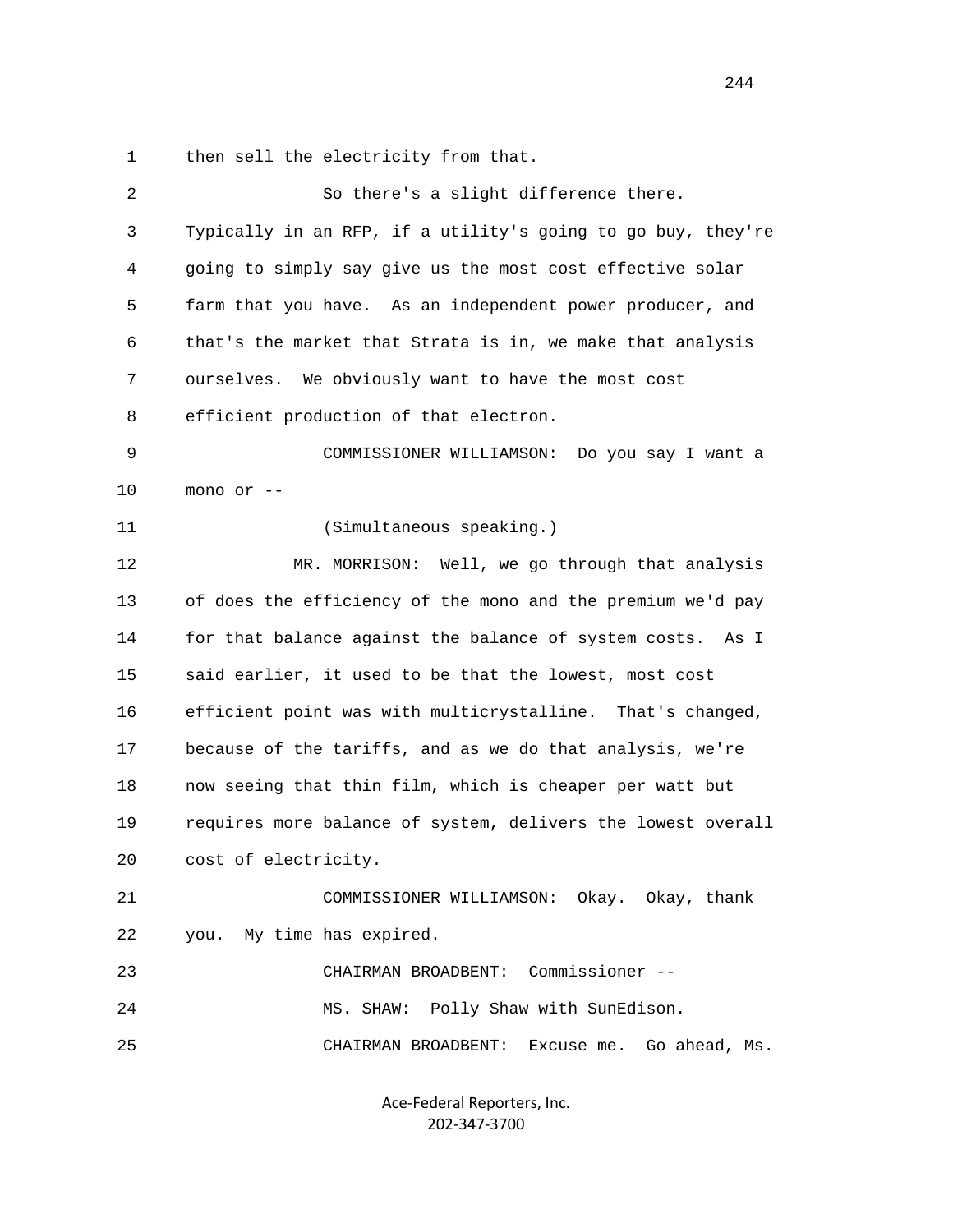1 Shaw.

| 2  | MS. SHAW: I'm sorry. I just do want to                        |
|----|---------------------------------------------------------------|
| 3  | reiterate that across the country, it's very normal for       |
| 4  | utilities to offer all source RFOs, request for offers.<br>So |
| 5  | we frequently bid against thin film for solar; we frequently  |
| 6  | bid against other forms of renewable energy.                  |
| 7  | I don't quite understand the comments that                    |
| 8  | were made this morning about unsophisticated customers,       |
| 9  | because whether it's utility scale or distributor             |
| 10 | generation, big box or other commercial/industrial customers  |
| 11 | of ours, they're extremely sophisticated when they're         |
| 12 | looking at performance guarantees.                            |
| 13 | It's not that they're spec'ing a mono or a                    |
| 14 | multi; they're looking at performance over the 25 or more     |
| 15 | longer life of the contract.                                  |
| 16 | CHAIRMAN BROADBENT:<br>Mr. Johansen.                          |
| 17 | COMMISSIONER JOHANSON: Thank you, Chairman                    |
| 18 | Broadbent.                                                    |
| 19 | This morning's panel had some opinions on Zep                 |
| 20 | technology, all to the effect that this is not a significant  |
| 21 | condition of competition and does not impact the ability of   |
| 22 | the domestic industry to compete with subject imports.<br>How |
| 23 | do you all respond, and please explain the role you think     |
| 24 | that this technology plays in purchasing decisions in the     |
| 25 | U.S. market?                                                  |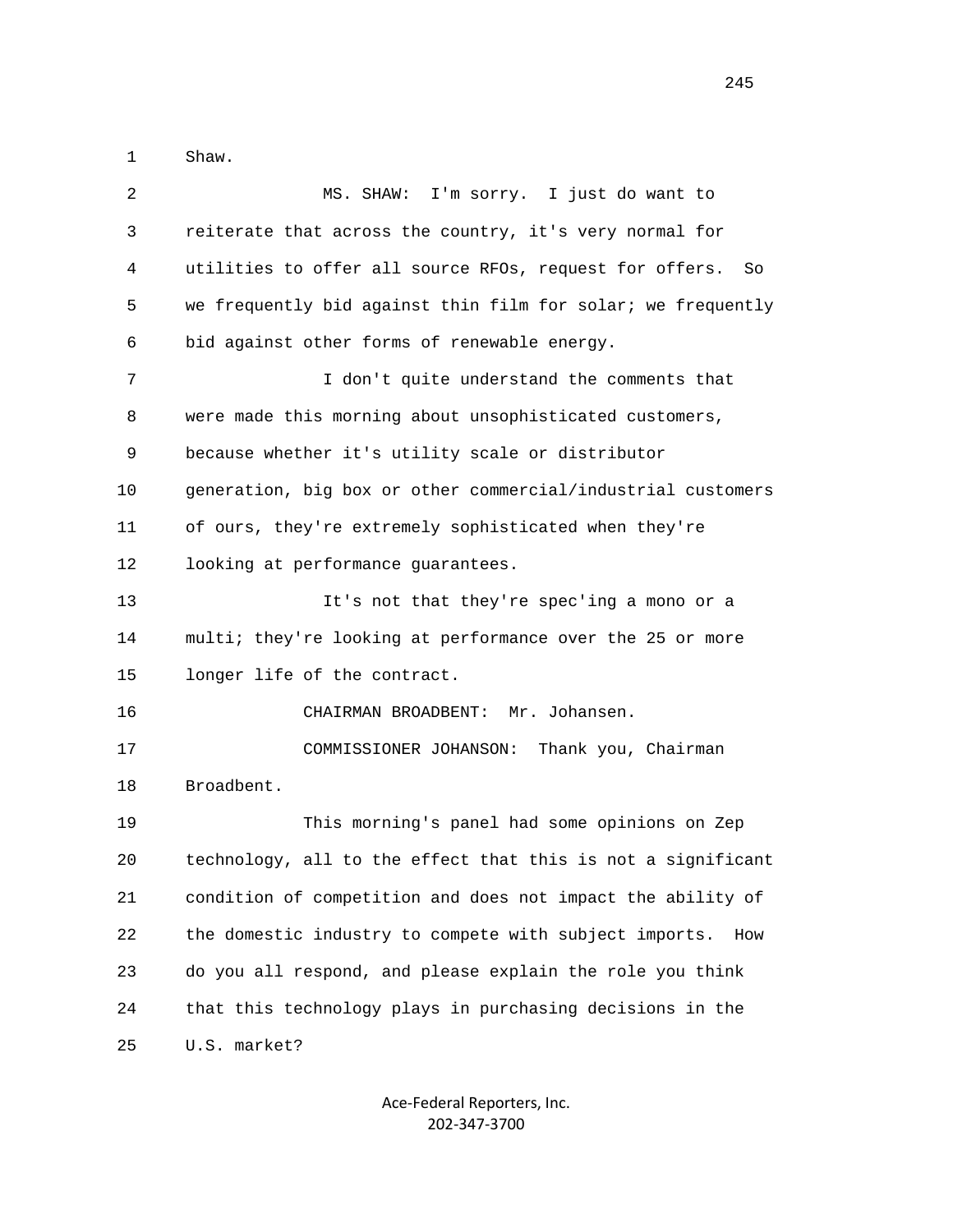1 MS. LUTZ: Commissioner Johansen, this is 2 Jennifer Lutz of ECS.

 3 I was listening to this morning's testimony and 4 I thought, wow, I think they really missed the point. An 5 individual homeowner is not going to come to a supplier and 6 say I want Zep mounting systems. But at the preliminary 7 conference, you had a representative from Solar City, which 8 is the largest U.S. residential installer of solar systems 9 -- they do commercial as well -- saying -- I think it was 10 starting in 2013, maybe even earlier, they were only 11 sourcing modules that used the Zep system. They would not 12 purchase modules that did not use this system. And so that 13 eliminated SolarWorld as a supplier to them.

 14 It's one thing to say no individual purchaser 15 homeowner cares about Zep, but when the single largest 16 residential installer says we care about Zep and you don't 17 provide it, you're shutting yourself out of a pretty 18 significant part of the market.

19 MR. PAL: Rajib Pal from Sidley Austin.

 20 And on that point, if you look at Table II-21, 21 on page II-53 of the public pre-hearing report, the record 22 data shows that about half of the residential market use 23 Zep-compatible mounting technology. So, right there if you 24 didn't supply Zep you were shut of the market.

25 MR. CANNON: Commissioner, I would add that the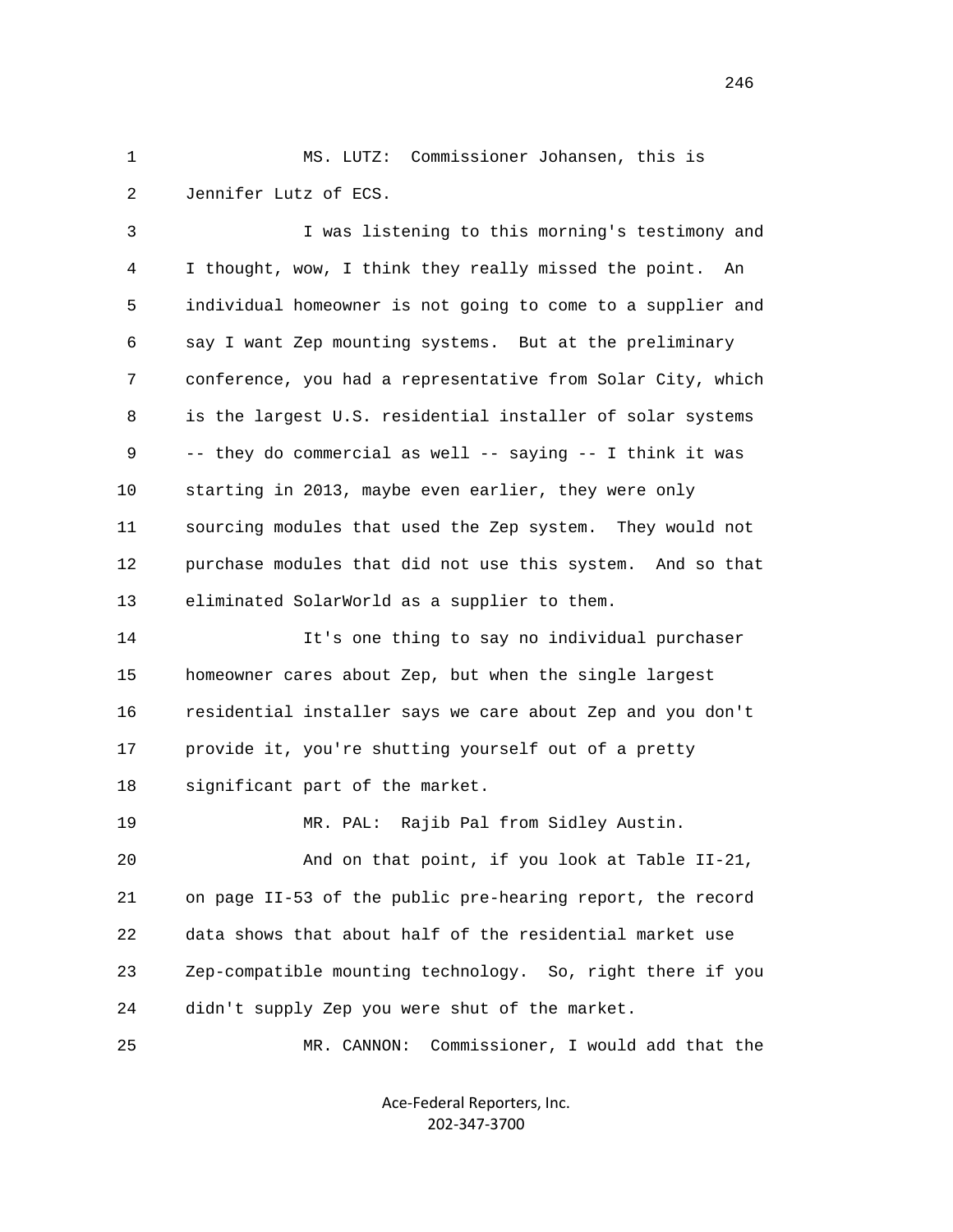1 zep system has to be licensed, so with regards to the 2 testimony this morning to the effect of if a customer comes 3 and asks us for zep we can make it. Well, it's a little bit 4 misleading because -- controls that zep technology. It's 5 licensed. It's selected manufacturer. So, that sort -- is 6 pretty unlikely.

 7 COMMISSIONER JOHANSON: All right. Thanks for 8 your comments on this. I appreciate it, and will look 9 further into it, of course, following the hearing. It's 10 awful difficult when you hear different -- very different 11 opinions from both sides, but we'll look further into it. 12 And anything you can add -- well, maybe I'll take one or two 13 more responses and then I have some other things.

 15 Just to show the importance of the cost saving 16 of the Zep system, Solar City has acquired Zep because they 17 have seen the competitiveness of the system, and the cost 18 benefits are so significant they want to keep it for 19 themselves.

14 MR. KOERNER: Thomas Koerner, Canadian Solar.

 20 COMMISSIONER JOHANSON: Okay. Thanks for your 21 responses on this.

 22 SolarWorld argues that China's production 23 capacity is massive and continues to expand, even in the 24 face of significant losses and price declines. And also, I 25 might add in light of declines of demands in the EU market,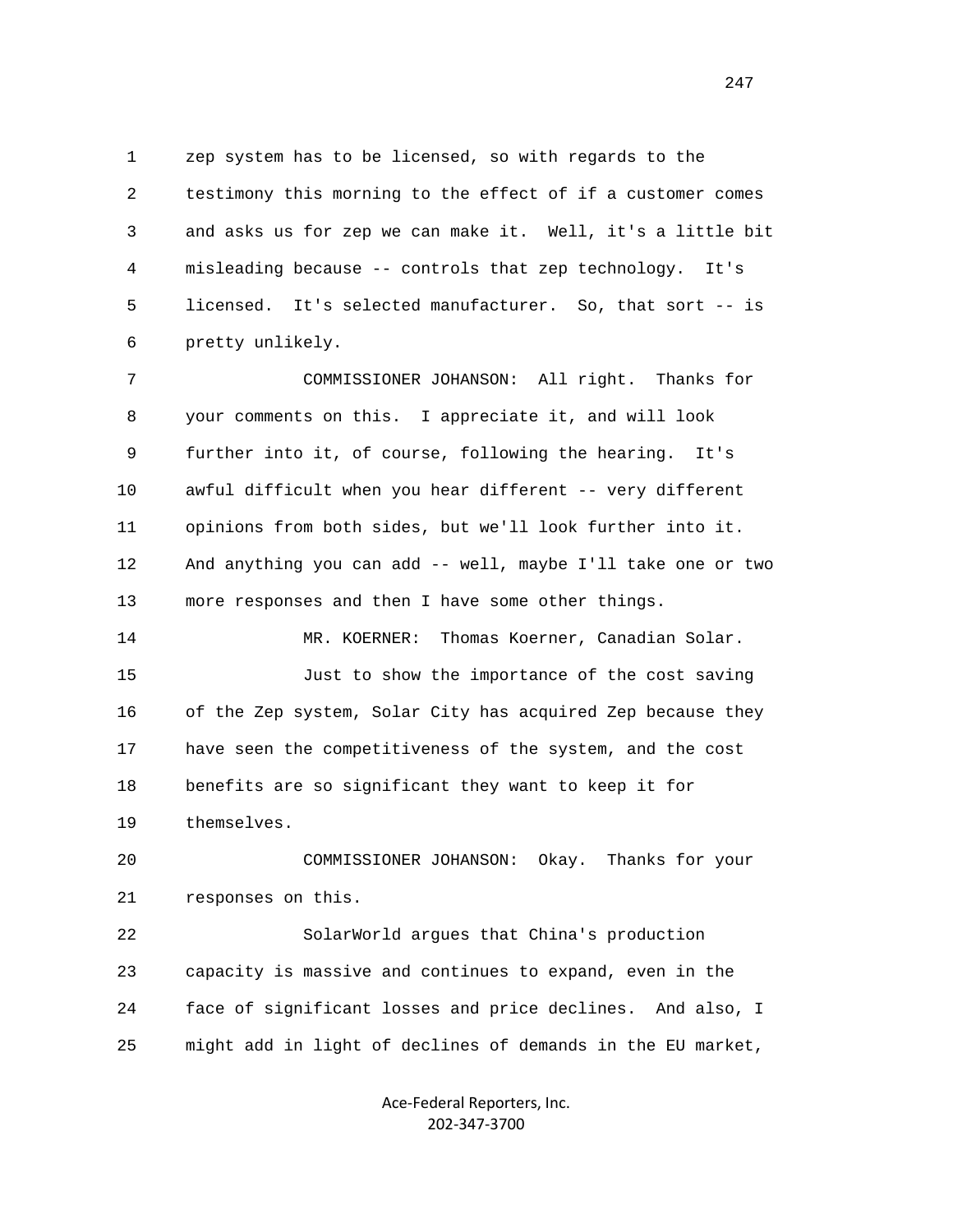1 which I think is the largest market in the world, rampant 2 over capacity is how they described it. How do you all 3 respond, and why is there growing capacity in China under 4 these circumstances? 5 MR. PETRINA: Robert Petrina with Yingli.

 6 Commissioner Johanson, I think what's very 7 important to recognize is that the market demand in China 8 has grown dramatically over the last few years to the point 9 that last year I think the number -- I'm going to improvise 10 the exact figure -- was more than 15 gigawatts of installed 11 capacity within China, on a similar track for this year. 12 And again, as I mentioned my testimony, between now and 13 2020, there's going to be at least 11 gigawatts installed 14 per annum going forward into the Chinese market.

 15 And that's just one example of the growth, not 16 just in China, but emerging markets are growing very rapidly 17 as well, and that's a huge opportunity for all the companies 18 involved in the industry.

 19 COMMISSIONER JOHANSON: All right. Thanks for 20 your response.

 21 And Ms. Jacobs, I was wondering if you could 22 clarify something for me. I believe you stated earlier 23 today that Chinese capacity is projected -- I'm sorry -- is 24 below projected demand. That is a relative issue with 25 regard to threat considerations, but how about with regard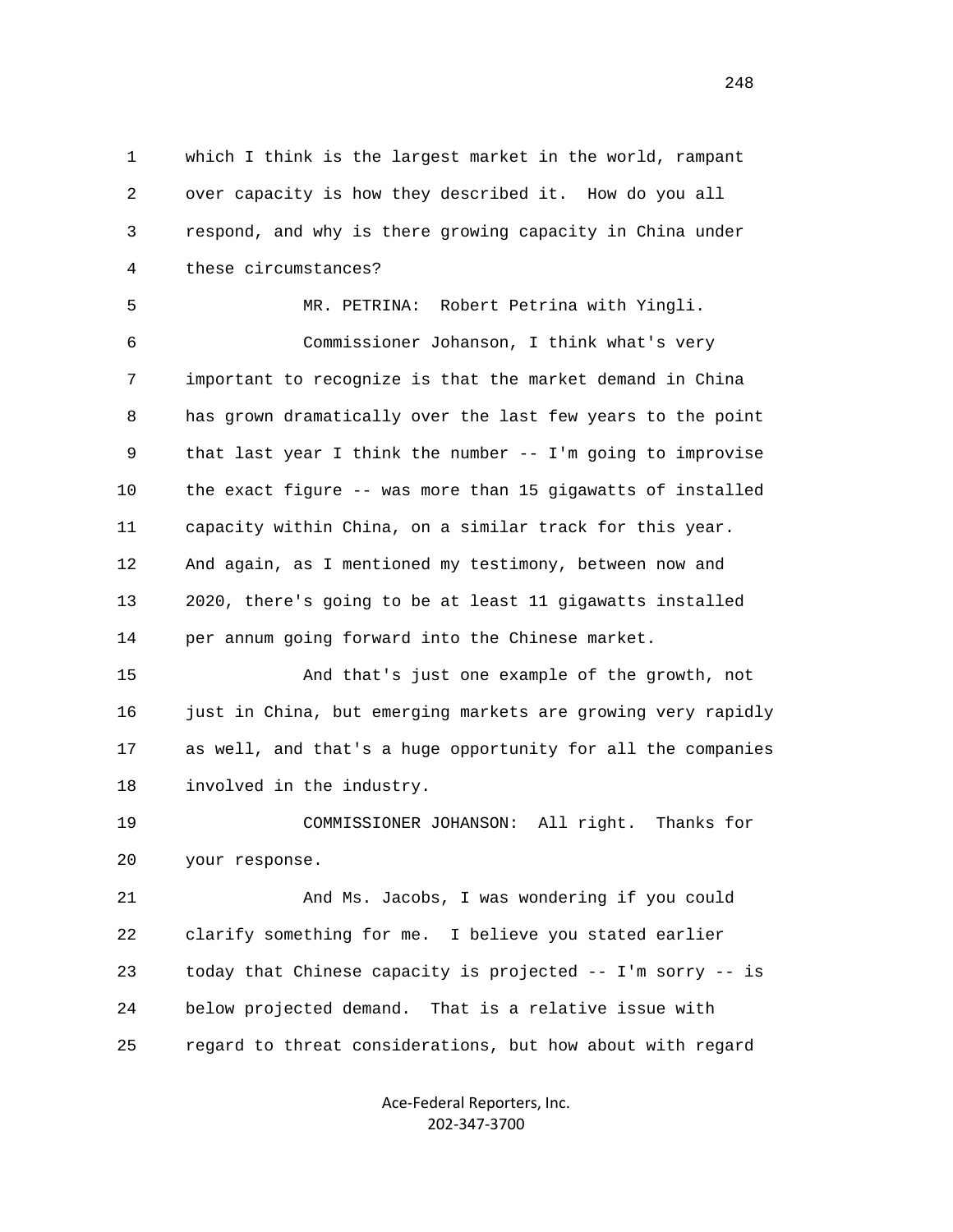1 to present conditions in the industry, which, of course, is 2 a factor with regard to present injury. Is China's present 3 capacity indeed above current market demand as alleged by 4 the Petitioners, or did I not understand you earlier today? 5 MS. JACOBS: We did not make that statement, but 6 we'll get a clarification for you. 7 COMMISSIONER JOHANSON: That'd be helpful. I 8 thought I heard differently, and I just wanted to check. 9 Thanks. 10 In a growing market, why would domestic 11 producers continue to drop prices, given the industry's 12 financial conditions, as evidenced on the record, were it 13 not for price pressure, low priced subject imports? 14 MS. LUTZ: Jennifer Lutz with ECS. 15 One of the primary reasons that you see in the 16 data collected for the domestic industry is the sharp 17 decline in raw materials costs and overall cost of goods 18 sold. 19 MS. JACOBS: Brenda Jacobs of Sidley Austin. 20 Let me add to that the point that we've made 21 several times today, and in our pre-hearing brief, is that 22 the technology evolves and you are putting out more watts 23 per module you are necessarily having a per watt cost go 24 down, and that is why you're seeing prices go down on a 25 per-watt basis. So, you have to remember you're not looking

> Ace‐Federal Reporters, Inc. 202‐347‐3700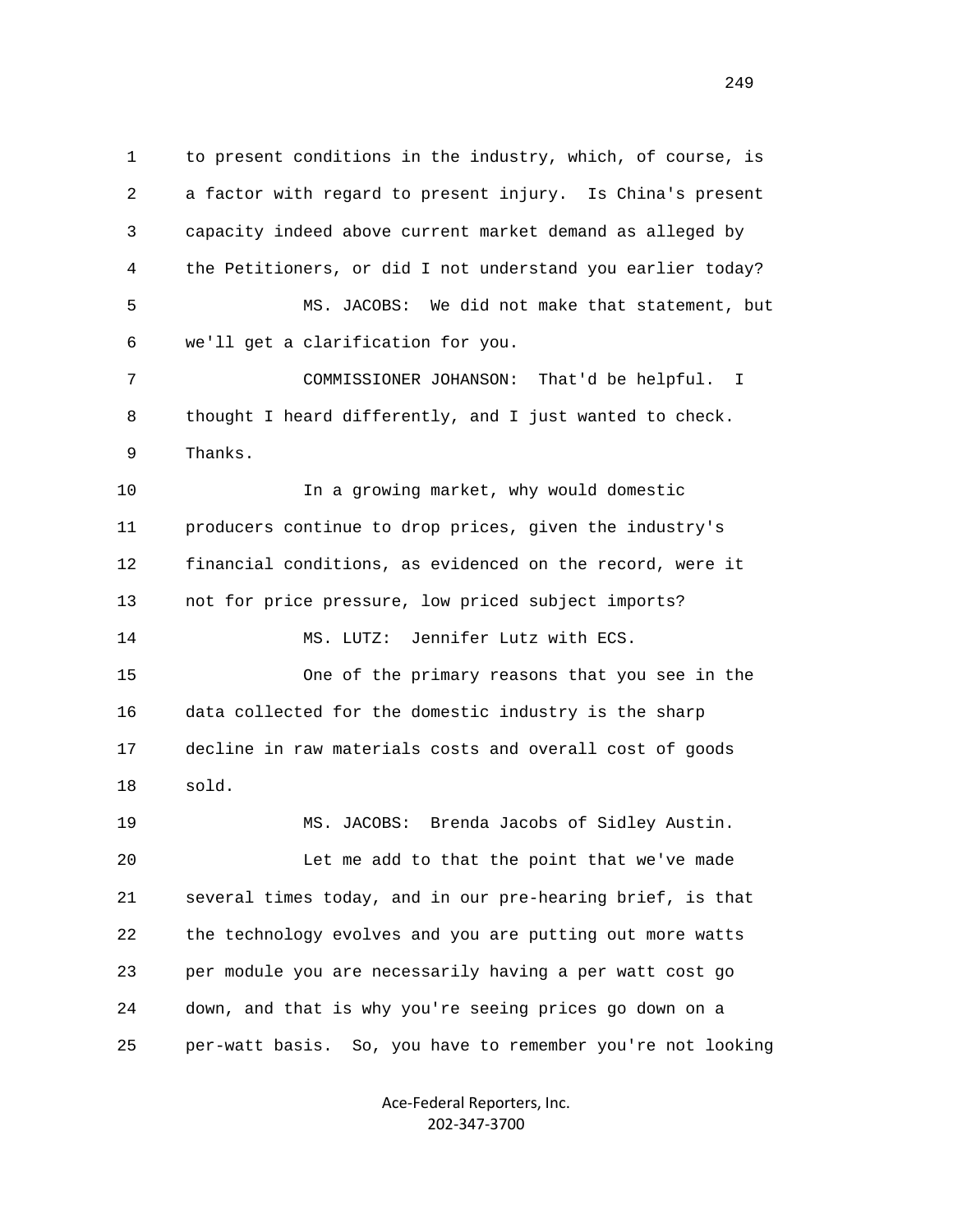1 at the total cost there. You're looking at a 325, 72-cell 2 module. You're looking at on a per-watt basis and it 3 necessarily is going down to the exact math reasons that Raj 4 Pal explained earlier.

 5 MR. ELLIS: If I may, we have a comparison, 6 which I think works, in our brief about comparing this to 7 the Iphone. If you come out with the Iphone 5 at a certain 8 price, and then a year later you come out with Iphone 6, 9 technology is developed enough that the Iphone 6 is going to 10 be at the same price as the Iphone 5, roughly, and the 11 Iphone 5 now is going to have sell at an even lower price. 12 So, you've got two things going on. The technology is such 13 that the new product is being released at the same price as 14 the old product was a year ago. And if you're trying to 15 sell the old product now, you have to discount even more 16 because that's an old product.

 17 So, you've got this constant dynamism in this 18 industry. It's an incredibly dynamic industry where 19 technology and efficiencies are changing very rapidly, and 20 that's what driving the prices down, that, plus, as someone 21 else just said, the fact that raw material costs have also 22 come way down over the past two years. Polysilicon, 23 primarily, but others as well, as were identified by your 24 staff.

25 COMMISSIONER JOHANSON: So, Mr. Ellis, you're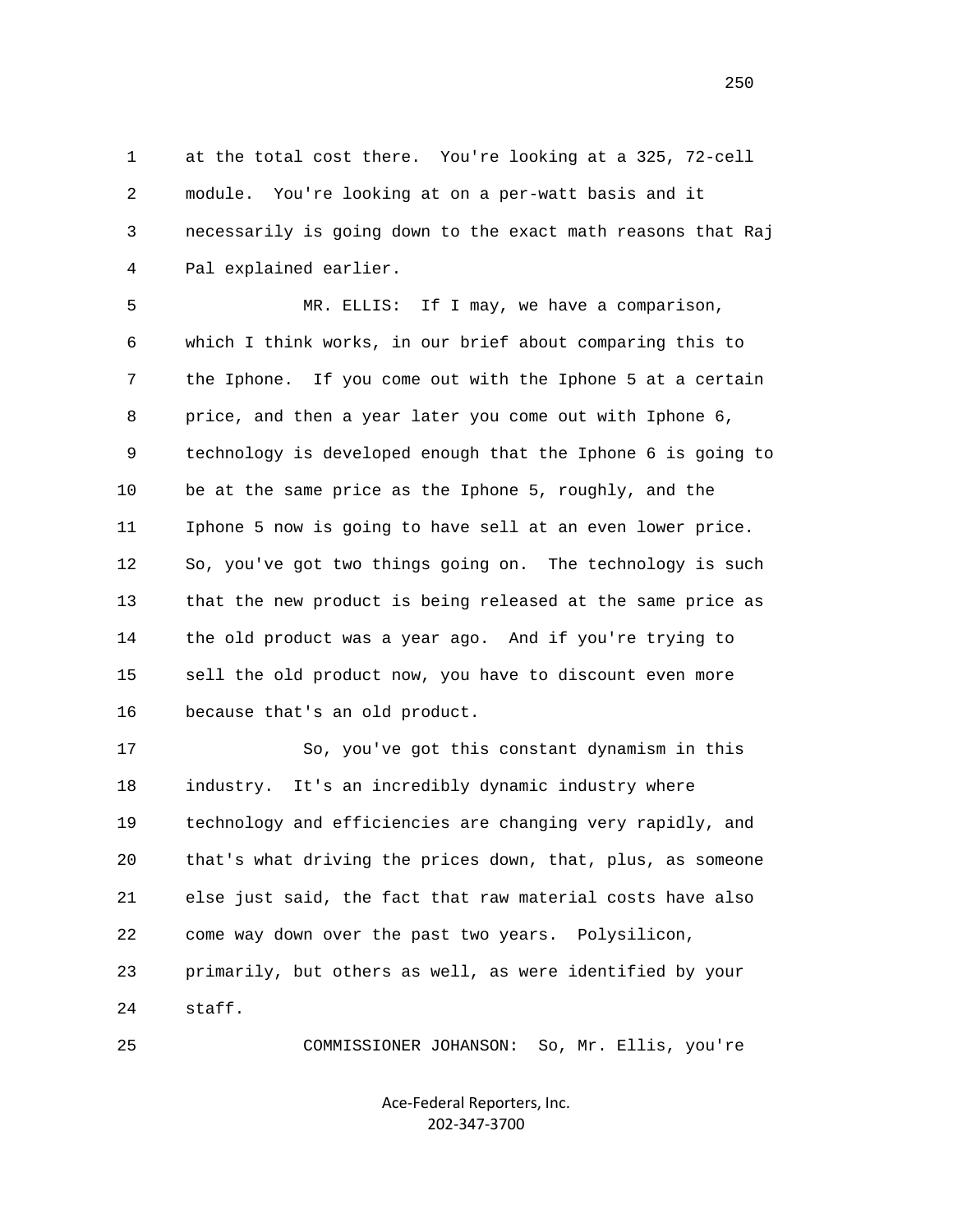1 contending, in effect, at least for the first points you 2 made that the U.S. industry is not evolving as quickly as 3 market demands would call for, at least, vis- -vis, Chinese 4 and Taiwan producers? 5 MR. ELLIS: They are going to be affronted this, 6 but the answer basically is yes. 7 COMMISSIONER JOHANSON: Okay. 8 MR. ELLIS: And our brief demonstrates that over 9 time. 10 MS. SHAW: Polly Shaw, SunEdision. 11 I was a little surprised to hear testimony this 12 morning that they didn't find raw materials dropping what we 13 could call building materials, so glass, backsheet, solder, 14 things like that we found have dropped 8 percent per annum 15 over the last two years. 16 COMMISSIONER JOHANSON: Okay. Thank you. 17 This next question is something of interest to 18 me because I read newspapers a lot, and I see all over the 19 world there've been cases involving solar products and I've 20 noticed that. 21 SolarWorld noted in its brief that Chinese 22 exports to the European Union, which accounted for 70 23 percent of total Chinese exports fell to only 30 percent. 24 What impact has this had on the Chinese industry? And also, 25 you can address other trade cases being brought around the

> Ace‐Federal Reporters, Inc. 202‐347‐3700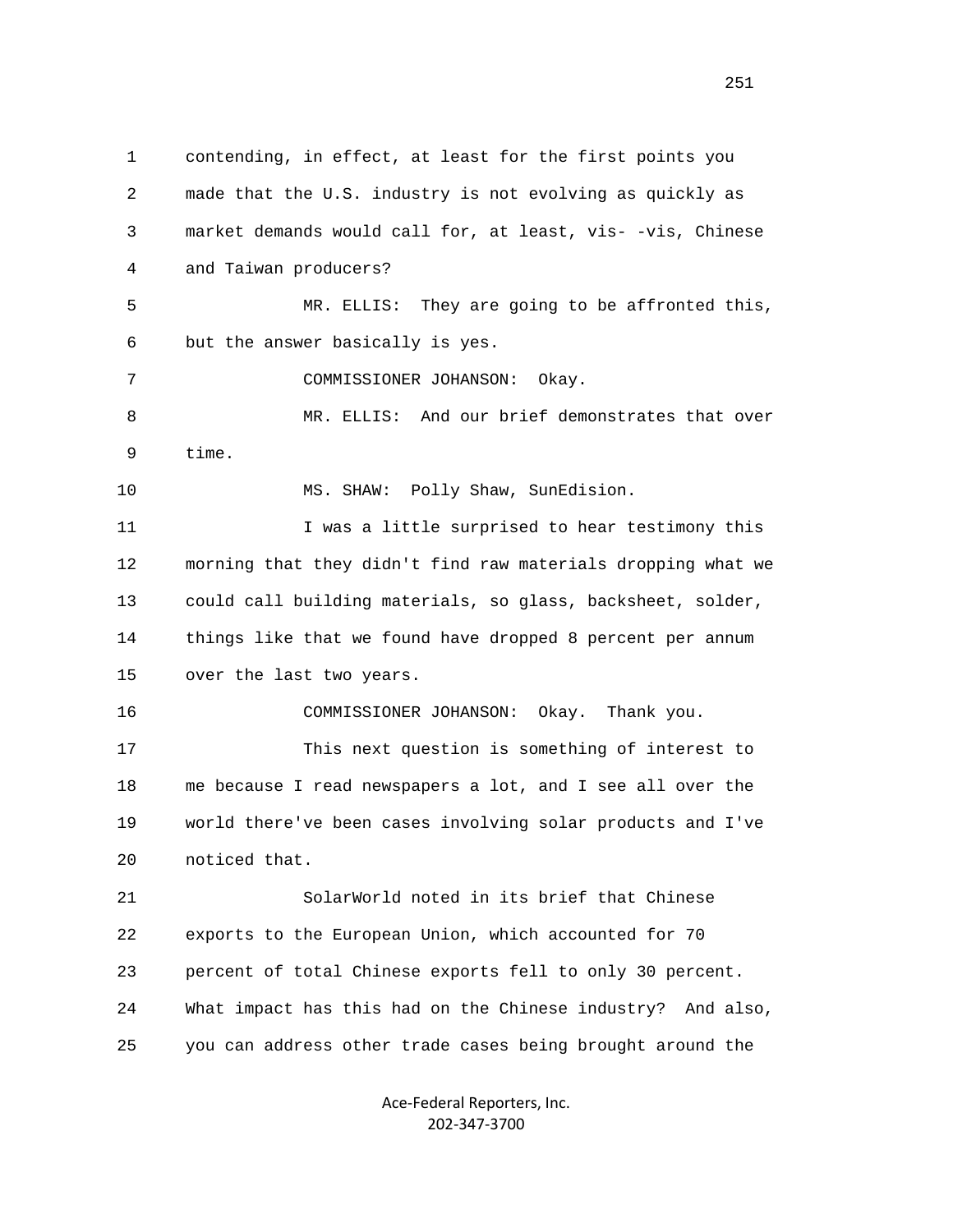1 world in India, Canada, and perhaps other countries as well. 2 MR. PETRINA: As I mentioned before, there is 3 substantial growth in a number of other markets that 4 companies that have the wherewithal and the long-term focus 5 to be present there I think have benefited from what has 6 been a decline in Europe. I think everybody discussed the 7 decline in -- in Europe and what that meant for the market. 8 I think in particular for companies like ours 9 we've been active outside of Europe for years and have 10 invested in and put the systems in place to benefit from 11 those other markets. So, you also see when you read 12 newspapers new bids that are putting put by countries such 13 as Brazil, and so on, and deploying solar power. So, I 14 think it's very important as well to see that growth taking 15 in place in more than just Europe. 16 COMMISSIONER JOHANSON: Yes, EU, I believe, is 17 the largest market; is that correct? 18 MR. PETRINA: At one point it was the largest 19 market. Yes. 20 COMMISSIONER JOHANSON: And due to economic 21 conditions there, the reduction of subsidies in the European 22 Union and the trade -- I guess it's the equivalent of a 23 suspension agreement in the EU has restricted imports to the 24 European Union. I mean that has definitely impacted Chinese 25 producers I would assume.

> Ace‐Federal Reporters, Inc. 202‐347‐3700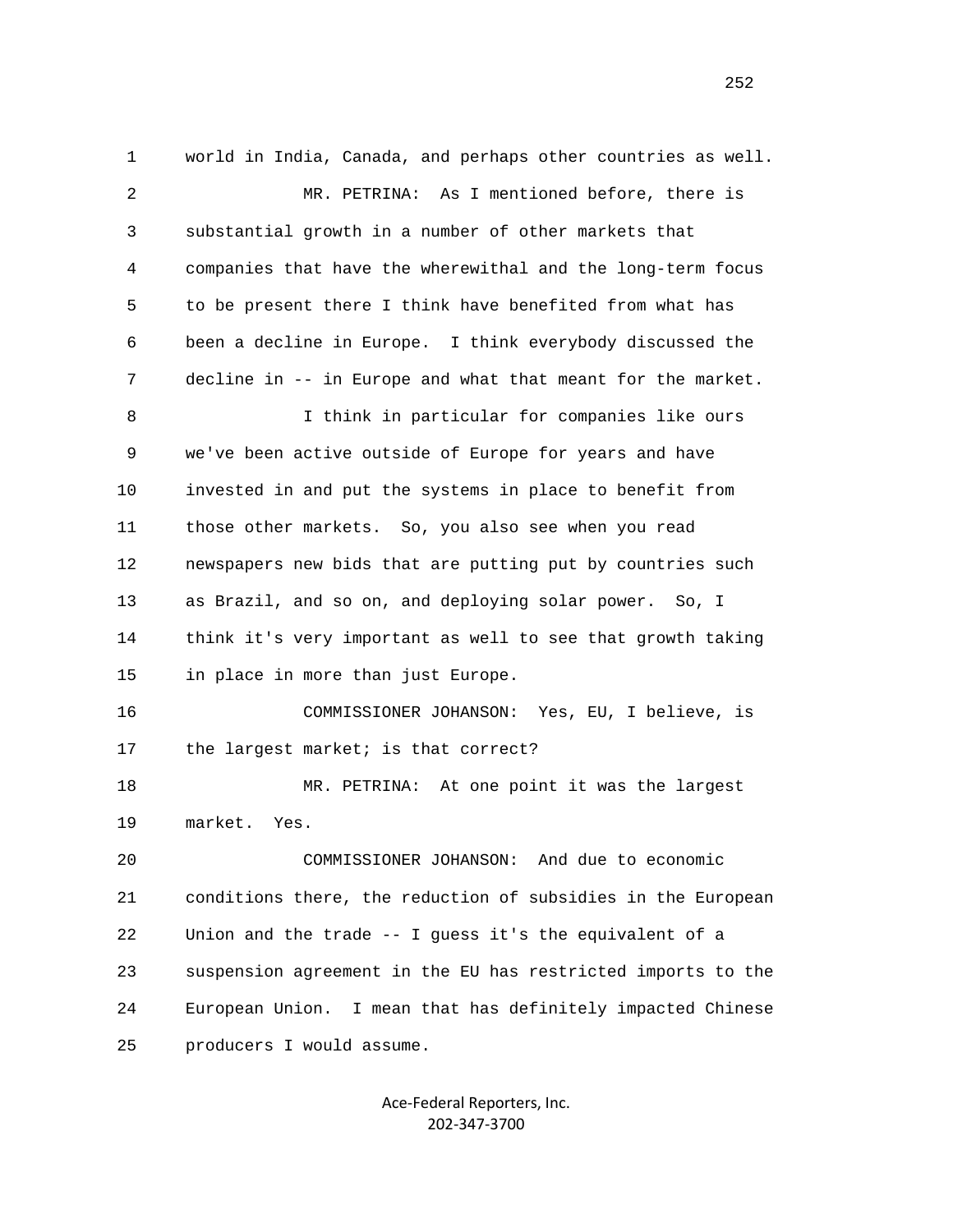1 MR. KOERNER: Thomas Koerner, Canadian Solar. 2 I am German, so I know the German market pretty 3 well. Germany has reduced the feed in tariff for every 4 kilowatt hour produced by a solar system significantly. One 5 key driver for that was to reduce the system cost overall 6 and to make a solar system competitive with other energy 7 sources, and that's done pretty successfully. However, it's 8 very difficult right now and extremely competitive for 9 anybody, not only Chinese manufacturers, but also other 10 manufacturers to sell systems in Germany on a competitive 11 level. 12 And if you look up SolarWorld's quarterly 13 reports, their sales in Europe, and especially in Germany, 14 went down significantly. Not because of whatever trade case 15 or whatever, but because the system is so competitive at 16 this point and feed in tariff are requiring a very low 17 system cost so that the homeowner decides on a solar system; 18 otherwise it doesn't do that. 19 COMMISSIONER JOHANSON: All right. Thanks for 20 your responses. My time has expired. 21 Actually, can I take one more response, please? 22 Thank you. And try to make it a little brief, if you could, 23 please. Thank you. 24 MR. WEINER: Yes, Commissioner. Richard Weiner 25 from Sidley Austin.

> Ace‐Federal Reporters, Inc. 202‐347‐3700

<u>253</u>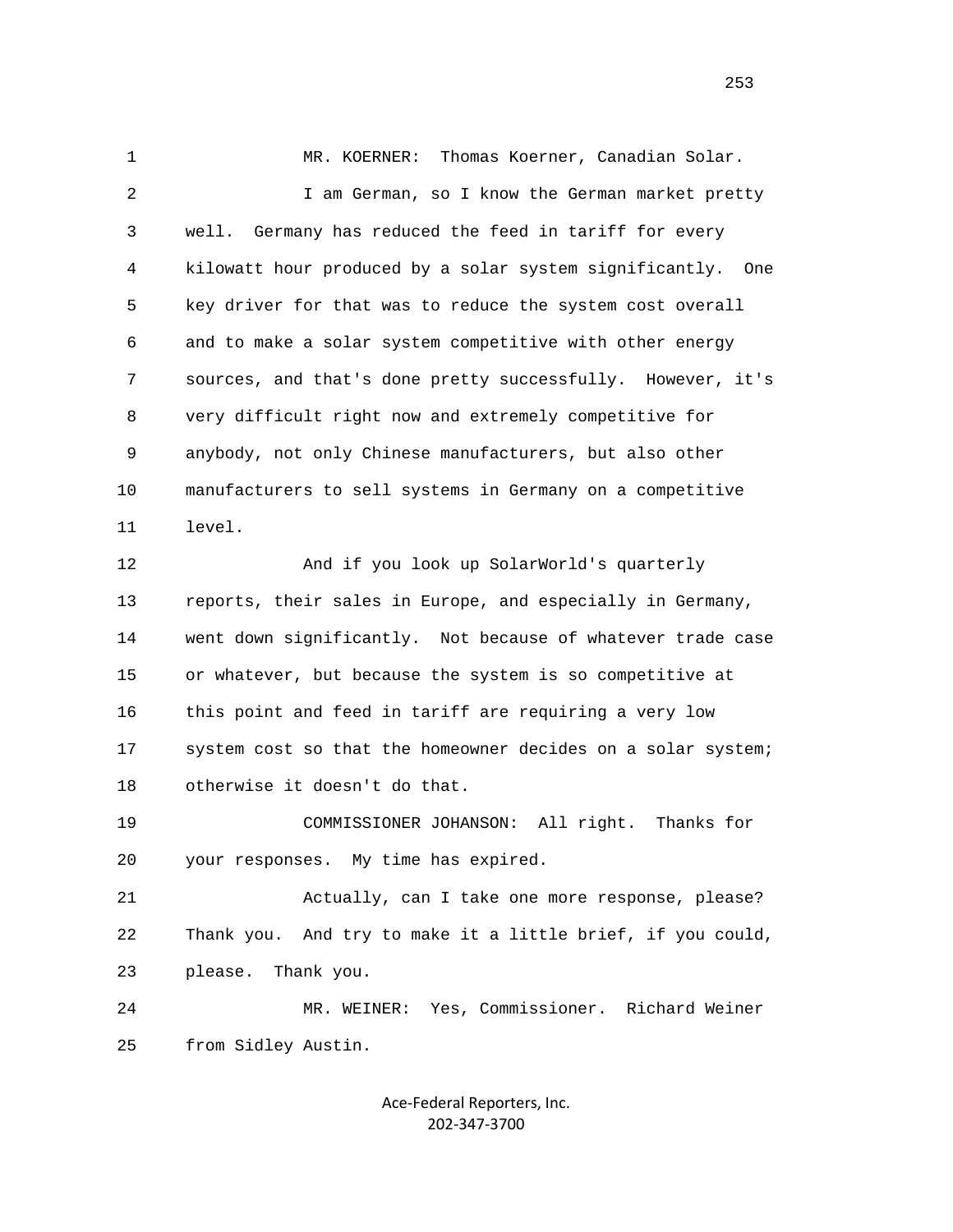1 A couple of comments on the European market, and 2 then some of the other cases that you mentioned. In Europe, 3 there is what we would call a suspension agreement, an 4 undertaking of a two-year term. It allows for 70 percent of 5 the European market to be sourced from Chinese merchandise. 6 That is Chinese by virtue of a rule of origin that we would 7 call the First Case Rule, meaning that the substantial 8 transformation of a wafer turns that wafer to a cell and the 9 cell determines the origin of the module. So, this was 10 misstated earlier on. 11 It also has a price level that is now set at 12 market that is the spot price for cells according to the 13 Bloomberg Index. So, there was a statement earlier that 14 this was pursuant to a loophole. It wasn't. It's pursuant 15 to an agreement of the government. 16 COMMISSIONER JOHANSON: All right. I thank you 17 for your response, and my apologies to Commissioner 18 Schmidtlein. 19 MR. WEINER: I was going to say one other thing, 20 if I might. 21 COMMISSIONER JOHANSON: Okay. Very briefly, 22 please. 23 MR. WEINER: There was a comment made about an 24 Indian order. There's no order on India. 25 COMMISSIONER JOHANSON: But there's an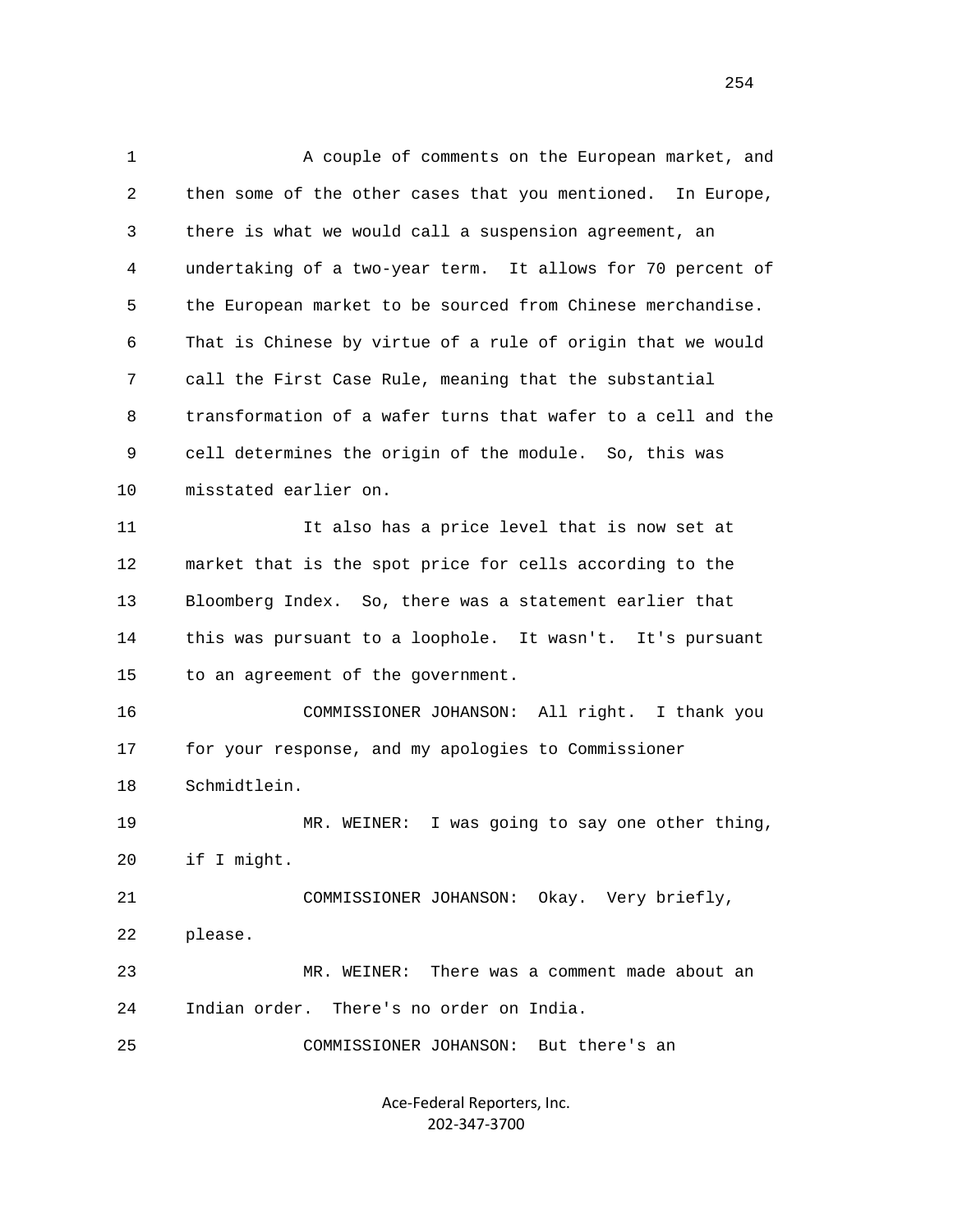1 investigation; is that correct?

 2 MR. WEINER: That's correct. 3 COMMISSIONER JOHANSON: Okay. 4 MR. WEINER: And there was also a statement made 5 about a Canadian order. That's not correct. They started 6 an investigation on Friday. 7 COMMISSIONER JOHANSON: Okay. Thanks for your 8 clarifications, and my apologies for a second time to 9 Commissioner Schmidtlein. 10 COMMISSIONER SCHMIDTLEIN: That's all right. I 11 don't mind. 12 All right, so at the end of the day we're always 13 beating a dead horse I feel like, but I just want to make 14 sure I understand since when we go back and make a decision 15 it has to be based on the record, so I want to make sure I 16 understand you all's position with regard to the pricing 17 data, so I have a few questions about that, okay. 18 And the first one, we've talking about 19 efficiency here and the price and what buyers are willing 20 pay and what they're getting. Let me put it that way. So, 21 when I look at the pricing data, I just want to see if I 22 understand your argument. 23 So, for instance, Product 7, the product there 24 is a 72-cell, multicrystalline peak power wattage between 25 300 to 315 watts, right? And so you see the quantities from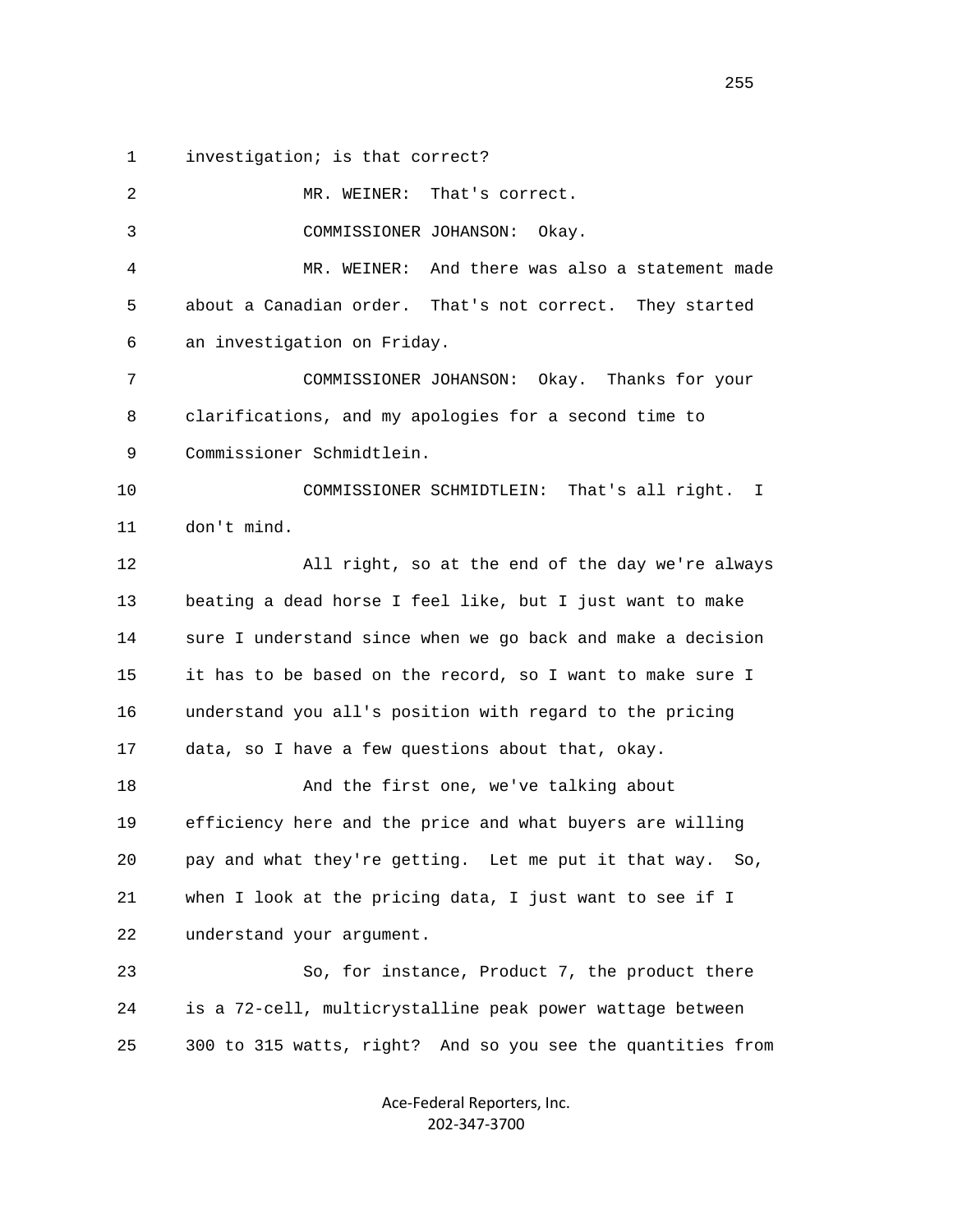1 the United States actually going up. They go down a little 2 bit, then they go up. You see the quantities from Taiwan 3 going up substantially, starting in the middle of 2012 and 4 you see underselling; is that right?

 5 So, just so I understand, is it your position 6 there that the United States producers couldn't have gotten 7 those sales because they product they're producing is 8 lagging behind the product that's in that pricing category? 9 So, in other words, when I look at these pricing products 10 where they have parameters set out for the product that 11 we're looking at is it your position that the U.S. is losing 12 sales to the subject imports because there's some lag in the 13 technology or efficiency?

 14 MR. JACOBS: Commissioner, Brenda Jacobs from 15 Sidley.

 16 I think what we're saying there is that that's 17 where there's attenuated competition. There's very little 18 competition between the two products. So, in those 19 instances where you see a comparison, you see in the same 20 quarter there are sales, and there may be a few instances of 21 underselling or overselling, you also need to look at the 22 volumes of the import and the volumes of the domestic 23 product. And if they're grossly disproportionate to one 24 another, then you have to question what's the viability of 25 that comparison.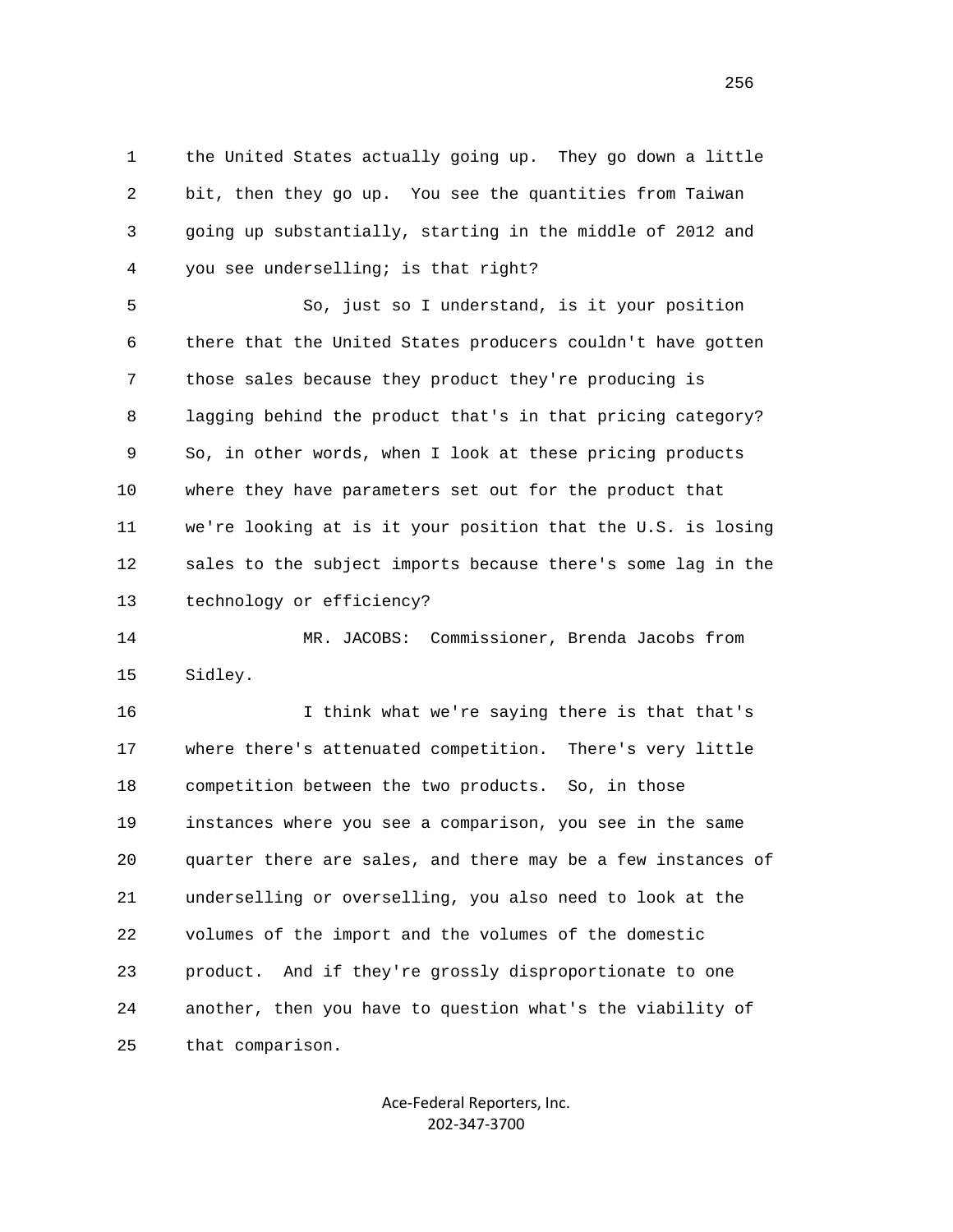1 If there's huge --

 2 COMMISSIONER SCHMIDTLEIN: Well, I'm not looking 3 at it -- I'm trying to understand your argument about -- I 4 guess it's really about efficiency. I'm trying to 5 understand where does efficiency convert into this 300 to 6 315, right, because when I look at these -- I'm looking at a 7 specific product parameter. So, why is it that the U.S. 8 can't achieve greater sales in that product because they're 9 lagging behind? And if that's contention, can you just 10 point to the evidence in the record that shows they're 11 lagging behind. Like what do you mean they're lagging 12 behind in that particular -- with those particular 13 parameters?

 14 MR. PAL: Raj Pal from Sidley Austin. I'm not 15 sure this will completely answer your question. I think one 16 of the issues with the pricing product data is the fact that 17 they're defined by wattage ranges, and I think that makes it 18 difficult to draw perhaps the conclusion that you're trying 19 to draw.

 20 One point I will make is that in our comments in 21 the questionnaires we had requested specific wattages. And 22 I think if the present products were designed by specific 23 wattages more meaningful comparisons may be possible. But 24 the fact that there's in this case a 15-watt range does, to 25 some extent, blur the comparison.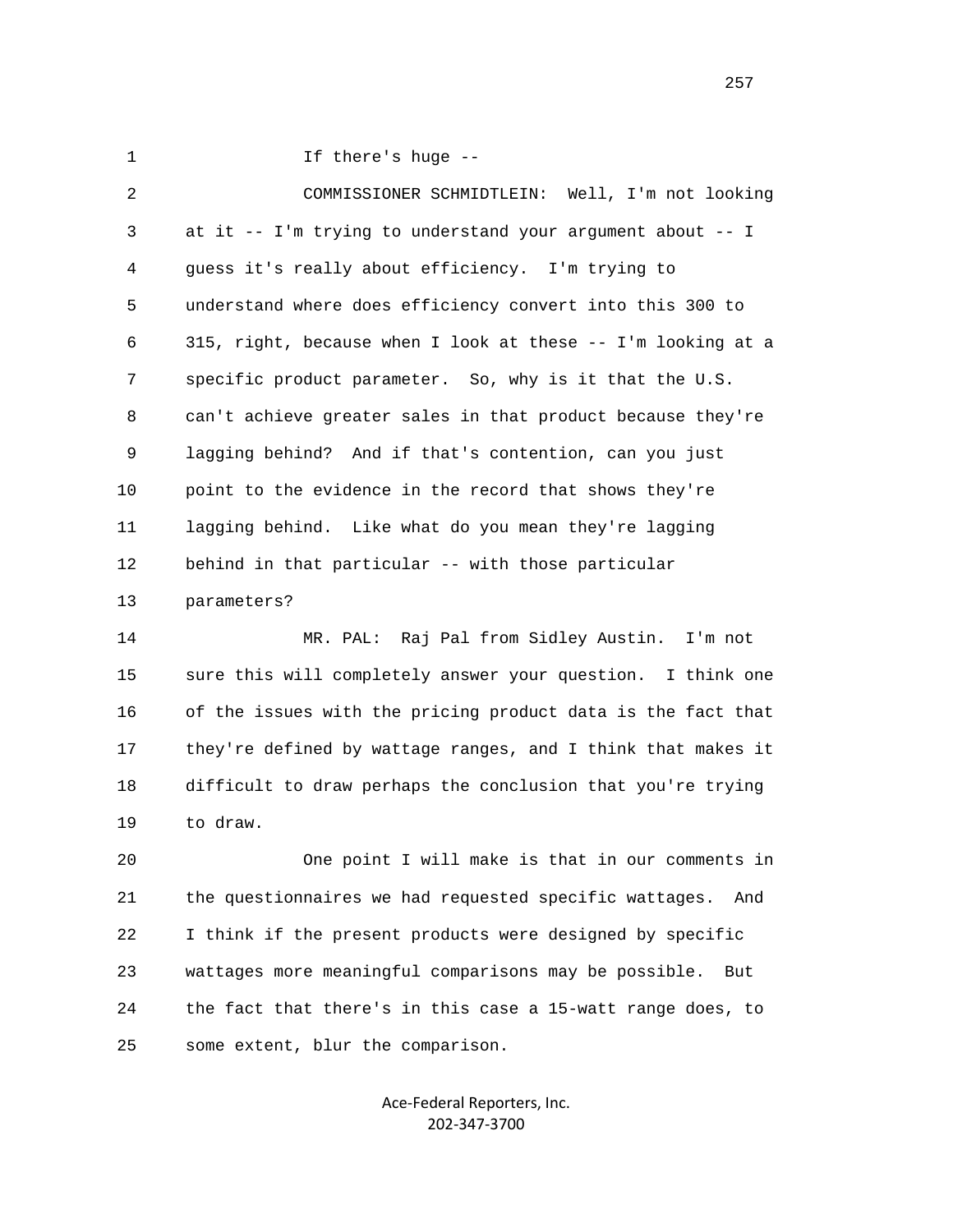1 Right, so for example, if the U.S. product -- 2 now, here Product 7, as I understand it there were very, 3 very limited quantities of U.S. product, maybe from one or 4 two manufacturers, certainly, not SolarWorld because 5 SolarWorld does not make a 72-cell, multi in this category, 6 according to their website. So, right there that -- but 7 there's extremely limited domestic volumes that perhaps are 8 not even getting meaningful price data.

 9 If you're making price comparison, and I make 10 this up, if you've got one unit of domestic product sold at 11 whatever price and you've got 100,000 units of imports, how 12 do you even know that the price for that domestic product 13 has any meaning in that comparison? So, I think that's, to 14 some extent, one thing you're seeing in Product 7. The 15 other is, sure, you just don't know from this if domestic 16 product was mostly 300-watt and imported product was mostly 17 315-watt or vice versus. Nobody knows that given the 18 wattage range.

 19 COMMISSIONER SCHMIDTLEIN: Okay. So, what is 20 the evidence in the record? I mean we see the market share 21 for the U.S. producers going from 27 to 7 percent, something 22 like that, over the POI. We see the subject going from 6 to 23 82 percent, right? And if I understand your argument, it is 24 U.S. producers lagged behind. So, they lost 20 points in 25 market share. That's because they're lagging behind. So,

> Ace‐Federal Reporters, Inc. 202‐347‐3700

<u>258</u>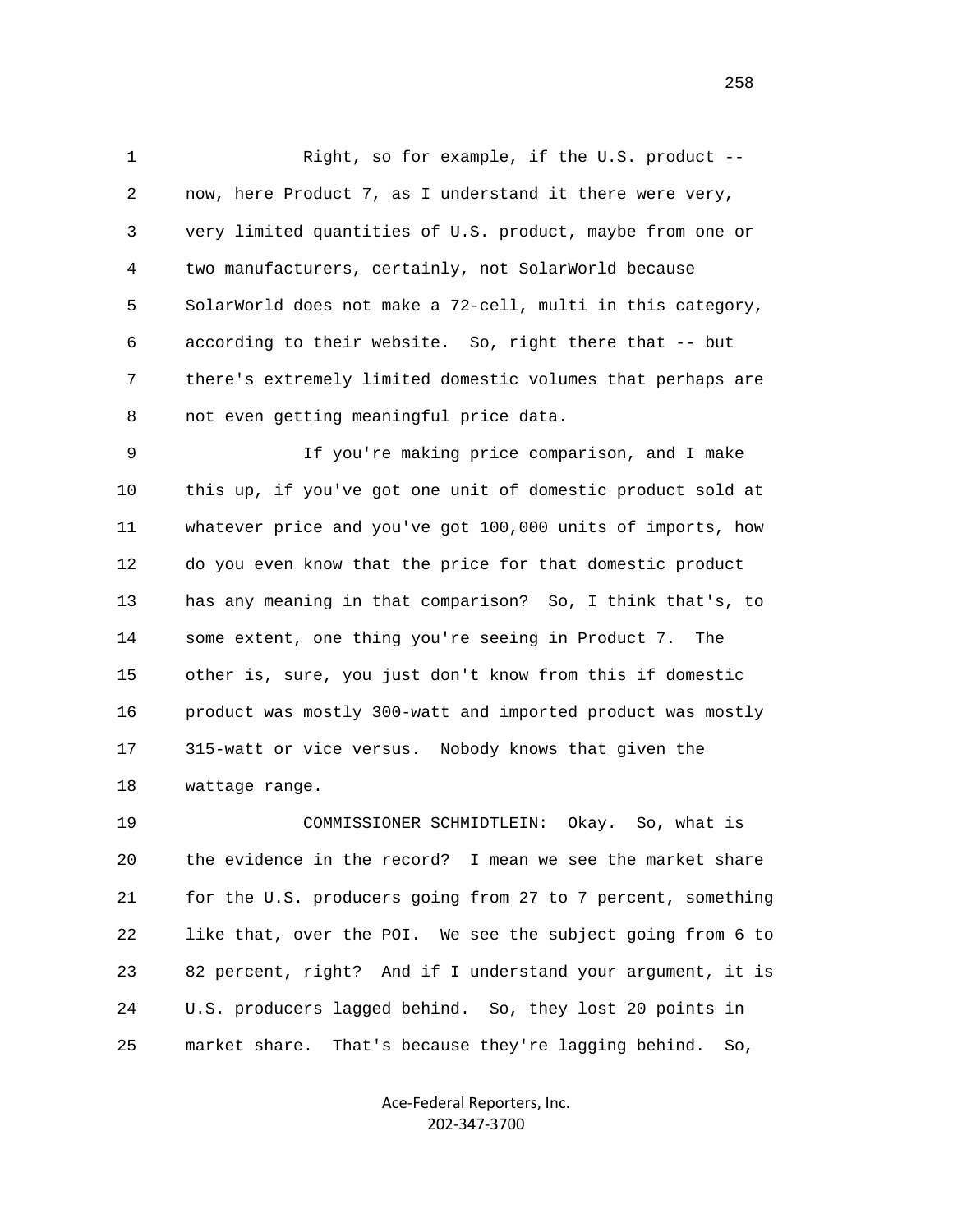1 I'm trying to find, besides this sort of general anecdotal 2 testimony where does that show up in the record? Where does 3 that show up in the import data? Yes? 4 MR. BUTTON: Let me just point out a couple of 5 things. In this now famous exhibit for Product Number 7, 6 and Product Number 7 is a multicrystalline product. 7 COMMISSIONER SCHMIDTLEIN: Right. 8 MR. BUTTON: And the point is, is this that this 9 is a very big number. The domestic industry, in short, 10 didn't have a product that could match it in product -- 11 COMMISSIONER SCHMIDTLEIN: But how is that? I 12 mean the product parameters are the product parameters. So, 13 presumably, we're collecting data on that product. 14 MR. BUTTON: The volumes that you see here, that 15 tiny line represents the capacity of the domestic industry, 16 the volumes that they were able to get based on that 17 product, and it reflects the market's response to the 18 product and its efficiencies and the power it put out and 19 that they didn't have. 20 What you heard here today was basically saying 21 that the reason this is a small number, even as it is, is 22 that the domestic industry didn't have the product to put 23 out. 24 COMMISSIONER SCHMIDTLEIN: Can you elaborate on 25 that? Like what do you mean, that it was 290 and it didn't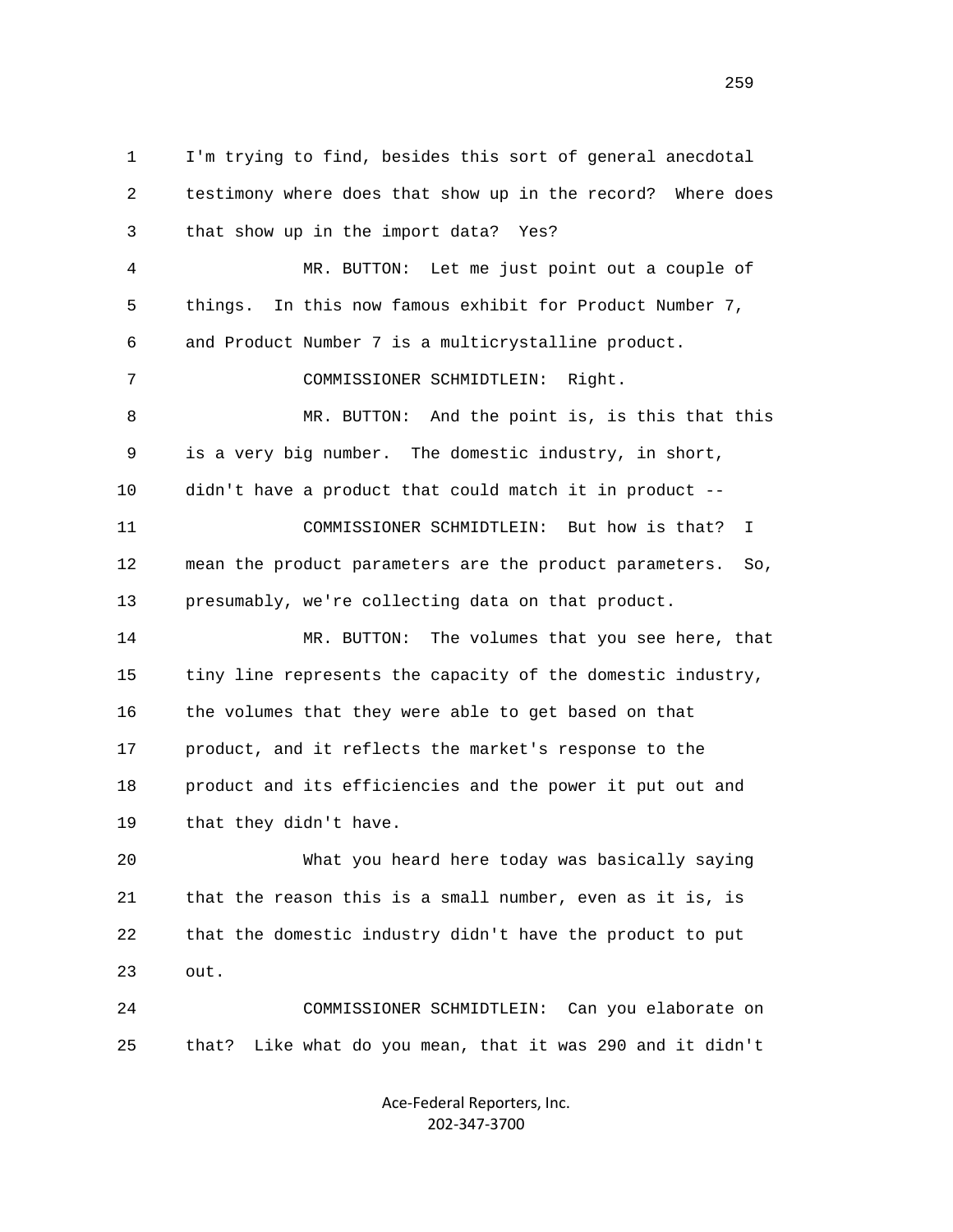1 meet the -- I mean what do you mean they didn't have the 2 product to put out.

 3 MR. BUTTON: I think a couple of the people here 4 said that they sought the product and SolarWorld didn't have 5 it. Now, I'm going turn it over to let them comment on, but 6 let me say one small thing, as a numerical thing, the 7 underselling. Volume discounts, look at the red line there 8 was a big volume discount in that. And if you look at the 9 underselling that we see, keep in mind when you look at the 10 underselling that much of that is going to reflect the 11 difference in the volumes per sale. So, with that the 12 customers to comment further on this.

 13 MR. ROSSMANN: This is Sascha Rossmann of 14 Winaico.

 15 The issue why there is a lag behind is this is a 16 time to market and other equipment problem for domestic 17 makers, but here, for instance, there were -- maker we do 18 not have the equipment to make a 72-pieces panel. So, it's 19 not necessarily an efficiency problem from the solar cell 20 point of view or the power point of view. It's equipment 21 problems. So, if you don't have that equipment, you cannot 22 make those kinds of panels.

 23 So, domestic producers in the United States they 24 do not usually have this kind of large-scale laminator can 25 make a 72-pieces panel just like us. So, we cannot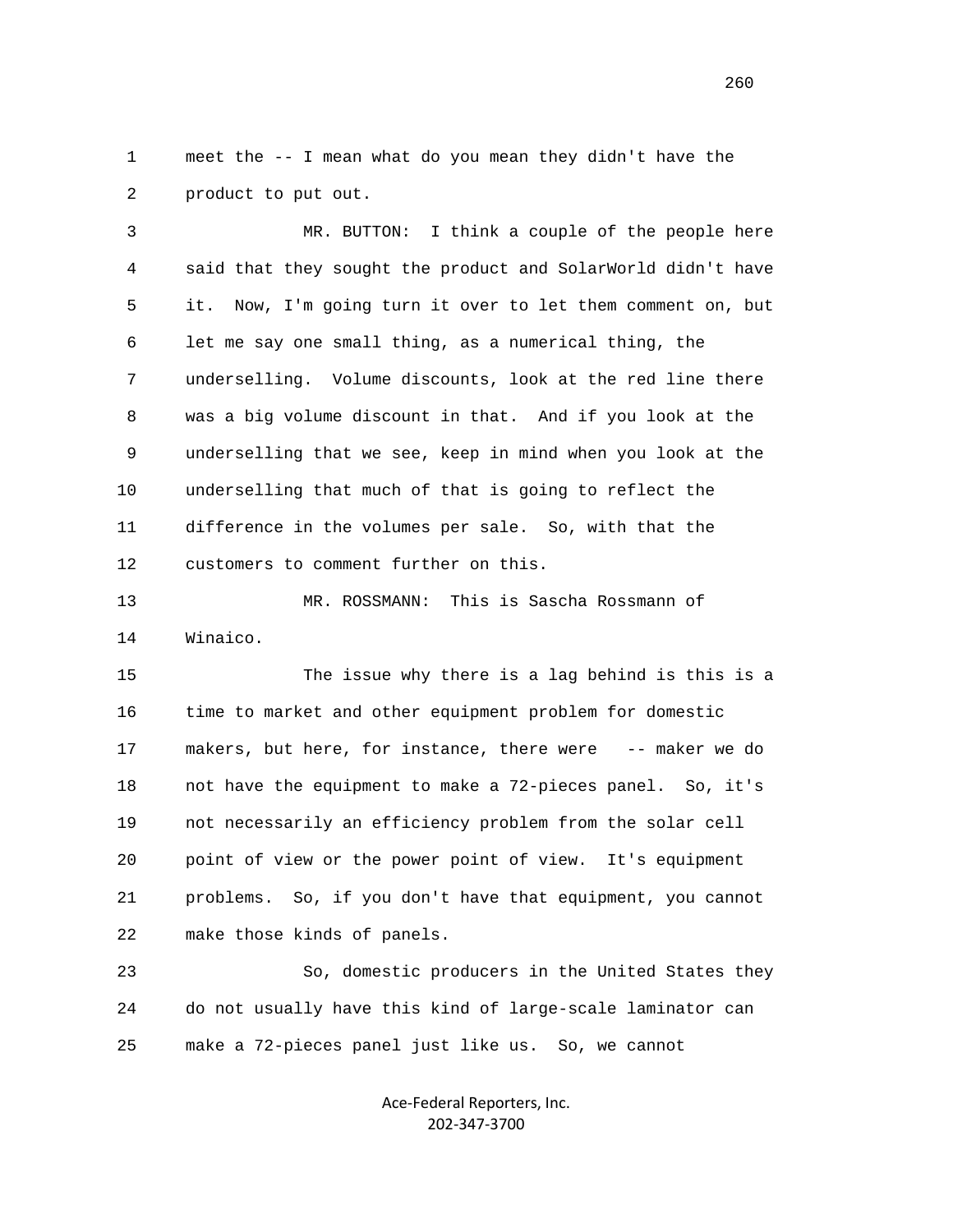1 participate in this market here in the U.S. in this market 2 segment because we simply do have the equipment. 3 The other part is you have to have the 4 certificate. So, in case of SolarWorld just recently they 5 started to offer this product because since the takeover of 6 the -- facilities they also took over the certificates and 7 the equipment that allowed them to produce these products. 8 So, now they have to ship those 72 panels from Germany to 9 the United States because the equipment is in Germany. 10 So, maybe that helps you to understand it's not 11 necessarily the efficient or panel technology, it's also you 12 have to have the equipment and you have to have that at the 13 right time. 14 COMMISSIONER SCHMIDTLEIN: Okay. Mr. Pal. 15 MR. PAL: Raj Pal from Sidley Austin. 16 You had asked before about where the evidence on 17 the record is found. 18 COMMISSIONER SCHMIDTLEIN: Yes, that's where I'm 19 trying to get to. 20 MR. PAL: I would point you to page 67 and 68 of 21 CCCME's pre-hearing brief, and I believe Commissioner 22 Williamson may have asked us to try to diagram where 23 different producers were at different points in time to show 24 the -- and that's precisely what these two pages attempt to 25 do, going category by category, 60-cell multi, 72-cell

> Ace‐Federal Reporters, Inc. 202‐347‐3700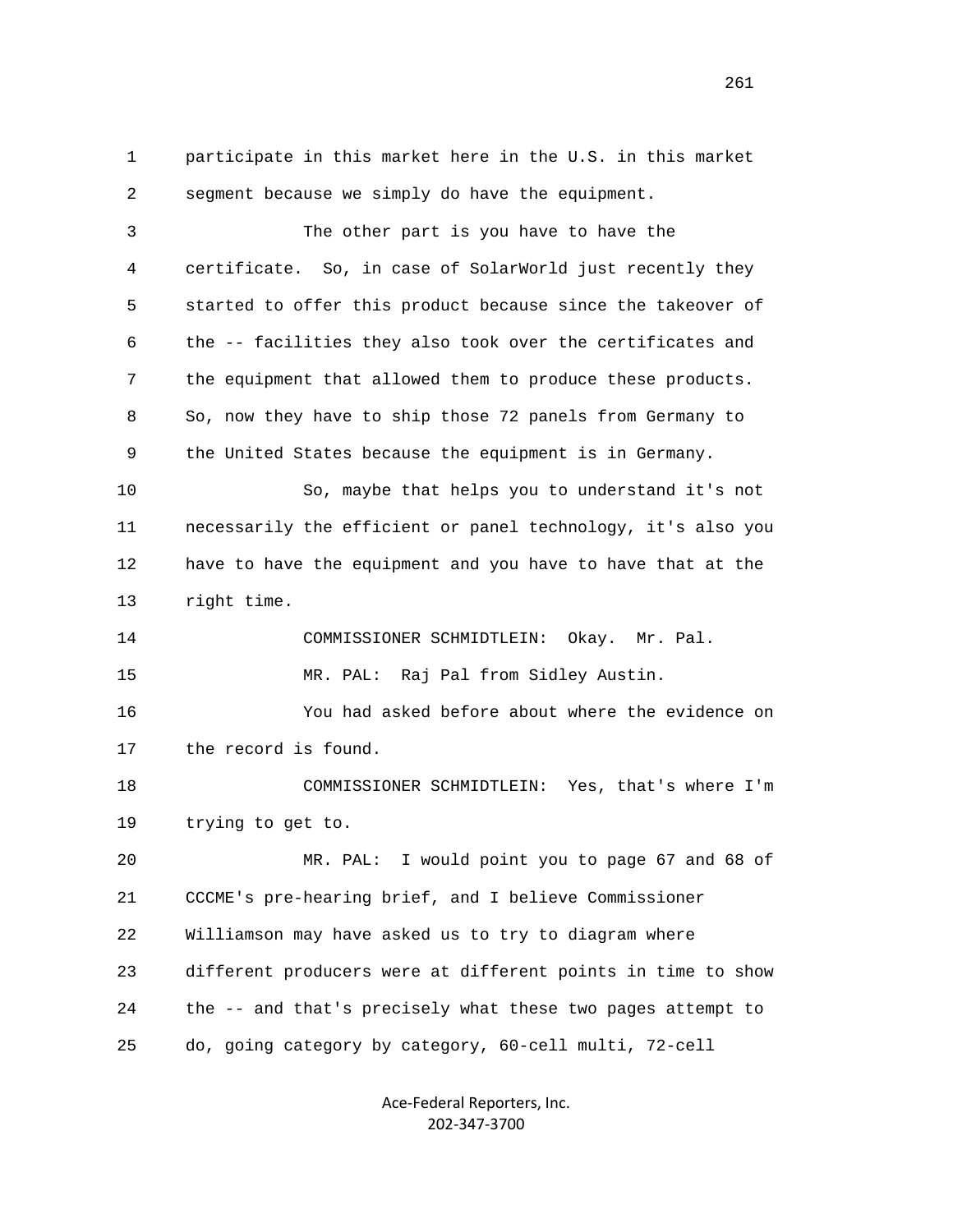1 multi, 60-cell mono and 72-cell mono, based on the evidence 2 that we were able to collect for the pre-hearing brief. You 3 can see the lag.

 4 On 60-cell multi, for example, at the start of 5 the POI, the domestic industry was at 240 watts. The 6 Chinese producers were at 250 watts. By the end of the POI, 7 the domestic industry's maximum wattage, 60-cell multi 8 module is a 255-watt panel, and Chinese producers are at 265 9 watts. On 72-cell multicrystalline modules, again, 10 SolarWorld has never had this product. Apparently, a U.S. 11 producer may have had very trivial quantities of that 12 product, that's your Product 7, but it's certainly not 13 available in any meaningful amount and certainly not by 14 SolarWorld, which has claimed various lost sales and lost 15 revenues on this category.

 16 60-cell mono, again, at the start of the POI, 17 based on the data we had, the domestic industry was at 250 18 watts. Chinese producers were at 265 watts. Perhaps by the 19 end of the POI, the two may have been about the same level. 20 And with regard to 72-cell mono, as you've heard, the 21 product that SolarWorld offered earlier this year, in Q2 22 2014, it's their first 72-cell, 1,000-volt product. It's a 23 mono product. It was at 310 to 315 watts.

 24 Chinese producers have been offering 300 -- I'm 25 sorry -- Chinese producers have been offering 310 to

> Ace‐Federal Reporters, Inc. 202‐347‐3700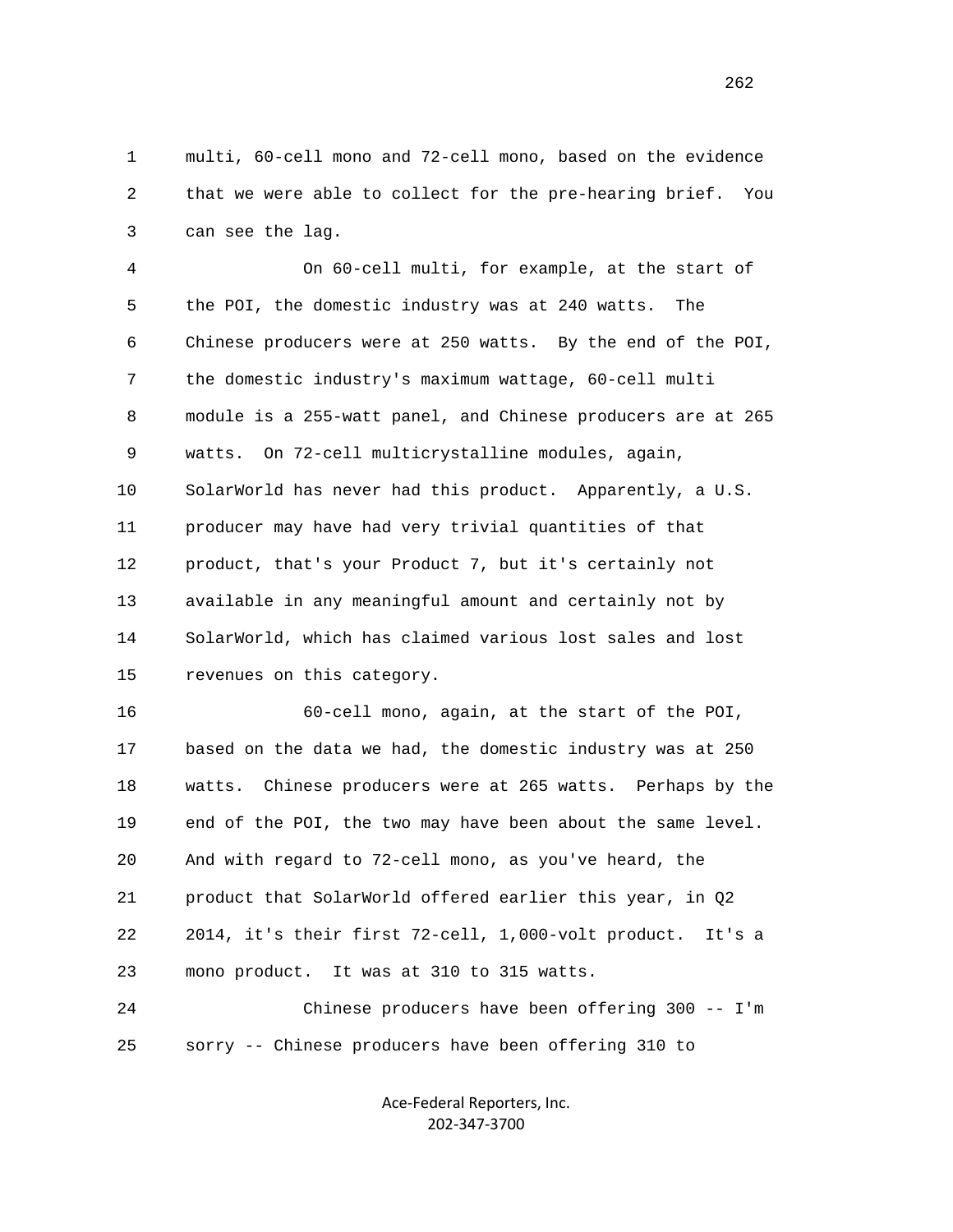1 315-watt multi product at this same time. And on mono, 2 they're already ahead at 320, 325. So, these two pages of 3 the brief --

 4 COMMISSIONER SCHMIDTLEIN: Lay it out. Okay, 5 that's very helpful. Can I just ask; I have one short 6 question? One last thing on the pricing products, I just 7 want to understand one other point that the Chinese 8 Respondents make, that the pricing products should only 9 include the U.S. cell producers. Correct? That's a point 10 made in the brief.

11 MS. LUTZ: Jennifer Lutz, ECS.

 12 I'm not a hundred percent sure if that was our 13 argument. I think it's that the pricing data for the 14 domestic modules does not break it out by country of origin 15 of the cell, and there are a number of U.S. producers that 16 produce using Taiwanese cells. So, in affect, you're 17 counting it as a subject import and as a domestic product, 18 which seems a little inappropriate.

 19 COMMISSIONER SCHMIDTLEIN: Okay -- go ahead. 20 MR. PAL: Just to add, I think your point made 21 was that the pricing products should ensure that the product 22 specification matches the definition and also that the 23 producers is not a related party that's excluded from the 24 domestic industry. So, I think in the way the data were 25 compiled in the staff report I believe there were certain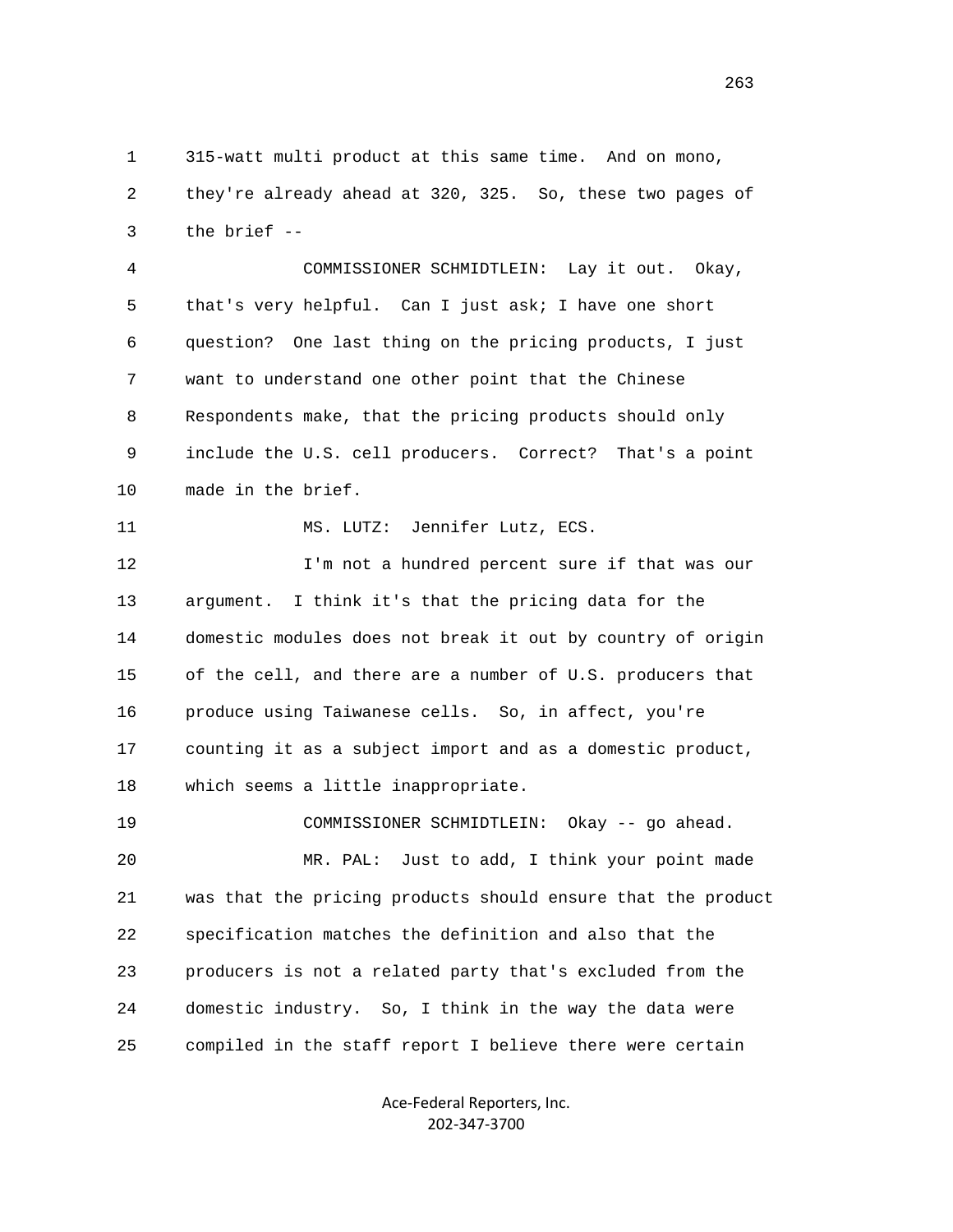1 producers included in the domestic industry that supplied 2 data that was either not consistent with the product 3 definition or that were for producers that are related 4 parties and therefore excluded from the industry. 5 COMMISSIONER SCHMIDTLEIN: Okay. Okay, so I 6 think that clarifies my question about your position on 7 that. Okay. Thank you. I'll stop there. 8 CHAIRMAN BROADBENT: Sure. Can someone help me 9 out with what's going on with polysilicon and prices? Are 10 there things in the solar cell market that are impacting 11 polysilicon prices or other dynamics going on there? 12 MR. CANNON: The general trends. 13 CHAIRMAN BROADBENT: Sorry who's speaking please? 14 MR. CANNON: Sorry Joe Cannon, tenKsolar. When 15 the solar market began to take off there was no policy or 16 capacity in place many years ago to deal with that 17 incredible uptick in demand and so you saw poly silicon 18 prices go off the charts from I think spot prices in the 19 formulas of kilogram range. So we usually go however, it 20 turns out to be common in years across once the supply is 21 just the market normal price is in the 20 and 30 dollar 22 kilogram range it has been a commodity it's used in 23 industrial processes around the globe and ask supplier 24 didn't you adjust to the fact that there was a spike going 25 on in the poly silicon market.

> Ace‐Federal Reporters, Inc. 202‐347‐3700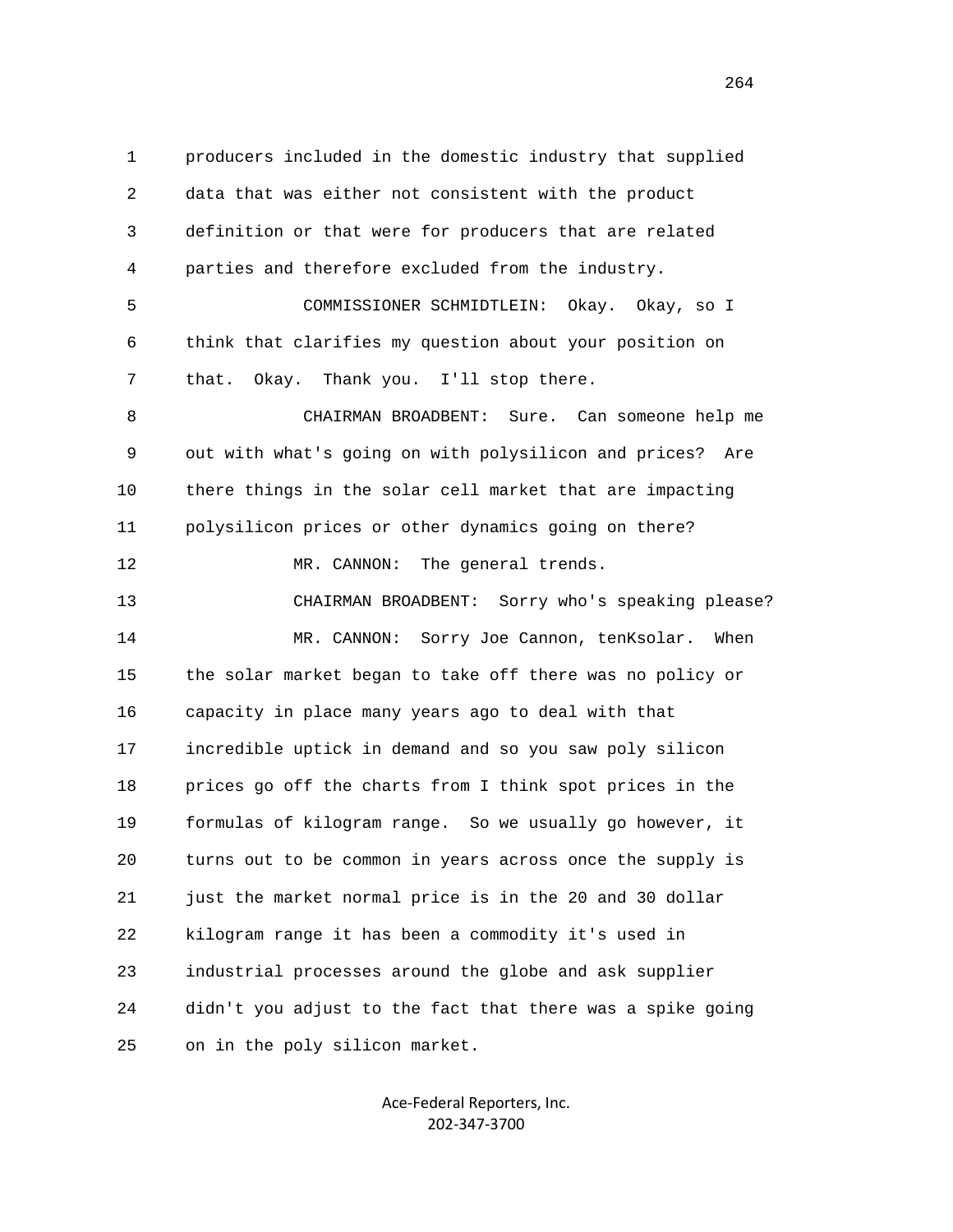1 They did a poor job of investing, a poor job of 2 planning and in fact many of the companies that you see in 3 the record of having gone out of business even in the U.S. 4 over the last few years, were really casualties of the fact 5 that market dynamics changed so rapidly and they didn't 6 understand that that was really a spike in the commodity 7 price that was abnormal, thank you.

8 MS. JACOBS: Madame Chairwoman the staff actually 9 covered this issue on page 5-2 of the staff report where 10 they note that back in 2010 the prices went up high, still 11 high in 2011 and they dipped considerably but by 2013 they 12 basically stabilized at a much lower. They are up very 13 slightly from earlier in 2013 compared to the current first 14 half of 2014 but they have been pretty stable for a while 15 but much lower than the prices we were dealing with back in 16 2010 and 2011.

17 CHAIRMAN BROADBENT: Okay.

 18 MR. PAL: Rajib Pal from Sidley Austin. Also on 19 that point on page 5-2 the decline of raw material costs is 20 not just about price. Silicon, as you know, poly silicon 21 prices stabilized in mid-2012 and as the staff report found 22 you know prices for other raw material input such as silver 23 paste, glass and aluminum also decreased during the POI. So 24 when you put that all together and you look at the data on 25 per-unit raw materials and per unit COGS, I think this is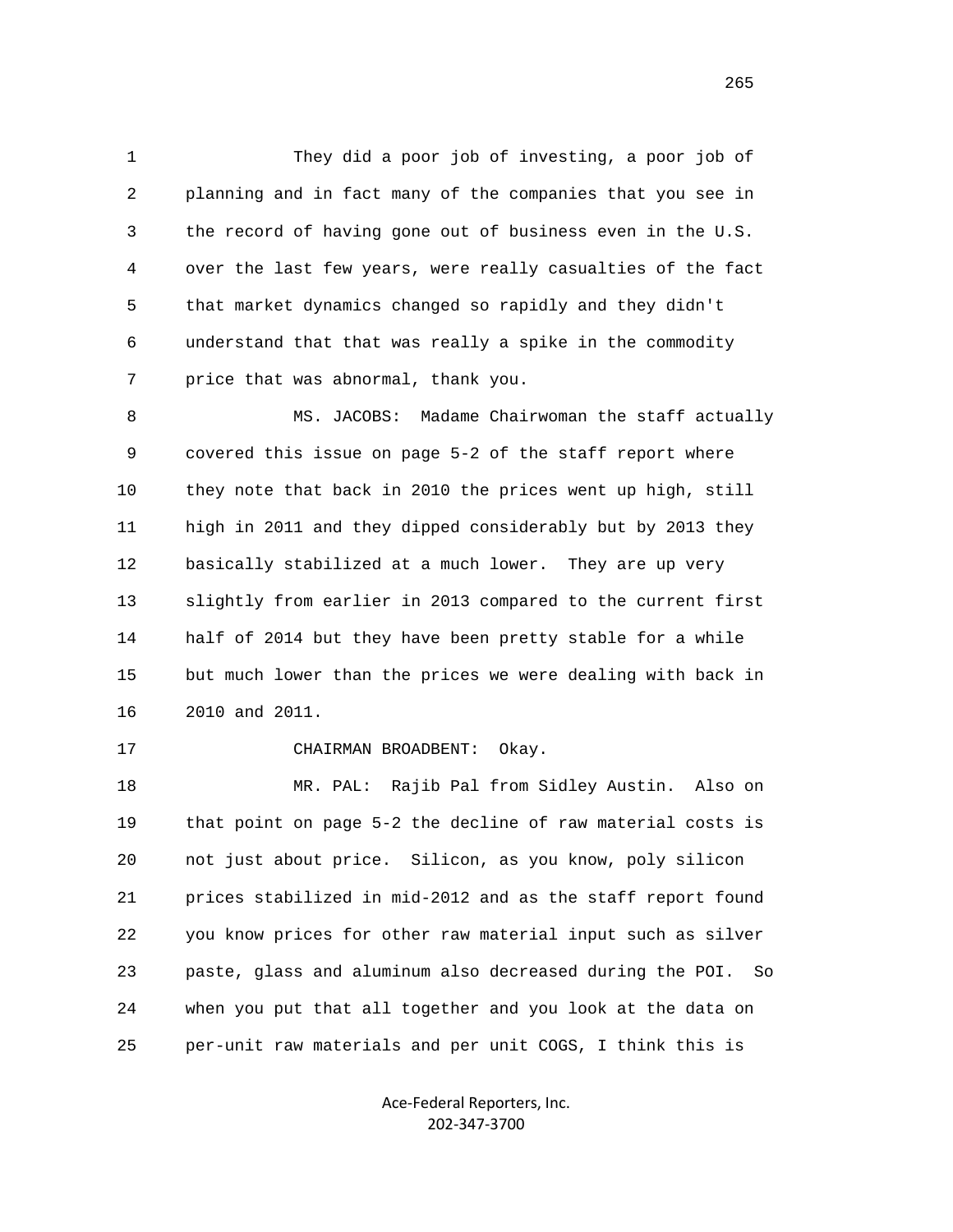1 how we started the question this morning, the trend in per 2 unit raw materials and per unit COGS tracks extremely 3 closely to trend in prices throughout the entire POI whether 4 you look at it on the basis of the average net sales values 5 in the industry's data or even on the basis of the 6 individual pricing products.

 7 And you know it's hard to conclude in that 8 circumstance that subject imports, as opposed to raw 9 material costs are the explanation for the declining prices.

 10 MR. KOERNER: Thomas Koerner, Canadian Solar. 11 You may ask yourself, where is this price decline poly 12 silicon even coming from? Why is it suddenly from this 13 brief and table dropping from 60, 65\$ per kilogram down to 14 the 20 level? Poly silicon manufacturing plant takes 15 roughly 2 to 3 years for developing it, setting it up until 16 it starts to produce so we have seen in 2007 and 2008 and 17 2009 a significant number of manufacturers investing into 18 the latest and greatest technology to be able to produce on 19 a low cost level. And that's what happened after 2010 and 20 '11 that these new capacities, larger capacities with a 21 lower cost per kilogram production cost level came online 22 and able to supply the market and the entire value chain 23 took this advantage, this lower cost from our till, turning 24 that into a lower cost to sell and a lower cost per watt 25 panel. So we may see an additional production cost

> Ace‐Federal Reporters, Inc. 202‐347‐3700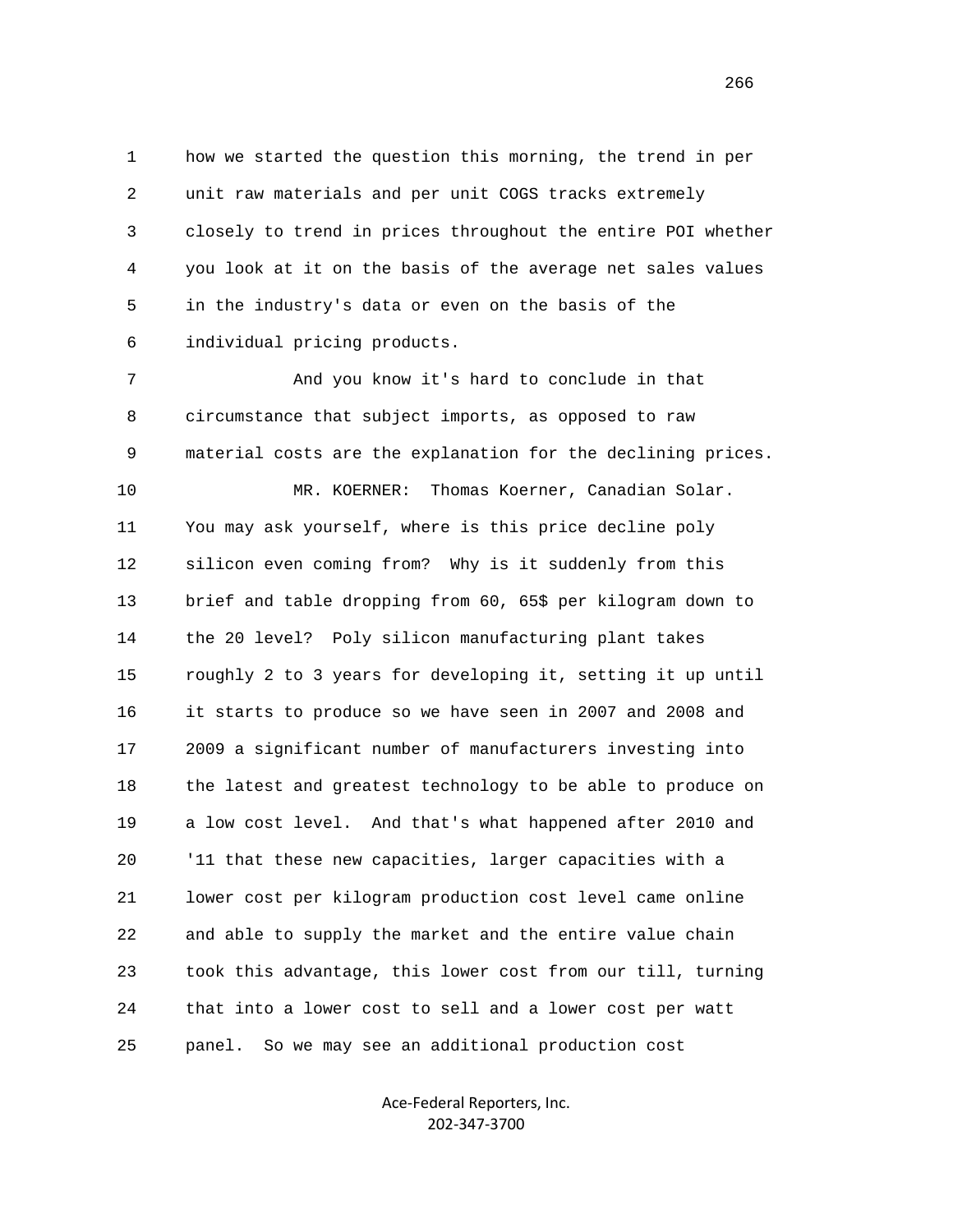1 reduction in the next 2 to 4 years when even further silicon 2 production coming online. So technologies are not standing 3 still, they are further evolving, and this is the outcome of 4 the latest and greatest threat to react to other silicon 5 technologies we have in the market at this point. 6 CHAIRMAN BROADBENT: Okay Mr. Koerner could you 7 tell me who the Petitioner is in Canada on the case that we 8 heard was filed there? 9 MR. KOERNER: We can list the restricted small 10 manufacturers in the after document. 11 CHAIRMAN BROADBENT: Is it SolarWorld in Canada 12 do they have? 13 MR. KOERNER: No, SolarWorld is not, so we have 14 companies like SoFab, Eclipson, Halian, Job, under the 15 complainants. 16 CHAIRMAN BROADBENT: Yeah we are just curious as 17 to who was doing that. Okay I think I am coming to the end 18 of my questions here. I had just one hole in my 19 understanding what is the wafer production in the U.S. is 20 there much wafer production or none? Anybody have a sense 21 and want to hazard a guess okay? 22 MS. SHAW: Sorry. Polly Shaw, SunEdison I was 23 just going to volunteer that we are doing it, it's not 24 wafers. We don't know of wafer production.

25 CHAIRMAN BROADBENT: Okay.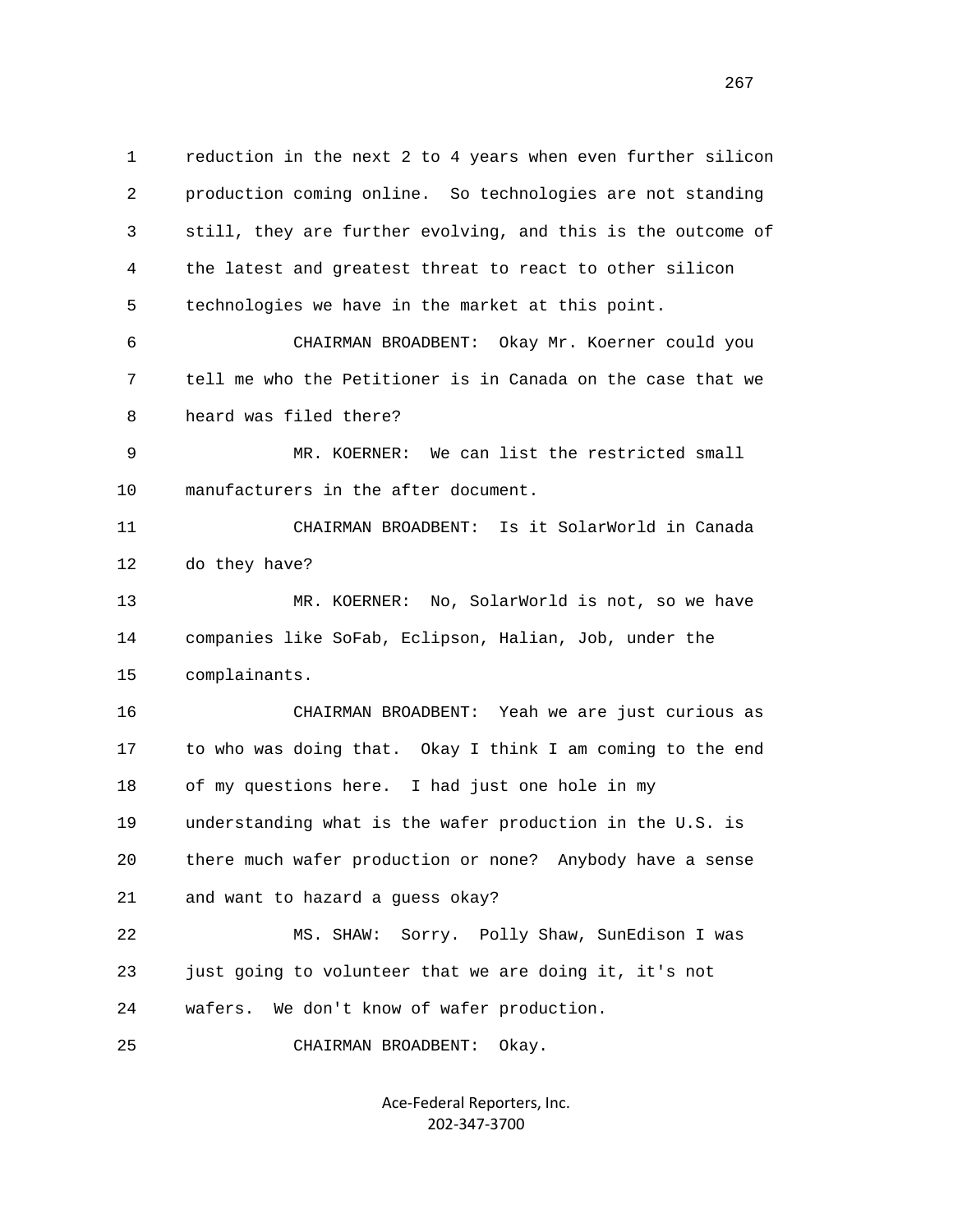| $\mathbf{1}$ | John Smirnow Solar Energy<br>MR. SMIRNOW:                    |
|--------------|--------------------------------------------------------------|
| 2            | Industries Association, no large volume wafer production.    |
| 3            | There's a company up in the Boston area called 1366 that has |
| 4            | pilot production but not commercial scale.                   |
| 5            | CHAIRMAN BROADBENT: Okay, all right. Let's see               |
| 6            | Vice Chairman Pinkert?                                       |
| 7            | I have no further<br>VICE CHAIRMAN PINKERT:                  |
| 8            | questions for the panel.                                     |
| 9            | CHAIRMAN BROADBENT: Okay, Commissioner                       |
| 10           | Williamson?                                                  |
| 11           | COMMISSIONER WILLIAMSON:<br>Just one question for            |
| 12           | the post-hearing. Mr. Button I think you made the point      |
| 13           | that the extra costs of producing mono crystalline has       |
| 14           | increased relative to the efficiency difference between mono |
| 15           | and multi and I think that was the point you were making.    |
| 16           | MR. BUTTON: Commissioner, what I was saying was              |
| 17           | that it was the aggregate size of the difference in cost     |
| 18           | production was greater than the aggregate size of the        |
| 19           | efficiency benefits you have from mono crystalline. Then I   |
| 20           | think the additional question is that the gap between the    |
| 21           | mono efficiency and the multi efficiency is narrowing, and   |
| 22           | those two factors have the effect of making consumers all    |
| 23           | that much more you know interested in the multi crystalline  |
| 24           | solution as giving them the --                               |
| 25           | COMMISSIONER WILLIAMSON:<br>I'm going to ask you to          |

Ace‐Federal Reporters, Inc. 202‐347‐3700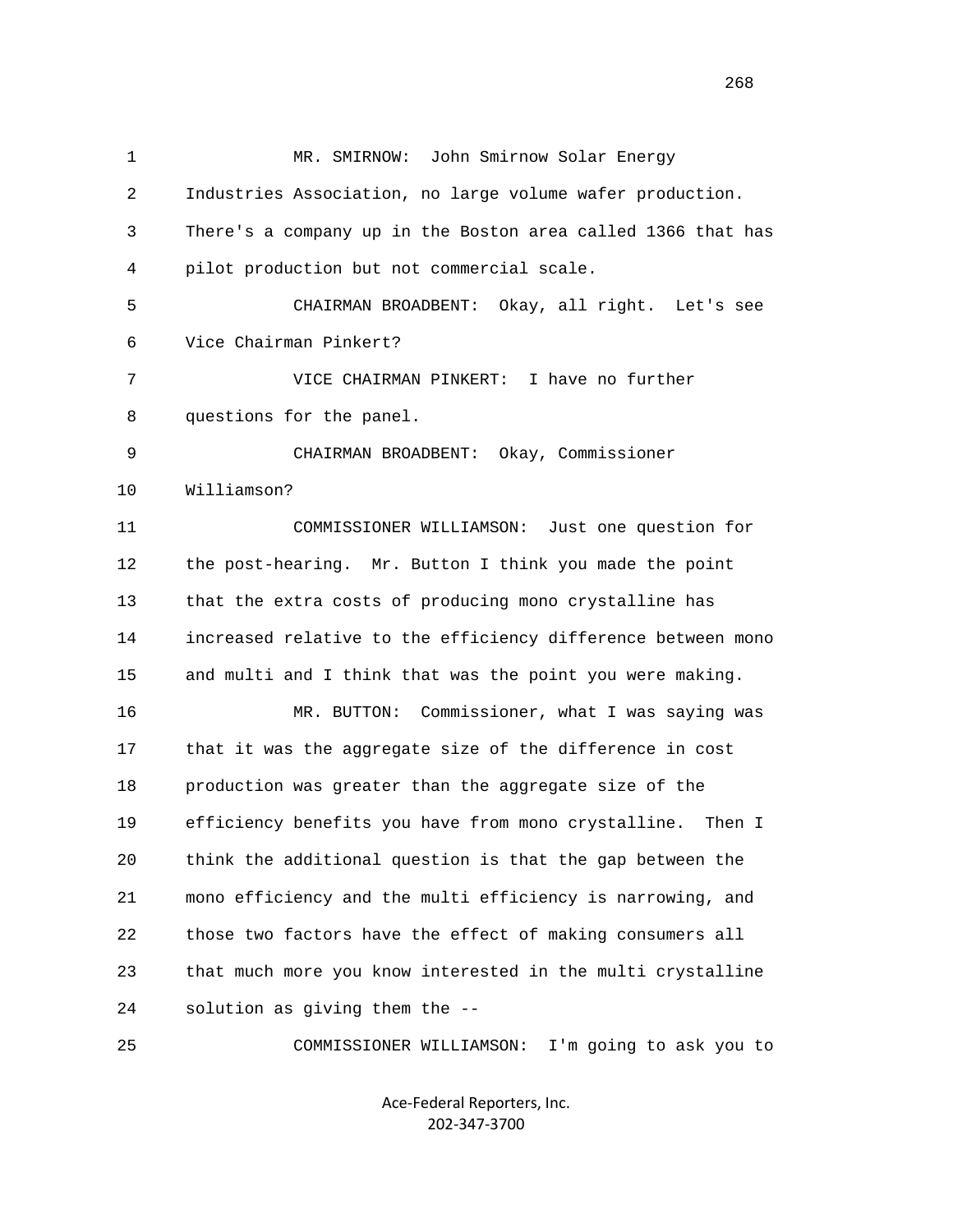1 do it post-hearing and to provide any evidence regarding 2 production costs and efficiencies to support that point. 3 MR. BUTTON: Very good. 4 COMMISSIONER WILLIAMSON: Okay, yes sir, thank 5 you that's all. 6 CHAIRMAN BROADBENT: Okay good we are all done 7 before the sun came down at night we got finished here. 8 Let's see the Commissioners have no further questions, does 9 the staff have any questions? 10 MR. CASSIE: Madame Chairman the staff has no 11 questions, thank you. 12 CHAIRMAN BROADBENT: Yeah I want to thank the 13 staff for their detailed collection of data, this was a huge 14 job and very impressive. With that I wanted to thank the -- 15 oh I know I need to ask the Petitioners if they have any 16 questions for the panel? 17 MR. BRIGHTBILL: Chairman Broadbent we have no 18 questions. 19 CHAIRMAN BROADBENT: Okay, then I want to thank 20 the panel and dismiss you now. With that we will come to 21 closing statements and those in support of the Petition have 22 6 minutes from direct and 5 for closing for a total of 11 23 minutes and those in opposition have 6 minutes from direct 24 and 5 for closing for a total of 11 minutes. As is our 25 custom we will combine those, you don't have to take all of

> Ace‐Federal Reporters, Inc. 202‐347‐3700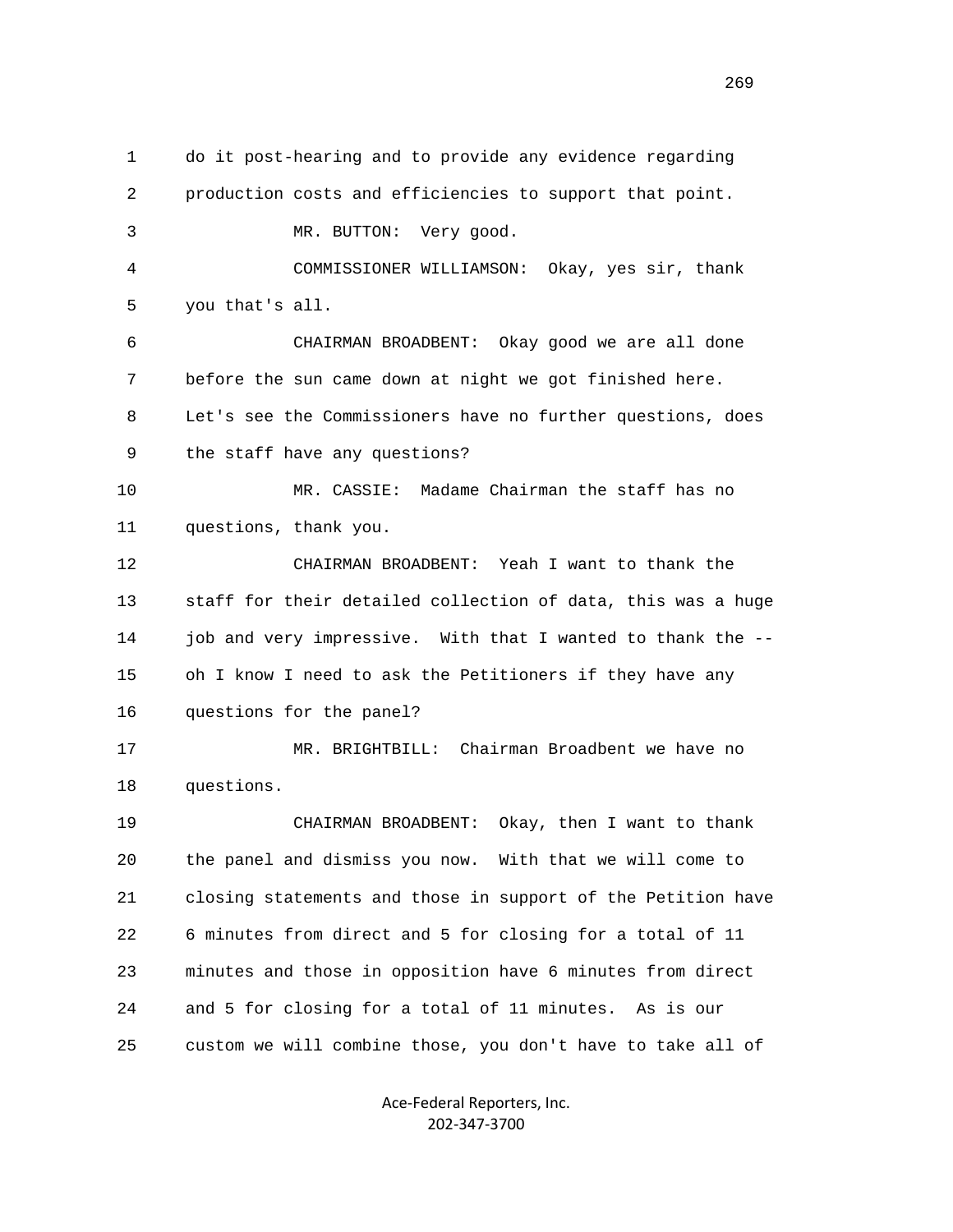1 your time and we will start with those in support of the 2 Petition.

 3 MR. BRIGHTBILL: Would you like us to come 4 forward?

 5 CHAIRMAN BROADBENT: Sure, please yes, I can 6 dismiss the panel now. Please begin.

 7 MR. KAPLAN: Thank you. Several points in 8 rebuttal and then I'll hand it off to Tim. First the 9 evidence shows that both mono and multi are used in all 10 segments. SunEd, the self-described largest solar company 11 in the world uses mono. The notion that mono is 12 technologically impossible to use has been disproven by the 13 Respondent's own panel.

 14 Further Commissioner Schmidtlein pointed out that 15 end users don't care about whether they use mono or multi 16 and elicited evidence that the consumers don't even know and 17 then asked well isn't it price. Mr. Ellis doing the best he 18 could and being an honest person basically said yes.

 19 Commissioner Pinkert then asked whether the shift 20 to Taiwanese cells was due to the order, what followed was 21 epic dissembling of something I haven't seen quite much at 22 the ITC. I turn you to Exhibit 7, page 7 of Tim's exhibit 23 the presence of the companies in China that these people 24 represent admitted that they moved to Taiwanese cells so 25 they could sell in the United States.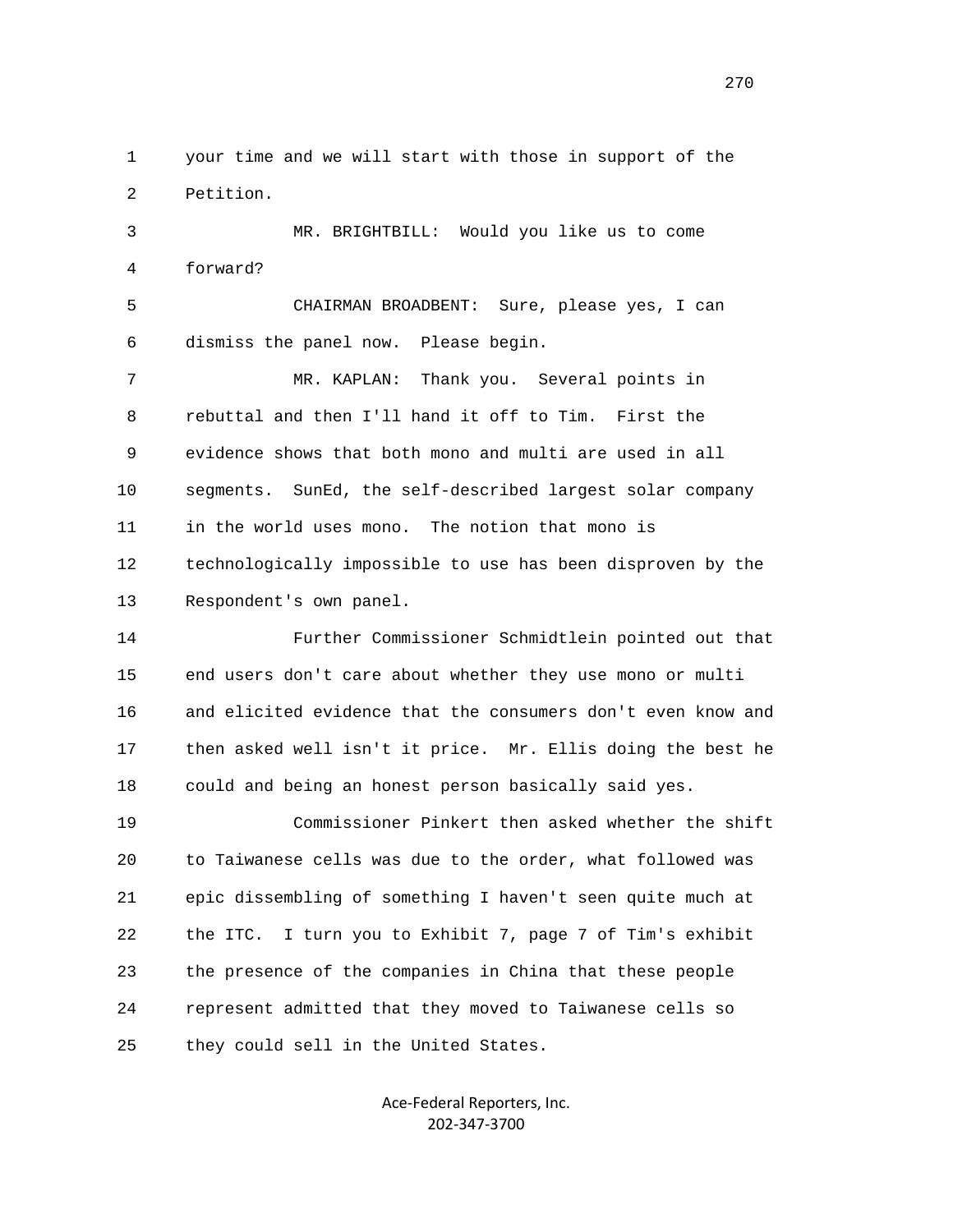1 It's obvious. Commissioner Johanson pointed to 2 the market share data, it's on page 8 look from 2011 in the 3 pink to '12 to '13 of course they bought Taiwanese cells so 4 they could evade the Order and get by. The fact that this 5 wasn't admitted to me just calls into question any answers 6 from those particulars witnesses.

 7 This is not rocket science. Any casual observer 8 can see what happened and it was admitted to by the 9 presidents of those companies. Commissioner Mr. Ellis also 10 seemed to imply that injuring U.S. R&D should be rewarded 11 with an Order to the extent that R&D was injured that is a 12 sign of injury, not a sign that there shouldn't be an Order 13 to correct the situation.

 14 Once again the chutzpah defense. Mr. Williamson, 15 Commissioner Williamson showed record evidence that U.S. 16 products are equal or superior to the products in question 17 based on the Commission's own data in the questionnaire. I 18 would point to the second to the last line if I believe I'm 19 correct in that table on the first page where it asked about 20 efficiency and it asks if U.S. was superior, equal or worse 21 than China or Taiwan or third markets. Mostly it was 22 comparable but in fact more said the U.S. industry was 23 superior then inferior.

 24 Commissioner Johanson asked a very pointed 25 question, why does the domestic industry keep lowering

> Ace‐Federal Reporters, Inc. 202‐347‐3700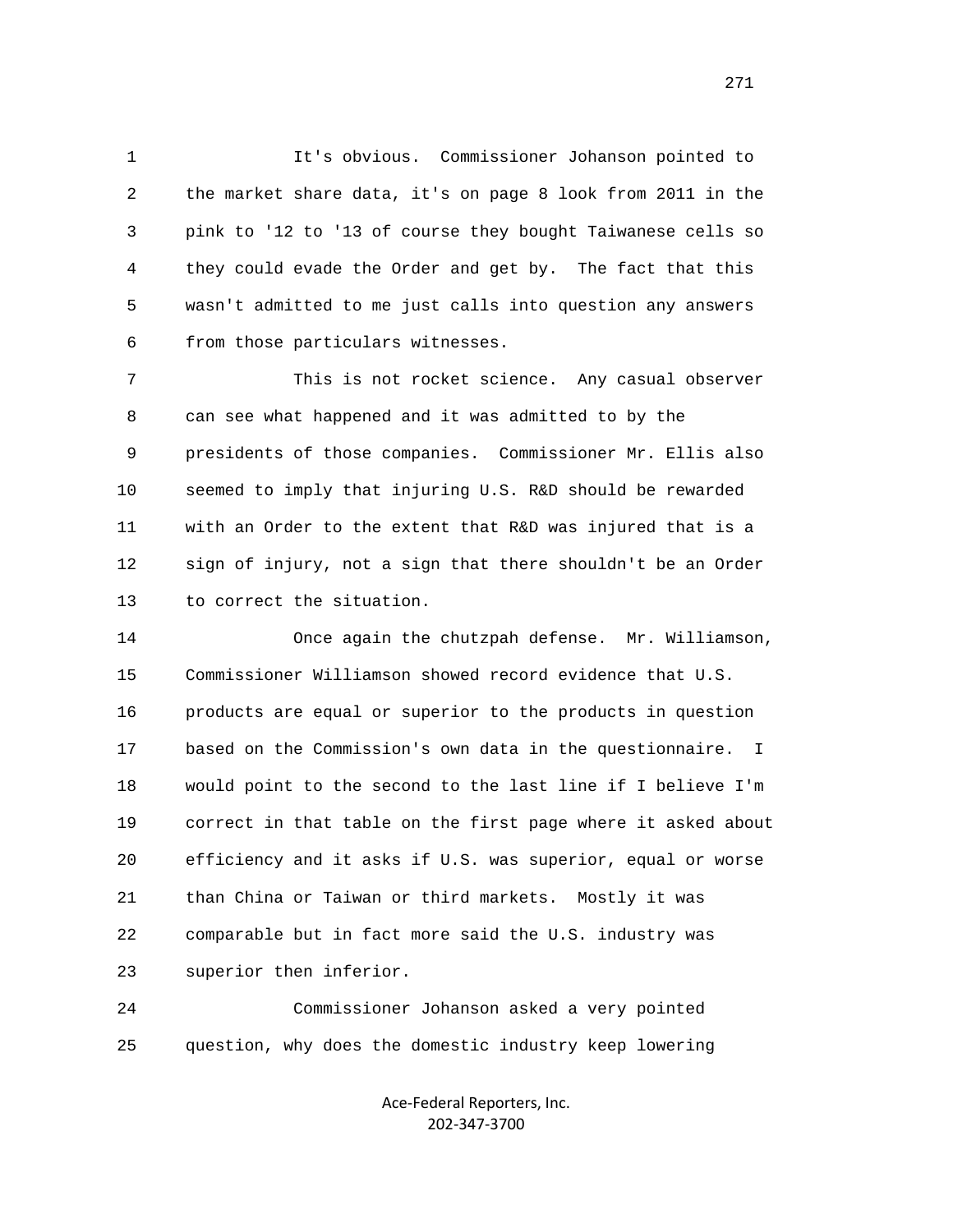1 prices when they are losing money. Isn't it the imports? 2 And the response was well you know Apple does that. Apple 3 is the most profitable company in the world. The question 4 asked why did people lower their prices when they are losing 5 money and going bankrupt if it wasn't for the competition 6 from imports. And the answer is there is no answer, of 7 course that's why they lower prices and the effects of the 8 order show that prices were stabilized and the domestic 9 industry, even in these last six months have shown some 10 improvement.

 11 That concludes my rebuttal statements. I think 12 your questions were very revealing and the lack of answers 13 to those questions I think highlighted our case in chief, 14 thank you very much.

15 CLOSING REMARKS BY TIMOTHY C. BRIGHTBILL

 16 MR. BRIGHTBILL: Just to highlight several other 17 points which we will also do in our brief with regard to 18 scope you had two Taiwanese producers or witnesses who 19 support Commerce's expanded scope proposal and said that it 20 would be a more accurate reflection of China and Taiwan's 21 dumping activities and that the ITC data would work well 22 with that clarification of scope, that's very significant.

 23 Also it was notable that the like product 24 analysis sought by Taiwan and China is not taken a position 25 on. With regard to SEIA's testimony we find it embarrassing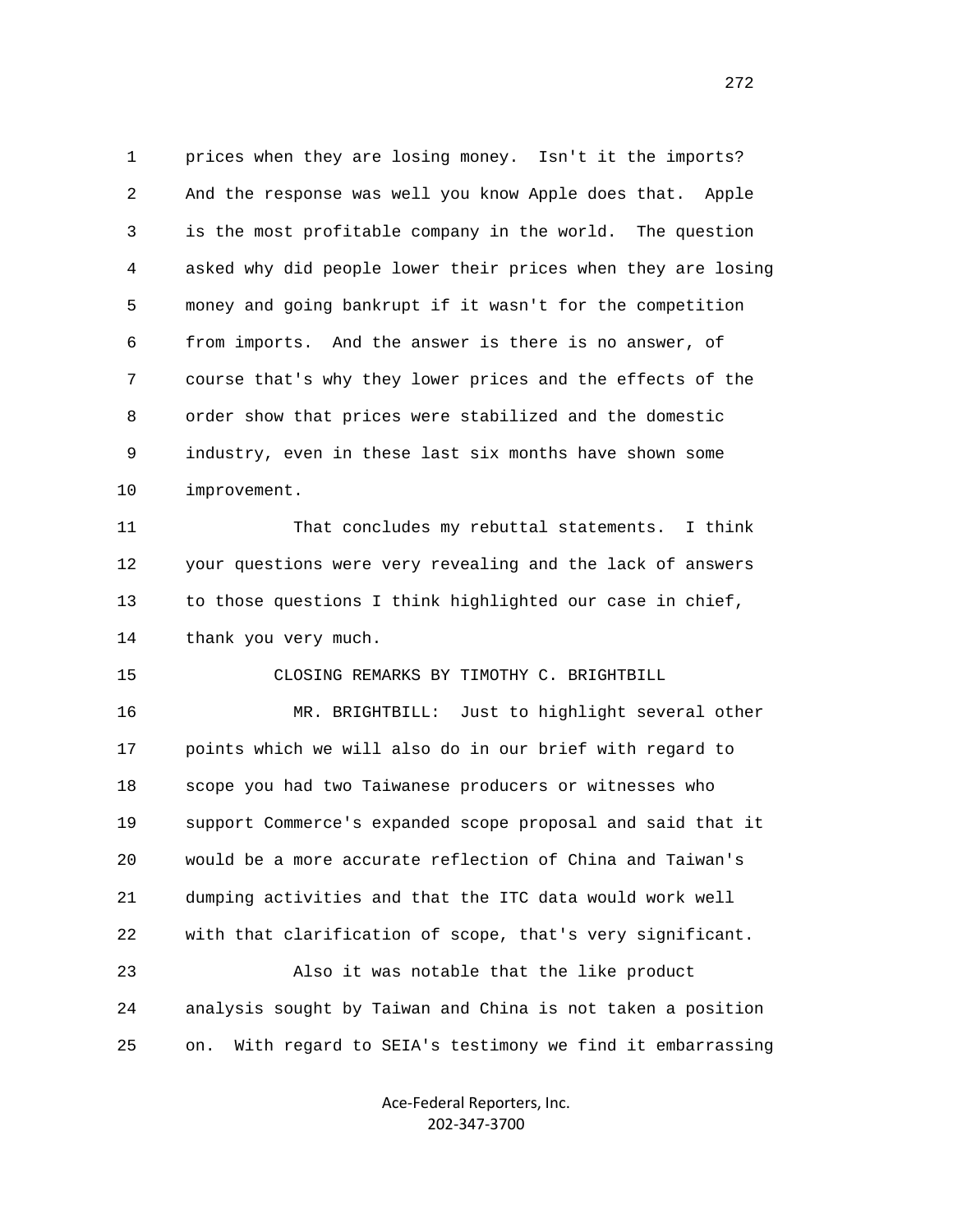1 and disappointing that SEIA would testify about the fact 2 that the U.S. industry doesn't have capacity of course we 3 don't have capacity because of the harm that's occurred over 4 the last 3 years.

 5 I would also say Mr. Smirnow just called for a 6 scope definition of the cases that would prevent the U.S. 7 industry from addressing China's unfair trade practices on 8 subsidies to modules, is that really what the U.S. Trade 9 Association wants?

 10 With regard does to does China have a better 11 product it sounded like there were all those arguments 12 today. Again Commissioner Williamson pointed out on wattage 13 efficiency the U.S. product is comparable or better, that's 14 what the staff found so China does not have a better 15 product, Taiwan does not have a better product, we will 16 outline in our post-hearing brief efficiencies that are 17 comparable if not superior to those that presented this 18 afternoon.

 19 And interesting if we have such a bad product, if 20 SolarWorld made such a bad bet it's interesting that so many 21 purchasers said that they are on allocation from the 22 domestic industry, something doesn't really add up there. 23 With regard to mono and multi, an issue that we spent a lot 24 of time on today, Commissioner Pinkert hit the point doesn't 25 this suggest that multi should be growing instead of mono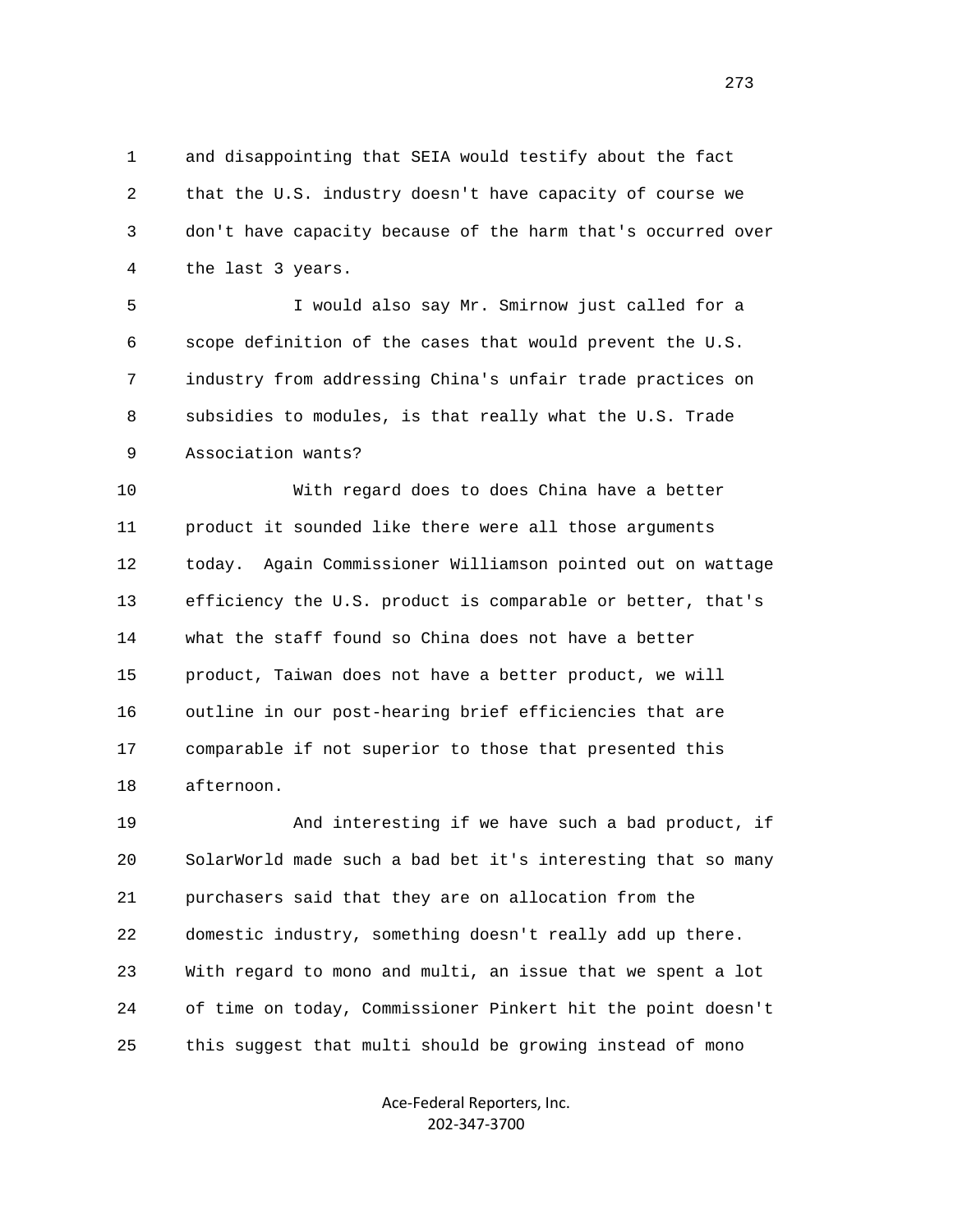1 and yet the only survivors in the U.S. industry are the 2 large mono producers, that just shows that the hypothesis of 3 Respondents doesn't hold water in this case, that's not 4 surprising.

 5 As Seth said SunEdison is mono, Taiwan ships 6 significant quantities of mono, 30% according to the 7 witness. Canadian Solar said that what they are going for 8 is higher efficiency and lower cost, that's our argument for 9 mono products, so this is not a mono versus multi issue. We 10 have 72 cell mono modules in the 315, 320 watt and even 11 higher range than that and will present that in our 12 post-hearing brief.

 13 Also with regard to mono versus multi I just have 14 to emphasize the domestic industry is not SolarWorld alone. 15 If you look at table 3-3 the staff compiled all the injury 16 this is not bad bets of one company it must have been bad 17 bets of everyone in the industry if they are out of 18 business. We showed you that both mono and multi producers 19 have been shut down and dumped in subsidized subject imports 20 of the cost.

 21 With regard to 72 cell product its dumped pricing 22 that created the market for 72 cell products in the first 23 place. It was a product of China's inability to follow 24 others who were leading the way in efficiency so they 25 created 72 cell. What Chinese Respondents are saying about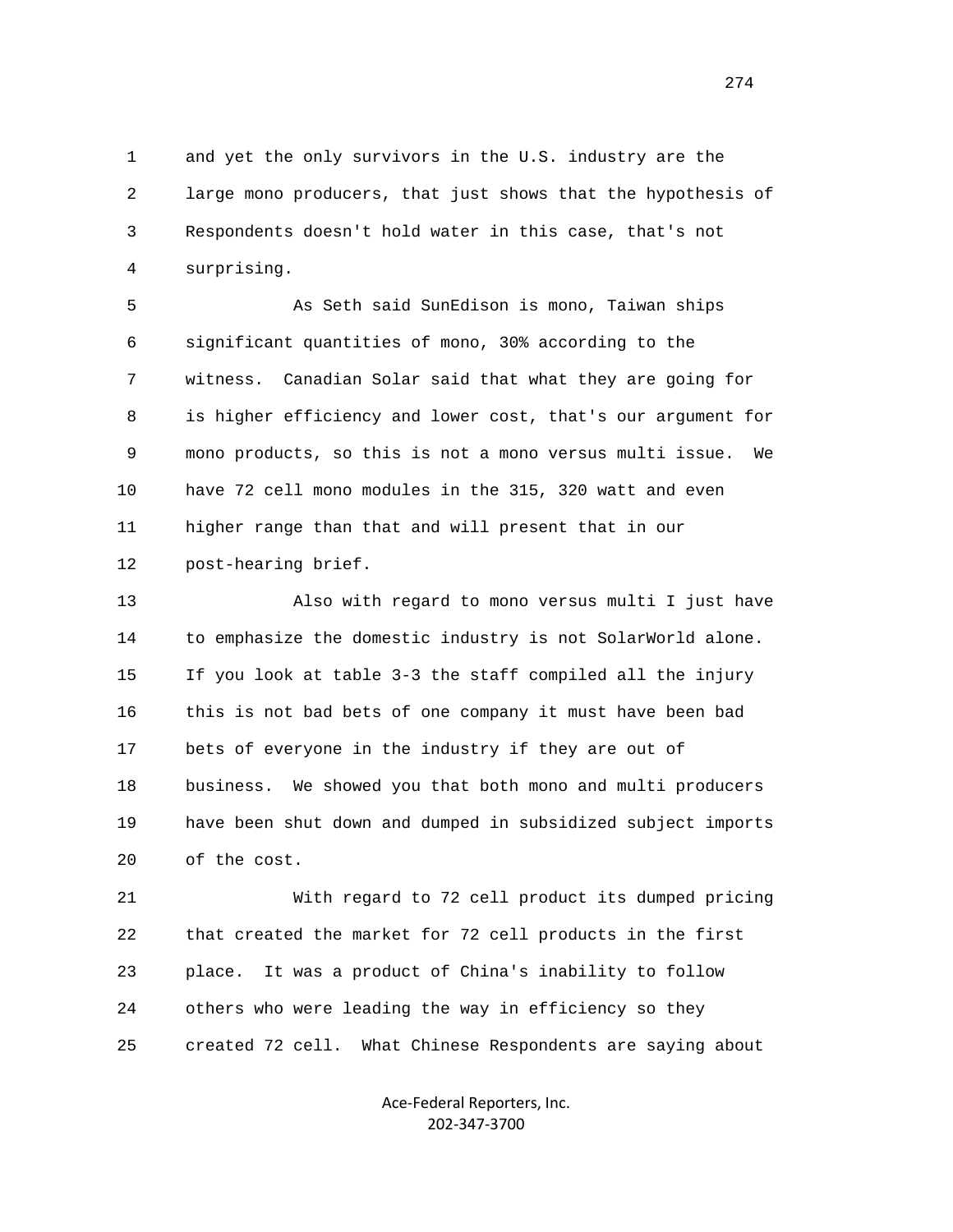1 U.S. wattage versus Chinese wattage is inaccurate and we 2 will look forward to putting that in our post-hearing brief. 3 Strata Solar admitted that SolarWorld now does 4 have a 72 cell 1,000 volt mono module. We do have it and in 5 fact our wattage is higher than what was pointed out this 6 afternoon and SolarWorld will make that clear. 7 This is not a case of attenuated competition. 8 The domestic industry competes head to head in all products, 9 in all market segments. Keep in mind again this is a 10 domestic industry some of which companies have gone out of 11 business along the way but we have the capability until we 12 were injured by subject imports to produce all of those 13 products and the staff report backs us up on that.

 14 With regard to prices being driven down and Mr. 15 Ellis's reference to IPhone 5 versus IPhone 6 if that's true 16 then how come United States is being undersold consistently 17 by China and Taiwan, this you know, model going out of date, 18 it is true, solar products get better every year, they 19 become more efficient every year and that devalues inventory 20 -- that is why China -- that's where dumping from China and 21 Taiwan as well as they offload their old last generation 22 products but regardless of last generation or current 23 generation, we are being undersold by China and Taiwan as 24 the staff has found.

25 With regard to ZEP frames, just to clarify and

Ace‐Federal Reporters, Inc. 202‐347‐3700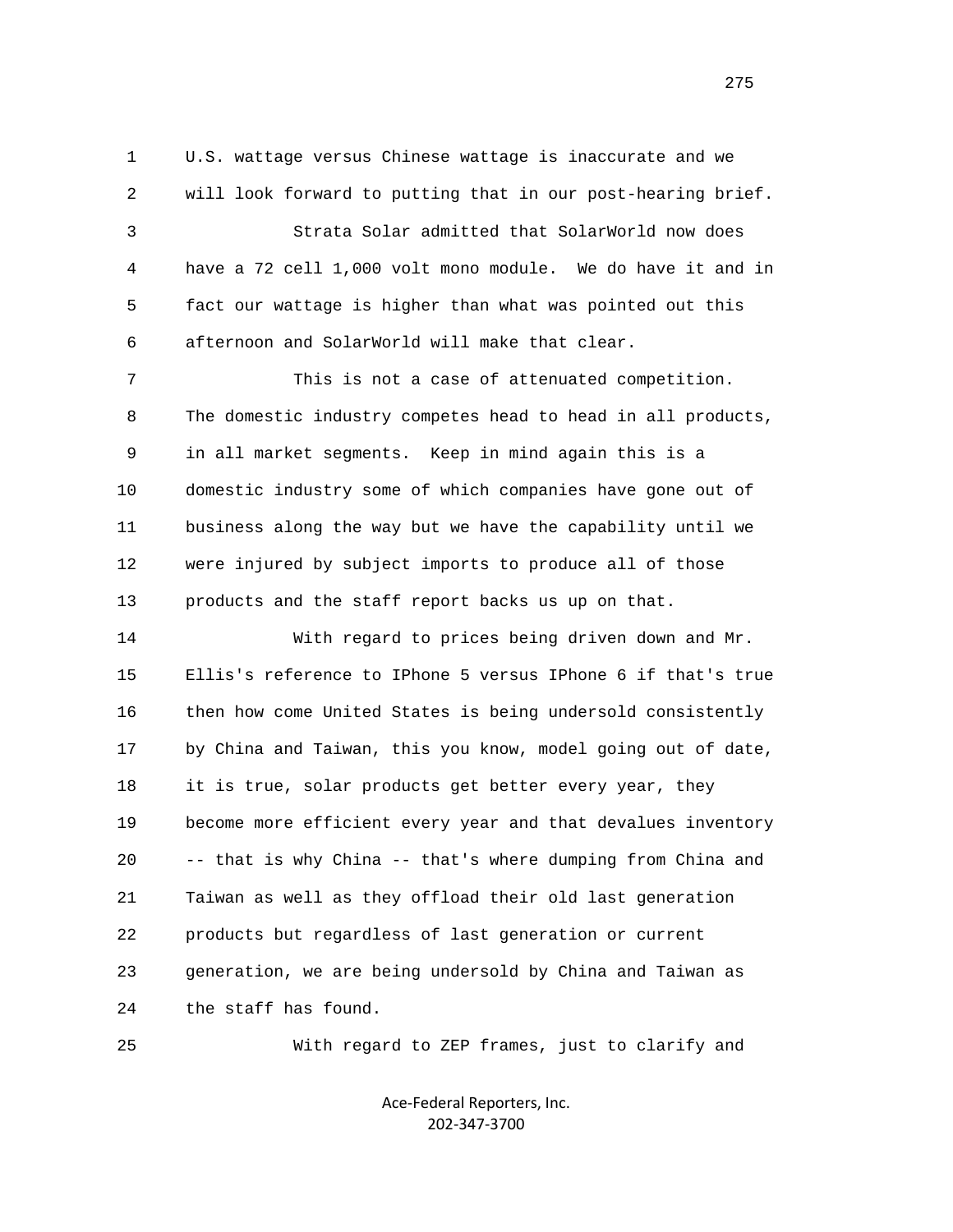1 Castulani said it SolarWorld does have a ZEP license, we 2 just haven't used it because there's not that much interest 3 in the market from our customers but we have the ability to 4 manufacture when it's needed. I would also point out that 5 Solar City was here but isn't here today, buys massive 6 megawatts of solar panels from other companies that don't 7 involve ZEP framing.

 8 Just to return to some of the key quotes from 9 this afternoon. I agree that the Commissioners raised some 10 great points and found many of the inconsistencies in 11 Respondent's presentations. Commissioner Pinkert asked 12 whether the "evolution into Taiwanese cells wasn't that 13 dramatically accelerated by the first trade case," obviously 14 it was 6% market share compared to 85% market share is a 15 dramatic acceleration and that's a sign of injury caused by 16 subject imports.

 17 Commissioner Johanson asked 2600% increase in 18 imports, a gain of 75% points market share, why is that not 19 significant? The only answer Respondents gave you was mono 20 versus multi, that's all they had. Counsel said the market 21 is demanding multi but the Taiwanese have plenty of that and 22 what Mr. Ellis said is it's a cost effective product that is 23 being sought. Cost effective means low price, low price in 24 this investigation means dumped and subsidized product.

25 Multi is not inherently more cost effective than

Ace‐Federal Reporters, Inc. 202‐347‐3700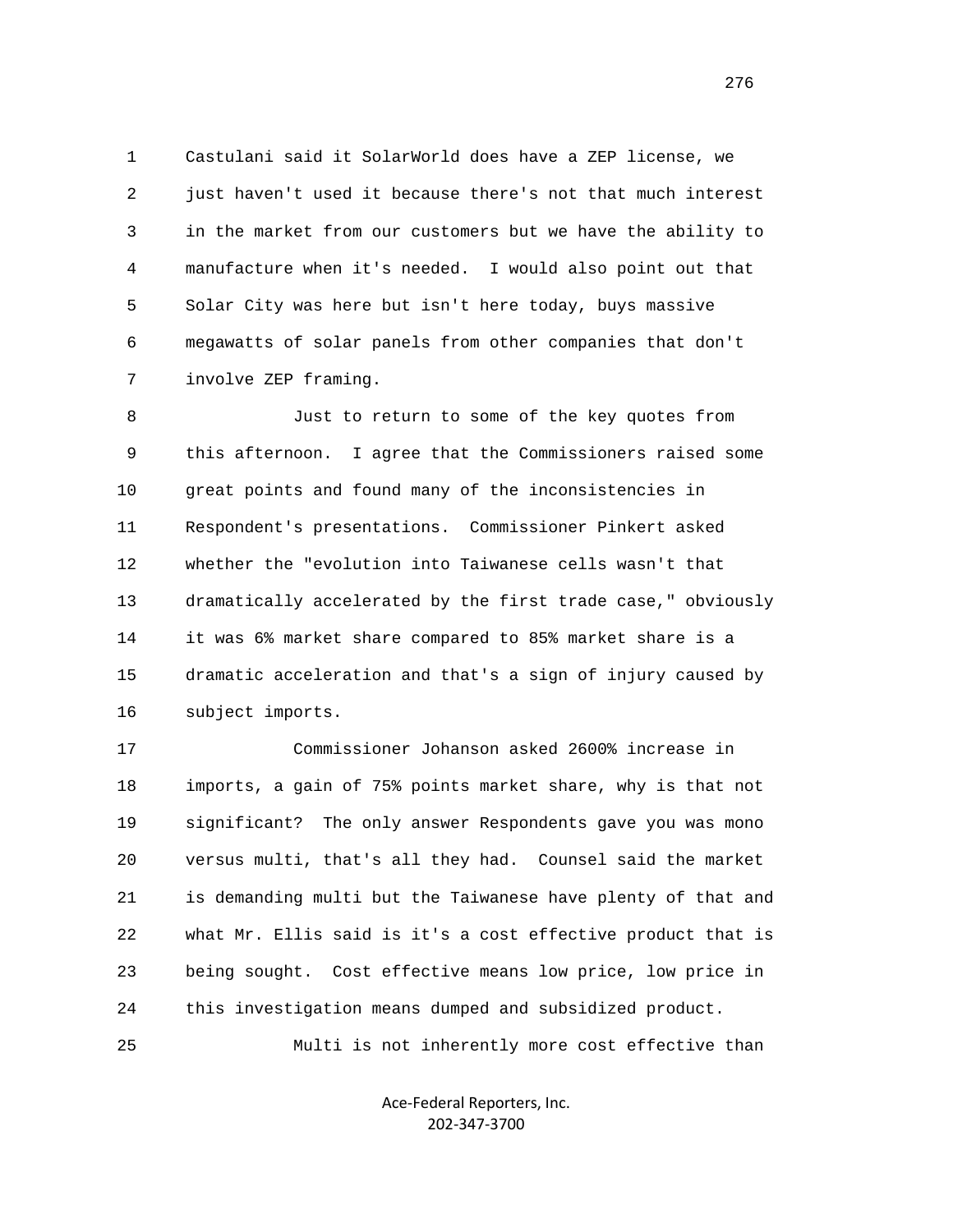1 mono unless you means cheaper dumped and subsidized imports. 2 Like Commissioner Schmidtlein said people want the cheapest 3 form of electricity, is price the most important factor, yes 4 it is the most important factor.

 5 And then Chairman Broadbent I thought wrapped 6 things up nicely with one of her very first questions when 7 she said no matter what label you call it subject imports 8 increased in volume, there were price effects, negative 9 impacts on the U.S. industry, this looks fairly 10 straightforward to me. It looks fairly straightforward to 11 us as well, thank you very much.

12 CLOSING REMARKS OF RAJIB PAL

 13 MR. PAL: Thank you I'm Rajib Pal from Sidley 14 Austin, for the Chinese Respondents. First off let me thank 15 the Commissioners and the staff for their hard work and 16 attention for what is now the fourth time discussing this 17 industry. Although we are here for a fourth time we hope we 18 have shown that the present record is quite different from 19 the records in the prior investigations and that it's in 20 large part thanks to the different questions that the 21 Commission asked this time around.

 22 Most importantly the veil that SolarWorld 23 previously erected has finally been lifted on the critical 24 distinction between multi crystalline and mono crystalline 25 products in the market. During the current POI the U.S.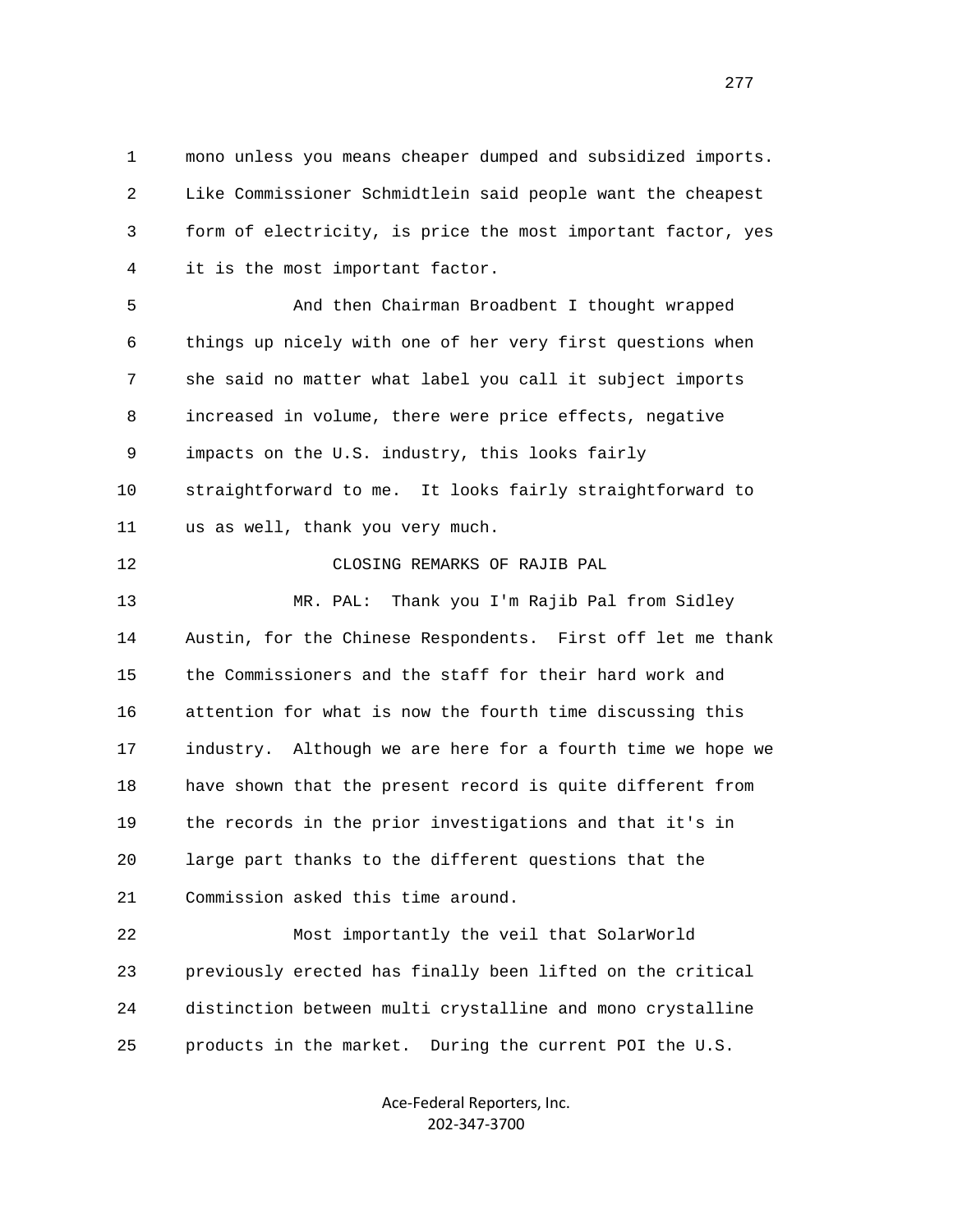1 market demanded overwhelmingly multi products because they 2 are less costly and almost as efficient if not as efficient 3 as the mono products supplied by the domestic industry.

 4 In most applications and especially in utilities 5 which is now confirmed to be the largest segment of the U.S. 6 market, high wattage multi modules make most finance sense 7 unless mono modules output substantially more wattage which 8 is not the case for domestic products despite their emphasis 9 on mono. And the highest wattage multi modules, especially 10 72-cell multi modules are precisely what subject imports 11 supplied.

 12 Put simply the domestic industry bet on the wrong 13 technology and the record now proves it. Throughout the day 14 SolarWorld continued to blur the lines between mono and 15 multi products and 60 cell and 72 cell products. For 16 example, in Mr. Brightbill's opening slides, slide 9 17 presented the blended pricing for mono and multi modules 18 which is meaningless given the known price premium for mono 19 and the domestic industry's focus on mono. Mr. Johnson from 20 SolarWorld also mentioned that SolarWorld makes 280 watt 60 21 cell modules and 320 watt 72 cell modules without specifying 22 that these are mono products. He also said SolarWorld makes 23 both mono and multi products without specifying that it's 24 highest wattage, multi product is a 60 cell 255 watt module 25 and SolarWorld has never offered a 72 cell multi product.

> Ace‐Federal Reporters, Inc. 202‐347‐3700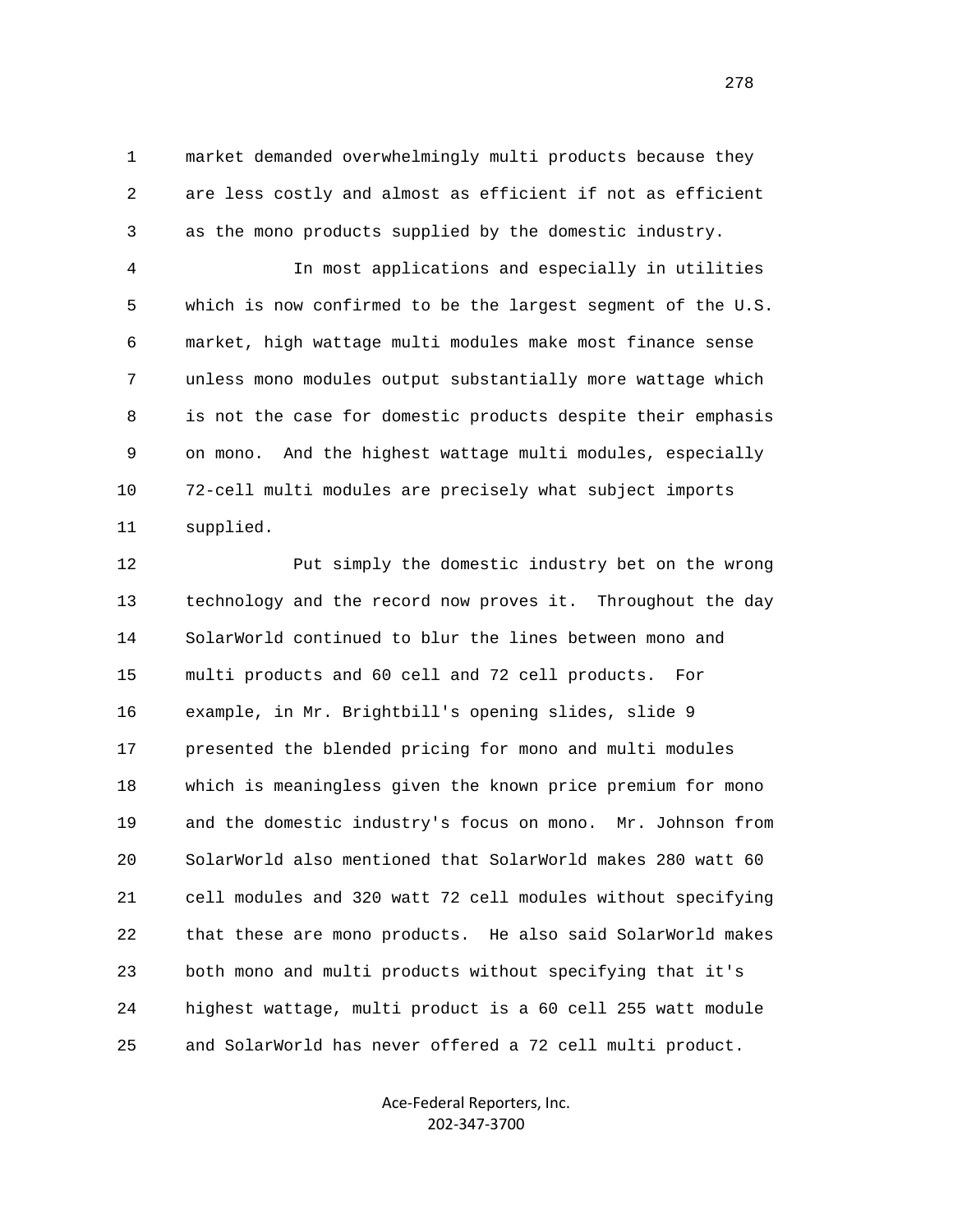1 So what the record actually shows is that the 2 domestic industry lags subject imports in offering the 3 highest wattage products across the board. SolarWorld's 4 ongoing claims to the contrary are belied by a detailed 5 comparison of domestic and foreign product offerings. 6 Given this industry's economics, why for example, 7 would a purchaser buy SolarWorld's 315 watt 72 cell mono 8 module when they could buy less costly 315 watt, 72 cell 9 multi or more efficient 325 watt, 72 cell mono. 10 Ultimately what this case is about is which 11 technology can product the most electrons from a fixed 12 surface area at the lowest cost. Think about it this way, 13 if you want a bottle of filtered water and somebody is 14 selling it to you at a dollar and I have different 15 technology that can make it at 90 cents which one will you 16 buy? You don't need to specify the filtering technology you 17 want, but you would clearly prefer the technology that 18 produces the lowest price bottle of water. 19 Moving on the present record also establishes 20 that the domestic industry does not even come close to 21 having capacity required to satisfy domestic demand. 22 According to SEIA data, domestic PV installations in 2013 23 were almost 4.8 gigawatts. The record shows the domestic 24 industry has only a fraction of that capacity and that 25 conclusion does not change even factoring in domestic

> Ace‐Federal Reporters, Inc. 202‐347‐3700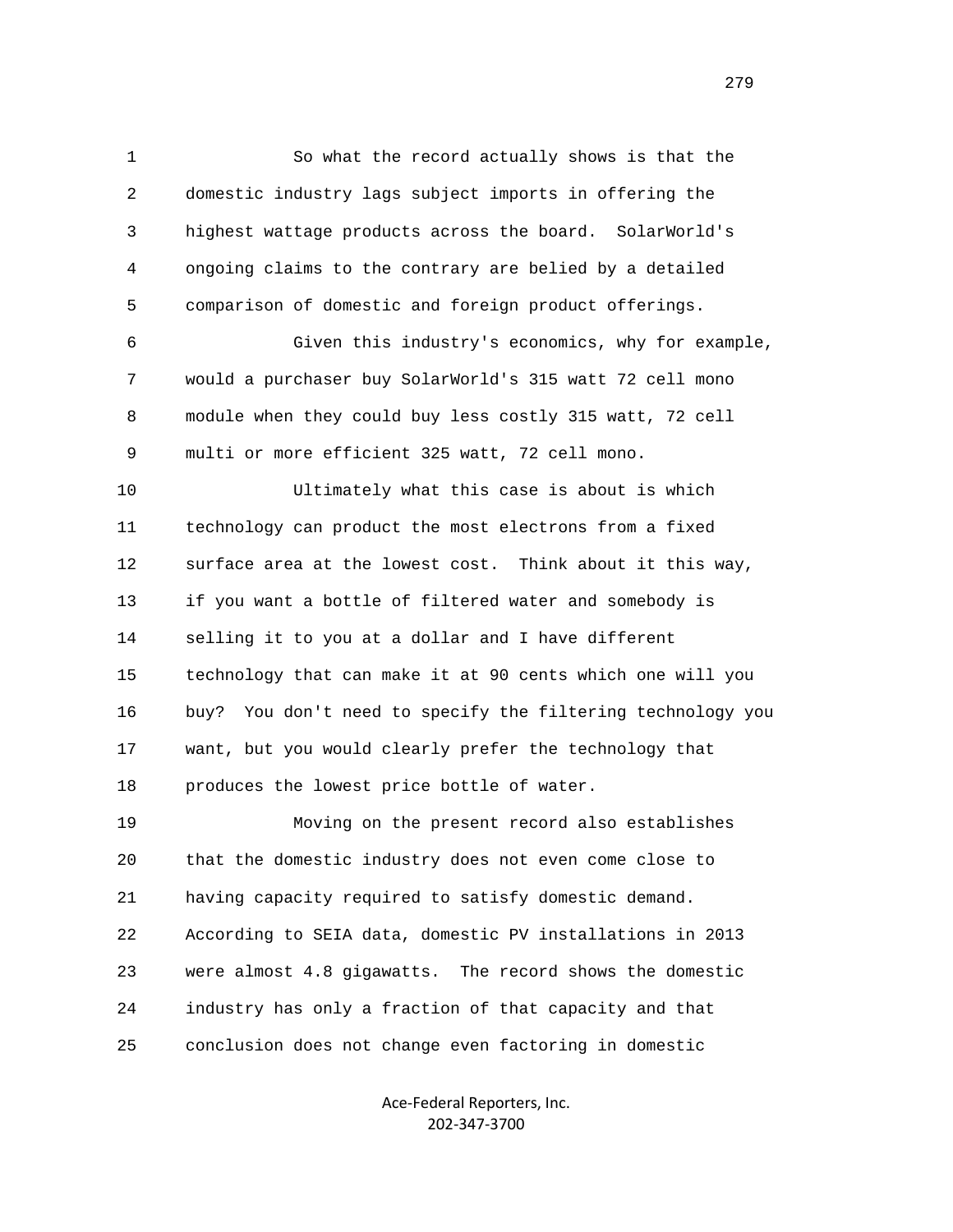1 producers that are no longer in business.

| 2  | Moreover as Petitioner's panel mentioned, U.S.                |
|----|---------------------------------------------------------------|
| 3  | producers are making investments with a view to their future  |
| 4  | indicating that they do not perceive a threat from subject    |
| 5  | Petitioner's panel kept pointing to the downwards<br>imports. |
| 6  | trends in the domestic industry based on data on the record.  |
| 7  | However, in analyzing this issue, the Commission should bear  |
| 8  | in mind that the 2013 data cover only about one-third of the  |
| 9  | domestic industry based on the total production data          |
| 10 | reported by SEIA because the data compiled by the staff       |
| 11 | combine only partial data from the prior investigations.      |
| 12 | Finally, unlike before the current record shows               |
| 13 | no evidence of price effects by subject imports. Meaningful   |
| 14 | underselling conclusions are not possible mainly due to the   |
| 15 | attenuated competition between imports and domestic           |
| 16 | Price depression is clearly explained by<br>products.         |
| 17 | declining raw material costs and the inherent per watt price  |
| 18 | declines that result from the successive introduction of      |
| 19 | higher wattage modules with lower absolute input costs.       |
| 20 | The domestic industry has not faced any cost                  |
| 21 | price squeeze indicative of price suppression. On this I      |
| 22 | would like to recall slides 11 and 12 from Mr. Brightbill's   |
| 23 | opening remarks. Both slides present prices for 60 cell 230   |
| 24 | or 235 watt multi crystalline modules but as you heard today  |
| 25 | 60 cell multi modules are now at 265 watts so what these      |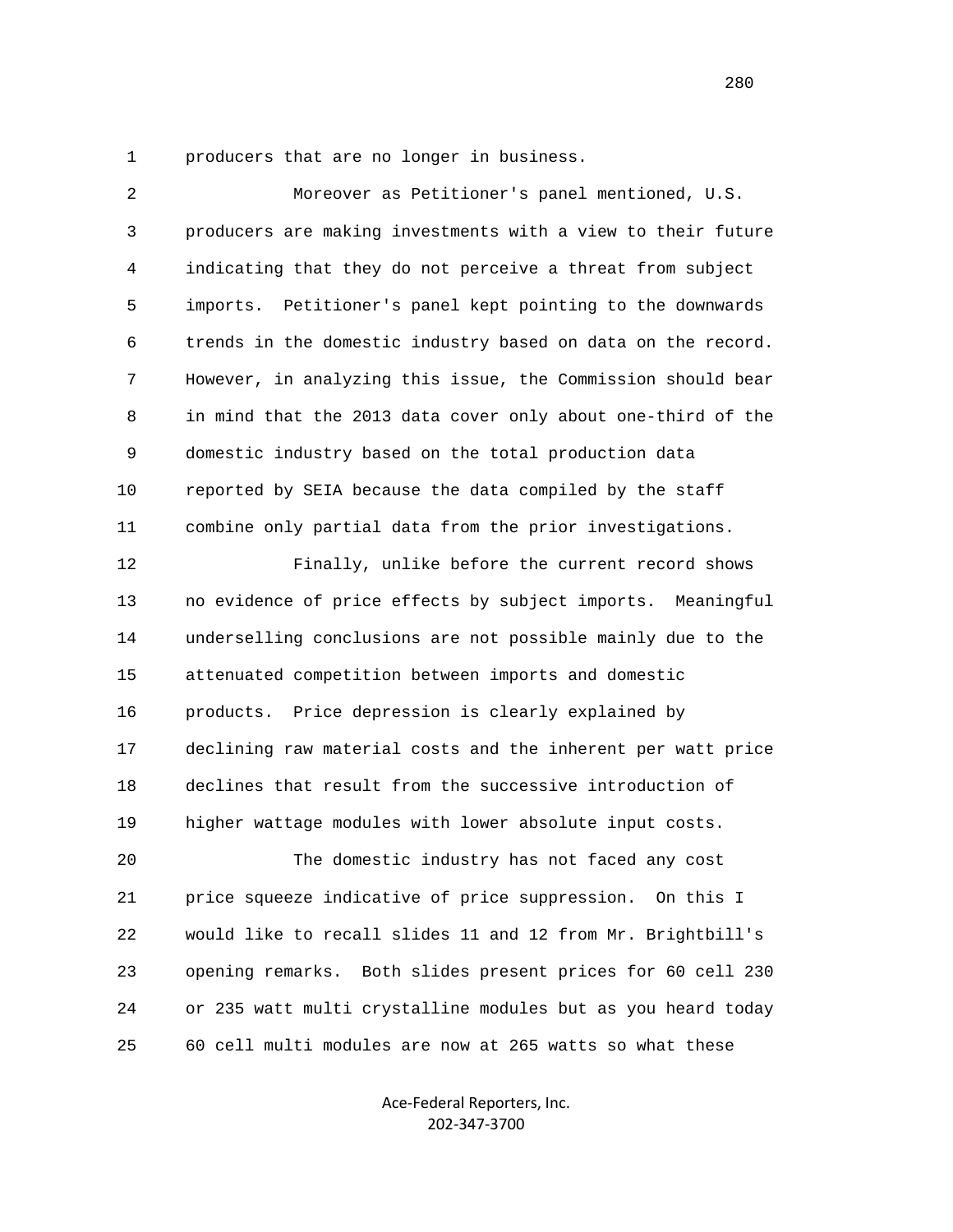1 slides are presenting are prices for outdated products that 2 are being sold in inventory clearance and therefore they are 3 not indicative of underselling or price effects by subject 4 imports.

 5 I believe I heard Mr. Brightbill in his remarks 6 right now just ask the question why are U.S. products being 7 undersold if the foreign technology is better and more 8 advanced? It's a matter of simple math as we discussed 9 earlier. If you have got high wattages being produced by 10 subject imports and input costs going down, you have got a 11 lower numerator and a higher denominator. Naturally the 12 higher wattage products will be priced lower on a per watt 13 basis.

 14 Let me close with a fundamental legal point. The 15 trade remedies laws permit the imposition of duties only if 16 the Commission determines that a U.S. industry has been 17 materially injured or threatened with material injury by 18 reason of dumped or subsidized imports. Here for the 19 reasons just discussed and those discussed in our written 20 and oral presentations, the current record plainly 21 establishes that any injury suffered or threat of injury 22 facing the domestic CS PV industry has not been by reason of 23 subject imports, thus the Commission should issue negative 24 final determinations, thank you.

25 CLOSING REMARKS OF WALTER SPAK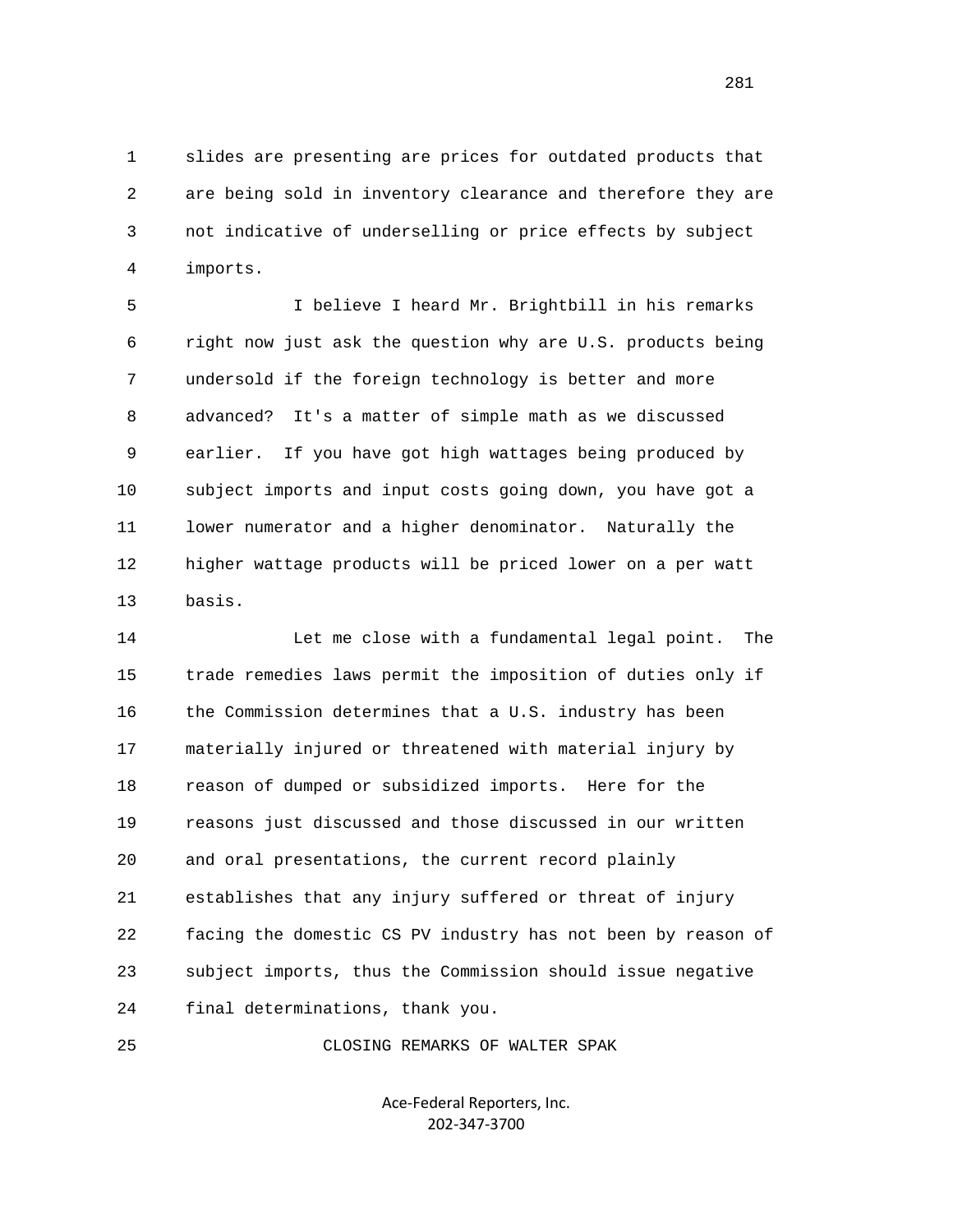1 MR. SPAK: Commissioners my name is Walter Spak 2 from the Taiwan industry. I know you can see from today's 3 testimony in both of your questions that the focus of this 4 case is on modules. When asked by several of the 5 Commissioners to describe the situation related to modules 6 and cells, Petitioners only talk about modules.

 7 Why is that? It's because they don't produce for 8 commercial basis cells. From today's testimony we can see 9 that Taiwan is a cell industry, I think you could also tell 10 from the testimony today that everyone recognizes that 11 Taiwan is the world's commercial leader in the supply of 12 solar cells. Taiwanese industry produces high quality.

 13 It seems like today we also heard at least from 14 our side that SolarWorld might benefit from purchasing some 15 of those cells because they do produce the types of cells 16 which are the high efficiency cells that the world is 17 demanding. Cutting off the supply of Taiwan cells to the 18 United States makes little economic sense. It could be a 19 disruption in growth of the solar energy industry in the 20 U.S. and many of the companies who don't produce their own 21 cells would like to assemble modules in the U.S. will have 22 to turn to other sources and not get the same type of high 23 energy, high quality cells.

 24 Taiwan industry produces cells because as we have 25 heard that is what they do best. By focusing on cell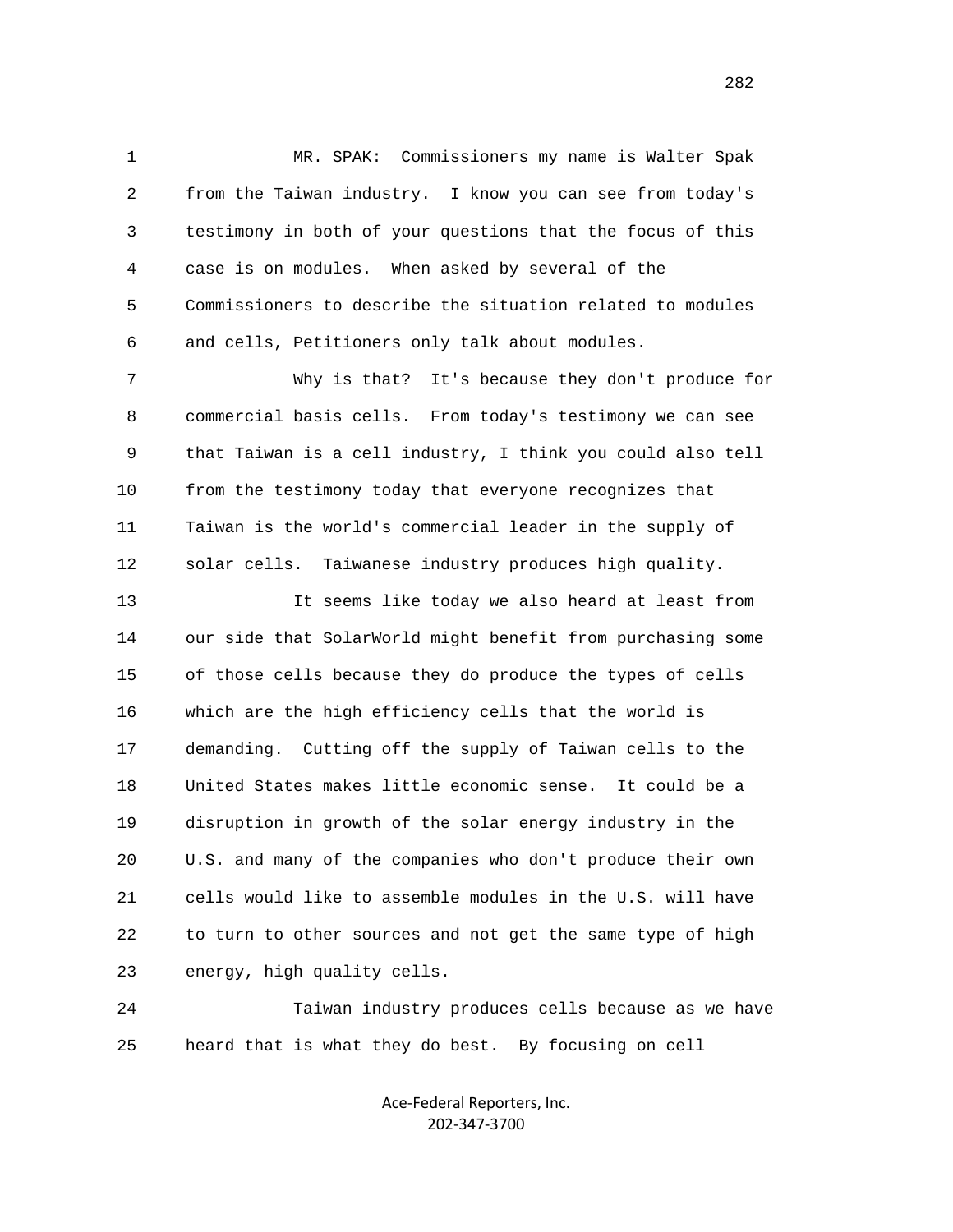1 production we heard how they remain at the forefront of cell 2 technology. That is what they do, they do cells. All of 3 their R&D is in cells. We also heard why they don't focus 4 on module production they simply "do not want to compete 5 with their customers", it makes sense. In fact almost all 6 of the module production in Taiwan is destined for local 7 market or for OEM production primarily for Japan.

 8 Brick shipments of modules to the United States 9 is miniscule. Petitioner throughout the presentation always 10 mentions China and Taiwan as if they were somehow one 11 industry however China, like the U.S. is a customer 12 producer. They are both customers. The Taiwan producers do 13 not compete with the China module producers, they don't 14 compete with the U.S. module producers. Again, they simple 15 do what they do best they produce the highest quality cells 16 and sell them to module producers around the world including 17 the U.S. They can't be a cause of injury to the U.S. 18 producers.

 19 In fact they are a source of a very valuable 20 input to modular assemblers in the U.S. I would like to 21 have Jay just talk for a moment.

 22 MR. CAMPBELL: This is Jay Campbell, also on 23 behalf of the Taiwan industry. I just want to make one 24 quick point regarding cumulation. We are arguing that 25 Taiwan should be decumulated, this is a legal argument. Mr.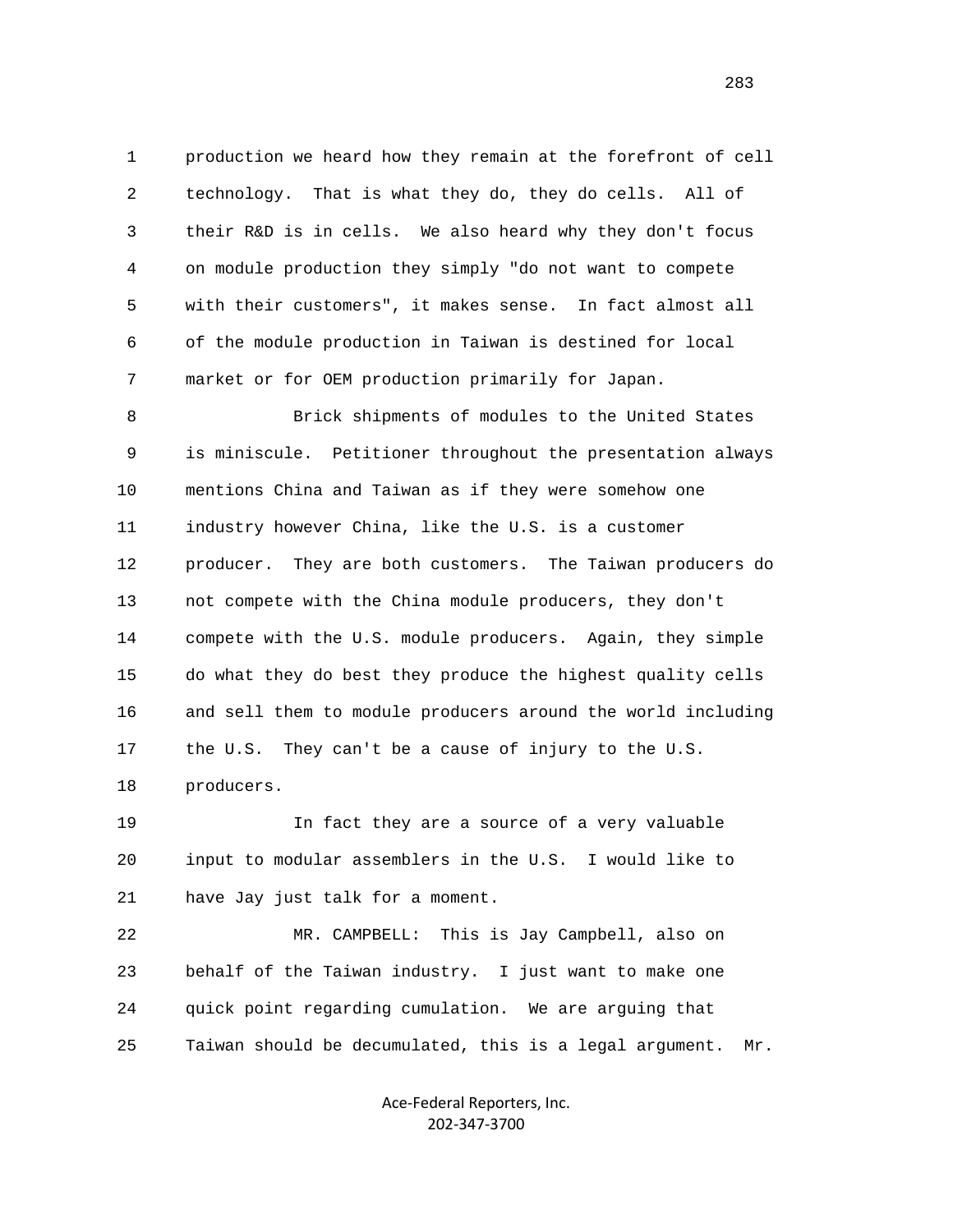1 Brightbill was asked for his response to our argument and 2 his response was quite interesting because it was very 3 evasive. He ignored the key operative language in the 4 cumulation provision.

 5 Mr. Brightbill stated that cumulation is required 6 or the Commission is required to cumulate subject imports 7 when the Petitions are filed on the same day and there is a 8 reasonable overlap of competition, but that's not what the 9 statute says. What it actually says is the Commission is 10 required to cumulate imports of the subject merchandise from 11 all countries when the Petitions are filed on the same day 12 and there is a reasonable overlap of competition.

 13 This key language, the subject merchandise from 14 all countries when read in conjunction with the statutory 15 definition of the subject merchandise requires a common 16 scope. There is not a common scope in this case and our 17 statutory interpretation is also supported by the 18 legislative history and we will elaborate on this in our 19 post-hearing brief, thank you.

 20 CHAIRMAN BROADBENT: I want to express the 21 Commission's appreciation for everyone coming here today. 22 Closing statement, post-hearing briefs, statements 23 responsive to the questions or requests of the Commission 24 and corrections to the transcript must be filed by December 25 15, 2014. Closing of the record and final release of data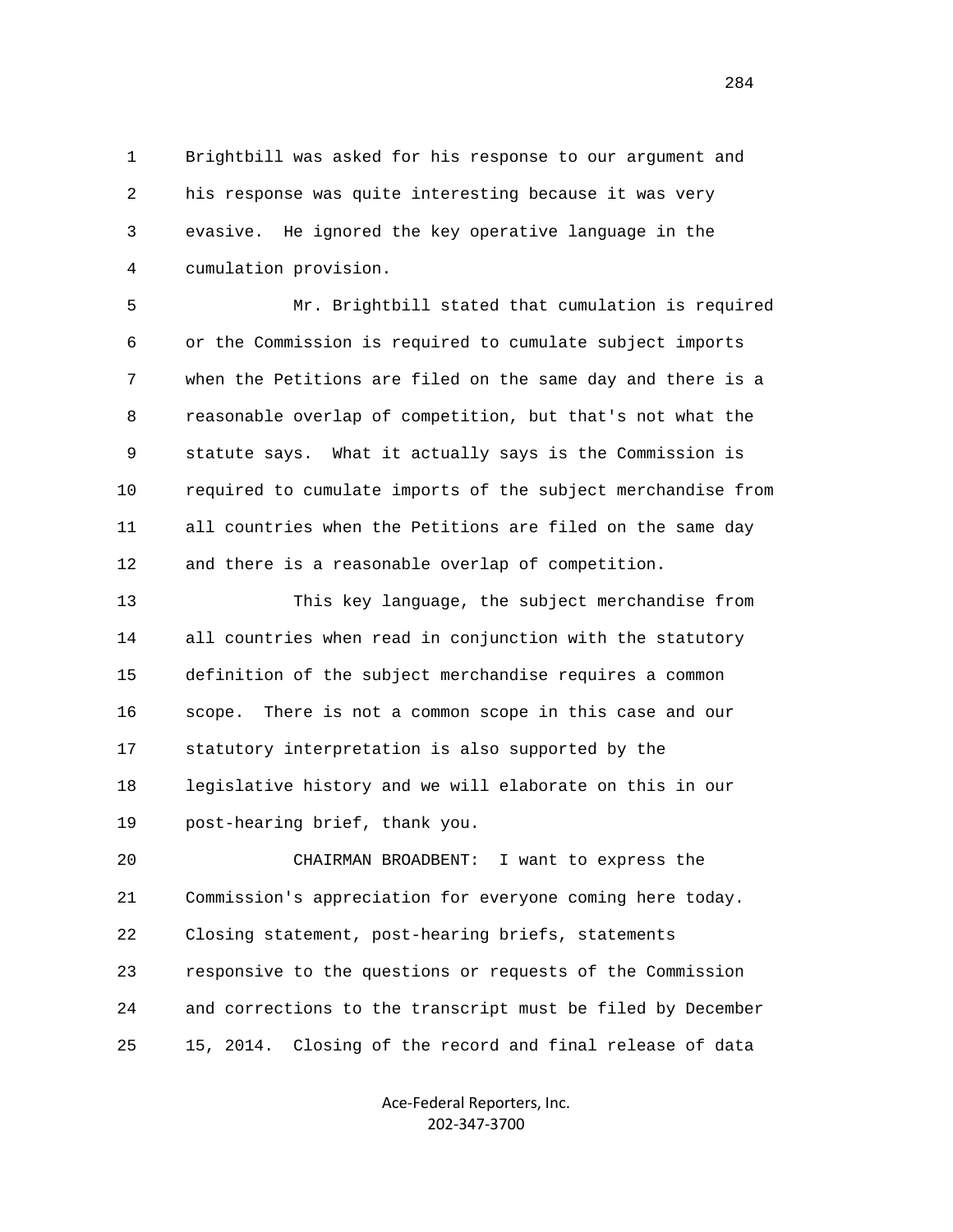| $1\,$          | to the parties will be on January 12, 2015. Final comments |
|----------------|------------------------------------------------------------|
| $\overline{a}$ | are due January 14, 2015 and with that this hearing is     |
| $\mathsf{3}$   | adjourned.                                                 |
| $\overline{4}$ | (Whereupon hearing adjourned at 5:04 p.m.)                 |
| 5              |                                                            |
| $\epsilon$     |                                                            |
| $\overline{7}$ |                                                            |
| $\,8\,$        |                                                            |
| $\mathsf 9$    |                                                            |
| $1\,0$         |                                                            |
| $11\,$         |                                                            |
| $1\sqrt{2}$    |                                                            |
| $13\,$         |                                                            |
| $14\,$         |                                                            |
| $15\,$         |                                                            |
| $16$           |                                                            |
| $17\,$         |                                                            |
| $1\,8$         |                                                            |
| 19             |                                                            |
| $20$           |                                                            |
| $2\sqrt{1}$    |                                                            |
| $2\sqrt{2}$    |                                                            |
| $23\,$         |                                                            |
| $2\sqrt{4}$    |                                                            |
| $2\sqrt{5}$    |                                                            |